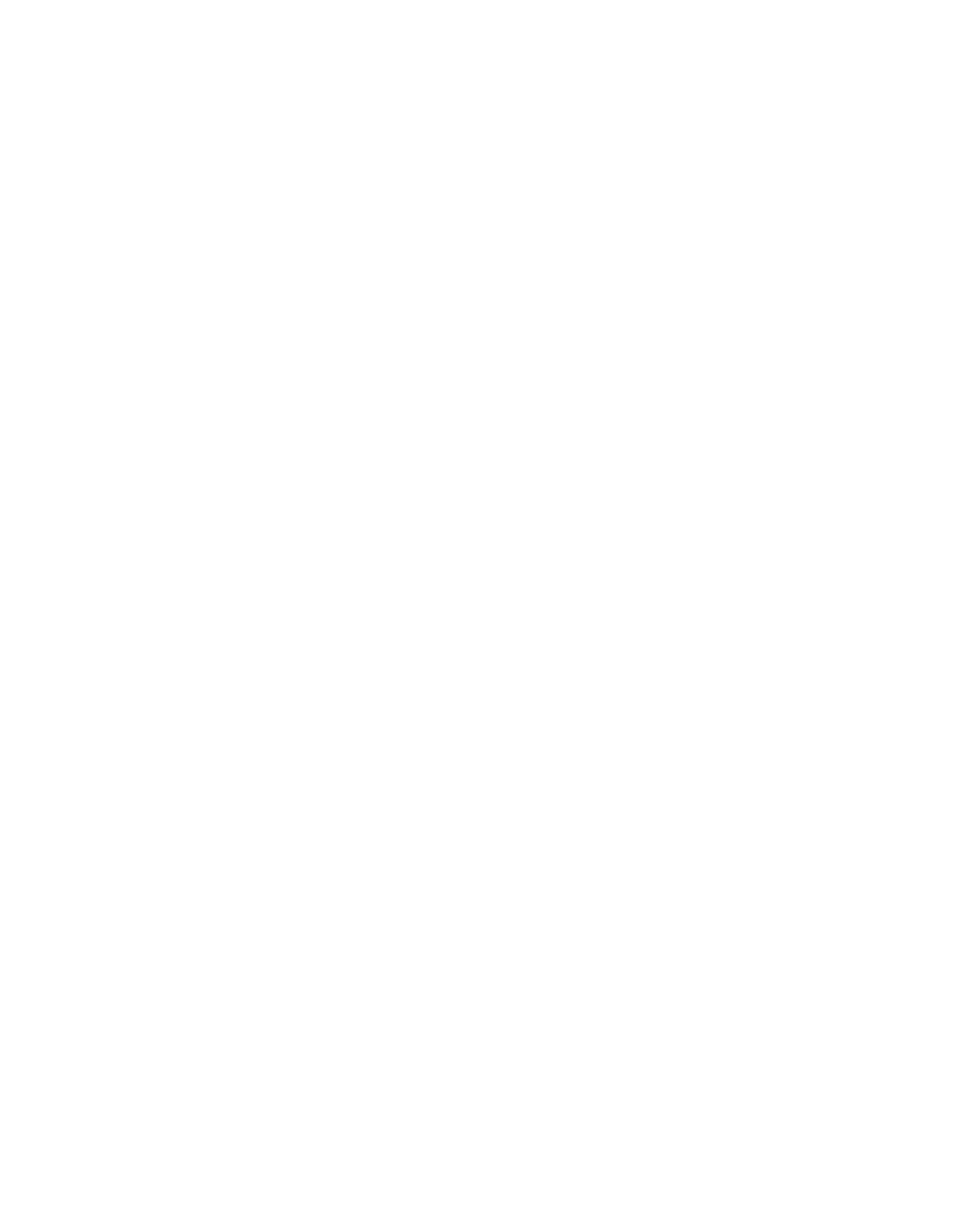

# **TABLE OF CONTENTS**

| 1. |                                                                       |  |  |  |  |
|----|-----------------------------------------------------------------------|--|--|--|--|
| 2  |                                                                       |  |  |  |  |
|    |                                                                       |  |  |  |  |
|    | SUMMARY OF ANY MATERIAL MODIFICATIONS TO THE ESIAS3<br>3.1            |  |  |  |  |
|    |                                                                       |  |  |  |  |
|    | 3.1.1.1                                                               |  |  |  |  |
|    |                                                                       |  |  |  |  |
|    | 3.1.2.1                                                               |  |  |  |  |
|    | 3.1.2.2                                                               |  |  |  |  |
|    |                                                                       |  |  |  |  |
|    | 3.2                                                                   |  |  |  |  |
|    | UPDATE ON STATUS OF PROJECT SPECIFIC REQUIREMENTS FOR FURTHER<br>3.3  |  |  |  |  |
|    |                                                                       |  |  |  |  |
|    |                                                                       |  |  |  |  |
|    |                                                                       |  |  |  |  |
|    | 3.4                                                                   |  |  |  |  |
|    |                                                                       |  |  |  |  |
|    | 4.1                                                                   |  |  |  |  |
|    | 4.2                                                                   |  |  |  |  |
|    | 4.3                                                                   |  |  |  |  |
|    | 4.4                                                                   |  |  |  |  |
|    | DESCRIPTION OF ANY MATERIAL AMENDMENT, SUPPLEMENT,<br>4.5             |  |  |  |  |
|    | REPLACEMENT OR MATERIAL MODIFICATION TO AN ESIA, ESAP, THE RAP, THE   |  |  |  |  |
|    |                                                                       |  |  |  |  |
|    |                                                                       |  |  |  |  |
|    | 5 COMPLIANCE WITH ENVIRONMENTAL STANDARDS AND APPLICABLE              |  |  |  |  |
|    |                                                                       |  |  |  |  |
|    | SUMMARY OF ANY NOTICES OF NON-COMPLIANCE, REMEDIAL ACTION, ANY<br>5.1 |  |  |  |  |
|    | FINES OR PENALTIES PAID AND FINAL DISPOSITION OF ANY REGULATORY       |  |  |  |  |
|    | 5.2                                                                   |  |  |  |  |
|    |                                                                       |  |  |  |  |
|    | 5.2.1.1                                                               |  |  |  |  |
|    | 5.2.1.2                                                               |  |  |  |  |
|    | 5.2.1.3                                                               |  |  |  |  |
|    | 5.2.1.4                                                               |  |  |  |  |
|    | 5.2.1.5                                                               |  |  |  |  |
|    | 5.2.1.6                                                               |  |  |  |  |
|    |                                                                       |  |  |  |  |
|    | 5.2.2.1                                                               |  |  |  |  |
|    | 5.2.2.2                                                               |  |  |  |  |
|    | 5.2.2.3                                                               |  |  |  |  |
|    | 5.2.2.4                                                               |  |  |  |  |
|    | 5.2.2.5                                                               |  |  |  |  |
|    | 5.2.2.6                                                               |  |  |  |  |
|    |                                                                       |  |  |  |  |
|    | 5.2.3.1                                                               |  |  |  |  |
|    | 5.2.3.2<br>5.2.3.3                                                    |  |  |  |  |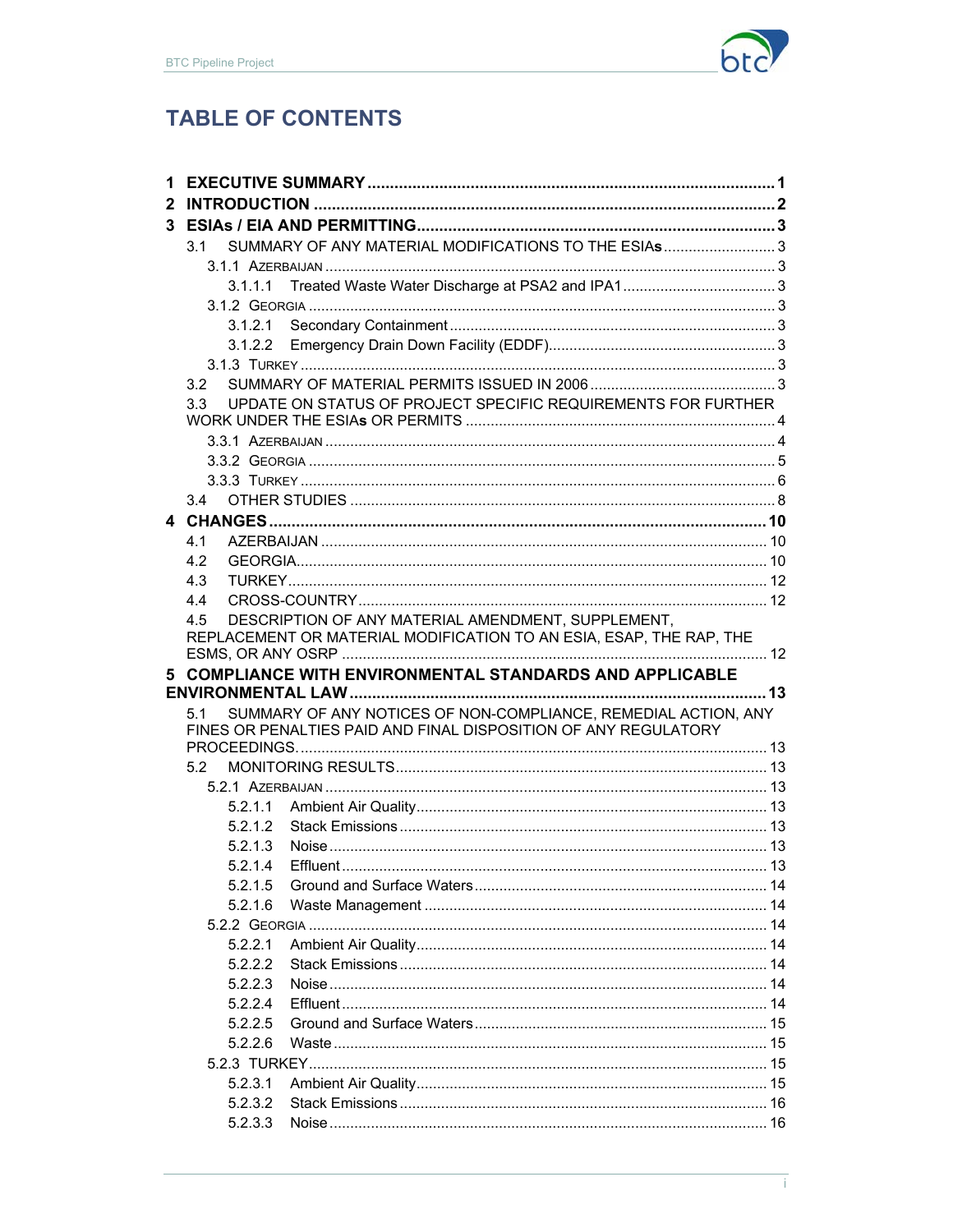|    | 5.2.3.4                                                              |  |  |  |  |  |
|----|----------------------------------------------------------------------|--|--|--|--|--|
|    |                                                                      |  |  |  |  |  |
|    | 5.2.3.5                                                              |  |  |  |  |  |
|    | 5.2.3.6                                                              |  |  |  |  |  |
|    | 5.3                                                                  |  |  |  |  |  |
|    | 5.4                                                                  |  |  |  |  |  |
|    |                                                                      |  |  |  |  |  |
|    |                                                                      |  |  |  |  |  |
|    |                                                                      |  |  |  |  |  |
|    |                                                                      |  |  |  |  |  |
| 6. |                                                                      |  |  |  |  |  |
|    | SUMMARY OF OSRPs COMPLETED, UPDATED OR AMENDED DURING YEAR 19<br>6.1 |  |  |  |  |  |
|    | 6.2                                                                  |  |  |  |  |  |
|    |                                                                      |  |  |  |  |  |
|    |                                                                      |  |  |  |  |  |
|    | 6.2.2.1                                                              |  |  |  |  |  |
|    | 6.2.2.2                                                              |  |  |  |  |  |
|    | 6.2.2.3                                                              |  |  |  |  |  |
|    |                                                                      |  |  |  |  |  |
|    | 6.2.3.1                                                              |  |  |  |  |  |
|    | 6.2.3.2                                                              |  |  |  |  |  |
|    | 6.2.3.3                                                              |  |  |  |  |  |
|    |                                                                      |  |  |  |  |  |
|    | 6.2.3.4<br>SUMMARY OF MATERIAL MODIFICATIONS TO THE OSRPS  23        |  |  |  |  |  |
|    | 6.3                                                                  |  |  |  |  |  |
| 7  |                                                                      |  |  |  |  |  |
|    | 7.1                                                                  |  |  |  |  |  |
|    |                                                                      |  |  |  |  |  |
|    |                                                                      |  |  |  |  |  |
|    |                                                                      |  |  |  |  |  |
|    |                                                                      |  |  |  |  |  |
|    |                                                                      |  |  |  |  |  |
|    | 7.2                                                                  |  |  |  |  |  |
|    |                                                                      |  |  |  |  |  |
|    |                                                                      |  |  |  |  |  |
|    | 7.2.1.2                                                              |  |  |  |  |  |
|    |                                                                      |  |  |  |  |  |
|    | 7.2.2.1                                                              |  |  |  |  |  |
|    | 7.2.2.2                                                              |  |  |  |  |  |
|    |                                                                      |  |  |  |  |  |
|    | 7.2.3.1                                                              |  |  |  |  |  |
|    | 7.2.3.2                                                              |  |  |  |  |  |
|    |                                                                      |  |  |  |  |  |
|    |                                                                      |  |  |  |  |  |
|    |                                                                      |  |  |  |  |  |
|    | 8.1                                                                  |  |  |  |  |  |
|    | 8.2                                                                  |  |  |  |  |  |
|    |                                                                      |  |  |  |  |  |
|    |                                                                      |  |  |  |  |  |
|    | 8.2.1.1                                                              |  |  |  |  |  |
|    |                                                                      |  |  |  |  |  |
|    |                                                                      |  |  |  |  |  |
|    | 8.3                                                                  |  |  |  |  |  |
|    |                                                                      |  |  |  |  |  |
|    | 8.3.1.1                                                              |  |  |  |  |  |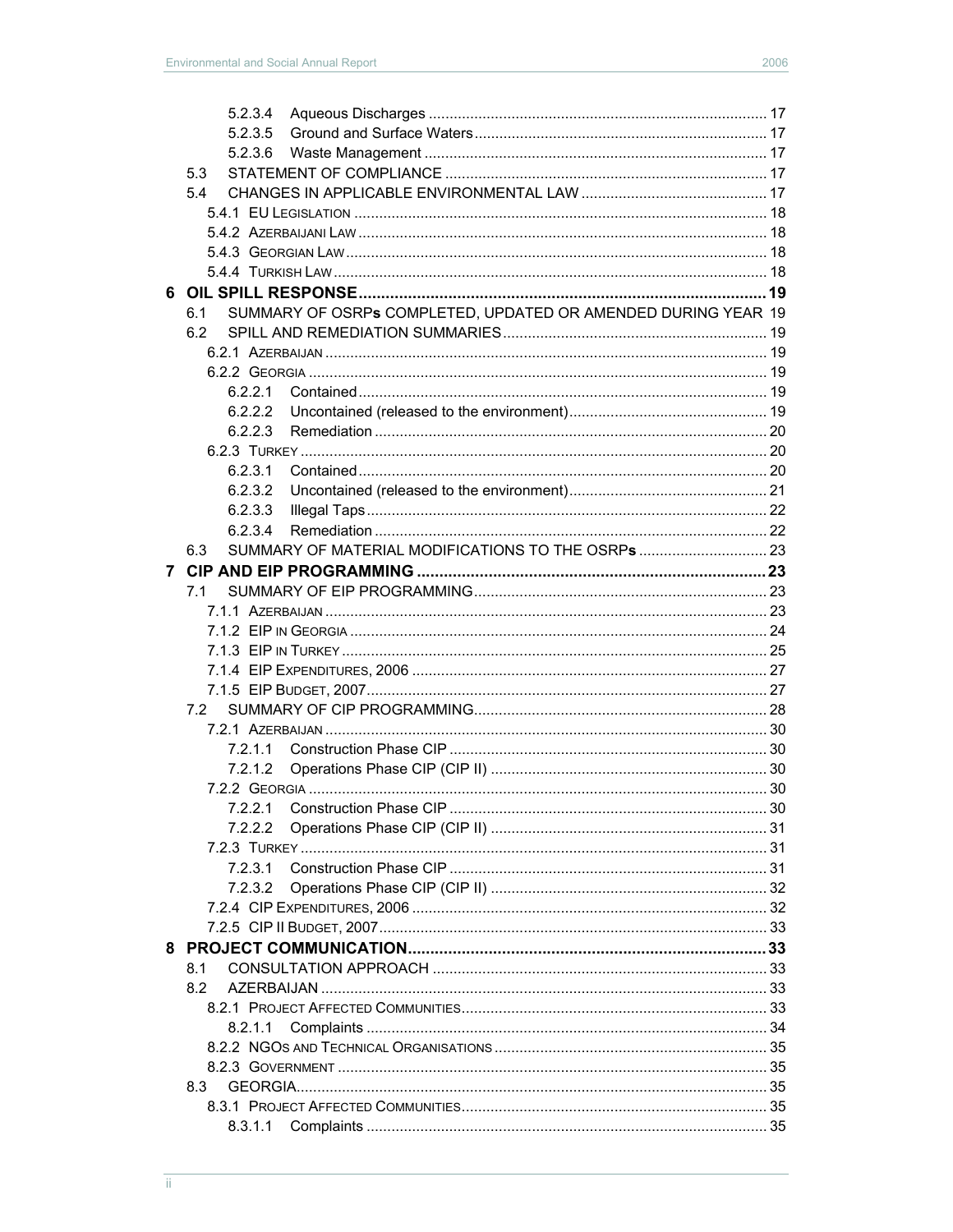

| 8.4.1 PROJECT AFFECTED COMMUNITIES - PRE-PROVISIONAL ACCEPTANCE  38  |  |
|----------------------------------------------------------------------|--|
| 8.4.1.1                                                              |  |
| 8.4.1.2                                                              |  |
| 8.4.2 PROJECT AFFECTED COMMUNITIES - POST-PROVISIONAL ACCEPTANCE  39 |  |
|                                                                      |  |
|                                                                      |  |
| 8.4.3.2                                                              |  |
|                                                                      |  |
| 8.4.4.1                                                              |  |
|                                                                      |  |
|                                                                      |  |
|                                                                      |  |
|                                                                      |  |
|                                                                      |  |
|                                                                      |  |
|                                                                      |  |
|                                                                      |  |
|                                                                      |  |
|                                                                      |  |
|                                                                      |  |
|                                                                      |  |
|                                                                      |  |
|                                                                      |  |
|                                                                      |  |
|                                                                      |  |
|                                                                      |  |
| 10 SUMMARY OF KEY HEALTH AND SAFETY STATISTICS  47                   |  |
|                                                                      |  |
|                                                                      |  |
|                                                                      |  |
|                                                                      |  |
| 11.1                                                                 |  |
|                                                                      |  |
|                                                                      |  |
|                                                                      |  |
|                                                                      |  |
|                                                                      |  |
|                                                                      |  |
|                                                                      |  |
|                                                                      |  |
|                                                                      |  |
|                                                                      |  |
|                                                                      |  |
|                                                                      |  |
|                                                                      |  |
|                                                                      |  |
|                                                                      |  |
|                                                                      |  |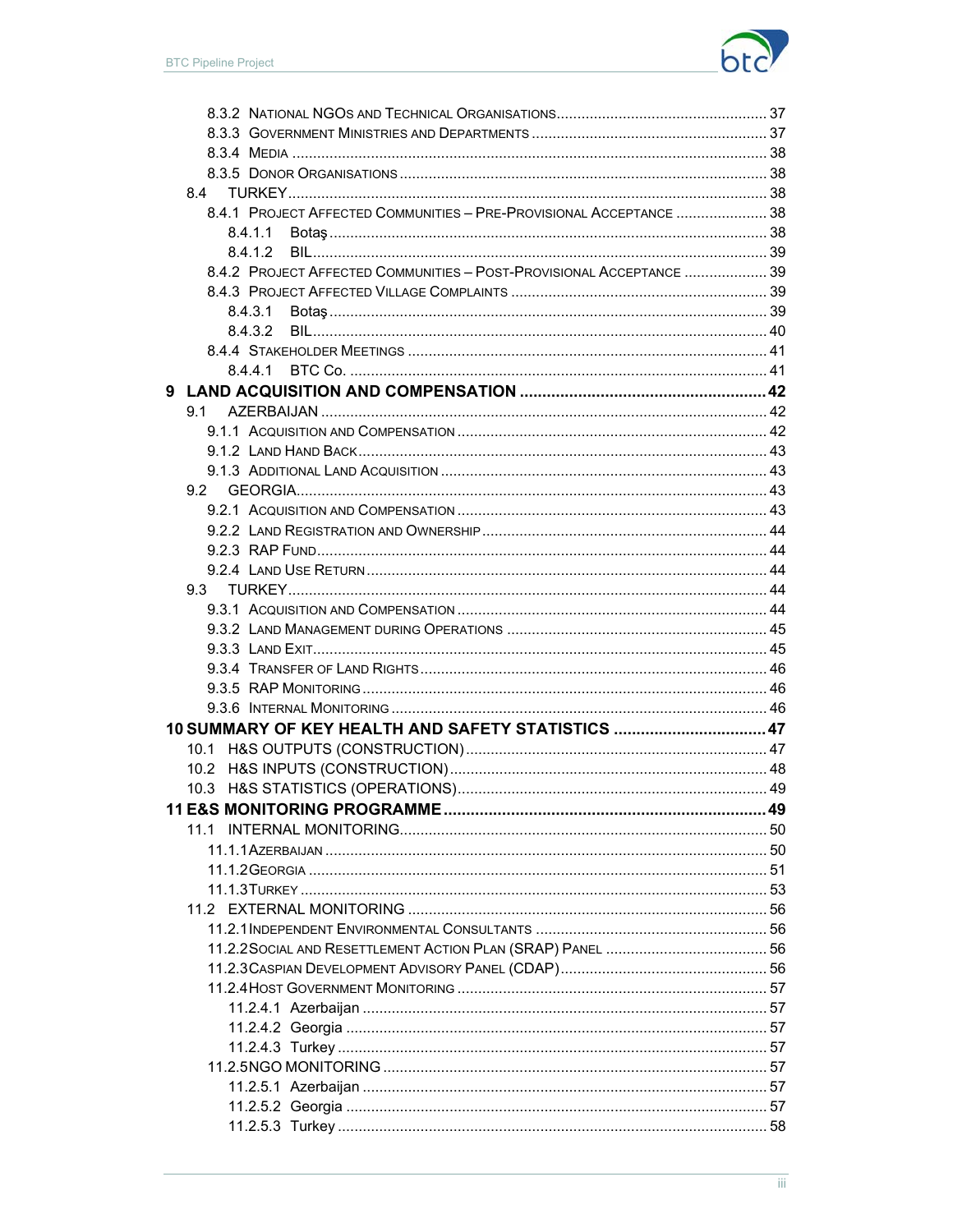| APPENDIX 2: ENVIRONMENTAL MONITORING RESULTS  61                     |  |
|----------------------------------------------------------------------|--|
|                                                                      |  |
|                                                                      |  |
|                                                                      |  |
|                                                                      |  |
| APPENDIX 2.1D - GROUNDWATER & SURFACE WATER MONITORING PROGRAMME 64  |  |
|                                                                      |  |
|                                                                      |  |
|                                                                      |  |
|                                                                      |  |
|                                                                      |  |
|                                                                      |  |
|                                                                      |  |
|                                                                      |  |
|                                                                      |  |
|                                                                      |  |
|                                                                      |  |
|                                                                      |  |
|                                                                      |  |
|                                                                      |  |
| <b>APPENDIX 3: CLOSE OUT STATUS OF ACTIONS RELATED TO NON-</b>       |  |
|                                                                      |  |
| APPENDIX 3A - AZERBAIJAN ACTION STATUS AGAINST AUDIT NON-COMPLIANCES |  |
| APPENDIX 3B - GEORGIA ACTION STATUS AGAINST AUDIT NON-COMPLIANCES    |  |
|                                                                      |  |
| APPENDIX 3C - TURKEY ACTION STATUS AGAINST AUDIT NON-COMPLIANCES AND |  |
|                                                                      |  |
| <b>APPENDIX 4: STATUS OF RECOMMENDATIONS RAISED THROUGH SRAP</b>     |  |
|                                                                      |  |

# **CASE STUDIES**

| CASE STUDY 3.1 | CULTURAL HERITAGE, AZERBAIJAN                                       |
|----------------|---------------------------------------------------------------------|
| CASE STUDY 5.1 | INNOVATIVE WASTE DISPOSAL SOLUTIONS IN GEORGIA                      |
| CASE STUDY 7.1 | ENVIRONMENTAL IMPROVEMENT THROUGH SOCIAL<br>INITIATIVES, AZERBAIJAN |
| CASE STUDY 7.2 | COMMUNITY INVESTMENT PROGRAMME SUCCESS STORIES.<br><b>GEORGIA</b>   |
|                | CASE STUDY 11.1 LANDSCAPE MONITORING, AZERBAIJAN                    |
|                |                                                                     |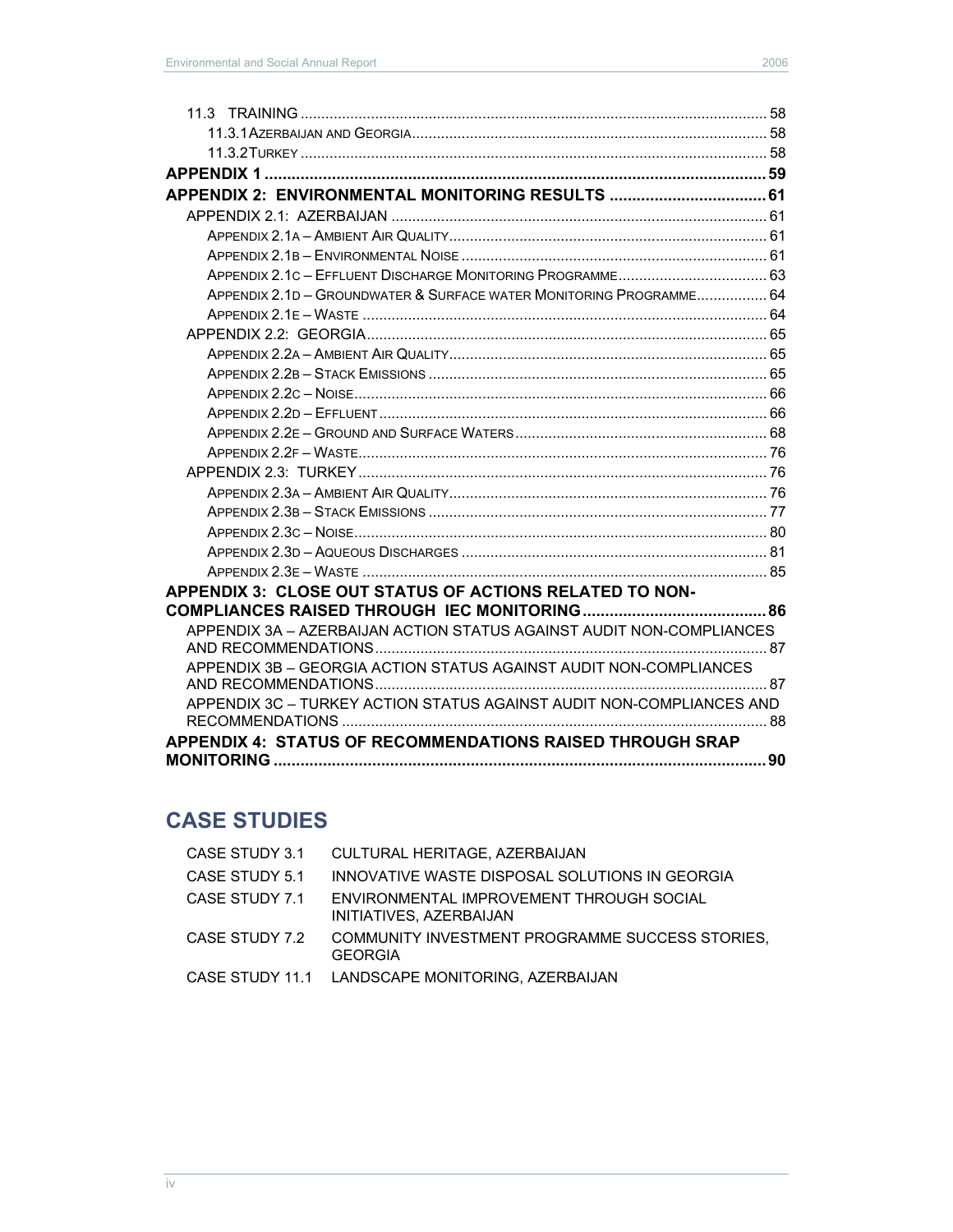

# **ABBREVIATIONS**

| <b>ACG</b>      |    | Azeri, Chirag, Gunashli (offshore oil fields)                 |
|-----------------|----|---------------------------------------------------------------|
| AGI             |    | <b>Above Ground Installation</b>                              |
| APLR            |    | Association for the Protection of Landowners Rights           |
| <b>ASA</b>      |    | <b>Advanced Safety Audit</b>                                  |
| <b>AzSPU</b>    |    | Azerbaijan Strategic Performance Unit                         |
| bbl             |    | <b>Barrel</b>                                                 |
| <b>BIL</b>      |    | Botaş International Ltd                                       |
| <b>BNB</b>      |    | See RUDF                                                      |
| <b>BOD</b>      |    | <b>Biochemical Oxygen Demand</b>                              |
| <b>BTC</b>      |    | Baku-Tbilisi-Ceyhan Pipeline                                  |
| <b>BTEX</b>     |    | Benzene, Toluene, Ethyl Benzene and Xylene                    |
| <b>CARE</b>     |    | <b>CARE International NGO</b>                                 |
| CAS             |    | Centre for Archaeological Studies, Georgia                    |
| <b>CBG</b>      |    | <b>Caucasian Black Grouse</b>                                 |
| <b>CBO</b>      |    | <b>Community Base Organization</b>                            |
| <b>CCIC</b>     |    | <b>Consolidated Contractors International Company</b>         |
| <b>CDAP</b>     |    | Caspian Development Advisory Panel                            |
| <b>CIP</b>      |    | <b>Community Investment Programme</b>                         |
| <b>CLO</b>      |    | <b>Community Liaison Officer</b>                              |
| <b>CMAS</b>     |    | <b>Competency Management and Assessment System</b>            |
| <b>CMT</b>      |    | Ceyhan Marine Terminal                                        |
| CO <sub>2</sub> |    | Carbon dioxide                                                |
| <b>COD</b>      |    | Chemical Oxygen Demand                                        |
| COPE            |    | Conflict Prevention through Environmental Awareness for Youth |
| <b>CWAA</b>     |    | <b>Central Waste Accumulation Area</b>                        |
| DAFWC(F)        |    | Days Away From Work Cases (Frequency)                         |
| dB              | ÷, | Decibel                                                       |
| <b>DRC</b>      |    | Development Resource Centre                                   |
| <b>DSA</b>      |    | Designated State Authority (Turkey)                           |
| E&S             |    | <b>Environmental and Social</b>                               |
| <b>EBRD</b>     |    | European Bank of Reconstruction and Development               |
| <b>EDDF</b>     |    | <b>Emergency Drain Down Facility</b>                          |
| <b>EHC</b>      |    | Environmental Health Criteria                                 |
| <b>EIA</b>      |    | <b>Environmental Impact Assessment</b>                        |
| EIP             |    | Environmental Investment Programme                            |
| <b>EMS</b>      |    | <b>Environmental Management System</b>                        |
| ERM             |    | Consulting Company Environmental Resource Management Ltd      |
| <b>ESA</b>      |    | <b>Ecologically Sensitive Area</b>                            |
| <b>ESAP</b>     |    | <b>Environmental and Social Action Plan</b>                   |
| <b>ESD</b>      |    | <b>Emergency Shutdown</b>                                     |
| <b>ESER</b>     |    | <b>Environmental and Social Evaluation Report</b>             |
| <b>ESIA</b>     |    | <b>Environmental and Social Impact Assessment</b>             |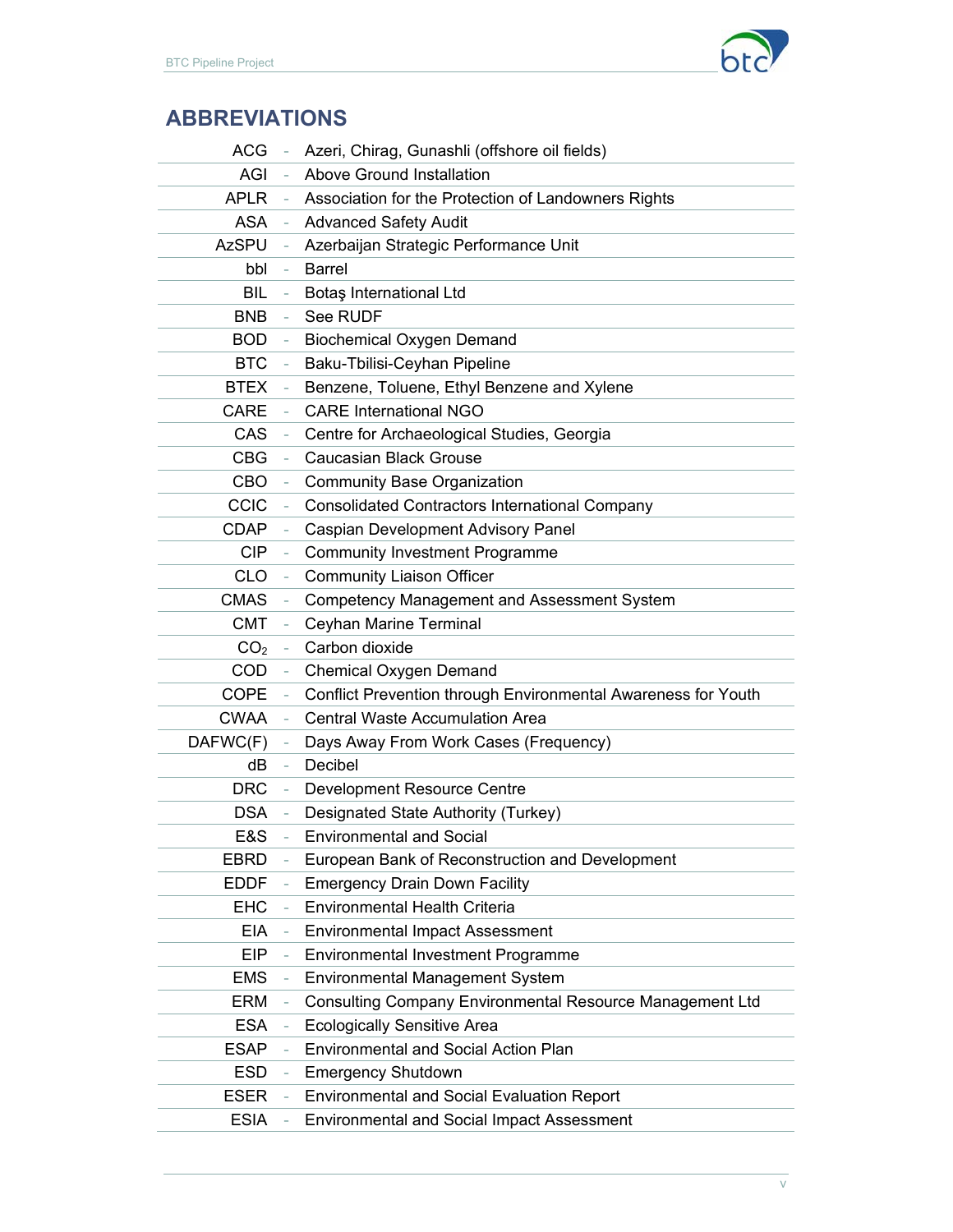| EU<br>$\overline{\phantom{a}}$         | European Union                                                          |
|----------------------------------------|-------------------------------------------------------------------------|
| <b>GEF</b>                             | <b>Global Environmental Facility</b>                                    |
| <b>GIOC</b>                            | Georgian International Oil Company                                      |
| <b>GIS</b>                             | Geographical Information System                                         |
| <b>GTZ</b>                             | Deutsche Gesellschaft fur Technische Zusammerarbeit (NGO)               |
| H&S                                    | <b>Health and Safety</b>                                                |
| H1                                     | First half of year (January - June)                                     |
| H <sub>2</sub>                         | Second half of year (July - December)                                   |
| <b>HGA</b>                             | <b>Host Government Agreement</b>                                        |
| HiPo(f)                                | High Potential Incident (frequency)                                     |
| <b>HIV</b>                             | Human Immunodeficiency Virus                                            |
| <b>HSE</b><br>÷,                       | Health, Safety and Environment                                          |
| <b>HSSE</b>                            | Health, Safety, Social and Environment                                  |
| <b>IBA</b><br>$\overline{\phantom{0}}$ | Important Bird Area                                                     |
| <b>IBC</b>                             | <b>International Blue Crescent</b>                                      |
| <b>IEC</b>                             | Lenders' Independent Environmental Consultant                           |
| <b>IFC</b>                             | International Finance Corporation                                       |
| IFI                                    | International Finance Institution                                       |
| <b>IGA</b>                             | Inter Government Agreement                                              |
| <b>IMC</b>                             | <b>International Medical Corps</b>                                      |
| <b>IMS</b>                             | Incident Management System                                              |
| <b>IoAE</b>                            | Azerbaijan Institute of Archaeology and Ethnography                     |
| loB                                    | Azerbaijan Institute of Botany                                          |
| IP                                     | <b>Implementing Partners</b>                                            |
| <b>IPA</b>                             | Important Plant Area                                                    |
| <b>IPLOCA</b>                          | International Pipeline and Offshore Contractors Association             |
| <b>IPT</b><br>$\overline{\phantom{0}}$ | Intermediate Pigging Station (Turkey)                                   |
| <b>ISO</b>                             | International Standards Organisation                                    |
| <b>ISP</b>                             | <b>Improved Schools Project</b>                                         |
| <b>IUCN</b>                            | International Union for Conservation of Nature and Natural<br>Resources |
| <b>KP</b>                              | Kilometre Point                                                         |
| <b>KPI</b>                             | Key Performance Indicator                                               |
| <b>LLC</b>                             | <b>Limited Liability Company</b>                                        |
| LP                                     | Low pressure                                                            |
| <b>MENR</b>                            | Ministry of Ecology and Natural Resources (of Azerbaijan)               |
| <b>MOC</b>                             | Management of Change                                                    |
| MoE                                    | Ministry of Environment (Georgia)                                       |
| <b>MOL</b>                             | Main Oil Line                                                           |
| <b>NACRES</b>                          | Noah's Ark Centre for Recovery of Endangered Species (NGO)              |
| <b>NDVI</b>                            | Normalised Difference Vegetation Index                                  |
| <b>NGO</b>                             | Non-Governmental Organisation                                           |
| <b>NO<sub>x</sub></b>                  | Nitrogen Oxides                                                         |
| OSI                                    | Open Society Institute (Azerbaijan)                                     |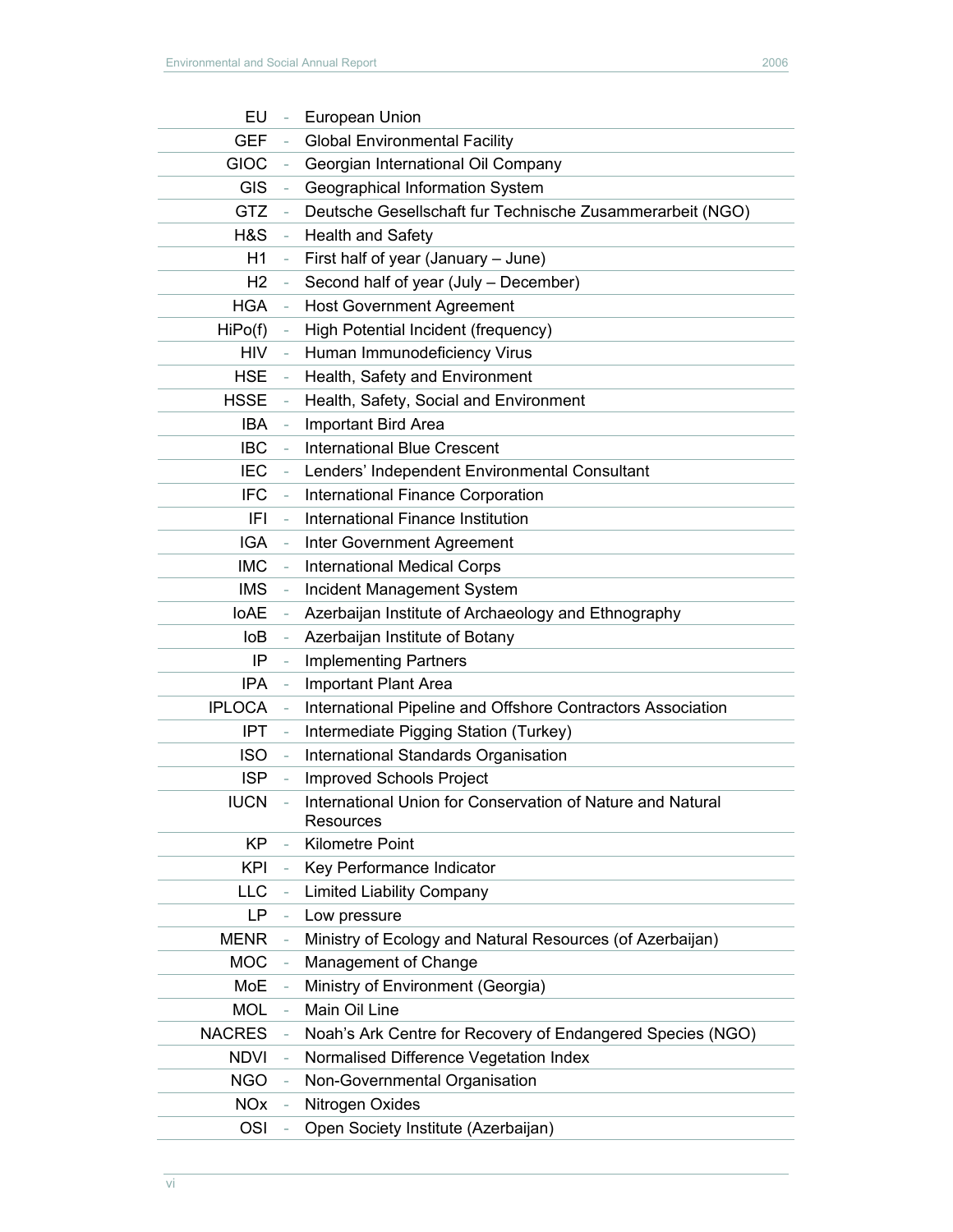

| <b>OSR</b>      | Oil Spill Response                                      |
|-----------------|---------------------------------------------------------|
| <b>OSRP</b>     | Oil Spill Response Plan                                 |
| <b>PAC</b>      | <b>Provisional Acceptance</b>                           |
| <b>PM</b>       | <b>Particulate Matter</b>                               |
| <b>PSA</b>      | Pump Station, Azerbaijan                                |
| <b>PSG</b>      | Pump Station, Georgia                                   |
| PT              | Pump Station, Turkey                                    |
| <b>PTW</b>      | Permit to Work                                          |
| Q1/Q2/Q3/Q4     | Quarter 1 / Quarter 2 / Quarter 3 / Quarter 4           |
| QIP             | Quick Impact Project                                    |
| <b>RAP</b>      | <b>Resettlement Action Plan</b>                         |
| <b>RDI</b>      | Regional Development Initiative                         |
| <b>RINJ</b>     | Recordable Injuries                                     |
| <b>ROW</b>      | <b>Right of Way</b>                                     |
| <b>RUDF</b>     | Rural and Urban Development Foundation (now called BNB) |
| <b>SARMS</b>    | Special Area Reinstatement Method Statement             |
| <b>SCP</b>      | South Caucasus Pipeline                                 |
| <b>SES</b>      | <b>Seacor Environmental Services</b>                    |
| <b>SESMeke</b>  | Joint Venture between SES and Meke Marine,              |
| <b>SIF</b>      | <b>Small Investments Fund</b>                           |
| <b>SLAP</b>     | <b>Supplementary Land Acquisition Programme</b>         |
| <b>SLCC</b>     | State Land and Cartography Committee                    |
| <b>SME</b>      | Small and Medium Enterprises                            |
| SO <sub>2</sub> | <b>Sulphur Dioxide</b>                                  |
| <b>SPJV</b>     | (Amec) Spie Petrofac Joint Venture                      |
| <b>SPPD</b>     | State Pipeline Protection Department (Georgia)          |
| <b>SRAP</b>     | Social and Resettlement Action Plan                     |
| <b>SSPS</b>     | Special State Protection Services (Azerbaijan)          |
| <b>STP</b>      | <b>Sewage Treatment Plant</b>                           |
| TOC             | <b>Total Organic Compound</b>                           |
| TPH             | <b>Total Petroleum Hydrocarbons</b>                     |
| TVA(R)          | Traffic Vehicle Accident (Rate)                         |
| <b>UN</b>       | <b>United Nations</b>                                   |
| <b>UNDP</b>     | United Nations Development Programme                    |
| <b>VOC</b>      | Volatile Organic Compound                               |
| <b>VPI</b>      | Vulnerable People Initiative                            |
| <b>WHO</b>      | World Health Organisation                               |
| <b>WWTP</b>     | <b>Waste Water Treatment Plant</b>                      |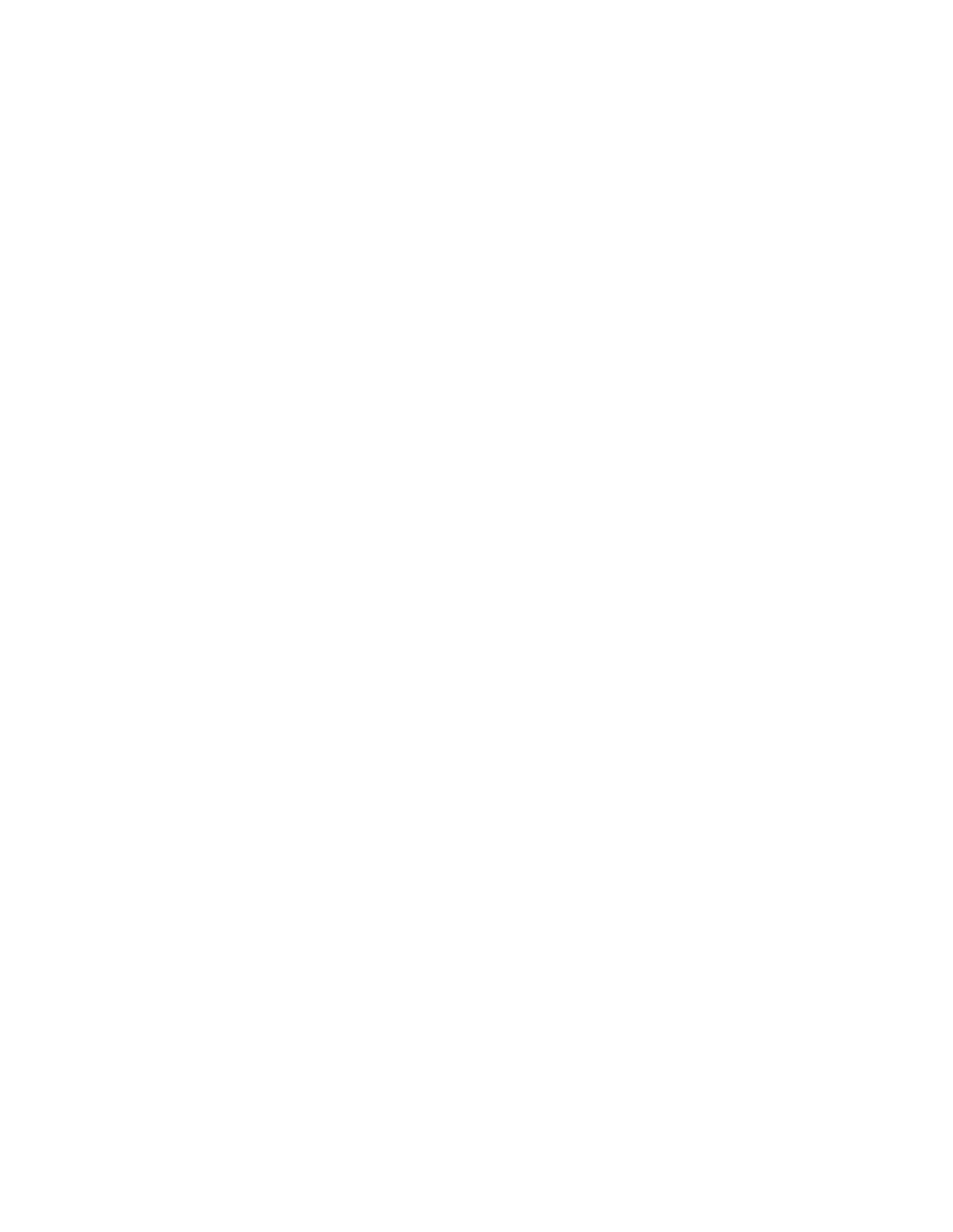

# **1 EXECUTIVE SUMMARY**

BTC Co. and its agents have complied in the development, construction and operation of the BTC Project with the ESAP, applicable Environmental Laws and applicable Lender Environmental Policies and Guidelines in all material respects during the period covered by this report. All non-compliances that have been identified during IEC and SRAP audits in 2006 are detailed in the 2006-H1 BTC E&S Report and the Appendices of this report. Information is also given on the actions developed and implemented to address these.

There were no fines or penalties incurred for environmental or social non-compliances, and no material environmental claims against BTC Co. during 2006.

Several ESIA addendum documents have been prepared during 2006. In Azerbaijan regulatory approval was received in November 2006 for an ESIA addendum relating to a change to treated waste water discharge at IPA1 and PSA2. In Georgia, regulatory approval was received for Secondary Containment Facilities and for the Emergency Drain Down Tank, both of which are additional facilities required by the Government of Georgia in the Kodiana region.

Two Class III changes were accepted during the year relating to the Kodiana Emergency Drain Down Facility and the treatment of Sewage Sludge at Gardabani Sewage Treatment Works in Georgia. Drafts of a further two Class III changes concerning waste management in Georgia were sent to the Lenders for comment.

The internal and external audit and monitoring programme has continued as planned and included audits by the Independent Environmental Consultant to the Lenders and the Social and Resettlement Action Plan Panel. The second phase of monitoring by NGOs continued in both Azerbaijan and Georgia. In addition a range of internal audits were carried out, ranging from ISO14001 preparedness to waste management. All issues raised as a result of both internal and external monitoring are carefully monitored to ensure adequate corrective actions are implemented.

Emissions monitoring for the operations phase continued in Azerbaijan and Georgia and results were generally in compliance. There were some issues with treated waste water which are being addressed. Operations phase emissions monitoring in the form of ambient air emissions, noise, stack emissions and aqueous discharges commenced in Turkey.

Auditing of oil spill response capability took place in Azerbaijan and Georgia in 2006 and review of the Oil Spill Response Plans commenced, ready for update in 2007. Eight minor uncontained hydrocarbon (crude, diesel and lube oil) releases were reported in 2006.

The construction phase Community Investment Programme (CIP) continued to bring substantial benefits to communities along the pipeline route in all three countries. Final evaluations of the programme in Georgia and Turkey produced considerable positive feedback. The final evaluation in Azerbaijan will take place in 2007. The operations phase CIP (CIP II) commenced and recommendations from the final evaluation were considered. The Environmental Investment Programme (EIP) continued in all three countries.

It is with regret that we report a Project Reportable fatality on the BTC project in 2006. The incident occurred on 3<sup>rd</sup> January during linefill operations at Block Valve Station 8 in Turkey. Eyüp Taş, a 37 year old Turkish vehicle driver, employed by Botaş as part of the line fill crew, was fatally injured when he fell approximately 60cms from the back of a truck. Cause of death was head injuries sustained in the fall. A full investigation was carried out to understand the causes of this tragic accident and to ensure that all actions were taken to prevent any recurrence.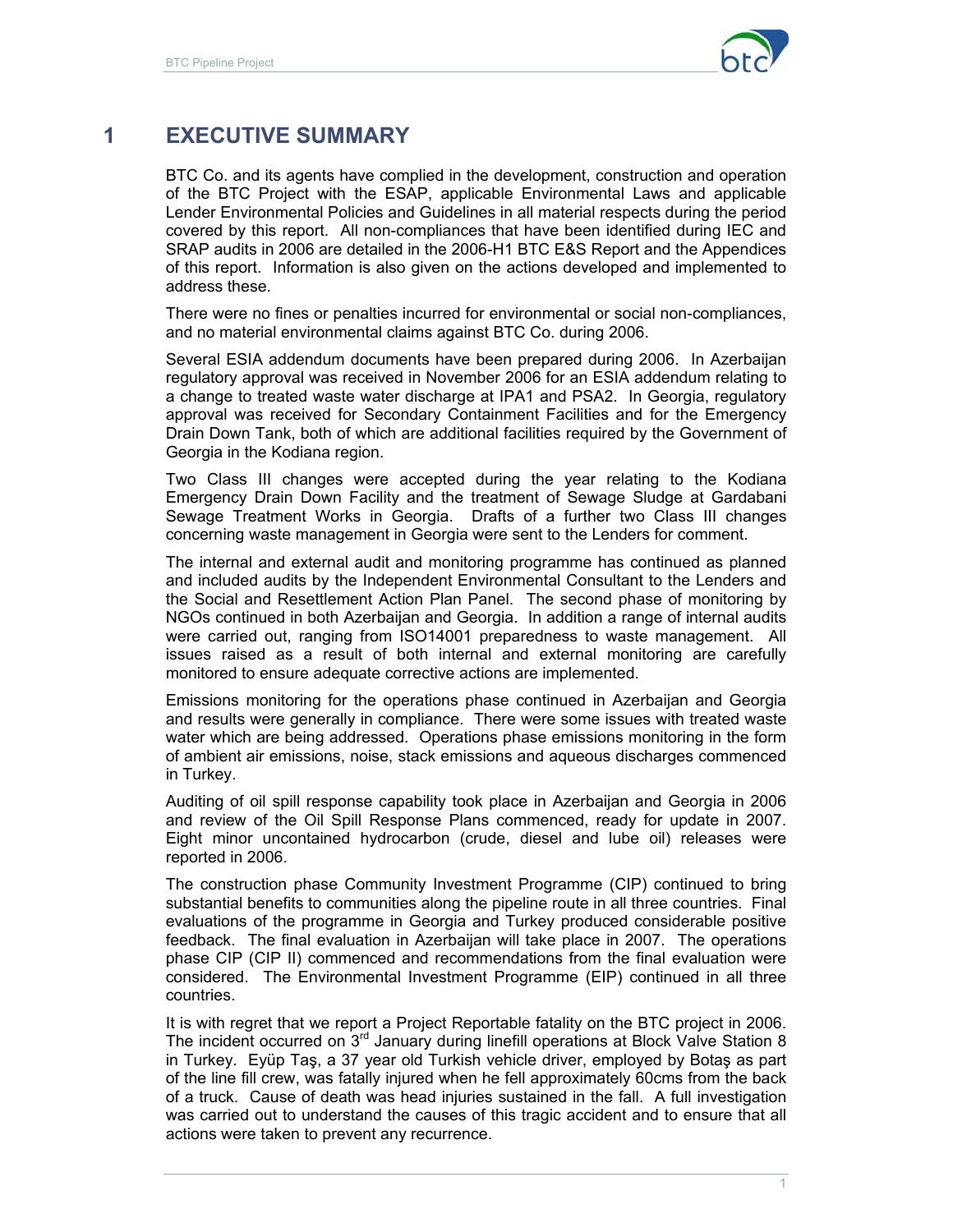# **2 INTRODUCTION**

The Baku-Tbilisi-Ceyhan (BTC) pipeline transports crude oil from the Azerbaijan sector of the Caspian Sea to international markets. Approximately 1,768km in length, BTC runs through Azerbaijan and Georgia to Ceyhan on the Turkish Mediterranean coast.

The main construction activities of BTC pipeline were divided into 2 phases, Phase 1 for lower transit volumes (up to 600,000bpd) and Phase 2 which required additional pumps and associated facilities necessary for full capacity flow (1mbpd). Phase 1 was completed in 2006. Work on Phase II is ongoing.

The staged linefill of BTC with oil commenced from Sangachal Terminal near Baku on 18<sup>th</sup> May 2005, and crossed the Georgian Turkish border on  $18^{th}$  November 2005. Oil reached Ceyhan Marine Terminal on 28<sup>th</sup> May 2006. A total of 10 million barrels of oil, from the Azeri-Chirag-Gunashli (ACG) fields in the Azerbaijani sector of the Caspian Sea, was required to fill the pipeline. The first shipment of oil sailed away from the Mediterranean coast in the British Hawthorn tanker on  $4<sup>th</sup>$  June 2006.

During 2006 the transition from the construction 'Project' team to the Operations team occurred.

- In Azerbaijan, the transition started in May 2006. Completion reports were issued for each subject area by the Project team. Where construction issues, such as biorestoration, erosion control were ongoing, transition agreements were drawn up and formally handed over to the Operations team in November 2006.
- In Georgia, the transition commenced in mid-2006. However, since the Project organisation has remained in place to complete any legacy tasks arising from the demobilisation of the construction contractor and other outstanding work, the transition only took effect for the Environmental/Cultural Heritage, Social and Land/Regulatory Affairs Teams. These teams have been embedded in the operations organisation but resourced adequately to cope with any additional workload from the Project team.
- In Turkey, Botas assumed responsibility for the operation of the pipeline until Provisional Acceptance (PAC) on  $28<sup>th</sup>$  July 2006. From  $29<sup>th</sup>$  July 2006 onwards, Botaş International Ltd (BIL), the Designated Operator in Turkey assumed responsibility with BTC Co. continuing to maintain an overall assurance role.

This BTC Annual Environmental and Social (E&S) Report is a combined report covering both the Construction and Operations phases of BTC. As such the report has been prepared and structured in accordance with the requirements of Annex J of the Environmental and Social Action Plan (ESAP) governing construction of BTC and Annex H of the ESAP governing the operations phase of BTC. These requirements are reproduced in Appendix 1.

It is the third Annual E&S Report post-financing and covers the calendar year 2006<sup>1</sup>.

This Annual Report is complemented by an Environmental & Social Report for the first half of 2006 (2006-H1), to fulfil ESAP requirements of more regular reports during the construction period. The 2006-H1 report covers mostly construction issues, but also addresses the handover to Operations.

This 2006-H1 report contains detailed information on many of the issues specified in Annex H to the construction ESAP and was also disclosed to the public on the www.bp.com/caspian. Rather than repeat the information in the 2006-H1 Report the approach has been to provide relevant cross references to this report.

There are no requirements during operations to produce reports other than annually.

 $\overline{a}$ <sup>1</sup> While construction started in 2003-Q2, the financing for the project was finalised in early 2004-Q1.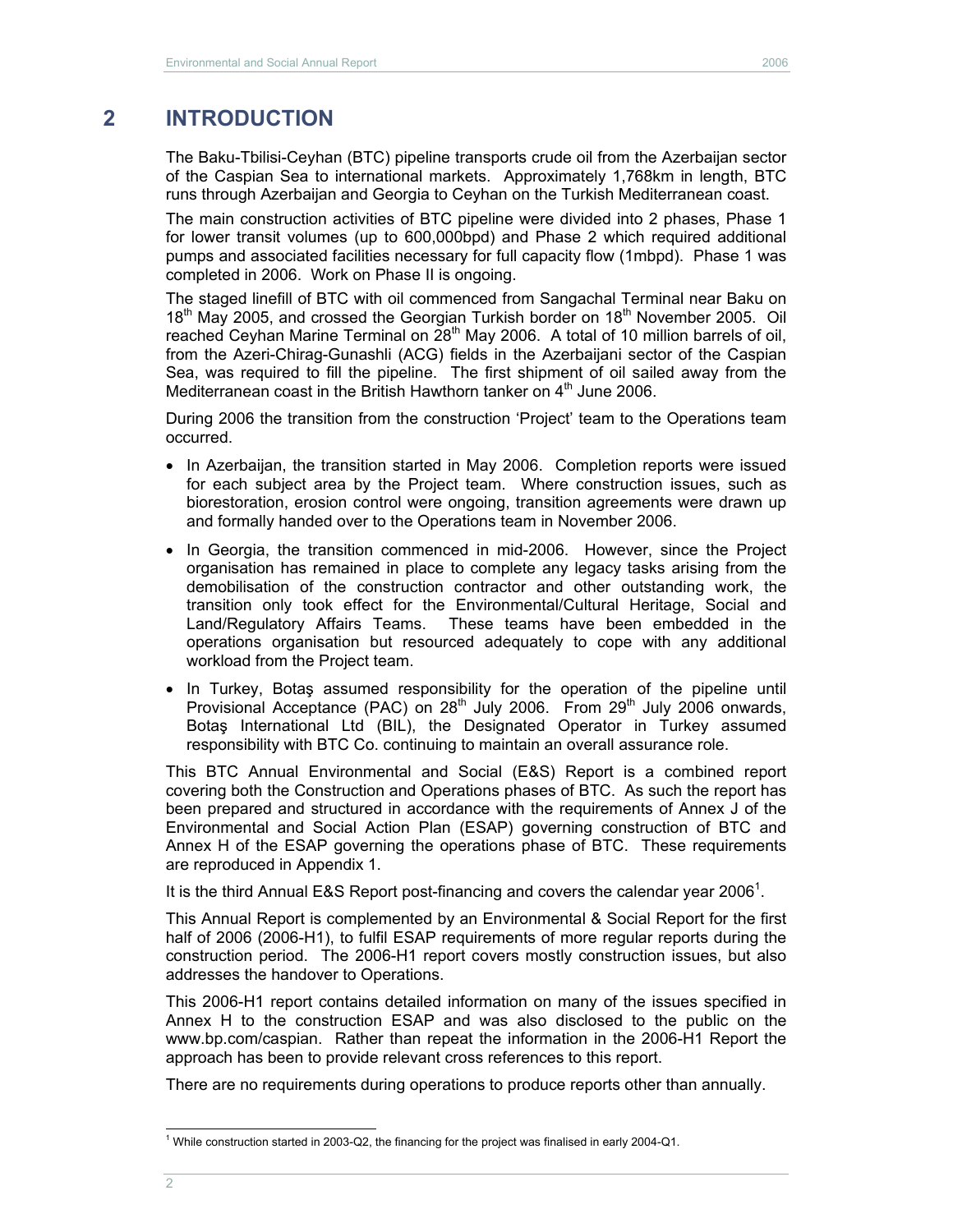

# **3 ESIAs / EIA AND PERMITTING**

# **3.1 SUMMARY OF ANY MATERIAL MODIFICATIONS TO THE ESIAs<sup>2</sup>**

## **3.1.1 Azerbaijan**

#### **3.1.1.1 Treated Waste Water Discharge at PSA2 and IPA1**

An addendum to the BTC Azerbaijan ESIA was required for a change to treated waste water discharge at IPA1 and PSA2 from that originally described in the ESIA. The new package consists of a modified potable water treatment package, oil water separator, Rotating Biological Contactors unit for sewage water treatment, modified retention pond and reed bed polishing system.

Once treated to EU standards, water will be discharged to existing drainage ditches originally designed for drainage of the adjacent arable lands. Ministry of Ecology and Natural Resources (MENR) representatives visited both sites and granted the permit to discharge in November 2006.

#### **3.1.2 Georgia**

Additional pipeline associated facilities were specified by the Georgian government in the Kodiana Section of the pipeline to facilitate more comprehensive security coverage of the pipeline and to provide additional protection in the unlikely event of a spill. Environmental and Social Evaluation Reports (ESER) are required for these projects. The ESERs are addendums to the BTC Georgia ESIA and therefore do not require separate environmental permits, but still need to undergo the review and approval process by the Georgian government. More detail on the Kodiana Projects is given in 2005-Q2 and 2006-H1 reports.

#### **3.1.2.1 Secondary Containment**

A separate ESER for the secondary containment facilities was prepared and submitted to the Government of Georgia in December 2005 as an addendum to the BTC Georgia ESIA. A permit was issued in February 2006 approving the project, however BTC has reviewed the basis of design with the Government of Georgia throughout 2006 to improve the effectiveness of the structures and optimise the design. A revised ESER based on these changes will be finalised in early 2007. Construction of the secondary containments is scheduled to commence in the spring of 2007.

#### **3.1.2.2 Emergency Drain Down Facility (EDDF)**

BTC agreed with the Georgian government that an ESER would be prepared for the EDDF, as an addendum to the BTC Georgia ESIA. The ESER for the EDDF was submitted to the Georgian government in May 2006 and approved in September 2006.

#### **3.1.3 Turkey**

There were no material modifications to the EIA to report in 2006.

#### **3.2 SUMMARY OF MATERIAL PERMITS ISSUED IN 2006**

In Azerbaijan the following permits were issued by Azerbaijani government:

- Approval of treated waste water discharge at PSA2 and IPA1 (Section 3.1.1);
- Approval of the updated Oil Spill Response Plan (Section 6.3); and
- Approval to import certain grass species into Azerbaijan for biorestoration of the ROW, on the condition that the Institute of Botany will participate in the implementation of biorestoration and the organisation of monitoring.

 2 Environmental and Social Impact Assessment. Note that in Turkey the formal terminology is EIA (Environmental Impact Assessment).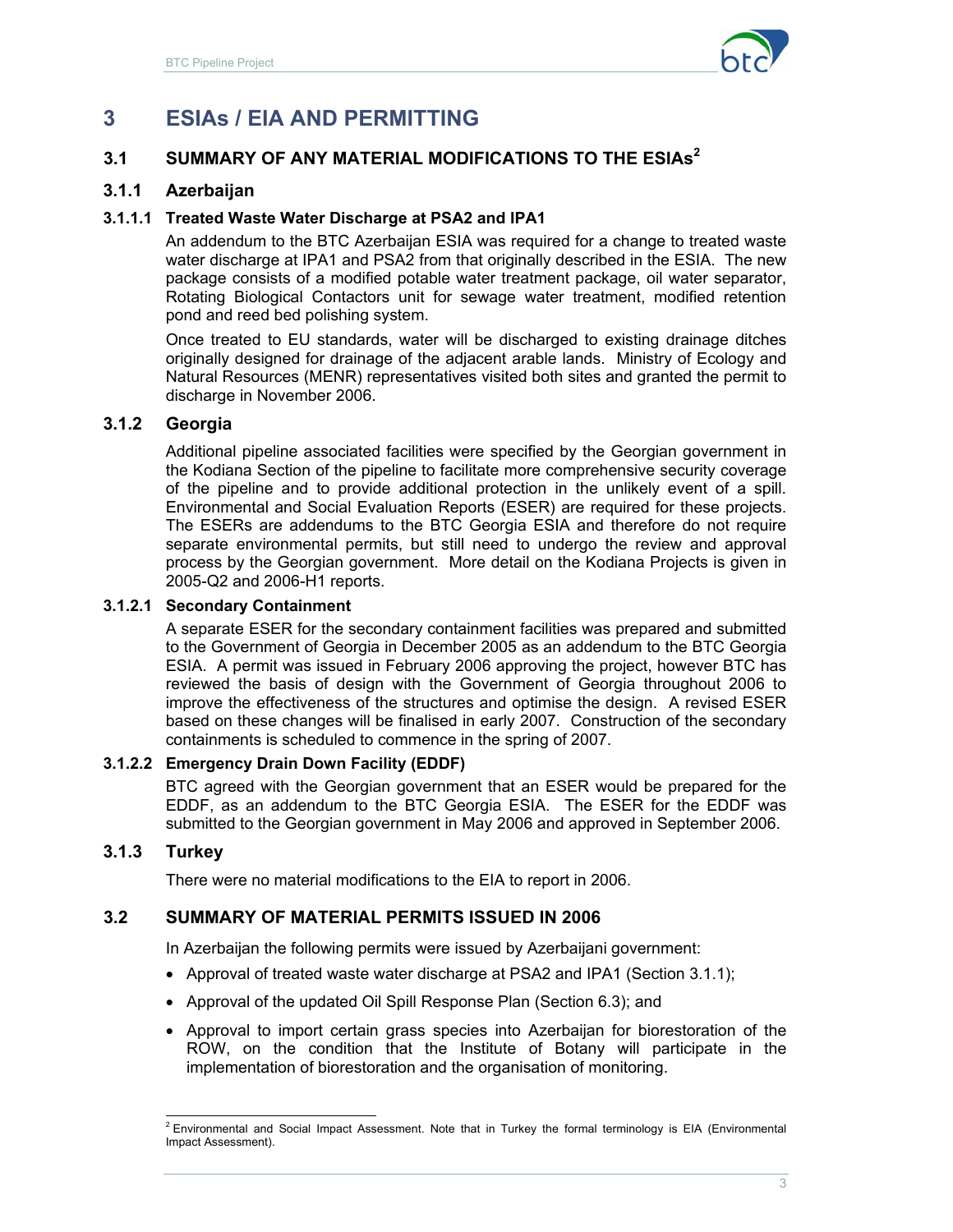A summary of Statutory Environmental Permits acquired by BTC Georgia in 2006 is as follows:

- A Tree Felling Agreement for the construction of the Kodiana Projects (EDDF, Secondary Containment sites, GB18 extension etc.);
- The Air Emissions Limit permit for PSG1 and PSG2 was issued; and
- The Water Discharge Limit permit for PSG1 and PSG2 was issued.
- During 2006 the following activity took place with respect to material permits in Turkey:
- Application was made for Building Use Permits for Residency Elements of Pump Stations, although the permit has not yet been issued. The permit for Ceyhan Marine Terminal was received in 2005;
- Building Construction Permit for Residency Elements was received for PT3 in July 2006. Construction permits for other facilities had been received in 2004;
- Procedure for Establishing a Customs Warehouse was issued in May 2006;
- Opening and Operation Permit (Non-Hygienic Establishments), a temporary permit was extended until August 2007. Application for a permanent permit is ongoing;
- Preliminary Emissions Permits for Fuel Burning Plants: The preliminary permit is the EIA for one year from the commencement of operations. Application for permanent permits is ongoing; and
- Jetty Opening and Operation Permit was issued in January 2006.

### **3.3 UPDATE ON STATUS OF PROJECT SPECIFIC REQUIREMENTS FOR FURTHER WORK UNDER THE ESIAs OR PERMITS**

A summary of country-specific activities relating to ongoing studies or surveys as required under the ESIAs or permits is summarised below. Studies or surveys noted as completed in the 2005 Annual report will not be shown in this report. References given for background information are for the 2004 and 2005 Quarterly and 2006-H1 E&S Reports to Lenders.

Oil spill response planning as required in the 'Additional ESIA Studies and Surveys' Section of the ESAP<sup>3</sup> has been completed, and all progress / changes with respect Oil Spill Response Plans and planning is reported in Chapter 6.

#### **3.3.1 Azerbaijan**

The only 'Additional ESIA Study and Survey' as specified in the Operations ESAP relates to groundwater monitoring programme.

| <b>Study/Survey:</b><br><b>Groundwater Monitoring Programme</b>                                                                                        | <b>Expected Timing:</b><br>Monitor water level and quality: Ongoing                 |
|--------------------------------------------------------------------------------------------------------------------------------------------------------|-------------------------------------------------------------------------------------|
| Ref: 2004-Q1 (p5-3); 2004-Q2 (p3-3); 2004-Q3 (p3-2); 2004-Q4 (p3-2); 2005-Q1 (p3-2);<br>2005-Q2 (p3-2); 2005-Q3 (p3-2); 2005-Q4 (p3-1), 2006-H1 (p3-1) |                                                                                     |
| Section 5.2.1 and the data sheets are given in Appendix 2.1                                                                                            | Groundwater monitoring was carried out in 2006-Q3. A summary of results is given in |

#### **Completion Status:** ONGOING

In the Construction ESAP there was a requirement to translocate *Iris acutiloba* off the ROW prior to construction. This requirement was fulfilled, however monitoring and re-location of the plants back on to the ROW was ongoing during 2006. Similarly, the Cultural Heritage Phase III (Data Recovery) was also a requirement in the Construction ESAP which has been fulfilled, but Phase V (Analysis and Reporting) was ongoing during 2006. For the sake of completeness, details of both these surveys are given below:

 $\overline{a}$ 

<sup>&</sup>lt;sup>3</sup> Section 3.1.2 of the Construction Phase ESAP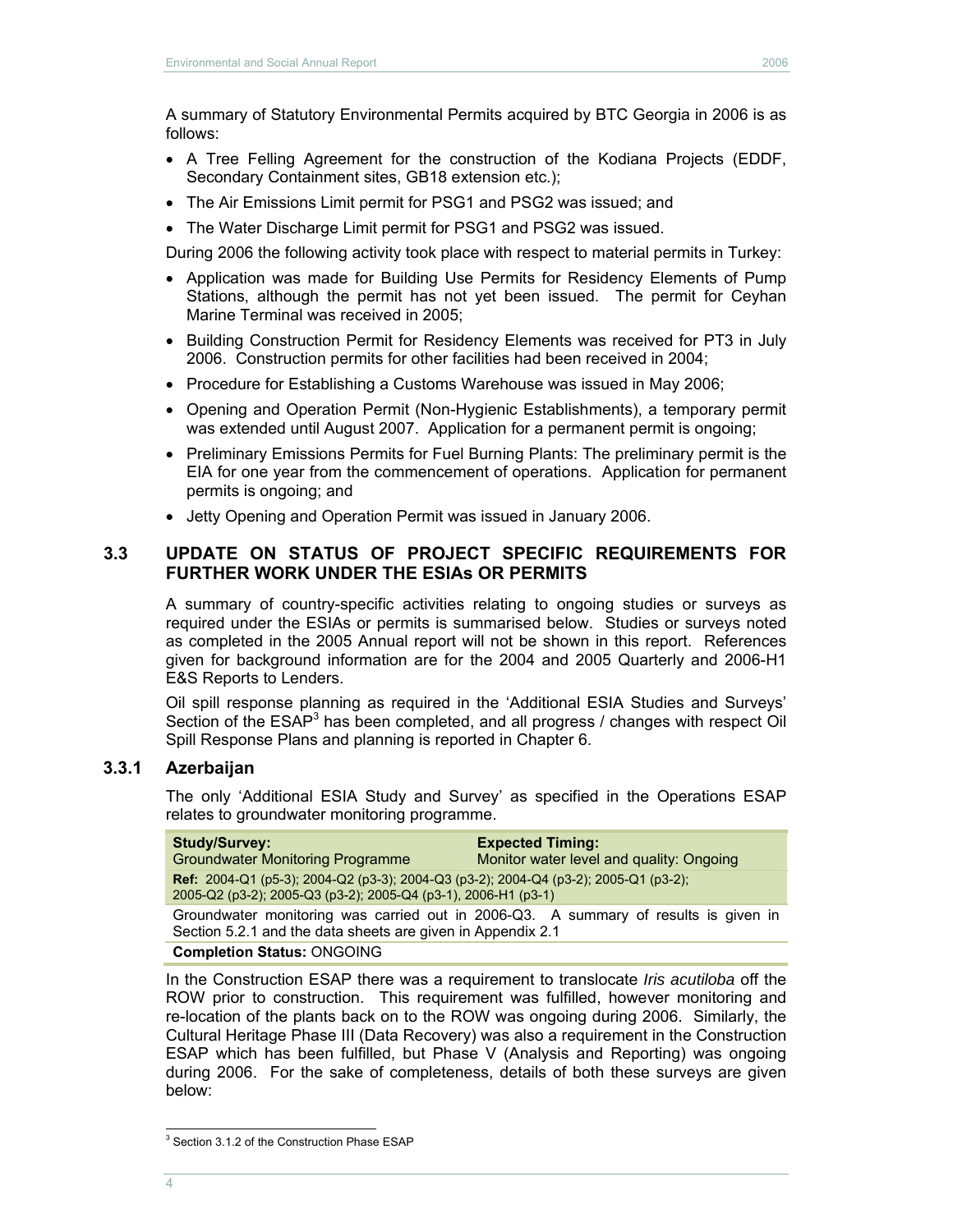

#### **Study/Survey:**

*Iris acutiloba* Monitoring Programme

#### **Expected Timing:** Monitoring: Ongoing

Relocation to ROW: Post-construction

**Ref:** 2004-Q1 (p5-2); 2004-Q2 (p3-2); 2004-Q3 (p3-1); 2004-Q4 (p3-2); 2005-Q1 (p3-1); 2005-Q2 (p3-2); 2005-Q3 (p3-1); 2005-Q4 (p3-1), 2006-H1 (p3-1)

BTC and the Institute of Botany (IoB) undertook survival rate monitoring of the irises at the Mardakan Arboretum which indicated that the rhizomes are healthy, with an estimated 44,000 are viable for re-introduction (i.e. double the number of irises taken from Gobustan during construction).

8,105 rhizomes were removed off the ROW before construction, and these will be left in-situ as they have demonstrated good growth off ROW.

24,000 *Iris acutiloba* rhizomes were re-translocated to the ROW from the Mardakan Arboretum and planted within the 44 metre pipeline corridor in August-September 2006.

Further to monitoring, a decision has been made that the 8,105 rhizomes removed off the ROW before construction will be left in-situ as they have demonstrated good growth off ROW.

#### **Completion Status:** ONGOING

**Study/Survey:** 

Cultural Heritage – Archaeology Phase IV (Excavation of Late Finds) Phase V (Analysis and Reporting)

**Expected Timing:**  Phase IV: Complete Phase V: Not started

**Ref:** 2004-Q3 (p3-2); 2004-Q4 (p3-2); 2005-Q1 (p3-2), 2005-Q2 (p3-2); 2005-Q3 (p3-2); 2005-Q4 (p3-1); 2006-H1 (p3-1)

Phase IV: Complete.

Phase V: The contract with the Institute of Archaeology and Ethnography was signed and work commenced on preparation of detailed excavation reports. More details on Analysis and Reporting are given in Case Study 3.1.

**Completion Status:** ONGOING

#### **3.3.2 Georgia**

The only 'Additional ESIA Study and Survey' specified in the Operations ESAP relates to groundwater monitoring programme.

| <b>Study/Survey:</b>                                                                                                                                          | <b>Expected Timing:</b> |
|---------------------------------------------------------------------------------------------------------------------------------------------------------------|-------------------------|
| <b>Aguifer Monitoring Wells</b>                                                                                                                               | Monitoring: Ongoing     |
| <b>Ref:</b> 2004-Q1 (p5-7); 2004-Q2 (p3-5); 2004-Q3 (p3-4); 2004-Q4 (p3-4); 2005-Q1 (p3-4);<br>2005-Q2 (p3-4), 2005-Q3 (p3-3), 2005-Q4 (p3-3), 2006-H1 (p3-2) |                         |

Drilling and installation of wells for groundwater testing began in 2005-Q2 and sampling was carried out in 2005-Q3 and again in 2006-Q2. More details are given in Section 5.2.2 and Appendix 2.2 of this report. Discussions are ongoing with the Georgian government regarding the long term monitoring regime.

#### **Completion Status:** ONGOING

In the Construction ESAP there was a requirement to translocate Red Data Book species off the ROW prior to construction. This requirement was fulfilled, however monitoring and re-location of the plants back on to the ROW was ongoing during 2006. Similarly, the Cultural Heritage Phase III (Data Recovery) was also a requirement in the Construction ESAP which has been fulfilled, but Phase V (Analysis and Reporting) was ongoing during 2006. For the sake of completeness, details of both these surveys are given below: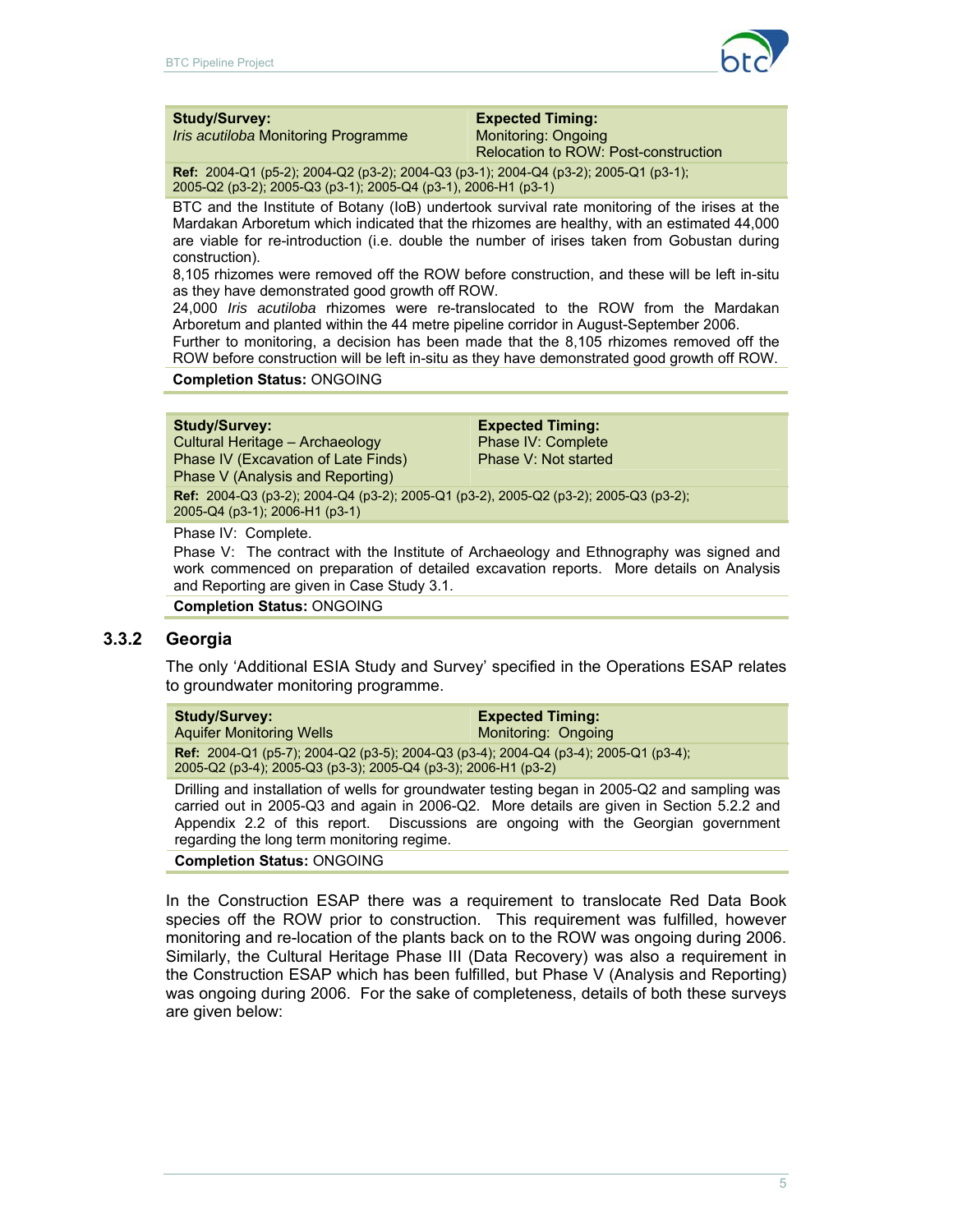#### **Study/Survey:**

Monitoring of Translocated of Red Data Book Species

**Expected Timing: Operations** 

**Ref:** 2004-Q1 (p5-5); 2004-Q2 (p3-4); 2004-Q3 (p3-3); 2004-Q4 (p3-3); 2005-Q1 (p3-3); 2005-Q2 (p3-3); 2005-Q3 (p3-3); 2005-Q4 (p3-2); 2006-H1 (p3-2)

BTC committed to undertake the necessary steps to protect, conserve and encourage the growth of seven identified endangered populations through *ex-situ* conservation of threatened plant populations and their subsequent reintroduction into the wild during reinstatement. Activities in 2006 included routine maintenance and plant cultivation. Results continue to indicate a high survival rate for translocated plants.

**Completion Status:** ONGOING

| <b>Study/Survey:</b>                                                                                                                          | <b>Expected Timing:</b>              |  |
|-----------------------------------------------------------------------------------------------------------------------------------------------|--------------------------------------|--|
| <b>Cultural Heritage</b>                                                                                                                      | Phase IV: Complete                   |  |
| Phase IV: Archaeological Late Finds                                                                                                           | Phase V: Ongoing (approximately 85%) |  |
| Phase V: Analysis and Reporting                                                                                                               | complete)                            |  |
| <b>Ref:</b> 2004-Q2 (p3-5); 2004-Q3 (p3-4); 2004-Q4 (p3-3); 2005-Q1 (p3-4); 2005-Q2 (p3-4);<br>2005-Q3 (p3-3); 2005-Q4 (p3-2); 2006-H1 (p3-2) |                                      |  |

Some post-construction compensatory excavations associated with ROW sites and temporary use areas are under negotiation. Work on analysis and reporting by the Institute of Archaeology (formerly CAS) under the management of BTC is ongoing. Similar Late Finds procedures to those used during mainline construction are being applied to construction of the Kodiana Projects.

**Completion Status:** ONGOING

#### **3.3.3 Turkey**

Five 'Additional Studies and Surveys' as required in the Construction ESAP were underway in 2006. Two of these (Marine Turtle Survey and Marine Biological Environment) are also required in the Operations ESAP 'Additional Studies and Surveys' Section.

| <b>Study/Survey:</b><br><b>Operations Wastewater Discharge</b><br><b>Environmental and Social Impact Evaluation</b> | <b>Expected Timing:</b><br>Prior to Operations for permanent facilities |
|---------------------------------------------------------------------------------------------------------------------|-------------------------------------------------------------------------|
|                                                                                                                     |                                                                         |

**Ref:** 2005-Q3 (3-5), 2005-Q4 (p3-4), 2006-H1 (p3-4)

The environmental risk assessment reports for operations phase wastewater discharge at all AGIs were finalised and resubmitted to BTC Co.

**Completion Status:** COMPLETED

#### **Study/Survey:**

Special Area Reinstatement Method Statement (SARMS) and associated surveys

**Expected Timing: Construction** 

**Ref:** 2004-Q1 (p5-9); 2004-Q2 (p3-6/7); 2004-Q3 (p3-5); 2004-Q4 (p3-5). 2005-Q1 (p3-4); 2005-Q2 (p3-4); 2005-Q3 (p3-4); 2005-Q4 (p3-4).

As reported in 2005-Q4, all SARMS have been completed. Reviews of steep slopes and side slopes were ongoing in late 2005 and these reviews are now complete. All recommendations of the Nursery and Seed Stock assessment have been completed. In the lead-up to Provisional Acceptance BTC Co. completed reinstatement 'punchlists' of the ROW which included the Special Areas on and off the ROW. Actions are on-going to close punchlist items prior to work completion. All closures are verified by BTC Co.

**Completion Status:** Plans COMPLETED, Monitoring ONGOING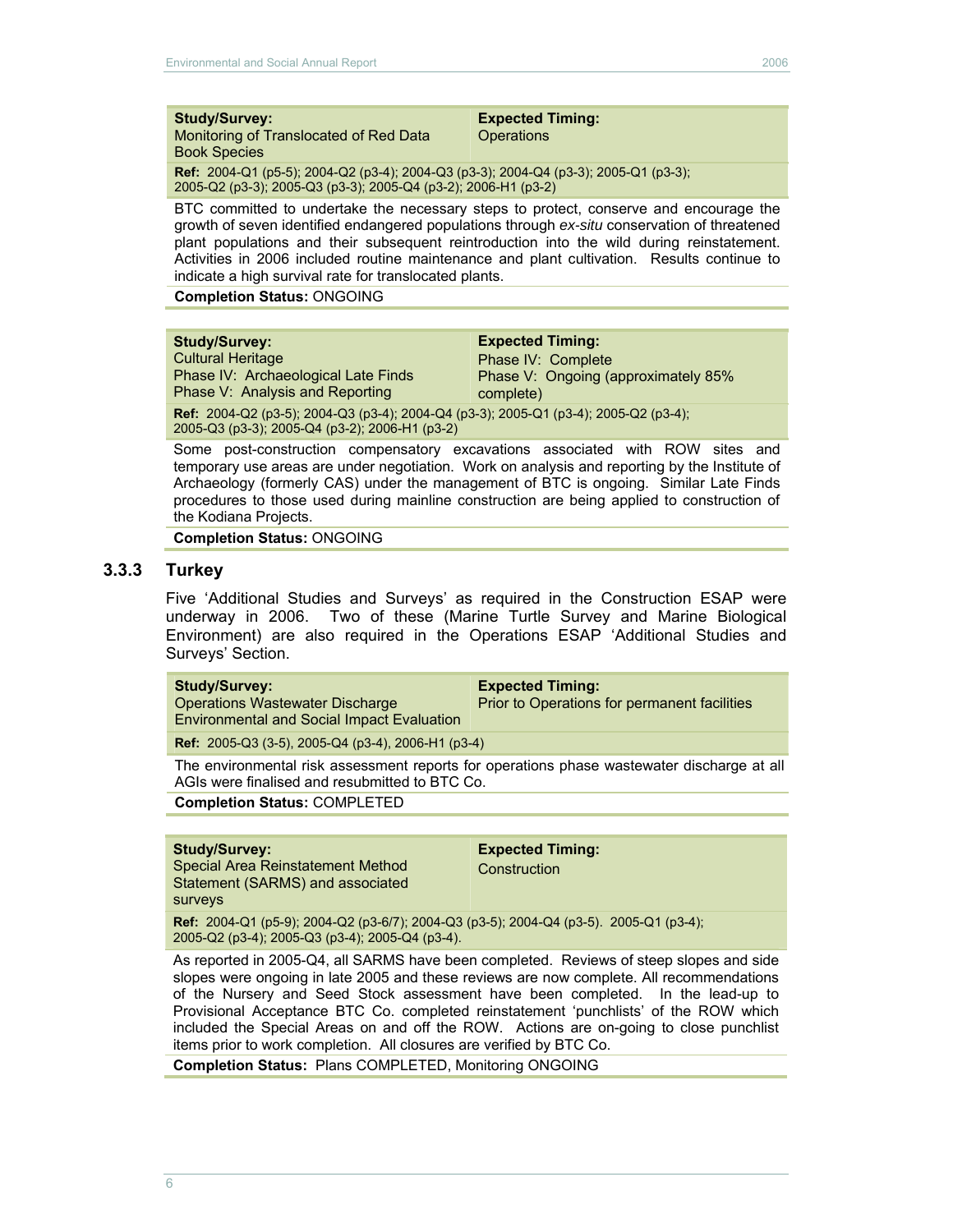

#### **Study/Survey:**

Landscape Plans and Monitoring for **Facilities** 

#### **Expected Timing:**

Ongoing. Landscape Plans completed – Landscape monitoring ongoing until planting is accepted by BTC Co.

**Ref:** 2005-Q1 (p3-4); 2005-Q2 (p3-4); 2005-Q3 (p3-4); 2005-Q4 (p3-4).

All landscape surveys and plans for each facility, including Ceyhan Marine Terminal (CMT), have been completed. BTC Co. completed an initial review of landscape planting with reference to the approved Plans at all facilities and will forward comments and survey findings to Botaş in early 2007.

**Completion Status:** Plans COMPLETED, Landscaping Monitoring ONGOING

#### **Study/Survey:**

Water Supply Sustainability Studies For Groundwater and Surface Water Supplies for Temporary and Permanent Facilities

#### **Expected Timing:**

Studies completed for temporary and permanent facilities. Monitoring ongoing (additional studies may be required depending upon actual water draw demand and results of monitoring).

**Ref:** 2005-Q1 (p3-4); 2005-Q2 (p3-4); 2005-Q3 (p3-4); 2005-Q4 (p3-4); 2006-H1 (p3-3)

Groundwater sustainability studies for operational water supply needs for all AGIs have been completed. The studies indicated that the aquifers could sustain the EIA predicted water supply demands. All stations are within the EIA predicted water draw amounts, however at CMT the levels have been exceeded. Additional sustainability studies are being undertaken to address the increase in water take. A water conservation programme will be undertaken and water supply will continue to be monitored. BIL and BTC Co. are currently developing a strategy for monitoring groundwater.

**Completion Status:** ONGOING

| <b>Study/Survey:</b>                                                                                                                                           | <b>Expected Timing:</b> |
|----------------------------------------------------------------------------------------------------------------------------------------------------------------|-------------------------|
| <b>Marine Turtle Survey</b>                                                                                                                                    | Operations              |
| <b>Ref:</b> 2004-Q1 (p5-10); 2004-Q2 (p3-8); 2004-Q3 (p3-6); 2004-Q4 (p3-5); 2005-Q1 (p3-5);<br>2005-Q2 (p3-6); 2005-Q3 (p3-6); 2005-Q4 (p3-5); 2006-H1 (p3-4) |                         |

The annual marine turtle survey was conducted by Botaş between June and October 2006. As previously the survey was carried out on 4 small beaches near CMT. A total of 198 sea turtle nests were found in the study area and 171 non-nesting observations of green turtles were recorded. No *Caretta caretta* (Loggerhead Turtle) nests or tracks were observed. A summary of the number of nests observed this year compared to previous years is as follows:

|                     | 2002 | 2003 | 2004 | 2005 | 2006 |
|---------------------|------|------|------|------|------|
| <b>Green Turtle</b> |      | 44   | 118  | 36   | 198  |
| Loggerhead          | 18   |      |      |      |      |

The results of the survey proved that the region is an important nesting area for Green Turtle (*Chelonia mydas*), although there is no clear pattern of nesting over the years. Nest numbers observed in 2006 are similar to the results from 2004 supporting the theory that the low number of nests observed in 2005 was related to the biological cycle of the Green Turtle, rather than external environmental factors. As per previous study results, the main factor affecting the success of the hatchlings reaching the sea in 2006 was predation, however in 2006 marten and fox predation increased, whereas previously dog and crab predation was more prevalent. No significant disorientation of hatchlings from the presence of artificial lights from industrial plants in the area (including CMT) was observed, however it will continue to be monitored.

**Completion Status:** ONGOING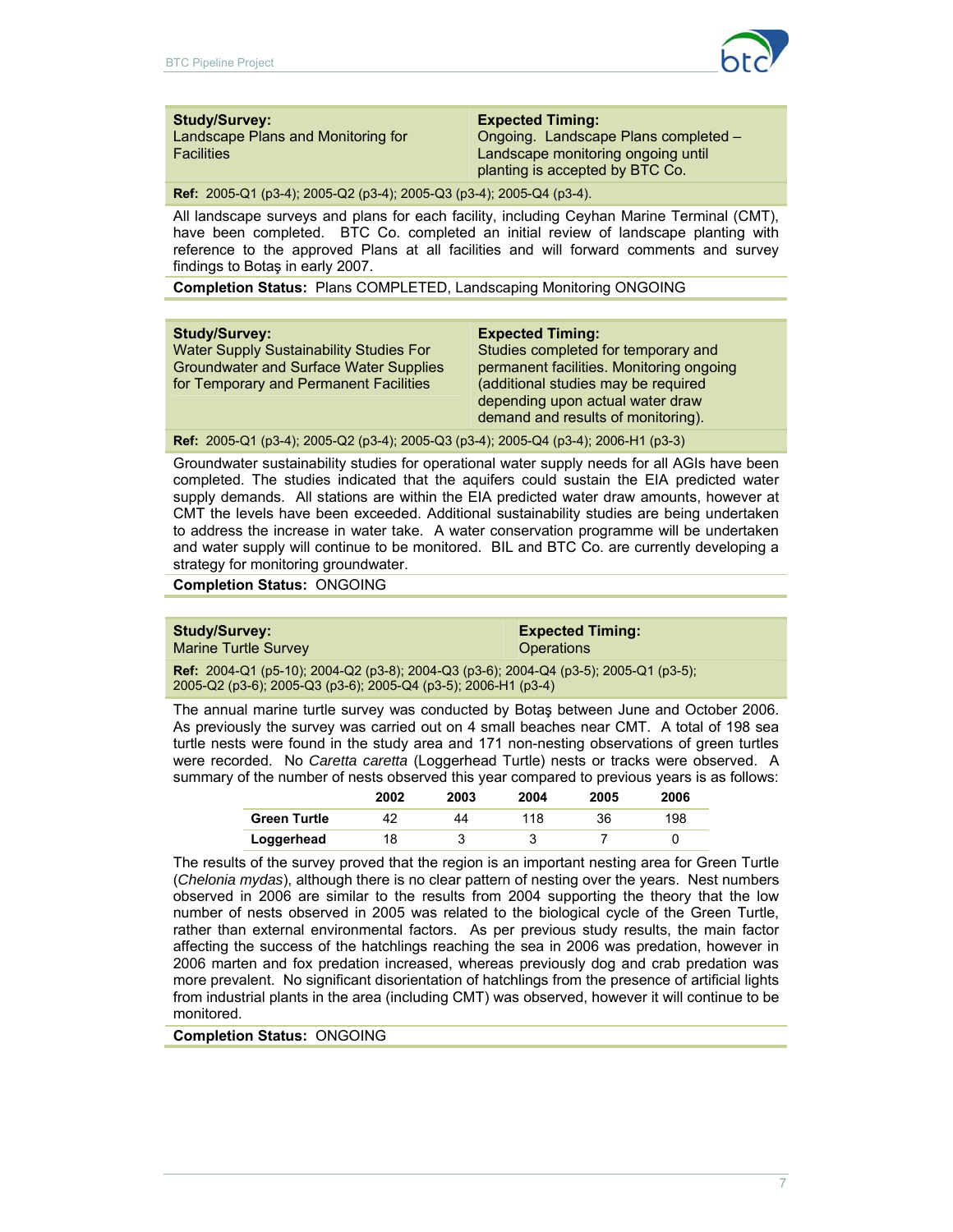#### **Study/Survey:**  Marine Ecological Study

#### **Expected Timing:**  Construction and Operations

A marine ecological study was completed by Botaş in August 2005 but was not reported previously. The results of the study are therefore reported below. The purpose of the study was to assess the diversity of marine fauna in the area surrounding CMT, including sessile, motile, benthic and water column species. The survey used various methods to assess the marine fauna including grab samples, mid water and sea bottom 'trawling' and a remotely operated camera to study the sea floor at different depths. The sea bed around CMT is predominantly a soft muddy substrate. The nature of the substrate does not provide a suitable habitat for many benthic species, therefore the benthic diversity is low. Polycheate annelids are the most predominant benthic fauna species which is indicative of a disturbed habitat. Despite the unproductive sea bottom, most commercially important fish and prawn species inhabit the area. Out of the 40 fish species caught during the survey 13 belonged to the Lessepsian species which is a fish that originates in the Red Sea (i.e. it is an immigrant species). The third and fourth most common fish caught were native species. 12 out of the 17 invertebrate species caught during trawling were also Red Sea species. Phytoplankton analysis indicates that the phytoplankton structure in the area is poor. Diversity and quantity of zooplankton is comparable to other nutrient poor marine waters. The presence of ichtyoplankton species is indicative that the area is an important fish breeding area. The next survey will be undertaken by BIL in Summer 2007.

**Completion Status:** ONGOING

# **3.4 OTHER STUDIES**

Three other studies (all in Turkey) were carried out in 2006.

|  |  | <b>Study/Survey:</b> |  |  |  |
|--|--|----------------------|--|--|--|
|  |  |                      |  |  |  |

Fauna Survey (Caucasian Black Grouse) at ESA1

**Expected Timing:**  Until 2008

**Ref:** 2005-Q3 (p3-8), 2005-Q4 (p3-6), 2006-H1 (p3-5)

Further monitoring field visits were carried out monthly from April 2006 onwards. The original purpose of the monitoring<sup>4</sup> was to better understand breeding dynamics during the project identified seasonal constraint period, however the scope of the study has been expanded to cover and general behaviour dynamics of the local Black Grouse population. Use of radio telemetry equipment has improved the quality of the monitoring programme. Currently it is too early to report on any definitive findings. The surveys will continue until mid-2008.

#### **Completion Status: ONGOING**

| <b>Study/Survey:</b>                          | <b>Expected Timing:</b> |
|-----------------------------------------------|-------------------------|
| <b>Vegetation Cover and Diversity Surveys</b> | <b>Operations</b>       |

The Turkey Vegetation Cover Assessment involved the collection and analysis of high resolution satellite imagery to measure vegetation cover and field surveys to both calibrate the satellite data and to measure species diversity.

| <b>From KP</b> | To KP | Length (km) | <b>Data Source</b>        |
|----------------|-------|-------------|---------------------------|
|                | 185   | 185         | Satellite                 |
| 345            | 627   | 282         | Satellite + Ground Survey |
| 898            | 994   | 96          | Satellite                 |

#### **Vegetation Cover Assessment**

QuickBird satellite data was acquired over three areas of interest timed to coincide as far as possible with peak growing season. This data was processed to generate a Normalised Difference Vegetation Index (NDVI) at a resolution of 2.4m. The NDVI analysis is a common remote sensing technique used to map vegetation cover and is not an intrinsic physical quantity but a measure of reflectance over a scale of  $-1$  to  $+1$ . It is therefore necessary to calibrate NDVI values using data collected in the field.

 $\overline{a}$ 

<sup>4</sup> The first phase of the Fauna Survey (Caucasian Black Grouse) at ESA1 was completed in 2005.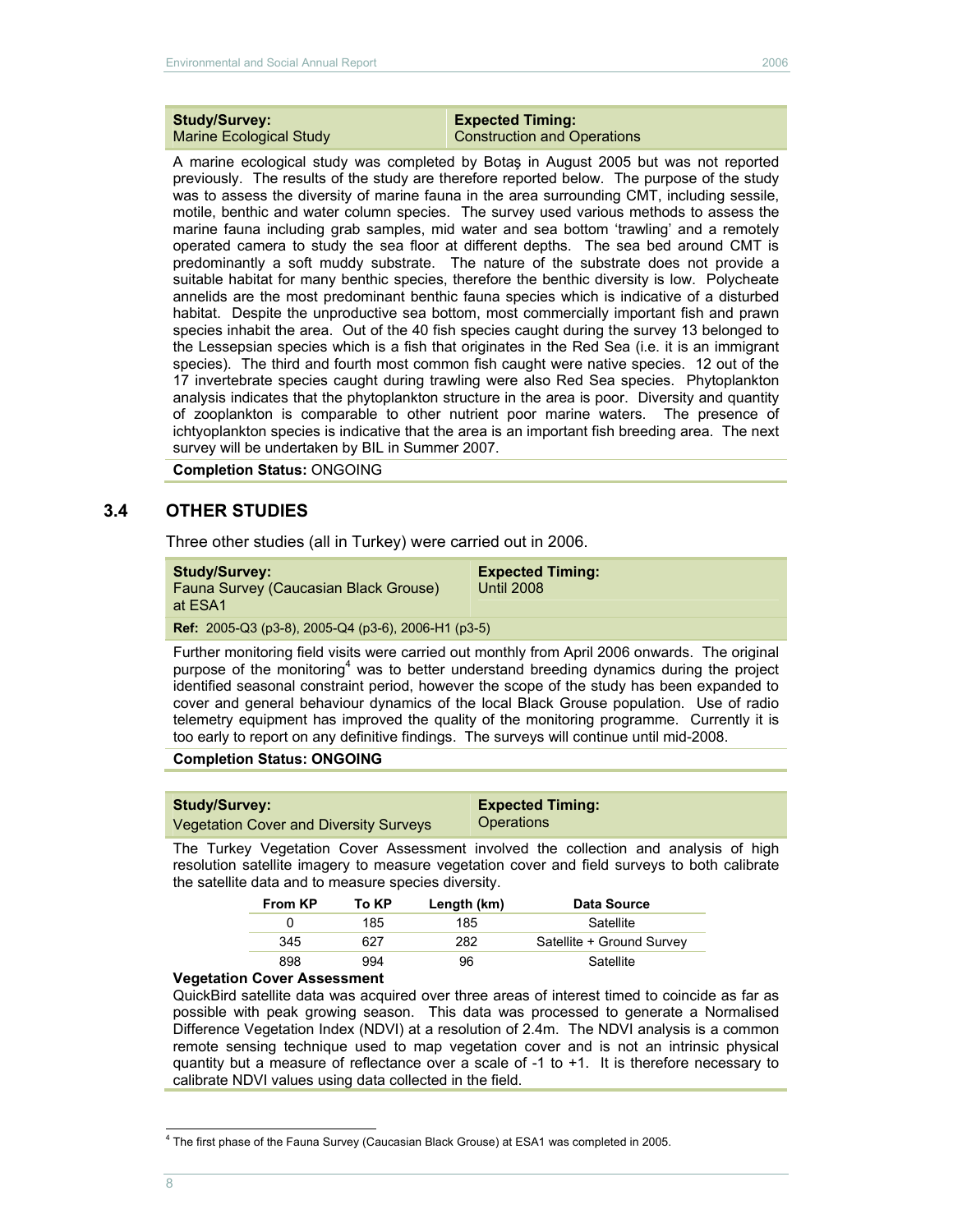

To collect this field data, a stratified random sampling approach was used to locate 40 transects across the areas of interest. Percentage vegetation cover was then measured along these transects using a set of quadrates, at approximately the same time as the satellite data was acquired.

Data from the quadrates and corresponding NDVI values was then used to develop a regression model which in turn was used to develop vegetation cover thresholds that matched the re-growth targets contained in the project commitments. These thresholds effectively establish the first set of criteria against which the compliance of a given area (2.4m x 2.4m minimum) is determined. A second set of qualifying criteria then required consideration, specifically slope, rainfall, flooding and soil nutrients. These were then added to the primary criteria to form a decision model, against which each 2.4 x 2.4 pixel that make up the satellite image were compared.

#### **Species Diversity Assessment**

The primary method for determining species diversity was through field sampling. Sampling locations were initially determined randomly, although a proportional representation approach was adopted to ensure appropriate inclusion of all habitats and sensitive areas. The assessment involved the collection of data from 110 transects along the entire pipeline length in Turkey.

The number of sampling sites is being reviewed based on an assessment of the first year's data, specifically in terms of species variability as this is the key factor when relating sample size and statistical significance (i.e. the greater the variability of the object being measured, the greater the number of samples needed to achieve a given level of statistical significance). **Results** 

The result was a set of vegetation cover maps for the three areas of interest, generated from the calibrated NDVI data together with ground survey data acquired for a portion of Lot B. This sample includes the data sets that formed the decision model (slope, rainfall, original vegetation cover etc.) and hence the 'target' vegetation cover that each pixel had to meet in order to be deemed 'compliant'.

The data set used to generate the maps can be analysed in greater detail to get a better understanding of the underlying issues affecting a particular site. This serves as a useful aid for devising relevant and effective corrective action measures.

#### **Completion Status:** ONGOING

#### **Study/Survey:**  Sediment Quality Survey **Expected Timing:**  Construction and Operations

The annual sediment quality survey was conducted by Botaş in August 2006. As previously 12 sediment samples were taken and analysed for Total Petroleum Hydrocarbons (TPH), trace metals, benthic populations and other chemical and physical properties. Data sets between 2001 and 2006 do not show any definite patterns. Results at each of the stations vary between the years. Results of the primary laboratory (in Canada) were verified at a second laboratory (in Turkey). Results between the two laboratories show discrepancies in the data, however results from the second laboratory are taken to be the more accurate for reasons discussed below. Key results are as follows:

- Both sets of results indicated a considerable decrease in Total Organic Compound (TOC) levels in sediments since last year;
- Results from primary laboratory indicated an increase in TPH whereas the second laboratory indicated a decrease. TOC and TPH results are usually correlated, therefore the second laboratory's analysis results are taken to be the more accurate. In addition TPH results from the primary laboratory in 2006 showed at least a five-fold increase in TPH levels since last year at all but one of the 12 sampling locations. This does not seem likely due to the decrease in marine traffic at this time in the study area (i.e. construction traffic had decreased and only a limited number of tankers had been received by the BTC terminal at this time);
- A small increase in Lead, Iron and Copper and a greater increase in Cadmium. The trend since the beginning of the survey indicates that these metals are increasing in the bay. This can be attributed to increased industry generally in the area;
- Comparison of 2006 results with previous years for Aluminium, Zinc and Chromium levels do not indicate a clear pattern of increase or decrease - results vary across the sites and years;
- Tin levels decreased significantly since the previous survey;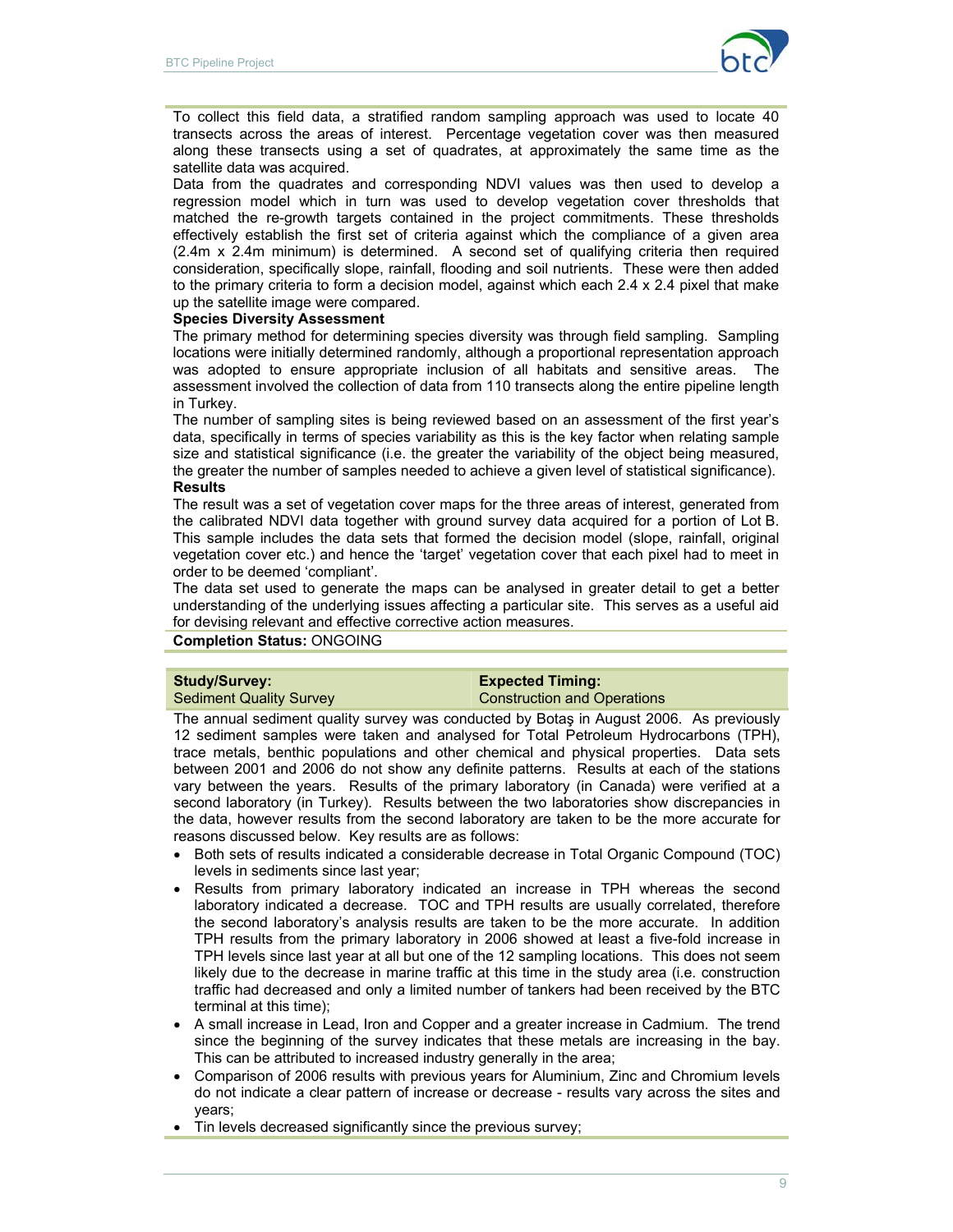- Polychaetes are commonly used as an indicator of pollution and the abundance and number of these species in the sample area suggests that the area is affected by organic pollution and anthropogenic disturbance. This is consistent with findings from previous years. In 2006 however there was an increase in benthic fauna diversity at all but two of the stations; and
- There was no significant difference in the physical properties of the marine water since last year. There was a reduction in water pH since 2005 which may be caused by industrial discharge in the area.

**Completion Status:** ONGOING

# **4 CHANGES**

The BTC Project uses a management system process called "Management of Change". Proposed changes with potential associated environmental or social impacts are graded by three Classes – I, II or III, as defined in the ESAP. Class III changes are the most significant. Changes are subject to a process of review and approval by BTC, including review and approval by the Lenders for Class III changes. Class I and II changes do not require direct approval by the Lenders, but are assessed as part of the in-country monitoring process by the Lenders' Independent Environmental Consultant. The following sections summarise BTC approved changes with an environmental and social impact during 2006.

# **4.1 AZERBAIJAN**

There were two changes relating to BTC Azerbaijan in 2006.

| <b>Asset</b>              | <b>Class</b> | <b>Approved</b><br><b>Internally</b> | <b>Description of Change</b>                                                                                                                                                                                                                                                                                                                                                                                                                                                                                                                                                                                            |
|---------------------------|--------------|--------------------------------------|-------------------------------------------------------------------------------------------------------------------------------------------------------------------------------------------------------------------------------------------------------------------------------------------------------------------------------------------------------------------------------------------------------------------------------------------------------------------------------------------------------------------------------------------------------------------------------------------------------------------------|
| <b>BTC</b>                | Ш            | <b>May 2006</b>                      | Discharge of Rainwater from PSA2 Retention Pond<br>The change related to discharge from the Retention Pond at<br>PSA2 that was full with rainwater (waste water discharge<br>from the Sewage Treatment Plan had been stopped the<br>previous month). Results of water analysis demonstrated<br>general compliance although Total Suspended Solids were<br>over the limit, but this was not deemed to be critical, and the<br>water was discharged to the environment.<br>Further<br>monitoring undertaken upstream and downstream of the<br>discharge showed no adverse effects on the drainage ditch<br>water quality. |
| <b>BTC/</b><br><b>SCP</b> | Ш            | <b>July 2006</b>                     | Treated Waste Water discharge at PSA2 and IPA1<br>An addendum to the BTC Azerbaijan ESIA was required for<br>treated waste water discharge process from IPA1 and PSA2<br>that originally described in the ESIA. Waste water treatment<br>systems modifications for the AGIs required the installation of<br>the reed-bed effluent polishing systems and the acquisition of<br>additional land plots. See Section 3.1.1.                                                                                                                                                                                                 |

A Class III MOC concerning a change in ROW Access Strategy is being drafted, for submission in 2007.

# **4.2 GEORGIA**

A summary of Class I and II changes during 2006 with an environmental and social impact is given below.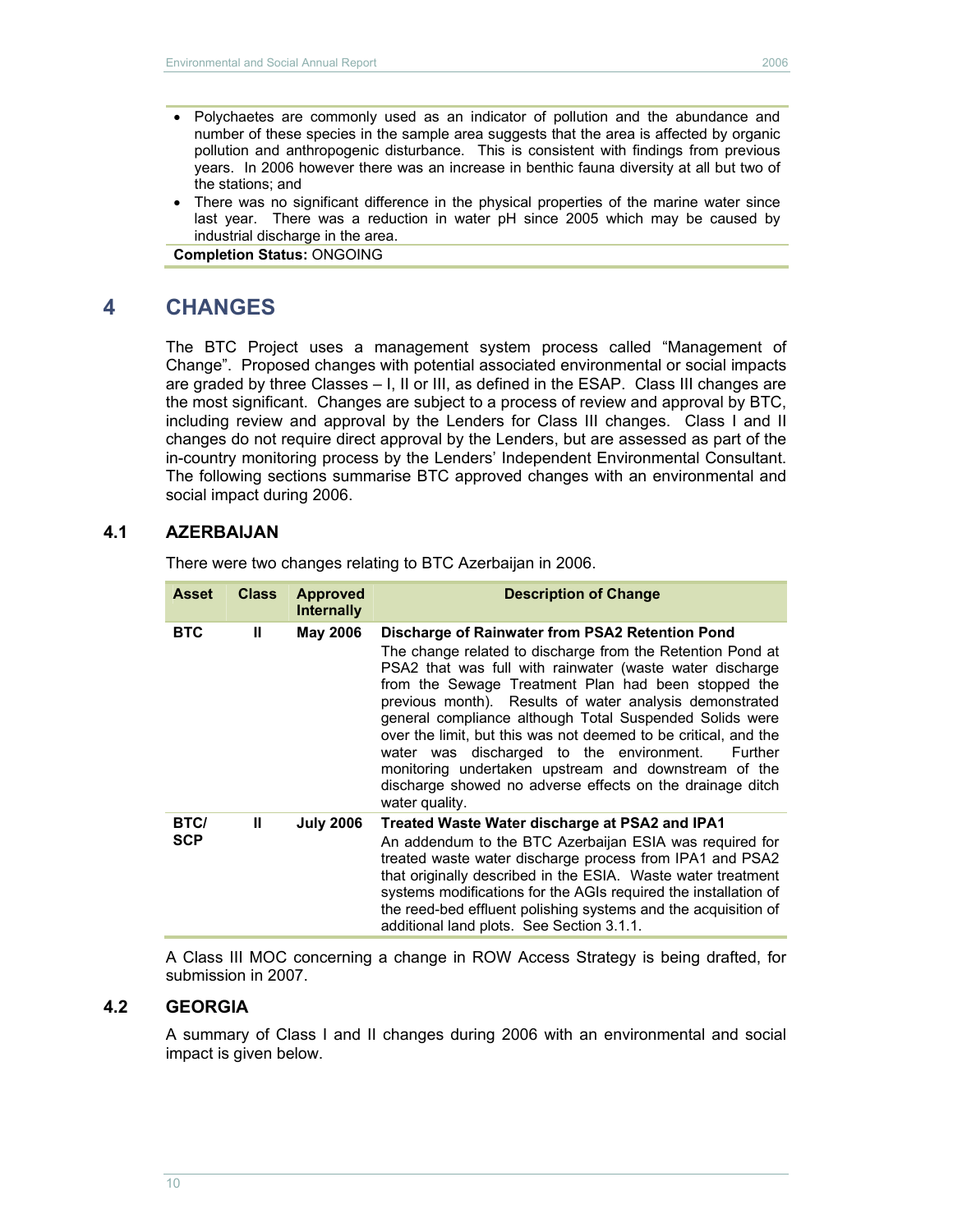

| <b>Asset</b>              | <b>Class</b> | <b>Approved</b><br><b>Internally</b> | <b>Description of Change</b>                                                                                                                                                                                                                                                                                                                                                                                                                                                                                                                                                                                                                                                                                                  |
|---------------------------|--------------|--------------------------------------|-------------------------------------------------------------------------------------------------------------------------------------------------------------------------------------------------------------------------------------------------------------------------------------------------------------------------------------------------------------------------------------------------------------------------------------------------------------------------------------------------------------------------------------------------------------------------------------------------------------------------------------------------------------------------------------------------------------------------------|
| <b>BTC</b>                | ı            | <b>June 2006</b>                     | <b>Access Road Upgrade</b><br>Upgrade the existing construction access track from the<br>public road to KP181 and along the existing ROW to KP184<br>where the ROW crosses an existing village track.<br>This<br>temporary access road will be required until the end of 2007<br>accommodate vehicle movements related<br>to the<br>t٥<br>construction of Kodiana Special Projects. On completion of<br>construction, the temporary access road and all associated<br>infrastructure will be removed from the ROW and fully<br>The main impacts associated with these<br>reinstated.<br>construction activities are related to heavy construction traffic<br>and large loads specifically in and around Tsikhisjvari village. |
| BTC/<br><b>SCP</b>        | Ш            | <b>July 2006</b>                     | PSG1 and PSG2 Construction Camps<br>This change is for the purchase and extension in the<br>operation of the existing construction camps (capacity 30<br>people) at PSG1 and PSG2 until the end of 2007, when they<br>will be demobilised and reinstated in accordance with<br>requirements. This is due to delays in completing work and<br>outstanding construction scope placing more demand on the<br>existing onsite accommodation than planned thus requiring<br>additional accommodation. The camps also offer an interim<br>solution for waste water treatment at PSG1 and PSG2 until a<br>permanent solution is in place.                                                                                            |
| <b>BTC/</b><br><b>SCP</b> | ı            | <b>October</b><br>2006               | Dismantling of Marneuli, Tsalka and Akhaltsikhe Camps<br>This change is to allow for the dismantling of the Marneuli,<br>Tsalka camps for sale to the BP Egypt Business Unit. The<br>Akhaltsikhe camp will also be sold once it is demobilised.<br>Reinstatement of the camps will be carried out using local<br>contractors following requirements under supervision of the<br>environmental department.                                                                                                                                                                                                                                                                                                                     |
| BTC/<br><b>SCP</b>        | Ш            | <b>October</b><br>2006               | <b>Akhaltsikhe Construction Camp</b><br>Akhaltsikhe construction camp (formerly BTC/SCP) was due<br>to be demobilised and reinstated in late 2006, however in the<br>absence of accommodation at Area 80 (SCP) and due to<br>greater than planned manning levels needed to commission<br>and start up the facility, accommodation was need for longer.<br>Continued operation of the Akhaltsikhe construction camp to<br>support SCP was therefore requested. It is anticipated the<br>camp will remain open until the end of 2008, at which time it<br>will be demobilised and reinstated in accordance with<br>requirements.                                                                                                |

There were two Class III changes submitted in 2006. Full details are given below:

**Class:** III **Identifier:** AGT002-2004-PM-DCN-00066

**Status:** Approved Internally In May 2006. Approved by Lenders in June 2006

#### **Kodiana Emergency Drain Down Facility**

One of the conditions of approval of the BTC Oil Spill Response Plan by the Georgian government was that BTC Co. is required to construct an underground Emergency Drain Down Facility (EDDF) at the lowest point of the Tskhratskaro – Kodiana sector of BTC at KP184 for use in the unlikely event of a pipeline leak. More details about this is given in Section 3.1.2.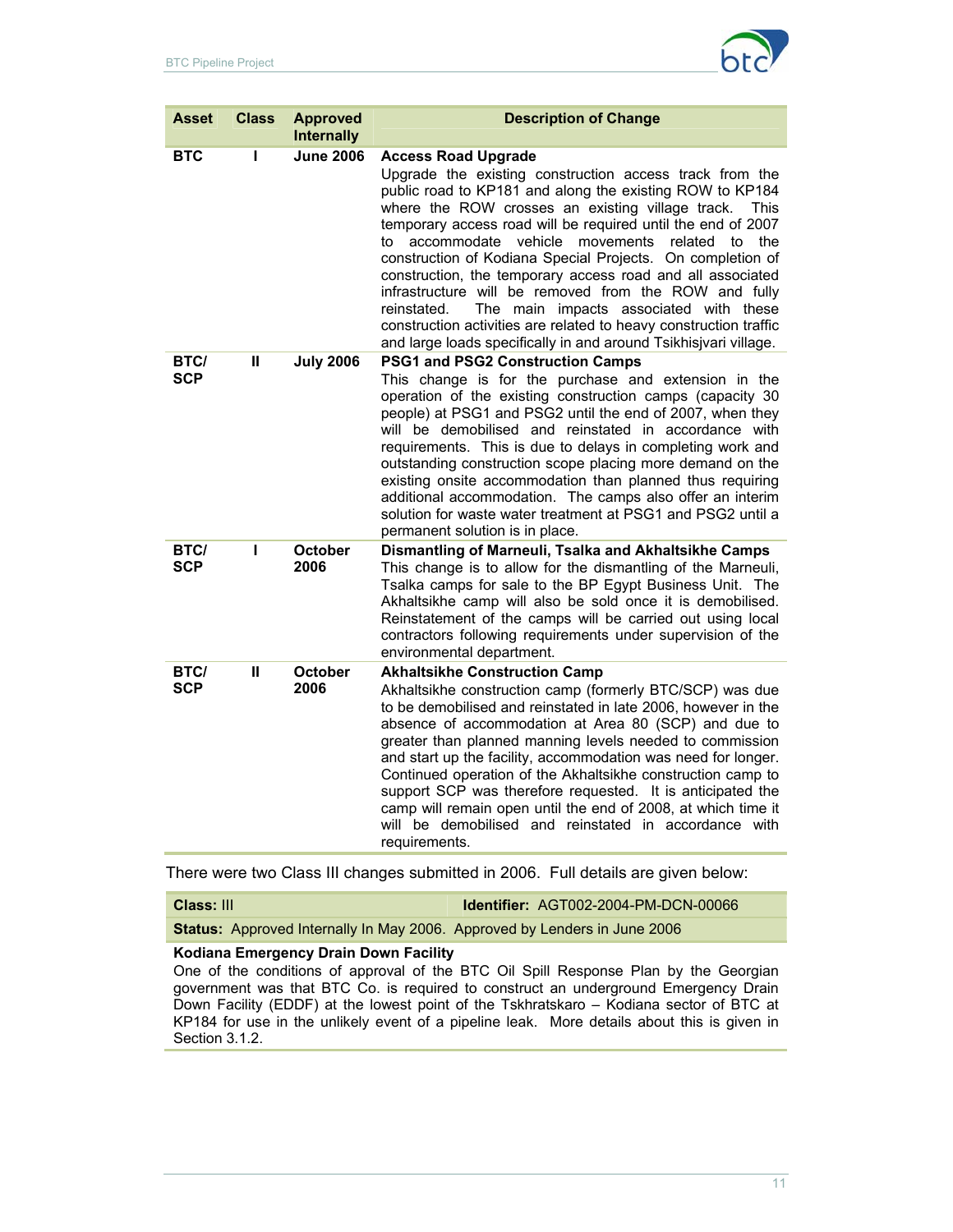**Class:** III **Identifier:** AGT002-2003-OP-DCN-00007

**Status:** Approved Internally In May 2006. Approved by Lenders in June 2006 subject to **Conditions** 

#### **Sewage Sludge to Gardabani Sewage Treatment Works**

Sewage sludge resulting from the on site waste water treatment systems at PSG1 and PSG2 Pump Station Sewage Treatment Plants (STP) and Camp STPs is to be trucked to Gardabani Sewage Treatment Works for sludge solids stabilisation and permanent storage in sludge beds. This is expected to be a permanent solution, although BTC will be evaluating other options in the future.

The liquid sludge will be discharged into the inlet of the primary settlement tanks and the solids settled and stored in sludge ponds. The load from BTC/SCP is relatively small as the facility services the Tbilisi municipality (maximum BTC/SCP sludge volumes are approximately 50kg/day compared to the overall facility volume of approximately 1,320kg/day.

This change was submitted to the Lenders and reviewed in June 2006. The change was accepted "as long as it is linked with execution of a specific audit / site visit to finalise a list of mitigation actions in agreement with the contractor and to demonstrate the willingness of the Project and Contractor to operate in the direction and spirit of ESAP requirements". These comments are being addressed and an update on progress will be resubmitted to the Lenders in 2007.

Two Class III MOCs relating to the continued use of Iagluja Landfill and the potential future use of a local incinerator for the incineration of medical waste were sent to the Lenders for review. Their comments are now being considered and the MOCs will be resubmitted in 2007.

#### **4.3 TURKEY**

There were no approved changes with a significant bearing on E&S management during 2006. However, an extensive vegetation cover assessment was undertaken and will be used in the preparation of a Management of Change submission in 2007.

#### **4.4 CROSS-COUNTRY**

Various MOCs were prepared in 2006 that are due for submission in early 2007 relating to:

- Delivery of the Environmental Investment and Offset Programmes; and
- An update of the Operations Environmental and Social Action Plan (ESAP) in view of the completion of the first year of Operations. Changes will include clarification of certain commitments and adjustments to reflect more accurately the realities of operations.

#### **4.5 DESCRIPTION OF ANY MATERIAL AMENDMENT, SUPPLEMENT, REPLACEMENT OR MATERIAL MODIFICATION TO AN ESIA, ESAP, THE RAP, THE ESMS, OR ANY OSRP**

Material amendments to the ESIAs are described in Section 3.1. A detailed description of Oil Spill Response Plans and preparedness is provided in Chapter 6.

There was no material amendment to the RAP during 2006. Development of the ESMS was ongoing.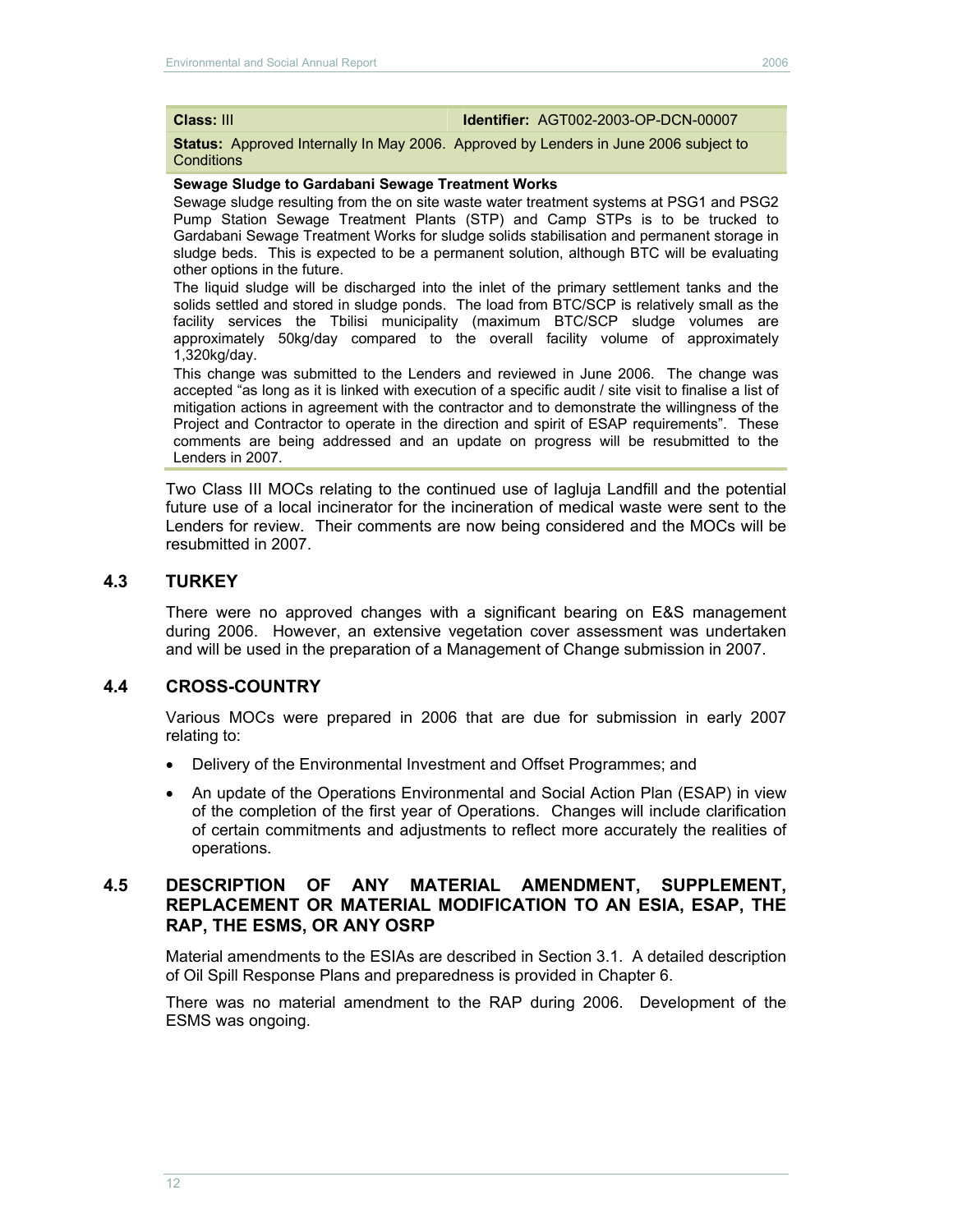

# **5 COMPLIANCE WITH ENVIRONMENTAL STANDARDS AND APPLICABLE ENVIRONMENTAL LAW**

#### **5.1 SUMMARY OF ANY NOTICES OF NON-COMPLIANCE, REMEDIAL ACTION, ANY FINES OR PENALTIES PAID AND FINAL DISPOSITION OF ANY REGULATORY PROCEEDINGS.**

All notices of non-compliance served by the IEC are detailed in Appendix 3 of this report.

There were no fines or penalties incurred for environmental or social non-compliances, and no material environmental claims against BTC Co. during 2006.

### **5.2 MONITORING RESULTS**

During 2006 environmental monitoring of the operation of the BTC Pipeline continued in accordance with the BTC Emissions Management Plans to ensure compliance with the standards outlined in source documents as well as to monitor, minimise and where necessary mitigate the environmental impact of pipeline operations.

## **5.2.1 Azerbaijan**

#### **5.2.1.1 Ambient Air Quality**

Ambient air quality monitoring was carried out at four locations around PSA2 and two locations around IPA1 in October and November 2006. Results are given in Appendix 2.1a and show full compliance with project standards.

# **5.2.1.2 Stack Emissions**

Stack emissions monitoring was not carried out during 2006 for BTC as the Turbines and the water bath heater (WBH) at PSA2 will only become operational in 2007 with the commissioning and operation of Phase II (increased throughput of BTC). Stack emissions monitoring of the generators is pending correct installation of sampling ports. Stack emissions monitoring will commence, to include the Turbines and WBH at PSA2 and the generators at both IPA1 and PSA2, in 2007.

# **5.2.1.3 Noise**

Environmental noise monitoring took place at pre-identified receptors around PSA2 and IPA1. Results showed compliance and are given in Appendix 2.1b.

Monitoring also took place at two Block Valve stations where community complaints were received about noise. Preventive measures have been identified for those locations where noise exceeded project standards and the complaints have been resolved.

#### **5.2.1.4 Effluent**

Effluent discharge monitoring took place at PSA2 from January to April, and again in September and December 2006. At IPA1 effluent discharge monitoring took place from January to April and again in June.

Non compliances for project standards were observed in January to April with respect total coliforms and e-coli largely due to the Sewage Treatment Plant being overcapacity. From April discharge to the environment of effluent discharge was stopped and it was instead trucked to BP approved municipal Waste Water Treatment Facilities. Work was ongoing during 2006 to upgrade the Sewage Treatment Plants including the installation of reed beds (see Section 3.1.1.1).

In September and December an MOC (see Section 4.1) was approved to discharge rainwater collected in Retention Pond. Analysis was undertaken and results demonstrated compliance with project standards and no impact to the receiving water.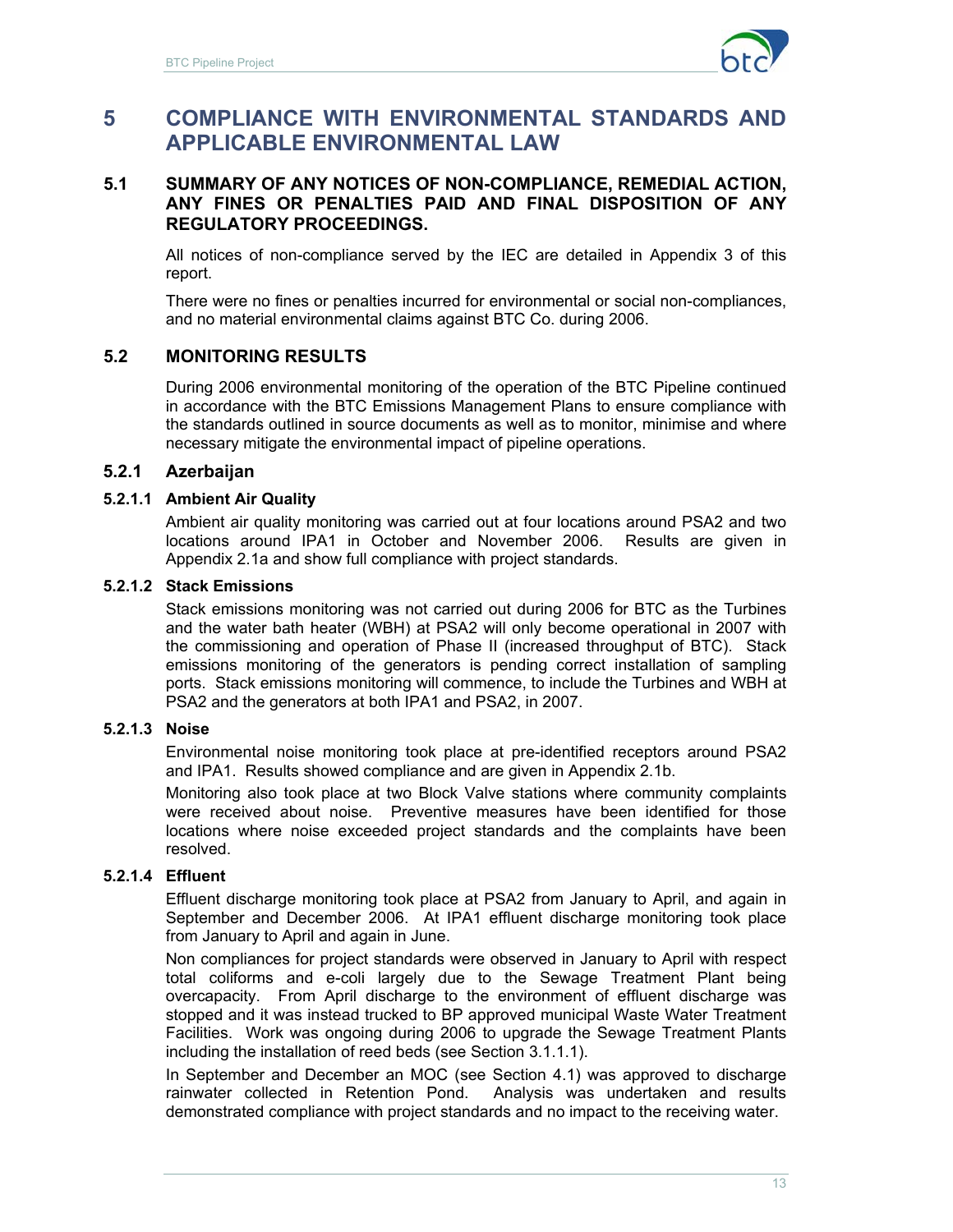In 2006-Q3, 3 surface water monitoring locations at PSA2 and 2 locations at IPA1 were sampled. Results showed no exceedance of the historic background concentrations.

Groundwater monitoring took place at 9 monitoring wells around the aquifer area in Karayazi at 9 monitoring wells and at 2 borewells around PSA2. Results are shown in Appendix 2.1d.

#### **5.2.1.6 Waste Management**

Waste management practices on site were maintained and improvements undertaken to increase awareness of site personnel on waste minimisation and segregation issues. A summary of waste generated is given in Appendix 2.1e. Non-hazardous waste was disposed of at a BP dedicated cell at Sumgait Landfill. Hazardous waste was disposed of according to BP waste management strategy.

## **5.2.2 Georgia**

#### **5.2.2.1 Ambient Air Quality**

Measurements were taken at 5 locations around PSG1 and at 5 locations around PSG2 in both August and December 2006. Assessment demonstrated general compliance with BTC standards with minimal exceedance of  $SO<sub>2</sub>$  at one location at PSG1, which was attributed to the close proximity upwind of the PSG1 camp generator to the sampling point. A summary of monitoring results is provided in Appendix 2.2a.

#### **5.2.2.2 Stack Emissions**

Due to the absence of permanent sample ports on stacks of PSG1 and PSG2, a temporary sample port had been installed on one of the turbines at PSG2 to provide some monitoring data of the turbine whilst it was operating on diesel fuel to produce a comparison with future monitoring of the turbines once they are switched to run on natural gas in early 2007. The results of monitoring are given in the Appendix 2.2b.

#### **5.2.2.3 Noise**

Monitoring was carried out at 8 locations around PSG1 and at 6 locations around PSG2. The monitoring demonstrated compliance with BTC standards. A summary of monitoring results is provided in Appendix 2.2c.

In addition, 4 rounds of monitoring were also taken at 5 locations around Tsalka Hotel (used extensively by BTC staff) in response to a complaint from the resident of the building next-door. Recommendations were subsequently made to the hotel operators to reduce noise levels to within BTC standards.

#### **5.2.2.4 Effluent**

A summary of monitoring results for effluent discharges at PSG1 and PSG2 is provided in Appendix 2.2d.

Data for 4 months is absent for April and October as samples were no longer valid for analysis due to the delays in custom clearance at Georgia-Azerbaijan border and samples for November and December were not taken due to frost at both Pump Stations.

Treated waste water samples were taken from the reed beds at PSG1 and PSG2 prior to discharge to the drainage channels and assessed. Some parameters slightly exceeded the background environmental concentrations, and therefore a programme is in place to upgrade the on-site wastewater treatment system. The non-compliant parameters are generally nitrogen and phosphorus, which are a concern for standing water only (there is no standing water at PSG1 and PSG2). Coliform at PSG1 were also non-compliant and to resolve this, additional UV lamps will be installed in early 2007 to reduce levels. Monitoring shows that the receiving water has an even higher count of coliform bacteria therefore no additional burden has been placed on the stream by the water discharged from the reed beds.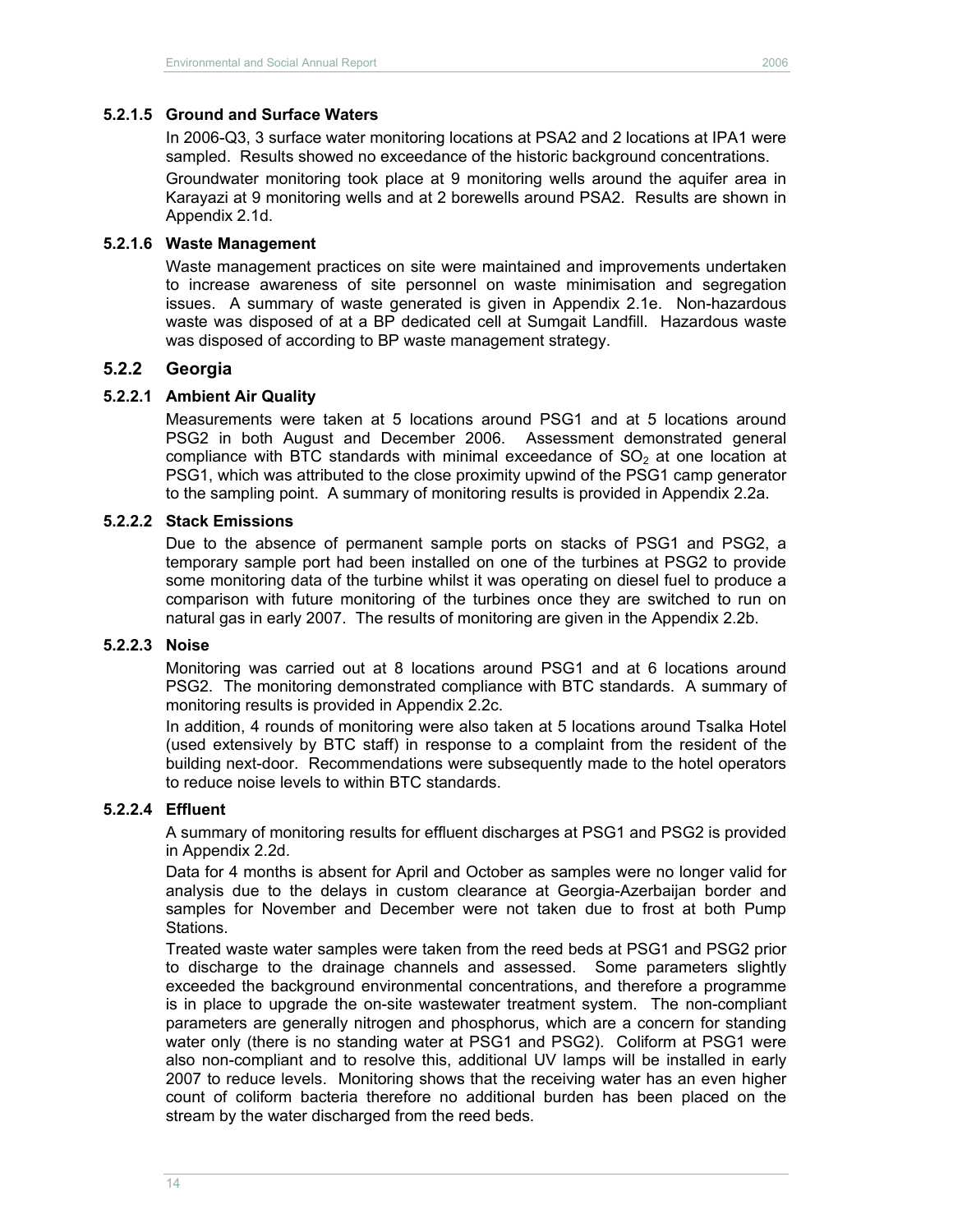

#### **5.2.2.5 Ground and Surface Waters**

A summary of monitoring results for Ground and Surface Waters in the vicinity of facilities and along the sensitive sections of the ROW is provided in Appendix 2.2e. The monitoring demonstrated compliance with BTC standards although several monitoring points were not accessible during the winter due to poor weather conditions.

#### **5.2.2.6 Waste**

A summary of waste generated in 2006 is given in Appendix 2.2f. The main waste generation areas are at PSG1 and PSG2. The Central Waste Accumulation Area (CWAA) continued to be utilised by Operations for the management of materials that cannot be recycled or disposed of to appropriate standards. It is planned that these materials will be exported to EU compliant facilities outside of Georgia in 2007.

Considerable work to upgrade the CWAA took place in 2006 including:

- Improvement of site road access;
- Bunding and secondary containment improvements;
- Delivery of packaging to repackage materials in degraded containers; and
- Training for all personnel.

Case Study 5.1 provides a detailed look at how hazardous waste from cleaning of the turbines was treated and disposed of at PSG1 and PSG2.

## **5.2.3 TURKEY**

Provisional Acceptance (PAC) of the facilities in Turkey occurred on 28 July 2006 and Botaş International Ltd (BIL) became responsible for Operations of BTC Turkey. All emission monitoring before PAC was conducted by Botaş's monitoring sub-contractor Çinar. Since BIL became responsible for the environmental management of the facilities, their monitoring sub-contractor Dokay conducted all monitoring activities.

#### **5.2.3.1 Ambient Air Quality**

Ambient air quality is undertaken at Ceyhan Marine Terminal (CMT). The results are presented in Appendix 2.3a. No ambient air monitoring is required at the other Above Ground Installations (AGIs) as the major source of emissions (the pump drivers) are run on natural gas and there is little impact on ambient air quality.

Monitoring at CMT was carried out through the deployment of passive diffuser tubes.  $PM_{10}$ , VOCs (benzene, toluene, ethyl benzene and xylene - BTEX), SO<sub>2</sub> and NOx is measured at 10 locations at and around CMT.

3 surveys were undertaken by Botaş between December 2005 and July 2006. After PAC, BIL carried out 2 surveys (in October/November and December/January 2007). The results of the last survey will be reported in 2007. A summary of the average results from the 4 rounds of monitoring in 2006 is as follows:

- PM<sub>10</sub> results were higher than project standards at all but one sampling location. Results are at higher levels due to agricultural burning of residual crop stubble (farmers in this area undertake up to 3 crop rotations a year).  $PM_{10}$  monitoring was a requirement in and around CMT during construction due to considerable construction-related traffic. During Operations PM sources are limited to the diesel engines on site which in 2006 had a total run-time of 340 hours. CMT facility emissions are not believed to be a significant contributory factor to the PM quality in the area;
- $\bullet$  SO<sub>2</sub> and NO<sub>x</sub> results were in compliance;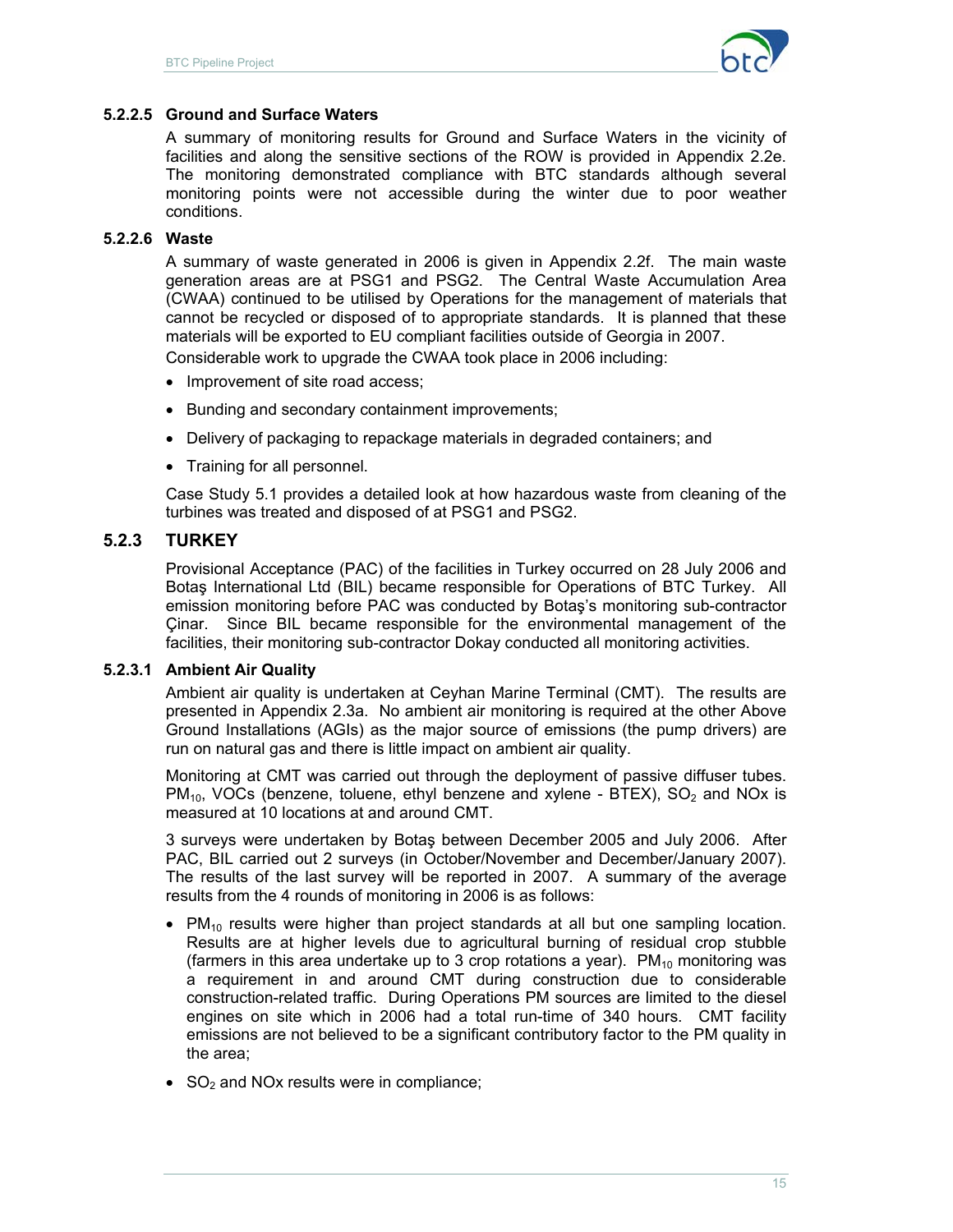- Ethyl benzene results were at levels typical for rural areas (EHC<sup>5</sup> <2  $\mu$ g/m<sup>3</sup>);
- Toluene levels were at levels typical for rural areas (WHO $^6$  <2  $\mu$ g/m<sup>3</sup>) except at one location due to a high average reading over the December 05/January 06 monitoring period. At this time and location the toluene level was more typical for urban areas (WHO 5-150  $\mu$ g/m<sup>3</sup>);
- O-xylene and m/p xylene results were at levels typical for rural areas (EHC<sup>7</sup> <2  $\mu$ g/m<sup>3</sup> o-xylene and <4  $\mu$ g/m<sup>3</sup> m/p-xylene); and
- Since tanker loading commenced in July 2006 there has been no significant increase in BTEX levels or other ambient air quality parameters.

#### **5.2.3.2 Stack Emissions**

Çinar conducted stack emissions monitoring on behalf of Botaş to meet their pre-Provisional Acceptance commitments and Dokay undertook monitoring on behalf of BIL to meet Operations monitoring commitments. The monitoring results are provided in Appendix 2.3b. The results are generally in compliance, and the few exceedances above project standards are being addressed through maintenance.

#### **5.2.3.3 Noise**

Due to the distance of the receptors to the Above Ground Facilities, environmental noise at the nearest residential receptors is well within World Bank night time noise limits, and therefore no environmental noise monitoring is carried out. Occupational noise (for on-site staff) is outside of the scope of the ESAP but is addressed by Health and Safety Deptartment.

However, underwater noise monitoring was carried out by BTC during tanker operations at the CMT jetty in August 2006. Noise levels were measured during tanker approach, loading and departure and the average noise levels respectively were: 165.5; 170.3; and 174.4 dB (see Appendix 2.3c). Behavioural changes in fish are generally observed at around 180  $dB^8$ . Evidence shows that fish readily and rapidly return to their former ranges after the noisy activities cease. It has been observed that of their own accord, fish frequently shelter under moored vessels, even if engines are running.

The area is not known to support a substantial population of resident or migrant populations of cetaceans, however marine turtles are known to use the area for nesting. Results of studies have shown however that marine mammals acclimatise to changes in noise levels and marine turtles will have acclimatised to the current level of marine activity. The results of the survey proved that the region is an important nesting area for Green Turtle (*Chelonia mydas*), although there is no clear pattern of nesting over the years. Further details about Marine Turtle monitoring are given in Section 3.3.3.

 5 Environmental health Criteria (EHC) is prepared by the collaboration of International Programme on Chemical Safety (IPCS) and the Canadian Centre for Occupational health and Safety – WHO does not provide a typical rural level for Ethyl Benzene, but provides an urban level of 1-100  $\mu$ g/m<sup>3</sup>. In all cases Ethyl Benzene levels were <1  $\mu$ g/m<sup>3</sup> at CMT during 2006.

<sup>6</sup> WHO Guidelines for Air Quality, Geneva, 2000.

<sup>7</sup> WHO does not provide a typical rural level for *o*- and *m/p-*xylene, but sets an urban area level of between 1-100 µg/m<sup>3</sup> for total xylene. Total xylene levels (o- and *m/p-*xylene together) were in most cases throughout the year <1 µg/m<sup>3</sup> and on 13 occasions at different locations in different survey periods the total xylene exceeded 2 µg/m<sup>3</sup>. However there was<br>no pattern to these exceedances. On only one occasion did the total xylene limit exceed 2 µg/m<sup>3</sup>. T located 3.5km north of the facility (location CMT1). This was due to one peak reading of *mp-xylene (7.02 µg/m<sup>3</sup>* during one of the 12 day survey periods). Wind direction during this period was equally blowing from the south and the north. At this time the BTC oil had not yet reached the terminal although the tanks had been commissioned using one tanker load of oil from Supsa Terminal. However it is not likely that this caused the elevation as there were no other peaks shown at this time at sampling locations in the vicinity of the tank farm (principally CMT8 which is located north of the tank farm in the general direction of the village).

 $^8$  See EIA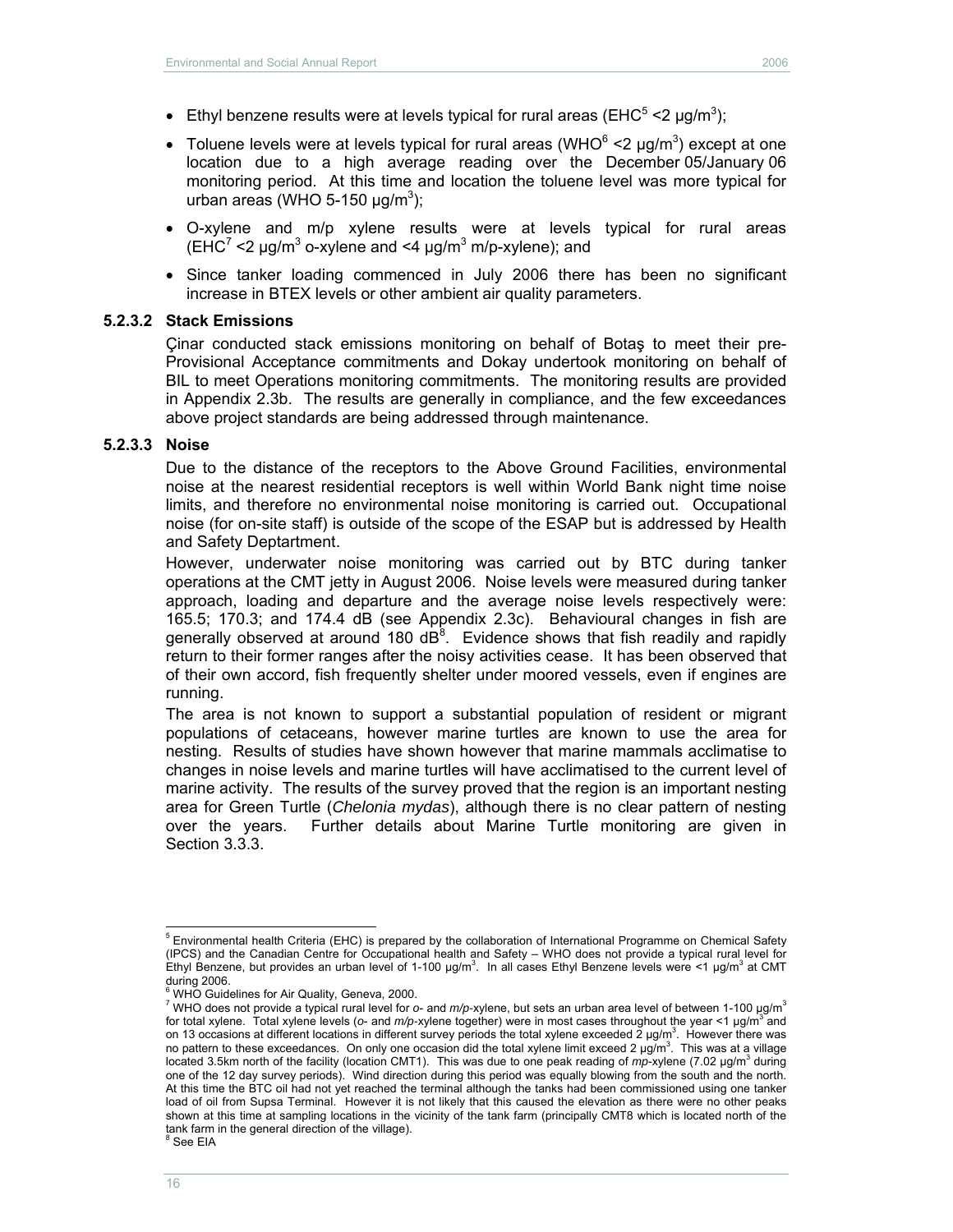

Given that traffic will be slow moving and is at levels below that associated with observed behavioural changes in fish, it is expected that operational marine noise will cause minor to negligible impact on fish, turtles and marine mammals. No further underwater noise monitoring will be undertaken.

See Appendix 2.3c for a summary of results.

### **5.2.3.4 Aqueous Discharges**

Aqueous discharge monitoring results for 2006 are shown in Appendix 2.3d. Data shows monitoring results from the site discharge point to the environment. Where there was no discharge from the site, monitoring could not be undertaken at this location and is represented as 'no discharge' in the monitoring results table. Discharge to the environment may not occur either because the water level in the holding pond is not high enough to enable discharge or because it has been manually prevented due to above project specification results. When there is no discharge from the site to the environment the storm water pond water is monitored to determine if pond water can be discharged. If the water is non-compliant and the volume of the waste water is at risk of being exceeded, waste water is taken to the nearest project approved Municipal Waste Water Treatment Facility for treatment.

In 2007 a waste water feasibility study will be conducted by BTC Co. on behalf of BIL to determine the design changes required to ensure continual improvement.

### **5.2.3.5 Ground and Surface Waters**

Baseline monitoring was conducted for the EIA from wells on 4 major plains (Pasinler Erzurum, Goksun and Ceyhan Plains). Sampling was undertaken at 19 groundwater wells located close to the pipeline route.

The full groundwater and surface water monitoring programme for operations is being developed and will commence in 2007.

#### **5.2.3.6 Waste Management**

The main waste generation areas are at Pump Stations and CMT. Waste is collected and segregated at the on-site (temporary) CWAAs. Waste is reused where possible, for example food waste and garden clippings are used by villagers for animal feed. Recycling of wastes is also undertaken wherever possible, and glass, metals, battery and other wastes are sent to Project approved recycling facilities. Non-hazardous and hazardous wastes are transported to Izaydas Waste Facility in Izmir (to date the only waste hazardous waste and landfill site which meets BTC requirements in Turkey). Appendix 2.3e provides details of waste volumes generated.

# **5.3 STATEMENT OF COMPLIANCE**

BTC Co. and its agents have complied in the development, construction and operation of the BTC Project with the ESAP, applicable Environmental Laws and Applicable Lender Environmental and Social Policies and Guidelines in all material respects during the period covered by this report. All non-compliances with emissions that have been identified in 2006 are summarised in Chapter 5 and shown in Appendix 2. Noncompliances relating to other audits are given in Chapter 11 (and detailed in Appendices 3 and 4). For all non-compliances identified, corrective actions have been developed and implemented.

# **5.4 CHANGES IN APPLICABLE ENVIRONMENTAL LAW**

The Intergovernmental and Host Governmental Agreements (IGA and HGAs) have been incorporated into national law in each project state as appropriate. Contained within the BTC and SCP IGAs and HGAs are various commitments to abide by certain EU standards with respect the environment. The project is also required to comply with applicable national legislation in each project state to the extent that the legislation does not conflict with the requirements of the IGA and HGAs.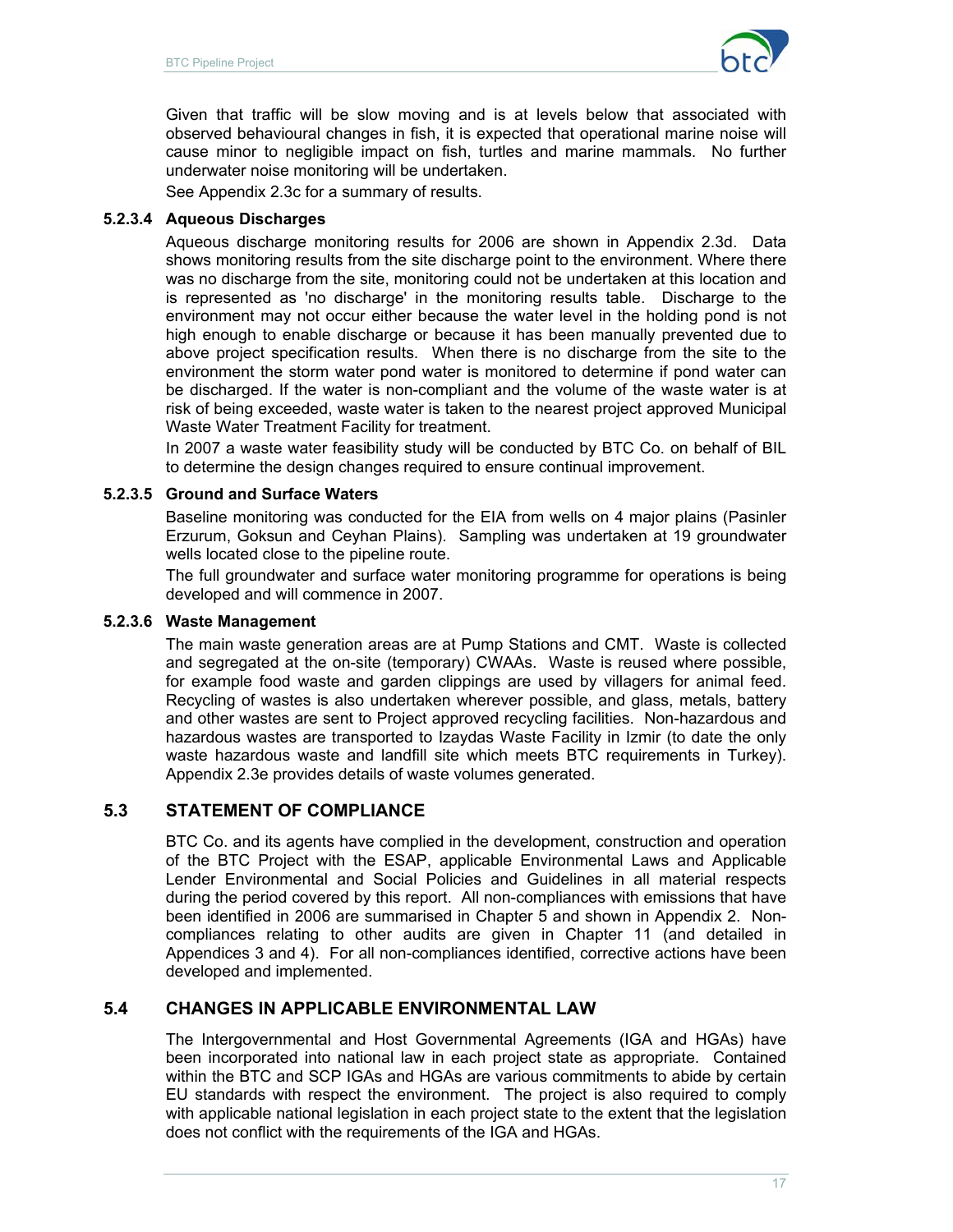Considerable work has been undertaken during 2006 to continue to assess BTC environmental requirements with respect both national and EU legislation.

## **5.4.1 EU Legislation**

Changes in EU regulations in 2006 are being reviewed together with their applicability to BTC Operations. Potential implications will be considered in 2007 as part of the BP HSSE Compliance Enhancement Programme.

### **5.4.2 Azerbaijani Law**

Significant changes in 2006 in Azerbaijani legislation with relevance to BTC were:

- Presidential Decree No. 375 of February 28, 2006 with regards establishing the activities of the Emergency Ministry and Presidential Decree No. 482 of November 29, 2006 about the amendments to the "Security of export oil and gas pipelines" Presidential Decree No. 685 dated 15 April 2002. A special militarised security service was established under the Emergency Ministry the purpose of which is to provide security for the export oil and gas pipelines and their infrastructure; and
- Amendment No. 2 endorsed by Presidential Decree No. 510 of December 29, 2006, which introduced a new list of activities for which special permits (licenses) are required. The list includes: disposal and mitigation of toxic wastes; construction; maintenance; and refurbishment of lifting installations.

### **5.4.3 Georgian Law**

The only national environmental legislation passed in 2006 with significant relevance to BTC, was the Resolution of the Government of Georgia No. 26/184 of February 3, 2006, on entering amendments and additions to Regulations "On Terms and Conditions of Issuance of Environment Impact Permit", Adopted by Resolution No 154 of the Government of Georgia, dated September 1, 2005. This amendment to Georgian Law reduces the number of activities/facilities that require EIA approval by the Government.

#### **5.4.4 Turkish Law**

In Turkey, three significant pieces of national environmental legislation were passed in 2006 affecting BTC as follows:

- Regulation on Control of Air Pollution from Industrial Facilities (July 2006): Revised legislation does not require monitoring of back-up and emergency engines which run for less than 500 hours per year;
- Regulation on Enforcement of the Law upon the Essentials of Emergency Response, and Compensation of Losses in Case of Sea Pollution Due to Oil or Other Hazardous Materials (October 2006): Law requires preparation of a "Coastal Facility Emergency Response Plan'' and insurance against losses in the case of such an emergency. It is likely BIL already meets the legal requirements through the Oil Spill Response Plan and Project insurance arrangements. Confirmation of this with regulatory authorities is ongoing; and
- Ceyhan Harbour Regulation (Replaces Botaş Ceyhan Harbour Regulation November 2006): Revised plan requires liaison with local fishermen on the Project security and operating zone restrictions. Steps have already been taken to meet this legal requirement. Liaison will continue in 2007.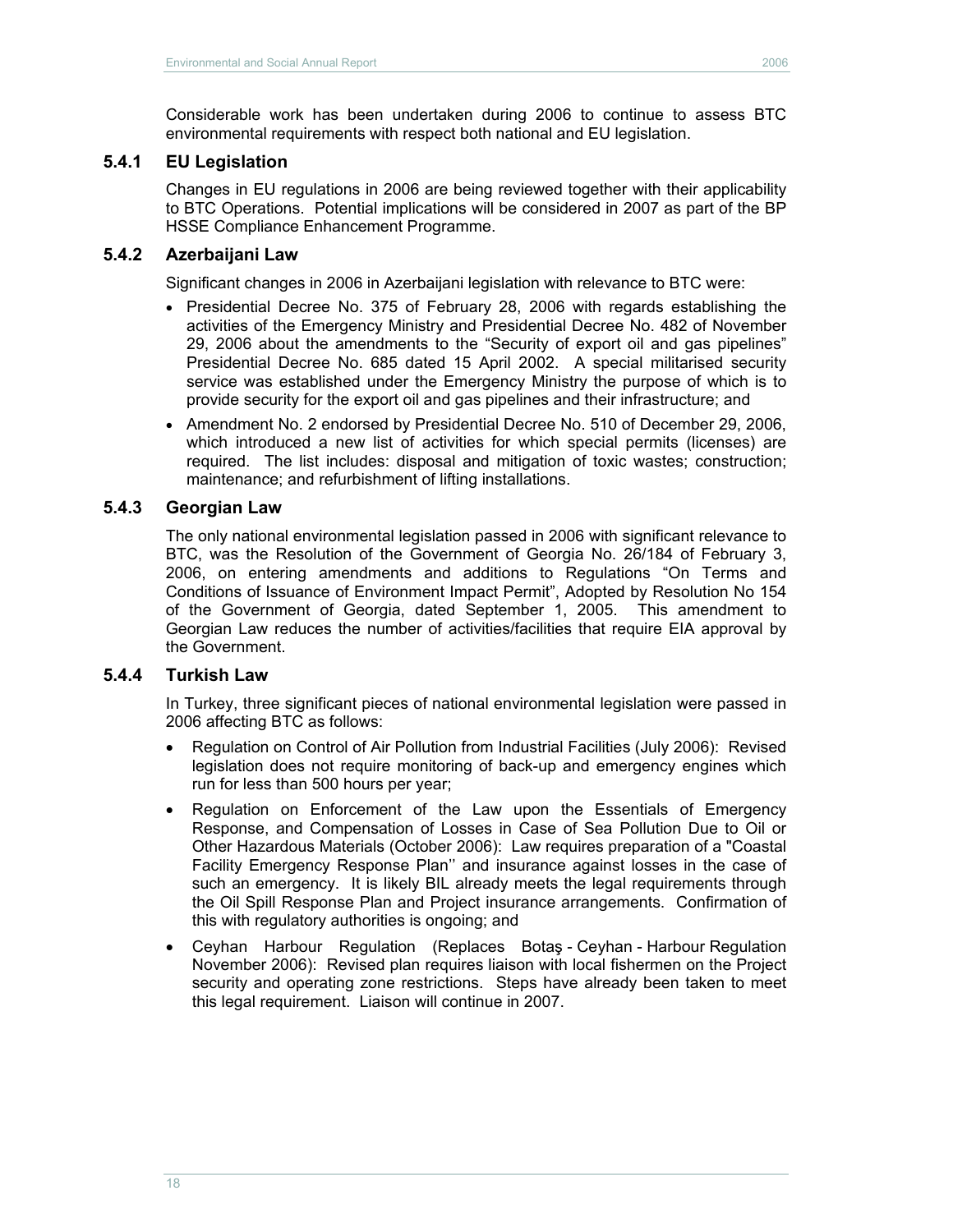

# **6 OIL SPILL RESPONSE**

## **6.1 SUMMARY OF OSRPs COMPLETED, UPDATED OR AMENDED DURING YEAR**

Audits to verify compliance against the Oil Spill Response Plans were carried out in Azerbaijan and Georgia in November 2006. A similar audit is planned in Turkey for January 2007. An update of the OSRPs has been planned and resourced to commence in January 2007 and the findings from these audits (see Chapter 11) will be considered in the update of the OSRPs.

# **6.2 SPILL AND REMEDIATION SUMMARIES**

There were a number of small spills recorded during the year, most of which involved very small quantities of oil. In such cases there was either no or negligible environmental impact. Details of remediation in the case of uncontained hydrocarbon spills is given below. Work is ongoing to develop a cross country remediation strategy. BTC reports any material release that reaches the environment (i.e. is uncontained) or that is greater than 1 barrel, even though it maybe contained. Gas releases are always classified as uncontained. A summary of these releases is given in Table 6.1.

#### **Table 6.1: BTC Material Releases in 2006**

| <b>Asset</b>          |                        | Gas              |                    |  |
|-----------------------|------------------------|------------------|--------------------|--|
|                       | $> 1$ bbl<br>$< 1$ bbl |                  |                    |  |
|                       | <b>Uncontained</b>     | <b>Contained</b> | <b>Uncontained</b> |  |
| <b>BTC Azerbaijan</b> |                        |                  |                    |  |
| <b>BTC Georgia</b>    |                        |                  |                    |  |
| <b>BTC Turkey</b>     | 6                      |                  |                    |  |

Further detail on the material releases shown in Table 6.1 are as follows:

#### **6.2.1 Azerbaijan**

There was one reportable release recorded for BTC Azerbaijan during 2006:

#### **CO2 gas release (PSA2 - December 2006)**

During commissioning activities of the turbines as PSA2 the accidental activation of the suppression system was caused due to the solenoids left activated from the previous day. As a result 15  $m^3$  of CO<sub>2</sub> was released.

#### **6.2.2 Georgia**

#### **6.2.2.1 Contained**

The following spill was greater than 1bbl, but fully contained:

#### **Estimated 6.3 bbls lube oil (PSG1 - January 2006)**

A lube oil leak was found to have occurred in the pump skid, draining a volume of around 1,000 litres of lube oil in to the Drip Pan in the base of the pump enclosure. The spill was contained within the MOL enclosure and drained to the closed drain system.

#### **6.2.2.2 Uncontained (released to the environment)**

#### **Minor diesel spills to ground (various Block Valve Stations - February 2006)**

Diesel generators and drums of diesel located at block valves to power manned security huts were observed without a drip tray / secondary containment at several block valve stations. Minor diesel spills / staining observed. Removal and relocation of contaminated soil to the PSG1 CWAA was undertaken.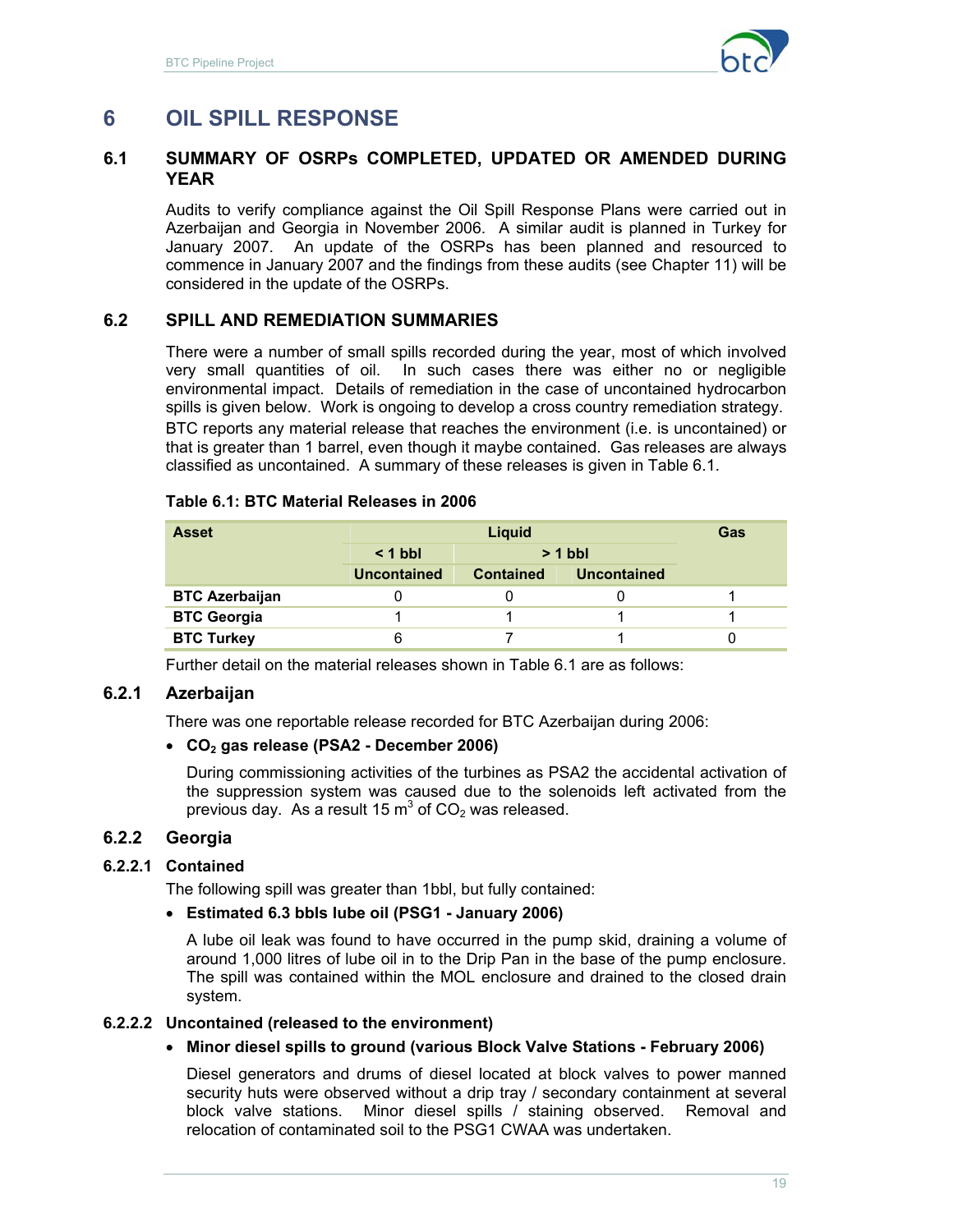The  $CO<sub>2</sub>$  system of MOL pump 2 was activated and discharged the contents of the 2 main supply cylinders. The manual release wire was accidentally pulled. The control room on receipt of the alarm manually actuated the site fire alarm at which all on site personnel went to their emergency response muster stations.

#### **Estimated 1.2bbls crude oil (Block Valve GB9 - May 2006)**

Failure of an intermediate 1" ball valve caused the spillage of 1.2bbls of crude. The pipeline was shut down and the release of oil was halted. Seacor (OSR Contractor) was mobilised and offsite impact was contained within the surrounding area. Details of remediation are given below.

#### **6.2.2.3 Remediation**

Soil contaminated by the minor staining / spills observed at block valve stations described in Section 6.2.2.2 was removed and taken to the PSG1 Central Waste Accumulation Area for storage before final disposal.

The second uncontained spill detailed in Section 6.2.2.2 was the release of 1.2 bbls at block valve GB9. As soon as the spill was reported the Incident Management Team and Seacor were mobilised. Once the leakage was stopped, the removal of oil from standing pools using skimmers and absorbents and the removal of oil from ground surfaces commenced. The contaminated solid waste was bagged and transported to the CWAA for disposal. Oily water was taken to PSG2 for disposal through the Oily Water Separator system.

A final validation sampling and evaluation was conducted by an independent consultant who concluded:

*"Trace concentrations of hydrocarbons have been detected in the soils in the vicinity of the spill area of GB9 characterised by heavy end, low toxicity aliphatic hydrocarbons. Sediments in road drains both up and down topographic gradient of the spill site contain trace concentrations of both aromatic and aliphatic hydrocarbons. None of the compounds analysed are suggested to pose a risk to human health.* 

*Groundwater and surface water monitoring points present in the vicinity of the spill site indicate no hydrocarbon or polycyclic aromatic hydrocarbon impact post spill.* 

*In summary, the concentrations detected in residual soils at the oil spill site are not suggested to pose a significant risk to human health or the environment. Low hydrocarbon concentrations were detected in both up and down gradient locations, at comparable concentrations. This minor impact is likely attributable to regional road drainage quality. It is considered that the minor contamination observed in the soils sampled is unlikely to be a result of the residual impact of the spill event".* 

Since the incident lessons learned have been drawn up by both the OSR contractor and BTC including a full review and corrective actions taken for similar valves to ensure continual improvement in oil spill containment and response.

#### **6.2.3 Turkey**

#### **6.2.3.1 Contained**

The following spills were greater than 1bbl, but were fully contained:

#### **Estimated 12 bbls crude oil (PT1 – February 2006)**

Due to a broken transmitter pocket tube on one of the MOL pumps.

#### **Estimated 3.8 bbls crude oil (PT3 – March 2006)**

During the filling of the relief tank, approximately 600 litres of oil was released from the vent line on pressure gauge onto the concrete floor. This was caused by Operator error when the vent line was left open after venting the relief header.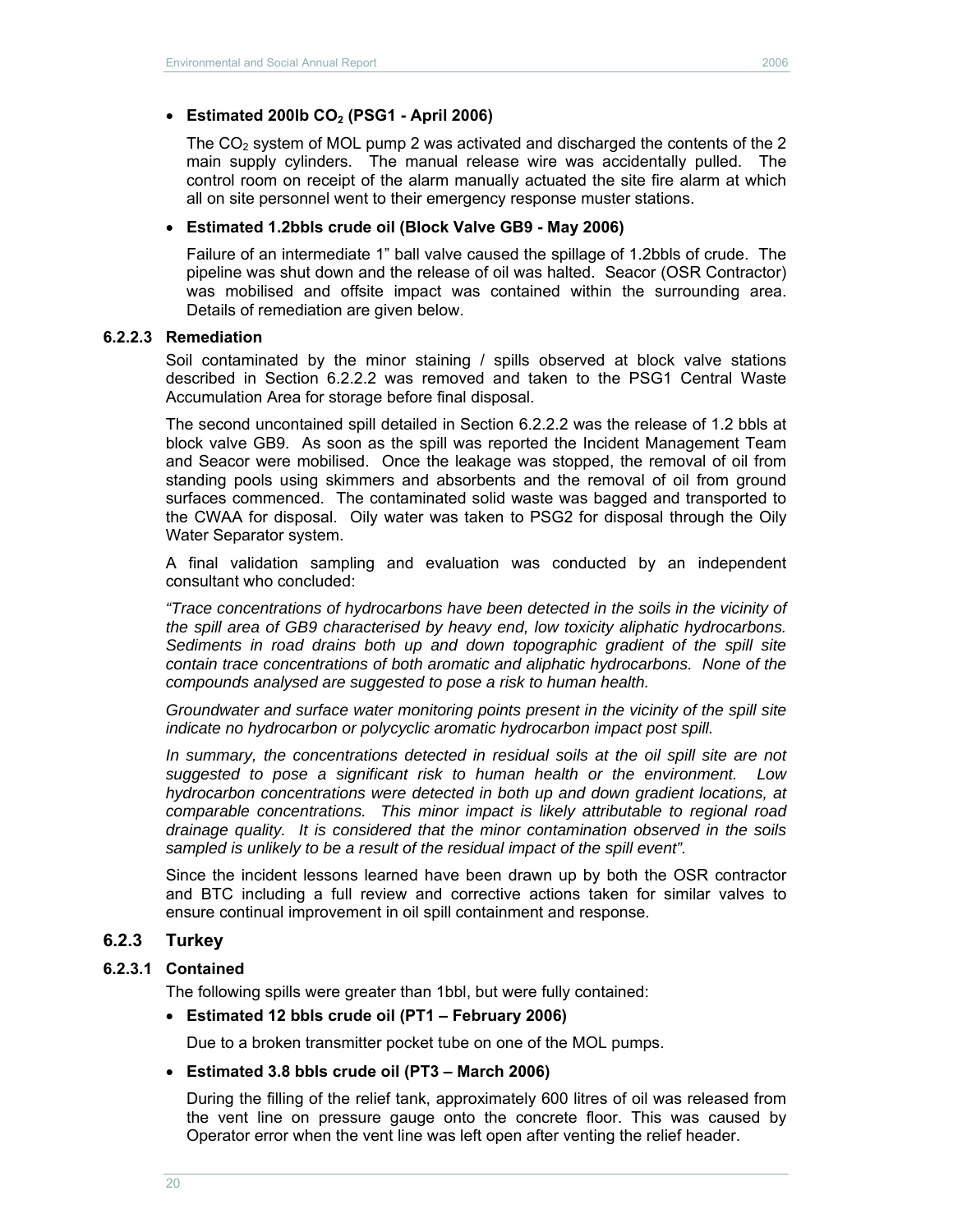

#### **Estimated 1.6 bbls gearbox oil (PT1 – March 2006)**

A gear box oil container was punctured by a Project JCB operator whilst it was being transported to the gates of the Pump House.

#### **Estimated 2.5 bbls crude oil (PT3 – March 2006)**

Oil was spilled from the relief facility instrument needle valves and/or connections on the LP surge valve skids when the pressure in the pipes was increased.

#### **Estimated 6 bbls crude oil (PT3 – June 2006)**

Oil was spilled from the globe valve (PT3 outlet ESD by-pass valve) during a pressure equalization operation. The valve was immediately closed by operators.

#### **Estimated 50 bbls crude oil (CMT – June 2006)**

Oil spilled from the back connection of the flow meter at the Metering Station.

#### **Estimated 7.6 bbls crude oil (PT1 – August 2006)**

A leak from a valve on one of the MOL Pumps occurred as a maintenance crew was carrying out a repair whilst the inlet ESD valve was being tested during a pipeline shutdown.

## **6.2.3.2 Uncontained (released to the environment)**

All uncontained material releases in 2006 are reported below:

#### **Estimated 0.9 bbls diesel (CMT – February 2006)**

0.9 bbls (150 litres) of diesel leaked from fire water pump fuel feeding line. 100 litres was contained in a drip tray, however 50 litres overflowed to the surrounding ground. Contaminated soil was recovered and removed from site.

#### **Estimated 5 bbls (only partly uncontained) foam release (CMT – March 2006)**

Around 5 bbls (800 litres) of fire fighting foam solution was spilled onto the loading platform berth 1 during maintenance. 500 litres were recovered using a sump pump, however c. 300 litres of foam remained on deck. This was washed down with water which accumulated in the deck sumps and was then pumped into the oily water separator, which discharges to the sea.

#### **Estimated 0.6 bbls crude oil (ROW – August 2006)**

Released to ground due to an illegal tap. Contaminated soil was recovered and removed from site.

#### **Estimated 0.2 bbls crude oil release (ROW – September 2006)**

Released to ground due to an illegal tap. Contaminated soil was recovered and removed from site.

#### **Estimated 0.1 bbls crude oil release (ROW – September 2006)**

Released to ground due to an illegal tap. Contaminated soil was recovered and removed from site.

#### **Estimated 0.1 bbls crude oil release (ROW – October 2006)**

Released to ground due to an illegal tap. Contaminated soil was recovered and removed from site.

#### **Estimated 0.1 bbls crude oil release (ROW – December 2006)**

Released to ground due to an illegal tap. Contaminated soil was recovered and removed from site.

Details on remediation are given in Section 6.2.3.4.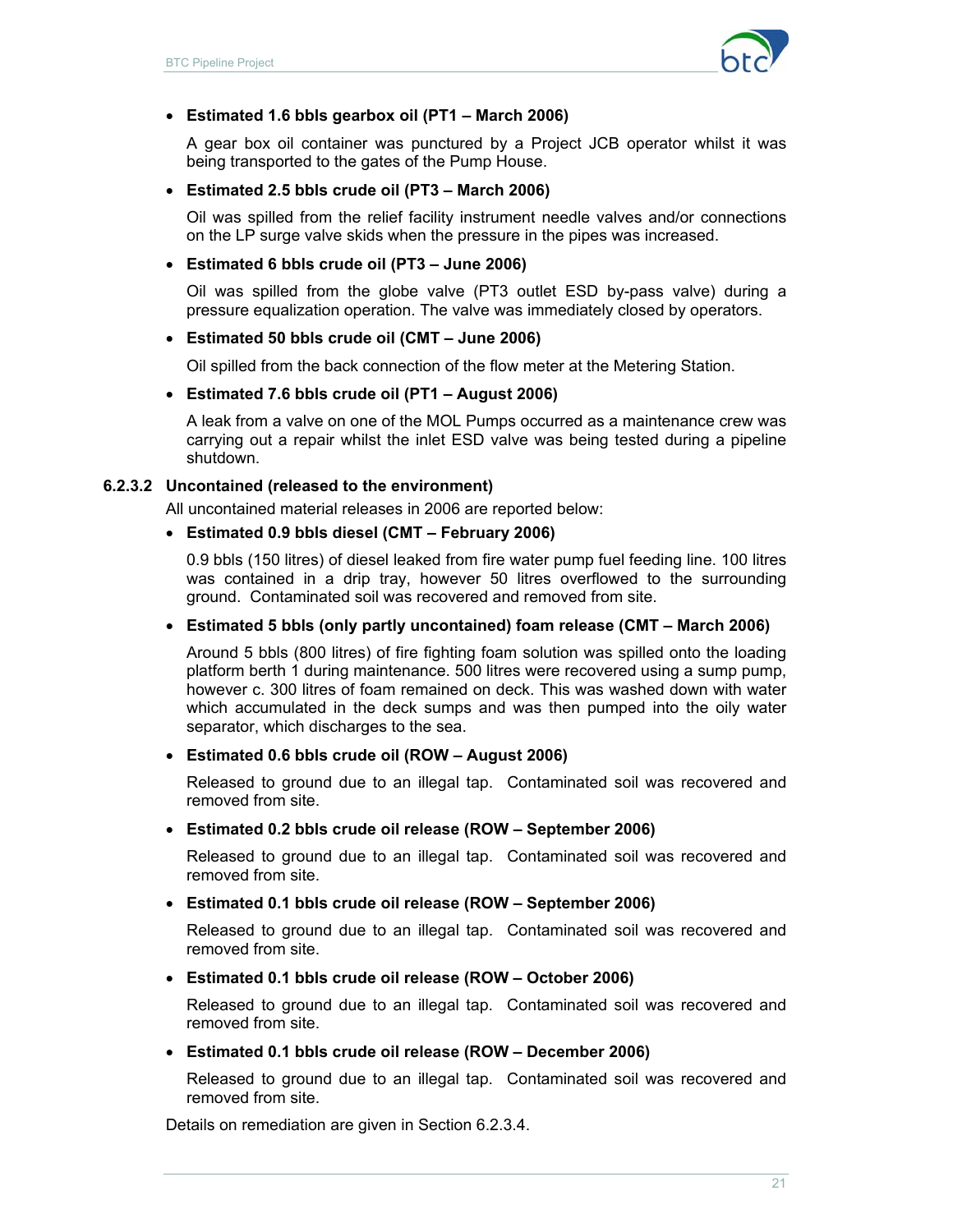#### **6.2.3.3 Illegal Taps**

In accordance with the Turkey HGA, the State Security forces, i.e. the Jandarma, provide patrolling teams to monitor the pipeline ROW and other facilities. BIL has also established ROW technical patrol teams who walk the ROW to monitor for environmental, integrity, land use restriction and security issues.

In 2006, 14 illegal taps were discovered along the BTC pipeline in Turkey. None of the taps were leaking to the environment at the time they were discovered, although in 5 cases small spills had occurred while the tap was being made (see Section 6.2.3.2).

The Jandarma discovered 8 of the 14 illegal taps and a further 5 were identified by the Pipeline Leak Detection System through suspicious pressure transients. One was discovered by the BIL ROW patrol team.

BIL has appointed an internationally recognised sub-contractor to undertake the repairs of the illegal taps and at the end of December 2006 all had been repaired with the exception of one which is secure, but repair is ongoing.

The Turkish government is drafting a new law to enable changes to be made to the existing Petroleum Market Law. In the past, illegal taps were recognised as 'theft'. However, the amendment to the law now recognises illegal tapping activity as organised smuggling and enables the Security forces to use a broader range of surveillance measures to prevent such an occurrence. Stiffer penalties have also been enforced.

#### **6.2.3.4 Remediation**

The uncontained spills at CMT referred to in Section 6.2.3.2 were responded to and cleaned by the on-site spill response teams. These teams are trained in spill response, chemical handling and waste management. All recovered chemical and soil were stored in accordance with hazardous waste management procedures.

Other uncontained spills occurred on the ROW in relation to illegal taps. The procedure to respond to illegal taps is as follows:

- Once an illegal tap has been confirmed by the Jandarma or the BIL ROW patrolling teams, the BIL HSE Department is notified and the Oil Spill Response Contractor (SESMeke) and the repair teams are mobilised. The BIL Emergency Response Department mobilises SESMeke and together with the pipeline repair teams they undertake an initial assessment of the site.
- After (and/or during) the initial assessment, Environmental and Social (E&S) representatives are also mobilised to site to undertake an E&S risk assessment of the tap and its subsequent repair. The E&S risk assessment feeds into the overarching illegal tap repair method statement. The assessment includes the following:
	- Identification of nearest containment sites;
	- Identification of environmentally sensitive receptors (water courses, groundwater, sensitive habitats etc);
	- Adjacent landowners and land use;
	- Nearest villages and contact numbers of the Muhtar;
	- Necessary land-owner permission required to access the location;
	- Any downstream villages (if relevant); and
	- On-site mitigation measures.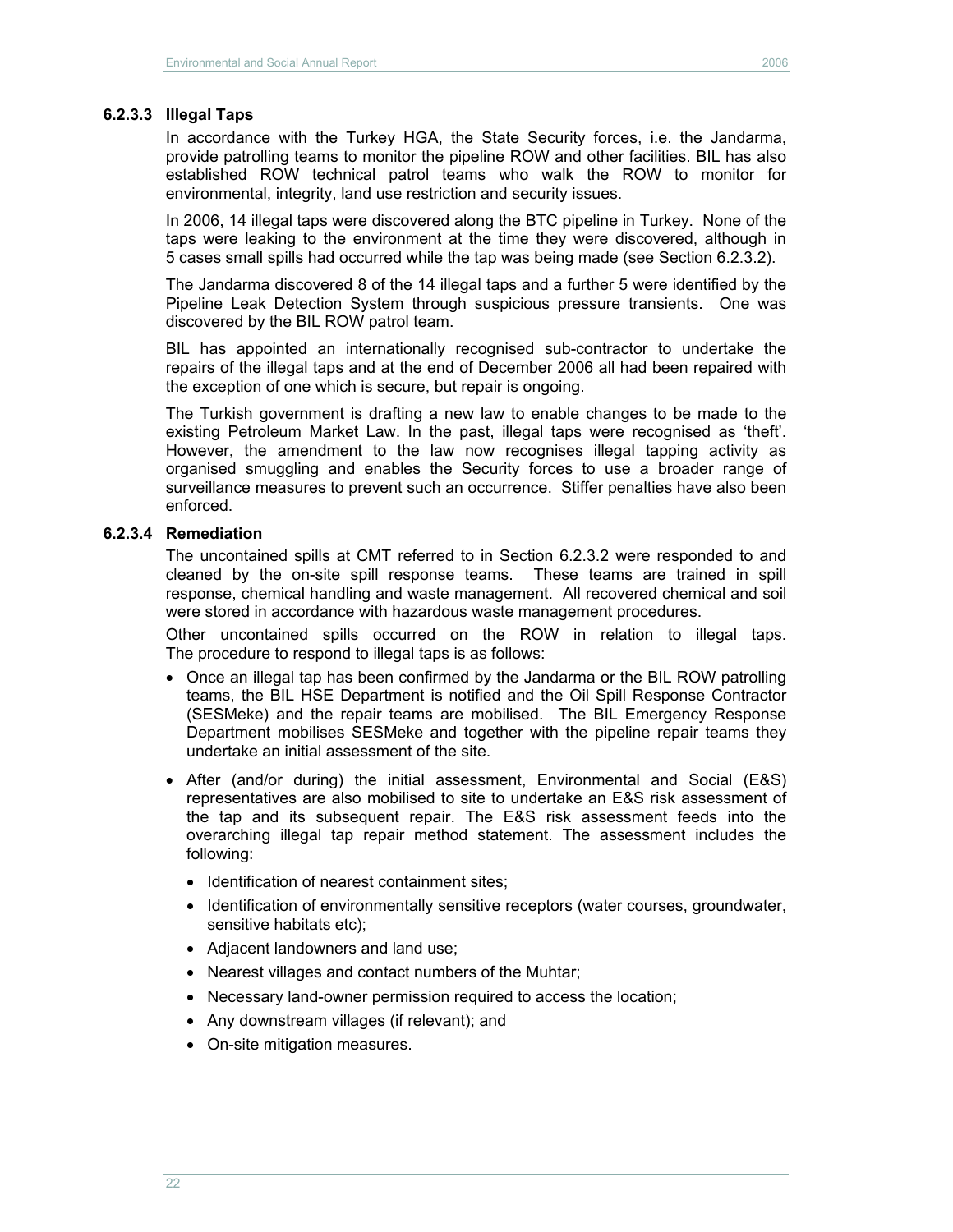

- SESMeke have been trained in BIL Waste Management requirements and commence clean-up of the site immediately. BIL HSE Engineers will generally oversee this work if possible, but this will not delay clean-up if SESMeke arrive on site first. All oily wastes, such as contaminated soil, is stored and transported in accordance with the BIL Waste Management Plan (i.e. taken to the nearest BTC Above Ground Installation for temporary storage prior to final disposal to the Izaydas hazardous waste facility).
- Prior to repair, BIL Public and Community Relations staff meet with relevant Muhtar(s) and/or villagers to discuss issues that could be impacted by the repair, such as access, village infrastructure, emergency response and crop damage.
- During the repair, SESMeke will be present at site on stand-by, together with BIL HSE Engineer and BIL Public and Community Relations staff. After completion of the repair, land is reinstated in accordance with the EIA and landowner compensation for crops and any other damage is addressed.

### **6.3 SUMMARY OF MATERIAL MODIFICATIONS TO THE OSRPs**

An update of the Oil Spill Response Plans is scheduled for 2007. Details of the only change to OSRPs during 2006 is as follows:

The BTC Azerbaijan Oil Spill Response Plan (OSRP) and its associated Containment Manual were approved by the Ministry of the Environment and Natural Resources in May 2005 subject to various conditions. The OSRP and Containment Manual was therefore resubmitted in December 2005 for final approval. The principle changes were the addition of a Special Spill Response Plan for Karayazi Aquifer and revised protocols on In-Situ Burning and Decanting spill response. Approval was received on 30<sup>th</sup> January 2006 and confirmed that all the requirements set by the MENR in May 2005 had been addressed.

# **7 CIP AND EIP PROGRAMMING**

The implementation of the BTC Additionality programmes is carried out through a series of regional and community-based projects, designed to conserve biodiversity, to deliver local and long term benefits, and to empower local communities to resolve issues for themselves. The Additionality Programmes were formalised into an Environmental Investment Programme (EIP) and a Community Investment Programme (CIP). CIP and EIP are jointly and equally funded by BTC and SCP in Azerbaijan and Georgia. In Turkey these programmes are 100% funded by BTC.

Details of the projects were presented in previous Annual and Quarterly reports for 2005 and 2004, so information below focuses on new initiatives and significant milestones during 2006. Case Studies 7.1 and 7.2 provide more detail on selected EIP and CIP Projects in Azerbaijan and Georgia respectively.

# **7.1 SUMMARY OF EIP PROGRAMMING**

# **7.1.1 Azerbaijan**

A delay in implementation of Phase 1 Projects led to a revised strategy in 2004 with the focus moving away from large scale biodiversity projects (Phase 1) and focusing towards smaller scale, community focused projects addressing local environmental needs (Phase 2). Both Phases are funded from BTC/SCP construction budget.

Progress on outstanding **Phase 1** EIP<sup>9</sup> projects during 2006 is as follows:

<sup>9&</sup>lt;br><sup>9</sup> Note that the Cultural Heritage Management Plan for Gobustan National Park previously shown in this report is an offset programme, and not managed or funded by EIP and therefore has been excluded.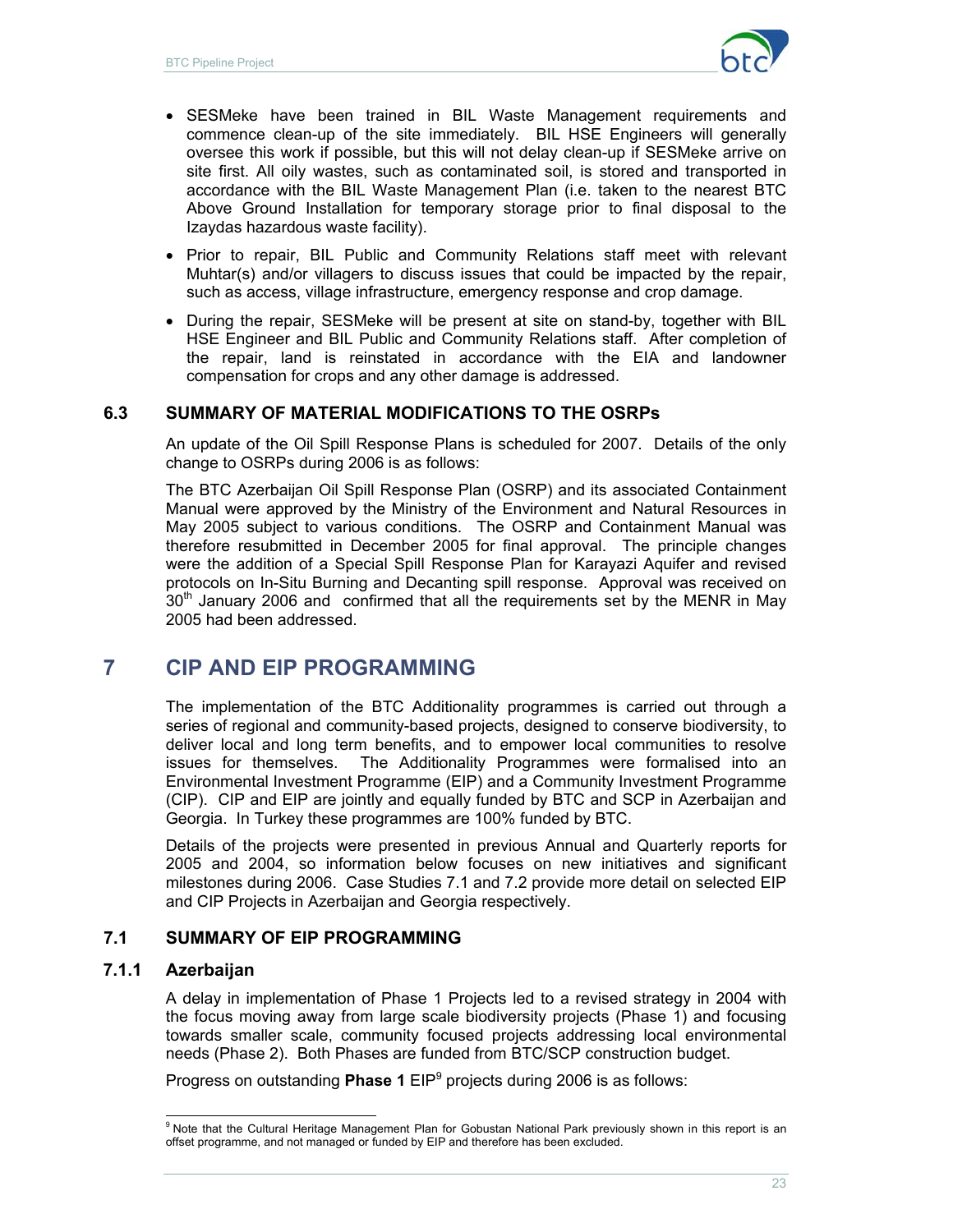- **Tougay Forest Conservation and Restoration:** Tree planting activities were completed on a 12 hectare pilot area. Forest protection proposals were received from local NGOs and are being assessed. The Project is being run by the BP Azerbaijan Central HSSE Team on behalf of several BP assets.
- **Spur-thighed tortoise** *Testudo graeca* **conservation management:** This species is listed by IUCN and is included in the red data book of Azerbaijan. A breeding and conservation programme has been undertaken at Sangachal Terminal, jointly funded by BTC, SCP and two other BP Azerbaijan assets. When the terminal expansion is completed half the tortoises will be released to the wild and monitored.

A summary of **Phase 2** EIP activities during 2006 is as follows:

- **Environmental Awareness and Improvement Programme (also used CIP funds):** Implemented by local NGO Hayat for biodiversity enhancement to raise environmental awareness and provide grants for communities to resolve local environmental issues. 30 grants were awarded in 2006 and 29 of them were implemented. See Case Study 7.1 for more information.
- **The Green Pack:** Implemented by the Regional Environmental Centre to raise environmental awareness. Teaching materials in the form of a teachers' handbook and other texts were developed and printed. An educational CD-ROM is being finalised.
- **Support to Environmental and Energy Initiatives Energy Bus Phase II (also used CIP funds):** Implemented by NGO Umid to provide information about alternative energy sources and help communities find cost effective and environmentally friendly solutions. Consultations have been held with communities and 23 project proposals were assessed in 2006. The top 12 will be selected for implementation.

A strategy for **Phase 3** EIP (the operations phase) is currently under development and will commence implementation in 2007 after consultation with the MENR.

#### **7.1.2 EIP in Georgia**

There were three construction phase EIP projects that continued from 2005 and were completed by end of  $2006^{10}$ . Highlights are as follows:

- **Ecosystems and Species Conservation in Georgia: The Brown Bear** implemented by NACRES. Project data was compiled into a species status report and action plan for distribution to key stakeholders. The project was completed in June 2006.
- **Management of the Small Grants Programme for NGO Capacity Building** along the SCP and BTC ROW implemented by Save the Children in partnership with NACRES. Second and third round grants were disbursed to a total of 22 national NGOs. Independent evaluation found that the project had achieved most of its environmental and social objectives, and yielded satisfactory benefits with only minor shortcomings.
- **Enhancement of Environmental Education,** conducted by CARE, in conjunction with the CIP-Improved Schools Project (see Section 7.2.2.1) to deliver extracurricular training to adolescents on environmental issues and environment conservation.

Three new projects were initiated in 2006 funded under the construction phase EIP budget. Work in 2006 concentrated on issuing requests for proposals and refinement of project proposals. A summary of the projects is as follows:

 $\overline{a}$ 

 $10$  In addition, EIP Staff also managed the Environmentally Sound Livestock Farming Programme, implemented by CARE, although the funds used are from the offset budget. During 2006, 17 manure storage facilities constructed and training on environmental conservation principles was provided to 28 demonstration farmers.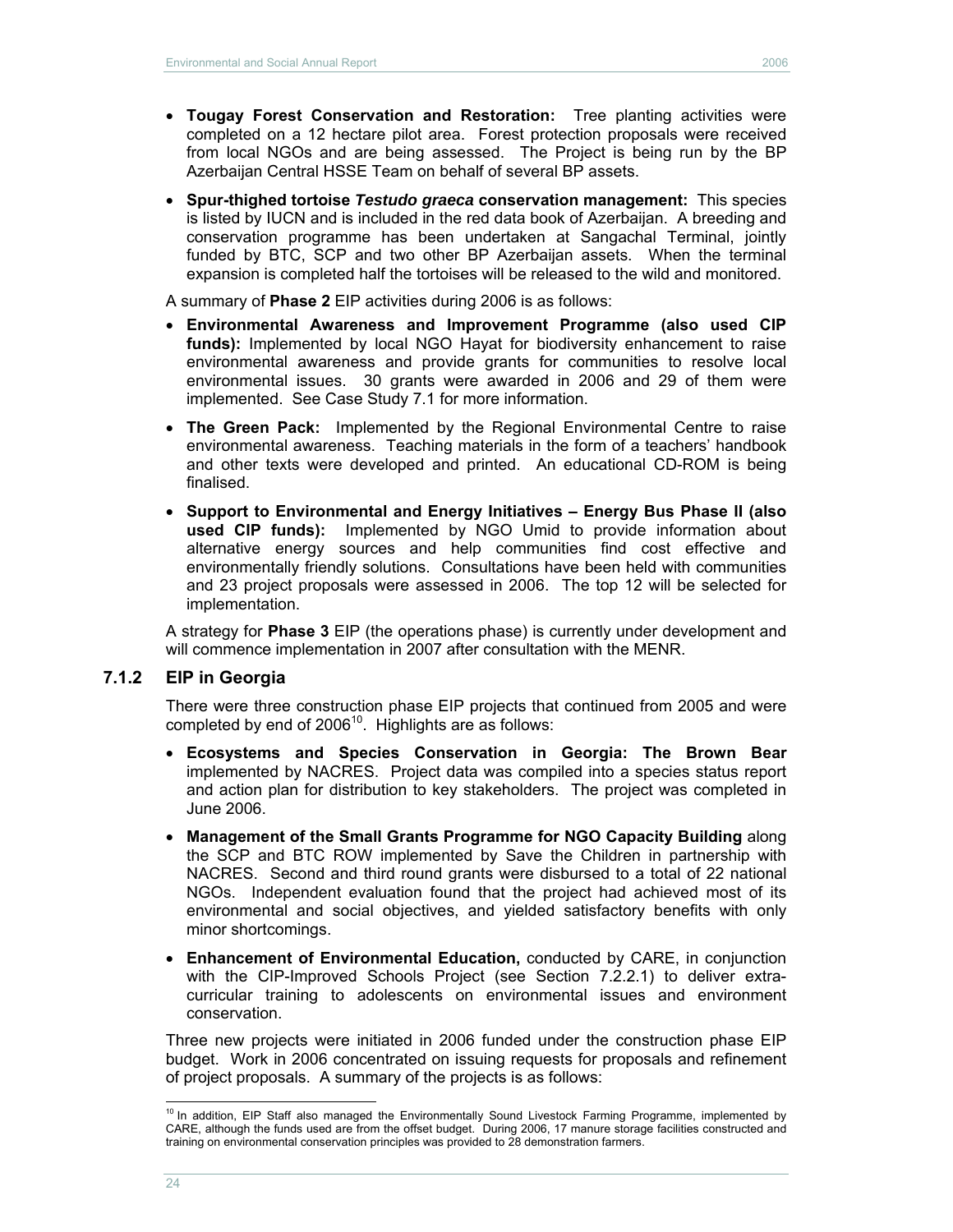

- **Caucasian Black Grouse Conservation in Georgia (Phase 2)** Implemented by Georgian Centre for the Conservation of Wildlife. The project goal is to initiate and promote implementation of the Caucasian Grouse National Action Plan developed during Phase 1 of the project to ensure the bird population does not decline.
- **Conflict Prevention through Environmental Awareness for Youth (COPE)** implemented by CARE, and co-funded with BTC, SCP, the Austrian Development Agency and CARE Austria. The object of this 1 year project is to empower youth to contribute to the social and environmental development of their communities by increasing their peace building capacities and environmental awareness. A new Nature Club was established in Tsalka and training was given to 28 teachers and 49 students. Five grants were awarded to small-scale environmental conservation projects.
- **Development of a Management Plan for Ktsia-Tabatskuri Managed Reserve** implemented by The World Conservation Union (IUCN). This is jointly funded by both EIP funds and separate offset funds<sup>11</sup>, with the goals of:

1) Developing a management plan for Ktsia-Tabatskuri Managed Reserve that is endorsed by all stakeholders; and

2) Enhancing capacity at site and national levels to implement this management plan.

The project will be completed in mid-2008.

Further programmes are being developed for 2007 and will be funded by the construction phase EIP budget, which is forecast to run until the end of 2008. A strategy for the operations phase EIP in Georgia is under development.

### **7.1.3 EIP in Turkey**

Four new grant agreements have been signed in 2006, all of which have in-kind contributions by the implementing organisations:

- **Ekşisu Marshes:** Wetlands management and conservation implemented by Doğa Derneği (Nature Association) in partnership with SÜRKAL and DHKD.
- **Biogas and Fertiliser Generation:** Implemented by Kahramanmaraş Chamber of Industry and Commerce.
- **Conservation Priority Analysis for the Eastern Mediterranean and Eastern Anatolian Ecoregions (Phase 1):** Identify key biodiversity values and priority conservation areas for investment. Implemented by DKM.
- **Kaçkar Mountains Forest Conservation and Sustainable Rural Development:**  This is a continuation of the Lesser Caucasus Forest Gap Analysis Project. The purpose is to demonstrate ecologically-sound development. Implemented by the Turkish Foundation for Combating Soil Erosion, for Reforestation and the Protection of Natural Habitats. In addition to the BTC contribution, \$1,800,000 was donated by the EU to fund this project.

 $\overline{a}$  $11$  In addition to the Georgia EIP budget of US\$3 million, an additional US\$1.3 million was designated for Offset Programmes. To take advantage of synergies with EIP, offset money spent on Ktsia Tabatskuri Managed Reserve is managed under the EIP. EIP Staff also managed an Environmentally Sound Livestock Farming Programme, implemented by CARE, although funded exclusively from the offset budget and therefore not reported in this section.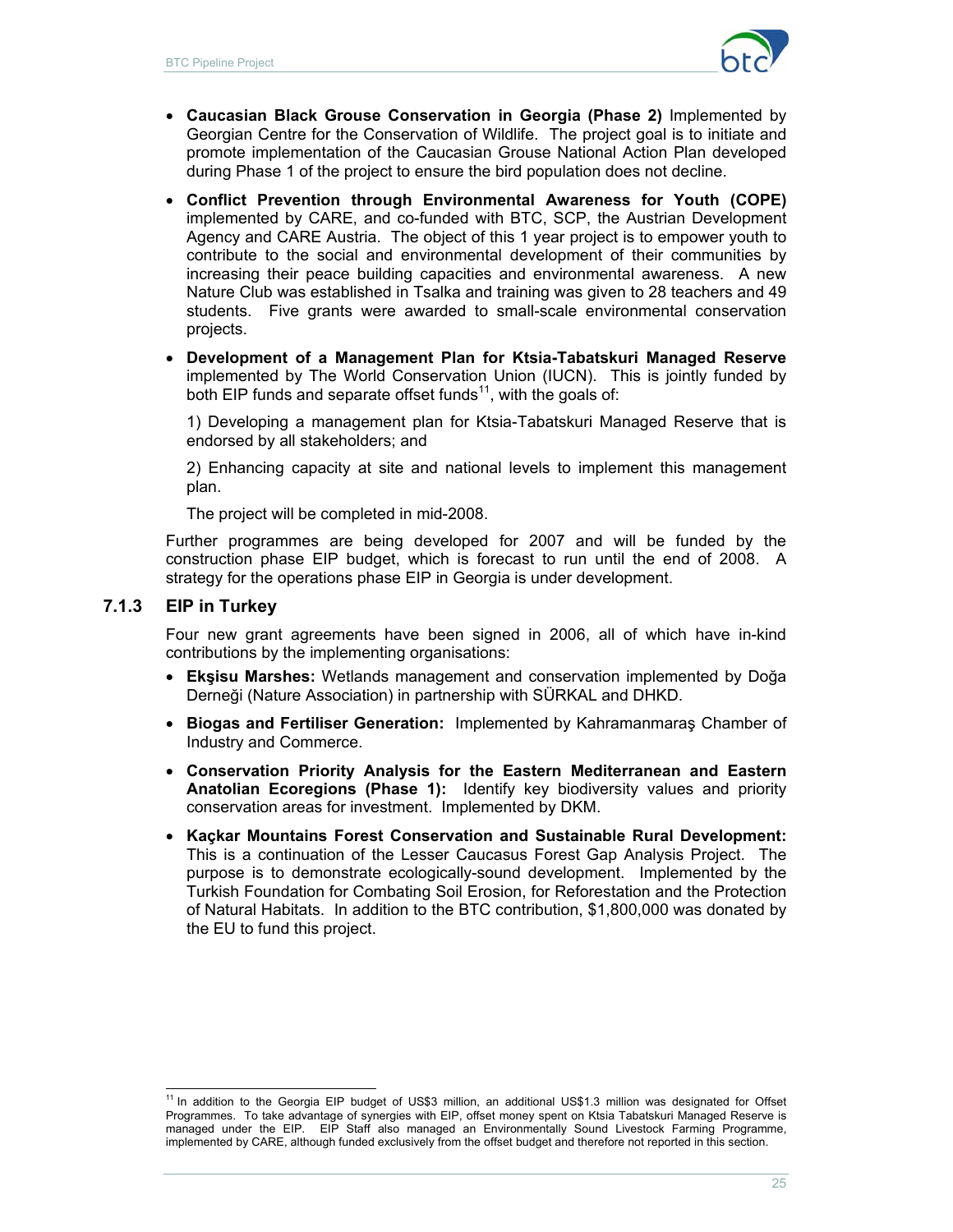A summary of key EIP developments in 2006 are as follows:

 **Small Investments Fund (SIF):** Eight small grants projects are in their completion phase:

(1) Birdwatching Tourism Development Project in Kırmıtlı Wetland for Rural Development to conserve the area as a "bird paradise" and raise income through tourism;

(2) Ecological Fishery Project for Antakya Samandağ Meydan Village: Established a new cooperative for local fishermen to sell fish at a higher price with a guarantee that the habitat of the monk seal is not being damaged. The SIF part of the project is complete, but further funding has been awarded GEF-UNDP;

(3) Wildlife Protection Liksor Valley, Şenkaya: Training to raise environmental awareness. Positive change noted in attitude of hunters who have assisted in conservation agenda;

(4) Building Wildlife Protection Network in Lesser Caucasus. This project has similar outputs as Project (3) above;

(5) Introduction of sustainable fishing in Lake Çıldır. The project has increased awareness of sustainable fishing practices;

(6) Documentary Video Project: Environmental Awareness. A draft film has been produced on the wildlife of two provinces in north-east Turkey;

(7) Impact on Uzundere Sarıçam (*Pinus silvestris*) Forests from grazing of goats. Some erosion control practices introduced and some income generation activities for those who rely on animal husbandry; and

(8) Natural wastewater treatment for Karaurgan Village: Installation of a sewage network and waste water treatment system is ongoing.

- **Ecological planning and management of Ardahan-Yalnizcam Forests:** The forest management plan has been drafted and a consultation programme developed to get feedback on the plan. The project villages were awarded US\$700,000 of EU funds in addition to a \$35,000 grant from the Small Grants Programme of Global Environmental Facility managed by UNDP. Three projects have commenced.
- **Improving public awareness in ecologically and economically sustainable use of natural resources:** Drafts of 2 books and one video were produced for two wetlands and are currently under review by stakeholders.
- **Developing Yumurtalık Lagoons Wetland Management Plan and identifying Erzurum Marshes Conservation Zones:** A local project office was opened and a stakeholder consultation exercise commenced.
- **Important Bird Areas (Completed in 2006):** The IBA book, called 'Key Biodiversity Areas of Turkey' has been published.
- **Improving the conservation status of the Caucasian Black Grouse (CBG) in Turkey (Completed in 2006):** As a result of the extensive research carried out, the conservation status of the species is likely to change in Turkey in 2007.
- **Lesser Caucasus Gap Analysis (Completed in 2006):** Priority areas for conservation were identified. Follow-on effects of this project include the submission of a proposal by the Implementing Partner to the EU for the highest priority conservation area which was subsequently awarded c.US\$2 million. The Ministry of Environment is also planning to use project outputs and match it with similar programmes in other areas in Turkey.
- **Sea Turtle Expedition Project (Completed in 2006):** Two new nesting beaches have been discovered and conservation techniques tested. The Ministry of Environment and Forest and other stakeholders were provided with all project output data. The Ministry will review and determine appropriate follow-up.
- **Sea Turtle Expedition Project (Completed in 2006):** BTC and the Implementing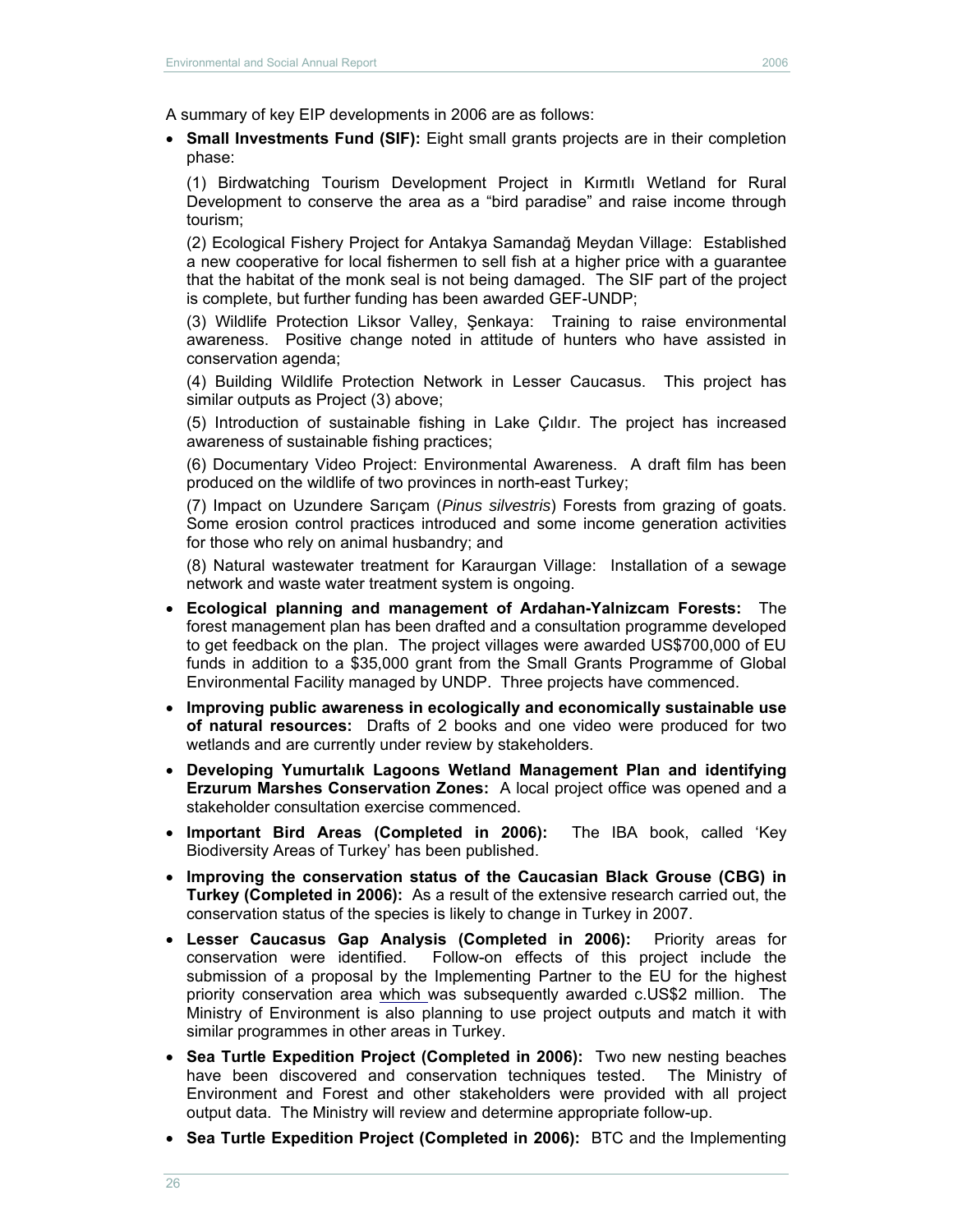

Partner are following up various actions recommended as part of the project outputs. The fisheries project (see SIF above) is an example of follow on conservation initiatives from this Project.

In addition to the above, EIP staff also managed the Important Plant Areas Programme funded from the Offset budget<sup>12</sup>.

## **7.1.4 EIP Expenditures, 2006**

A sum of US\$9.1<sup>13</sup> million was put aside for the Environmental Investment Programmes (EIP) during the construction phase of BTC and SCP.

Table 7.1 shows the amount budgeted for the EIP and the cumulative amount spent since the inception of the EIP, whilst Table 7.2 shows the breakdown of expenditures in 2006.

### **Table 7.1: Construction Phase EIP Budget and Expenditures 2003-2006 (\$)**

|                                             | <b>Azerbaijan</b>     | Georgia   | <b>Turkey</b> | <b>TOTAL</b> |
|---------------------------------------------|-----------------------|-----------|---------------|--------------|
| <b>EIP Budget</b>                           | 2,700,000             | 3.000.000 | 3.450.000     | 9,150,000    |
| <b>Total Spent to date</b><br>(at end 2006) | 947,578 <sup>14</sup> | 1,790,000 | 2,375,000     | 5,112,578    |

#### **Table 7.2: Summary of EIP (Construction Phase) Expenditures (\$), 2006**

|                | <b>Azerbaijan</b> | Georgia | <b>Turkey</b> | <b>TOTAL</b> |
|----------------|-------------------|---------|---------------|--------------|
| <b>Planned</b> | 580,000           | 657.350 | 585.000       | 1,822,350    |
| Actual         | 613.367           | 577.226 | 600.000       | 1,790,593    |

### **7.1.5 EIP Budget, 2007**

Details of the budget for 2007 are given in Table 7.3. Money outstanding from the construction phase EIP will be transferred to the Operations organisation through the Management of Change Process in 2007. The EIP under the existing budget (shown in Table 7.1) is scheduled to run until the end of 2008.

Azerbaijan and Georgia planned spend for 2007 is funded from the remaining construction phase budget. Turkey planned spend for 2007 includes US\$650,000 outstanding from construction phase, plus an additional US\$1,200,000 new funds secured for the operations phase.

#### **Table 7.3: BTC/SCP EIP Budget (\$), 2007**

|             | <b>Azerbaijan</b> | Georgia | <b>Turkey</b> | <b>TOTAL</b> |
|-------------|-------------------|---------|---------------|--------------|
| Budget 2007 | 1,100,000         | 450.000 | 1,850,000     | 3.400.000    |

 $\overline{a}$  $12$  In addition to the Turkey EIP budget of US\$3.45 million, an additional budget was designated for Offset Programmes. To take advantage of synergies with EIP, the Important Plant Areas (IPA) Project was managed by EIP staff, although this project (costing US\$200,000) was exclusively funded from the offset budget and therefore not reported in this section.<br><sup>13</sup> Misreported previously as US\$9.3 million. US\$200,000 offset funds used for the IPA project in Turkey had been

reported as part of the EIP budget in error (see note 12 above).<br><sup>14</sup> Amount underreported in previous reports. The total spent to date is US\$947,578. In addition to this, a further sum

of US\$260,000 has been committed to the Tugai Forest Project and the Spur-thighed tortoise Project (see Section 7.1.1).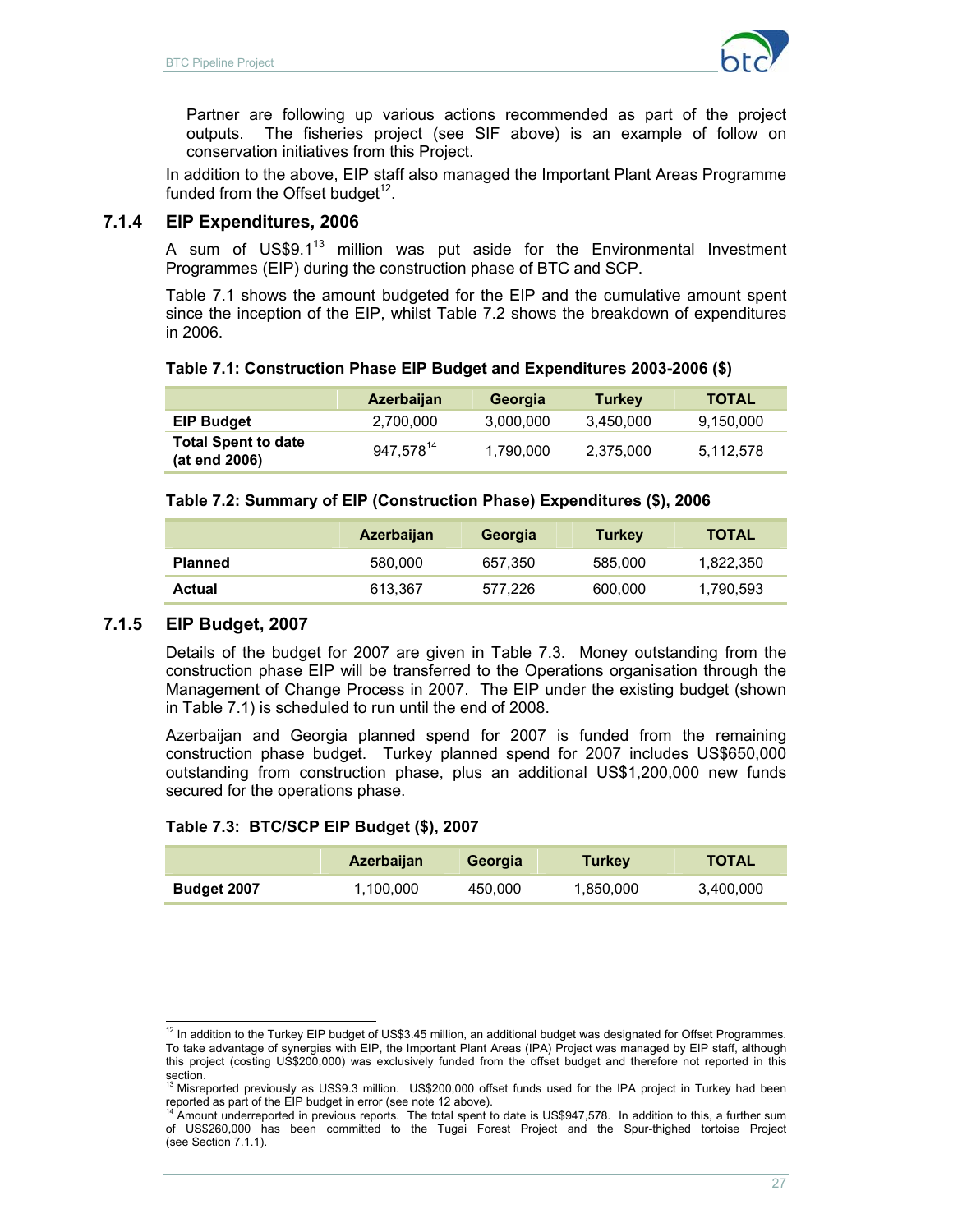## **7.2 SUMMARY OF CIP PROGRAMMING**

The construction phase CIP commenced in 2003 and was completed in 2006. Table 7.4 shows a summary of the key achievements over the 3 years. The table is intended to simplify the results of the CIP, rather than compare it across the countries, as each country has a different emphasis, most notably in Turkey which has an extensive agricultural component to its CIP.

In the 3 years since the inception of the CIP accomplishments include: improvement of 80 medical facilities; medical support to over 220,000 people; distribution of 1,200 tonnes of seed; training to over 50,000 farmers; and vaccination of over 500,000 livestock. In addition to this are country specific achievements (e.g. the installation of 25 electrical transformers in Azerbaijan) that are mentioned in more detailed CIP reports. It is also important to note that many of the key benefits of the CIP are less tangible and include community empowerment, awareness raising and capacity building.

Specific achievements during 2006 include the upgrading of over 50km of road in Azerbaijan, the improvement of 44 education facilities along the pipeline route; the training of 1,300 farmers in Georgia and 16,000 in Turkey and the vaccination of over 210,000 heads of livestock in Turkey.

The original agreement for construction phase CIP was that it be funded up to July 2006. Feedback throughout the construction phase CIP highlighted that CIP appeared to be achieving both sustainable development goals and, as a result, business value in terms of creating goodwill and support among communities along the pipelines route. A further programme (CIP  $II^{15}$ ) has therefore been developed to cover the period 2006 - 2008 and details of this are also given below.

 $\overline{a}$ 

<sup>&</sup>lt;sup>15</sup> BTC/SCP Operations Phase CIP (CIP II) was to be renamed Future Communities Programme (FCP) (and is referred to as such in some documentation dating from 2005/2006). The name FCP is now redundant, and has reverted to CIP II.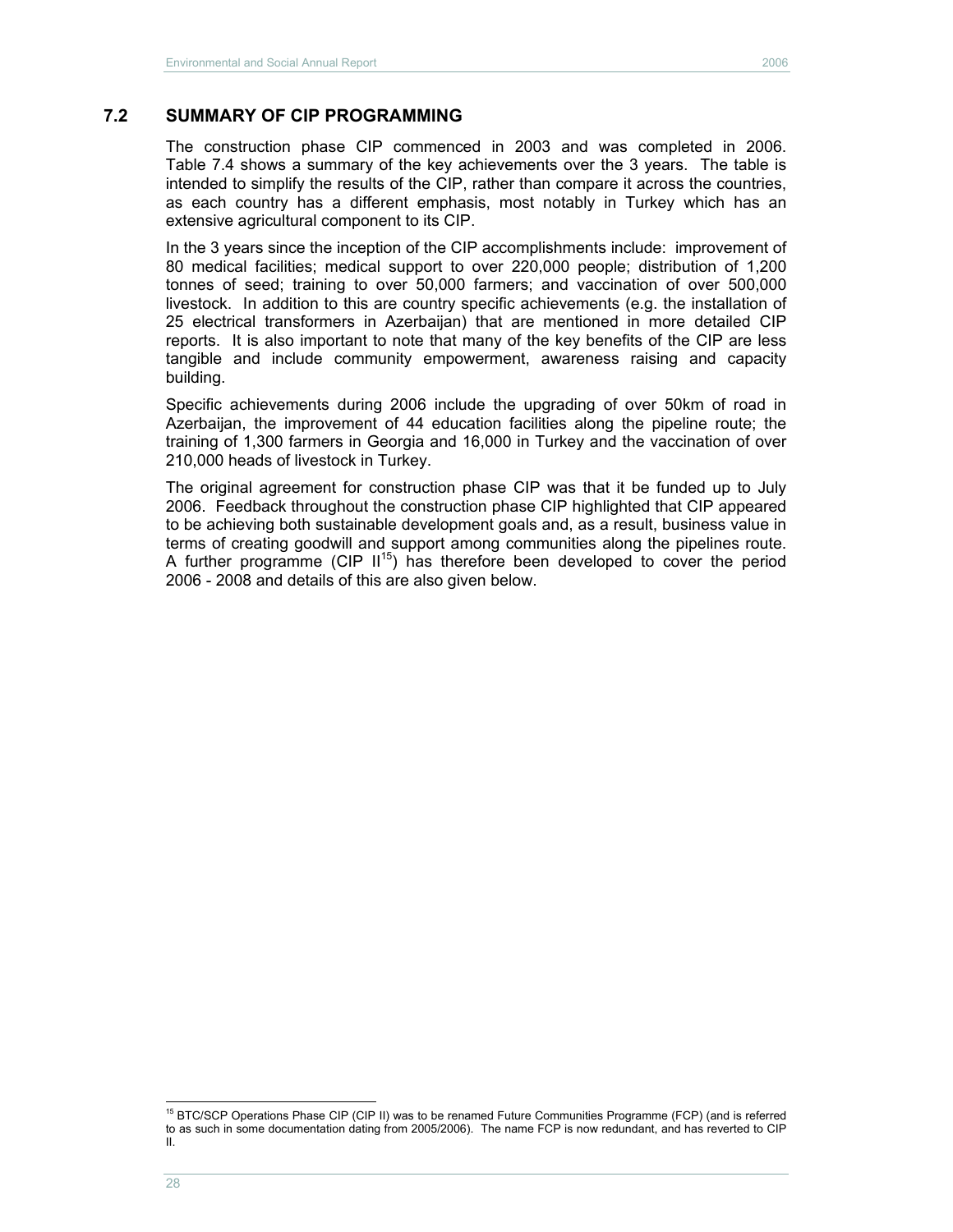# **Table 7.4: Construction Phase CIP and Other Investments16 - Visualising the Benefits (up to end 2006)**

| <b>Investment Type</b>                                              | <b>AZERBAIJAN</b>                                                                              | <b>GEORGIA</b>                                                                       | <b>TURKEY</b>                                                                                                                                                   |
|---------------------------------------------------------------------|------------------------------------------------------------------------------------------------|--------------------------------------------------------------------------------------|-----------------------------------------------------------------------------------------------------------------------------------------------------------------|
| <b>Number of communities benefiting</b>                             | 117                                                                                            | 84                                                                                   | 331                                                                                                                                                             |
| Amount of money invested (US\$)                                     | \$7.8 million                                                                                  | \$8 million                                                                          | \$8.9 million                                                                                                                                                   |
| Implementing Partners (IP)/ Number of<br><b>local/national NGOs</b> | 6 IPs and 1 NGO assisting<br>(a further 3 IPs and 22 NGOs<br>have completed their CIP)         | 2 IPs and 5 NGOs assisting                                                           | 5 IPs (all national) and many<br>local NGOs/cooperatives assisting                                                                                              |
| % Women in Community Action Groups                                  | 37,5%*17                                                                                       | CIP - 15%<br>Improved Schools Project - 71%                                          | Varies from 5% to 50% according to region.<br>(All CIPs have programmes targeting women)                                                                        |
| Number of medical facilities improved                               | 38                                                                                             | 33                                                                                   | 11                                                                                                                                                              |
| Number of education facilities improved                             | 51 (in addition 13 schools<br>have received computers)                                         | 91                                                                                   | 94 (in addition 622 students applied to open<br>school programme)                                                                                               |
| Number of water supply systems<br>improved                          | 65<br>(potable and irrigation)                                                                 | 34 potable, 8 irrigation                                                             | 120 potable water<br>13 irrigation                                                                                                                              |
| Km of road upgraded                                                 | 197.5km                                                                                        | 38km                                                                                 | Quick Impact Projects (QIP) completed<br>and all related to infrastructure rehabilitation                                                                       |
| % Infrastructure project achieving >25%<br>community contribution   | 85%                                                                                            | 97%                                                                                  | 95%                                                                                                                                                             |
| Number of medical staff trained                                     | 320                                                                                            | 608                                                                                  | 399                                                                                                                                                             |
| Number of people receiving direct<br>medical support                | 183,970                                                                                        | 7,031                                                                                | Over 34,000 (also over 13,000 people received<br>Reproductive Health training from an EU<br>funded project implemented by a CIP IP)                             |
| Number of micro loans issued                                        | 15,739                                                                                         | 12,800                                                                               | 337                                                                                                                                                             |
| % Repayment rate for micro-loans                                    | 99%                                                                                            | 96.5%                                                                                | Only G&G (Kahramanmaraş, Osmaniye and<br>Adana) started micro-credit element by 2006.<br>Repayment rates are not available yet                                  |
| Average value of micro-loan (US\$)                                  | 364                                                                                            | 600                                                                                  | 840                                                                                                                                                             |
| % Women receiving micro-loans                                       | 49%                                                                                            | 62%                                                                                  | Not available yet                                                                                                                                               |
| Number of demonstration farms /<br>agricultural trainers            | 48 agricultural trainers and 48<br>demonstration fields                                        | 297 demonstration farms / 17 trainers                                                | 541 demonstration farms                                                                                                                                         |
| Number of farmers trained                                           | 2,697                                                                                          | 3,870                                                                                | Over 37,000 (also 404 beekeepers)                                                                                                                               |
| Number of livestock vaccinated                                      | n/a                                                                                            | 2,517                                                                                | Over 500,000                                                                                                                                                    |
| Weight of high quality seed provided                                | 14.8 tonnes                                                                                    | 242 tonnes                                                                           | 1,011 tonnes                                                                                                                                                    |
| Number of co-operatives established                                 | 1 Development Resource Centre,<br>2 Agricultural Service Centres<br>6 Water Purification LLC's | 17 co-operatives and 51 legally<br>registered Community Based<br>Organisations (CBO) | 69 (including cooperatives, Village<br>Development Associations and informal CBOs)<br>24 existing cooperatives also included in<br>capacity building programme. |

<sup>16</sup> Total of US\$25 million allocated for BTC and SCP Construction Phase CIP and other community investments for the period 2003 to 2006<br><sup>17</sup> From 1 January to 31 December 2006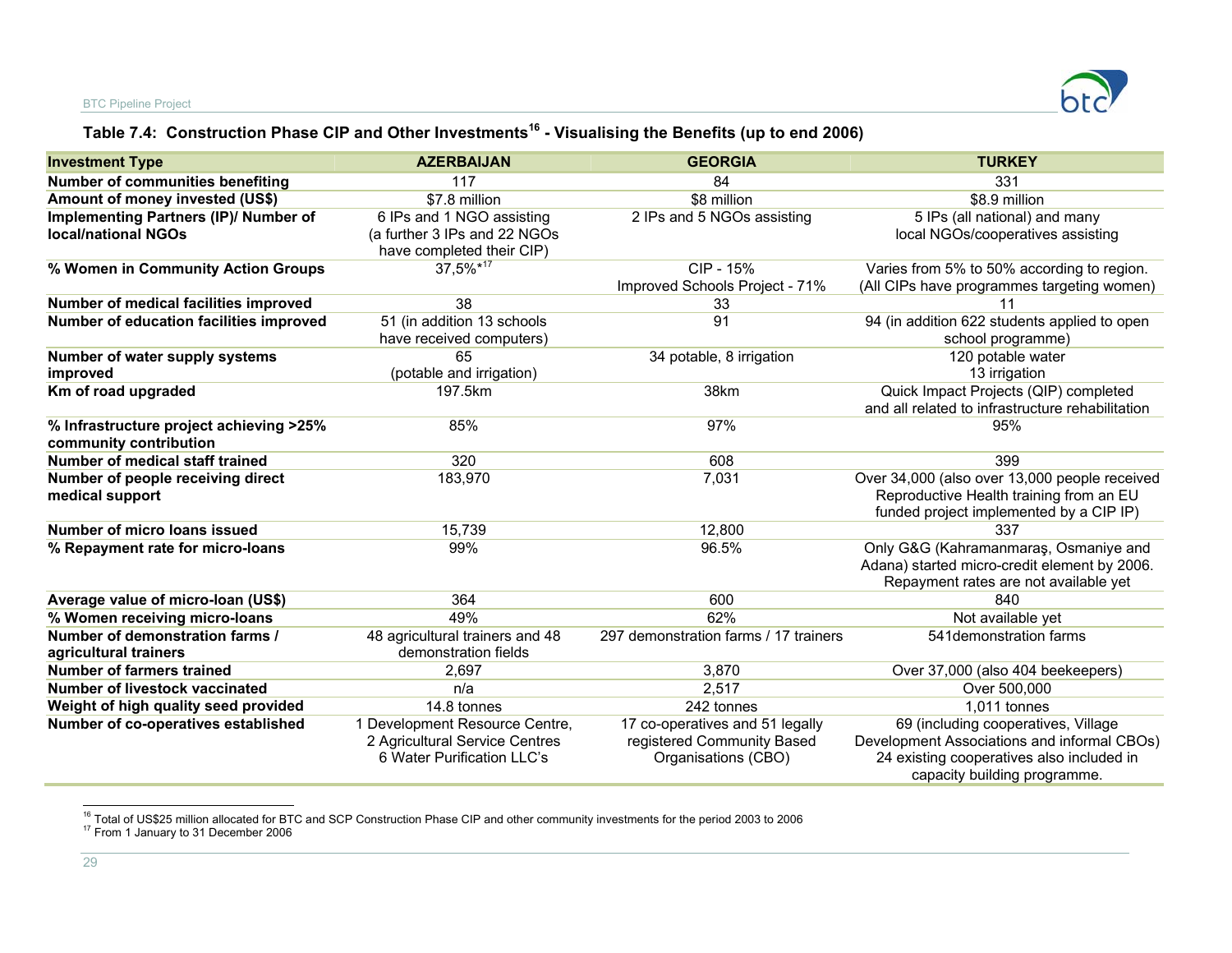## **7.2.1 Azerbaijan**

### **7.2.1.1 Construction Phase CIP**

As part of construction phase CIP the following activities of note took place in 2006:

- Save the Children Foundation (SC) completed the **Community Development and Infrastructure Rehabilitation Programme** along the western part of the ROW which involved getting communities who had performed well in the first 2 years of the CIP (Star communities) to mentor those that performed less well (Nascent communities);
- Umid continued the **Potable Water Provision Programme**;
- Madad continued with the **School Connectivity and Global Citizenship Programme** providing schools with internet and giving basic computer literacy training;
- **Yevlakh Development Resource Centre** (DRC) provided English language and computer courses. Profit from the DRC machinery hire business, has provided approximately \$1,000 profit to date and has been used to support community development projects; and
- International Medical Corps continued the **Emergency Medicine Development Initiative** to improve the quality of ambulance care and hospital emergency medical services.

The final evaluation of the construction phase CIP Azerbaijan is planned for 2007.

### **7.2.1.2 Operations Phase CIP (CIP II)**

The tender process for operations phase CIP was ongoing during 2006. New grant agreements are as follows (with name of the Implementing Partner in brackets):

- A **Community Development and Infrastructure Rehabilitation** in the eastern part of the ROW. Survey visits were carried out in 36 communities to assess potential Star and Nascent communities (Save the Children);
- The second phase of a **School Connectivity and Global Citizenship programme** (Madad);
- A **Rural Inclusive Education** Project in Yevlakh to assist children with developmental disabilities, 12 children with disabilities were selected for further mainstreaming into primary schools. Workshops were held with relevant parties and 2 children's books on disability were printed (IMC);
- A **Community Economics Education** programme (JAA); and
- A **Potable Water Provision** Programme. In 2006, plans were developed to install water purification facilities in 5 new communities (Umid).

## **7.2.2 Georgia**

### **7.2.2.1 Construction Phase CIP**

The construction phase CIP budget was split between investments in villages and investment in towns (Improved Schools Project only) near the ROW. Both programmes were implemented by Mercy Corps in the eastern ROW and CARE in the western ROW.

A final evaluation of CIP and ISP was carried out by a team of external reviewers in June 2006 with the purpose of assessing whether the programmes had achieved their primary development objectives and had been a successful vehicle for fostering positive relationships between BTC/SCP and communities. Findings showed that: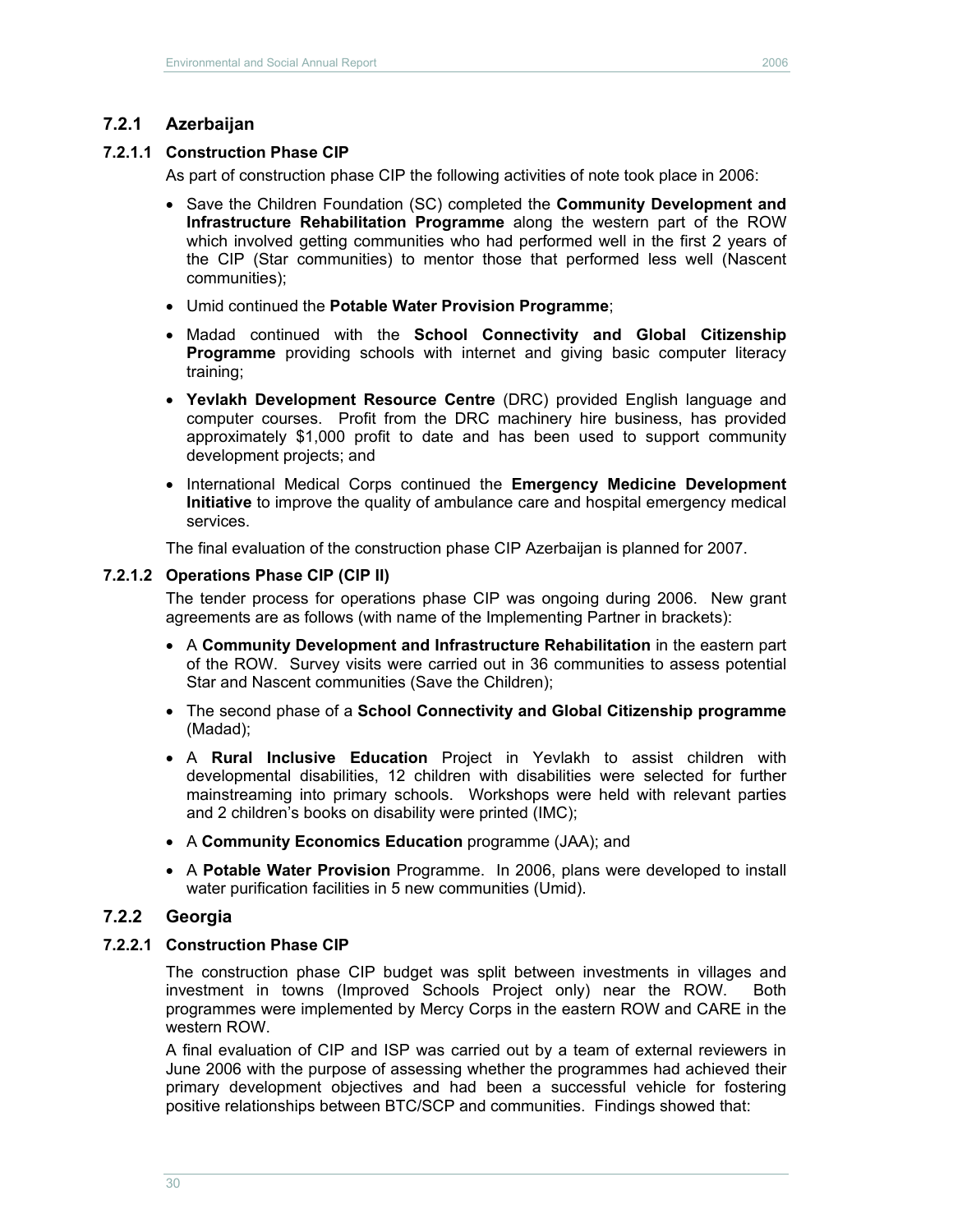

- CIP delivered tangible benefits to communities in great need, and thereby delivered business value for BTC/SCP;
- The most successful interventions were in infrastructure rehabilitation and agriculture; and
- ISP was arguably the most successful component of community investment. Schools became dynamic institutions within communities, which have provided fertile ground on which to build.

Case Study 7.2 provides more detail on selected programmes.

### **7.2.2.2 Operations Phase CIP (CIP II)**

In early 2006, the tender process began for award of the operations phase of the BTC/SCP CIP (CIP II). Based on review of concept papers by both BP staff and representatives of the CIP Advisory Board, CARE, working with a consortium of 4 local NGOs, was asked to develop a full project proposal, drawing on lessons learned and recommendations made in the final evaluation of CIP.

CIP II was launched in August 2006 with the goal of enhancing positive relations between BP and communities along the BTC/SCP pipeline route through sustainable socio-economic development. Specific objectives are to improve livelihood security and employment and to strengthen civil society. Project themes to be carried out in 2007 are:

- Community mobilisation;
- Infrastructure rehabilitation;
- Economic development, including agricultural development, support for business start up and provision of micro credit; and
- Education and youth empowerment.

## **7.2.3 Turkey**

### **7.2.3.1 Construction Phase CIP**

The CIP Implementing Partners (IP) continued to engage local communities and local authorities in project activities. Through this engagement US\$9.3 million of additional funds were raised from other donors (EU, UN, government funds) which was put towards agricultural support in project villages.

IPs launched small grants projects funded by CIP for local associations and cooperatives in Kars and Erzurum. Based on the successful outcomes of these initiatives other IPs plan to launch similar small grant projects in 2007, as these projects have been shown to enhance local capacity and attract other funds to the region.

A final evaluation of the construction phase CIP was conducted in late 2006 by external reviewers that concluded the CIP projects were on track in terms of design, relevance, efficiency, effectiveness, impact and sustainability and were delivering additional benefits to the communities as intended. It was also noted the IPs have successfully leveraged additional funds from other bodies. The evaluation recommended continuing with all but one of the IPs during the operations phase of CIP. Discussions were held with the IPs to discuss the recommendations to determine the strategy for 2007 and 2008. It was decided during these discussions that CIP implementation in 2007-2008 will mainly focus on income generation/marketing and capacity development to ensure sustained results.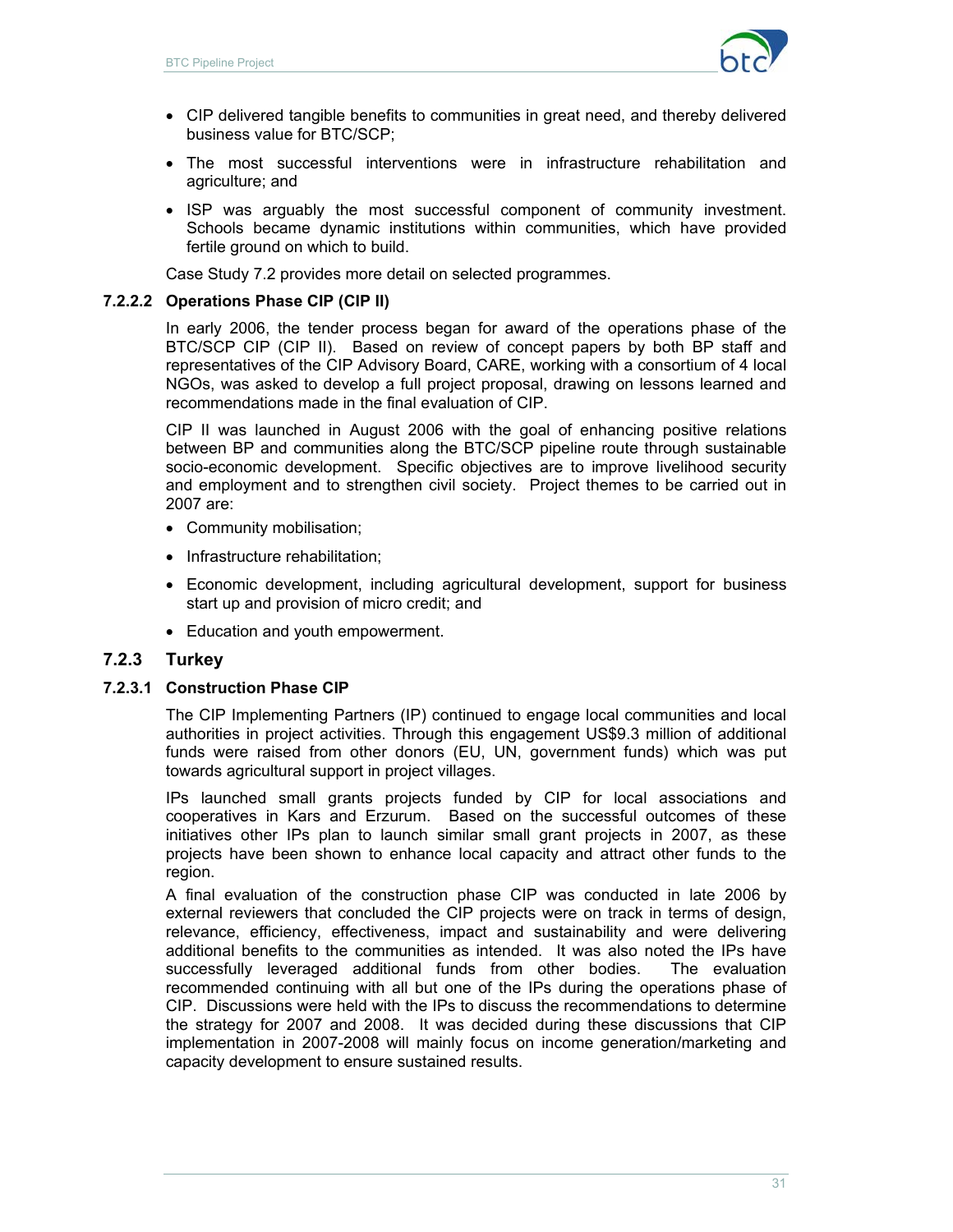Several of the projects that had been funded during the construction phase were extended in 2006-Q3 due to positive feedback received during CIP evaluations. These were funded by the new CIP II operations phase budget. Progress achieved is as follows:

- **Ardahan**: IP International Blue Crescent Foundation (IBC) worked in 38 villages. Achievements included: over 23,000 animals vaccinated; 1,400 farmers trained; 7 tonnes of seed distributed; 51 fodder crop farms established; and 12 schools, 1 health clinic and 2 community centres improved. A proposal for a municipality sewage system and waste water treatment plant was developed by IBC which was approved for EU funds;
- **Kars**: IP SÜRKAL worked in 26 villages. Achievements include: over 3,000 farmers trained; 5,000 animals vaccinated; 98 tonnes of seeds distributed; 5 quick impact projects (small scale infrastructure) completed; 5 informal organisations were developed into formal village development associations and two project proposals, developed with technical assistance by the IP were submitted to the EU and funding has subsequently been granted;
- **Erzurum**: IP Ataturk University worked in 63 villages. Achievements include: over 90,000 animals vaccinated; c. 3,000 artificial inseminations carried out; 26 tonnes of seeds distributed; over 15,000 farmers trained; 20 strawberry farms established; 231 demonstration farms established; and 13 quick impact projects completed. Two projects were submitted to EU with the technical assistance of Ataturk University and funding granted; and
- **Erzincan and Gumushane**: IP Par Consulting worked in 49 villages. Achievements include: training of 825 farmers; 2,500 animals vaccinated; 15 tons of seeds distributed; 10 PC labs established; and 2,750 children received dental check-ups and dental care packs. 5 projects submitted by cooperatives with the technical assistance of the IP were approved by the EU, the Social Risk Mitigation Fund of World Bank and the Turkish government.

### **7.2.4 CIP Expenditures, 2006**

At the start of the BTC and SCP projects, a sum of \$25m was put aside for Community Investment Programmes comprising: US\$8 million for both Azerbaijan and Georgia (each split 50% BTC and 50% SCP) and US\$9 million for Turkey (100% BTC). Expenditures for 2006 are summarised in Tables 7.5 and 7.6, together with original budget information, and the total spent to date from the CIP construction phase budget.

|                                             | <b>Azerbaijan</b> | Georgia   | <b>Turkey</b> | <b>TOTAL</b> |
|---------------------------------------------|-------------------|-----------|---------------|--------------|
| <b>CIP Budget</b>                           | 8,000,000         | 8,000,000 | 9,000,000     | 25,000,000   |
| <b>Total Spend to date</b><br>(at end 2006) | 7,800,000         | 8,000,000 | 8.927.712     | 24,727,512   |

#### **Table 7.5: Construction Phase CIP Budget and Expenditures (\$), 2003 - 2006**

#### **Table 7.6: Summary of Construction Phase CIP Expenditures (\$), 2006**

|                | <b>Azerbaijan</b> | Georgia          | Turkey    | <b>TOTAL</b> |
|----------------|-------------------|------------------|-----------|--------------|
| <b>Planned</b> | 1.180.000         | 1.360.000        | 4.448.213 | 6.988.213    |
| Actual         | 1,180,000         | $1,520,000^{18}$ | 4,188,694 | 6,888,694    |

 $\overline{a}$ <sup>18</sup> Money was carried over from 2005 (where the budget had been under spent), although this underspend was not shown in the 2005 Annual Report (the 2005 figures showed what had been committed, not spent).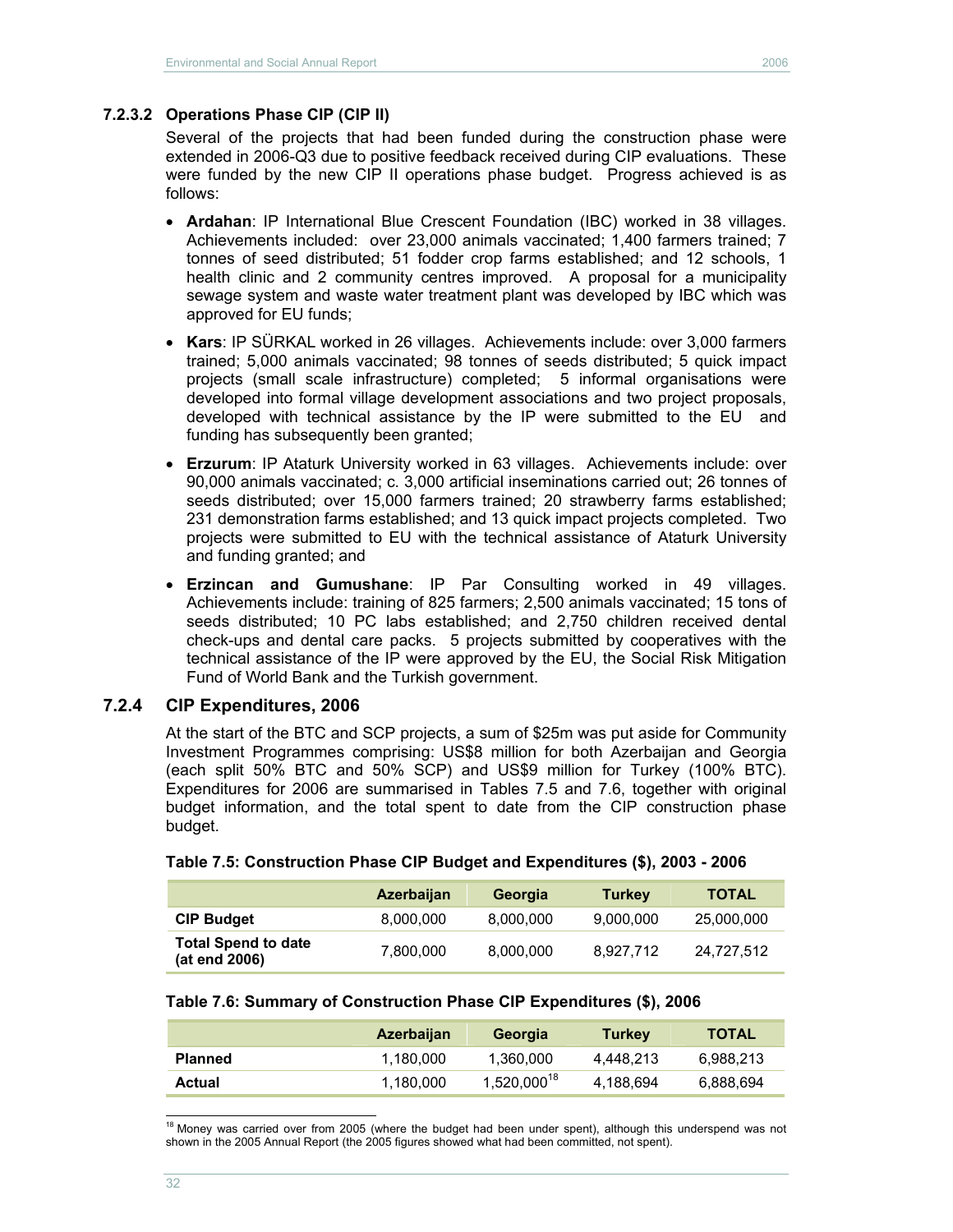

The original construction phase CIP agreement was for funding up to July 2006. In Georgia and Turkey, the final evaluation of the construction phase CIP highlighted that it was achieving its goals and, as a result, business value in terms of creating goodwill and support among communities along the pipelines route. A further programme (CIP II) was therefore drawn up to cover the period 2006 - 2008. US\$8.25 million was allocated for Azerbaijan, US\$4.9 million for Georgia and US\$6.2 million for Turkey. An increase to the Turkey budget is currently being considered.

Table 7.7 shows the amount from the CIP II budget spent in 2006. Note this is in addition to the expenditure from the construction phase budget in shown in Table 7.6.

#### **Table 7.7: Summary of BTC/SCP CIP II Expenditures (\$), 2006**

|             | <b>Azerbaijan</b> | Georgia   | Turkey  | <b>TOTAL</b> |
|-------------|-------------------|-----------|---------|--------------|
| Actual 2006 | 206.524           | 1,148,952 | 896.039 | 2,251,515    |

## **7.2.5 CIP II Budget, 2007**

The budget for BTC/SCP CIP II in 2007 is US\$2.04 million in Azerbaijan, US\$1.33 million in Georgia and US\$3.5 million for BTC Turkey (from the new operations phase CIP II funds).

# **8 PROJECT COMMUNICATION**

# **8.1 CONSULTATION APPROACH**

Consultation and communication with various Project stakeholders, from communities to Government organisations, was ongoing.

A key objective of Project consultation is to avoid situations that could lead to complaints. Where complaints do arise, as is inevitable for a project of this size and complexity, effort is made to ensure they are resolved promptly. Information on complaints raised by project affected communities is detailed below.

Across the Project, significant efforts are also made to engage other Project stakeholders, such as national NGOs, government ministries and the local and national media. Information on meetings held with key stakeholders in 2006 is provided below.

## **8.2 AZERBAIJAN**

## **8.2.1 Project Affected Communities**

BTC and CCIC (the construction contractor) Community Liaison teams continued to work closely together in the field as construction activities came to a close. CCIC Community Liaison Officers (CLO) focused on closing out all open complaints and on issues around reinstatement. BTC CLOs focused on operational issues, such as informing communities of land use restrictions during Operations (which included the distribution of a land use restrictions pamphlet to all land-owners and users).

A drawing competition was held for children living in the communities alongside the pipelines. Over 200 entries were submitted of which 14 entries were selected for display in the Azerbaijan Pipelines 2007 calendar. The calendar contains key messages on pipelines safety, security, land use restriction as well as contact details of CLOs. The calendar is being distributed both externally (community members, schools, local executive authorities, SSPS etc.) and internally (CLOs, Pipeline technicians, Security and Horse Patrol staff).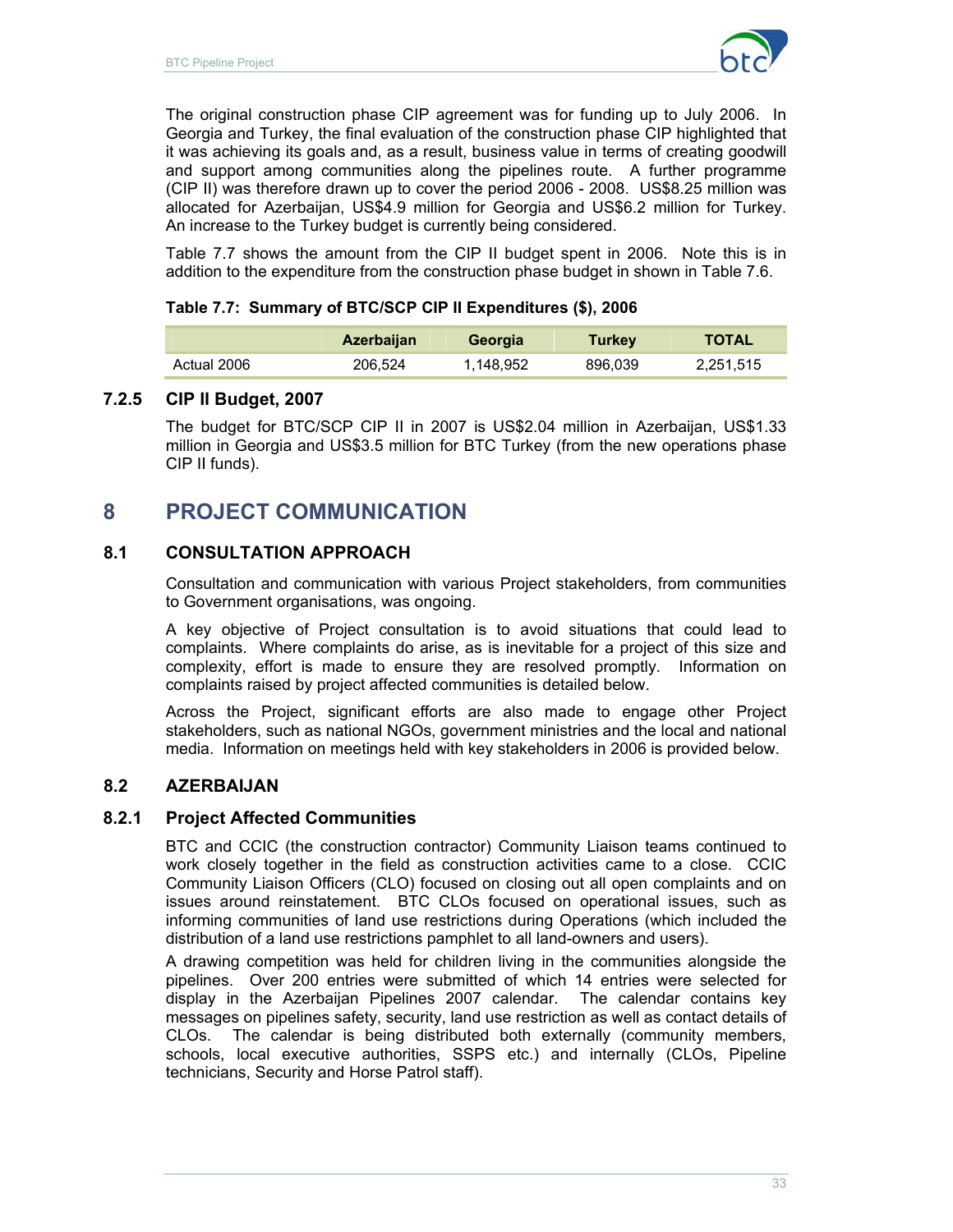The Social Team initiated monthly stakeholder meetings along the pipeline route with the participation of BP security, local law enforcement, CLOs, SSPS, pipeline technicians, and municipal government and village representatives. These will cover a broad spectrum of pipeline issues. Regular meetings will start in January 2007.

Interagency meetings were held with SSPS, police and municipalities. The main purpose of the meetings is to increase awareness on pipeline security as well as update on joint activities planned with local law enforcement structures.

#### **8.2.1.1 Complaints**

The CLOs that used to work for Construction Team now work for Operations, thus capitalising on their long term relationships with Project Affected Communities. Their presence and experience means that in many instances, issues are successfully resolved before becoming a formal complaint.

During 2006, 107 new complaints were received, most of which related to irrigation, damage to infrastructure and land issues. At the end of the reporting period, 7 of these 107 complaints remain unresolved (see Table 8.1).

#### **Table 8.1: Summary of Complaints (received by BTC/SCP and the Contractor), 2006**

| <b>Complaint Category</b> | <b>Complaints received</b> | <b>Complaints open at</b><br>end of 2006 |
|---------------------------|----------------------------|------------------------------------------|
| Land issues               | 19                         | 4                                        |
| Land compensation         | 12                         | 3                                        |
| Damage to property        | 8                          | 1                                        |
| Irrigation                | 37                         | 5                                        |
| Damage to infrastructure  | 27                         | 5                                        |
| Reinstatement             |                            | 3                                        |
| Human Rights Breach       | 1                          | 0                                        |
| Employment                | 7                          | 0                                        |
| Access Roads              |                            | 0                                        |
| Waste                     | 1                          | 0                                        |
| Construction (ops)        | 1                          | 0                                        |
| <b>TOTAL</b>              | 121                        | 21                                       |

Complaints management was transferred from the Construction Social Team to the Operations Social Team on 1<sup>st</sup> September 2006. Included in this handover of complaints were 14 complaints that were open at the end of 2006, but are not shown in Table 8.1, as they were received before 2006. Of these 14 complaints, 6 relate to irrigation, 7 to infrastructure damage and 1 relates to damage to property. Four of these complaints are on course to be resolved in early 2007. The Operations Social Team recognises that extra resources are needed to expedite resolution of these complaints and a strategy and task team has been drawn up to address them. Several of the complaints have complex issues involving other parties beyond the complainant and BTC/SCP, which were inherited by BTC/SCP from the CCIC complaints log on 1<sup>st</sup> September 2006.

CLOs and land acquisition teams continued to resolve concerns and/or complaints. If the land team were unable to satisfy the query, the complainant was requested to submit a formal letter outlining their concerns.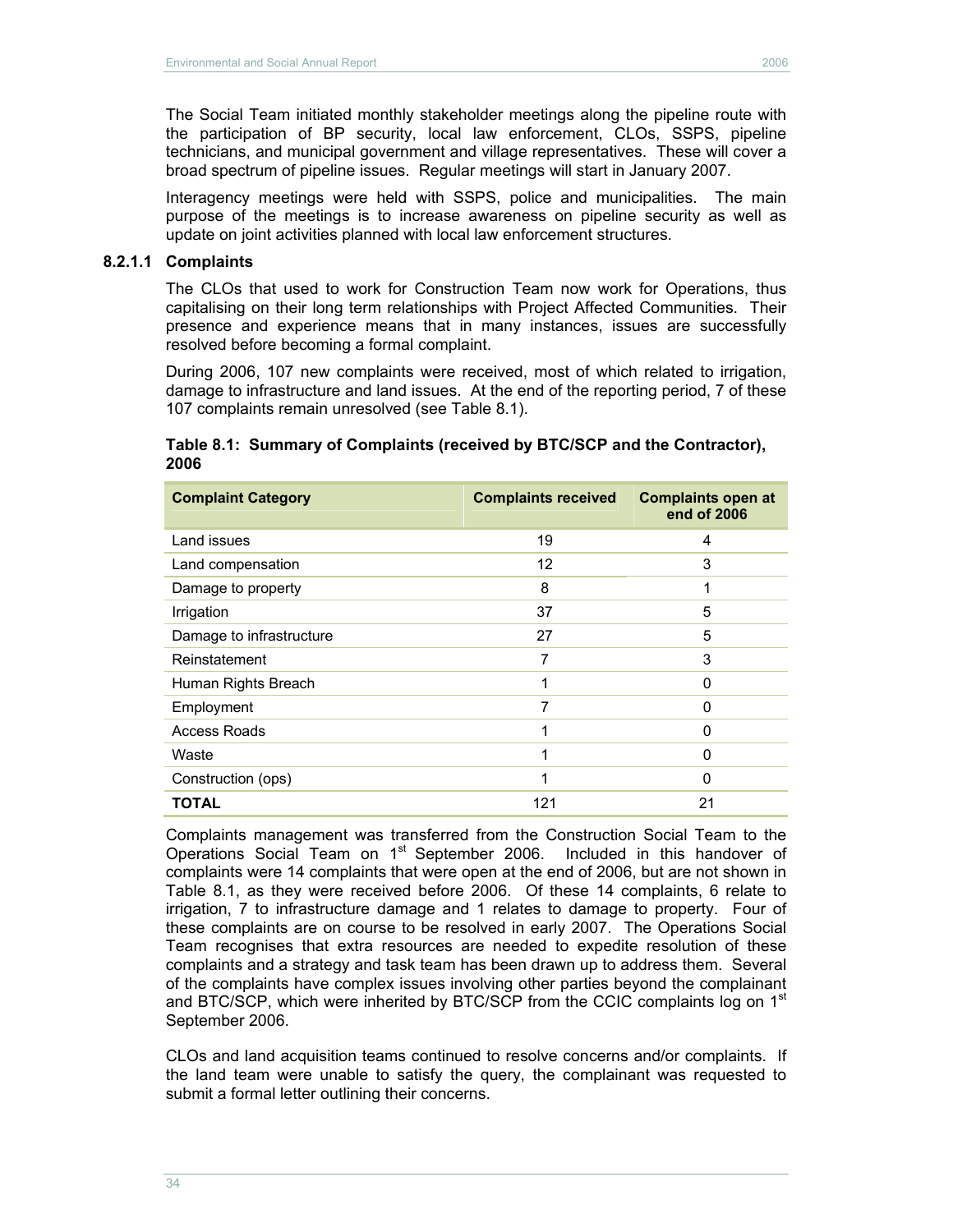

The Centre for Legal and Economic Education (CLEE), a legal NGO, continued to provide legal assistance to individual complainants and monitoring of the additional compensation payment process in banks during the Supplementary Land Acquisition Programme.

## **8.2.2 NGOs and Technical Organisations**

During 2006, meetings were held with a broad range of national (Madad, Hayat, Umid) and international NGOs (International Medical Corps, International Rescue Committee, Counterpart International, Save the Children) to discuss community projects. Meetings were also held with OSI to follow up on NGO monitoring and audits.

## **8.2.3 Government**

Dialogue continued with government ministries including the Ministry of Ecology and Natural Resources (MENR) and Ministry of Agriculture on subjects ranging from biorestoration to treated water disposal.

A meeting was held with the Ministry of Education, members of the National Parliament including the Chairman of the Parliamentarian Commission on Education and Science, rectors of 4 national universities to present innovations on human development and sustainable income generation projects.

The  $5<sup>th</sup>$  Biodiversity Competition award took place in December 2006. 82 applications were submitted in two categories: The Best Biodiversity Project and The Best Biodiversity Article and Video Material. The award presentation ceremony was attended by a large group of representatives of all relevant organisations, government authorities, NGOs and the media.

# **8.3 GEORGIA**

## **8.3.1 Project Affected Communities**

BTC and SPJV (the construction contractor) Community Liaison teams continued to work closely together in the field as construction activities came to a close. SPJV CLOs focused on closing out all open complaints and on issues around reinstatement. BTC CLOs focused more attention on operational issues, including informing communities of land use restrictions during operations. In addition to regular liaison activities, communication with the communities included:

- A 2006 calendar focusing on land use restrictions was distributed to all villages along the ROW;
- Distribution of a pamphlet explaining land hand back and land use;
- Two project updates: In April/May information on current project status and continued land use restriction information. In November, the focus was on project completion, exit of SPJV CLOs, and information on how to continue to contact BP during operations;
- A project update delivered to those villages affected by the Kodiana projects to provide a construction update and to explain the programme of roads repairs that will take place; and
- A drawing competition for selected schools along the ROW. Students were asked to draw pictures representing various land use restrictions. The drawings will be used in the 2007 safety and restrictions calendar.

### **8.3.1.1 Complaints**

The construction contractor (SPJV) complaints logs were amalgamated and consolidated with BTC/SCP complaints logs during 2006-H1. All associated records have also been handed over from SPJV to BTC/SCP. One log containing all complaints is now held centrally by BTC/SCP.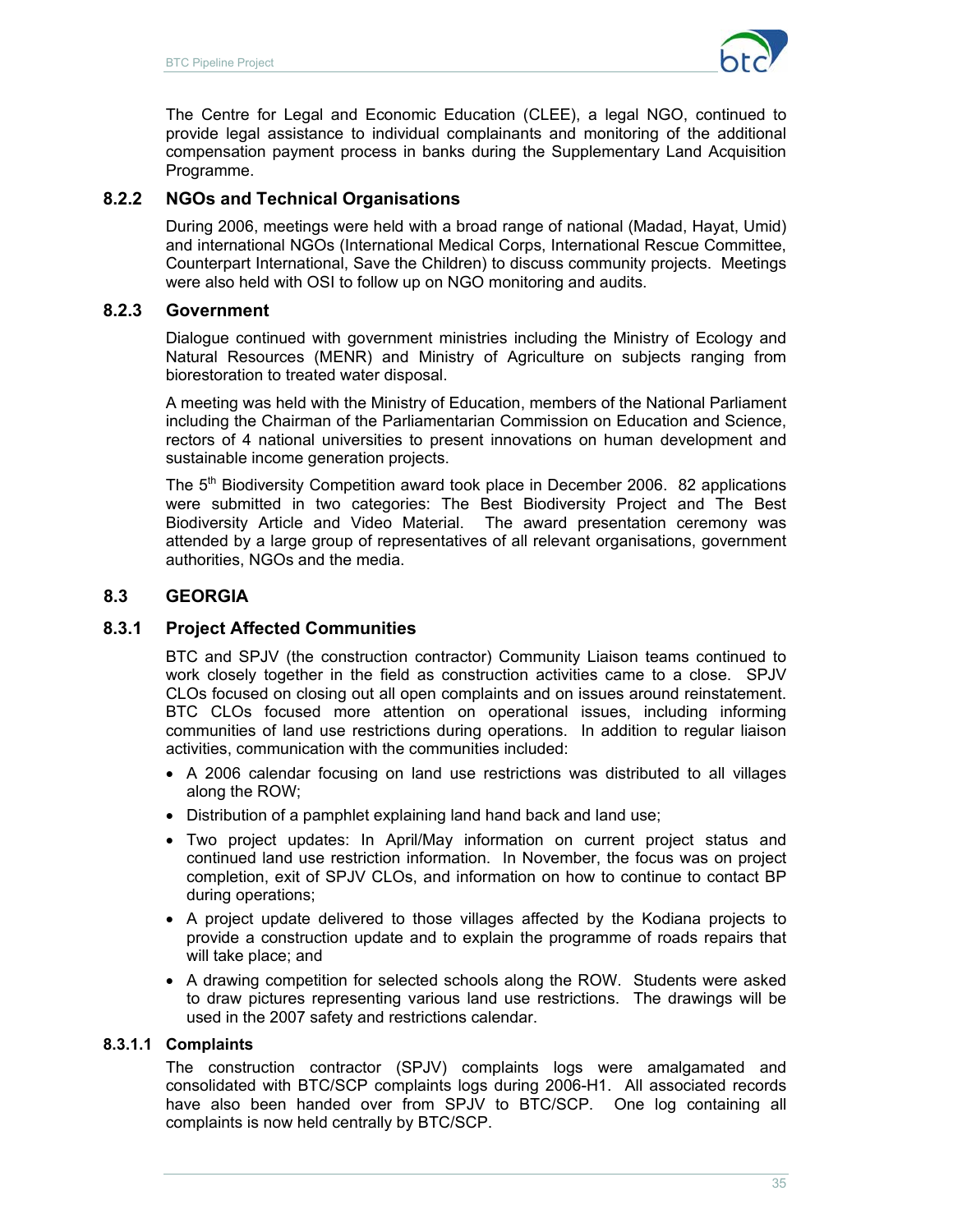In November 2006 the consolidated project complaint log was archived and all open complaints transferred into a new BP operations complaint log for resolution. Open complaints and those complaints received after November 2006 are considered Operations complaints and are now dealt with directly by BP.

Table 8.2 presents resolution status of complaints as of the project (construction phase) log close out date  $(17<sup>th</sup>$  November 2006). The total number of complaints received until the close out of the logs was 3,641 of which 250 were received during 2006. At the time of transfer, 26 complaints remained open. Note that the variance in complaint numbers from earlier reporting is a result of this integration.

#### **Table 8.2: Project Phase Complaints Log Statistics at Closure (17 November 2006)**

|                                                                                         | <b>Total number</b><br>received to<br>date | <b>Number of</b><br>complaints<br>resolved | Total % of<br>complaints<br>resolved | <b>Number of</b><br>complaints<br>pending |
|-----------------------------------------------------------------------------------------|--------------------------------------------|--------------------------------------------|--------------------------------------|-------------------------------------------|
| Additional land occupied by<br>construction (access roads and<br>construction corridor) | 883                                        | 873                                        | 95%                                  | 10                                        |
| <b>Bees</b>                                                                             | 273                                        | 273                                        | 100%                                 | 0                                         |
| Community Based Organisation<br>compensation                                            | 17                                         | 17                                         | 100%                                 | $\Omega$                                  |
| Cracked houses                                                                          | 198                                        | 198                                        | 100%                                 | 0                                         |
| Damage to community<br>infrastructure<br>(roads, electricity, etc.)                     | 79                                         | 73                                         | 92%                                  | 6                                         |
| Damage to household<br>infrastructure and assets<br>(walls, fences, livestock)          | 94                                         | 94                                         | 100%                                 | $\mathbf 0$                               |
| Employment                                                                              | 46                                         | 46                                         | 100%                                 | 0                                         |
| Informal user                                                                           | 5                                          | 5                                          | 100%                                 | $\Omega$                                  |
| Inventory disagreement/re-<br>inventory request /<br>compensation calculation           | 82                                         | 82                                         | 100%                                 | 0                                         |
| Irrigation channels                                                                     | 216                                        | 215                                        | 99%                                  | $\mathbf{1}$                              |
| <b>Land Handback</b>                                                                    | 20                                         | 17                                         | 85%                                  | 3                                         |
| Miscellaneous                                                                           | 64                                         | 64                                         | 100%                                 | $\Omega$                                  |
| Nuisance (dust, noise, etc.)                                                            | 48                                         | 47                                         | 98%                                  | $\mathbf{1}$                              |
| Orphan land                                                                             | 670                                        | 667                                        | 99%                                  | 3                                         |
| Other land issues                                                                       | 845                                        | 843                                        | 99%                                  | 2                                         |
| Parcel ownership or size<br>(including lessees)                                         | 101                                        | 101                                        | 100%                                 | $\Omega$                                  |
| <b>TOTAL</b>                                                                            | 3,641                                      | 3,615                                      | 99%                                  | 26                                        |

Table 8.3 shows the status of complaints registered in the new operations complaints log, and includes the 26 open complaints inherited from the project. In addition, 9 new complaints were received.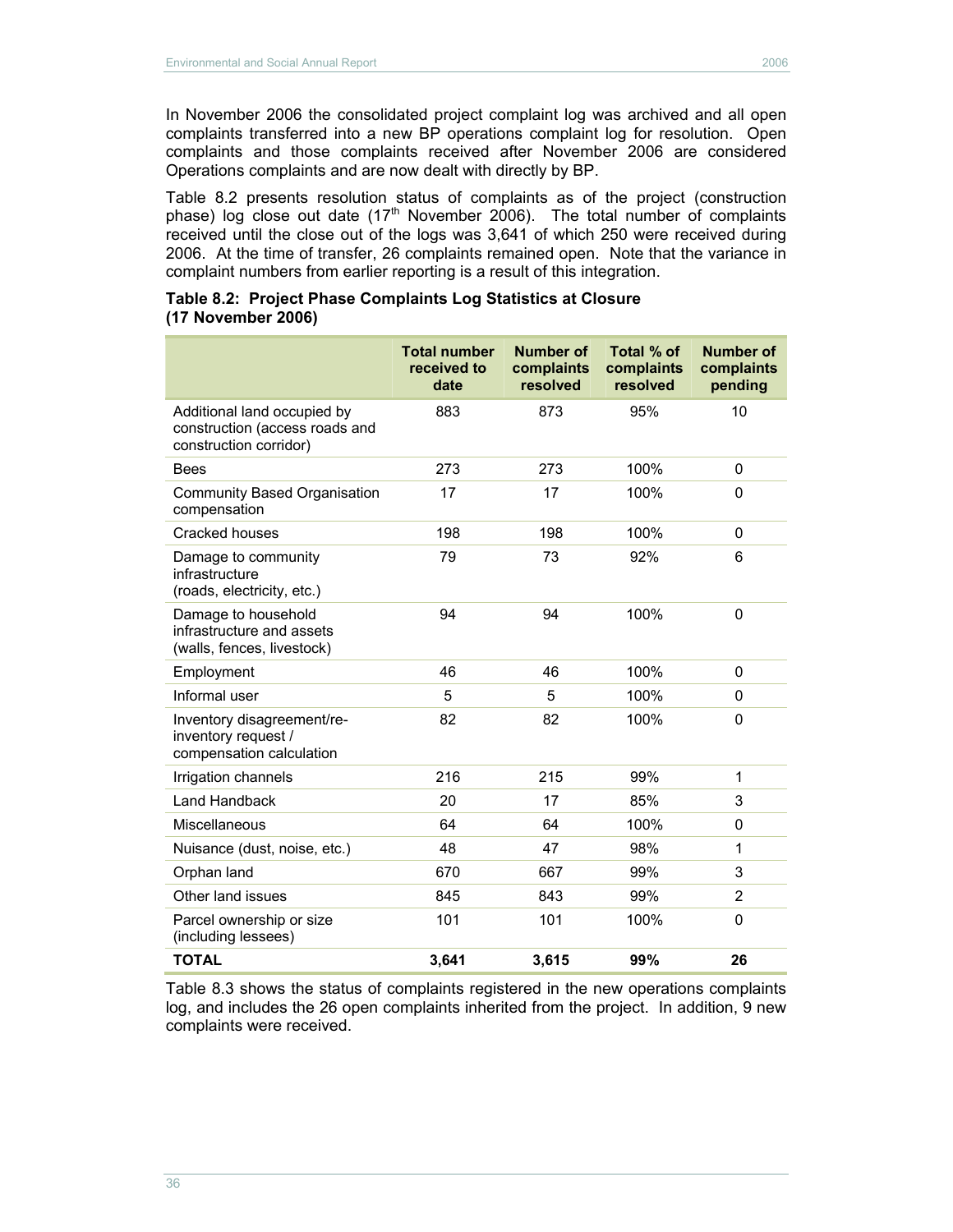

|                          | <b>Total number</b><br>received to<br>date | Number of<br>complaints<br>resolved | Total % of<br>complaints<br>resolved | <b>Number of</b><br>complaints<br>pending |
|--------------------------|--------------------------------------------|-------------------------------------|--------------------------------------|-------------------------------------------|
| <b>LAND</b>              |                                            |                                     |                                      |                                           |
| <b>Additional Land</b>   | 11                                         | $\overline{2}$                      | 18%                                  | 9                                         |
| Irrigation               | $\overline{2}$                             | 1                                   | 50%                                  | 1                                         |
| Land Handback            | 4                                          | 0                                   | 0%                                   | 4                                         |
| Orphan Land              | 4                                          | 1                                   | 25%                                  | 3                                         |
| <b>Other Land Issues</b> | 1                                          | 0                                   | $0\%$                                | 3                                         |
| Parcel Ownership or Size | 3                                          | 1                                   | 33%                                  | 0                                         |
| <b>TOTAL</b>             | 25                                         | 5                                   | 20%                                  | 20                                        |
| <b>SOCIAL</b>            |                                            |                                     |                                      |                                           |
| <b>CBO Compensation</b>  | 1                                          | 1                                   | 100%                                 | 0                                         |
| Community Infrastructure | 6                                          | 1                                   | 17%                                  | 5                                         |
| Employment               | 1                                          | 1                                   | 100%                                 | 0                                         |
| Household Infrastructure | 1                                          | 1                                   | 100%                                 | 0                                         |
| Nuisance                 | 1                                          | 0                                   | $0\%$                                | 1                                         |
| <b>TOTAL</b>             | 10                                         | 4                                   | 40%                                  | 6                                         |

### **Table 8.3: Operations Phase Complaints Log Statistics (at end December 2006)**

Approximately 70% of Operations staff have received social awareness training, which includes information on how to handle a third party complaint, should any staff receive one.

### **8.3.2 National NGOs and Technical Organisations**

The second cycle of monitoring and auditing by Georgian NGOs (facilitated by Eurasia Foundation) has been completed. Four NGO working groups (for Waste Management, Reinstatement, Oil Spill Response, Cultural Heritage) prepared the monitoring reports, which were reviewed by BP, who provided their comments and responses.

HIV programmes were also active in target villages and provided a conduit of information between BP and communities.

#### **8.3.3 Government Ministries and Departments**

Cooperation with Government of Georgia continued through regular weekly meetings and monthly management meetings with GIOC discussing issues ranging from Construction Rights Agreements to Safety Zones. In addition there were a number of meetings with different government bodies to discuss ongoing issues.

BTC continued supporting the government in solving social issues along the pipeline and co-funded Akhaltsikhe local government's potable water project.

BTC has also maintained dialogue with the Ministry of the Environment (MoE) and Tbilisi Municipality on the plans for development and upgrade of the Iagluja landfill, and for the design and construction of new waste facilities.

BTC continues to hold discussions with the Centre for Archaeological Studies (CAS) regarding the completion of the Project archaeological work programme.

During 2006, the government of Georgia received another portion of the BTC Grants Programme Agreement with the Government of Georgia in October 2004. During 2006-H2, a total of US\$15 million was disbursed, bringing the total disbursed to US\$24 million of the US\$40 million grant. Use of grant funds is restricted to broad themes aimed at poverty reduction and is to be reported publicly.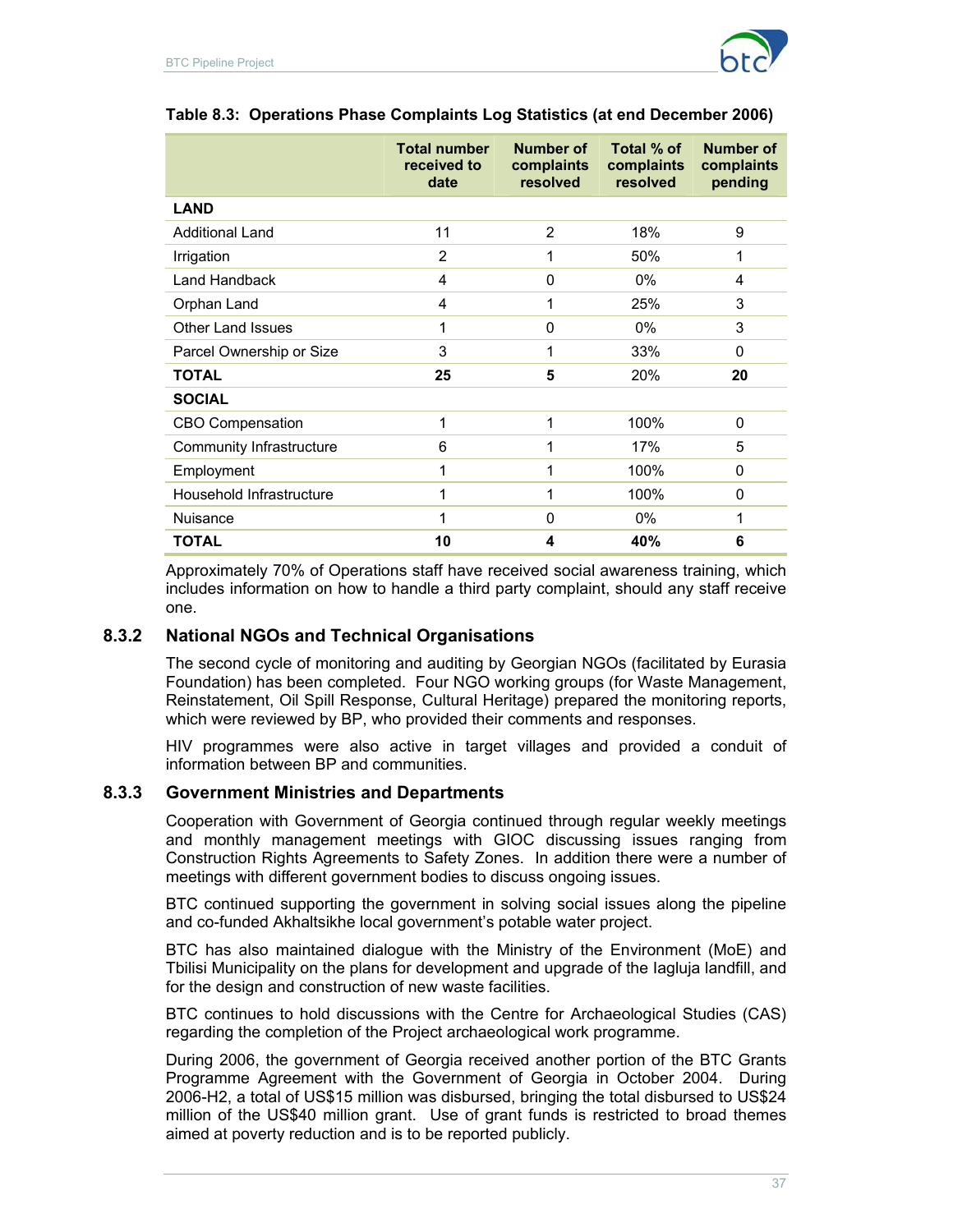## **8.3.4 Media**

During 2006, various media activities took place in Georgia including:

- A media round table arranged for local media covered a general BP Business and social projects update;
- TV interviews during BP Georgia General Manager's visit to a school together with the Minister of Education and Science to mark successful implementation of schools computerisation project under BP's Grant Programme;
- $\bullet$  The 4<sup>th</sup> BP Biodiversity Competition award ceremony was held, with participation of BP/BTC management, Government, scientists, local NGOs and media;
- A press conference was held marking BP's 10 year anniversary in Georgia;
- Print and television interviews given as part of a SME Policy Development Project was launched (RDI/IFC financed) and another SME support project in Borjomi (in partnership with GTZ, a development agency owned by the German government)<sup>19</sup>;
- Opening ceremonies for three branches of the ProCredit bank (RDI/EBRD financed); and
- An opening ceremony for St. George's Church (part of Tadzrisi Monastery), renovated using a grant from BTC/SCP was covered by local and national media.

#### **8.3.5 Donor Organisations**

BTC continued to meet with various development organizations in Georgia including: UNDP; USAID; World Bank; IFC, Millennium Challenge Commission Georgia; and several national and international NGOs.

BTC, in collaboration with number of international organizations continues implementation of number of projects in Georgia, including: solid waste management programme as part of the Greater Borjomi Initiative<sup>19</sup> implemented by GTZ; SME Policy Project in partnership with the IFC; and support to SME in partnership with EBRD.

### **8.4 TURKEY**

Prior to Provisional Acceptance (PAC) on 28<sup>th</sup> July, BTC Project Directorate (Botaş) was primarily responsible for Project communications, although BIL also had a limited role relating to their own business communications. From  $29<sup>th</sup>$  July onwards, Botas International Ltd (BIL), the Operator in Turkey assumed primary responsibility, although Botaş continued to have a role in relation to land-exit, closing out construction related complaints etc.

### **8.4.1 Project Affected Communities – Pre-Provisional Acceptance**

#### **8.4.1.1 Botaş**

In 2006, prior to Provisional Acceptance, Botaş and contractor community liaison staff visited:

- 126 communities along the ROW;
- A village around Ceyhan Marine Terminal for the final monthly meetings; and
- 15 project-affected villages in the vicinity of the pump stations.

During the meetings CLOs, took the opportunity to underline the implications of linefill, including the importance of land use restrictions and security. More details are given in the 2006-H1 report.

 $\overline{a}$ <sup>19</sup> The Greater Borjomi Initiative (GBI) was set up by BP under the Regional Development Initiative in 2004, and allocated a budget of approximately US\$4 million. The GBI aims to contribute towards the socio-economic development of the Borjomi region.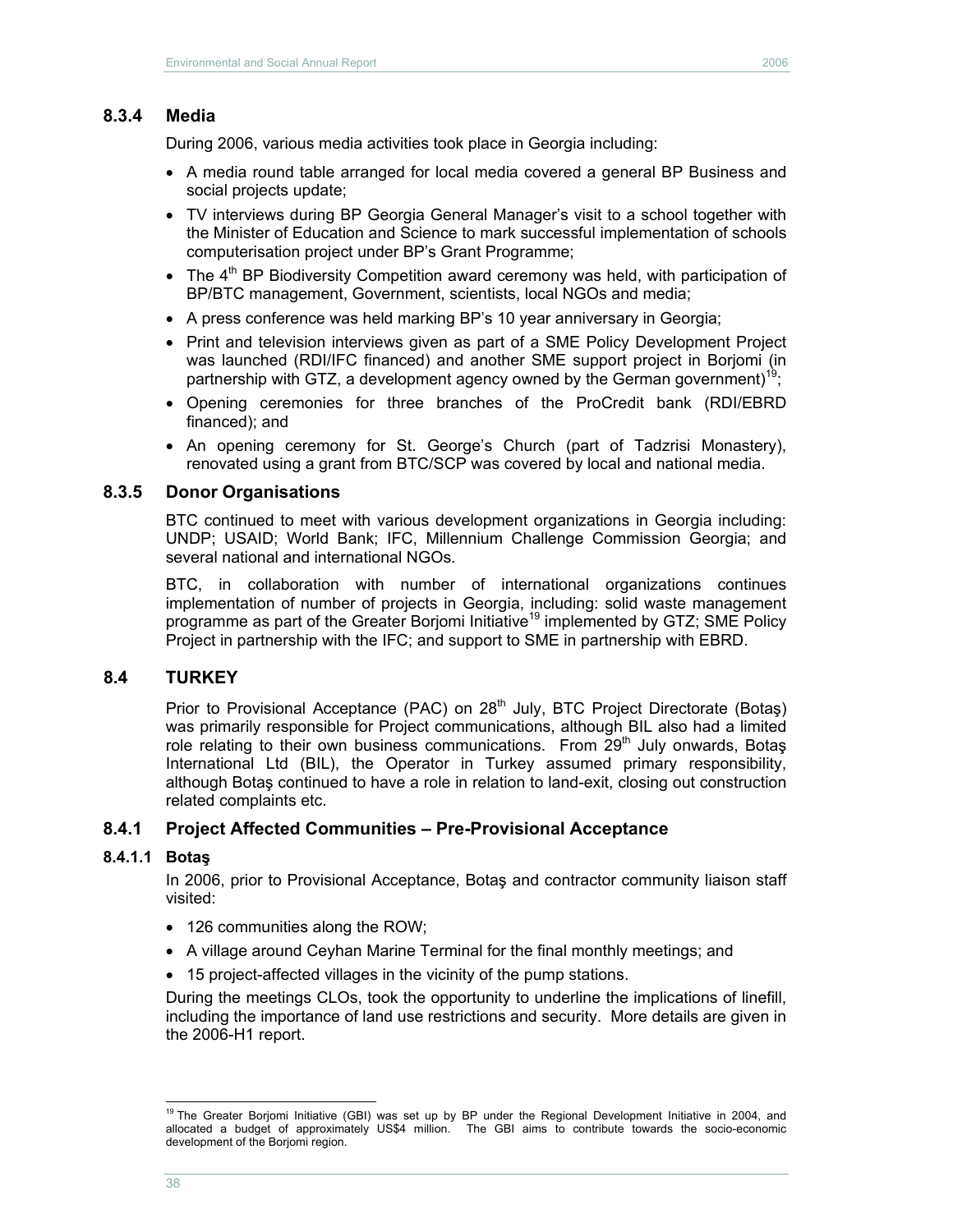

## **8.4.1.2 BIL**

BIL consultation activities until provisional acceptance focused on the area around Ceyhan Marine Terminal (where the BIL administration centre is located) and employment issues. Seven community meetings were held in four of the villages in the vicinity of the terminal. The subject of the meetings included local employment and procurement expectations and marine terminal restrictions. In July 2006, BIL carried out 30 meetings in villages to assist the sub-contractors to fill unskilled positions at the pump stations, IPT1 and CMT.

## **8.4.2 Project Affected Communities – Post-Provisional Acceptance**

A breakdown of meetings held by BIL from PAC to the end of 2006 is shown in Table 8.4.

## **Table 8.4: BIL Community Meetings, (29th July - 31st December 2006)**

| <b>BIL Community Meetings</b>                          | <b>No. of Village Meetings</b> |
|--------------------------------------------------------|--------------------------------|
| Introductory meetings                                  | 215                            |
| Local employment meetings at facility villages         | 29                             |
| Consultation about restrictions on Ceyhan Harbour area | 2                              |
| Consultation with the fishermen                        | 2                              |
| Other (Women's, OSR Drill, Traffic Safety, Land Use)   | 4                              |
| <b>TOTAL</b>                                           | 252                            |

In addition to the meetings shown in Table 8.4 Botaş Community Relations Officers and DSA held community meetings relating to land-exit as well as 748 individual meetings to obtain amicable land exit protocols.

## **8.4.3 Project Affected Village Complaints**

### **8.4.3.1 Botaş**

The majority of complaints received in 2006 by Botaş related to the land-exit process. During meetings with landowners and users to determine their satisfaction with the land-exit process, concerns were raised relating to reinstatement, outstanding payments for damages or land rental, disagreements about land borders etc. These issues have been recorded and verification of satisfactory close-out has been checked as far as possible by BNB who have replaced the Rural and Urban Development Foundation referenced in previous reports (see also Section 9.3.6) and BTC Co. This process led to a considerable increase in complaints during 2006 (see Table 8.5). However, as at end 2006, there were only 5 open complaints which related to infrastructure damage and reinstatement.

|      |  |  | Table 8.5: Botas Complaints: Total Number Open at the end of every month, |
|------|--|--|---------------------------------------------------------------------------|
| 2006 |  |  |                                                                           |

| Location     | Jan | <b>Feb</b> | <b>Mar</b> | Apr |     | May June July |     |    | Aug Sept Oct |          | <b>Nov</b> | <b>Dec</b> |
|--------------|-----|------------|------------|-----|-----|---------------|-----|----|--------------|----------|------------|------------|
| Lot A        | 21  | 22         | 22         | 67  | 196 | 164           | 154 | 0  | $\Omega$     | $\Omega$ |            | $\Omega$   |
| Lot B        | 21  | 53         | 175        | 125 | 131 | 131           | 96  | 29 | 34           | 27       | 4          | 4          |
| Lot C        | 13  | 29         | 75         | 59  |     | 4             | 3   | 0  | $\Omega$     |          |            |            |
| Stations     |     | 13         | 12         | 14  | 0   | 2             | 0   | 0  | 0            | 0        |            | $\Omega$   |
| Terminal     | 0   |            |            |     | 0   | $\Omega$      | 0   | 0  | 0            | 0        | 0          | $\Omega$   |
| <b>TOTAL</b> | 62  | 118        | 285        | 266 | 328 | 301           | 253 | 29 | 34           | 28       | 5          | 5          |

Delay in the closure of complaints during 2006-Q1 and 2006-Q2 was due to the fact many complaints related to reinstatement in areas that were inaccessible for investigation until snow melt, which in some areas did not occur until June.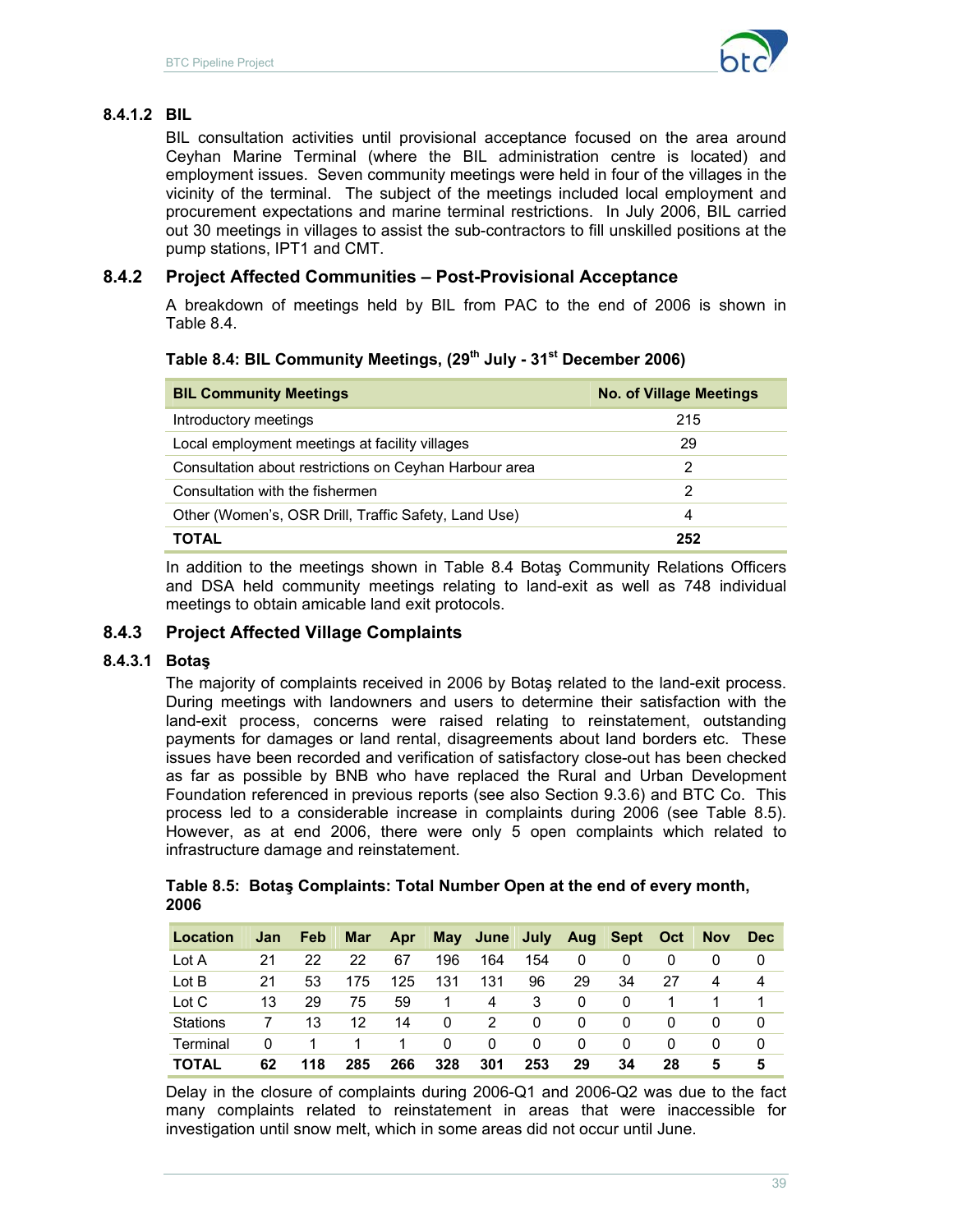Figure 8.6 shows the correlation between the start of the land exit process when reinstatement teams commenced work on addressing complaints and the number of open complaints.



**Figure 8.6: Relationship between Land Exit and Cumulative Open Complaints** 

After the follow-up teams have completed the second stage of follow-up meetings (i.e. following up on more recently held land exit meetings and previously unresolved cases) BNB, with the assistance of BTC E&S assurance field staff and additional resources from Ankara University, will verify that the complaints have been closed satisfactorily.

#### **8.4.3.2 BIL**

During 2006 BIL received 52 complaints during 2006, 24 of which related to employment. The number of employment complaints is due to high expectations amongst those formerly employed during construction and is being addressed by BIL by community consultation, especially near the major AGIs where this issue is most prevalent. The consultation is to advise communities of the number of unskilled positions in the pump stations and from which village unskilled employees are selected and why. BIL also held meetings in AGI project affected villages with the contractors to fill unskilled positions The 12 complaints relating to reinstatement (in relation to the land exit process) were recorded by BIL and passed onto Botaş for resolution (who in turn notify BIL when the complaint has been resolved).

A breakdown of the complaints received by BIL by category is provided in Table 8.7. All operations related complaints were closed. 20 of the complaints listed in Table 8.7 were received by BIL, but passed on to Botaş as these related to construction phase issues. BIL are awaiting confirmation of closure status from Botaş.

| <b>Subject</b>                                | <b>Number</b>  |
|-----------------------------------------------|----------------|
| Employment                                    | 24             |
| Reinstatement (related to Construction)       | 12             |
| Access to land and other resources            | $\overline{2}$ |
| Damage to property and land                   | 2              |
| Damage to infrastructure and community assets | 3              |
| Dust                                          | 1              |
| Payment to service provider                   | 5              |
| Local Procurement                             | 3              |
| <b>TOTAL</b>                                  | 52             |

**Table 8.7: Total Number and Category of Operation Complaints received, 2006**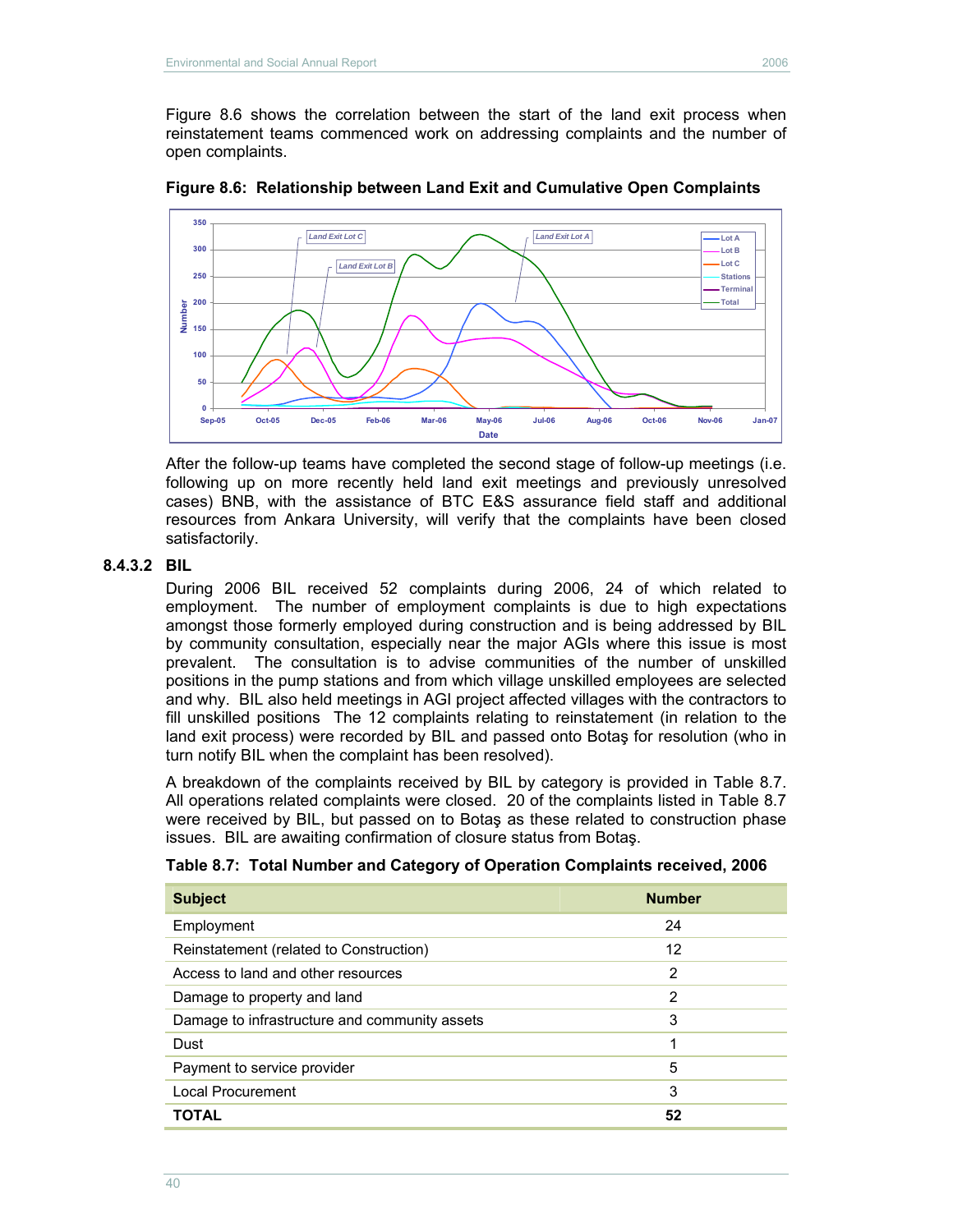

# **8.4.4 Stakeholder Meetings**

# **8.4.4.1 BTC Co.**

During 2006, BTC Co. held 98 meetings with stakeholders in Turkey (see Table 8.8).

### **Table 8.8: BTC Co. Stakeholder Meetings, 2006**

| <b>Type of Meeting</b>                 | <b>No. of Meetings</b> |
|----------------------------------------|------------------------|
| Donor                                  | 11                     |
| Focus Group                            | 2                      |
| Government (Related to E&S Activities) | 21                     |
| Implementing Partner                   | 43                     |
| Internal                               | 8                      |
| Lender                                 | 5                      |
| Media (Related to E&S Activities)      | $\overline{2}$         |
| <b>NGO</b>                             | 6                      |
| <b>TOTAL</b>                           | 98                     |

In addition to those shown in Table 8.5, BIL held 46 introductory stakeholder meetings in 2006 (See Table 8.9).

# **Table 8.9: BIL Stakeholder Meetings, 2006**

| <b>Province</b> | <b>Stakeholders</b>                                                                                                                                                                                                                                                                                                                                                                                                                                                                   |
|-----------------|---------------------------------------------------------------------------------------------------------------------------------------------------------------------------------------------------------------------------------------------------------------------------------------------------------------------------------------------------------------------------------------------------------------------------------------------------------------------------------------|
| Adana           | Union of Governors;<br>$\bullet$<br>5 Municipalities (Kurtkulagi, Kosreli, Mustafabeyli, Ceyhan, Yumurtalik);<br>$\bullet$<br>Mustafabeyli Irrigation Union;<br>$\bullet$<br>State Hydraulic Works;<br>$\bullet$<br>Provincial Private Administration;<br>$\bullet$<br>2 Business Associations (Adana and Eastern Mediterranean);<br>٠<br>Sub-governors (Ceyhan and Yumurtalik); and<br>$\bullet$<br>CIP partners in Yumurtalik.<br>$\bullet$                                         |
| Osmaniye        | Kadirli sub-governor;<br>$\bullet$<br>Provincial Private Administration;<br>٠<br>Kadirli Gendarme; and<br>$\bullet$<br>Kadirli Police Department.<br>$\bullet$                                                                                                                                                                                                                                                                                                                        |
| Kahramanmaraş   | G&G Consulting Company (CIP implementing partner); and<br>$\bullet$<br>3 Gendarmes (Geben, Goksun, Tahirbey).<br>$\bullet$                                                                                                                                                                                                                                                                                                                                                            |
| Sivas           | Altinyayla National Education Branch;<br>$\bullet$<br>2 Sub-governors (Altinyayla and Ulas);<br>٠<br>Local media;<br>٠<br>Ulas National Education Branch;<br>$\bullet$<br>Ulas Health Group Branch;<br>$\bullet$<br>• Ulas General Directorate of Agricultural Enterprise;<br>Sivas governor;<br>$\bullet$<br>Sivas Provincial Branch of the Ministry of Culture;<br>٠<br>Sivas Provincial Branch of the Ministry of Education; and<br>٠<br>Gendarme (Zara and Imranli).<br>$\bullet$ |
| Erzincan        | Yaylakent Gendarme.<br>$\bullet$                                                                                                                                                                                                                                                                                                                                                                                                                                                      |
| Erzurum         | Karaurgan Gendarme;<br>$\bullet$<br>Erzurum DSA Office;<br>$\bullet$<br>Erzurum Governor; and<br>$\bullet$<br>2 Gendarmes (Gaziler and PT2).<br>$\bullet$                                                                                                                                                                                                                                                                                                                             |
| Ardahan         | 5 Gendarmes (Camlicatak, Ardahan Centre, Damal, Hanak,<br>$\bullet$<br>Sogutlukaya); and<br>Damal Municipality.<br>$\bullet$                                                                                                                                                                                                                                                                                                                                                          |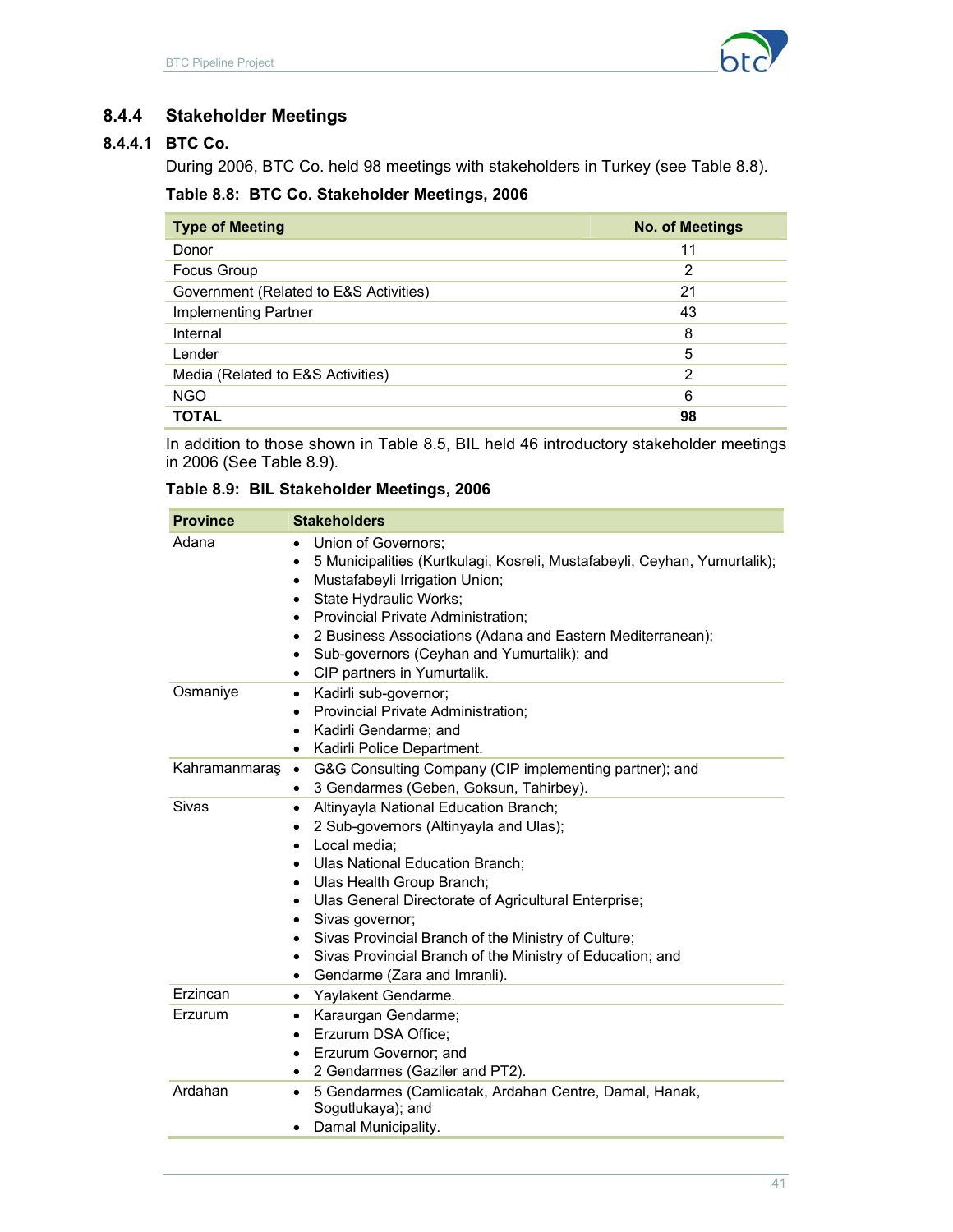# **9 LAND ACQUISITION AND COMPENSATION**

The land acquisition and compensation process, land hand-back and livelihood restoration activities are described in the Resettlement Action Plan (RAP). This Chapter of the report gives a summary of the process at the end of 2006.

## **9.1 AZERBAIJAN**

### **9.1.1 Acquisition and Compensation**

Construction of the pipelines is complete, with reinstatement of the ROW and most of the off ROW facilities (borrow pits, etc.) nearing completion. The pipeline ROW primary land acquisition and compensation process in Azerbaijan is substantially complete.

As construction and reinstatement work was not completed by December 2005, the end date of previous land agreements, the Project initiated a Supplementary Land Acquisition Programme (SLAP) in January 2006. Agreements were extended until the end of June 2006 for the whole length of ROW (SLAP 1) and further until December 2006 for the area from KP0 to KP243.5 (SLAP 2). Full details of this process are given in 2006-H1 report.

Actual payment of compensation for the first phase was completed in January and for the second phase in June. Compensation has been calculated using the same rates as described in the original RAP, plus an inflation based increase.

| <b>Table 9.1: Land Acquisition Statistics and Data</b> |
|--------------------------------------------------------|
| (cumulative up to 31 <sup>st</sup> December 2006)      |

| <b>Event/Activity</b>                                                       | <b>Status</b>                                                                                                                                                                                                | % of Total |
|-----------------------------------------------------------------------------|--------------------------------------------------------------------------------------------------------------------------------------------------------------------------------------------------------------|------------|
| <b>Primary Land Acquisition:</b>                                            |                                                                                                                                                                                                              |            |
| Payments made to owners /<br>users (% of total number of<br>owners / users) | Bank accounts have been established for all<br>people, in all districts, except for 9 unavailable<br>landowners (compensation for these owners<br>has been retained until such time as they are<br>located). | 99%        |
| <b>Supplementary Land Acquisition Programs:</b>                             |                                                                                                                                                                                                              |            |
| <b>Notification Letters Sent</b><br>$\bullet$                               | <b>SLAP 1:</b> 4,753 parcels (from a total of 4,838 <sup>20</sup> )                                                                                                                                          | 98.3%      |
| Land Use Agreements<br>٠                                                    | <b>SLAP 2:</b> 1,355 parcels (from a total of 1,370)                                                                                                                                                         |            |
| Extended                                                                    |                                                                                                                                                                                                              | 98.9%      |
| <b>Compensation Paid</b><br>$\bullet$                                       |                                                                                                                                                                                                              |            |
|                                                                             | Number of lots reinstated and handed back to owners/users                                                                                                                                                    |            |
|                                                                             | landowners.<br>Hand<br>back<br>to<br>Land<br>as<br>documented by Exit Agreements, has almost                                                                                                                 | 97.5%      |

been completed. 6,574 land plots were handed back to the land owners/users. Some post agreement cases attributed to technical errors (e.g. errors in formal District

Land Distribution Maps used as a basis for Land Acquisition Programme which only became apparent when land clearance activities commenced) are ongoing.

There are 27 landowners that due to permanent land acquisition for Above Ground Installations (AGI) had a greater amount of land affected than what they were actually compensated for. There were several possible reasons for this, e.g. the remaining land plot was so small that it was not cost effective for farming, or problems with irrigation due to the siting of the AGI. In accordance with SRAP recommendations, the

 $\overline{a}$ 

 $^{20}$  This is all land parcels except municipality and state owned parcels which were dealt with centrally by the Head of Municipality or District Executive Power.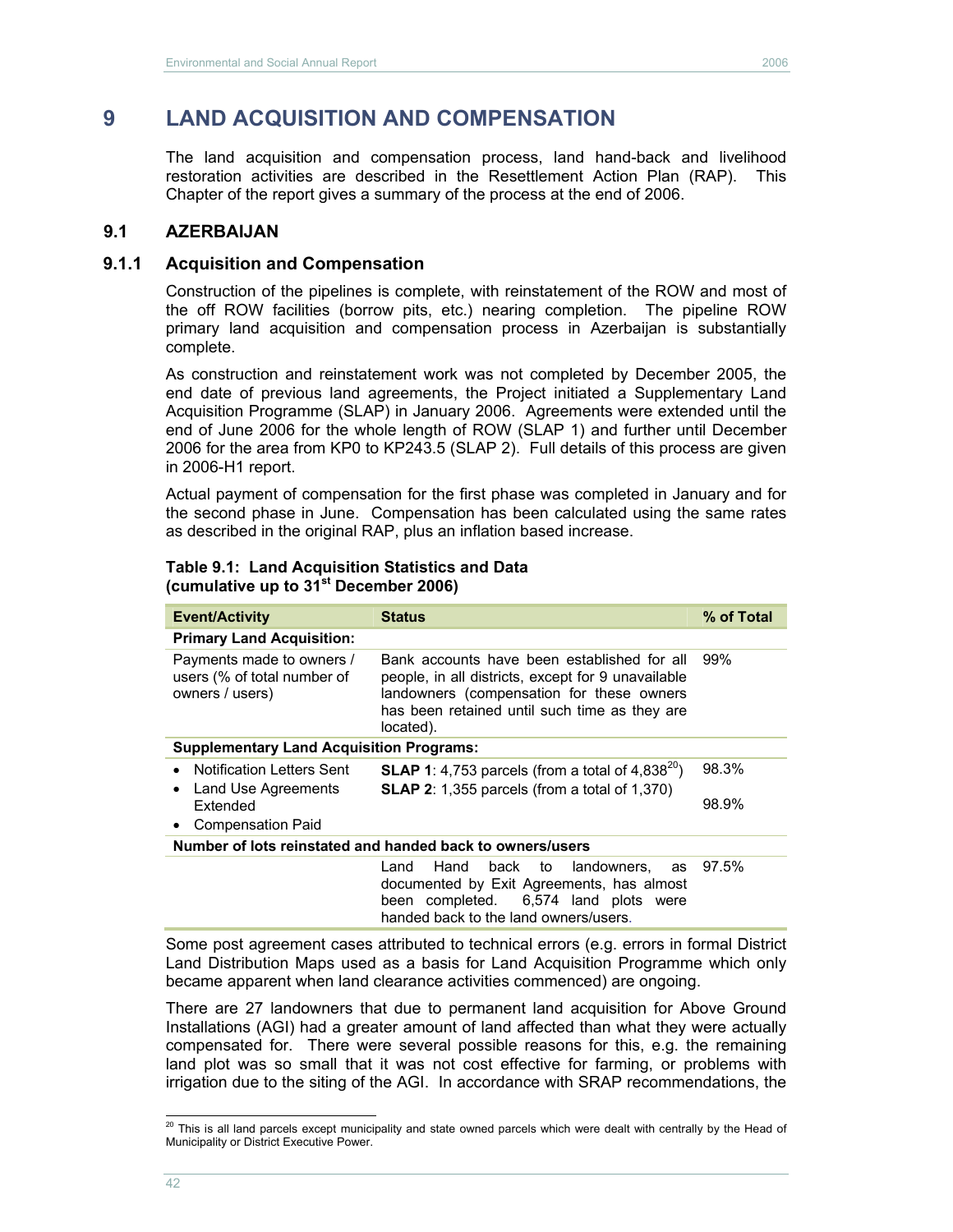

Project prepared a mitigation plan for compensation of such cases. BTC/SCP have reviewed the claims and inspection of the affected areas was carried out with the involvement of external experts from State Land Cartography Committee (SLCC) and State Melioration Committee. The basis for compensation was the same as applied during the Land Acquisition Programme. Resolution status of these 27 owners of orphan land is as follows:

- Complaints by 3 owners of orphan land (block valve AB15) were resolved by restoring irrigation (they all had rejected the offer of permanent sale);
- Additional purchase agreements and compensation payment for owners of 14 orphan land parcels has been prepared for signature in January 2007;
- 5 agreements with owners of orphan land are due to be signed in February 2007 once the correct legal documents (e.g. valid claimant ID) are submitted;
- The decision on claims of 3 owners of orphan land (block valves AB06 and AB22) are under consideration by the Project and the final decision is expected in February 2007;
- 1 agreement with a landowner was not signed (block valve AB10) as the land was not proved to be orphan land; and another agreement with landowner was not signed (block valve AB16) as the landowner refuses to sell the affected land due to non-availability of other land parcels for purchase in the area. These cases are under consideration at present.

## **9.1.2 Land Hand Back**

The Contractor will close out the Land Exit Agreements when the relevant land has been returned to the specified standard, and will obtain the landowner's or land user's signature on the Exit Agreement that the required work and reinstatement is completed. Outstanding cases often relate to more complex issues such as orphaned land, land-owners that cannot be traced, areas awaiting additional reinstatement work and refusals to sign because of complaints relating to matters such as disturbed irrigation or damage to infrastructure (see Section 8.2.1.1). Work continues to resolve these issues.

## **9.1.3 Additional Land Acquisition**

A change from the access strategy to the ROW during operations is being drafted. This may involve some additional land-take and in this case the Land acquisition process will follow RAP principles.

# **9.2 GEORGIA**

## **9.2.1 Acquisition and Compensation**

All construction activities on BTC and SCP Pipelines are 100% complete, with reinstatement of the ROW and many off ROW facilities (borrow pits, etc.) nearing completion. A summary of land parcels for which compensation has been paid is shown in Table 9.2.

#### **Table 9.2: Number of Land Parcels for which compensation has been paid (to end December 2006)**

|                 | <b>Private land</b> |               | <b>High Mountain</b><br><b>Village Land</b> |               | <b>State Leased land</b> |               |  |
|-----------------|---------------------|---------------|---------------------------------------------|---------------|--------------------------|---------------|--|
| <b>District</b> | <b>Required</b>     | <b>Actual</b> | <b>Required</b>                             | <b>Actual</b> | <b>Required</b>          | <b>Actual</b> |  |
| Total           | 3.585               | 3527          | 204                                         | 204           | 234                      | 223           |  |
| % Complete      |                     | 98%           |                                             | 100%          |                          | 95%           |  |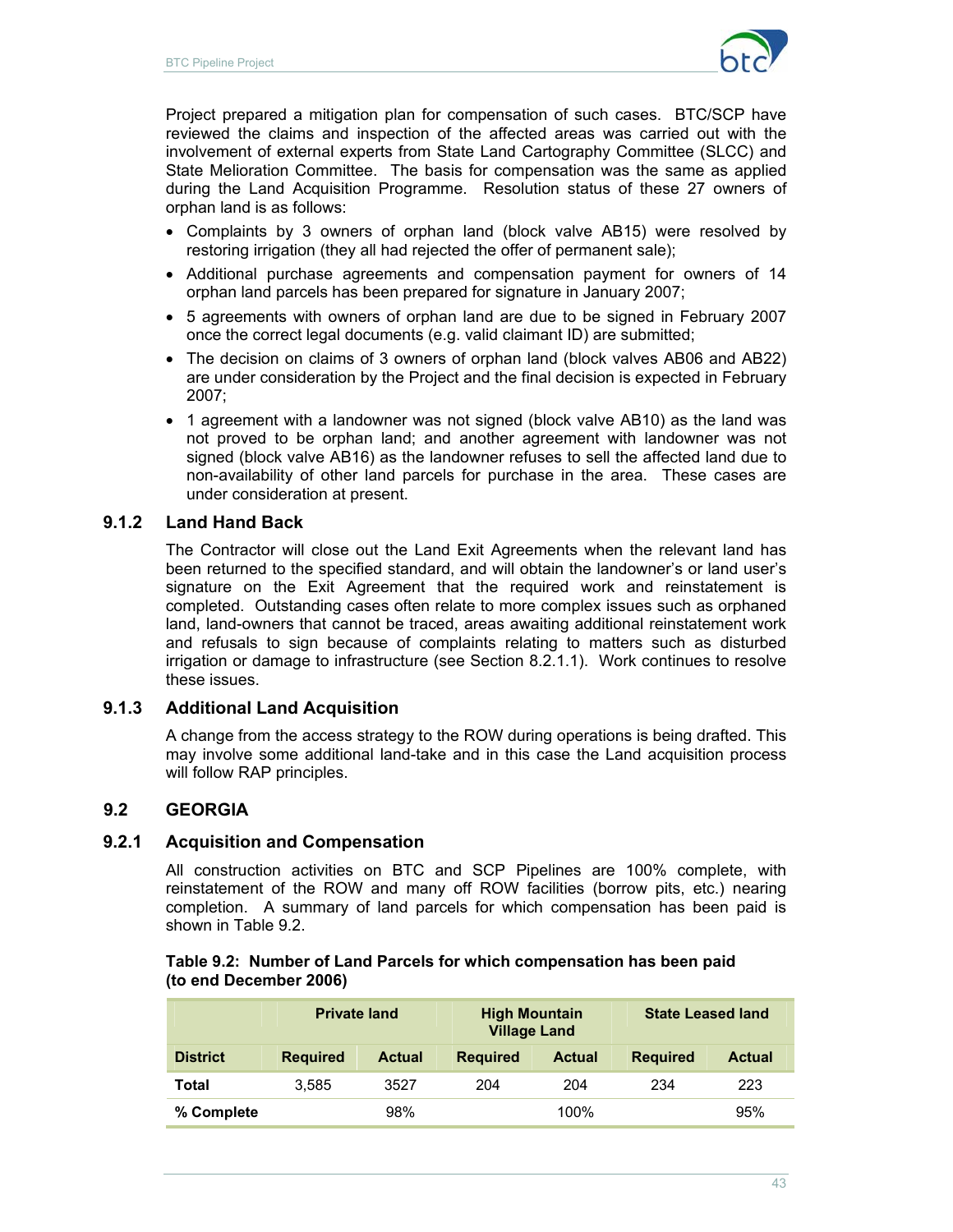## **9.2.2 Land Registration and Ownership**

BTC has registered no additional cases of disputed ownership through the complaint system. Four new cases have gone directly to court in 2006-H1. The largest issue on this subject continues to be a case of privatisation of 78 land parcels which were State Owned and were allocated to the Project by the district Authorities

The Association for the Protection of Landowner Rights (APLR) has provided information on 17 cases where they believe the ownership information provided by the State about private parcels may have been incorrect. The situation has been resolved in favour of 10 of the owners and 7 remain outstanding. State confirmation and/or Court decisions will be required to resolve the outstanding cases.

### **9.2.3 RAP Fund**

The RAP Fund activities in Georgia are now complete, with the end of the Vulnerable People's Initiative (VPI) in December 2005. Evaluation reports from both implementing partners (CARE VPI-West and Mercy Corps VPI-East) are summarised in the 2006-H1 Report.

As per the recommendation of the September SRAP visit, BTC CLOs will continue to watch for impacts on particularly vulnerable people, but with land handback beginning shortly, BTC expects that any impacts on vulnerable people have been mitigated.

#### **9.2.4 Land Use Return**

The agreed strategy for the hand back of land use to the original owners and for acquisition of use restrictions within the protection zone is being implemented.

The process has continued in Tetritskaro, Tsalka and Borjomi Districts, with the appropriate information packages and offers distributed to a total of 1,894 landowners (approximately 55% of total for entire route). Follow up meetings have taken place, with 1,586 (96%) owners agreeing the offers. A total of 991 (52% of distributed agreements and 28% overall) owners have completed the necessary formal documentation and received payment. The process will continue during 2007.

#### **9.3 TURKEY**

#### **9.3.1 Acquisition and Compensation**

The initial land acquisition and payment process is near completion. Outstanding issues to finalise the initial land acquisition process relate to Article 10 cases and misidentification of customary land owners (see 2006-H1 and previous reports). Table 9.3 provides a status update at the end of 2006.

Cadastral surveys of the 37 villages have been completed. The Cadastral Office has since disclosed their findings to affected land users in each village. An evaluation has been completed which describes how payments received by villagers compares to what is now owed to landowners by DSA. BNB, on behalf of BTC, has been involved in the monitoring of this process to ensure an appropriate compensation procedure is developed. Compensation will be carried out in 2007.

| Table 9.3: Land Acquisition and Compensation Progress (December 2006) |  |  |
|-----------------------------------------------------------------------|--|--|
|                                                                       |  |  |

| <b>Indicators</b>                                            | Information Provided by Botas DSA <sup>21</sup><br>(DSA Monthly Report: December 2006) |                |            |  |  |  |
|--------------------------------------------------------------|----------------------------------------------------------------------------------------|----------------|------------|--|--|--|
|                                                              | <b>Total</b>                                                                           | <b>Current</b> | % Complete |  |  |  |
| <b>Title Deed Registration</b>                               | 9.470                                                                                  | 9.222          | 97.38%     |  |  |  |
| Resolution of Article 10 Cases                               | 3,116                                                                                  | 2.977          | 95.54%     |  |  |  |
| <b>Overall Land Acquisition</b><br>(Excluding item iv and v) | 13.369                                                                                 | 12.912         | 96.58%     |  |  |  |

 $\overline{a}$ <sup>21</sup> BTC Co. have not yet verified the accuracy of this data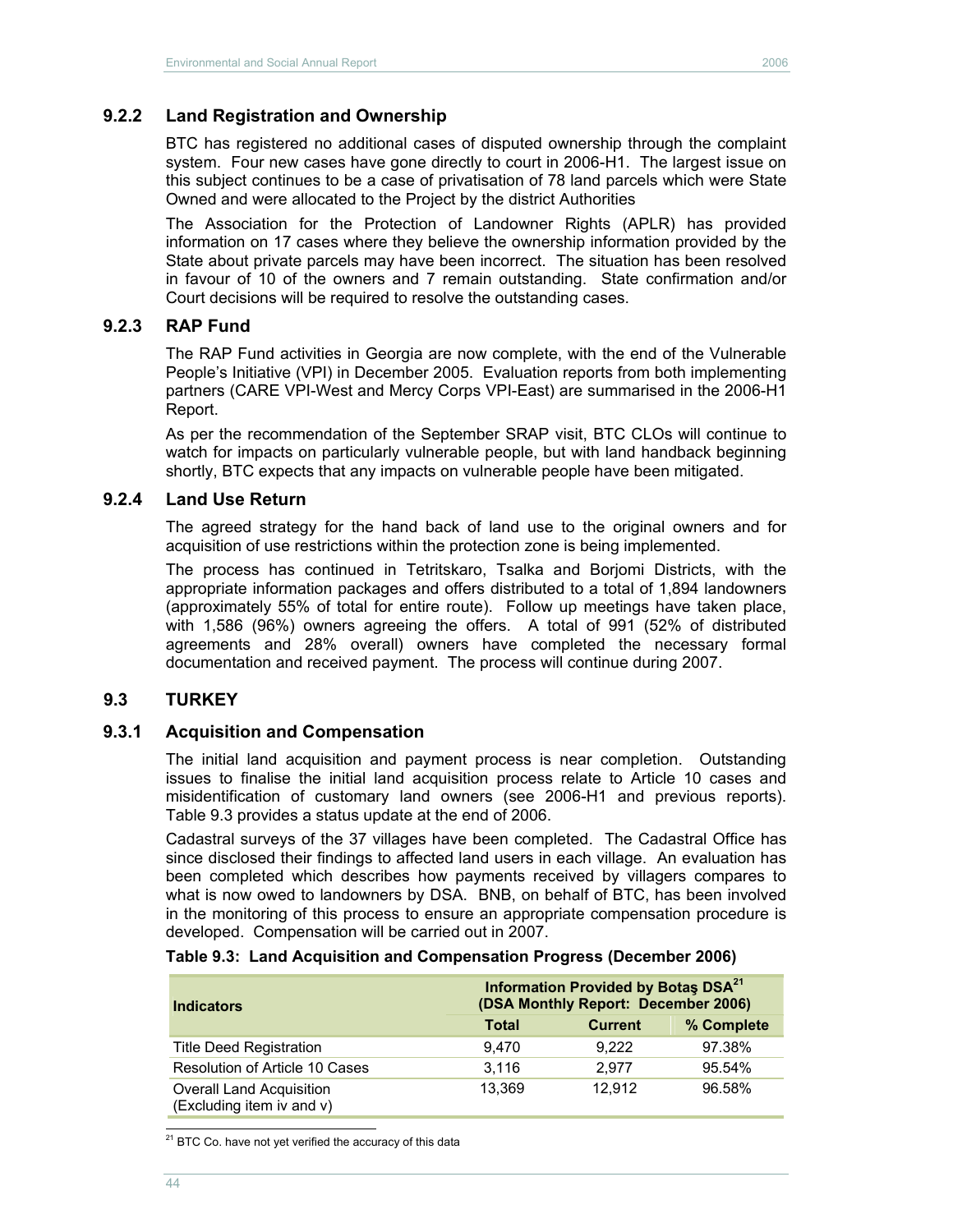

| <b>Indicators</b>                                                                                                                                                     | Information Provided by Botas DSA <sup>21</sup><br>(DSA Monthly Report: December 2006) |                |            |  |  |
|-----------------------------------------------------------------------------------------------------------------------------------------------------------------------|----------------------------------------------------------------------------------------|----------------|------------|--|--|
|                                                                                                                                                                       | <b>Total</b>                                                                           | <b>Current</b> | % Complete |  |  |
| Title Deed Registration for Power lines                                                                                                                               | 3,377                                                                                  | 2,882          | 85.34%     |  |  |
| <b>Additional Land Acquisition</b><br>(Installation Tolerance)                                                                                                        | 1.095                                                                                  | 471            | 43.01%     |  |  |
| Transfer or Rights to Land Status<br>(Note. Number represents parcels<br>acquired. Those subject to transfer,<br>owing to different configurations,<br>are c. 18,200) | 16.835                                                                                 | 0              | $0.00\%$   |  |  |

Botaş/DSA are acquiring additional land in response to as-built survey results and installation tolerance requirements. By the end of 2006, 43% of additional land had been acquired. BTC Co. will continue to monitor this process closely. BNB have not reported any non-compliance with RAP and World Bank O.D. 4.30 principles.

## **9.3.2 Land Management during Operations**

BIL and Botaş/DSA have developed a Land Management Plan which outlines future roles and responsibilities between DSA and BIL.

## **9.3.3 Land Exit**

There are 12,499 land parcels that will be subject to land exit agreements (more details on land exit process in 2006-H1).

As at end 2006 land exit negotiation meetings had been held with landowners and users of 8,212 land parcels, and land exit is 64% complete. During these meetings agreements have been signed on 7,972 parcels (97% of negotiated parcels). Agreements were not reached during negotiations for 330 land parcels for various reasons relating to disagreement on how the land has been reinstated, perception of an unfulfilled commitment, an unclosed construction impact etc. The breakdown of these reasons by Lot is provided in Table 9.4.

|  |  |  | Table 9.4: Reasons for Non-agreements by Lot |  |  |
|--|--|--|----------------------------------------------|--|--|
|--|--|--|----------------------------------------------|--|--|

|                                               | Lot A | Lot B | Lot C |
|-----------------------------------------------|-------|-------|-------|
| <b>Total Agreements signed</b>                | 2,880 | 3,370 | 1,622 |
| Reason for non-agreement:                     | 0     | 0     | 0     |
| • Reinstatement                               | 52    | 21    |       |
| <b>Land Compensation</b><br>$\bullet$         | 239   |       |       |
| Outstanding complaint/commitment<br>$\bullet$ | 6     |       | 0     |
| Unresolved construction impact<br>$\bullet$   | 0     | 2     | 0     |
| No reason provided                            | 0     | 3     | 0     |
| TAL                                           | 297   | 31    |       |

Follow up meetings with the landowners/users to resolve the issues identified in Table 9.4 are ongoing.

BTC aims to monitor 100% of the first round land exit meetings through the BTC E&S Assurance Officers, BNB and additional resources from the Agricultural Department of Ankara University.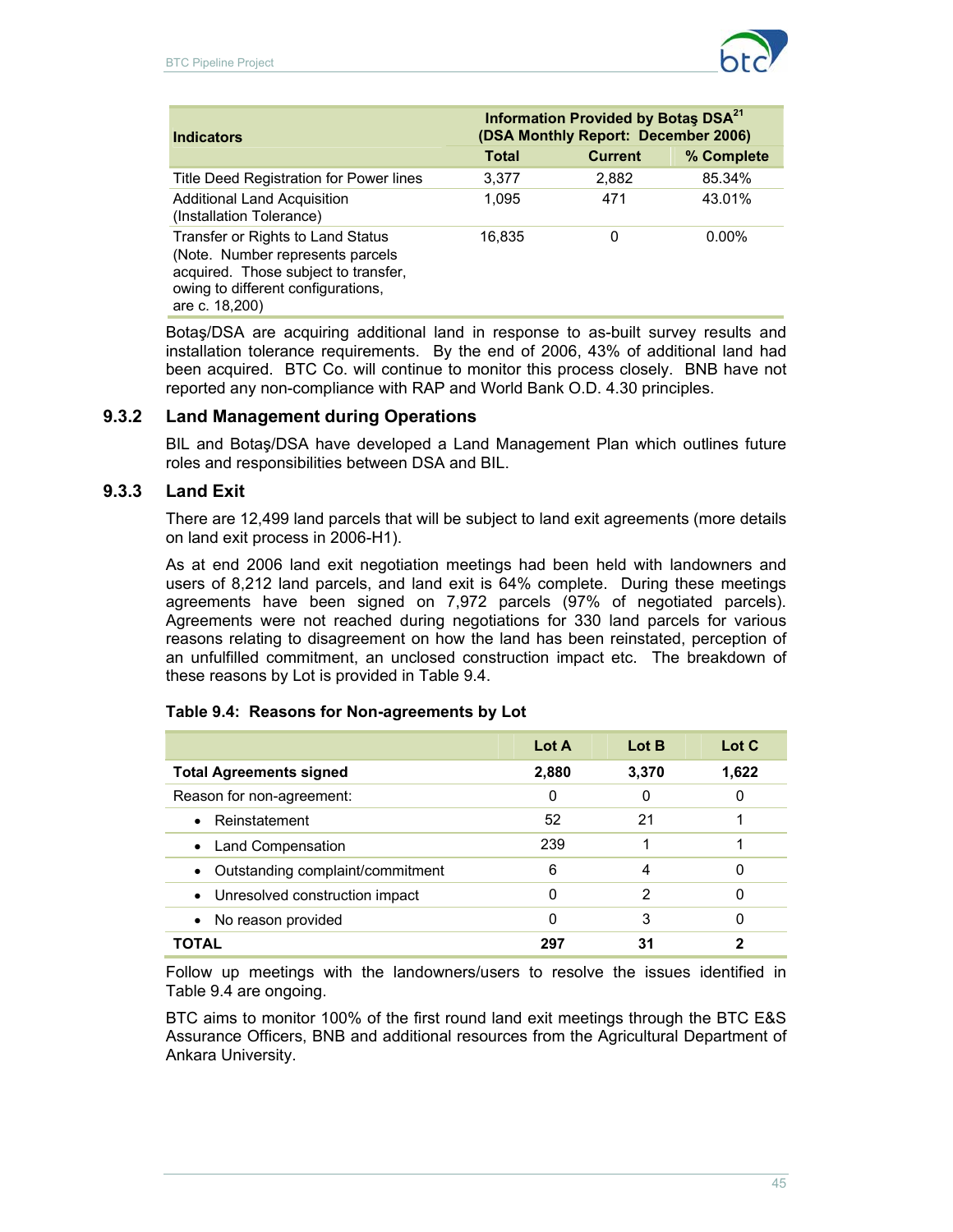### **9.3.4 Transfer of Land Rights**

A pilot exercise was conducted to test mechanisms for the transfer of rights in Sariz District in 2006-Q3. A due diligence report was prepared by BTC and given to Botaş DSA. The report identified a number of non-compliances (punch list items) which the DSA have used to communicate to other regional offices to resolve prior to further due diligence activity. Transfer of Rights activity will be conducted on a District basis, with due diligence reviews immediately preceding Transfer of Rights to Land using two Official Acts: 1) private/customary owned land; and 2) state/forest owned land.

### **9.3.5 RAP Monitoring**

### **9.3.6 Internal Monitoring**

### **BNB (formerly RUDF)**

BNB continued to monitor both the land acquisition process and construction impacts on communities.

In 2006 BNB visited 188 villages to observe the land exit process, complaints, additional land acquisition and misidentified customary ownership consultation. Generally the BNB findings from the monitoring of the land exit process were positive.

In 2006 BNB staff investigated 37 complaints in Lot C and 118 in Lot B. During land exit monitoring in Lot A, 155 complaints were observed by BNB which were recorded and logged into the Project complaints system. A further 252 complaints were investigated in February relating to customary ownership. Following the completion of the Priority Cadastral Works notification, a more comprehensive consultation exercise was conducted between BNB and DSA in July 2006. This consultation programme reviewed c. 400 complaint situations. The compensation plan referred to in Section 9.3.1 was developed as an outcome of the consultation programme.

### **Household income surveys by Ankara University**

Full details of the Household Income Surveys report carried out by Ankara University are given in 2006-H1. This is the first annual replicate household income survey on almost a third of all affected villages.

### **Fishermen Monitoring**

The final monitoring survey was undertaken in Golovasi in March 2006. The results from this study are reported in the 2006-H1 report.

A decision was made to not undertake any additional formal monitoring and evaluation activity in 2006 due to the on-going court cases (refer to the next section) as some fishermen appear to be purposefully providing mis-information regarding fish catch, income etc. to support their court case. Consultation with Golovasi fishermen is ongoing and the Golovasi Fishing Cooperative and Muhtar are taking an active role in CIP implementation which may help to resolve conflicts in the area.

### **Status of Yumurtalık and Golovasi Fishermen Lawsuit**

The fishermen from Yumurtalik and Golovasi have applied to the courts with a claim that Project impacts on local fishing grounds has resulted in a 100% decrease in income, for which they have not been fully compensated by the Project. A court hearing was held on  $28<sup>th</sup>$  December but due to the absence of the Judge on the day and a request from BTC Co. lawyers for a time extension it has been postponed until the  $22<sup>nd</sup>$  February 2007. The Plaintiff's claims are summarised as follows:

- The construction phase of the terminal caused a fall in the number of fish species in the vicinity of the terminal;
- The area is affected by pollution, some of which is arising from the BTC Project; and
- Fishermen are affected by the BTC Co. and Botaş Security and Operating Zones.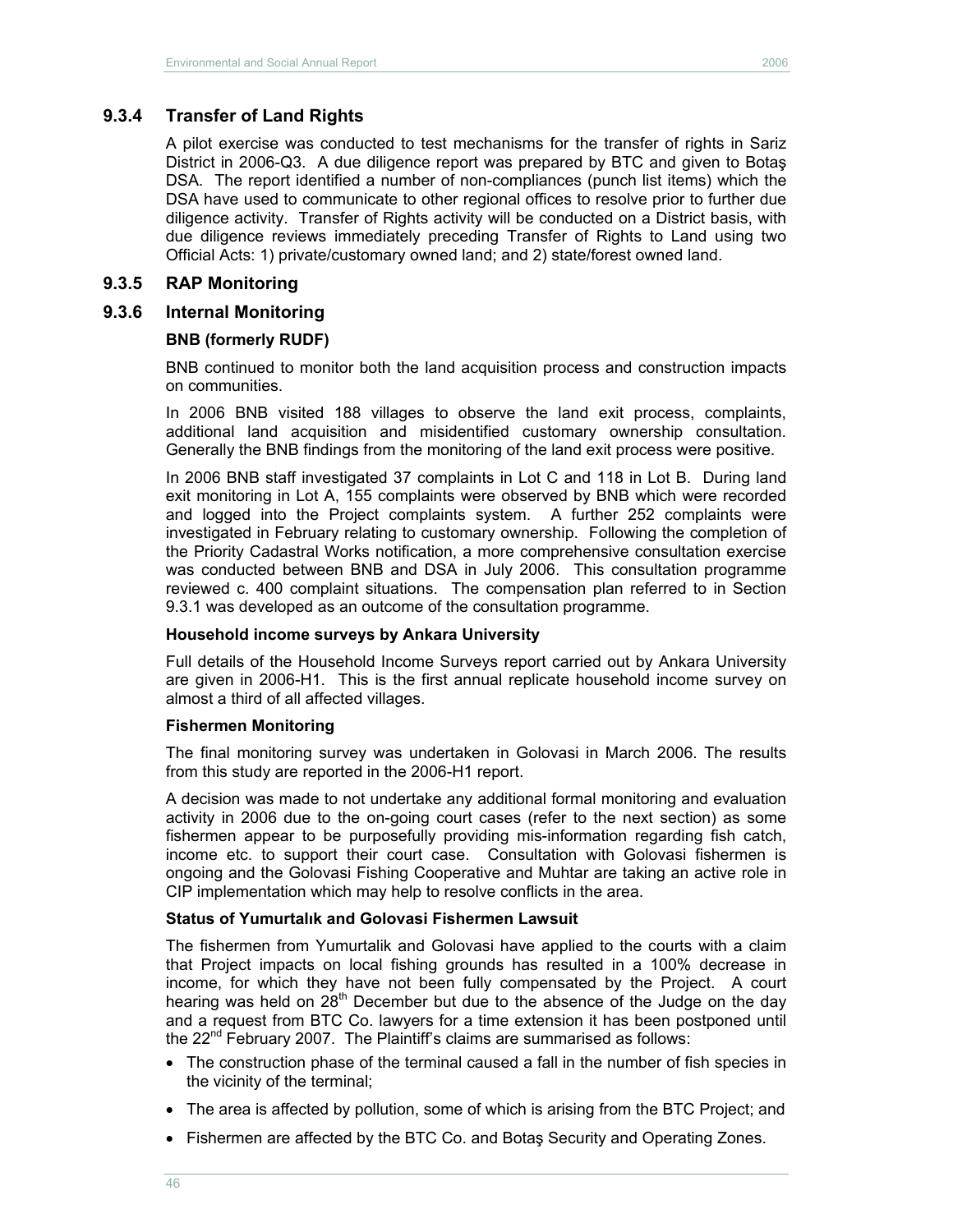

# **10 SUMMARY OF KEY HEALTH AND SAFETY STATISTICS**

There are two sets of health and safety statistics in 2006: those relating to the BTC construction phase and those relating to BTC operations phase. This reflects the fact that whilst some areas of BTC were under the control of operations, simultaneously work by the construction team was ongoing (mostly in Turkey). This Chapter of the report is divided into two accordingly.

Whether construction or operations related, H&S performance is reviewed on an ongoing basis and monthly reports are produced for both management and partners

Work carried out by the construction team was limited, especially during the second half of 2006. A summary of Health and Safety Performance is given in Table 10.1.

|                             | <b>BTC</b><br><b>Statistics</b><br>for 2004 | <b>BTC</b><br><b>Statistics</b><br>for 2005 | <b>BTC</b><br><b>Statistics</b><br>for 2006 | <b>IPLOCA</b><br><b>Statistics</b><br>for 2004 |
|-----------------------------|---------------------------------------------|---------------------------------------------|---------------------------------------------|------------------------------------------------|
| Contractors submitting data | 11                                          | 9                                           | 5                                           | 56                                             |
| Total man-hours             | 63,784,499                                  | 23,477,749                                  | 3,407,082                                   | 650,123,559                                    |
| Project Reportable Fatality | 6                                           |                                             |                                             | 34                                             |
| <b>DAFWC</b>                | 30                                          | 13                                          |                                             | 2.247                                          |
| DAFWCf rate                 | 0.10                                        | 0.11                                        | 0.06                                        | 0.69                                           |

#### **Table 10.1: Comparison of BTC and International Industry Safety Performance**

*Notes:* IPLOCA – International Pipeline and Offshore Constructors Association 200,000 man hours is used to calculate DAFWC frequency

## **10.1 H&S OUTPUTS (CONSTRUCTION)**

The health and safety statistics information presented in the 2006-H1 report were partially incorrect, and only shared what is termed 'Project reportable' incidents. Project reportable is a term used to define those events over which BP has direct control, and therefore does not include Botaş and BIL incidents. This led to the unintentional omission of reporting a fatality of a Botaş member of staff in January 2006. This occurred on the evening of  $3<sup>rd</sup>$  January while linefill work was being undertaken at Block Valve Station 8 (KP 94.5) in Turkey. Eyüp Taş a 37 year old Turkish vehicle driver, employed by Botaş as part of the linefill crew, was fatally injured when he fell approximately 60 cms from the back of a Ural truck. Cause of death was head injuries sustained in the fall.

The incident happened whilst plans, involving all crew members, were made to move to a new monitoring point. However Eyup entered the rear of the vehicle, apparently to collect some food, without informing the truck driver or supervisor of his intentions. He was exiting the back of the truck carrying food in both hands, as the truck started to move, and fell the short distance to the ground, sustaining fatal head injuries. No safety device was installed to alert the driver that the rear door of the vehicle was open.

An extensive investigation was carried out and key lessons learned were that: even a fall from a small height can prove fatal; that the 'One hand on the handrails at all times' philosophy within the workforce should be emphasised; and the 'buddy system' to be aware of where work colleagues are should be reinforced.

A corrected version of the 2006-H1 H&S Chapter will be placed on www.bp.com/caspian.

A summary of the Health and Safety performance for construction during 2006 is shown in Table 10.2.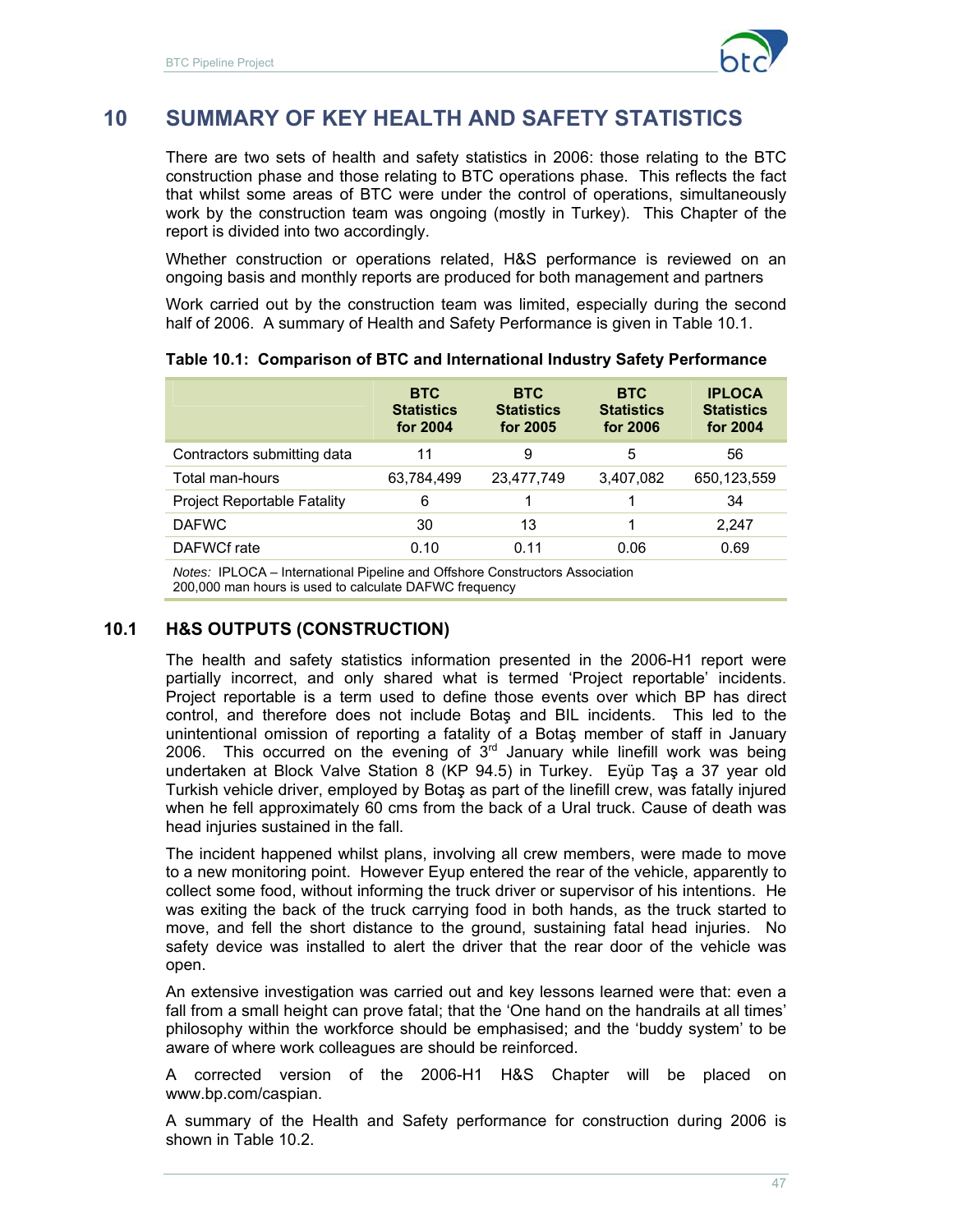| <b>Project Performance Outputs</b>    | <b>Year to Date</b> | <b>Project to Date</b> |
|---------------------------------------|---------------------|------------------------|
| Man-hours                             | 3,407,082           | 110,389,902            |
| <b>Kilometres Driven</b>              | 5,281,218           | 211,776,623            |
| Vehicle Accidents                     | 4                   | 414                    |
| <b>Fatalities</b>                     | 1                   | 10                     |
| <b>DAFWC</b>                          | 1                   | 56                     |
| Medical Treatment and Restricted Work | 2                   | 277                    |
| Recordable Illnesses                  | 0                   | 287                    |
| <b>Total Recordables</b>              | $\overline{4}$      | 630                    |
| <b>First Aid Cases</b>                | 9                   | 1,263                  |
| Near Misses                           | 29                  | 815                    |

#### **Table 10.2: Project Performance Outputs, 2006**

Details of the three other significant incidents (recordables) that occurred during 2006 are as follows $^{22}$ :

- A DAWFC occurred at PT4, whilst a Botas employee was transporting valves with a forklift truck and the forklift slid and turned onto its left side. This resulted in the broken rib of the employee. After stopping the work, a preliminary check was carried out by the site doctor and the injured person was sent to hospital for treatment.
- A Medical Treatment case when a Contractor (Bilen) employee was travelling to Sivas in a private bus (Dadas Turizm, not related to the Project). The bus driver lost control of the bus due to icy road conditions and the bus slid onto its right side in an embankment near Imranli. The incident resulted in one passenger receiving medical treatment for a broken toe.
- A medical treatment case when a minibus at Kova Camp reversed into a BTC Project employee standing behind the bus. The employee suffered abrasion on his knees and hands but no other injury. The vehicle's reverse alarm was working, but was not loud enough to be heard from 3 meters.

### **10.2 H&S INPUTS (CONSTRUCTION)**

Inputs such as STOP observation cards and ASAs far exceeded the target, whilst safety training hours were below target, although given the stage of the project and recruitment activity it was always anticipated that it would be difficult to sustain this target since the vast majority of workers had received their H&S training in earlier year/s.

#### **Table 10.3: BTC Health and Safety Performance against 2006 Targets (Construction Phase)**

| <b>Performance Indicator</b> | 2006 Target | 2006 Actual |
|------------------------------|-------------|-------------|
| <b>Inputs</b>                |             |             |
| Advanced Safety Audit (ASA)  | 600         | 1.828       |
| <b>STOP Observation</b>      | 3.000       | 3.345       |
| <b>Safety Training Hours</b> | 4.000       | 2.902       |

 $\overline{a}$  $22$  This supercedes information given in the 2006-H1 report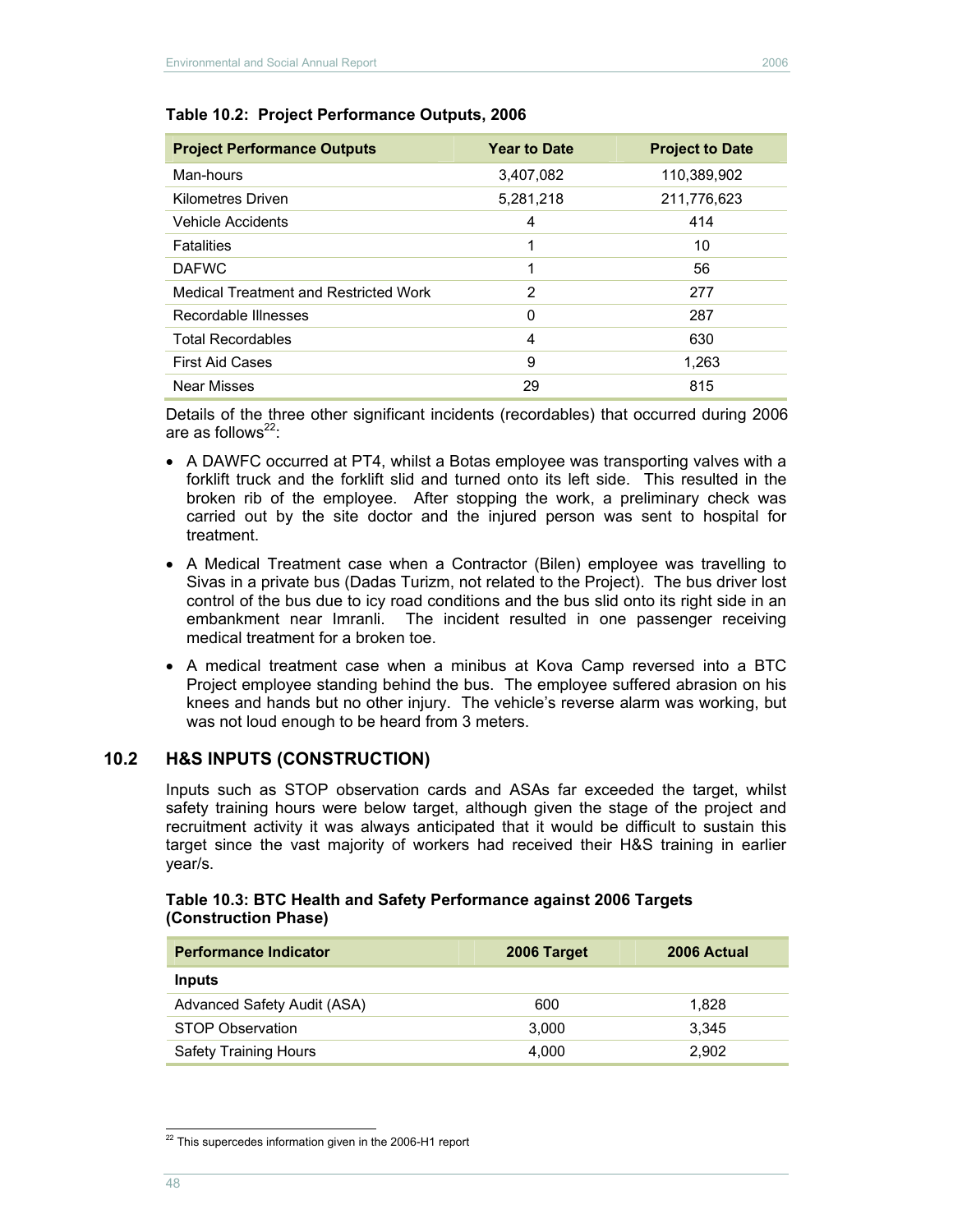

# **10.3 H&S STATISTICS (OPERATIONS)**

During the reporting period, BTC Operations recorded zero recordable injuries which is a significant achievement taking into consideration that the number of man-hours increased twofold in 2006 and that all H&S targets were increased.

| <b>Performance</b>                                | 2005          |           | 2005 Performance |               | 2006 Performance |              |
|---------------------------------------------------|---------------|-----------|------------------|---------------|------------------|--------------|
| <b>Indicator</b>                                  | <b>Target</b> | <b>BP</b> | <b>BIL</b>       | <b>Target</b> | <b>BP</b>        | <b>BIL</b>   |
| Man-hours                                         | n/a           | 605,971   | 1,342,040        | n/a           | 1,244,352        | 1,958,959    |
| <b>Km Driven</b>                                  | n/a           | 2,446,826 | 507.070          | n/a           | 6,029,156        | 3,568,746    |
| <b>Outputs</b>                                    |               |           |                  |               |                  |              |
| Fatality                                          | 0             | 0         | n/a              | 0             | 0                | 0            |
| <b>DAFWC</b><br>frequency                         | 0.06          | 0         | n/a              | 0.02          | 0                | 0            |
| RINJ frequency                                    | 0.46          | 0.99      | n/a              | 0.35          | 0                | $\bf{0}$     |
| Potential<br>High<br>Incident (HiPo)<br>frequency | 0.08          | 0         | n/a              | 0.01          | 0                | 0.10         |
| Traffic Vehicle<br>Rate<br>Accident<br>(TVAR)     | 1.49          | 1.23      | n/a              | 0.50          | 0.995            | 0.56         |
| TVA                                               | n/a           | 3         | n/a              | n/a           | 6                | $\mathbf{2}$ |

**Table 10.4: BTC Health and Safety Performance in 2006 (Operations Phase)** 

**Red** figures = above target; **Green** figures = below target

BP = BP operated section of BTC (Azerbaijan & Georgia) and the BTC Assurance Team in Turkey

One HiPo incident in Turkey and 8 Traffic Vehicle Accidents (TVA) were recorded. The frequency of TVAs was an improvement on 2005 taking into consideration considerable increase in number of km driven. BTC continue to strive to improve driving standards and road safety through training and awareness of the drivers, passengers and the community alike. Regular driving safety audits are undertaken to ensure that standards of vehicle, driver training and certification, and general compliance with BTC standards are maintained.

BTC Operations has achieved many of its H&S targets in 2006. Safety inputs across BP in Azerbaijan, Georgia and Turkey have exceeded expectation. BIL safety inputs were below target and work continues to improve inputs. BP continue to influence BIL with H&S development by sharing information, provision of consultancy services and performance monitoring.

# **11 E&S MONITORING PROGRAMME**

Work continues on development of the Operations ESMS. Valuable feedback was provided from the ISO14001 Health Check Audits during 2006 (more details given below) and work continues on implementing the recommendations made. A further ESMS Health Check Audit is planned for 2007, with a view to having an official ISO14001 Pre-certification Audit in late 2007. Details of some key elements of the ESMS, monitoring and training as well as incident and non-conformance reporting are detailed below. Information on other key elements of the ESMS such as legal compliance is given in other chapters of this report.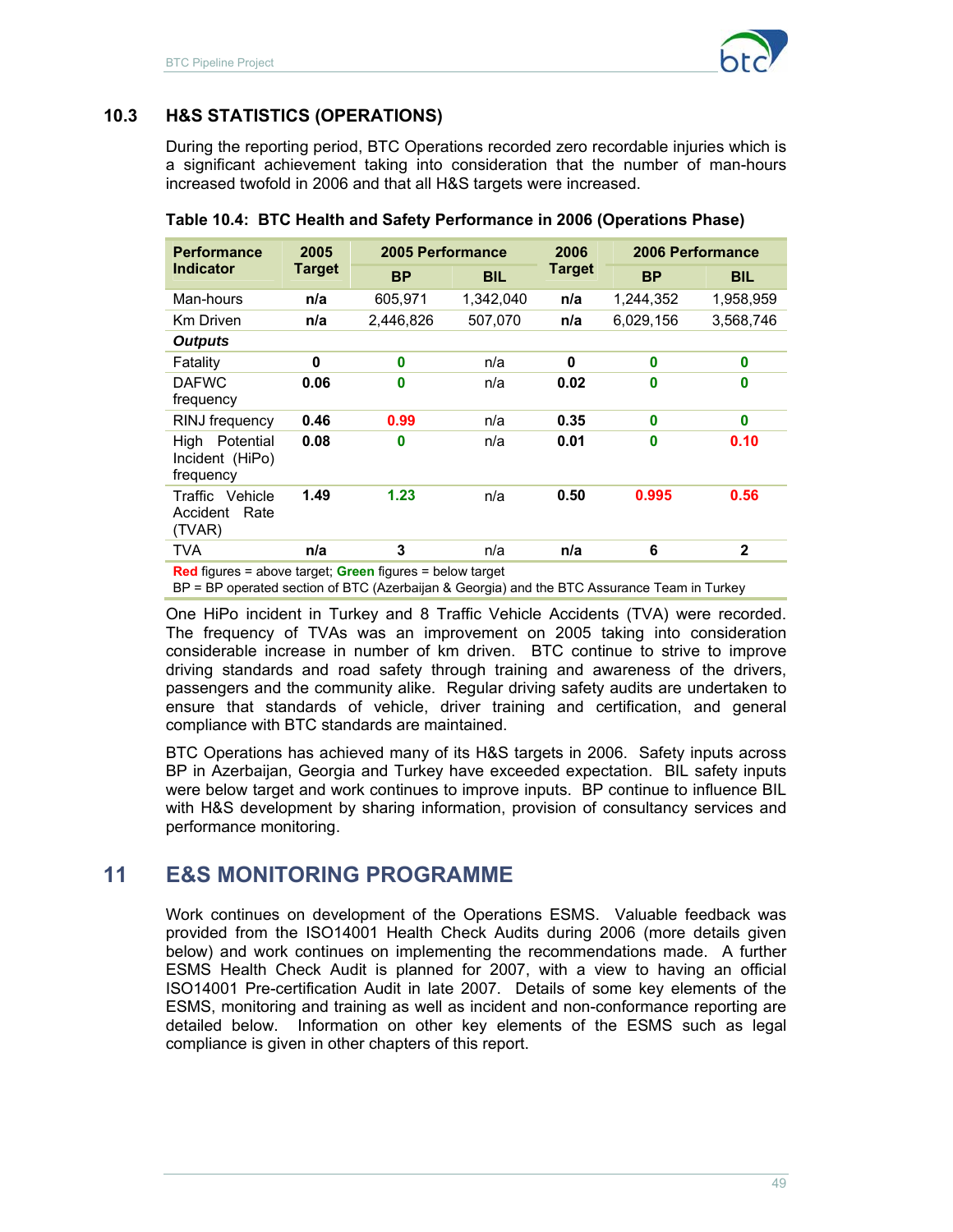## **11.1 INTERNAL MONITORING**

Internal monitoring takes place as necessary on a daily basis or through theme audits and reviews. In some cases the review might result in actions and recommendations for implementation.

Non-compliances are only raised by BTC or BIL in certain circumstances i.e. for persistent issues that need management attention. If the matter can be rectified in a timely manner through local site intervention, a non-compliance is not generally raised. The status of all internal non-compliances raised is given in the relevant country sections in this Chapter.

BTC has also developed a set of tools to assist in the management of E&S issues including detailed monthly reports and quarterly performance reviews.

#### **11.1.1 Azerbaijan**

Informal environmental inspections continued to be carried out at both permanent and temporary sites along the ROW. A full summary of internal reviews and audits is given in Table 11.1

| Audit /<br><b>Review</b>  | <b>Auditor</b>                                   | <b>Auditee Scope</b> |                                                                                                                                                                                                                                         | <b>Findings and/or</b><br><b>Recommendations</b>                                                                                                                                                                                                                                                                                                                                                            |
|---------------------------|--------------------------------------------------|----------------------|-----------------------------------------------------------------------------------------------------------------------------------------------------------------------------------------------------------------------------------------|-------------------------------------------------------------------------------------------------------------------------------------------------------------------------------------------------------------------------------------------------------------------------------------------------------------------------------------------------------------------------------------------------------------|
| Air<br>Emissions          | <b>BTC</b><br>Georgia /<br>Sangachal<br>Terminal | <b>BTC</b>           | Implementation of<br><b>ESAP</b><br>requirements                                                                                                                                                                                        | Actions raised concerning cross country<br>monitoring<br>techniques<br>air<br>and<br>methodologies.<br>These were<br>mainly<br>refinement<br>related<br>to<br>the<br>of<br>the<br>monitoring methodologies, alignment and<br>accuracy of the environmental data<br>collection                                                                                                                               |
| Reinstate-<br>ment        | <b>BTC</b>                                       | CCIC                 | Status of<br>reinstatement<br>along ROW                                                                                                                                                                                                 | Good standard of reinstatement has<br>been achieved in the Western section of<br>the pipeline, resulting in high levels of<br>natural re-vegetation. In places it is<br>already difficult to distinguish the pipeline<br>route from the surrounding area.<br>The<br>areas which<br>have<br>not<br>been<br>well<br>for<br>have been assessed<br>vegetated<br>reseeding.<br>Borrow pits have been closed out. |
| Waste<br>Audit            | BTC &<br><b>AzSPU</b>                            | <b>BTC</b>           | Compliance with<br>Waste<br>Management<br>standards                                                                                                                                                                                     | Findings included a need to improve<br>integrity of bunded area, repackage leaky<br>containers and continue improvement of<br>HSE standards.                                                                                                                                                                                                                                                                |
| Winterisa-<br>tion Review | <b>BTC/SCP</b>                                   | BTC/<br><b>SCP</b>   | To assess:<br>$\bullet$ Risk for<br>erosion of the<br><b>ROW &amp; facilities</b><br>due to spring<br>thaw or heavy<br>winter rain.<br>• Secondary<br>risks imposed by<br>erosion on<br>pipeline integrity<br>& environmental<br>damage | The review identified 7 areas that needed<br>monitoring during the winter and 3 that<br>required attention before the approach of<br>winter.                                                                                                                                                                                                                                                                |
| Landscape<br>Monitoring   |                                                  |                      |                                                                                                                                                                                                                                         | See Case Study 11.1.                                                                                                                                                                                                                                                                                                                                                                                        |

#### **Table 11.1: Summary of Internal Reviews/Audits, Azerbaijan, 2006**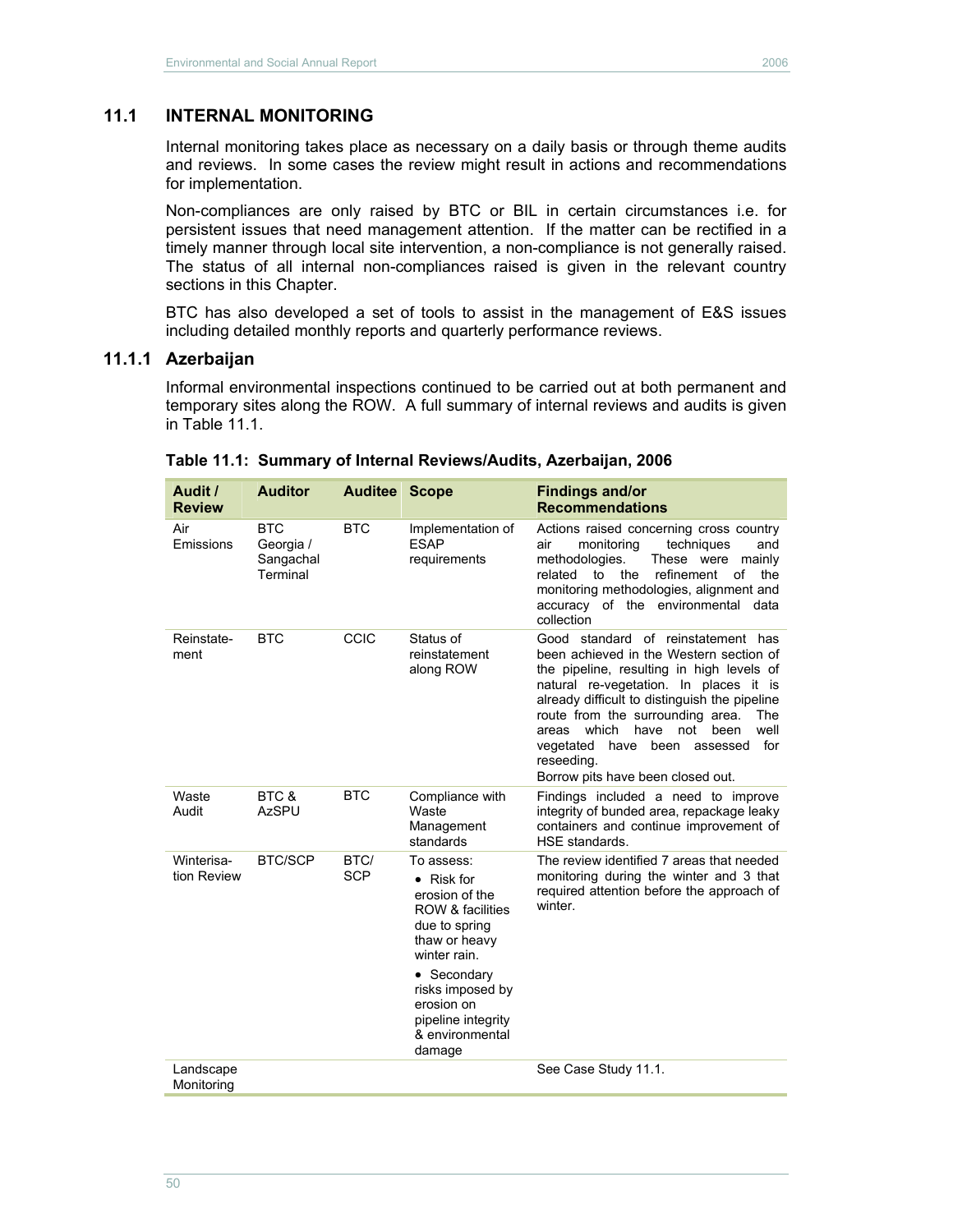

| Audit /<br><b>Review</b>             | <b>Auditor</b>                                                                                     | <b>Auditee Scope</b> |                                                                                        | <b>Findings and/or</b><br><b>Recommendations</b>                                                                                                                                                                                                                                                                                                                                                                                                                                                                                                                     |
|--------------------------------------|----------------------------------------------------------------------------------------------------|----------------------|----------------------------------------------------------------------------------------|----------------------------------------------------------------------------------------------------------------------------------------------------------------------------------------------------------------------------------------------------------------------------------------------------------------------------------------------------------------------------------------------------------------------------------------------------------------------------------------------------------------------------------------------------------------------|
| <b>OSR Audit</b>                     | <b>BTC</b>                                                                                         | BTC/<br>Seacor       | Compliance with<br>OSRP                                                                | Recommendations included: update the<br>Oil<br>Spill<br>Plans<br>Response<br>and<br>Site<br>Manuals: increase<br>Containment<br>training to Incident Management Teams;<br>Create a 2 year drill plan; improve<br>implementation of Wildlife<br>Response<br>Plan: review the winter<br>mobilisation<br>and<br>contractor<br>strategy;<br>improve<br>assurance process.                                                                                                                                                                                                |
| Regulatory<br>compliance<br>Audit    | <b>BTC/SCP</b>                                                                                     | <b>CCIC</b>          | Status of<br>regulatory<br>compliance of<br><b>CCIC</b><br>environmental<br>management | Generally, environmental permit and<br>approval requirements are being met by<br>However 12 Corrective Action<br>CCIC.<br>Requests have been raised in areas of<br>site reinstatement, monitoring and record<br>keeping                                                                                                                                                                                                                                                                                                                                              |
| ISO14001<br>Health<br>Check<br>Audit | Lead by<br>ERM / With<br>auditors<br>from other<br>(non Az<br>Pipelines)<br><b>AzSPU</b><br>assets | BTC/<br><b>SCP</b>   | Status of<br><b>BTC/SCP</b><br>readiness for pre-<br>certification                     | The management review process, the<br>environmental data management and the<br>level of operator's awareness of the EMS<br>for<br>commended.<br>Areas<br>were<br>the<br>0f<br>improvement were<br>process<br>implementation<br>οf<br>engineering<br>modifications<br>related<br>significant<br>to<br>environmental aspects, the necessity for<br>ESMS to be integrated within existing<br>systems such as Maximo, CMAS, PTW,<br>necessity to share BTC good practice<br>cross BP AzSPU, capacity building and<br>development of internal environmental<br>resources. |

There was 1 non-compliance raised by BTC during 2006 concerning poor segregation of non-hazardous waste. Corrective actions were implemented.

One Level III<sup>23</sup> Incident notification was raised during the decommissioning of Tovuz Camp, when a number of local villagers were observed removing various redundant items from the site. CCIC were requested to return security to the site immediately to prevent further access. An EIA was been produced for the landfill site where CCIC transports inactive waste from Tovuz Camp.

## **11.1.2 Georgia**

 $\overline{a}$ 

Informal environmental inspections continued to be carried out at both permanent and temporary sites along the ROW. A full summary of significant internal reviews and audits is given in Table 11.2.

| Audit /<br><b>Review</b>                           | <b>Auditor</b> | <b>Auditee</b>                            | <b>Scope</b>                                                | <b>Findings and/or</b><br><b>Recommendations</b>                                                                                                 |
|----------------------------------------------------|----------------|-------------------------------------------|-------------------------------------------------------------|--------------------------------------------------------------------------------------------------------------------------------------------------|
| <b>Nurseries</b><br>Monitoring                     | <b>BTC</b>     | Bakuriani,<br>Tetritskharo<br>and Andezit | Compliance with<br>Method<br>Statement                      | Recommendations<br>included<br>an increase in the level of pest<br>control and weed control in<br>some cases.<br>Tree sizes found to be correct. |
| Vegetation<br>Cover<br>Monitoring<br>(KP0 to KP27) | <b>BTC</b>     | <b>SPJV</b>                               | Compliance with<br>Performance<br>Indicator after<br>1 year | satisfactory<br><b>Results</b><br>found<br>(average above 70%). Weed<br>control is required for certain<br>sections of ROW.                      |

| Table 11.2: Summary of Internal Reviews/Audits, Georgia, 2006 |  |  |  |
|---------------------------------------------------------------|--|--|--|
|                                                               |  |  |  |

 $^{23}$  Incidents are classified from 1 to 5 in severity, with Level 5 being the least serious.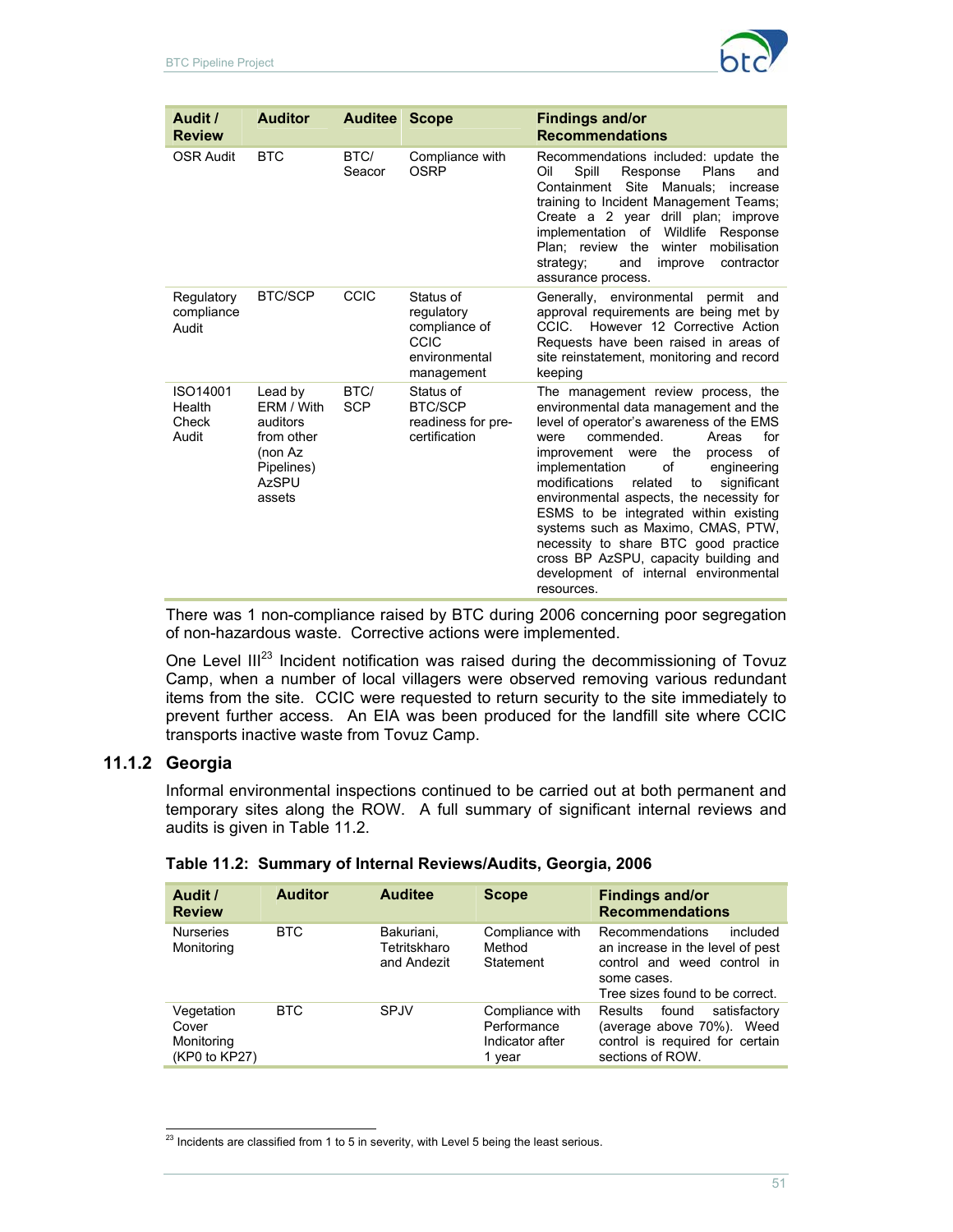| Audit /<br><b>Review</b>                   | <b>Auditor</b>            | <b>Auditee</b>                                        | Scope                                                                                                                                                                                                                                       | <b>Findings and/or</b><br><b>Recommendations</b>                                                                                                                                                                                                                                                                                                                                                                        |
|--------------------------------------------|---------------------------|-------------------------------------------------------|---------------------------------------------------------------------------------------------------------------------------------------------------------------------------------------------------------------------------------------------|-------------------------------------------------------------------------------------------------------------------------------------------------------------------------------------------------------------------------------------------------------------------------------------------------------------------------------------------------------------------------------------------------------------------------|
| Landscaping<br>Monitoring                  | <b>BTC</b>                | <b>SPJV</b>                                           | Compliance with<br>Landscaping<br>Management<br>Plan                                                                                                                                                                                        | Results found satisfactory for<br>the first 71km of the ROW. To<br>continue with next sections<br>once reinstatement completed.                                                                                                                                                                                                                                                                                         |
| Over Flight<br>Monitoring of<br><b>ROW</b> | <b>BTC</b>                | <b>SPJV</b>                                           | Compliance with<br>ESIA &<br>Reinstatement<br>Specification                                                                                                                                                                                 | Findings showed:<br>several<br>washouts to remove (KP98,<br>189, 205, 208); increased<br>protection measures at some<br>of the river crossings was<br>necessary; and the need to<br>find new<br>permanent rock<br>disposal sites (at KP140 and<br>KP176).                                                                                                                                                               |
| CIP and ISP<br>Final<br>Evaluation         | Team led by<br><b>ERM</b> | Implementing<br>Partners<br>(CARE and<br>Mercy Corps) | Success of CIP<br>and ISP in<br>meeting stated<br>goals and<br>objectives                                                                                                                                                                   | See Section 7.2.2.1                                                                                                                                                                                                                                                                                                                                                                                                     |
| Audits of JV<br>Complaint logs             | <b>BTC</b>                | <b>SPJV</b>                                           | Compliance with<br>Complaint<br>Procedure                                                                                                                                                                                                   | A number of complaints need<br>further actions to bring them to<br>closure.                                                                                                                                                                                                                                                                                                                                             |
| <b>OSR Audit</b>                           | <b>BTC</b>                | BTC / Seacor                                          | Compliance with<br><b>OSRP</b>                                                                                                                                                                                                              | Findings included; the Oil Spill<br>Response<br>Plans<br>and<br>Containment<br>Site<br>Manuals<br>required their annual update; a<br>special response plan should<br>be developed for Ktsia -<br>Tabatskuri; increase training<br>Incident<br>Management<br>to<br>Teams; Create a 2 year drill<br>mobilisation<br>plan;<br>winter<br>strategy should be reviewed;<br>improve<br>contractor<br>and<br>assurance process. |
| ISO14001<br><b>Health Check</b>            | <b>ERM</b>                | <b>BTC/SCP</b>                                        | Assess level of<br>compliance /<br>readiness for<br><b>ISO 14001</b><br>certification.                                                                                                                                                      | A good foundation for EMS<br>has been developed, however<br>improvement<br>required<br>for<br>planning, implementation and<br>operations,<br>monitoring<br>and<br>and measuring.                                                                                                                                                                                                                                        |
| Winterisation<br><b>Review</b>             | <b>BTC/SCP</b>            | <b>BTC/SCP</b>                                        | To assess:<br>Risk for<br>$\bullet$<br>erosion of<br>the ROW &<br>facilities due<br>to spring<br>thaw or<br>heavy winter<br>rain.<br>Secondary<br>risks<br>imposed by<br>erosion on<br>pipeline<br>integrity &<br>environmen-<br>tal damage | Reinstatement<br>has<br>been<br>completed to a very high<br>standard and therefore<br>no<br>additional work was required<br>before the start of winter.<br>However, 50 sites and off the<br>ROW were recommended for<br>monitoring during the winter.                                                                                                                                                                   |
| <b>Waste Audit</b>                         | BTC &<br><b>AzSPU</b>     | CWAA – SPJV<br>& Sanitary Ltd                         | Compliance with<br>Waste<br>Management<br>standards                                                                                                                                                                                         | Findings included a need to<br>improve integrity of bunded<br>repackage<br>area,<br>leaky<br>containers<br>and<br>continue<br><b>HSE</b><br>improvement<br>οf<br>standards.                                                                                                                                                                                                                                             |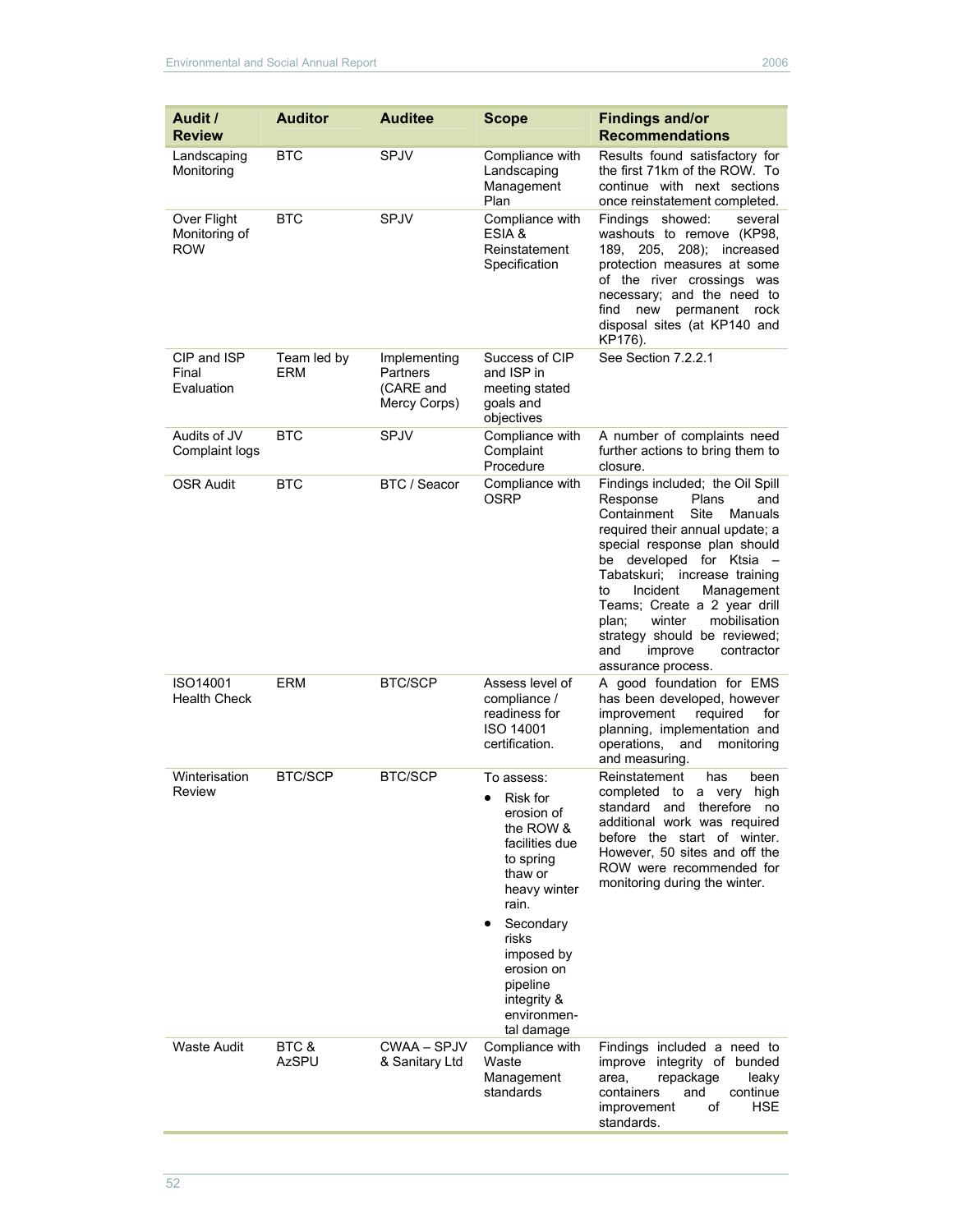

| Audit /<br><b>Review</b> | <b>Auditor</b>           | <b>Auditee</b> | <b>Scope</b>                              | <b>Findings and/or</b><br><b>Recommendations</b>                                                                                                                                                                                                                               |
|--------------------------|--------------------------|----------------|-------------------------------------------|--------------------------------------------------------------------------------------------------------------------------------------------------------------------------------------------------------------------------------------------------------------------------------|
| Air Emissions            | <b>BTC</b><br>Azerbaijan | BTC            | Implementation<br>of ESAP<br>requirements | raised<br>Actions<br>concerning<br>cross country air monitoring<br>techniques<br>and<br>methodologies.<br>These<br>were<br>mainly<br>related<br>to<br>the<br>refinement of the monitoring<br>methodologies, alignment and<br>accuracy of the environmental<br>data collection. |

As part of day to day field environmental inspection and monitoring, 3 internal level  $II^{24}$ non-compliances were raised: 1 concerning rock disposal; 1 regarding road maintenance; and 1 concerning exploitation of borrow pits. The first non-compliance has been closed. Work continues to close out the remaining two. No social noncompliances were raised.

One Environmental Incident was recorded during September when during ROW inspection by a member of BTC/SCP Horse Patrol man discovered a hay fire at KP196. The fire spread onto erosion control matting and the horse patrol immediately notified ROW supervisor. The horse patrol together with State Pipeline Protection Department (SPPD) officers removed part of the matting and made a fire breaker to contain the fire and the Georgia Incident Management Team was mobilised. Corrective measures put in place include roll out of the incident details with horse patrol teams and SPPD to increase vigilance and the development of a vegetation removal strategy near certain BTC facilities to take into consideration seasonal risks. Erosion control matting has been repaired. No Social Incidents were reported.

## **11.1.3 Turkey**

 $\overline{a}$ 

Informal environmental inspections continued to be carried out at both permanent and temporary sites along the ROW. A list of environmental and social audits is given in Tables 11.3, 11.4 and 11.5 below.

| Audit /<br><b>Review</b>                                 | <b>Scope</b>                                                                                                                                                                                                                                                                                                                               | <b>Findings and/or Recommendations</b>                                                                                                                                                                                                                                                                                                                                                                                                                 |
|----------------------------------------------------------|--------------------------------------------------------------------------------------------------------------------------------------------------------------------------------------------------------------------------------------------------------------------------------------------------------------------------------------------|--------------------------------------------------------------------------------------------------------------------------------------------------------------------------------------------------------------------------------------------------------------------------------------------------------------------------------------------------------------------------------------------------------------------------------------------------------|
| Pre-Lender<br>Audit - PT2 and<br>PT3 and ROW<br>May 2006 | To follow up on any previously<br>$\bullet$<br>identified IEC findings.<br>Verify closure of these items<br>$\bullet$<br>where appropriate.<br>Determine the current situation<br>$\bullet$<br>with regards E&S performance<br>on site.<br>E&S<br>Last<br>assessment<br>of<br>$\bullet$<br>performance before PAC and to                   | BTC had 27 observations with corresponding<br>Observations and<br>actions.<br>corrective<br>corresponding subject areas are as follows:<br>2 E&S management; 1 construction camp<br>management; 3 waste management, 14<br>emissions management, 3 reinstatement at<br>the stations; and four community complaints<br>and land exit                                                                                                                     |
| E&S Audit of<br><b>BIL</b><br>performance<br>(Nov 2006)  | feed into PAC punchlists.<br>Emissions and waste management<br>procurement.<br>well as<br>local<br>as<br>employment, community relations<br>and land management at each of<br>the major AGIs, including CMT and<br>also at the BIL administration centre.<br>The focus of the social element of<br>the audit was at a management<br>level. | The audit resulted in 67 Level I<br>non-<br>8<br>conformance<br>Level<br>and<br>$\mathbf{I}$<br>non-<br>The<br>conformances.<br>Level<br>H.<br>non-<br>conformances<br>related<br>Waste<br>to:<br>Management at CMT (1), IPT2 (1) and PT1<br>(2); Sewage Treatment and / or Waste Water<br>at CMT (1), IPT1 (1), PT2 (1) and PT4 (1),<br>and storage of fuel at PT3 (1)<br>An additional 119 recommendations were<br>made in relation to observations. |

## **Table 11.3: Internal Audits Conducted by BTC Co.**

 $^{24}$  Non-Compliances are ranked by Level (I to III with Level III automatically recorded as an incident). Level II is a non compliant situation that has not yet resulted in clearly identified damage or irreversible impact to a sensitive important resource, but requires expeditious corrective action and site specific attention to prevent such effects.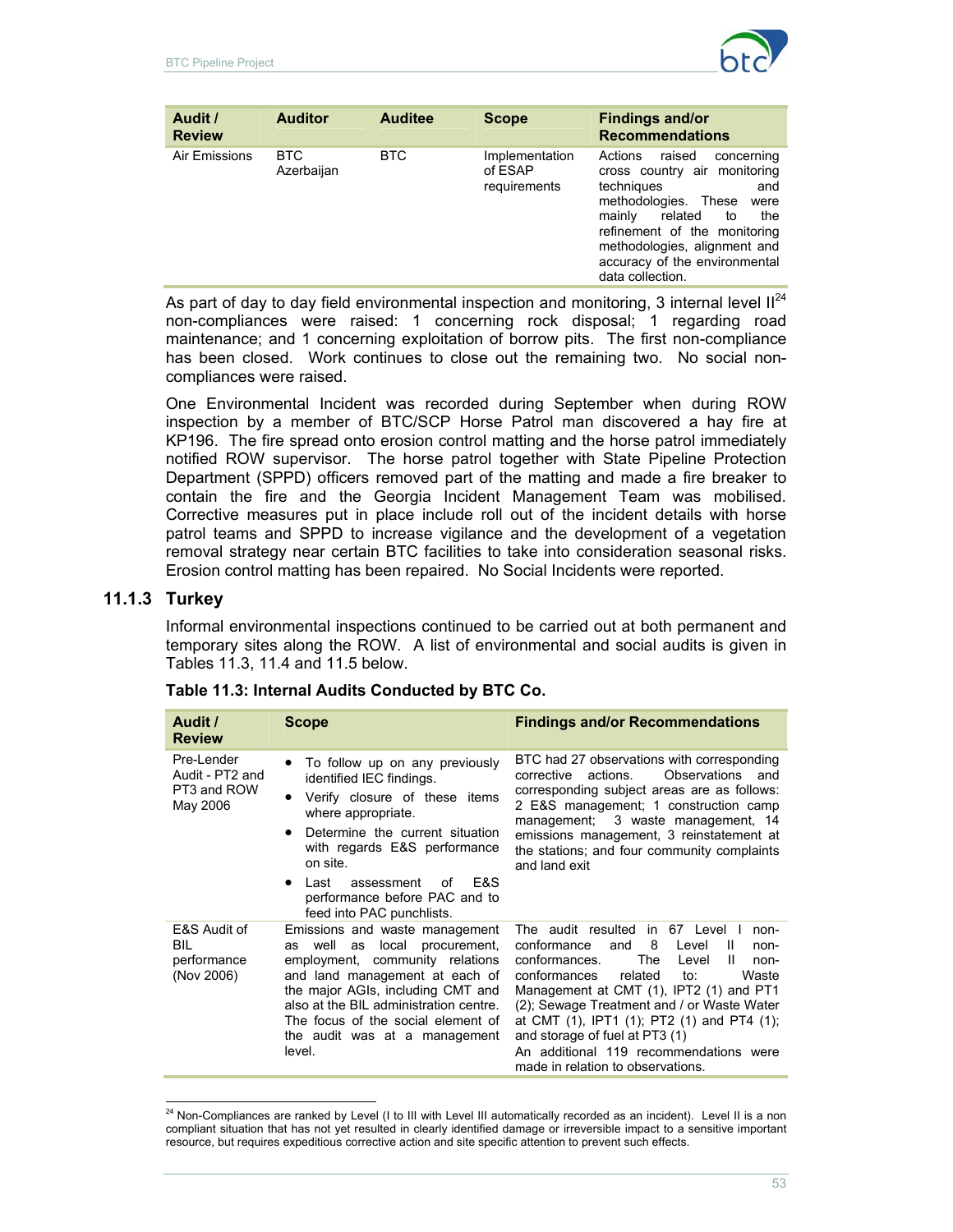| Audit /<br><b>Review</b>                                                     | <b>Scope</b>                                                                                                                                                                                                            | <b>Findings and/or Recommendations</b>                                                                                                                                                                                                                                                                                                                                                                                                                                                                                                                                                                  |
|------------------------------------------------------------------------------|-------------------------------------------------------------------------------------------------------------------------------------------------------------------------------------------------------------------------|---------------------------------------------------------------------------------------------------------------------------------------------------------------------------------------------------------------------------------------------------------------------------------------------------------------------------------------------------------------------------------------------------------------------------------------------------------------------------------------------------------------------------------------------------------------------------------------------------------|
| ISO14001<br><b>Health Check</b><br>(BTC Georgia<br>and ERM)<br>December 2006 | To determine status of BIL ESMS<br>and determine if the nine month<br>schedule was feasible                                                                                                                             | The report determined that although BIL may<br>be able to meet the nine month commitment,<br>it would be a considerable challenge to<br>achieve this date. It recommended that BIL<br>senior management review the certification<br>schedule.<br>Key challenges identified as:<br>Resolution<br>of<br>punch<br>list<br>and<br>$\bullet$<br>enhancement items for controls related to                                                                                                                                                                                                                    |
|                                                                              |                                                                                                                                                                                                                         | environmental aspects;<br>The ability to focus the environmental<br>٠<br>group resources on the ISO14001 effort<br>and not have them diverted to other<br>issues; and                                                                                                                                                                                                                                                                                                                                                                                                                                   |
|                                                                              |                                                                                                                                                                                                                         | of<br>Integration<br>elements<br>of<br>the<br>٠<br>management system into other functional<br>BIL.<br>groups<br>within<br>e.g.<br>training,<br>maintenance, operations and quality.                                                                                                                                                                                                                                                                                                                                                                                                                     |
| Landscape<br>Monitoring                                                      | Review of the landscaping against<br>the approved Botas landscaping<br>plans at each of the AGIs                                                                                                                        | completed<br>landscaping<br>Botas<br>in<br>Spring/Autumn 2006. BTC Co. undertook an<br>initial review of the landscaping at each of<br>AGIs<br>in<br>October/November<br>2006.<br>the<br>Preliminary findings were submitted to Botaş<br>for their review and actions.                                                                                                                                                                                                                                                                                                                                  |
| Winterisation<br>Review                                                      | To assess:<br>Risk for erosion of the ROW &<br>$\bullet$<br>facilities due to spring thaw or heavy<br>winter rain.<br>Secondary risks<br>imposed<br>by<br>erosion on pipeline<br>integrity<br>&<br>environmental damage | Lot A: Repairs post 2005 winter have been<br>implemented. No critical outstanding items.<br>Lot B: Remedial work programme scheduled<br>for completion end October 2006. Certain<br>and<br>off<br><b>ROW</b><br>water<br>courses<br>areas<br>highlighted as requiring extra attention.<br>Lot C: Reinstatement of Lot C completed<br>2004. Relatively few issues. All repairs from<br>previous<br>inspection<br>programme<br>implemented.<br>Two facilities required slope<br>Facilities:<br>stabilisation and monitoring of slopes at PT1,<br>PT2, PT3 and the restored stock piles at PT2<br>and PT3. |
|                                                                              |                                                                                                                                                                                                                         | BIL to provide detail on erosion monitoring of<br>high risk areas.<br>BTC also to conduct<br>assurance monitoring.                                                                                                                                                                                                                                                                                                                                                                                                                                                                                      |
| CIP Internal                                                                 | See Section 7.2.3.1                                                                                                                                                                                                     |                                                                                                                                                                                                                                                                                                                                                                                                                                                                                                                                                                                                         |

Evaluation

# **Table 11.4: Internal Audits Conducted by Botaş**

| <b>Audit / Review</b>  | <b>Auditee</b>        | <b>Scope</b>  | <b>Findings and/or</b><br><b>Recommendations</b> |
|------------------------|-----------------------|---------------|--------------------------------------------------|
| Waste recycling        | Multiple recycling    | Project       | The facilities were                              |
| Companies compliance   | companies along       | environmental | compliant with Project                           |
| audit                  | pipeline              | standards     | HSE standards.                                   |
| Municipality waste     | Kayseri, Erzincan and | Project       | The facilities were                              |
| water treatment plants | Osmaniye municipality | environmental | compliant with Project                           |
| compliance audit       | <b>WWTPs</b>          | standards     | environmental standards.                         |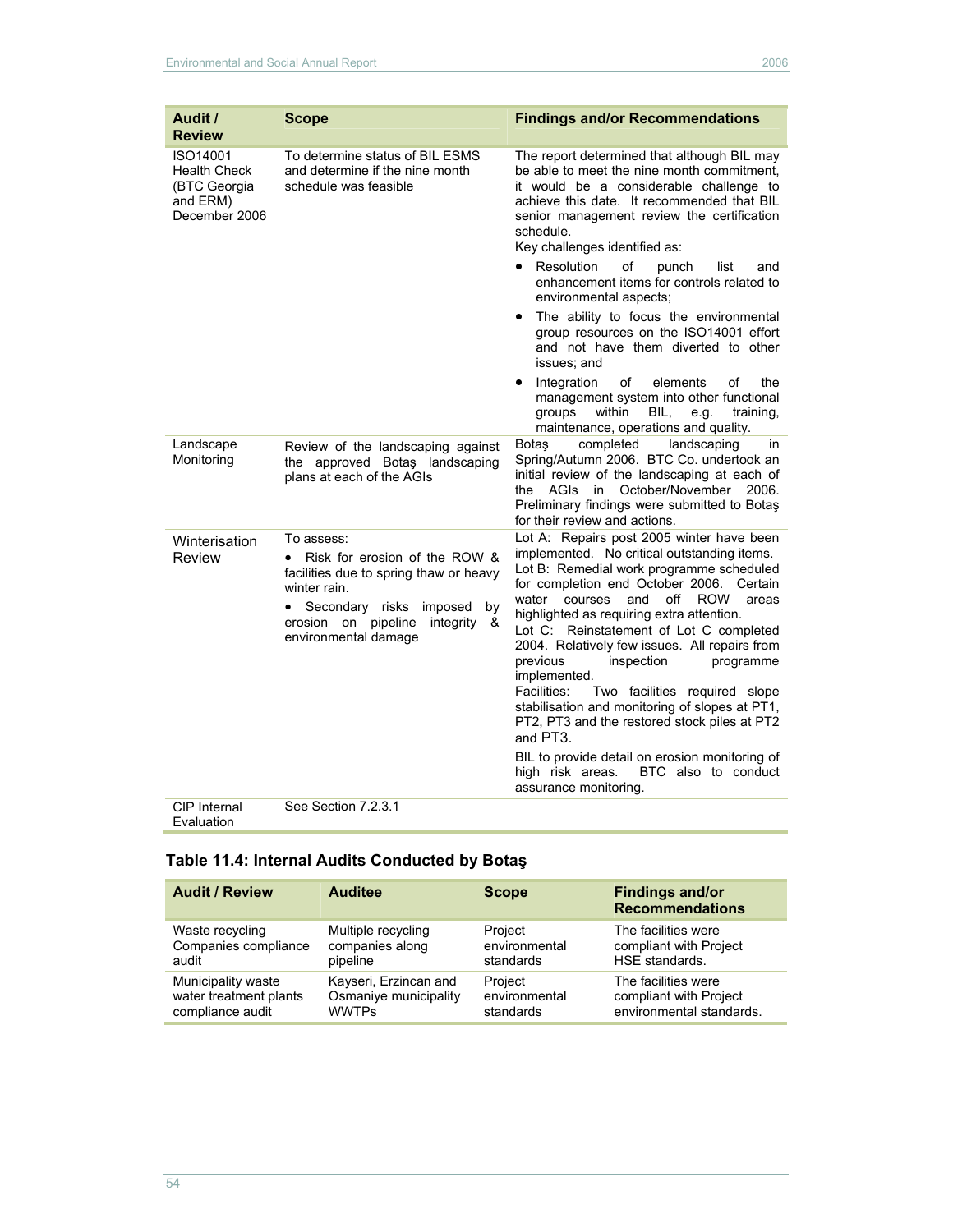

| Audit /<br><b>Review</b>                                                     | <b>Auditee</b>                                                                                                                                                                                                                                                                                                     | <b>Scope</b>                                                                                                                                                                                    | <b>Findings and/or</b><br><b>Recommendations</b>                                                                                                                                                                                                                                                                                                                                                                                                                                                                                                                                                                                    |
|------------------------------------------------------------------------------|--------------------------------------------------------------------------------------------------------------------------------------------------------------------------------------------------------------------------------------------------------------------------------------------------------------------|-------------------------------------------------------------------------------------------------------------------------------------------------------------------------------------------------|-------------------------------------------------------------------------------------------------------------------------------------------------------------------------------------------------------------------------------------------------------------------------------------------------------------------------------------------------------------------------------------------------------------------------------------------------------------------------------------------------------------------------------------------------------------------------------------------------------------------------------------|
| EU<br>compliance<br>facility<br>waste<br>audits                              | Municipality waste<br>facilities at Erzincan and<br>Antakya, and Izaydas<br>hazardous waste facility<br>at Izmit                                                                                                                                                                                                   | Compliance<br>with EU<br>Landfill<br>Directive and<br>at Izaydas<br>(additionally)<br>compliance<br>with EU<br>Hazardous<br>Waste<br>Directive and<br>Waste<br>Incineration<br><b>Directive</b> | It was determined that Erzincan waste<br>facility did not comply with EU standards.<br>It will not be used to dispose of<br>Operations waste. The Antakya facility<br>was not yet operating but the design and<br>construction of the facility was compliant<br>with EU standards. The facility will be re-<br>audited once it commences operation to<br>determine management of facility is in<br>accordance with standards prior to<br>Project approval for disposal of BIL<br>operational wastes. The Izaydas facility<br>was compliant and will therefore continue<br>to be used for the disposal of all<br>Operational wastes. |
| Waste<br>recycling<br>Companies<br>compliance<br>audit                       | Multiple recycling<br>companies along pipeline                                                                                                                                                                                                                                                                     | Project<br>environment<br>al standards                                                                                                                                                          | The facilities were compliant with Project<br>HSE standards.                                                                                                                                                                                                                                                                                                                                                                                                                                                                                                                                                                        |
| Municipality<br>waste<br>water<br>treatment<br>plants<br>compliance<br>audit | Kayseri, Erzincan and<br>Osmaniye municipality<br><b>WWTPs</b>                                                                                                                                                                                                                                                     | Project<br>environment<br>al standards                                                                                                                                                          | The facilities were compliant with Project<br>environmental standards.                                                                                                                                                                                                                                                                                                                                                                                                                                                                                                                                                              |
| Environmental<br>laboratories                                                | Hifzisihha Institute<br>(Adana), Agriculture City<br>Control Laboratory<br>(Sivas), City Public<br>Health Laboratory (Sivas),<br>Hifzisihha Institute<br>Directorate, Water<br>Chemistry and Research<br>Laboratory (Erzurum),<br>Cukurova University<br>Environmental<br><b>Engineering Department</b><br>(Adana) | Lab and<br>analysis<br>management<br>qualifications<br>of staff.<br>standard and<br>calibration of<br>equipment                                                                                 | All laboratories were deemed suitable<br>for use by BIL. Verification by BTC Co.<br>of these laboratories is ongoing.                                                                                                                                                                                                                                                                                                                                                                                                                                                                                                               |

| Table 11.5: Internal Audits Conducted by BIL |  |
|----------------------------------------------|--|
|----------------------------------------------|--|

No E&S non-compliances were raised on BTC during 2006, outside those raised during the audits listed above.

Five Environmental Incidents were raised in 2006. Three occurred in September at PT1, PT3 and Ceyhan Marine Terminal where storm water was discharged from site, despite being over the Project threshold for coliform and other waste water parameters. The discharge from the ponds was prevented and waste water recirculated at PT1 and PT3. Actions are being taken to address the contaminated ponds. At Ceyhan the storm water from the contaminated pond is being carried to construction phase WWTP to keep the water level below the discharge point. The fourth Environmental Incident was recorded in October when a large storm caused erosion at Ceyhan Marine Terminal. Sediment was washed into the storm water pond resulting in high amounts of suspended solids and discharge from the storm water pond was allowed (where it had previously been blocked due to the incident in September) so as to prevent the pond from overflowing (see also Section 5.2.3.4). BTC have been notified of fifth incident relating to waste management at Kars Camp in October 2006. Botaş Project Directorate have produced a draft incident report, finalisation of which is pending owing to ongoing investigative work. The final report is expected in 2007-Q2.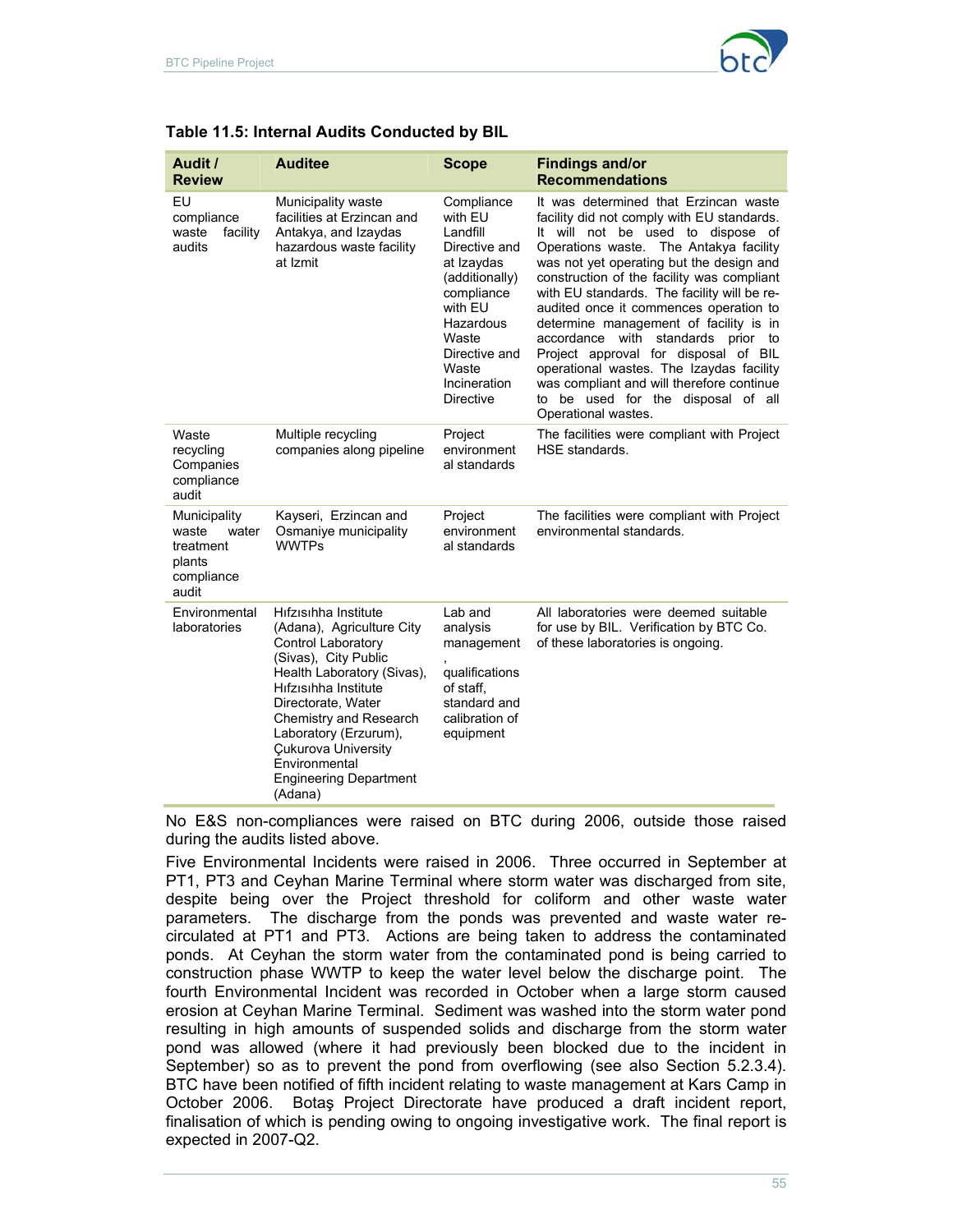### **11.2 EXTERNAL MONITORING**

#### **11.2.1 Independent Environmental Consultants**

The IEC visit reports document non-compliances against the ESAP and assigns them a level of importance (Level I, II or III, with III being most significant). The IEC also verifies closure of BTC's responses to non-compliances as part of subsequent monitoring visits.

The IEC visited in June 2006 and a total of 15 non-compliances were raised. Three of the non-compliances (all Level I) were raised in Azerbaijan, three (all Level II) were raised in Georgia, and nine in Turkey (3 Level  $1^{25}$  and 6 Level II). No Level III noncompliances were raised. A further monitoring visit was carried out in October 2006 concentrating on reinstatement in Georgia and one Level I non-compliance was raised. Appendix 3 contains details of this non-compliance and the status of non-compliances from previous reviews that were not shown as closed in 2006-H1 report. Full reports are given on www.bp.com/caspian.

### **11.2.2 Social and Resettlement Action Plan (SRAP) Panel**

SRAP monitoring aims to provide practical guidance and advice to the Projects' management team on the land acquisition and resettlement process and the management of other social issues, as well as monitoring compliance.

Visits were carried out in March and September 2006. The reports from these visits are available on www.bp.com/caspian. The results of the March 2006 monitoring programme are given in Appendix 3 of the 2006-H1 Report. Results of the September 2006 SRAP visit is given in Appendix 4 of this report.

A summary of findings from both visits in 2006 are given in Table 11.6 below.

| <b>Areas of Good / Improved Performance</b>                                                                                                                    | <b>Areas for Continued Focus</b>                                                                                                                                                                   |  |  |
|----------------------------------------------------------------------------------------------------------------------------------------------------------------|----------------------------------------------------------------------------------------------------------------------------------------------------------------------------------------------------|--|--|
| <b>March 2006</b>                                                                                                                                              |                                                                                                                                                                                                    |  |  |
| <b>Complaint Resolution</b><br>Community Investment Programme (CIP)<br>Engagement with NGOs                                                                    | Vulnerable Project Affected People during<br>$\bullet$<br>land hand back<br>Construction Impacts on Infrastructure<br>٠<br>Decommissioning and reinstatement of<br>$\bullet$<br>Off-ROW facilities |  |  |
| September 2006                                                                                                                                                 |                                                                                                                                                                                                    |  |  |
| Consolidation of Complaints logs and<br>transfer to Operations Team<br>Return of Use/Land Use Restrictions<br>Community Investment Programme for<br>Operations | • Transition to Operations<br>Land hand-back (outstanding issues)<br>$\bullet$                                                                                                                     |  |  |

#### **Table 11.6 Summary of SRAP Findings, 2006**

### **11.2.3 Caspian Development Advisory Panel (CDAP)**

The panel, established by BP to provide independent advice on its projects in the region, focuses on the social, environmental and economic impacts of its activities. It is part of an unprecedented degree of public consultation that has characterised the development of the BTC Project.

The environmental advisor of the CDAP panel visited the region in August 2006 for a preliminary assessment prior to the visit of the CDAP representatives in 2006-Q4. The panel is due to release its final public report in 2007, which will present recommendations arising from BTC activities in 2006 and draws some broader conclusions based on CDAP involvement in the BTC Project over the past four years. The full report will be available on www.bp.com/caspian.

 $\overline{a}$ 

 $^{25}$  Reported previously as 5 Level I non-compliances.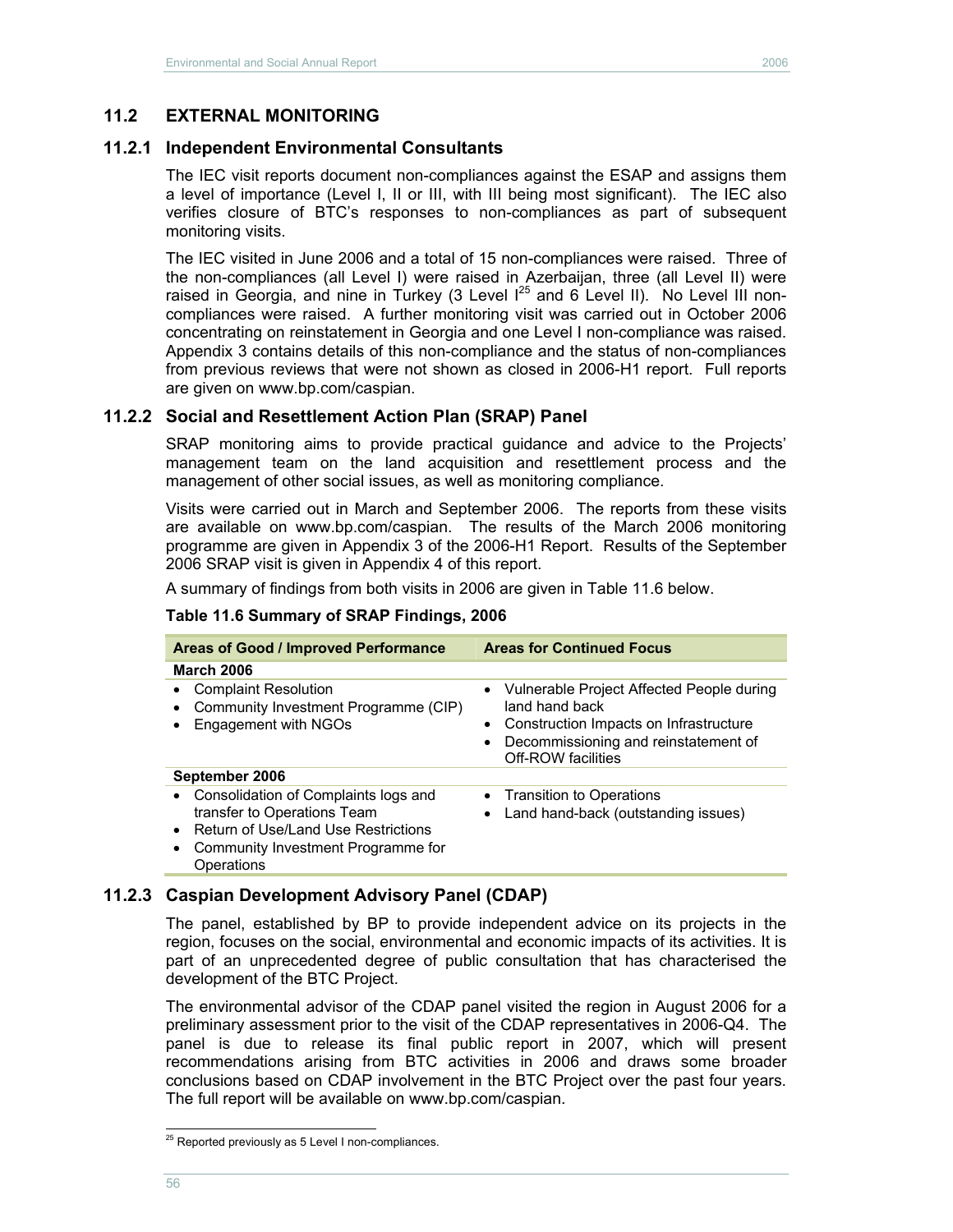

2006 was the last full year of CDAPs mandate to monitor during the construction phase of BTC. Discussions are ongoing to develop a plan for a similar level of monitoring during operations.

## **11.2.4 Host Government Monitoring**

### **11.2.4.1 Azerbaijan**

Ministry of Ecology and Natural Resources (MENR) of Azerbaijan Republic visited IPA1 and PSA2 in November 2006 to verify the on-site arrangements for waste water discharge prior to issuing a permit (see Section 3.1.1). The second visit was in December 2006 within the planned MENR inspection schedule of BTC/SCP to examine: ROW reinstatement; Kura West River crossing micro-tunnel reinstatement; Hassansu River erosion control; and waste management.

### **11.2.4.2 Georgia**

BTC has held ongoing intensive consultation and discussions with the Government of Georgia regarding requirements for planning and implementing a series of associated projects in the Kodiana region (see Section 3.1.2). The main focus of these discussions included the development and agreement of the Emergency Drain Down Facility (EDDF) design and the Secondary Containment Project design.

### **11.2.4.3 Turkey**

In the later part of 2006 regulatory authorities visited the CMT to undertake a review of the site. The authorities provided BIL with guidelines on regulatory requirements to enable BIL to receive discharge and emission permits. This process will continue at the CMT and the pump stations during 2007 as part of the environmental permitting process. In addition BIL and BTC Co. will proactively engage the Turkish regulatory authorities by holding regular meetings and/or providing project information during the operations phase.

## **11.2.5 NGO MONITORING**

BTC is facilitating national NGO involvement in the Project in all three countries, although the method of involvement differs between Azerbaijan / Georgia and Turkey.

The background and objectives were described fully in the 2004-Q2 and 2004-Q3 reports. The current status of the NGO programmes in each country is given below. All reports are published on www.bp.com/caspian.

### **11.2.5.1 Azerbaijan**

The second round of monitoring, initiated at the end of 2005, continued in 2006 and focused on audit techniques and capacity-building. Further details on the monitoring are given in the 2006-H1 report.

BP received the reports in June, and following a review period, held final dialogue sessions with the audit groups in September. A public event, for NGOs to formally disclose and discuss the reports, was hosted by OSI on  $15<sup>th</sup>$  November.

## **11.2.5.2 Georgia**

The second cycle of monitoring and auditing by Georgian NGOs (facilitated by Eurasia Foundation) has been completed More details are given in Section 8.2.1.2 of the 2006-H1 report). Four NGO working groups (Waste Management, Reinstatement, Oil Spill Response, Cultural Heritage) prepared the monitoring reports, which were reviewed by BP/BTC, who have provided their comments and responses. The reports have been published and are available on the website.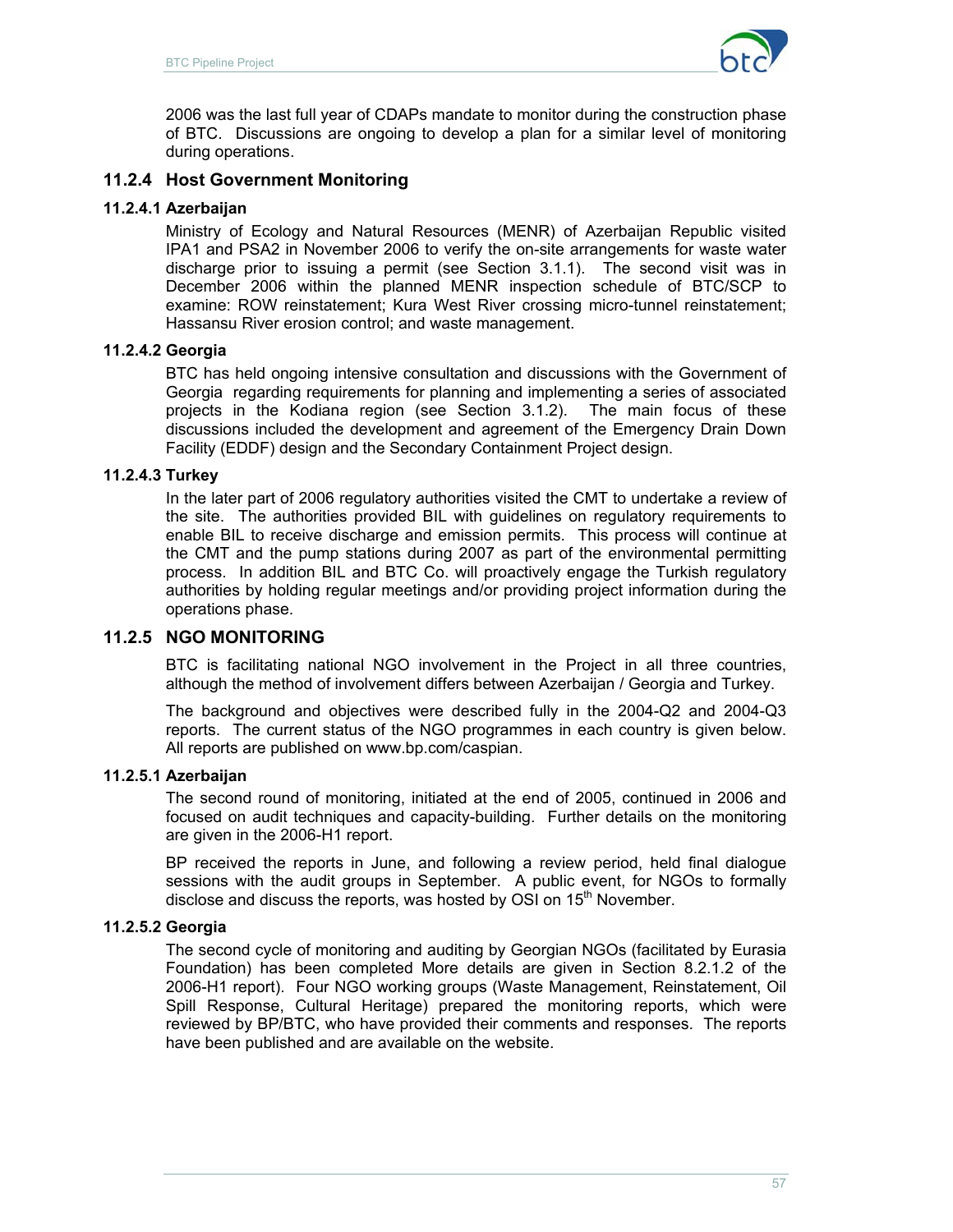#### **11.2.5.3 Turkey**

In Turkey a facilitating/capacity building organisation is not being used as many national NGOs are already involved in the Project, their experience is generally greater, and there was a lack of demand for a facilitated scheme. There were no formal, bi-annual stakeholder meetings held in 2006. However, BTC and Botaş / BIL continued to engage both national and regional stakeholders to discuss specific issues on an as needed basis

#### **11.3 TRAINING**

#### **11.3.1 Azerbaijan and Georgia**

In both Azerbaijan and Georgia, training for BTC Operations focused around ESMS and ISO14001 awareness to Operations staff. Training was also given on key issues such as waste management and emissions management. Environmental awareness continued to be a component of the induction process for all new staff.

Training in both countries was delivered though a variety of medium ranging from formal classroom training to toolbox talks. Computer based training modules have also been developed for certain subjects, such as ISO14001 awareness. External trainers were contracted for longer courses which during 2006 included a waste management course and lead auditor training for environmental staff.

#### **11.3.2 Turkey**

In Turkey, Botaş continued to provide staff at Ceyhan Marine Terminal and the Pump Stations with social and environmental awareness training. Prior to linefill at each of the facilities, SESMeke (the oil spill response contractor) provided on-site spill response training to Botaş and BIL linefill and pigging staff.

All BIL staff have received general E&S induction training. In 2006 role specific training was provided to 145 BIL staff members and 181 contractor staff, focusing on each staff member's interface with E&S aspects and their ability to control and impact to the environment and communities through good practice.

The BIL Environmental team also provided training to BIL and contractor staff on a wide range of topics including: Environmental Incident reporting; waste collection, segregation and storage of solid waste; environmental awareness in the laboratory; and ISO14001 site specific aspects/impacts.

The BIL Public and Community Relations department developed a training module which covered topics ranging from: community relations; complaints and compensation; employment and procurement; land use / restrictions; code of conduct; and Community Investment Programme. This training has been given to over 170 BIL and contractor staff. This will continue in 2007.

In addition, members of the BIL Environmental Team received training in the following subjects in 2006: ISO 9001 Internal Auditor Course; OHSAS 18001 Lead Auditor Course; Oil Pollution Preparedness, Response and Cooperation – IMO Level 3 and Incident Command Systems Training.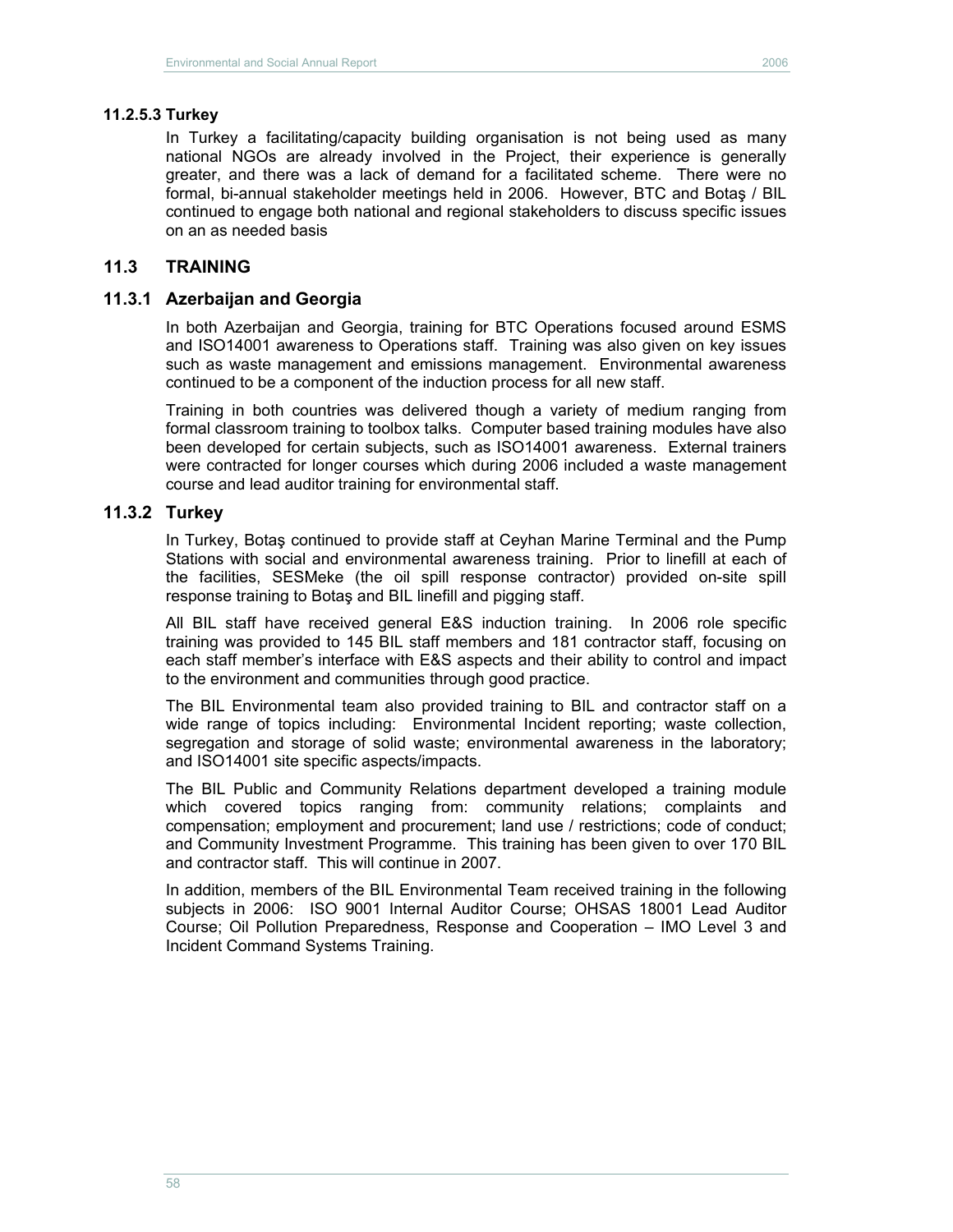

# **APPENDIX 1**

# **Annex J of the Construction ESAP – Outline of Project Environmental and Social Monitoring Annual Report<sup>26</sup>**

Each annual report will address each of the topics listed below for BTC Co. activities conducted in Azerbaijan, Georgia and Turkey.

- **1 EXECUTIVE SUMMARY**
- **2 ESIAS / EIA AND PERMITTING**
- 2.1 SUMMARY OF ANY MATERIAL MODIFICATIONS TO THE AZERBAIJANI, GEORGIAN AND TURKISH ESIAS DURING THE YEAR.
- 2.2 SUMMARY OF MATERIAL PERMITS ISSUED DURING THE YEAR AND ANY APPLICABLE CONDITIONS.
- 2.3 UPDATE ON STATUS OF PROJECT STATE SPECIFIC REQUIREMENTS FOR FURTHER WORK UNDER THE ESIAS OR PERMITS.

#### **3 CHANGES**

- 3.1 DESCRIPTION OF ANY CHANGES TO AN ESIA DURING THE PERIOD TO REFLECT A CLASS I, II OR III CHANGE.
- 3.2 SUMMARY OF THE TYPE OF CLASS I CHANGES IMPLEMENTED DURING THE PERIOD, OR A CONFIRMATION OF NO SUCH CHANGE.
- 3.3 LIST OF ALL CLASS II CHANGES NOTIFIED DURING THE PERIOD, OR CONFIRMATION OF NO SUCH CHANGES.
- 3.4 SUMMARY OF ALL CLASS III CHANGES DURING THE PERIOD, OR CONFIRMATION OF NO SUCH CHANGES.
- 3.5 UPDATE ON CONSTRUCTION STATUS IN A CHANGE AREA INCLUDING DESCRIPTION OF ANY IMPACTS OR MITIGATION MEASURES.
- 3.6 DESCRIPTION OF ANY MATERIAL AMENDMENT, SUPPLEMENT, REPLACEMENT OR MATERIAL MODIFICATION TO AN ESIA, THIS ESAP, THE RAP, THE ESMS, OR ANY OSRP.
- **4 COMPLIANCE WITH ENVIRONMENTAL STANDARDS AND APPLICABLE ENVIRONMENTAL LAW**
- 4.1 SUMMARY OF ANY NOTICES OF NON-COMPLIANCE, REMEDIAL ACTION, ANY FINES OR PENALTIES PAID AND FINAL DISPOSITION OF ANY REGULATORY PROCEEDINGS.
- 4.2 SUMMARY OF AIR EMISSIONS.
- 4.3 SUMMARY OF ENVIRONMENTAL DISCHARGES.
- 4.4 STATEMENT INDICATING WHETHER BTC CO. AND ITS AGENTS HAVE COMPLIED IN THE DEVELOPMENT, CONSTRUCTION AND OPERATION OF THE BTC PROJECT WITH THIS ESAP, APPLICABLE ENVIRONMENTAL LAWS AND APPLICABLE LENDER ENVIRONMENTAL AND SOCIAL POLICIES AND GUIDELINES IN ALL MATERIAL RESPECTS AND SUMMARY OF ANY (I) MATERIAL NON-COMPLIANCE AND THE STEPS BEING TAKEN TO REMEDY IT AND (II) MATERIAL MODIFICATIONS OF ESIAS, PLANS OR PROGRAMMES MATERIALLY IN CONTRAVENTION OF THE OPERATIONAL POLICIES AND DIRECTIVES LISTED IN THIS ESAP.
- 4.5 UPDATE ON SIGNIFICANT CHANGES IN APPLICABLE LAW, IF ANY.
- **5 OIL SPILL RESPONSE**
- 5.1 SUMMARY OF OSRPS COMPLETED, UPDATED OR AMENDED DURING YEAR (AS DESCRIBED IN THIS ESAP).
- 5.2 SPILL SUMMARIES (AZERBAIJAN, GEORGIA AND TURKEY).
- 5.3 SPILL RESPONSE AND REMEDIATION SUMMARIES.
- 5.4 SUMMARY OF MATERIAL MODIFICATIONS TO THE OSRPS DESCRIBED IN THIS ESAP.
- **6 CIP AND EIP PROGRAMMING**
- 6.1 SUMMARY OF PROGRAMMING FOR THE PAST YEAR.
- 6.1 COMPARISON OF ACTUAL TOTAL EXPENDITURES AND BUDGETED TOTAL EXPENDITURES.
- 6.3 DESCRIPTION OF EXPECTED BUDGET AND PROGRAMMING FOR THE COMING YEAR.
- **7 ENVIRONMENTAL AND SOCIAL MONITORING PROGRAMME**
- 7.1 SUMMARY OF ESMS MONITORING COMMITMENTS COMPLETED DURING THE YEAR, INCLUDING SUMMARY OF RESULTS, COMPARISON OF ENVIRONMENTAL PERFORMANCE TO APPLICABLE ENVIRONMENTAL STANDARDS AND SUMMARY OF PERFORMANCE AGAINST KPIS.
- 7.2 SUMMARY OF ENVIRONMENTAL AND SOCIAL TRAINING.
- **8 PROJECT COMMUNICATION**
- 8.1 UPDATE OF ONGOING COMMUNICATION WITH EXTERNAL STAKEHOLDERS.
- 8.2 UPDATE OF COMMUNITY LIAISON ACTIVITIES.
- **9 SUMMARY OF RESULTS OF RAP MONITORING**
- **10 SUMMARY OF KEY HEALTH AND SAFETY STATISTICS**
- 10.1 DAYS AWAY FROM WORK CASES.
- 10.2 INJURIES.
- 10.3 FATALITIES.
- **11 AUDITS**

 $\overline{a}$ 

11.1 SUMMARY OF THE RESULTS OF BTC CO. AND BOTAŞ'S INTERNAL ENVIRONMENTAL AND SOCIAL AUDIT PROGRAMMES.

<sup>&</sup>lt;sup>26</sup> Following completion of construction, the annual report will not cover items that are relevant only to construction. In addition, if matters are covered in the Operations ESAP that are not reflected in the contents for the annual report, this Annex will be amended as appropriate to cover these matters.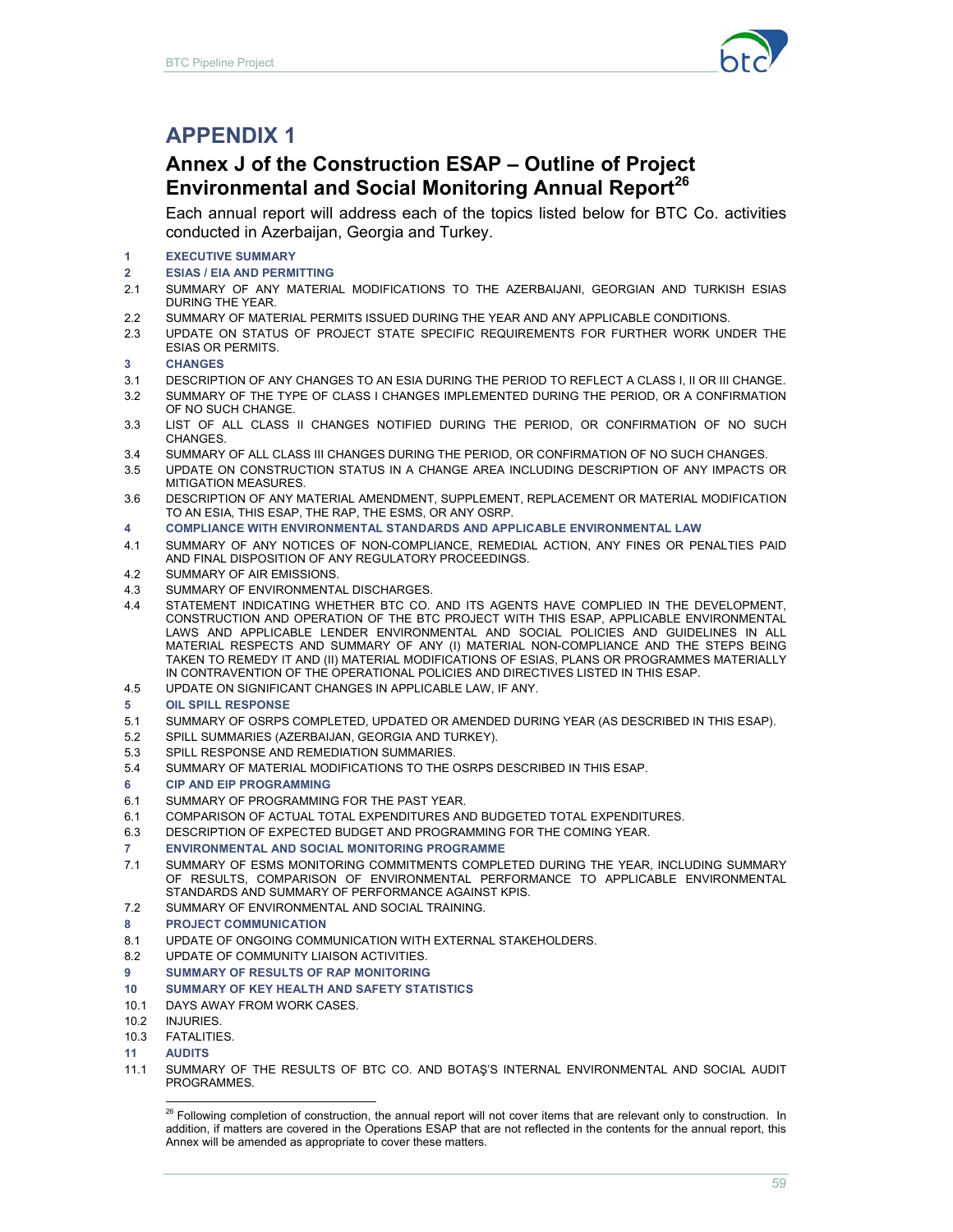# **Annex H of the Operations ESAP – Outline of Project Environmental and Social Monitoring Annual Report**

Each annual report will address each of the topics listed below for BTC Co. activities conducted in Azerbaijan, Georgia and Turkey.

#### **1 EXECUTIVE SUMMARY**

- **2 ESIAS / EIA AND PERMITTING**
- 2.1 SUMMARY OF ANY MATERIAL MODIFICATIONS TO THE AZERBAIJANI, GEORGIAN AND TURKISH ESIAS DURING THE YEAR.
- 2.2 SUMMARY OF MATERIAL PERMITS ISSUED DURING THE YEAR AND ANY APPLICABLE CONDITIONS.
- 2.3 UPDATE ON STATUS OF PROJECT STATE SPECIFIC REQUIREMENTS FOR FURTHER WORK UNDER THE ESIAS OR PERMITS.
- **3 CHANGES**
- 3.1 DESCRIPTION OF ANY CHANGES TO AN ESIA DURING THE PERIOD TO REFLECT A CLASS I, II OR III CHANGE.
- 3.2 SUMMARY OF THE TYPE OF CLASS I CHANGES IMPLEMENTED DURING THE PERIOD, OR A CONFIRMATION OF NO SUCH CHANGE.
- 3.3 LIST OF ALL CLASS II CHANGES NOTIFIED DURING THE PERIOD, OR CONFIRMATION OF NO SUCH CHANGES.
- 3.4 SUMMARY OF ALL CLASS III CHANGES DURING THE PERIOD, OR CONFIRMATION OF NO SUCH CHANGES.
- 3.5 DESCRIPTION OF ANY MATERIAL AMENDMENT, SUPPLEMENT, REPLACEMENT OR MATERIAL MODIFICATION TO AN ESIA, THIS ESAP, THE RAP, THE ESMS, OR ANY OSRP.
- **4 COMPLIANCE WITH ENVIRONMENTAL STANDARDS AND APPLICABLE ENVIRONMENTAL LAW**
- 4.1 SUMMARY OF ANY NOTICES OF NON-COMPLIANCE, REMEDIAL ACTION, ANY FINES OR PENALTIES PAID AND FINAL DISPOSITION OF ANY REGULATORY PROCEEDINGS.
- 4.2 SUMMARY OF AIR EMISSIONS.
- 4.3 SUMMARY OF ENVIRONMENTAL DISCHARGES.
- 4.4 STATEMENT INDICATING WHETHER BTC CO. AND ITS AGENTS HAVE COMPLIED IN THE DEVELOPMENT, CONSTRUCTION AND OPERATION OF THE BTC PROJECT WITH THIS ESAP, APPLICABLE ENVIRONMENTAL LAWS AND APPLICABLE LENDER ENVIRONMENTAL AND SOCIAL POLICIES AND GUIDELINES IN ALL MATERIAL RESPECTS AND SUMMARY OF ANY (I) MATERIAL NON-COMPLIANCE AND THE STEPS BEING TAKEN TO REMEDY IT AND (II) MATERIAL MODIFICATIONS OF ESIAS, PLANS OR PROGRAMMES MATERIALLY IN CONTRAVENTION OF THE OPERATIONAL POLICIES AND DIRECTIVES LISTED IN THIS ESAP.
- 4.5 UPDATE ON SIGNIFICANT CHANGES IN APPLICABLE LAW, IF ANY.
- **5 OIL SPILL RESPONSE**
- 5.1 SUMMARY OF OSRPS COMPLETED, UPDATED OR AMENDED DURING YEAR (AS DESCRIBED IN THIS ESAP).
- 5.2 SPILL SUMMARIES (AZERBAIJAN, GEORGIA AND TURKEY).
- 5.3 SPILL RESPONSE AND REMEDIATION SUMMARIES.
- 5.4 SUMMARY OF MATERIAL MODIFICATIONS TO THE OSRPS DESCRIBED IN THIS ESAP.
- **6 ADDITIONALITY PROGRAMMING**
- 6.1 SUMMARY OF PROGRAMMING FOR THE PAST YEAR.
- 6.2 COMPARISON OF ACTUAL TOTAL EXPENDITURES AND BUDGETED TOTAL EXPENDITURES.
- 6.3 DESCRIPTION OF EXPECTED BUDGET AND PROGRAMMING FOR THE COMING YEAR.
- **7 ENVIRONMENTAL AND SOCIAL MONITORING PROGRAMME**
- 7.1 SUMMARY OF ESMS MONITORING COMMITMENTS COMPLETED DURING THE YEAR, INCLUDING SUMMARY OF RESULTS, COMPARISON OF ENVIRONMENTAL PERFORMANCE TO APPLICABLE ENVIRONMENTAL STANDARDS AND SUMMARY OF PERFORMANCE AGAINST KPIS.
- 7.2 SUMMARY OF ENVIRONMENTAL AND SOCIAL TRAINING.
- **8 PROJECT COMMUNICATION**
- 8.1 UPDATE OF ONGOING COMMUNICATION WITH EXTERNAL STAKEHOLDERS.
- 8.2 UPDATE OF COMMUNITY LIAISON ACTIVITIES.
- **9 SUMMARY OF RESULTS OF RAP MONITORING (AS APPLICABLE)**
- **10 SUMMARY OF KEY HEALTH AND SAFETY STATISTICS**
- 10.1 DAYS AWAY FROM WORK CASES.
- 10.2 INJURIES.
- 10.3 FATALITIES.
- **11 AUDITS**
- 11.1 SUMMARY OF THE RESULTS OF BTC CO. AND BIL'S INTERNAL ENVIRONMENTAL AND SOCIAL AUDIT PROGRAMMES.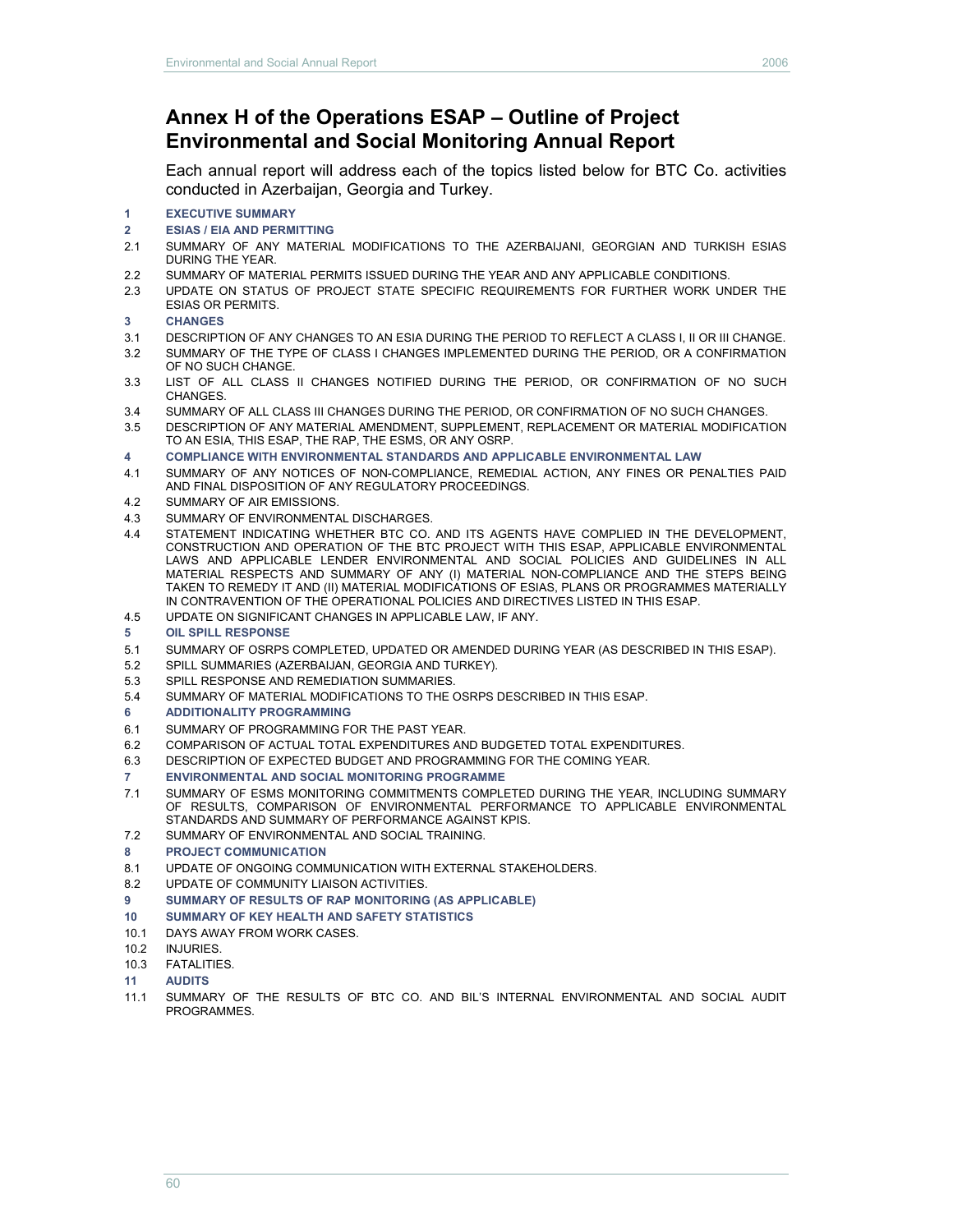

# **APPENDIX 2: ENVIRONMENTAL MONITORING RESULTS**

# **APPENDIX 2.1: AZERBAIJAN**

Please read this section in conjunction with the commentary in Section 5.2.1.

# **Appendix 2.1a – Ambient Air Quality**

| <b>Pollutant</b> | <b>Standard</b>                                                                                                                 | <b>Units</b>           | <b>Averaging Period</b> |
|------------------|---------------------------------------------------------------------------------------------------------------------------------|------------------------|-------------------------|
| NO <sub>2</sub>  | 40 (Annual average will reduce by 2 $\mu$ g/m <sup>3</sup> every year,<br>to reach 40 $\mu$ q/m <sup>3</sup> by 1 January 2010) | $\mu$ q/m <sup>3</sup> | Annual mean             |
| SO <sub>2</sub>  | 20                                                                                                                              | $\mu q/m^3$            | Annual mean             |
| Benzene          | 5 (Annual average will reduce by 1 $\mu q/m^3$ every year<br>from 2006, to reach 5 $\mu$ g/m <sup>3</sup> by 1 January 2010)    | $\mu q/m^3$            | Annual mean             |
| $PM_{10}$        | 20 (30 on 1 January 2005, reducing every 12 months thereafter by<br>equal annual percentages to reach 20 by 1 January 2010)     | $\mu$ q/m <sup>3</sup> | Annual mean             |

#### **PSA2**

| ID          | NO <sub>2</sub> | SO <sub>2</sub> | <b>Benzene</b> | <b>Units</b>           | Date        | <b>Duration</b> |
|-------------|-----------------|-----------------|----------------|------------------------|-------------|-----------------|
| PSA 2 AQ 1p |                 | 1.9             |                | $\mu$ g/m              | Oct/Nov2006 | month           |
| PSA 2 AQ 2p | 20              | 7.3             |                | $\mu q/m^3$            | Oct/Nov2006 | month           |
| PSA 2 AQ 3p | 23              |                 | 1.2            | $\mu$ g/m <sup>3</sup> | Oct/Nov2006 | month           |
| PSA 2 AQ 4p | 19              |                 | 0.94           | $\mu$ g/m <sup>3</sup> | Oct/Nov2006 | month           |





#### **IPA1**

| ID                        | NO,                 | SO <sub>2</sub> | <b>Benzene</b> | Units     | <b>Date</b> | <b>Duration</b> |
|---------------------------|---------------------|-----------------|----------------|-----------|-------------|-----------------|
| AQ 1p<br>IPA <sub>1</sub> | $\overline{A}$<br>J |                 | NR             | $\mu$ g/m | Oct/Nov2006 | month           |
| AQ 2p<br>IPA <sub>1</sub> | ۰4                  | ົ               | NR             | $\mu$ g/m | Oct/Nov2006 | month           |

NOTES: Baseline for PSA2 shown in Appendix 2.1a of 2005 Annual Report

NR - Not required by ESAP

PM<sub>10</sub> results not published as interpretation and investigation of methodology is ongoing

### **Appendix 2.1b – Environmental Noise**

|                        | <b>Standard</b> | <b>Units</b> | Period     |
|------------------------|-----------------|--------------|------------|
| <b>PSA2 &amp; IPA1</b> | 55              | dB(A)        | Daytime    |
|                        | 45              | dB(A)        | Night-time |

#### **PSA2**

| ID          | <b>Readings</b> | Units | Date     | Time  | Duration | Comments |
|-------------|-----------------|-------|----------|-------|----------|----------|
| PSA 2 NM 1p | 41.4            | dB(A) | Apr-2006 | 12:00 | 2 min    | davtime  |
| PSA 2 NM 2p | 40.2            | dB(A) | Apr-2006 | 12:40 | 2 min    | davtime  |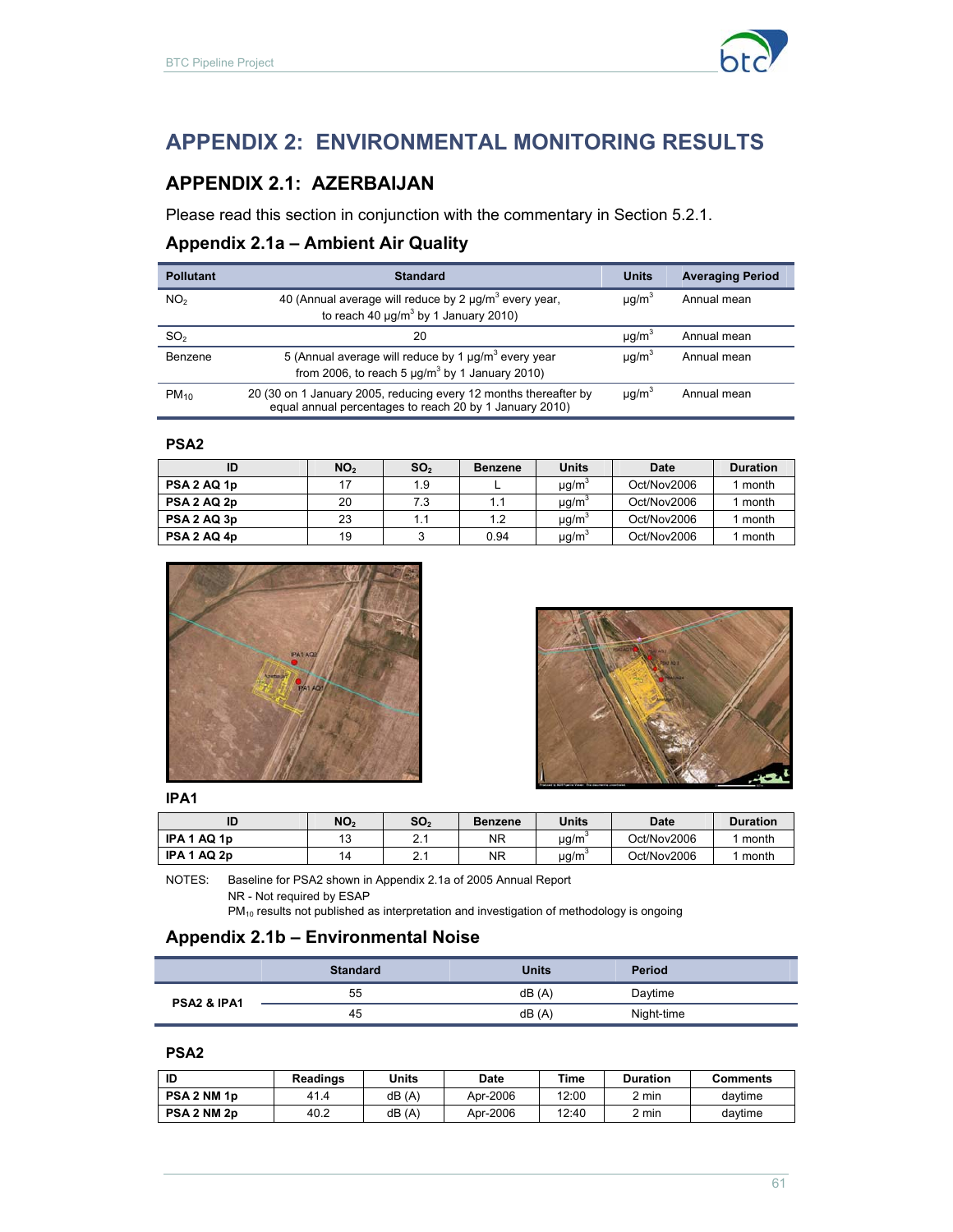| ID          | <b>Readings</b> | Units | <b>Date</b> | <b>Time</b> | <b>Duration</b> | <b>Comments</b> |
|-------------|-----------------|-------|-------------|-------------|-----------------|-----------------|
| IPA 1 NM 1p | 44.6            | dB(A) | Apr-2006    | 12:15       | 2 min           | davtime         |
| IPA 1 NM 2p | 42.3            | dB(A) | Apr-2006    | 11:50       | 2 min           | davtime         |
| IPA 1 NM 3p | 43.8            | dB(A) | Apr-2006    | 11:30       | 2 min           | davtime         |

#### **IPA1**

NOTE: Baseline for PSA2 shown in Appendix 2.1b of 2005 Annual Report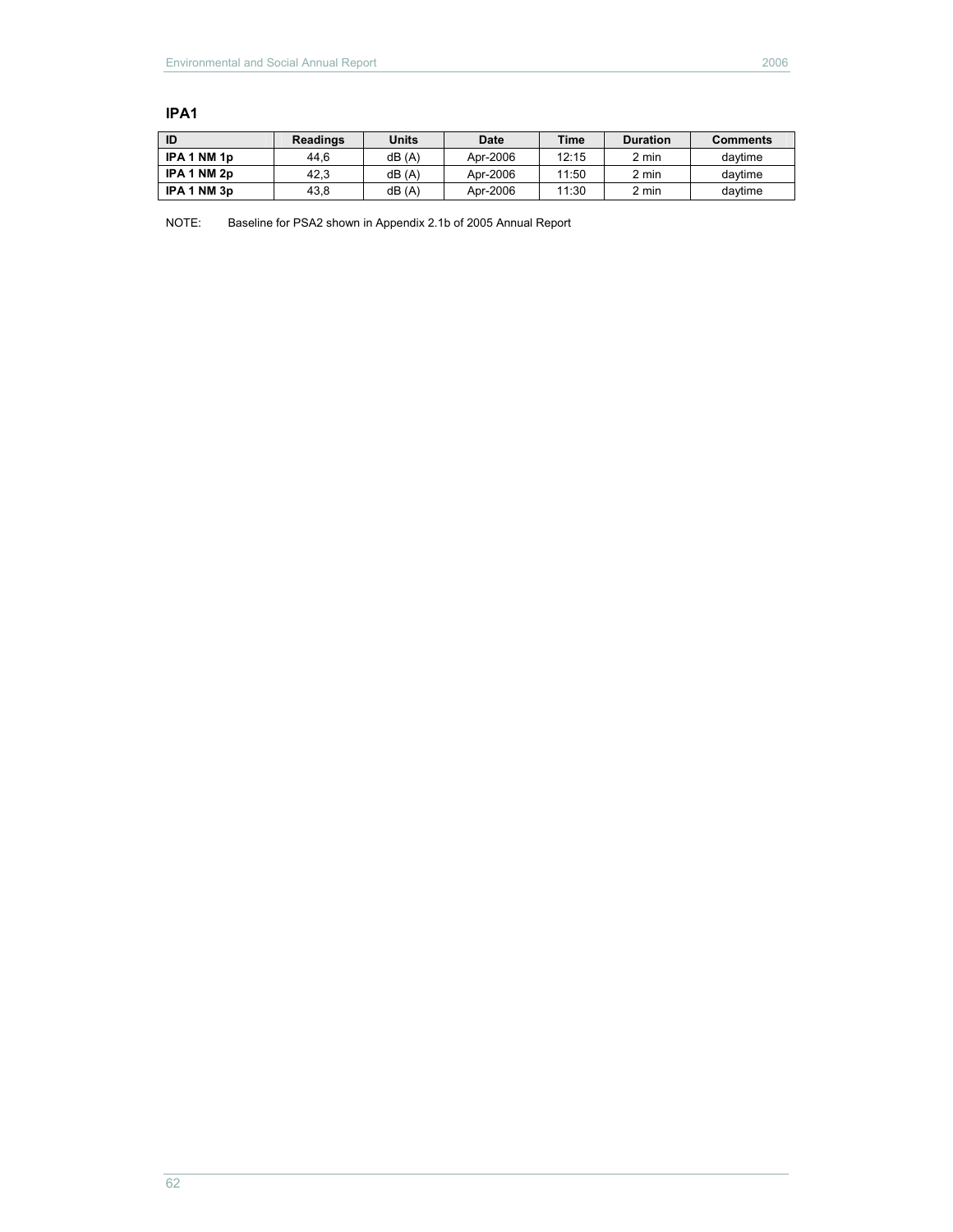

# **Appendix 2.1c – Effluent Discharge Monitoring Programme**

| <b>Parameter</b>                    | <b>Standard</b> | <b>Units</b> | <b>Parameter</b> | <b>Standard</b> | <b>Units</b> |
|-------------------------------------|-----------------|--------------|------------------|-----------------|--------------|
| Total coliform bacteria (per 100ml) | $<$ 400         | MPN/100ml    | Ag               | 0.5             | mg/l         |
| pH                                  | $6-9$           |              | As               | 0.1             | mg/l         |
| Total residual chlorine             | 0.2             | mg/l         | Cd               | 0.1             | mg/l         |
| <b>BOD</b>                          | 25              | mq/l         | Cr (total)       | 0.5             | mg/l         |
| <b>COD</b>                          | 125             | mg/l         | Cu               | 0.5             | mg/l         |
| Total suspended solids              | 35              | mq/l         | Fe               | 3.5             | mg/l         |
| Ammonia NH <sub>4</sub>             | 10              | mq/l         | Pb               | 0.1             | mg/l         |
| <b>Total Nitrogen</b>               | 15              | mq/          | Hg               | 0.01            | mg/l         |
| Phenols                             | 0.5             | mg/l         | Ni               | 0.5             | mg/l         |
| <b>Total Phosphorus</b>             | 2.0             | mg/l         | Se               | 0.1             | mg/l         |
| Sulphides                           | 1.0             | mq/          | Zn               | 2.0             | mg/l         |
| Oil and grease                      | 10              | mq/l         |                  |                 |              |

## **IPA1 (Sample Location – IPA1 Retention Pond)**

|                                     | Sample ID      |           |            |                     |  |  |  |
|-------------------------------------|----------------|-----------|------------|---------------------|--|--|--|
| <b>Parameter</b>                    | 6602-01        | 6602-02   | 6602-05    | 6602-06             |  |  |  |
|                                     | 14-Jan-06      | 6-Feb-06  | 28-Apr-06  | 6-Jun-06            |  |  |  |
| Total coliform bacteria (per 100ml) | $1.3x10^{5}$   | 685       | $7.4x10^4$ | $2.0 \times 10^{5}$ |  |  |  |
| pH                                  | 9              | 8.4       | 8.8        | 9.9                 |  |  |  |
| Total residual chlorine             | 0.14           | 0.02      | 0.04       | 0.17                |  |  |  |
| <b>BOD</b>                          | 15             | 4         | 8.7        | 13                  |  |  |  |
| COD                                 | 26             | 18        | 15         | 65                  |  |  |  |
| Total suspended solids              | 32             | 10        | 16         | 15                  |  |  |  |
| Ammonia NH <sub>4</sub>             | $\overline{2}$ | 7.2       | 0.08       | 0.08                |  |  |  |
| Total Nitrogen*                     | 17             | 10        | 3.6        | 2.4                 |  |  |  |
| Phenols                             | <b>NA</b>      | 0.03      | 0.03       | 0.03                |  |  |  |
| Total Phosphorus**                  | 0.2            | 0.8       | 0.1        | 0.1                 |  |  |  |
| Sulphides                           | < 0.02         | < 0.02    | < 0.02     | < 0.02              |  |  |  |
| Oil and grease                      | $5$            | $5$       | $5$        | $5$                 |  |  |  |
| Ag                                  | < 0.001        | < 0.001   | < 0.001    | < 0.001             |  |  |  |
| As                                  | < 0.005        | < 0.005   | < 0.005    | < 0.005             |  |  |  |
| Cd                                  | < 0.001        | < 0.001   | < 0.001    | < 0.001             |  |  |  |
| Cr (total)                          | < 0.01         | 0.02      | < 0.01     | < 0.01              |  |  |  |
| Cu                                  | 0.03           | 0.03      | < 0.01     | < 0.01              |  |  |  |
| Fe                                  | 0.06           | 0.3       | 0.25       | 0.4                 |  |  |  |
| Pb                                  | < 0.01         | < 0.01    | < 0.01     | < 0.01              |  |  |  |
| Hg                                  | < 0.00001      | < 0.00001 | < 0.00001  | < 0.00001           |  |  |  |
| Ni                                  | < 0.01         | < 0.01    | < 0.01     | < 0.01              |  |  |  |
| Se                                  | < 0.005        | < 0.005   | < 0.005    | < 0.005             |  |  |  |
| Zn                                  | 0.04           | 0.04      | 0.02       | 0.02                |  |  |  |

NOTE: Red figures show non-compliance with project standards

#### **PSA2 (Sample Location – PSA2 Retention Pond)**

|                                     | Sample ID    |                     |           |          |           |           |  |  |  |
|-------------------------------------|--------------|---------------------|-----------|----------|-----------|-----------|--|--|--|
| <b>Parameter</b>                    | 6602-01      | 6602-02             | 6602-03   | 6602-04  | 6606-1    | 6608-1    |  |  |  |
|                                     | 14-Jan-06    | $6$ -Feb-06         | 7-Mar-06  | 6-Apr-06 | 20-Sep-06 | 6-Dec-06  |  |  |  |
| Total coliform bacteria (per 100ml) | $1.5x10^{5}$ | 9.1x10 <sup>4</sup> | NA.       | 152      | >160      | 16        |  |  |  |
| pH                                  | 9            | 9.6                 | 7.8       | 10.9     | 9.51      | 8.47      |  |  |  |
| Total residual chlorine             | 0.04         | 0.04                | 0.08      | < 0.02   | <b>NA</b> | <b>NA</b> |  |  |  |
| <b>BOD</b>                          | 19           | $\leq 4$            | 13        | $<$ 4    | <b>NA</b> | <b>NA</b> |  |  |  |
| <b>COD</b>                          | 69           | 68                  | 50        | 66       | 144.5     | 58        |  |  |  |
| Total suspended solids              | 36           | 29                  | 66        | 100      | 13.5      | 2         |  |  |  |
| Ammonia NH <sub>4</sub>             | 10           | 7.5                 | 7.5       | 0.1      | <b>NA</b> | 0.485     |  |  |  |
| Total Nitrogen*                     | 22           | 15                  | 11        | 1.4      | 19        | 7         |  |  |  |
| Phenols                             | <b>NA</b>    | 0.04                | 0.03      | 0.03     | <b>NA</b> | <b>NA</b> |  |  |  |
| Total Phosphorus**                  | 1.9          | 1.2                 | 0.8       | 0.1      | 0.11      | 0.14      |  |  |  |
| Sulphides                           | < 0.02       | < 0.02              | <b>NA</b> | < 0.02   | < 0.02    | < 0.02    |  |  |  |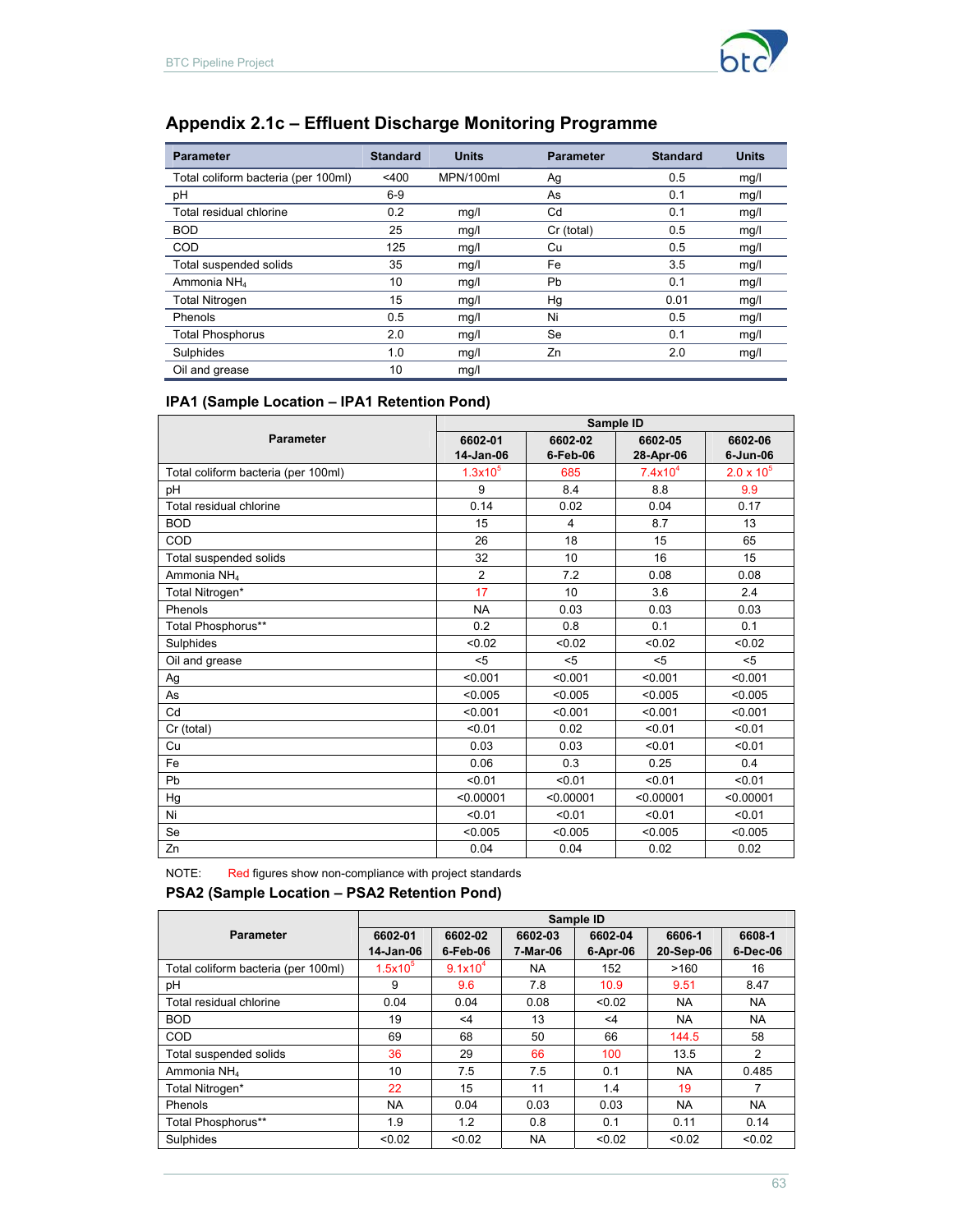|                  |           |           |           | Sample ID |           |          |
|------------------|-----------|-----------|-----------|-----------|-----------|----------|
| <b>Parameter</b> | 6602-01   | 6602-02   | 6602-03   | 6602-04   | 6606-1    | 6608-1   |
|                  | 14-Jan-06 | 6-Feb-06  | 7-Mar-06  | 6-Apr-06  | 20-Sep-06 | 6-Dec-06 |
| Oil and grease   | <5        | 5         | $<$ 5     | <5        | $<$ 5     | $5$      |
| Ag               | < 0.001   | < 0.001   | < 0.001   | < 0.001   | < 0.005   | NA.      |
| As               | < 0.005   | < 0.005   | < 0.005   | < 0.005   | NA.       | NA.      |
| Cd               | < 0.001   | < 0.001   | 0.01      | < 0.001   | < 0.02    | < 0.02   |
| Cr (total)       | < 0.01    | < 0.01    | < 0.01    | < 0.01    | < 0.01    | < 0.03   |
| Cu               | 0.02      | 0.02      | < 0.01    | < 0.01    | 0.24      | NA.      |
| Fe               | 0.04      | 0.2       | 0.19      | 0.14      | 0.07      | 0.06     |
| <b>Pb</b>        | < 0.01    | < 0.01    | < 0.01    | < 0.01    | < 0.2     | 0.05     |
| Hg               | < 0.00001 | < 0.00001 | < 0.00001 | < 0.00001 | <b>NA</b> | NA.      |
| Ni               | < 0.01    | < 0.01    | < 0.01    | < 0.01    | < 0.007   | < 0.007  |
| Se               | < 0.005   | < 0.005   | < 0.05    | < 0.005   | <b>NA</b> | NA.      |
| Zn               | 0.07      | 0.07      | 0.07      | 0.01      | 0.04      | 0.04     |

NOTES: NA - Not applicable (only rainwater discharge)

\* For Total Nitrogen based on the 91/271/EEC no level limits for less than 10,000 population if the receiving water is not "sensitive". No limit below 12°C when 50 mg/l drinking water nitrate limit applies.

\*\* Phosphorus limit applies only if the receiving water is sensitive and eutrophic and accumulating phosphorus.

### **Appendix 2.1d – Groundwater & Surface water Monitoring Programme**

| Date of sampling |           | <b>Oct-06</b> | <b>Oct-06</b>     | $Oct-06$ | <b>Oct-06</b>     | <b>Oct-06</b> | $Oct-06$           | <b>Oct-06</b>    | <b>Oct-06</b> |
|------------------|-----------|---------------|-------------------|----------|-------------------|---------------|--------------------|------------------|---------------|
| <b>Parameter</b> | Unit      | KarM1         | KarM <sub>2</sub> | KarM3    | KarM <sub>5</sub> | KarM8         | KarM <sub>10</sub> | PSA <sub>2</sub> |               |
|                  |           |               |                   |          |                   |               |                    | Aran             | Yaldili       |
| <b>TPH</b>       | $\mu$ g/L | 70            | 38                | 62       | 94                | $20$          | 47                 | $20$             | $20$          |
| <b>BTEX</b>      | $\mu$ g/L | < 0.020       | < 0.020           | < 0.020  | < 0.020           | < 0.020       | < 0.020            | < 0.020          | < 0.020       |
| PAHs             | $\mu$ g/L | < 0.01        | < 0.01            | < 0.01   | < 0.01            | < 0.01        | < 0.01             | < 0.01           | < 0.01        |
| Benzo(a)pyrene   | $\mu$ g/L | 0.018         | < 0.01            | < 0.01   | < 0.01            | < 0.01        | < 0.01             | < 0.01           | < 0.01        |
| pH               |           | 7.3           | 6.9               | 7.4      | 7.6               | 7.2           | 7.2                | 9                | 9.6           |
| Conductivity     | mS/cm     | 1.5           | 4.04              | 2.95     | 7.28              | 3.1           | 10.28              | 1.8              | 0.5           |
| Temperature      | °C        | 16.6          | 17.2              | 18.3     | 7.6               | 19.1          | 19.5               | 20.5             | 24.5          |

#### **Groundwater Monitoring – Karayazi & Around PSA2**

NOTE: DRO & GRO are not mentioned if PAH and BTEX are within limits KarM4 & KarM6 were dry. KarM7 was destroyed by third party and rebuilding is underway

#### **Surface Water Monitoring – Around IPA1 and PSA2**

| Date of sampling |           | 29-Oct-06  | 29-Oct-06  | 29-Oct-06         | 29-Oct-06         |  |
|------------------|-----------|------------|------------|-------------------|-------------------|--|
| <b>Parameter</b> | Unit      | IPA 1 SW 1 | IPA 1 SW 2 | <b>PSA 2 SW 1</b> | <b>PSA 2 SW 3</b> |  |
| <b>TPH</b>       | $\mu$ g/L | $20$       | 33         | $20$              | $20$              |  |
| PAHs (sum of 4)  | $\mu$ g/L | < 0.010    | < 0.010    | < 0.010           | < 0.010           |  |
| Benzo(a)pyrene   | $\mu$ g/L | < 0.010    | < 0.010    | < 0.010           | < 0.010           |  |
| <b>BTEX</b>      | $\mu$ g/L | < 0.020    | < 0.020    | < 0.020           | < 0.020           |  |
| рH               |           | 7.5        | 7.1        | 8.2               | 4.2               |  |
| Conductivity     | mS/cm     | 0.58       | 0.52       | 1.07              | 2.6               |  |
| Femperature      | °C        | 18         | 17.8       | 19.4              | 18.3              |  |

## **Appendix 2.1e – Waste**

**Waste Volumes: Summary – 2006** 

|                                                | Unit             | IPA1  | PSA <sub>2</sub> |  |  |  |  |  |
|------------------------------------------------|------------------|-------|------------------|--|--|--|--|--|
| <b>Hazardous Waste Disposed Offsite</b>        |                  |       |                  |  |  |  |  |  |
| Oily solids                                    | m <sup>3</sup>   | 6.7   | 41.4             |  |  |  |  |  |
| Oily liquids                                   | m <sup>3</sup>   | 456.5 | 166              |  |  |  |  |  |
| Sewage water/sludge                            | m <sup>3</sup>   | 701.3 | 4,186            |  |  |  |  |  |
| Wax                                            | m <sup>3</sup>   | 14.6  | N/A              |  |  |  |  |  |
| Non-hazardous waste disposed offsite           | m <sup>3</sup>   | 13    | 270              |  |  |  |  |  |
| Non-hazardous waste recycled/recovered offsite |                  |       |                  |  |  |  |  |  |
| Paper                                          | m <sup>3</sup>   | 0.1   | 61               |  |  |  |  |  |
| Wood                                           | $\overline{m}^3$ |       | 38               |  |  |  |  |  |
| Metal                                          | $\overline{m}^3$ |       |                  |  |  |  |  |  |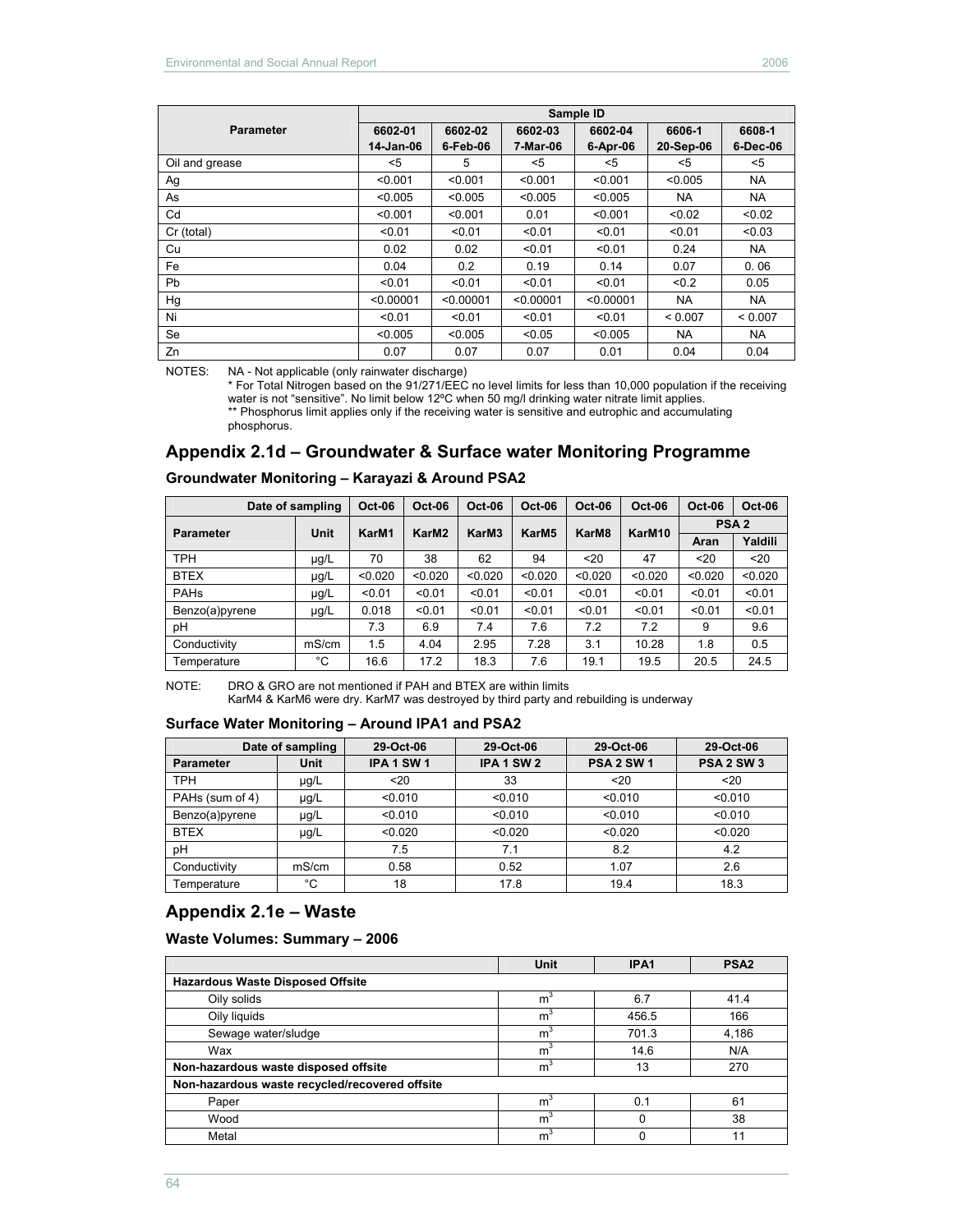

# **APPENDIX 2.2: GEORGIA**

Please read this section in conjunction with the commentary in Section 5.2.2.

### **Appendix 2.2a – Ambient Air Quality**

| <b>Pollutant</b> | <b>Standard</b>                                                                                                                 | <b>Units</b> | <b>Averaging Period</b> |
|------------------|---------------------------------------------------------------------------------------------------------------------------------|--------------|-------------------------|
| NO <sub>2</sub>  | 40 (Annual average will reduce by 2 $\mu$ g/m <sup>3</sup> every year,<br>to reach 40 $\mu$ g/m <sup>3</sup> by 1 January 2010) | $\mu q/m^3$  | Annual mean             |
| SO <sub>2</sub>  | 20                                                                                                                              | $\mu q/m^3$  | Annual mean             |
| Benzene          | 5 (Annual average will reduce by 1 $\mu q/m^3$ every year<br>from 2006, to reach 5 $\mu q/m^3$ by 1 January 2010)               | $\mu q/m^3$  | Annual mean             |
| $PM_{10}$        | 20 (30 on 1 January 2005, reducing every 12 months thereafter<br>by equal annual percentages to reach 20 by 1 January 2010)     | $\mu q/m^3$  | Annual mean             |

#### **PSG1 and PSG2 (August 2006)**

| <b>Pump Station</b> | Start date / End date |                 | Concentration ( $\mu$ g/m <sup>3</sup> ) |                | Concentration ( $\mu$ g/m <sup>3</sup> ) |           |  |
|---------------------|-----------------------|-----------------|------------------------------------------|----------------|------------------------------------------|-----------|--|
| <b>Location Ref</b> | $(NO2, SO2, Benzene)$ | NO <sub>2</sub> | SO <sub>2</sub>                          | <b>Benzene</b> | Sampling Date (PM <sub>10</sub> )        | $PM_{10}$ |  |
| <b>PSG1-1</b>       | 03/08/06 - 04/09/06   | 5               | 5.87                                     | 0.4            | 03/08/06                                 | ~10       |  |
| <b>PSG1-2</b>       | 03/08/06 - 04/09/06   | 11              | 9.36                                     | 0.4            | 03/08/06                                 | < 10      |  |
| <b>PSG1-3</b>       | 03/08/06 - 04/09/06   | 14              | 36.47                                    | 0.4            | 03/08/06                                 | < 10      |  |
| <b>PSG1-4</b>       | 03/08/06 - 04/09/06   | 10              | 7.77                                     | 0.4            | 03/08/06                                 | < 10      |  |
| <b>PSG1-5</b>       | 03/08/06 - 04/09/06   | 12              | 10.15                                    | 0.4            | 03/08/06                                 | < 10      |  |
| <b>PSG2-1</b>       | 03/08/06 - 04/09/06   | $N/A^*$         | $N/A^*$                                  | $N/A^*$        | 04/08/06                                 | < 10      |  |
| <b>PSG2-2</b>       | 03/08/06 - 04/09/06   | 5               | 2                                        | $N/A^*$        | 04/08/06                                 | < 10      |  |
| <b>PSG2-3</b>       | 03/08/06 - 04/09/06   | $N/A^*$         | 2.15                                     | $N/A^*$        | 04/08/06                                 | < 10      |  |
| <b>PSG2-4</b>       | 03/08/06 - 04/09/06   | 8               | 2.31                                     | 0.3            | 04/08/06                                 | < 10      |  |
| <b>PSG2-5</b>       | 03/08/06 - 04/09/06   | 5               | 3.23                                     | 0.4            | 04/08/06                                 | < 10      |  |

NOTE: Red figures show non-compliance with project standards

\*Tubes displaced

#### **PSG1 and PSG2 (December 2006)**

| <b>Pump Station</b> | Start date / End date |                 | Concentration ( $\mu$ g/m <sup>3</sup> ) |                | Concentration ( $\mu$ g/m <sup>3</sup> ) |           |  |
|---------------------|-----------------------|-----------------|------------------------------------------|----------------|------------------------------------------|-----------|--|
| <b>Location Ref</b> | $(NO2, SO2, Benzene)$ | NO <sub>2</sub> | SO <sub>2</sub>                          | <b>Benzene</b> | Sampling Date (PM <sub>10</sub> )        | $PM_{10}$ |  |
| <b>PSG1-1</b>       | 13/12/06 - 15/01/07   |                 | 4.06                                     | 4.17           | 13/12/06                                 | 0.04      |  |
| <b>PSG1-2</b>       | 13/12/06 - 15/01/07   | 11              | 5.44                                     | 4.36           | 13/12/06                                 | 0.04      |  |
| <b>PSG1-3</b>       | 13/12/06 - 15/01/07   | 14              | 8.3                                      | 3.69           | 13/12/06                                 | 0.04      |  |
| <b>PSG1-4</b>       | 13/12/06 - 15/01/07   | 7               | 3.49                                     | 1.3            | 13/12/06                                 | 0.04      |  |
| <b>PSG1-5</b>       | 13/12/06 - 15/01/07   | 11              | 2.51                                     | 2.81           | 13/12/06                                 | 0.04      |  |
| <b>PSG2-1</b>       | 13/12/06 - 15/01/07   | 3               | 2.58                                     | 3.68           | 14/12/06                                 | 0.02      |  |
| <b>PSG2-2</b>       | 13/12/06 - 15/01/07   | 4               | 3.13                                     | $N/A**$        | 14/12/06                                 | 0.01      |  |
| <b>PSG2-3</b>       | 13/12/06 - 15/01/07   | $<$ 1           | 2.53                                     | 0.45           | 14/12/06                                 | 0.02      |  |
| <b>PSG2-4</b>       | 13/12/06 - 15/01/07   | 2               | 6.48                                     | 3.55           | 14/12/06                                 | < 0.02    |  |
| <b>PSG2-5</b>       | 13/12/06 - 15/01/07   | 5               | 15.31                                    | 0.39           | 14/12/06                                 | < 0.02    |  |

NOTE: \*\* Tubes damaged

#### **Appendix 2.2b – Stack Emissions**

| Equipment                  | <b>Date</b><br>tested | Load | <b>Concentration at ref</b><br>conditions |                         | <b>Standards</b>                     |                                 |                         | <b>Mass emissions</b>                |                   |                       |                        |
|----------------------------|-----------------------|------|-------------------------------------------|-------------------------|--------------------------------------|---------------------------------|-------------------------|--------------------------------------|-------------------|-----------------------|------------------------|
|                            |                       |      | <b>NOx</b><br>ma/m <sup>3</sup>           | CO<br>ma/m <sup>3</sup> | SO <sub>2</sub><br>ma/m <sup>3</sup> | <b>Nox</b><br>ma/m <sup>3</sup> | CO<br>ma/m <sup>3</sup> | SO <sub>2</sub><br>ma/m <sup>3</sup> | <b>Nox</b><br>a/h | co<br>q/h             | SO <sub>2</sub><br>q/h |
| <b>MOL Turbine</b><br>No 2 | 12/12/06              | 90%  | 92.83                                     | 930.33                  | 23.40                                | 165                             | 10.000                  | 1700                                 |                   | 849.94 8517.97 111.66 |                        |

NOTES*:* MOL Turbines No 4 & 5 were not operational in 2006.

Monitoring ports had not been correctly installed on the stacks of MOL Turbines No 1, 3, 4 & 5, Water Bath Heater, Crude Topping Unit and Generators, therefore no stack monitoring was carried out.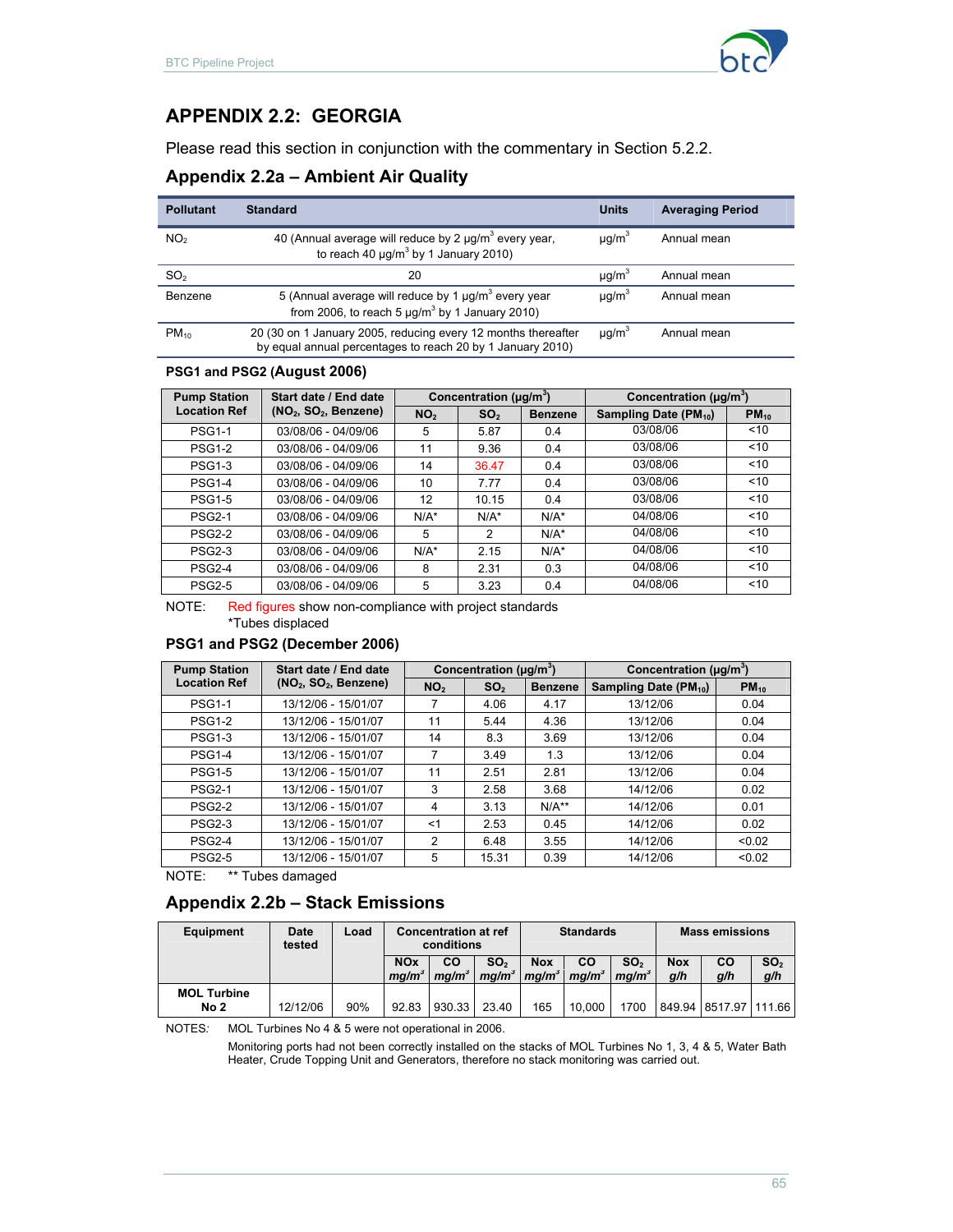# **Appendix 2.2c – Noise**

|                  |                         | <b>Standard</b> |         | <b>Units</b>                 | Period                            |
|------------------|-------------------------|-----------------|---------|------------------------------|-----------------------------------|
| PSG <sub>1</sub> |                         | 70              |         | dB(A)                        | Day and Night-time                |
|                  |                         | 55              |         | dB(A)                        | Daytime                           |
| PSG <sub>2</sub> |                         | 45              |         | dB(A)                        | Night-time                        |
|                  |                         |                 |         |                              |                                   |
| Location         | <b>Monitoring point</b> | Date and Time   |         | <b>Noise Readings in dBA</b> | <b>Background noise</b>           |
|                  | PSG1P1                  | 13.12.06        | Average | 58.2                         | People, vehicles                  |
|                  |                         | 13:00           | Peak    | 58.5                         |                                   |
|                  | PSG1P2                  | 13.12.06        | Average | 53.4                         |                                   |
|                  |                         | 13:20           | Peak    | 54.2                         |                                   |
|                  | PSG1P3                  | 13.12.06        | Average | 47                           | Light breeze                      |
|                  |                         | 13:35           | Peak    | 47.2                         |                                   |
|                  | PSG1P4                  | 13.12.06        | Average | 47.3                         | Vehicles at camp,                 |
| PSG <sub>1</sub> |                         | 13:45           | Peak    | 48                           | 4 camp generators                 |
|                  | PSG1P5                  | 13.12.06        | Average | 56.3                         | Passing track, 4 camp generators, |
|                  |                         | 14:05           | Peak    | 66.9                         | people, dog                       |
|                  | PSG1P6                  | 13.12.06        | Average | 49.5                         |                                   |
|                  |                         | 14:25           | Peak    | 50                           |                                   |
|                  | PSG1P8                  | 13.12.06        | Average | 55.9                         | Passing track at                  |
|                  |                         | 14:50           | Peak    | 56.2                         | main road to PSG1                 |
|                  | PSG1NV                  | 13.12.06        | Average | 39                           | Birds, breeze,                    |
|                  |                         | 15:40           | Peak    | 42.2                         | noise from village                |
|                  | PSG2P1                  | 14.12.06        | Average | 54.6                         | People                            |
|                  |                         | 15:30           | Peak    | 55                           |                                   |
|                  | PSG2P2                  | 14.12.06        | Average | 52                           | <b>Breeze</b>                     |
|                  |                         | 14:25           | Peak    | 53.2                         |                                   |
|                  | PSG2P3                  | 14.12.06        | Average | 45.7                         | Breeze, traffic                   |
|                  |                         | 14:50           | Peak    | 46.7                         |                                   |
| PSG <sub>2</sub> | PSG2P4                  | 14.12.06        | Average | 46.8                         | <b>Breeze</b>                     |
|                  |                         | 14:35           | Peak    | 47.1                         |                                   |
|                  | PSG2P5                  | 14.12.06        | Average | 53.7                         | Breeze, plane                     |
|                  |                         | 13:30           | Peak    | 60.6                         |                                   |
|                  | PSG2P6                  | 14.12.06        | Average | 46.3                         | <b>Breeze</b>                     |
|                  |                         | 12:50           | Peak    | 45.7                         |                                   |
|                  | PSG2P7                  | 14.12.06        | Average | 43.9                         | <b>Breeze</b>                     |
|                  |                         | 13:15           | Peak    | 44.8                         |                                   |

NOTE: PSG1P7 was not monitored because the area was fenced and locked. Selection of a new site is underway.

# **Appendix 2.2d – Effluent**

**PSG1** 

| Parameters           | <b>Standards</b> | Jan    | Feb    | Mar    | May    | Jun    | Jul    | Aug    | Sep    |
|----------------------|------------------|--------|--------|--------|--------|--------|--------|--------|--------|
| <b>Monthly</b>       |                  |        |        |        |        |        |        |        |        |
| pH                   | $6-9$            | 7.5    | 7.8    | 7.4    | 7.6    | 7.2    | 7.2    | 7.6    | 7      |
| COD                  | 125              | 17     | 20     | 23     | 13     | 40     | 30     | 22     | 20     |
| Oil and grease       | 10               | 5      | 5      | 5      | 5      | 5      | 5      | 5      | 5      |
| <b>TSS</b>           | 35               | $2$    | 2      | 4.1    | 2      | 5      | 2.7    | 5.3    | $2$    |
| Total N*             | 15               | 22     | 6.9    | 6.2    | 20     | 8      | 7.1    | 4      | 6.7    |
| NH <sub>4</sub>      | 10               | 4      | 3.6    | 3      | 3      | 6.4    | 6      | 0.7    | < 0.01 |
| Total P**            | 2                | 4      | 2      | 2.8    | 2.6    | 2.2    | 3.9    | 1.9    | 3.9    |
| Sulphide             |                  | < 0.02 | < 0.02 | < 0.02 | < 0.02 | < 0.02 | < 0.02 | < 0.02 | < 0.02 |
| Coliform<br>bacteria | $<$ 400          | 110    | 80     | 500    | 130    | 1986.3 | 900    | 1600   | 13     |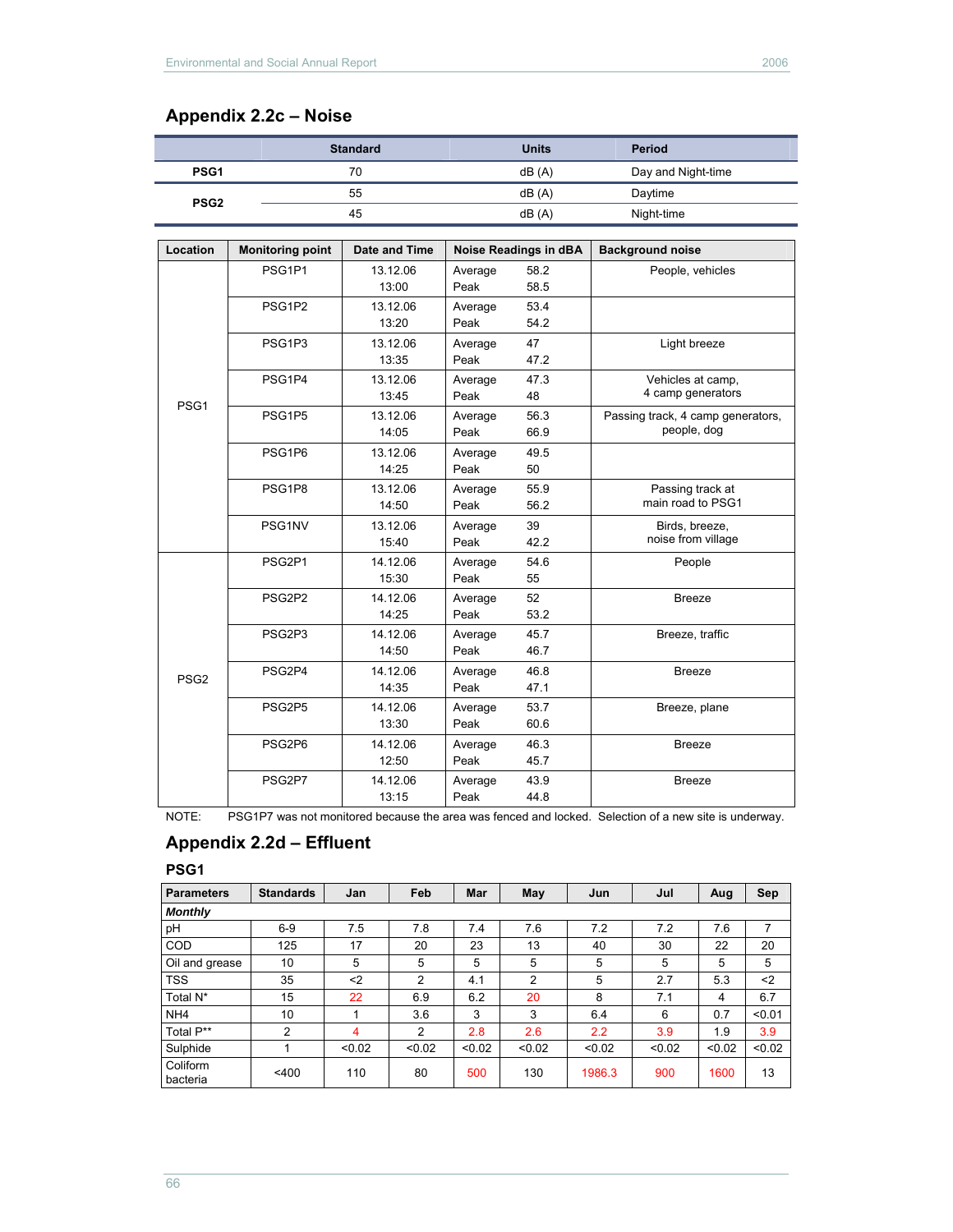

| <b>Parameters</b> | <b>Standards</b> | Jan             | Feb       | Mar | May       | Jun       | Jul       | Aug            | Sep |
|-------------------|------------------|-----------------|-----------|-----|-----------|-----------|-----------|----------------|-----|
| Quarterly         |                  |                 |           |     |           |           |           |                |     |
| <b>BOD</b>        | 25               | 12 <sup>°</sup> | $3$       |     | 6         | 5.3       | $3$       | $\overline{7}$ | $2$ |
| Heavy metals      | 10               | 0.054           | 0.11      |     | 0.0620    | 0.0228    | 0.398     |                |     |
| As                | 0.1              | < 0.005         | < 0.005   |     | < 0.005   | < 0.005   | < 0.005   |                |     |
| Cd                | 0.1              | < 0.001         | < 0.001   |     | < 0.001   | < 0.001   | 0.001     |                |     |
| Cr(6)             | 0.1              | < 0.01          | < 0.01    |     | < 0.01    | < 0.01    | < 0.01    |                |     |
| Cr total          | 0.5              | < 0.01          | < 0.01    |     | < 0.01    | < 0.001   | < 0.01    |                |     |
| Cu                | 0.5              | 0.009           | 0.01      |     | < 0.01    | < 0.001   | 0.001     |                |     |
| Fe                | 3.5              | 0.03            | 0.1       |     | < 0.01    | 0.18      | 0.37      |                |     |
| Pb                | 0.1              | < 0.01          | < 0.01    |     | < 0.01    | 0.011     | 0.008     |                |     |
| Hg                | 0.01             | < 0.00001       | < 0.00001 |     | < 0.00001 | < 0.00001 | < 0.00001 |                |     |
| Ni                | 0.5              | < 0.01          | < 0.01    |     | < 0.01    | 0.004     | 0.006     |                |     |
| Se                | 0.1              | 0.005           | < 0.005   |     | < 0.005   | 0.006     | 0.005     |                |     |
| Ag                | 0.5              | < 0.001         | < 0.001   |     | < 0.001   | < 0.001   | < 0.001   |                |     |
| Zn                | 1                | 0.01            | < 0.01    |     | < 0.01    | 0.027     | 0.007     |                |     |
| Phenols           | 0.5              | < 0.03          | < 0.03    |     | 0.04      | 0.03      | 0.04      |                |     |
| Chlorine          | 0.2              | 0.1             | 0.1       |     | 0.1       | 0.1       | 0.1       |                |     |

NOTE: \* For Total Nitrogen based on the 91/271/EEC no level limits for less than 10,000 population if the receiving water is not "sensitive". No limit below 12°C when 50 mg/l drinking water nitrate limit applies.

\*\* Phosphorus limit applies only if the receiving water is sensitive and eutrophic and is accumulating phosphorus. Therefore neither parameters are shown here.

| <b>Parameters</b> | <b>Standards</b> | Jan            | Feb       | Mar    | May       | Jun       | Jul       | Aug    | Sep              |
|-------------------|------------------|----------------|-----------|--------|-----------|-----------|-----------|--------|------------------|
| <b>Monthly</b>    |                  |                |           |        |           |           |           |        |                  |
| pH                | $6-9$            | 7.8            | 7.5       | 7.9    | 7.5       | 7.5       | 7.6       | 7.6    | $\overline{7.3}$ |
| COD               | 125              | 31             | 30        | 21     | 19        | 25        | 15        | 11     | 39               |
| Oil and grease    | 10               | 5              | 5         | 5      | 5         | 5         | 5         | 5      | 5                |
| TSS               | 35               | $\overline{2}$ | 8         | 7.4    | $2$       | $2$       | $2$       | $2$    | $2$              |
| Total N*          | 15               | 26             | 14        | 12     | 4.9       | 18        | 5.6       | 11     | 16               |
| NH <sub>4</sub>   | 10               | 1.8            | 4         | 4.3    | 3.3       | 4.4       | 4.2       | 0.7    | 0.03             |
| Total P**         | $\overline{2}$   | 4              | 3         | 2.7    | 2.2       | 4         | 3.7       | 3.9    | 5.2              |
| Sulphide          | 1                | < 0.02         | < 0.02    | < 0.02 | < 0.02    | < 0.02    | < 0.02    | < 0.02 | < 0.02           |
| Coliform          | $<$ 400          | 30             | 26        | 4      | 13        | $N/A***$  | 140       | 280    | 110              |
| bacteria          |                  |                |           |        |           |           |           |        |                  |
| Quarterly         |                  |                |           |        |           |           |           |        |                  |
| <b>BOD</b>        | 25               | 11             | 7.8       |        | 6         | 9         | 6         | <4     | $2$              |
| Heavy metals      | 10               | 0.042          | 2.62      |        | 0.01      | 0.092     | 0.064     |        |                  |
| As                | 0.1              | < 0.005        | < 0.005   |        | < 0.005   | < 0.005   | < 0.005   |        |                  |
| Cd                | 0.1              | < 0.001        | < 0.001   |        | < 0.001   | < 0.001   | 0.002     |        |                  |
| Cr(6)             | 0.1              | < 0.01         | < 0.01    |        | < 0.01    | < 0.01    | < 0.01    |        |                  |
| Cr total          | 0.5              | < 0.01         | < 0.01    |        | < 0.01    | < 0.001   | < 0.01    |        |                  |
| Cu                | 0.5              | 0.012          | 0.01      |        | 0.01      | 0.007     | 0.003     |        |                  |
| Fe                | 3.5              | 0.01           | 2.6       |        | < 0.01    | 0.03      | 0.02      |        |                  |
| Pb                | 0.1              | < 0.01         | < 0.01    |        | < 0.01    | 0.01      | 0.01      |        |                  |
| Hg                | 0.01             | < 0.00001      | < 0.00001 |        | < 0.00001 | < 0.00001 | < 0.00001 |        |                  |
| Z.                | 0.5              | < 0.01         | < 0.01    |        | < 0.01    | 0.008     | 0.006     |        |                  |
| Se                | 0.1              | < 0.005        | < 0.005   |        | < 0.005   | 0.005     | 0.006     |        |                  |
| Ag                | 0.5              | < 0.001        | < 0.001   |        | < 0.001   | < 0.001   | < 0.001   |        |                  |
| Zn                | 1                | 0.02           | 0.01      |        | < 0.01    | 0.032     | 0.017     |        |                  |
| Phenols           | 0.5              | < 0.03         | < 0.03    |        | < 0.03    | 0.04      | < 0.03    |        |                  |

NOTE: \* For Total Nitrogen based on the 91/271/EEC no level limits for less than 10,000 population if the receiving water is not "sensitive". No limit below 12°C when 50 mg/l drinking water nitrate limit applies.

\*\* Phosphorus limit applies only if the receiving water is sensitive and eutrophic and is accumulating phosphorus.

\*\*\*June Coliform is not available as the bottle had been sent to Baku by mistake instead of being left in the Cito lab in Tbilisi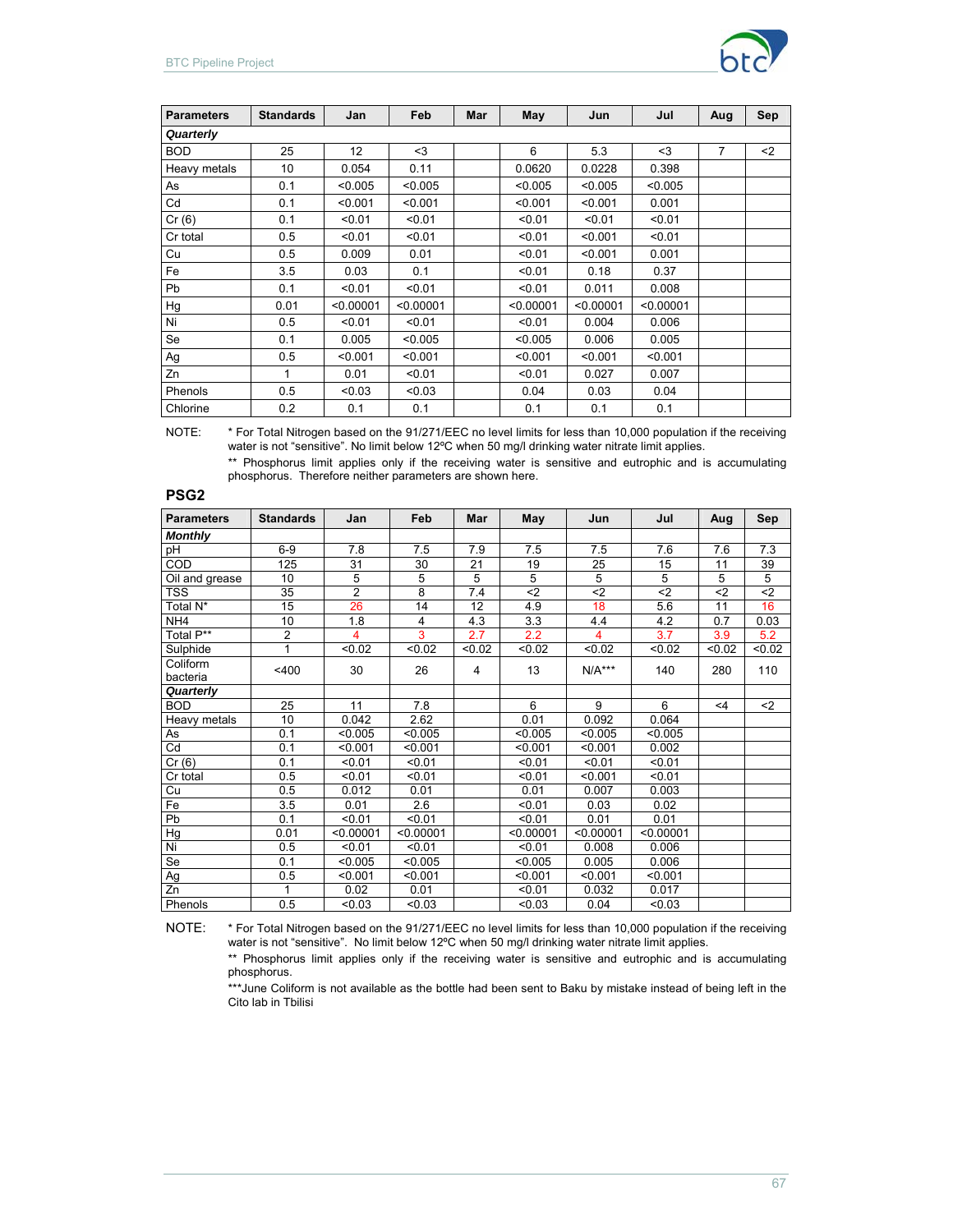## **Appendix 2.2e – Ground and Surface Waters**

### *Round 1, June – July 2006 and Round 2, September – October 2006*

| <b>LOCATION</b>                          | Boriomi                   |                                          |                             |                                | <b>KEY</b>                     |                             |                                      |                                |                          |                     |                     |                             |                     |                                |                             |                     |                     |                             |                     |                     |
|------------------------------------------|---------------------------|------------------------------------------|-----------------------------|--------------------------------|--------------------------------|-----------------------------|--------------------------------------|--------------------------------|--------------------------|---------------------|---------------------|-----------------------------|---------------------|--------------------------------|-----------------------------|---------------------|---------------------|-----------------------------|---------------------|---------------------|
| <b>SAMPLE TYPE</b>                       | Groundwater               |                                          |                             |                                |                                |                             | DRY Location dry at time of sampling |                                |                          |                     |                     |                             |                     |                                |                             |                     |                     |                             |                     |                     |
| <b>SAMPLING DATES</b>                    | <b>Oct - Nov 2006</b>     |                                          |                             |                                |                                |                             | < Less than method detection limit   |                                |                          |                     |                     |                             |                     |                                |                             |                     |                     |                             |                     |                     |
| <b>SAMPLING ROUND</b>                    | Round <sub>2</sub>        |                                          |                             |                                |                                | NA Not analysed             |                                      |                                |                          |                     |                     |                             |                     |                                |                             |                     |                     |                             |                     |                     |
|                                          | <b>Method</b>             | <b>Sample</b><br><b>Reference</b>        | BMW1                        | BMW <sub>1</sub>               | BMW <sub>1</sub>               | BMW <sub>2</sub>            | BMW <sub>2</sub>                     | BMW <sub>2</sub>               | BMW3                     | BMW3                | BMW3                | BMW4                        | BMW4                | BMW4                           | BMW <sub>5</sub>            | BMW <sub>5</sub>    | BMW <sub>5</sub>    | BMW <sub>6</sub>            | BMW <sub>6</sub>    | BMW <sub>6</sub>    |
| Analyte                                  | <b>Detection</b><br>Limit | <b>Date</b><br>Sampled /<br><b>Units</b> | <b>Baseline</b><br>29/09/05 | Round <sub>1</sub><br>21/07/06 | Round <sub>2</sub><br>22/10/06 | <b>Baseline</b><br>15/08/05 | Round <sub>1</sub><br>21/07/06       | Round <sub>2</sub><br>22/10/06 | <b>Baseline 15/08/05</b> | Round 1<br>21/07/06 | Round 2<br>22/10/06 | <b>Baseline</b><br>14/08/05 | Round 1<br>18/06/06 | Round <sub>2</sub><br>22/10/06 | <b>Baseline</b><br>02/09/05 | Round 1<br>19/06/06 | Round 2<br>22/10/06 | <b>Baseline</b><br>03/09/05 | Round 1<br>22/06/06 | Round 2<br>23/10/06 |
| GRO (C4-C12)                             | 10                        | ua/l                                     | <b>DRY</b>                  | <b>DRY</b>                     | <b>DRY</b>                     | < 10                        | < 10                                 | < 10                           | 10                       | < 10                | < 10                | < 10                        | < 10                | < 10                           | < 10                        | < 10                | < 10                | < 10                        | < 10                | < 10                |
| TPH (Aliphatics and<br>Aromatics C5-C35) | 10                        | ug/l                                     | <b>DRY</b>                  | <b>DRY</b>                     | DRY                            | < 10                        | < 10                                 | < 10                           | <10                      | < 10                | < 10                | < 10                        | < 10                | < 10                           | < 10                        | < 10                | 10                  | < 10                        | < 10                | < 10                |
| Benzo(a)pyrene                           | 0.01                      | ug/l                                     | <b>DRY</b>                  | DRY                            | DRY                            | < 0.01                      | <b>NA</b>                            | < 0.01                         | < 0.01                   | <b>NA</b>           | < 0.01              | < 0.01                      | < 0.01              | < 0.01                         | < 0.01                      | < 0.01              | < 0.01              | < 0.01                      | < 0.01              | < 0.01              |
| PAH 16 Total                             | 0.01                      | ug/l                                     | <b>DRY</b>                  | DRY                            | <b>DRY</b>                     | < 0.01                      | <b>NA</b>                            | < 0.01                         | < 0.01                   | <b>NA</b>           | < 0.01              | 0.846                       | < 0.01              | 0.103                          | < 0.01                      | < 0.01              | < 0.01              | 0.478                       | < 0.01              | < 0.01              |
| <b>BTEX</b>                              |                           |                                          |                             |                                |                                |                             |                                      |                                |                          |                     |                     |                             |                     |                                |                             |                     |                     |                             |                     |                     |
| Benzene                                  |                           | ua/l                                     | <b>DRY</b>                  | <b>DRY</b>                     | <b>DRY</b>                     | <1                          | < 1                                  | < 1                            | < 1                      | <1                  | < 1                 | <1                          | < 1                 | <1                             | < 1                         | <1                  | < 1                 | < 1                         | < 1                 | <1                  |
| Toluene                                  |                           | ua/l                                     | <b>DRY</b>                  | DRY                            | DRY                            | <1                          | < 1                                  | <1                             | < 1                      | < 1                 | < 1                 | <1                          | < 1                 | < 1                            | < 1                         | $\overline{2}$      | < 1                 | < 1                         | < 1                 | <1                  |
| Ethylbenzene                             |                           | ug/l                                     | <b>DRY</b>                  | DRY                            | <b>DRY</b>                     | <1                          | < 1                                  | < 1                            | < 1                      | < 1                 | < 1                 | <1                          | < 1                 | < 1                            | < 1                         | <1                  | < 1                 | < 1                         | < 1                 | <1                  |
| p/m-Xylene                               |                           | ug/l                                     | <b>DRY</b>                  | <b>DRY</b>                     | <b>DRY</b>                     | <1                          | < 1                                  | < 1                            | < 1                      | < 1                 | < 1                 | <1                          | < 1                 | < 1                            | < 1                         | <1                  | < 1                 | < 1                         | < 1                 | <1                  |
| o-Xylene                                 |                           | ua/l                                     | <b>DRY</b>                  | <b>DRY</b>                     | DRY                            | <1                          | < 1                                  | < 1                            | < 1                      | < 1                 | < 1                 | < 1                         | < 1                 | < 1                            | < 1                         | $<$ 1               | < 1                 | < 1                         | < 1                 | <1                  |
| <b>ADDITIONAL</b>                        |                           |                                          |                             |                                |                                |                             |                                      |                                |                          |                     |                     |                             |                     |                                |                             |                     |                     |                             |                     |                     |
| Calcium Dissolved                        |                           | ug/l                                     | <b>DRY</b>                  | DRY                            | DRY                            | 36270                       | 4820                                 | 40900                          | insufficient sample      | 5320                | 52650               | 34680                       | 37010               | 39570                          | 31180                       | 41850               | 44190               | 61560                       | 57500               | 61090               |
| Magnesium Dissolved                      | 5                         | ua/l                                     | <b>DRY</b>                  | <b>DRY</b>                     | DRY                            | 4682                        | 640                                  | 5946                           | insufficient sample      | 971                 | 9832                | 8593                        | 8698                | 9085                           | 3902                        | 3982                | 4964                | 13560                       | 14780               | 15870               |
| Manganese Dissolved                      |                           | ug/l                                     | <b>DRY</b>                  | <b>DRY</b>                     | <b>DRY</b>                     | 6                           | < 1                                  | $<$ 1                          | insufficient sample      | <1                  | < 1                 | 374                         | 888                 | 364                            | 152                         |                     | 3                   | 1744                        | 2097                | 2035                |
| Iron Total (HNO <sub>3</sub> Digest)     | 5                         | ua/l                                     | <b>DRY</b>                  | <b>DRY</b>                     | <b>DRY</b>                     | 2173000                     | 1653000                              | 875700                         | insufficient sample      | 417300              | 158900              | 26860                       | 16860               | 88810                          | 40680                       | 3594                | 46920               | 15300                       | 27690               | 71610               |
| Total Alkalinity as CaCO,                | $\mathfrak{D}$            | ma/l                                     | <b>DRY</b>                  | <b>DRY</b>                     | <b>DRY</b>                     | 285                         | 230                                  | 205                            | insufficient sample      | 305                 | 210                 | 180                         | 225                 | 200                            | 120                         | 140                 | 135                 | 335                         | 310                 | 355                 |
| Potassium Dissolved                      | 0.2                       | mg/l                                     | <b>DRY</b>                  | DRY                            | <b>DRY</b>                     | 0.2                         | 0.2                                  | 0.2                            | insufficient sample      | 0.5                 | 0.6                 | 0.3                         | 0.3                 | 0.3                            | 0.5                         | 0.2                 | 0.3                 | 0.6                         | 0.3                 | 0.3                 |
| Sodium Dissolved                         | 0.2                       | mg/l                                     | <b>DRY</b>                  | <b>DRY</b>                     | <b>DRY</b>                     | 12.6                        | 12.5                                 | 11.9                           | insufficient sample      | 14.3                | 18.8                | 10.8                        | 10.1                | 11.1                           | 7.1                         | 4.8                 | 6.2                 | 36.8                        | 36.8                | 34.5                |
| Nitrate as NO.                           | 0.3                       | ma/l                                     | <b>DRY</b>                  | <b>DRY</b>                     | DRY                            | 1.4                         | 1.7                                  | 1.7                            | insufficient sample      | 3.2                 | 3.9                 | < 0.3                       | 0.4                 | < 0.3                          | 2.7                         | 2.4                 | 20.0                | 0.3                         | 1.1                 | 0.5                 |
| Sulphate (soluble)                       | 3                         | mg/l                                     | <b>DRY</b>                  | <b>DRY</b>                     | <b>DRY</b>                     | $3$                         | <3                                   | $<$ 3                          | insufficient sample      | $3$                 | $3$                 | 5                           | 3                   | 5                              | <3                          | <3                  | 10                  | 6                           | 13                  | $\Delta$            |
| Chloride                                 |                           | mg/l                                     | <b>DRY</b>                  | <b>DRY</b>                     | <b>DRY</b>                     |                             | < 1                                  |                                | insufficient sample      | < 1                 |                     | 1.00                        |                     | < 1                            | < 1.00                      |                     | 3                   | $\overline{2}$              | $\gamma$            |                     |
| pH Value                                 |                           | pH units                                 | <b>DRY</b>                  | <b>DRY</b>                     | DRY                            | 8.13                        | 8.42                                 | 8.25                           | insufficient sample      | 8.25                | 8.35                | 8.63                        | 8.07                | 8.53                           | $\mathbf{R}$                | 8.01                | 8.39                | 8.03                        | 7.29                | 8.73                |

| <b>Boriomi Groundwater continued</b>     |                           |                                        |                             |                     |                                |                             |                     |                                |                          |                     |                                |                             |                                |                                |                             |                     |                                |
|------------------------------------------|---------------------------|----------------------------------------|-----------------------------|---------------------|--------------------------------|-----------------------------|---------------------|--------------------------------|--------------------------|---------------------|--------------------------------|-----------------------------|--------------------------------|--------------------------------|-----------------------------|---------------------|--------------------------------|
|                                          | <b>Method</b>             | <b>Sample</b><br><b>Reference</b>      | BMW7                        | BMW7                | <b>BMW7</b>                    | BMW8                        | BMW8                | BMW8                           | <b>BMW9</b>              | <b>BMW9</b>         | BMW9                           | <b>BMW10</b>                | <b>BMW10</b>                   | <b>BMW10</b>                   | <b>BMW11</b>                | <b>BMW11</b>        | <b>BMW11</b>                   |
| Analyte                                  | <b>Detection</b><br>Limit | Date<br><b>Sampled</b><br><b>Units</b> | <b>Baseline</b><br>02/09/05 | Round 1<br>25/06/06 | Round <sub>2</sub><br>24/10/06 | <b>Baseline</b><br>02/09/05 | Round 1<br>19/06/06 | Round <sub>2</sub><br>24/10/06 | <b>Baseline 08/09/05</b> | Round 1<br>21/06/06 | Round <sub>2</sub><br>25/10/06 | <b>Baseline</b><br>06/09/05 | Round <sub>1</sub><br>21/07/06 | Round <sub>2</sub><br>25/10/06 | <b>Baseline</b><br>06/09/05 | Round 1<br>21/06/06 | Round <sub>2</sub><br>25/10/06 |
| GRO (C4-C12)                             | 10                        | ua/l                                   | < 10                        | < 10                | No Access                      | < 10                        | < 10                | < 10                           | < 10                     | < 10                | < 10                           | < 10                        | < 10                           | < 10                           | < 10                        | < 10                | < 10                           |
| TPH (Aliphatics and<br>Aromatics C5-C35) | 10                        | ug/l                                   | < 10                        | < 10                | No Access                      | < 10                        | < 10                | < 10                           | < 10                     | < 10                | <10                            | 18                          | < 10                           | < 10                           | < 10                        | $10^{-1}$           | < 10                           |
| Benzo(a)pyrene                           | 0.01                      | ug/l                                   | < 0.01                      | < 0.01              | No Access                      | < 0.01                      | < 0.01              | < 0.01                         | 0.203                    | < 0.01              | < 0.01                         | < 0.01                      | < 0.01                         | < 0.01                         | < 0.01                      | < 0.01              | < 0.01                         |
| PAH 16 Total                             | 0.01                      | ug/l                                   | < 0.01                      | < 0.01              | No Access                      | < 0.01                      | < 0.01              | < 0.01                         | 2.553                    | < 0.01              | < 0.01                         | 0.279                       | < 0.01                         | < 0.01                         | < 0.01                      | < 0.01              | < 0.01                         |
| <b>BTEX</b>                              |                           |                                        |                             |                     |                                |                             |                     |                                |                          |                     |                                |                             |                                |                                |                             |                     |                                |
| Benzene                                  |                           | ug/l                                   | < 1                         | < 1                 | No Access                      | $<$ 1                       | < 1                 | < 1                            | < 1                      | ≺1                  | < 1                            | < 1                         | < 1                            | < 1                            | < 1                         | <1                  | $<$ 1                          |
| Toluene                                  |                           | ug/l                                   | < 1                         | < 1                 | No Access                      | $<$ 1                       | < 1                 | < 1                            | < 1                      | <1                  | < 1                            | < 1                         | < 1                            | < 1                            | < 1                         | < 1                 | < 1                            |
| Ethylbenzene                             |                           | ug/l                                   | < 1                         | < 1                 | No Access                      | $<$ 1                       | < 1                 | < 1                            | < 1                      | ≺1                  | < 1                            | < 1                         | < 1                            | < 1                            | < 1                         | <1                  | $<$ 1                          |
| p/m-Xylene                               |                           | ug/l                                   | < 1                         | < 1                 | No Access                      | < 1                         | < 1                 | < 1                            | <1                       | <1                  | < 1                            | < 1                         | < 1                            | < 1                            | < 1                         | < 1                 | < 1                            |
| o-Xylene                                 |                           | ua/l                                   | < 1                         | < 1                 | No Access                      | $<$ 1                       | < 1                 | < 1                            | < 1                      | <1                  | < 1                            | < 1                         | < 1                            | < 1                            | < 1                         | <1                  | < 1                            |
| <b>ADDITIONAL</b>                        |                           |                                        |                             |                     |                                |                             |                     |                                |                          |                     |                                |                             |                                |                                |                             |                     |                                |
| <b>Calcium Dissolved</b>                 | 5                         | ug/l                                   | 45870                       | 55840               | No Access                      | 38330                       | 43260               | 30410                          | 112500                   | 96160               | 90010                          | 27860                       | 30680                          | 43990                          | 5204                        | 4291                | 6249                           |
| Magnesium Dissolved                      | 5                         | ug/l                                   | 6783                        | 9380                | No Access                      | 8208                        | 10400               | 7883                           | 22360                    | 20490               | 20320                          | 24                          | 5956                           | 12630                          | 1175                        | 977                 | 1137                           |
| Manganese Dissolved                      |                           | ug/l                                   | 248                         | 947                 | No Access                      | 130                         | 27                  | 78                             | 598                      | 487                 | 426                            | < 1                         | 11                             | 76                             | 9                           | 6                   | 8                              |
| Iron Total (HNO <sub>3</sub> Digest)     | 5                         | ug/l                                   | 13870                       | 335400              | No Access                      | 14120                       | 8239                | 268800                         | 2241                     | 15000               | 2101                           | 810                         | 110100                         | 486200                         | 336600                      | 140700              | 265600                         |
| Total Alkalinity as CaCO3                | $\overline{2}$            | mg/l                                   | 205                         | 305                 | No Access                      | 275                         | 950                 | 410                            | 410                      | 400                 | 370                            | 230                         | 270                            | 805                            | 515                         | 325                 | 295                            |
| Potassium Dissolved                      | 0.2                       | mg/l                                   | 1.1                         | 0.6                 | No Access                      | 2.3                         | 1.7                 | 3.0                            | 0.8                      | 1.4                 | 1.4                            | 2.1                         | 3.3                            | 8.3                            | 48.0                        | 33.8                | 2.9                            |
| Sodium Dissolved                         | 0.2                       | mg/l                                   | 30.8                        | 30.0                | No Access                      | 72.0                        | 84.0                | 108.8                          | 35.8                     | 37.5                | 35.3                           | 81.0                        | 45.0                           | 46.5                           | 75.0                        | 73.5                | 78                             |
| Nitrate as NO.                           | 0.3                       | mg/l                                   | < 0.3                       | 0.6                 | No Access                      | <0.3                        | 1.8                 | <0.3                           | < 0.3                    | 0.5                 | < 0.3                          | < 0.3                       | 0.3                            | <0.3                           | < 0.3                       | 0.5                 | < 0.3                          |
| Sulphate (soluble)                       | 3                         | mg/l                                   | 20                          | 7                   | No Access                      | 19                          | 26                  | 37                             | 17                       | 15                  | 16                             | 12                          | 15                             | 16                             | 17                          | 15                  | 12                             |
| Chloride                                 |                           | mg/l                                   | $\mathbf{z}$                | 17                  | No Access                      | 3                           | $\overline{2}$      | $\overline{\phantom{a}}$       |                          | $\overline{2}$      |                                |                             | < 1                            | < 1                            |                             | 1.00                | < 1                            |
| pH Value                                 |                           | pH units                               | 8.48                        | 7.99                | No Access                      | 8.07                        | 8.27                | 8.54                           | 7.86                     | 7.34                | 8.12                           | 11.47                       | 8.50                           | 8.33                           | 8.94                        | 9.08                | 9.09                           |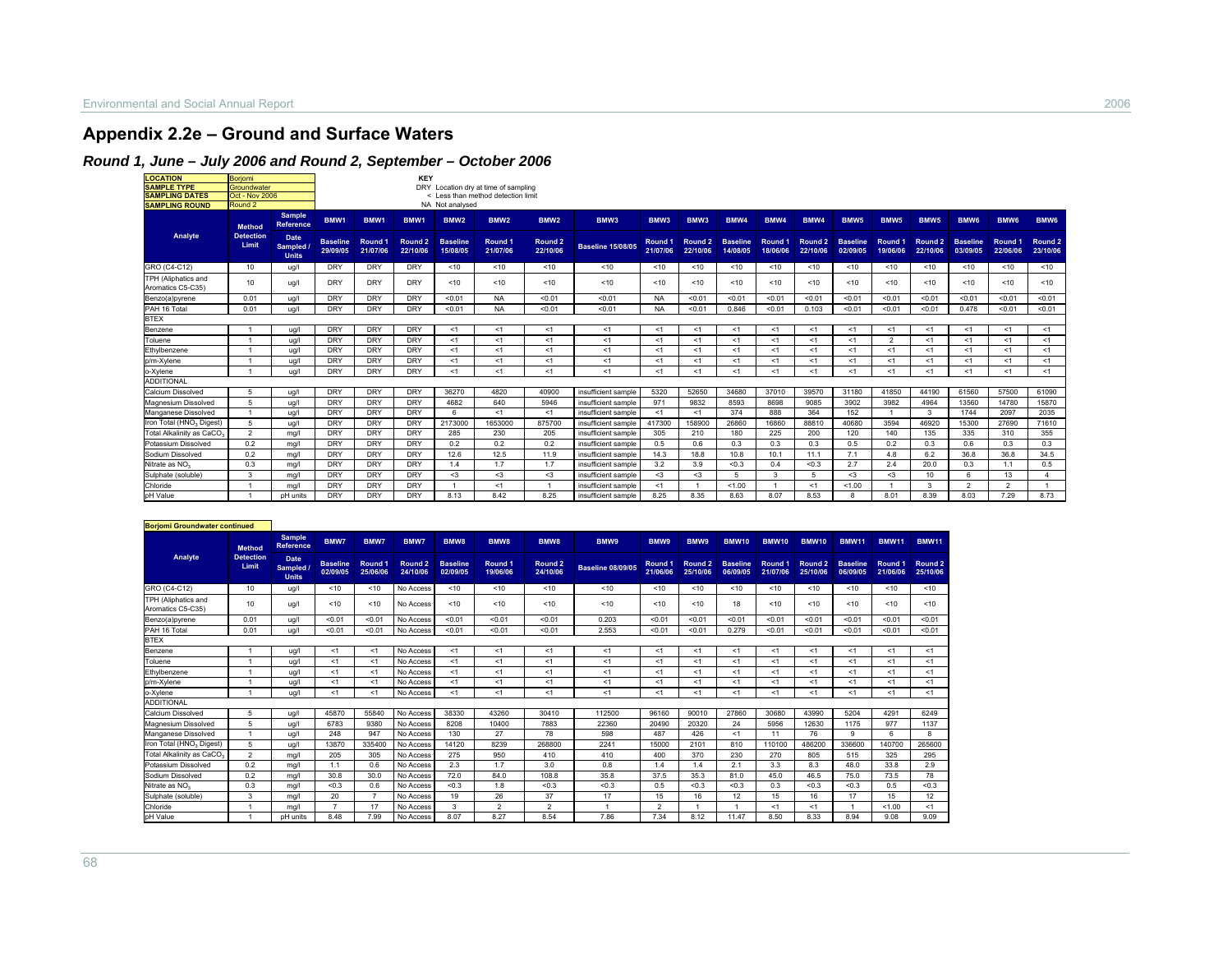

| <b>LOCATION</b>                          | Borjomi                   |                                          |                             |                     | <b>KEY</b>          |                             |                                    |                     |                             |                     |                     |                             |                     |                     |                             |                     |                     |
|------------------------------------------|---------------------------|------------------------------------------|-----------------------------|---------------------|---------------------|-----------------------------|------------------------------------|---------------------|-----------------------------|---------------------|---------------------|-----------------------------|---------------------|---------------------|-----------------------------|---------------------|---------------------|
| <b>SAMPLE TYPE</b>                       | <b>Surface Water</b>      |                                          |                             |                     | DRY                 |                             | Location dry at time of sampling   |                     |                             |                     |                     |                             |                     |                     |                             |                     |                     |
| <b>SAMPLING DATES</b>                    | <b>Oct - Nov 2006</b>     |                                          |                             |                     |                     |                             | < Less than method detection limit |                     |                             |                     |                     |                             |                     |                     |                             |                     |                     |
| <b>ISAMPLING ROUND</b>                   | Round 2                   |                                          |                             |                     |                     | NA Not analysed             |                                    |                     |                             |                     |                     |                             |                     |                     |                             |                     |                     |
|                                          | <b>Method</b>             | <b>Sample</b><br><b>Reference</b>        | <b>BSW1</b>                 | BSW1                | BSW1                | <b>BSW2</b>                 | BSW <sub>2</sub>                   | <b>BSW2</b>         | BSW <sub>3</sub>            | BSW <sub>3</sub>    | BSW <sub>3</sub>    | <b>BSW4</b>                 | <b>BSW4</b>         | BSW4                | <b>BSW5</b>                 | <b>BSW5</b>         | <b>BSW5</b>         |
| Analyte                                  | <b>Detection</b><br>Limit | <b>Date</b><br>Sampled /<br><b>Units</b> | <b>Baseline</b><br>06/09/05 | Round 1<br>17/06/06 | Round 2<br>26/10/06 | <b>Baseline</b><br>08/09/05 | Round 1<br>17/06/06                | Round 2<br>22/10/06 | <b>Baseline</b><br>01/09/05 | Round 1<br>17/06/06 | Round 2<br>21/10/06 | <b>Baseline</b><br>15/08/05 | Round 1<br>17/06/06 | Round 2<br>21/10/06 | <b>Baseline</b><br>05/09/05 | Round 1<br>17/06/06 | Round 2<br>21/10/06 |
| GRO (C4-C12)                             | 10                        | ug/l                                     | < 10                        | ~10                 | < 10                | < 10                        | < 10                               | < 10                | < 10                        | < 10                | < 10                | < 10                        | ~10                 | < 10                | < 10                        | < 10                | ~10                 |
| TPH (Aliphatics and<br>Aromatics C5-C35) | 10                        | ug/l                                     | < 10                        | < 10                | < 10                | < 10                        | < 10                               | < 10                | < 10                        | < 10                | < 10                | < 10                        | < 10                | < 10                | < 10                        | < 10                | < 10                |
| EPH (DRO) (C10-C40)                      | 10                        | ug/l                                     | 10                          | < 10                | < 10                | < 10                        | < 10                               | < 10                | < 10                        | < 10                | < 10                | < 10                        | < 10                | < 10                | < 10                        | < 10                | < 10                |
| Benzo(a)pyrene                           | 0.01                      | ug/l                                     | < 0.01                      | < 0.01              | < 0.01              | < 0.01                      | < 0.01                             | < 0.01              | < 0.01                      | < 0.01              | < 0.01              | < 0.01                      | < 0.01              | < 0.01              | < 0.01                      | < 0.01              | < 0.01              |
| PAH 16 Total                             | 0.01                      | ug/l                                     | < 0.01                      | < 0.01              | < 0.01              | < 0.01                      | < 0.01                             | < 0.01              | < 0.01                      | < 0.01              | < 0.01              | 1.119                       | < 0.01              | < 0.01              | < 0.01                      | < 0.01              | < 0.01              |
| <b>BTEX</b>                              |                           |                                          |                             |                     |                     |                             |                                    |                     |                             |                     |                     |                             |                     |                     |                             |                     |                     |
| Benzene                                  |                           | ug/l                                     | $<$ 1                       | < 1                 | $<$ 1               | $<$ 1                       | <1                                 | $<$ 1               | $<$ 1                       | $<$ 1               | <1                  | <1                          | $<$ 1               | < 1                 | < 1                         | <1                  | $<$ 1               |
| Toluene                                  |                           | ug/l                                     | $<$ 1                       | < 1                 | < 1                 | $<$ 1                       | ≺1                                 | $<$ 1               | $<$ 1                       | $<$ 1               | <1                  | $<$ 1                       | $<$ 1               | < 1                 | < 1                         | <1                  | $<$ 1               |
| Ethylbenzene                             |                           | ug/l                                     | <1                          | < 1                 | $<$ 1               | < 1                         | <1                                 | <1                  | < 1                         | <1                  | <1                  | < 1                         | <1                  | < 1                 | < 1                         | ≺1                  | < 1                 |
| p/m-Xylene                               |                           | ug/l                                     | $<$ 1                       | $<$ 1               | $<$ 1               | $<$ 1                       | <1                                 | $<$ 1               | $<$ 1                       | $<$ 1               | <1                  | <1                          | $<$ 1               | $<$ 1               | < 1                         | <1                  | <1                  |
| o-Xylene                                 |                           | ug/l                                     | $<$ 1                       | < 1                 | < 1                 | < 1                         | ≺1                                 | < 1                 | < 1                         | < 1                 | <1                  | <1                          | <1                  | <1                  | < 1                         | < 1                 | <1                  |

| <b>Boriomi Surface Water continued</b>   |                                  |                                          |                             |                     |                     |                             |                     |                       |                             |                     |                       |                             |                     |                     |
|------------------------------------------|----------------------------------|------------------------------------------|-----------------------------|---------------------|---------------------|-----------------------------|---------------------|-----------------------|-----------------------------|---------------------|-----------------------|-----------------------------|---------------------|---------------------|
|                                          | <b>Method</b>                    | <b>Sample</b><br><b>Reference</b>        | <b>BSW6</b>                 | <b>BSW6</b>         | <b>BSW6</b>         | <b>BSW7</b>                 | <b>BSW7</b>         | <b>BSW7</b>           | BSW <sub>8</sub>            | <b>BSW8</b>         | <b>BSW8</b>           | BSW9                        | BSW9                | <b>BSW9</b>         |
| Analyte                                  | <b>Detection</b><br><b>Limit</b> | <b>Date</b><br>Sampled /<br><b>Units</b> | <b>Baseline</b><br>15/08/05 | Round 1<br>17/06/06 | Round 2<br>26/10/06 | <b>Baseline</b><br>11/09/05 | Round 1<br>17/06/06 | Round 2<br>26/10/06   | <b>Baseline</b><br>11/09/05 | Round 1<br>17/06/06 | Round 2<br>26/10/06   | <b>Baseline</b><br>05/09/05 | Round 1<br>17/06/06 | Round 2<br>21/10/06 |
| GRO (C4-C12)                             | 10                               | ug/l                                     | 10                          | $10^{-1}$           | $10^{-1}$           | < 10                        |                     | No Access No Access   | < 10                        | No Access           | No Access             | < 10                        | $10^{-1}$           | < 10                |
| TPH (Aliphatics and<br>Aromatics C5-C35) | 10                               | ug/l                                     | < 10                        | 10                  | 68                  | 10<                         |                     | No Access No Access   | < 10                        |                     | No Access No Access   | < 10                        | $10^{-1}$           | 10                  |
| EPH (DRO) (C10-C40)                      | 10                               | ug/l                                     | < 10                        | ~10                 | $10^{-1}$           | ~10                         |                     | No Access   No Access | < 10                        | No Access           | No Access             | ~10                         | < 10                | < 10                |
| Benzo(a)pyrene                           | 0.01                             | ug/l                                     | < 0.01                      | < 0.01              | < 0.01              | < 0.01                      |                     | No Access   No Access | < 0.01                      |                     | No Access No Access   | < 0.01                      | < 0.01              | < 0.01              |
| PAH 16 Total                             | 0.01                             | ug/l                                     | < 0.01                      | < 0.01              | < 0.01              | < 0.01                      |                     | No Access No Access   | 1.106                       |                     | No Access No Access   | < 0.01                      | < 0.01              | < 0.01              |
| <b>BTEX</b>                              |                                  |                                          |                             |                     |                     |                             |                     |                       |                             |                     |                       |                             |                     |                     |
| Benzene                                  |                                  | ug/l                                     | < 1                         | $<$ 1               | <1                  | < 1                         |                     | No Access No Access   | <1                          |                     | No Access No Access   | < 1                         | $<$ 1               | $<$ 1               |
| Toluene                                  |                                  | ug/l                                     | < 1                         | < 1                 | <1                  | $<$ 1                       |                     | No Access   No Access | <1                          |                     | No Access   No Access | <1                          | $<$ 1               | $<$ 1               |
| Ethylbenzene                             |                                  | ug/l                                     | $<$ 1                       | $<$ 1               | $<$ 1               | < 1                         |                     | No Access No Access   | <1                          |                     | No Access No Access   | < 1                         | $<$ 1               | $<$ 1               |
| p/m-Xylene                               |                                  | ug/l                                     | $<$ 1                       | < 1                 | < 1                 | $<$ 1                       |                     | No Access No Access   | $<$ 1                       |                     | No Access No Access   | $<$ 1                       | $<$ 1               | $<$ 1               |
| o-Xylene                                 |                                  | ug/l                                     | < 1                         | < 1                 | < 1                 | $<$ 1                       |                     | No Access No Access   | $<$ 1                       |                     | No Access No Access   | < 1                         | $<$ 1               | $<$ 1               |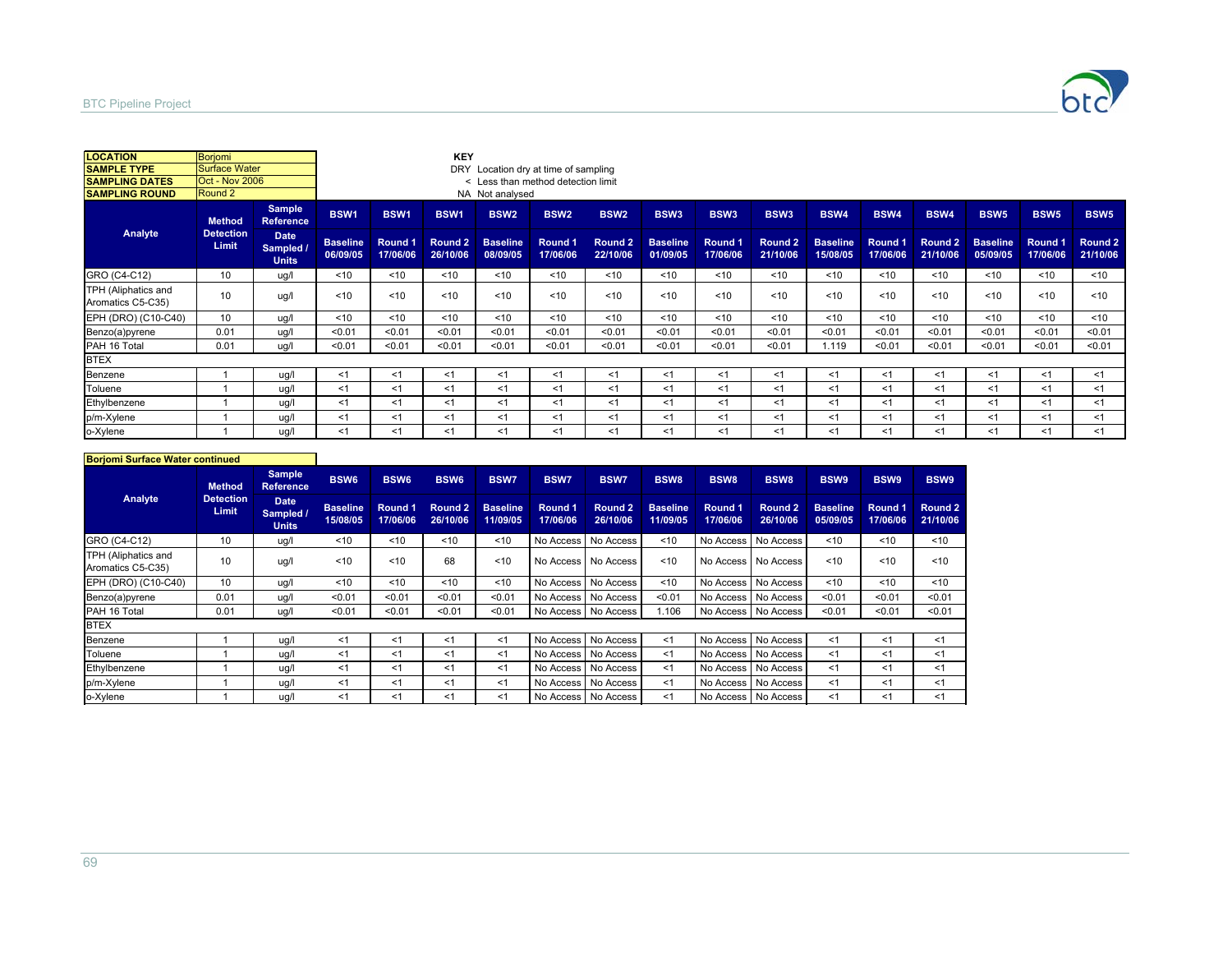| <b>LOCATION</b>                                 | .tsia / Tabatskur                   |                                |                          |              |                              |                  |                                      |                  |                 |                 |                                                   |                |                  |                              |                          |                  |                      |                          |                          |                          |                          |                         |                                              |                 |                        |                                    |                      |            |                                      |
|-------------------------------------------------|-------------------------------------|--------------------------------|--------------------------|--------------|------------------------------|------------------|--------------------------------------|------------------|-----------------|-----------------|---------------------------------------------------|----------------|------------------|------------------------------|--------------------------|------------------|----------------------|--------------------------|--------------------------|--------------------------|--------------------------|-------------------------|----------------------------------------------|-----------------|------------------------|------------------------------------|----------------------|------------|--------------------------------------|
| <b>SAMPLE TYPE</b>                              | iroundwater                         |                                |                          |              |                              |                  | DRY Location dry at time of sampling |                  |                 | NA Not analysed |                                                   |                |                  |                              |                          |                  |                      |                          |                          |                          |                          |                         |                                              |                 |                        |                                    |                      |            |                                      |
| <b>SAMPLING DATES</b>                           | Oct - Nov 2006                      |                                |                          |              |                              |                  | < Less than method detection limit   |                  |                 |                 | NDP No determination possible                     |                |                  |                              |                          |                  |                      |                          |                          |                          |                          |                         |                                              |                 |                        |                                    |                      |            |                                      |
| <b>SAMPLING ROUND</b>                           | Round <sub>2</sub>                  |                                |                          |              |                              |                  |                                      |                  |                 |                 |                                                   |                |                  |                              |                          |                  |                      |                          |                          |                          |                          |                         |                                              |                 |                        |                                    |                      |            |                                      |
| Analyte                                         | Method<br><b>Detection</b><br>Limit | Sample<br>Reference<br>Date    | KTMW1<br><b>Baseline</b> | Round 1      | KTMW1 KTMW1<br>Round 2       | <b>Baseline</b>  | KTMW2 KTMW2<br>Round 1               | KTMW2<br>Round 2 | <b>Baseline</b> | Round 1         | KTMW3 KTMW3 KTMW3<br>Round 2                      |                | Baseline Round 1 | KTMW4 KTMW4 KTMW4<br>Round 2 | KTMW5<br><b>Baseline</b> | KTMW5<br>Round 1 | KTMW5<br>Round 2     | KTMW6<br><b>Baseline</b> | KTMW6<br>Round 1         | KTMW6<br>Round 2         | KTMW7<br><b>Baseline</b> | <b>KTMW7</b><br>Round 1 | KTMW7<br>Round 2                             | <b>Baseline</b> | KTMW8 KTMW8<br>Round 1 | <b>KTMW8</b><br>Round <sub>2</sub> | <b>Baseline</b>      |            | KTMW9 KTMW9 KTMW9<br>Round 1 Round 2 |
|                                                 |                                     | <b>Sampled</b><br><b>Units</b> | 21/09/05                 | 27/06/06     | 31/10/06                     | 09/09/05         | 27/06/06                             | 31/10/06         | 22/09/05        | 20/07/06        | 31/10/06                                          | 25/09/05       | 27/06/06         | 31/10/06                     | 25/09/05                 | 28/06/06         | 31/10/06             | 25/09/05                 | 28/06/06                 | 01/11/06                 | 25/09/05                 | 28/06/06                | 01/11/06                                     | 25/09/05        | 28/06/06               | 01/11/06                           | 28/09/05 28/06/06    |            | 01/11/06                             |
| GRO (C4-C12)                                    | $10^{-1}$                           | ua/l                           | < 10                     | < 10         | Drv                          | < 10             | No Access                            | < 10             | < 10            | < 10            | < 10                                              | < 10           | < 10             | No Access                    | < 10                     | < 10             | < 10                 | < 10                     | < 10                     | No Access                | < 10                     | < 10                    | No Access                                    | < 10            | No Access              | No Access                          | < 10                 | DRY        | No Access                            |
| <b>FPH (Aliphatics and</b><br>Aromatics C5-C351 | 10                                  | ug/l                           | < 10                     | < 10         | Dry                          | < 10             | No Access                            | < 10             | < 10            | < 10            | < 10                                              | < 10           | < 10             | No Access                    | < 10                     | < 10             | < 10                 | < 10                     | < 10                     | No Access                | < 10                     | < 10                    | No Access                                    | < 10            | No Access              | No Access                          | < 10                 | <b>DRY</b> | No Access                            |
| EPH (DRO) (C10-C40)                             | 10                                  | hou                            | < 10                     | 233          | Drv                          | < 10             | No Access                            | <10              | <10             | < 10            | <10                                               | < 10           | < 10             | No Acces                     | < 10                     | < 10             | < 10                 | < 10                     | < 10                     | No Acces                 | < 10                     | <10                     | No Acces                                     | < 10            | No Acces               | No Access                          | < 10                 | DRY        | No Access                            |
| Benzo(a)pyrene                                  | 0.01                                | ug/l                           | < 0.01                   | < 0.01       | Dry                          | < 0.01           | <b>Vo Access</b>                     | <b>NDP</b>       | < 0.01          | < 0.01          | < 0.01                                            | < 0.01         | < 0.01           | No Acces:                    | < 0.01                   | < 0.01           | < 0.01               | < 0.01                   | < 0.01                   | No Acces                 | < 0.01                   | < 0.01                  | No Access                                    | < 0.01          | No Acces               | No Access                          | < 0.01               | DR)        | No Access                            |
| PAH 16 Total                                    | 0.01                                | ug/l                           | 2.248                    | < 0.01       | Dry                          | < 0.01           | No Access                            | <b>NDP</b>       | < 0.01          | < 0.01          | < 0.01                                            | < 0.01         | < 0.01           | No Access                    | < 0.01                   | < 0.01           | < 0.01               | < 0.01                   | < 0.01                   | No Access                | < 0.01                   | < 0.01                  | No Access                                    | < 0.01          | No Access              | No Access                          | < 0.01               | DRY        | No Access                            |
| <b>BTEX</b>                                     |                                     |                                |                          |              |                              |                  |                                      |                  |                 |                 |                                                   |                |                  |                              |                          |                  |                      |                          |                          |                          |                          |                         |                                              |                 |                        |                                    |                      |            |                                      |
| Renzene                                         | $\mathbf{1}$                        | $110^{17}$                     | <1                       | <1           | Drv                          | <1               | No Access                            | <1               | <1              | <1              | <1                                                | $\overline{2}$ | <1               | No Access                    | <1                       | <1               | <1                   | <1                       | <1                       | No Access                | <1                       | <1                      | No Access                                    | <1              | No Access              | No Access                          | <1                   | DRY        | No Access                            |
| oluene                                          | $\overline{1}$                      | ua/l                           | <1                       | < 1          | Drv                          | <1               | No Access                            | <1               | <1              | <1              | <1                                                | <1             | <1               | No Acces                     | <1                       | <1               | <1                   | <1                       | <1                       | No Access                | <1                       | <1                      | No Acces                                     | <1              | No Acces               | No Access                          | <1                   | DRY        | No Access                            |
| Ethylbenzene                                    | $\overline{1}$                      | ug/l                           | <1                       | <1           | Drv                          | <1               | <b>Jo Access</b>                     | <1               | <1              | <1              | <1                                                | <1             | <1               | No Acces                     | <1                       | <1               | <1                   | <1                       | <1                       | No Acces                 | <1                       | <1                      | <b>No Acces</b>                              | <1              | No Acces               | No Access                          | <1                   | DRY        | No Access                            |
| p/m-Xvlene                                      | $\overline{1}$                      | ug/l                           | <1                       | <1           | Dry                          | <1               | No Access                            | <1               | <1              | <1              | <1                                                | <1             | <1               | No Access                    | <1                       | <1               | <1                   | <1                       | <1                       | No Access                | <1                       | <1                      | No Access                                    | <1              | No Acces               | No Access                          | <1                   | DRY        | No Access                            |
| o-Xviene                                        | $\overline{1}$                      | ug/l                           | <1                       | <1           | Drv                          | <1               | No Access                            | <1               | <1              | <1              | <1                                                | <1             | <1               | No Acces                     | <1                       | <1               | <1                   | <1                       | <1                       | No Access                | <1                       | <1                      | No Access                                    | <1              | No Acces               | No Access                          | <1                   | DRY        | No Access                            |
| <b>ADDITIONAL</b>                               |                                     |                                |                          |              |                              |                  |                                      |                  |                 |                 |                                                   |                |                  |                              |                          |                  |                      |                          |                          |                          |                          |                         |                                              |                 |                        |                                    |                      |            |                                      |
| Calcium Dissolved                               | $-5$                                | ua/l                           | 38860                    | 37590        | Drv                          | 61710            | No Access                            | 61110            | 43670           | 4247            | 51580                                             | 58250          | 45140            | No Acces                     | 34810                    | 33080            | 26730                | 13870                    | 14280                    | No Access                | 84750                    | 47670                   | No Access                                    | 56870           | No Acces               | No Access                          | 55220                | DRY        | No Access                            |
| Magnesium Dissolved                             | -5                                  | ug/l                           | 11010                    | 10660        | Dry                          | 14370            | No Access                            | 10450            | 8195            | 829             | 8578                                              | 16860          | 17130            | No Access                    | 5349                     | 6147             | 4017                 | 4003                     | 3269                     | No Access                | 16900                    | 11790                   | No Access                                    | 12060           | No Acces               | No Access                          | 8636                 | DRY        | No Access                            |
| Manganese Dissolved                             | $\overline{1}$                      | ug/l                           | 462                      | 2714         | Dry                          | 282              | No Access                            | 402              |                 | 53              | 498                                               | 1049           | 1613             | No Acces:                    | 74                       | 311              | 126                  | 158                      | 331                      | No Access                | 255                      | 16                      | No Access                                    | 811             | No Access              | No Access                          | 736                  | DRY        | No Access                            |
| Iron Total (HNO3 Digest                         | -5                                  | hou                            | 109500                   | 6652         | Drv                          | 34900            | No Access                            | 84130            |                 | 179500          | 108600                                            | 29820          | 55540            | No Acces                     | 34160                    | 43510            | 6155                 | 40400                    | 774900                   | No Access                | 19750                    | 261800                  | No Access                                    | 446             | No Acces               | No Access                          | 23270                | DR)        | No Access                            |
| Total Alkalinity as CaCO3                       | $\overline{2}$                      | mg/l                           | 4000                     | 165          | Dry                          | 305              | <b>Vo Access</b>                     | 225              | 125             | 145             | 110                                               | 230            | 145              | No Acces:                    | 115                      | 175              | 100                  | 120                      | 335                      | <b>Vo Access</b>         | 300                      | 110                     | No Access                                    | 225             | No Access              | No Access                          | 220                  | DR)        | No Access                            |
| Potassium Dissolved                             | 0.2                                 | mg/l                           | 0.2                      | 1.7          | Dry                          | 4.5              | No Access                            | 1.5              | 1.5             | 1.5             | 1.7                                               | 2.3            | 1.5              | No Acces:                    | 1.8                      | 1.7              | 2.3                  | 3.2                      | 4.1                      | No Access                | 1.8                      | 1.5                     | No Access                                    | 3.0             | No Acces               | No Access                          | 3.2                  | DRY        | No Access                            |
| Sodium Dissolved                                | 0.2                                 | mg/l                           | 6.6                      | 7.1          | Dn                           | 114              | No Access                            | 93               | 15.8            | 17.3            | 19.5                                              | 18.0           | 10.7             | No Acces:                    | 6.0                      | 5.1              | 5.1                  | 4.5                      | 5.3                      | No Acces                 | 30.0                     | 13.4                    | No Acces                                     | 18.0            | No Acces               | No Access                          | 428                  | DR)        | No Access                            |
| Nitrate as NO3                                  | 0.3                                 | mg/l                           | < 0.3                    | 0.3          | Drv                          | < 0.3            | No Access                            | 0.6              | < 0.3           | < 0.3           | 0.4                                               | < 0.3          | < 0.3            | No Access                    | 3.2                      | 2.3              | 3.0                  | 8.0                      | 6.8                      | No Access                | 11                       | 1.1                     | No Access                                    | 0.4             | No Access              | No Access                          | 6.7                  | <b>DRY</b> | No Access                            |
| Sulphate (soluble)                              | $\mathbf{3}$                        | ma/l                           | $\mathbf{3}$             | < 3          | Drv                          | $\overline{7}$   | No Access                            | -5               | 20              | 23              | 21                                                | 39             | $3$              | No Acces                     | -5                       | $\overline{4}$   | $\mathbf{3}$         | $\overline{4}$           | $\overline{4}$           | No Access                | 191                      | 5                       | No Access                                    | 6               | No Acces               | No Access                          | 104                  | DR)        | No Access                            |
| Chloride                                        | $\overline{1}$                      | mg/l                           | $\overline{1}$           | <1           | Drv                          |                  | <b>Vo Access</b>                     | <1               | 78              | 70              | 71                                                | 16             | <1               | No Acces                     |                          | $\mathbf{R}$     |                      | $\overline{\phantom{a}}$ |                          | No Acces                 | $\overline{\phantom{a}}$ | <1                      | <b>No Acces</b>                              |                 | No Acces               | No Access                          | 10                   | DR)        | No Access                            |
| pH Value                                        |                                     | pH units                       | 7.77                     | 8.06         | Dry                          | 8.43             | No Access                            | 844              | 8.16            | 8.26            | 8.29                                              | 8.59           | 8.63             | No Access                    | 8.35                     | 8.00             | 8.29                 | 7.62                     | 8.05                     | No Access                | 8.41                     | 8.38                    | No Access                                    | 8.64            | No Access              | No Access                          | 7.76                 | DRY        | No Access                            |
| Ktsia / Tabatskuri Groundwater continued        |                                     |                                |                          |              |                              |                  |                                      |                  |                 |                 |                                                   |                |                  |                              |                          |                  |                      |                          |                          |                          |                          |                         |                                              |                 |                        |                                    |                      |            |                                      |
|                                                 |                                     | <b>Sample</b>                  |                          |              |                              |                  | KTMW11                               | KTMW11           |                 |                 |                                                   |                |                  |                              |                          |                  |                      |                          |                          |                          |                          |                         |                                              |                 |                        | KTMW17                             |                      |            |                                      |
|                                                 | <b>Method</b>                       | Reference                      |                          |              | KTMW10 KTMW10 KTMW10a KTMW10 |                  |                                      |                  |                 |                 | KTMW11 KTMW12 KTMW12 KTMW12 KTMW13 KTMW13         |                |                  |                              | KTMW13                   | KTMW14           | KTMW14 KTMW14 KTMW15 |                          |                          |                          |                          |                         | KTMW15 KTMW15 KTMW16a KTMW16a KTMW16a KTMW17 |                 |                        |                                    | KTMW17               |            |                                      |
| Analyte                                         | <b>Detection</b>                    | Date                           | <b>Baseline</b>          | Round 1      | Round 1                      | Round 2 Baseline |                                      | Round 1          |                 |                 | Round 2 Baseline Round 1 Round 2 Baseline Round 1 |                |                  |                              | Round 2                  | <b>Baseline</b>  |                      |                          | Round 1 Round 2 Baseline | Round 1 Round 2 Baseline |                          |                         | Round 1 Round 2 Baseline                     |                 |                        | Round 1                            | Round <sub>2</sub>   |            |                                      |
|                                                 | Limit                               | Sampled                        | 28/09/05                 | 16/07/06     | 24/07/06                     | 01/11/06         | 21/09/05                             | 20/07/06         | 01/11/06        | 21/09/05        | 20/07/06                                          | 01/11/06       | 25/09/05         | 16/07/06                     | 01/11/06                 | 22/09/05         |                      | 16/07/06 01/11/06        | 22/09/05                 | 29/06/06                 | 01/11/06                 | 27/09/05                | 17/07/06                                     | 02/11/06        | 27/09/05               | 17/07/06                           | 02/11/06             |            |                                      |
|                                                 |                                     | Units                          |                          |              |                              |                  |                                      |                  |                 |                 |                                                   |                |                  |                              |                          |                  |                      |                          |                          |                          |                          |                         | < 10                                         | < 10            |                        |                                    |                      |            |                                      |
| GRO (C4-C12)<br>TPH (Aliphatics and             | 10<br>10                            | ug/l<br>ug/l                   | < 10<br>10               | < 10<br>< 10 | < 10<br>< 10                 | < 10<br>27       | < 10<br>< 10                         | < 10             | < 10            | < 10            | No Access                                         |                |                  |                              |                          |                  |                      |                          |                          |                          |                          |                         |                                              |                 | < 10                   |                                    | No Access            |            |                                      |
| Aromatics C5-C35<br>EPH (DRO) (C10-C40)         | 10 <sup>10</sup>                    | 110A                           |                          |              |                              |                  |                                      |                  |                 |                 |                                                   | < 10           | < 10             | < 10                         | < 10                     | <10              | < 10                 | < 10                     | < 10                     | < 10                     | < 10                     | < 10                    |                                              |                 |                        | No Access                          |                      |            |                                      |
| Benzo(a)pyrene                                  |                                     |                                |                          |              |                              |                  |                                      | < 10             | 15              | 10              | No Access                                         | 10             | < 10             | <10                          | 12                       | <10              | < 10                 | 33                       | < 10                     | $<10$                    | 12                       | < 10                    | < 10                                         | 11              | < 10                   | No Access                          | No Access            |            |                                      |
|                                                 |                                     |                                | < 10                     | < 10         | < 10                         | < 10             | < 10                                 | < 10             | <b>NDP</b>      | < 10            | No Access                                         | < 10           | < 10             | < 10                         | < 10                     | < 10             | < 10                 | <b>NDP</b>               | < 10                     | < 10                     | < 10                     | < 10                    | < 10                                         | < 10            | < 10                   | No Access                          | No Acces             |            |                                      |
|                                                 | 0.01                                | Ligu                           | < 0.01                   | < 0.01       | < 0.01                       | < 0.01           | < 0.01                               | < 0.01           | <b>NDP</b>      | < 0.01          | No Access                                         | < 0.01         | < 0.01           | < 0.01                       | < 0.01                   | < 0.01           | < 0.01               | <b>NDP</b>               | 0 154                    | < 0.01                   | < 0.01                   | < 0.01                  | < 0.01                                       | < 0.01          | < 0.01                 | No Access                          | No Acces             |            |                                      |
| PAH 16 Total<br><b>BTEX</b>                     | 0.01                                | ug/l                           | < 0.01                   | 1.033        | 2.84                         | < 0.01           | < 0.01                               | < 0.01           | <b>NDP</b>      | < 0.01          | No Access                                         | < 0.01         | < 0.01           | < 0.01                       | < 0.01                   | < 0.01           | < 0.01               | <b>NDP</b>               | 2.686                    | < 0.01                   | 0.24                     | < 0.01                  | < 0.01                                       | < 0.01          | < 0.01                 | No Access                          | No Acces             |            |                                      |
| <b>Benzene</b>                                  | $\overline{1}$                      | $\ln \alpha/l$                 | <1                       | <1           | <1                           | <1               | <1                                   | <1               | <1              | <1              | No Access                                         | <1             | <1               | <1                           | <1                       | < 1              | $\leq 1$             | <1                       | <1                       | <1                       | <1                       | <1                      | <1                                           | <1              | < 1                    | No Access                          |                      |            |                                      |
| oluene                                          | $\overline{1}$                      |                                | <1                       | <1           | <1                           | <1               | <1                                   | <1               | <1              | <1              | No Access                                         | <1             | <1               | <1                           | <1                       | <1               | <1                   | <1                       | <1                       | <1                       | <1                       | <1                      | <1                                           | <1              | <1                     | No Access                          | No Acces<br>No Acces |            |                                      |
|                                                 | $\overline{1}$                      | ug/l                           | <1                       | <1           | <1                           | <1               | <1                                   | <1               | <1              | <1              |                                                   | <1             | <1               | <1                           | <1                       | <1               | <1                   | <1                       | <1                       |                          | <1                       | <1                      | <1                                           | <1              | <1                     | No Access                          |                      |            |                                      |
| Ethylbenzene<br>p/m-Xylene                      | $\overline{1}$                      | ug/l<br>ug/l                   | <1                       | <1           | <1                           | <1               | <1                                   | < 1              | <1              | <1              | No Access<br>No Access                            | <1             | <1               | <1                           | <1                       | <1               | <1                   | <1                       | <1                       | <1<br><1                 | <1                       | <1                      | <1                                           | <1              | <1                     | No Access                          | No Acces<br>No Acces |            |                                      |
| h-Xvlene                                        | $\overline{1}$                      |                                | <1                       | <1           | <1                           | <1               | <1                                   | <1               | <1              | <1              | No Access                                         | <1             | <1               | <1                           | <1                       | <1               | <1                   | <1                       | <1                       | <1                       | <1                       | <1                      | <1                                           | <1              | <1                     | No Access                          |                      |            |                                      |
| <b>ADDITIONAL</b>                               |                                     | ug/l                           |                          |              |                              |                  |                                      |                  |                 |                 |                                                   |                |                  |                              |                          |                  |                      |                          |                          |                          |                          |                         |                                              |                 |                        |                                    | No Access            |            |                                      |
| Calcium Dissolved                               | 5                                   | ug/l                           | 43680                    | 50020        | 44430                        | 38110            | 24330                                | 2135             | 23530           | 37570           | No Access                                         | 27490          | 62460            | 17400                        | 28670                    | 69570            | 65260                | 29260                    | 9608                     | 8964                     | 4521                     | 44490                   | 32580                                        | 30820           | 32470                  | No Access                          | No Acces             |            |                                      |
| Magnesium Dissolved                             | -5                                  | Ligu                           | 7672                     | 7604         | 7444                         | 5531             | 3181                                 | 262              | 2804            | 7022            | No Access                                         | 5379           | 3612             | 1033                         | 1169                     | 10130            | 9066                 | 7961                     | 2318                     | 2028                     | 870                      | 16560                   | 8281                                         | 7921            | 9018                   | No Access                          | No Acces             |            |                                      |
| Manganese Dissolved                             | $\mathbf{A}$                        | ug/l                           | 877                      | 229          | 155                          | 117              | 49                                   | <1               | <1              | 497             | No Access                                         | 373            | 246              | <1                           | $\overline{A}$           | 133              | $\leq 1$             | <1                       | 75                       | 14                       | 13                       | 85                      | <1                                           | $\overline{ }$  | 189                    | No Access                          | <b>No Acces</b>      |            |                                      |
| Iron Total (HNO3 Digest)                        | 5 <sup>1</sup>                      | ual                            | 22880                    | 8938         | 52860                        | 12550            |                                      | 9965             | 326500          |                 | No Access                                         | 25220          | 17740            | 22670                        | 43390                    |                  | 31170                | 646900                   |                          | 138200                   | 165000                   | 5102                    | 15150                                        | 41430           | 2300                   | No Access                          | No Acces             |            |                                      |
| Total Alkalinity as CaCO3                       | $\overline{2}$                      | mg/l                           | 190                      | 175          | 225                          | 160              | 105                                  | 85               | 105             | 130             | No Access                                         | 125            | 175              | 60                           | 100                      | 170              | 235                  | 145                      | 1100                     | 205                      | 495                      | 180                     | 140                                          | 140             | 195                    | No Access                          | No Acces             |            |                                      |
| Potassium Dissolved                             | 0.2                                 | mg/l                           | 0.9                      | 0.9          | 0.6                          | 0.6              | 0.5                                  | 0.5              | 1.5             | 1.5             | No Access                                         | 1.5            | 1.1              | 1.2                          | 0.6                      | 0.9              | 0.5                  | 1.1                      | 1.5                      | 1.4                      | 5.6                      | 1.1                     | 0.9                                          | 1.1             | 0.2                    | No Access                          | <b>Vo Acces</b>      |            |                                      |
| Sodium Dissolved                                | 0.2                                 | ma/l                           | 13.8                     | 11.1         | 13.1                         | 11.0             | 5.6                                  | 77               | 7.4             | 30.0            | No Access                                         | 9.8            | 5.4              | 3.5                          | 3.9                      | 33.0             | 15.0                 | 5.7                      | 97.5                     | 88.5                     | 247.5                    | 7.2                     | 4.5                                          | 5.4             | 11.4                   | No Access                          | No Acces             |            |                                      |
| Nitrate as NO3                                  | 0.3                                 | mg/l                           | 1.2                      | 1.0          | 0.7                          | 2.0              | 5.2                                  | 5.0              | 5.7             | < 0.3           | No Access                                         | 1.5            | 0.3              | 0.3                          | 11                       | 7.0              | 1.9                  | 2.0                      | 5.1                      | 5.9                      | 4.2                      | 1.2                     | 5.4                                          | 2.1             | < 0.3                  | No Access                          | <b>No Acces</b>      |            |                                      |
| Sulphate (soluble)                              | $\overline{\mathbf{3}}$             | ma/l                           | 10 <sup>10</sup>         | $3$          | $3$                          | $3$              | $\overline{4}$                       | $\leq$           | $\triangleleft$ | 91              | No Access                                         |                |                  | $\leq$                       | $3$                      | 127              | $3$                  | $3$                      | $\mathbf{3}$             | 14                       | 83                       | $\leq$                  | $3$                                          | $<$ 3           | $\triangleleft$        | No Access                          | No Acces             |            |                                      |
| Chloride                                        | $\overline{1}$                      | mg/l                           | $\overline{1}$           |              | <1                           | <1               |                                      | <1               | <1              |                 | No Access                                         | <1             | 1.00             | <1                           | <1                       | $\overline{2}$   | $\overline{1}$       | <1                       | $\overline{1}$           |                          | $\mathbf{3}$             |                         |                                              | <1              | <1                     | No Access                          | <b>No Acces</b>      |            |                                      |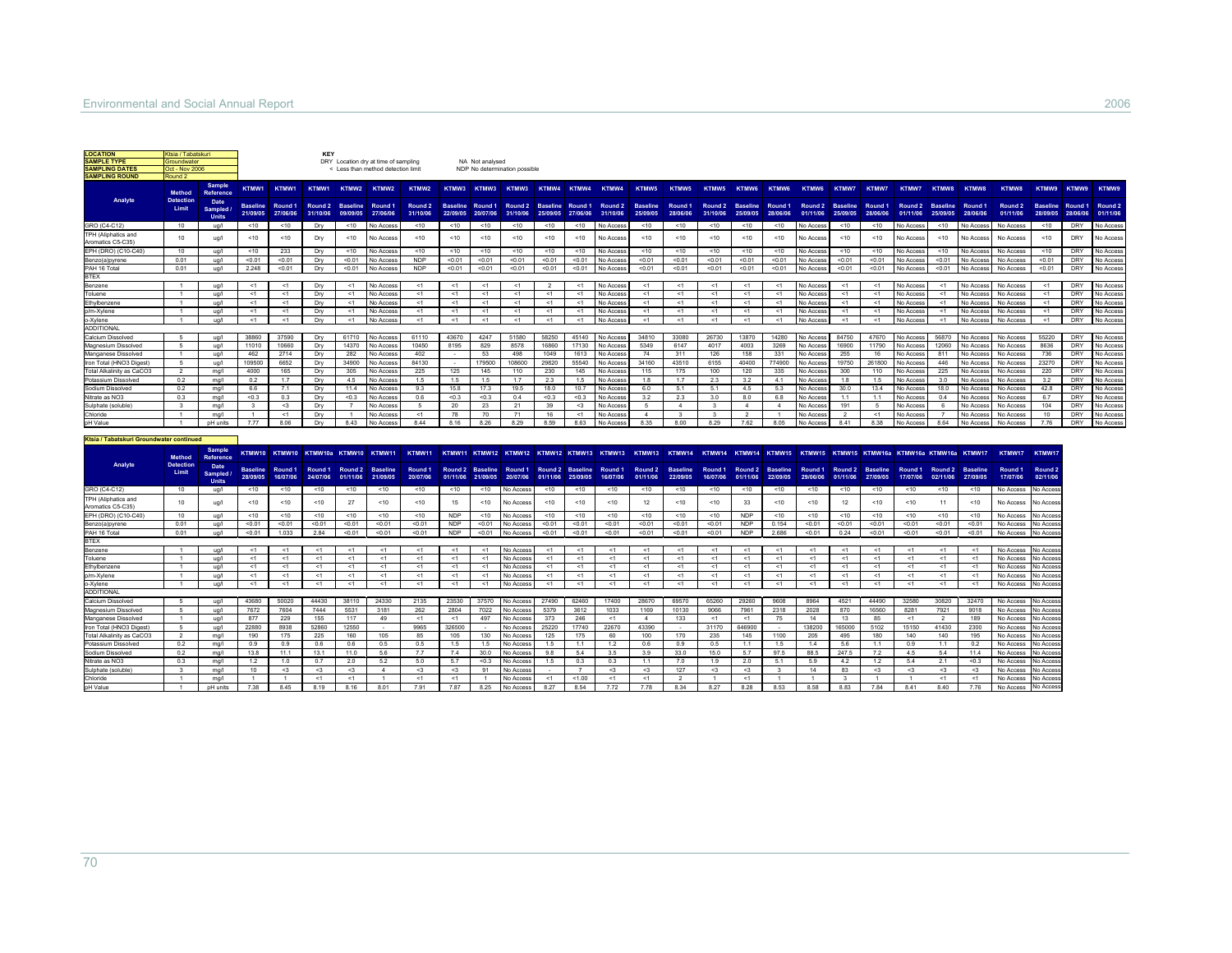

| <b>LOCATION</b>                          | Ktsia / Tabatskuri        |                                          |                             | KEY                 |                     |                                  |                     |                     |                             |                     |                     |                     |                                         |          |                              |                     |                     |                             |                     |                     |
|------------------------------------------|---------------------------|------------------------------------------|-----------------------------|---------------------|---------------------|----------------------------------|---------------------|---------------------|-----------------------------|---------------------|---------------------|---------------------|-----------------------------------------|----------|------------------------------|---------------------|---------------------|-----------------------------|---------------------|---------------------|
| <b>SAMPLE TYPE</b>                       | <b>Surface Water</b>      |                                          |                             | <b>DRY</b>          |                     | Location dry at time of sampling |                     |                     |                             |                     |                     |                     |                                         |          |                              |                     |                     |                             |                     |                     |
| <b>SAMPLING DATES</b>                    | <b>Oct - Nov 2006</b>     |                                          |                             |                     |                     | Less than method detection limit |                     |                     |                             |                     |                     |                     |                                         |          |                              |                     |                     |                             |                     |                     |
| <b>SAMPLING ROUND</b>                    | Round 2                   |                                          |                             | <b>NA</b>           | Not analysed        |                                  |                     |                     |                             |                     |                     |                     |                                         |          |                              |                     |                     |                             |                     |                     |
|                                          | <b>Method</b>             | <b>Sample</b><br><b>Reference</b>        | KTSW1                       | KTSW1               | KTSW1               | KTSW2                            | KTSW <sub>2</sub>   | KTSW <sub>2</sub>   | KTSW3                       | KTSW3               | KTSW3               | KTSW4               | KTSW4                                   | KTSW4    | KTSW <sub>5</sub>            | KTSW <sub>5</sub>   | KTSW5               | KTSW6                       | KTSW6               | KTSW6               |
| Analyte                                  | <b>Detection</b><br>Limit | <b>Date</b><br>Sampled /<br><b>Units</b> | <b>Baseline</b><br>21/09/05 | Round 1<br>27/06/06 | Round 2<br>29/10/06 | <b>Baseline</b><br>21/09/05      | Round 1<br>19/07/06 | Round 2<br>29/10/06 | <b>Baseline</b><br>28/09/05 | Round 1<br>19/07/06 | Round 2<br>29/10/06 |                     | Baseline 10/09/05 Round 1 26/06/06      | 29/10/06 | Round 2 Baseline<br>10/09/05 | Round 1<br>26/06/06 | Round 2<br>29/10/06 | <b>Baseline</b><br>10/09/05 | Round 1<br>26/06/06 | Round 2<br>29/10/06 |
| GRO (C4-C12)                             | 10                        | ua/l                                     | ~10                         | < 10                | < 10                | < 10                             | < 10                | ~10                 | <b>DRY</b>                  | <b>DRY</b>          | DRY                 | insufficient sample | < 10                                    | < 10     | < 10                         | ~10                 | < 10                | <b>DRY</b>                  | < 10                | <b>DRY</b>          |
| TPH (Aliphatics and<br>Aromatics C5-C35) | 10                        | ug/l                                     | < 10                        | < 10                | < 10                | < 10                             | < 10                | < 10                | <b>DRY</b>                  | DRY                 | DRY                 |                     | insufficient sample insufficient sample | < 10     | < 10                         | < 10                | < 10                | <b>DRY</b>                  | 11                  | <b>DRY</b>          |
| EPH (DRO) (C10-C40)                      | 10                        | ug/l                                     | < 10                        | < 10                | < 10                | < 10                             | < 10                | < 10                | <b>DRY</b>                  | DRY                 | DRY                 |                     | insufficient sample insufficient sample | < 10     | < 10                         | < 10                | < 10                | <b>DRY</b>                  | < 10                | <b>DRY</b>          |
| Benzo(a)pyrene                           | 0.01                      | ug/l                                     | < 0.01                      | < 0.01              | < 0.01              | < 0.01                           | < 0.01              | < 0.01              | <b>DRY</b>                  | DRY                 | DRY                 | insufficient sample | insufficient sample                     | < 0.01   | < 0.01                       | < 0.01              | < 0.01              | <b>DRY</b>                  | < 0.01              | <b>DRY</b>          |
| PAH 16 Total                             | 0.01                      | ua/l                                     | < 0.01                      | < 0.01              | 0.217               | < 0.01                           | < 0.01              | < 0.01              | <b>DRY</b>                  | DRY                 | <b>DRY</b>          |                     | insufficient sample insufficient sample | < 0.01   | < 0.01                       | < 0.01              | < 0.01              | <b>DRY</b>                  | < 0.01              | <b>DRY</b>          |
| <b>BTEX</b>                              |                           |                                          |                             |                     |                     |                                  |                     |                     |                             |                     |                     |                     |                                         |          |                              |                     |                     |                             |                     |                     |
| Benzene                                  |                           | ug/l                                     | < 1                         | $<$ 1               | <1                  | <1                               | < 1                 | $<$ 1               | <b>DRY</b>                  | DRY                 | DRY                 | < 1                 | <1                                      | < 1      | < 1                          | $<$ 1               | <1                  | <b>DRY</b>                  | < 1                 | <b>DRY</b>          |
| Toluene                                  |                           | ug/l                                     | $<$ 1                       | ≺1                  | <1                  | ≺1                               | <1                  | $<$ 1               | <b>DRY</b>                  | DRY                 | <b>DRY</b>          | < 1                 | ≺1                                      | < 1      | < 1                          | <1                  | <1                  | <b>DRY</b>                  | $<$ 1               | <b>DRY</b>          |
| Ethylbenzene                             |                           | ug/l                                     | < 1                         | < 1                 | <1                  | <1                               | < 1                 | $<$ 1               | <b>DRY</b>                  | <b>DRY</b>          | <b>DRY</b>          | <1                  | < 1                                     | <1       | < 1                          | $<$ 1               | <1                  | <b>DRY</b>                  | < 1                 | <b>DRY</b>          |
| p/m-Xylene                               |                           | ua/l                                     | $<$ 1                       | $<$ 1               | ≺1                  | <1                               | $<$ 1               | $<$ 1               | <b>DRY</b>                  | DRY                 | <b>DRY</b>          | < 1                 | < 1                                     | $<$ 1    | < 1                          | < 1                 | < 1                 | <b>DRY</b>                  | < 1                 | <b>DRY</b>          |
| o-Xylene                                 |                           | ua/l                                     | -1                          |                     | ≺1                  |                                  | <'                  |                     | <b>DRY</b>                  | <b>DRY</b>          | <b>DRY</b>          | < 1                 | < 1                                     | $<$ 1    | < 1                          |                     | < 1                 | <b>DRY</b>                  | $<$ 1               | <b>DRY</b>          |

| Ktsia / Tabatskuri Surface Water continued (1) |                           |                                          |                             |                     |                     |                             |                     |                     |                             |                     |                     |            |                                    |                     |                             |                     |                     |
|------------------------------------------------|---------------------------|------------------------------------------|-----------------------------|---------------------|---------------------|-----------------------------|---------------------|---------------------|-----------------------------|---------------------|---------------------|------------|------------------------------------|---------------------|-----------------------------|---------------------|---------------------|
|                                                | <b>Method</b>             | Sample<br><b>Reference</b>               | KTSW7                       | KTSW7               | <b>KTSW7</b>        | KTSW8                       | KTSW8               | KTSW8               | KTSW9                       | KTSW9               | KTSW9               | KTSW10     | KTSW10                             | KTSW10              | KTSW11                      | KTSW11              | KTSW11              |
| Analyte                                        | <b>Detection</b><br>Limit | <b>Date</b><br>Sampled /<br><b>Units</b> | <b>Baseline</b><br>28/09/05 | Round 1<br>26/06/06 | Round 2<br>29/10/06 | <b>Baseline</b><br>25/09/05 | Round 1<br>26/06/06 | Round 2<br>29/10/06 | <b>Baseline</b><br>22/09/05 | Round 1<br>15/07/06 | Round 2<br>29/10/06 |            | Baseline 27/09/05 Round 1 15/07/06 | Round 2<br>28/10/06 | <b>Baseline</b><br>27/09/05 | Round 1<br>15/07/06 | Round 2<br>28/10/06 |
| GRO (C4-C12)                                   | 10                        | ug/l                                     | <b>DRY</b>                  | < 10                | < 10                | < 10                        | < 10                | < 10                | < 10                        | < 10                | < 10                | <b>DRY</b> | < 10                               | < 10                | < 10                        | < 10                | < 10                |
| TPH (Aliphatics and<br>Aromatics C5-C35)       | 10                        | ug/                                      | DRY                         | 10                  | < 10                | < 10                        | < 10                | < 10                | < 10                        | ~10                 | < 10                | <b>DRY</b> | < 10                               | < 10                | < 10                        | < 10                | < 10                |
| EPH (DRO) (C10-C40)                            | 10                        | ug/l                                     | DRY                         | < 10                | < 10                | < 10                        | 161                 | < 10                | < 10                        | < 10                | < 10                | <b>DRY</b> | < 10                               | < 10                | < 10                        | < 10                | < 10                |
| Benzo(a)pyrene                                 | 0.01                      | ug/l                                     | DRY                         | < 0.01              | < 0.01              | < 0.01                      | < 0.01              | < 0.01              | < 0.01                      | < 0.01              | < 0.01              | <b>DRY</b> | < 0.01                             | < 0.01              | < 0.01                      | < 0.01              | < 0.01              |
| PAH 16 Total                                   | 0.01                      | ug/l                                     | <b>DRY</b>                  | < 0.01              | < 0.01              | < 0.01                      | 0.237               | < 0.01              | < 0.01                      | < 0.01              | < 0.01              | <b>DRY</b> | < 0.01                             | < 0.01              | < 0.01                      | < 0.01              | < 0.01              |
| <b>BTEX</b>                                    |                           |                                          |                             |                     |                     |                             |                     |                     |                             |                     |                     |            |                                    |                     |                             |                     |                     |
| Benzene                                        |                           | ug/l                                     | <b>DRY</b>                  | < 1                 | < 1                 | -1                          | <1                  | -1                  | <1                          | -1                  | <1                  | <b>DRY</b> | <1                                 | $<$ 1               | < 1                         | < 1                 | <1                  |
| Toluene                                        |                           | ug/l                                     | DRY                         | $<$ 1               | < 1                 | <1                          | <1                  | $<$ 1               | <1                          | < 1                 | $<$ 1               | <b>DRY</b> | < 1                                | $<$ 1               | ≺1                          | <1                  | $<$ 1               |
| Ethylbenzene                                   |                           | ug/l                                     | DRY                         | < 1                 | < 1                 | < 1                         | <1                  | <1                  | <1                          | < 1                 | $<$ 1               | <b>DRY</b> | $\leq$ 1                           | < 1                 | <1                          | < 1                 | <1                  |
| p/m-Xylene                                     |                           | ug/l                                     | <b>DRY</b>                  | < 1                 | < 1                 | <1                          | <1                  | < 1                 | <1                          | < 1                 | $<$ 1               | <b>DRY</b> | $\leq$ 1                           | < 1                 | < 1                         | < 1                 | $<$ 1               |
| o-Xylene                                       |                           | ua/l                                     | DRY                         | $<$ 1               | <1                  | -1                          | -1                  | -1                  | <1                          | - 1                 | -1                  | <b>DRY</b> | <1                                 | $<$ 1               | ≺1                          | -1                  | $<$ 1               |

|                                          | Ktsia / Tabatskuri Surface Water continued (2) |                                          |                             |                     |                     |                             |                     |                     |                             |                     |                     |                                    |                     |                     |                             |                     |                     |
|------------------------------------------|------------------------------------------------|------------------------------------------|-----------------------------|---------------------|---------------------|-----------------------------|---------------------|---------------------|-----------------------------|---------------------|---------------------|------------------------------------|---------------------|---------------------|-----------------------------|---------------------|---------------------|
|                                          | <b>Method</b>                                  | <b>Sample</b><br><b>Reference</b>        | KTSW12                      | KTSW12              |                     | KTSW12 KTSW13               |                     | KTSW13 KTSW13       | KTSW14                      | KTSW14              | KTSW14              | KTSW15                             | KTSW15              | KTSW15              | KTSW16                      | KTSW16              | KTSW16              |
| Analyte                                  | <b>Detection</b><br><b>Limit</b>               | <b>Date</b><br>Sampled /<br><b>Units</b> | <b>Baseline</b><br>29/09/05 | Round 1<br>17/07/06 | Round 2<br>29/10/06 | <b>Baseline</b><br>28/09/05 | Round 1<br>17/07/06 | Round 2<br>28/10/06 | <b>Baseline</b><br>27/09/05 | Round 1<br>17/07/06 | Round 2<br>28/10/06 | Baseline 09/09/05 Round 1 17/07/06 |                     | Round 2<br>28/10/06 | <b>Baseline</b><br>10/09/05 | Round 1<br>17/07/06 | Round 2<br>28/10/06 |
| GRO (C4-C12)                             | 10                                             | ug/l                                     | ~10                         | < 10                | < 10                | <b>DRY</b>                  | <b>DRY</b>          | ~10                 | Sample Broken               | < 10                | < 10                | < 10                               | insufficient sample | < 10                | < 10                        | < 10                | < 10                |
| TPH (Aliphatics and<br>Aromatics C5-C35) | 10                                             | ug/l                                     | < 10                        | < 10                | < 10                | <b>DRY</b>                  | <b>DRY</b>          | ~10                 | Sample Broken               | 10                  | < 10                | ~10                                | insufficient sample | 10                  | < 10                        | < 10                | < 10                |
| EPH (DRO) (C10-C40)                      | 10 <sup>1</sup>                                | ug/l                                     | < 10                        | < 10                | < 10                | <b>DRY</b>                  | <b>DRY</b>          | < 10                | Sample Broken               | < 10                | $10^{-1}$           | < 10                               | insufficient sample | < 10                | < 10                        | < 10                | < 10                |
| Benzo(a)pyrene                           | 0.01                                           | ug/l                                     | < 0.01                      | < 0.01              | < 0.01              | <b>DRY</b>                  | <b>DRY</b>          | < 0.01              | Sample Broken               | < 0.01              | < 0.01              | < 0.01                             | insufficient sample | < 0.01              | < 0.01                      | < 0.01              | < 0.01              |
| PAH 16 Total                             | 0.01                                           | ug/l                                     | < 0.01                      | < 0.01              | < 0.01              | <b>DRY</b>                  | <b>DRY</b>          | < 0.01              | Sample Broken               | < 0.01              | < 0.01              | < 0.01                             | insufficient sample | < 0.01              | < 0.01                      | < 0.01              | < 0.01              |
| <b>BTEX</b>                              |                                                |                                          |                             |                     |                     |                             |                     |                     |                             |                     |                     |                                    |                     |                     |                             |                     |                     |
| Benzene                                  |                                                | uq/l                                     |                             | <1                  |                     | <b>DRY</b>                  | <b>DRY</b>          | <1                  | Sample Broken               | <1                  | <1                  | <1                                 | < 1                 | <1                  | <1                          | <1                  | <1                  |
| Toluene                                  |                                                | ug/l                                     | < 1                         | < 1                 | < 1                 | <b>DRY</b>                  | <b>DRY</b>          | ≺1                  | Sample Broken               | < 1                 | <1                  | <1                                 | <1                  | <1                  | <1                          | < 1                 | <1                  |
| Ethylbenzene                             |                                                | ug/l                                     | < 1                         | < 1                 | < 1                 | <b>DRY</b>                  | <b>DRY</b>          | $<$ 1               | Sample Broken               | < 1                 | <1                  | < 1                                | <1                  | < 1                 | < 1                         | < 1                 | < 1                 |
| p/m-Xylene                               |                                                | ug/l                                     | < 1                         | $<$ 1               | < 1                 | <b>DRY</b>                  | <b>DRY</b>          | <1                  | Sample Broken               | <1                  | <1                  | $<$ 1                              | <1                  | < 1                 | ≺1                          | < 1                 | $<$ 1               |
| o-Xylene                                 |                                                | uq/l                                     |                             |                     |                     | <b>DRY</b>                  | <b>DRY</b>          | < 1                 | Sample Broken               | <1                  | <1                  | < 1                                | <1                  | < 1                 | < 1                         | <1                  | <1                  |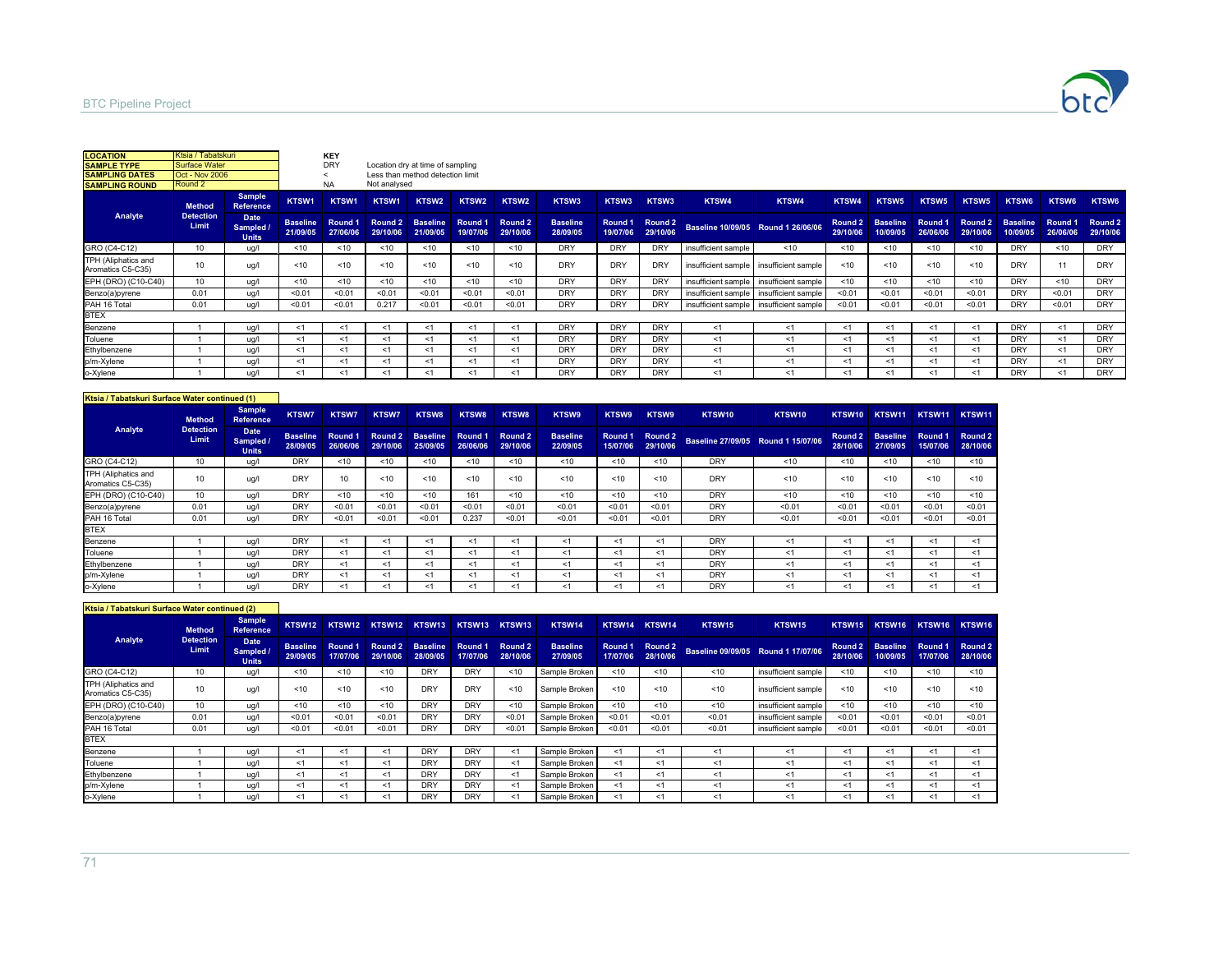#### Environmental and Social Annual Report 2006

| <b>LOCATION</b><br><b>SAMPLE TYPI</b><br><b>SAMPLING DATES</b><br><b>SAMPLING ROUND</b> | salka<br>roundwate<br>od - Dec 2006<br>$2$ nund 2 |                                 |                             | KEY:                           |                                          | NA Not analysed             | DRY Location dry at time of sampling<br>< Less than method detection limit<br>** Error with analytical schedule and sample held beyond holding time. Refer to Duplicate 13 results |                                |                             |                               |                                |                               |                                |                                |                             |                                |                                |                             |                                          |                                |                             |                                |                                |
|-----------------------------------------------------------------------------------------|---------------------------------------------------|---------------------------------|-----------------------------|--------------------------------|------------------------------------------|-----------------------------|------------------------------------------------------------------------------------------------------------------------------------------------------------------------------------|--------------------------------|-----------------------------|-------------------------------|--------------------------------|-------------------------------|--------------------------------|--------------------------------|-----------------------------|--------------------------------|--------------------------------|-----------------------------|------------------------------------------|--------------------------------|-----------------------------|--------------------------------|--------------------------------|
|                                                                                         | Method                                            | <b>Sample</b><br>Reference      | TMW <sub>1</sub>            | TMW1                           | TMW <sub>1</sub>                         | TMW <sub>2</sub>            | TMW2                                                                                                                                                                               | TMW <sub>2</sub>               | TMW3                        | TMW3                          | TMW3                           | TMW4                          | TMW4                           | TMW4                           | TMW5                        | TMW5                           | TMW <sub>5</sub>               | TMW6                        | TMW6                                     | TMW6                           | TMW7                        | TMW7                           | TMW7                           |
| Analyte                                                                                 | <b>Detection</b><br>Limit                         | Date<br><b>Sampled</b><br>Units | <b>Baseline</b><br>17/08/05 | Round <sub>1</sub><br>08/07/06 | Round <sub>2</sub><br>10/11/06           | <b>Baseline</b><br>31/08/05 | Round 1<br>08/07/06                                                                                                                                                                | Round <sub>2</sub><br>11/11/06 | <b>Baseline</b><br>16/08/05 | Round 1<br>08/07/06           | Round 2<br>09/11/06            | <b>Baseline</b><br>21/08/05   | Round <sub>1</sub><br>08/07/06 | Round <sub>2</sub><br>06/11/06 | <b>Baseline</b><br>19/08/05 | Round 1<br>08/07/06            | Round <sub>2</sub><br>05/11/06 | <b>Baseline</b><br>21/08/05 | Round 1<br>05/07/06                      | Round <sub>2</sub><br>05/11/06 | <b>Baseline</b><br>24/08/05 | Round <sub>1</sub><br>05/07/06 | Round <sub>2</sub><br>05/11/06 |
| GRO (C4-C12)                                                                            | 10                                                | a                               | < 10                        | < 10                           | < 10                                     | DRY                         | DRY                                                                                                                                                                                | DRY                            | < 10                        | < 10                          | DRY                            | < 10                          | < 10                           | < 10                           | < 10                        | < 10                           | < 10                           | <10                         | < 10                                     | < 10                           | 10                          | < 10                           | < 10                           |
| TPH (Alinhatics and Aromatics C5-C35)<br>FPH (DRO) (C10-C40)                            | 10<br>10                                          | $\mu$ a/l                       | < 10<br>< 10                | <10<br>< 10                    | < 10<br>210                              | DRY<br><b>DRY</b>           | <b>DRY</b><br><b>DRY</b>                                                                                                                                                           | DRY<br><b>DRY</b>              | <10<br>510                  | <10<br>210                    | <b>DRY</b><br><b>DRY</b>       | 510<br>< 10                   | $<$ 10<br>210                  | $10^{-1}$<br>210               | < 10<br>210                 | $10^{-1}$<br>210               | 26<br><10                      | <10<br>210                  | < 10<br>210                              | 51<br>405                      | < 10<br>1652                | 20<br>210                      | 53<br>< 10                     |
| Benzo(a)pyrene                                                                          | 0.01                                              | ug/l<br>ug/l                    | < 0.0                       | < 0.01                         | < 0.0                                    | <b>DRY</b>                  | <b>DRY</b>                                                                                                                                                                         | DRY                            | < 0.01                      | < 0.01                        | <b>DRY</b>                     | 50.01                         | 50.01                          | < 0.01                         | < 0.01                      | < 0.01                         | < 0.01                         | 50.01                       | < 0.0                                    | < 0.01                         | < 0.01                      | < 0.01                         | < 0.01                         |
| PAH 16 Total                                                                            | 0.01                                              | ua/l                            | 5001                        | < 0.01                         | 5001                                     | DRY                         | DRY                                                                                                                                                                                | <b>DRY</b>                     | 0.091                       | < 0.01                        | <b>DRY</b>                     | 0.099                         | < 0.01                         | 5001                           | 0.492                       | < 0.01                         | 5001                           | 0.109                       | 5001                                     | < 0.01                         | 0.176                       | < 0.01                         | 50.01                          |
| <b>BTFX</b><br>Benzene                                                                  | $\overline{1}$                                    | ug/l                            | <1                          | <1                             | $\leq 1$                                 | DRY                         | <b>DRY</b>                                                                                                                                                                         | <b>DRY</b>                     | <1                          | < 1                           | <b>DRY</b>                     | <1                            | <1                             | <1                             | $\leq 1$                    | <1                             | <1                             | <1                          | <1                                       | <1                             | <1                          | <1                             | <1                             |
| <b>Toluene</b>                                                                          | $\overline{1}$                                    | ug/l                            | <1                          | $\leq 1$                       | <1                                       | <b>DRY</b>                  | <b>DRY</b>                                                                                                                                                                         | <b>DRY</b>                     | <1                          | 5                             | <b>DRY</b>                     | <1                            | <1                             | $\leq 1$                       | <1                          | <1                             | <1                             | <1                          | <1                                       | <1                             | <1                          | <1                             | $\leq 1$                       |
| Ethylbenzene                                                                            |                                                   | ua/l                            | < 1<br>$\leq 1$             | $\leq 1$<br>$\overline{5}$     | <1<br>$\leq 1$                           | <b>DRY</b><br><b>DRY</b>    | <b>DRY</b><br><b>DRY</b>                                                                                                                                                           | <b>DRY</b><br><b>DRY</b>       | $\leq 1$<br>$\leq 1$        | 6 <sup>2</sup>                | <b>DRY</b><br>DRY              | $\leq 1$<br>$\leq$ 1          | $\leq 1$<br>$\overline{5}$     | $\leq$<br>$\leq$               | 41<br>$\leq 1$              | $\leq$<br>$\leq$               | $\leq$<br>ব                    | 4<br>$\overline{5}$         | 4<br>ব                                   | $\leq$<br>$\overline{5}$       | $\leq 1$<br>$\overline{5}$  | <1<br>$\leq 1$                 | $\leq 1$<br>$\overline{5}$     |
| n/m-Xylene<br>o-Xylene                                                                  | $\overline{1}$                                    | $\mathsf{H}\Omega$<br>ug/l      | $\leq 1$                    | $\leq$                         | $\leq 1$                                 | DRY                         | DRY                                                                                                                                                                                | <b>DRY</b>                     | <1                          | 3                             | <b>DRY</b>                     | $\leq 1$                      | $\leq 1$                       | $\leq$                         | $\leq$                      | $\leq$                         | $\leq 1$                       | $\leq 1$                    | $\leq 1$                                 | $\leq 1$                       | $\leq 1$                    | $\leq 1$                       | $\leq 1$                       |
| <b>ADDITIONAL</b>                                                                       |                                                   |                                 |                             |                                |                                          |                             |                                                                                                                                                                                    |                                |                             |                               |                                |                               |                                |                                |                             |                                |                                |                             |                                          |                                |                             |                                |                                |
| Calcium Dissolved<br>Magnesium Dissolved                                                | -5                                                | ua/l<br>ua/l                    | 111300<br>17310             | 128700<br>19910                | 151200<br>22720                          | <b>DRY</b><br>DRY           | DRY<br>DRY                                                                                                                                                                         | DRY<br><b>DRY</b>              | 90630<br>35940              | 75560<br>19480                | <b>DRY</b><br><b>DRY</b>       | 89500<br>23080                | 91970<br>24300                 | 87320<br>22580                 | 42530<br>11710              | 36710<br>9574                  | 49200<br>12560                 | 64300<br>11110              | 136200<br>15340                          | 75630<br>10150                 | 76090<br>14210              | 176600<br>34550                | 88870<br>16500                 |
| Manganese Dissolved                                                                     | $\overline{1}$                                    | ug/l                            | 348                         | < 1                            | $\mathbf{1}$                             | DRY                         | DRY                                                                                                                                                                                | <b>DRY</b>                     | 799                         | $-1$                          | <b>DRY</b>                     | 12                            | <1                             | -5                             | 259                         | 94                             | 15                             | 129                         | 14                                       | $\overline{1}$                 | 103                         | 131                            | $\overline{1}$                 |
| Iron Total (HNO3 Digest                                                                 | 5 <sub>5</sub>                                    | ug/l                            | 346500                      | 34450                          | 30380                                    | <b>DRY</b>                  | <b>DRY</b>                                                                                                                                                                         | <b>DRY</b>                     | 458                         | 24770                         | <b>DRY</b>                     | 272000                        | 24590                          | 960600                         | 249400                      | 29000                          | 45580                          | 6445                        | 8314                                     | 37600                          | 5070                        | 1694                           | 4724                           |
| Total Alkalinity as CaCO3<br>Potassium Dissolved                                        | 0.2                                               | ma/<br>ma/l                     | 275<br>0.6                  | 390<br>0.8                     | 335<br>0.6                               | <b>DRY</b><br><b>DRY</b>    | <b>DRY</b><br><b>DRY</b>                                                                                                                                                           | <b>DRY</b><br><b>DRY</b>       | 375<br>87.0                 | 500<br>2.0                    | DRY<br><b>DRY</b>              | 275<br>0.8                    | 355<br>0.6                     | 425<br>0.9                     | 195<br>1.7                  | 245<br>2.4                     | 225<br>0.9                     | 235<br>1.4                  | 210<br>0.3                               | 280<br>0.6                     | 250<br>2.6                  | 205<br>1.4                     | 255<br>1.7                     |
| Sodium Dissolved                                                                        | 02                                                | ma/l                            | 12.5                        | 128                            | 131                                      | DRY                         | DRY                                                                                                                                                                                | <b>DRY</b>                     | 46.5                        | 173                           | <b>DRY</b>                     | 10.2                          | 92                             | 102                            | 24.8                        | 17.3                           | 13.5                           | 92                          | 53                                       | 56                             | 12.5                        | 72                             | 77                             |
| Nitrate as NO3<br>Sulphate (soluble)                                                    | 0.3<br>$\overline{3}$                             | mg/<br>mg/l                     | 152.8<br>24                 | 161.7<br>30                    | 1789<br>32                               | <b>DRY</b><br><b>DRY</b>    | <b>DRY</b><br><b>DRY</b>                                                                                                                                                           | <b>DRY</b><br><b>DRY</b>       | 21.9<br>91                  | 1.9<br>8                      | <b>DRY</b><br><b>DRY</b>       | 10.9<br>36                    | 10.1<br>12                     | 8.5                            | 6.4<br>30                   | 4.9<br>$\overline{7}$          | 9.8<br>$\overline{7}$          | 16.2<br>10                  | 15.0<br>10                               | 15.3<br>10                     | 51.7<br>17                  | 55.6<br>32                     | 44.6<br>19                     |
| Chloride                                                                                |                                                   | ma/l                            | 42                          | 40                             | 43                                       | <b>DRY</b>                  | <b>DRY</b>                                                                                                                                                                         | <b>DRY</b>                     | 88                          | 5                             | <b>DRY</b>                     | 6                             | 5                              | 4                              | $\mathcal{P}$               | 1                              | $\mathbf{1}$                   |                             | 1.00                                     | <1                             | $\overline{7}$              | 14                             | 12                             |
| pH Value                                                                                | $\overline{1}$                                    | pH units                        | 7.89                        | 7.87                           | 7.92                                     | DRY                         | <b>DRY</b>                                                                                                                                                                         | DRY                            | 8.80                        | 8.00                          | <b>DRY</b>                     | 8.33                          | 7.86                           | 8.09                           | 8.44                        | 8.30                           | 8.50                           | 8.26                        | 8.31                                     | 8.21                           | 8.03                        | 8.24                           | 8.37                           |
| Tsalka Groundwater continued (1)                                                        |                                                   | <b>Sample</b>                   |                             |                                |                                          |                             |                                                                                                                                                                                    |                                |                             | <b>TMW10</b>                  |                                |                               |                                |                                |                             |                                |                                |                             |                                          |                                | <b>TMW14</b>                |                                |                                |
| Analyte                                                                                 | Method<br><b>Detection</b>                        | Reference<br>Date               | TMW8                        | TMW8                           | TMW8                                     | TMW9a                       | TMW9a                                                                                                                                                                              | TMW9a                          | <b>TMW10</b>                |                               | <b>TMW10</b>                   | <b>TMW11</b>                  | <b>TMW11</b>                   | <b>TMW11</b>                   | <b>TMW12</b>                | <b>TMW12</b>                   | <b>TMW12</b>                   | <b>TMW13</b>                | <b>TMW13</b>                             | <b>TMW13</b>                   |                             | <b>TMW14</b>                   | <b>TMW14</b>                   |
|                                                                                         | Limit                                             | <b>Sampled</b><br><b>Units</b>  | <b>Baseline</b><br>24/08/05 | Round 1<br>24/07/06            | Round <sub>2</sub><br>10/11/06           | <b>Baseline</b><br>07/09/05 | Round 1<br>05/07/06                                                                                                                                                                | Round 2<br>09/11/06            | <b>Baseline</b><br>24/08/05 | Round 1<br>05/07/06           | Round <sub>2</sub><br>05/11/06 | <b>Baseline</b><br>18/08/05   | Round 1<br>13/07/06            | Round <sub>2</sub><br>10/11/06 | <b>Baseline</b><br>31/08/05 | Round 1<br>13/07/06            | Round <sub>2</sub><br>11/11/06 | <b>Baseline</b><br>25/08/05 | Round 1<br>22/07/06                      | Round 2<br>11/11/06            | <b>Baseline</b><br>27/08/05 | Round 1<br>09/07/06            | Round <sub>2</sub><br>11/11/06 |
| GRO (C4-C12)<br>TPH (Aliphatics and Aromatics C5-C35)                                   | 10<br>10                                          | ua/l<br>  a                     | < 10<br>< 10                | 13<br>13                       | <10<br>10                                | <b>DRY</b><br>DRY           | 10<br><10                                                                                                                                                                          | No Access<br>No Acces          | 10<br>$10^{-1}$             | 10<br>< 10                    | 310<br>48                      | 10<br>< 10                    | <10<br>< 10                    | 10<br>10                       | <b>DRY</b><br><b>DRY</b>    | <b>DRY</b><br><b>DRY</b>       | No Access<br>No Access         | 10<br><10                   | <10<br>< 10                              | No Access<br>No Acces          | < 10<br>12                  | 10<br>< 10                     | No Access<br>No Access         |
| EPH (DRO) (C10-C40)                                                                     | 10                                                | ug/l                            | < 10                        | $10^{-1}$                      | <10                                      | DRY                         | <10                                                                                                                                                                                | No Acces                       | < 10                        | < 10                          | < 10                           | <10                           | <10                            | < 10                           | <b>DRY</b>                  | <b>DRY</b>                     | No Access                      | 2109                        | < 10                                     | No Acces                       | < 10                        | < 10                           | No Access                      |
| Benzo(a)pyrene<br>PAH 16 Total                                                          | 0.01                                              | ug/l                            | 50.01                       | < 0.01                         | fficient sam<br>Insufficient samp        | <b>DRY</b>                  | 50.01                                                                                                                                                                              | No Acces                       | < 0.01<br>< 0.01            | < 0.01<br>< 0.01              | < 0.01                         | 50.01                         | 50.01<br>< 0.01                | < 0.01<br>< 0.01               | <b>DRY</b><br><b>DRY</b>    | <b>DRY</b><br><b>DRY</b>       | No Acces                       | < 0.01                      | 50.01<br>0.437                           | No Acce:                       | < 0.01<br>< 0.01            | < 0.01<br>< 0.01               | No Access                      |
| <b>BTEX</b>                                                                             | 0.01                                              | ug/l                            | < 0.01                      | < 0.01                         |                                          | DRY                         | < 0.01                                                                                                                                                                             | No Acces                       |                             |                               | < 0.01                         | 0.384                         |                                |                                |                             |                                | No Access                      | 0.627                       |                                          | No Access                      |                             |                                | No Access                      |
| Benzene                                                                                 | $\mathbf{1}$                                      | ug/l                            | $_{c1}$                     | 41                             | $^{\prime}$                              | DRY                         | <1                                                                                                                                                                                 | No Acces                       | < 1                         | < 1                           | <1                             | < 1                           | $\leq 1$                       | < 1                            | <b>DRY</b>                  | <b>DRY</b>                     | No Access                      |                             | <1                                       | No Access                      | < 1                         | $_{c1}$                        | No Access                      |
| Toluene<br>Ethylbenzene                                                                 | 7                                                 | ua/l<br>ua/l                    | $\leq 1$<br>$\leq$          | 12<br>-1                       | ব<br>ব                                   | <b>DRY</b><br><b>DRY</b>    | $\leq$<br>$\leq$                                                                                                                                                                   | No Acces<br>No Acces           | $\leq 1$<br>$\leq 1$        | $\leq$ 1<br>$\leq$ 1          | $\leq 1$<br>$\leq$ 1           | $\leq$ 1<br>$\leq$ 1          | $\leq 1$<br>$\leq 1$           | $\leq$<br>$\leq$ 1             | <b>DRY</b><br>DRY           | <b>DRY</b><br><b>DRY</b>       | No Acces<br>No Access          | $\leq 1$                    | $\leq$ 1<br>$\leq$                       | No Acce:<br>No Access          | $\leq 1$<br>$\leq 1$        | $\epsilon$ 1<br>$\leq$         | No Access<br>No Access         |
| n/m-Xylene                                                                              |                                                   | a                               | $\leq$                      | $\overline{a}$                 | ব                                        | DRY                         | $\leq$                                                                                                                                                                             | No Acces                       | $\leq$                      | $\leq$ 1                      | $\leq$                         | $\leq$ 1                      | $\leq 1$                       | < 1                            | DRY                         | DRY                            | No Access                      | $\leq$ 1                    | $\leq$ 1                                 | No Acces                       | $\leq 1$                    | $_{c1}$                        | No Access                      |
| o-Xvlene<br><b>ADDITIONAL</b>                                                           | $\overline{1}$                                    | ug/l                            | <1                          | ব                              | <1                                       | <b>DRY</b>                  | < 1                                                                                                                                                                                | No Acces                       | < 1                         | $\leq 1$                      | < 1                            | $\overline{c_1}$              | $\leq 1$                       | < 1                            | DRY                         | DRY                            | No Access                      | <1                          | $\overline{c}$                           | No Acces                       | $\epsilon$ <sup>1</sup>     | <1                             | No Access                      |
| Calcium Dissolved                                                                       |                                                   | $\mu$ a/l                       | 17060                       | 32430                          | sufficient samo                          | DRY                         | 144200                                                                                                                                                                             | No Acces                       | 68840                       | 163800                        | 68720                          | 27810                         | 24060                          | 24490                          | <b>DRY</b>                  | <b>DRY</b>                     | No Access                      | 17960                       | 59000                                    | No Acces                       | 16780                       | 11000                          | No Access                      |
| Magnesium Dissolved                                                                     | 5                                                 | $\ln \alpha / l$                | 2045                        | 4665                           | nsufficient samp                         | DRY                         | 18460                                                                                                                                                                              | No Access                      | 14840                       | 39320                         | 13670                          | 4439                          | 3971                           | 3859                           | DRY                         | DRY                            | No Access                      | 3785                        | 10640                                    | No Acces                       | 5275                        | 3169                           | No Access                      |
| Manganese Dissolved<br>Iron Total (HNO3 Digest)                                         | $\overline{1}$<br>$\overline{5}$                  | ua/l<br>ug/l                    | 137<br>1121                 | 3165<br>2081000                | nsufficient samni<br>Insufficient samp   | DRY<br>DRY                  | 22<br>357600                                                                                                                                                                       | No Access<br>No Acces          | 41<br>1065                  | $\mathbf{A}$<br>16410         | <1<br>37330                    | 30 <sup>2</sup><br>206500     | 10<br>13000                    | $\mathbf{A}$<br>142600         | <b>DRY</b><br><b>DRY</b>    | <b>DRY</b><br><b>DRY</b>       | No Access<br>No Access         | 61<br>228100                | 481<br>23880                             | No Acces<br>No Acces           | 29<br>15480                 | $\overline{7}$<br>22730        | No Access<br>No Access         |
| Total Alkalinity as CaCO3                                                               | $\overline{\phantom{a}}$                          | mg/l                            | 125                         | 290                            | sufficient sam                           | <b>DRY</b>                  | 260                                                                                                                                                                                | No Acces                       | 280                         | 290                           | 240                            | 85                            | 70                             | 160                            | <b>DRY</b>                  | <b>DRY</b>                     | No Acces                       | 10750                       | 245                                      | No Acce                        | 85                          | 65                             | No Access                      |
| Potassium Dissolved                                                                     | 0.2                                               | ma/                             | 56<br>233                   | 47                             | nsufficient sam                          | DRY<br>DRY                  | 42<br>134                                                                                                                                                                          | No Acces                       | 02                          | <በ 2<br>150                   | < 0.2<br>10.8                  | 0.8<br>75                     | 06                             | 08<br>68                       | DRY<br><b>DRY</b>           | DRY<br><b>DRY</b>              | No Acces<br>No Access          | 68                          | 17<br>123                                | No Acce                        | 26<br>80                    | 21                             | No Access                      |
| Sodium Dissolved<br>Nitrate as NO3                                                      | 02<br>0.3                                         | mall<br>mg/                     | 6.3                         | 34.5<br>< 0.3                  | Insufficient samni<br>nsufficient samp   | <b>DRY</b>                  | 32.0                                                                                                                                                                               | No Acces<br>No Acces           | 126<br>1.0                  | 0.4                           | 0.9                            | 26.1                          | 62<br>20.7                     | 15.0                           | <b>DRY</b>                  | <b>DRY</b>                     | No Access                      | 85.5<br>< 0.3               | 2.2                                      | No Acces<br>No Acces           | 6.4                         | 50<br>6.2                      | No Access<br>No Access         |
| Sulphate (soluble)                                                                      | $\mathbf{3}$                                      | mg/l                            | 8                           | $3$                            | nsufficient samp                         | <b>DRY</b>                  | $<$ 3                                                                                                                                                                              | No Acces                       | 28                          | 24                            | 31                             | 11                            | 15                             | 12                             | <b>DRY</b>                  | <b>DRY</b>                     | No Access                      | 32                          | <3                                       | No Acces                       | 3                           | 6                              | No Access                      |
| Chloride<br>nH Value                                                                    | $\overline{1}$                                    | ma/l<br>nH units                | 822                         | $\mathbf{1}$<br>744            | nsufficient sampl<br>Ineufficiant earnol | <b>DRY</b><br>DRY           | $\overline{4}$<br>8.50                                                                                                                                                             | No Acces<br>No Access          | 6<br>8.21                   | $\overline{4}$<br>8.34        | $\mathbf{a}$<br>8.52           | $\overline{4}$<br>7.98        | $\overline{4}$<br>8.04         | 7.83                           | DRY<br>DRY                  | <b>DRY</b><br>DRY              | No Access<br>No Access         | 13<br>8.34                  | 4<br>8 1 5                               | No Acces<br>No Acces           | 1<br>743                    | 1.00<br>763                    | No Access<br>No Access         |
|                                                                                         |                                                   |                                 |                             |                                |                                          |                             |                                                                                                                                                                                    |                                |                             |                               |                                |                               |                                |                                |                             |                                |                                |                             |                                          |                                |                             |                                |                                |
| <b>Tsalka Groundwater continued (2)</b>                                                 | Method                                            | <b>Sample</b><br>Reference      | <b>TMW15</b>                | <b>TMW15</b>                   | <b>TMW15</b>                             | <b>TMW16</b>                | <b>TMW16</b>                                                                                                                                                                       | <b>TMW16</b>                   | <b>TMW17</b>                | <b>TMW17</b>                  | <b>TMW17</b>                   | <b>TMW18**</b>                | <b>TMW18</b>                   | <b>TMW18</b>                   | <b>TMW19</b>                | <b>TMW19</b>                   | <b>TMW19</b>                   | <b>TMW20</b>                | <b>TMW20</b>                             | <b>TMW20</b>                   |                             |                                |                                |
| Analyte                                                                                 | <b>Detection</b><br>Limit                         | Date<br><b>Sampled</b><br>Units | <b>Baseline</b><br>21/08/05 | Round <sub>1</sub><br>05/07/06 | Round <sub>2</sub><br>05/11/06           | <b>Baseline</b><br>22/08/05 | Round 1<br>05/07/06                                                                                                                                                                | Round <sub>2</sub><br>05/11/06 | <b>Baseline</b><br>19/08/05 | Round 1<br>05/07/06           | Round <sub>2</sub><br>06/11/06 | <b>Baseline</b><br>19/08/05   | Round <sub>1</sub><br>09/07/06 | Round <sub>2</sub><br>06/11/06 | <b>Baseline</b><br>31/08/05 | Round <sub>1</sub><br>09/07/06 | Round <sub>2</sub><br>11/11/06 | <b>Baseline</b><br>26/08/05 | Round 1<br>09/07/06                      | Round <sub>2</sub><br>09/11/06 |                             |                                |                                |
| GRO (C4-C12)                                                                            | 10                                                | ua/l                            | <10                         | <10                            | <10                                      | < 10                        | <10                                                                                                                                                                                | <10                            | 510                         | No Access                     | 510                            | No Access                     | < 10                           | No Access                      | <b>DRY</b>                  | <b>DRY</b>                     | <b>DRY</b>                     | < 10                        | No Access                                | No Access                      |                             |                                |                                |
| TPH (Alinhatics and Aromatics C5-C35)<br>EPH (DRO) (C10-C40)                            | 10<br>10                                          | $\ln \alpha$<br>ug/l            | < 10<br><10                 | 29<br>< 10                     | 82<br>< 10                               | < 10<br>310                 | < 10<br><10                                                                                                                                                                        | 26<br>< 10                     | < 10<br>10<                 | No Access<br>No Access        | < 10<br>10<                    | No Access<br>No Access        | $<$ 10<br><10                  | No Access<br>No Acces          | <b>DRY</b><br><b>DRY</b>    | <b>DRY</b><br><b>DRY</b>       | <b>DRY</b><br><b>DRY</b>       | <10<br><10                  | No Access No Access<br>No Access         | No Acces                       |                             |                                |                                |
| Benzo(a)pyrene                                                                          | 0.01                                              | ua/l                            | < 0.01                      | < 0.01                         | <0.0                                     | < 0.01                      | 50.01                                                                                                                                                                              | < 0.01                         | < 0.01                      | No Access                     | < 0.01                         | No Access                     | < 0.01                         | No Access                      | <b>DRY</b>                  | <b>DRY</b>                     | <b>DRY</b>                     | < 0.01                      | No Access                                | No Acces                       |                             |                                |                                |
| PAH 16 Total                                                                            | 0.01                                              | ug/l                            | 0.473                       | < 0.01                         | < 0.01                                   | < 0.01                      | < 0.01                                                                                                                                                                             | < 0.01                         | 0.126                       | No Access                     | < 0.01                         | No Access                     | < 0.01                         | No Access                      | <b>DRY</b>                  | <b>DRY</b>                     | <b>DRY</b>                     |                             | 0.661 No Access No Acces                 |                                |                             |                                |                                |
| <b>BTEX</b><br>Benzene                                                                  |                                                   | ug/l                            | <1                          | <1                             | <1                                       | <1                          | <1                                                                                                                                                                                 | <1                             | < 1                         | No Access                     | <1                             | No Access                     | <1                             | No Acces                       | <b>DRY</b>                  | <b>DRY</b>                     | <b>DRY</b>                     | $_{c1}$                     | No Access                                | No Acces                       |                             |                                |                                |
| <b>Toluene</b>                                                                          |                                                   | ug/l                            | <1                          | <1                             | <1                                       | <1                          | <1                                                                                                                                                                                 | <1                             | <1                          | No Access                     | <1                             | No Access                     | <1                             | No Acces                       | DRY                         | <b>DRY</b>                     | <b>DRY</b>                     | <1                          | No Access                                | No Acces                       |                             |                                |                                |
| Ethylbenzene<br>p/m-Xvlene                                                              | $\mathbf{1}$                                      | ua/l                            | < 1<br><1                   | $\leq 1$<br><1                 | <1<br><1                                 | $\leq$<br><1                | <1<br><1                                                                                                                                                                           | <1<br><1                       | <1<br><1                    | No Access<br>No Access        | <1<br><1                       | No Access<br>No Access        | < 1<br><1                      | No Acces<br>No Access          | DRY<br><b>DRY</b>           | <b>DRY</b><br><b>DRY</b>       | <b>DRY</b><br><b>DRY</b>       | < 1<br><1                   | No Access<br>No Access No Access         | No Acces                       |                             |                                |                                |
| o-Xylene                                                                                | $\mathbf{1}$                                      | ug/l<br>ug/l                    | <1                          | $\leq$ 1                       | <1                                       | $\leq 1$                    | $\leq 1$                                                                                                                                                                           | $\leq 1$                       | $\leq 1$                    | No Acces                      | $\overline{5}$                 | No Access                     | $\leq 1$                       | No Acc                         | <b>DRY</b>                  | DRY                            | <b>DRY</b>                     | <1                          | No Access No Acce                        |                                |                             |                                |                                |
| <b>ADDITIONAL</b>                                                                       |                                                   |                                 |                             |                                |                                          |                             |                                                                                                                                                                                    |                                |                             |                               |                                |                               |                                |                                |                             |                                |                                |                             |                                          |                                |                             |                                |                                |
| Calcium Dissolved<br>Magnesium Dissolved                                                |                                                   | ua/l<br>ua/l                    | 46800<br>11160              | 87710<br>24240                 | 48440<br>14410                           | 35800<br>9071               | 41780<br>7161                                                                                                                                                                      | 36800<br>7308                  | 81260<br>10560              | No Access<br>No Access        | 76560<br>10580                 | No Access<br>No Access        | 59170<br>14250                 | No Access<br>No Access         | DRY<br>DRY                  | <b>DRY</b><br><b>DRY</b>       | <b>DRY</b><br>DRY              | 42480<br>10600              | No Access No Acces<br>No Access No Acces |                                |                             |                                |                                |
| Manganese Dissolved                                                                     | $\overline{1}$                                    | ug/l                            | 115                         | 3                              | <1                                       | 114                         | <1                                                                                                                                                                                 | <1                             | 284                         | No Access                     | 403                            | No Access                     | $\leq 1$                       | No Acces                       | <b>DRY</b>                  | <b>DRY</b>                     | <b>DRY</b>                     | 101                         | No Access                                | No Acces                       |                             |                                |                                |
| Iron Total (HNO3 Digest                                                                 | -5                                                | ug/l                            | 71920<br>190                | 4165                           | 6449<br>195                              | 82500                       | 260500                                                                                                                                                                             | 4831                           | 51970                       | <b>Vo Access</b>              | 455300                         | No Acces                      | 7638<br>365                    | No Acces                       | <b>DRY</b><br><b>DRY</b>    | DRY<br><b>DRY</b>              | <b>DRY</b><br><b>DRY</b>       | 494                         | No Access                                | No Acces                       |                             |                                |                                |
| Total Alkalinity as CaCO3<br>Potassium Dissolved                                        | $\overline{2}$<br>0.2                             | mg/l<br>mg/                     | 0.9                         | 185<br>0.8                     | 0.9                                      | 160<br>1.1                  | 225<br>0.5                                                                                                                                                                         | 145<br>0.3                     | 1775<br>1.1                 | No Access<br><b>Vo Access</b> | 265<br>1.1                     | No Access<br><b>Vo Access</b> | 0.2                            | No Access<br>No Acces          | <b>DRY</b>                  | DRY                            | <b>DRY</b>                     | 330<br>2.0                  | No Access<br>No Access                   | No Acces<br>No Acces           |                             |                                |                                |
| Sodium Dissolved                                                                        | 0.2                                               | mg/l                            | 63                          | 6.2                            | 62                                       | 10.7                        | 75                                                                                                                                                                                 | 71                             | 173                         | No Access                     | 158                            | <b>Vo Access</b>              | 84                             | No Acces                       | <b>DRY</b>                  | DRY                            | <b>DRY</b>                     | 110                         | No Access                                | No Acces                       |                             |                                |                                |
| Nitrate as NO3<br>Sulphate (soluble)                                                    | 0.3                                               | mg/l<br>mg/                     | 6.1<br>6                    | 8.9<br>13                      | 13.1<br>13                               | 4.2<br>6                    | 5.2                                                                                                                                                                                | 5.8<br>5                       | 0.3<br>10                   | No Access<br><b>Vo Access</b> | 0.4<br>$\overline{4}$          | No Acces<br><b>Vo Access</b>  | 23.3<br>6                      | No Acces<br>No Acces           | DRY<br>DRY                  | DRY<br><b>DRY</b>              | <b>DRY</b><br><b>DRY</b>       | 1.5<br>12                   | No Access<br>No Access                   | No Acces<br>No Acces           |                             |                                |                                |
| Chloride                                                                                | $\mathbf{1}$                                      | ma/l                            | $\mathfrak{p}$              | $\overline{2}$                 | $\mathfrak{p}$                           | $\ddot{\phantom{1}}$        | 1.00                                                                                                                                                                               | <1                             | <1                          | No Access                     | <1                             | No Access                     | $\mathbf{3}$                   | No Access                      | <b>DRY</b>                  | <b>DRY</b>                     | <b>DRY</b>                     | $\mathcal{P}$               | No Access                                | No Acces                       |                             |                                |                                |
| pH Value                                                                                |                                                   | pH units                        | 8.44                        | 8.60                           | 8.64                                     | 8.52                        | 8.53                                                                                                                                                                               | 8.50                           | 8.37                        | No Access                     | 8.06                           | No Access                     | 8.33                           | No Access                      | <b>DRY</b>                  | <b>DRY</b>                     | <b>DRY</b>                     | 8.31                        | No Access No Access                      |                                |                             |                                |                                |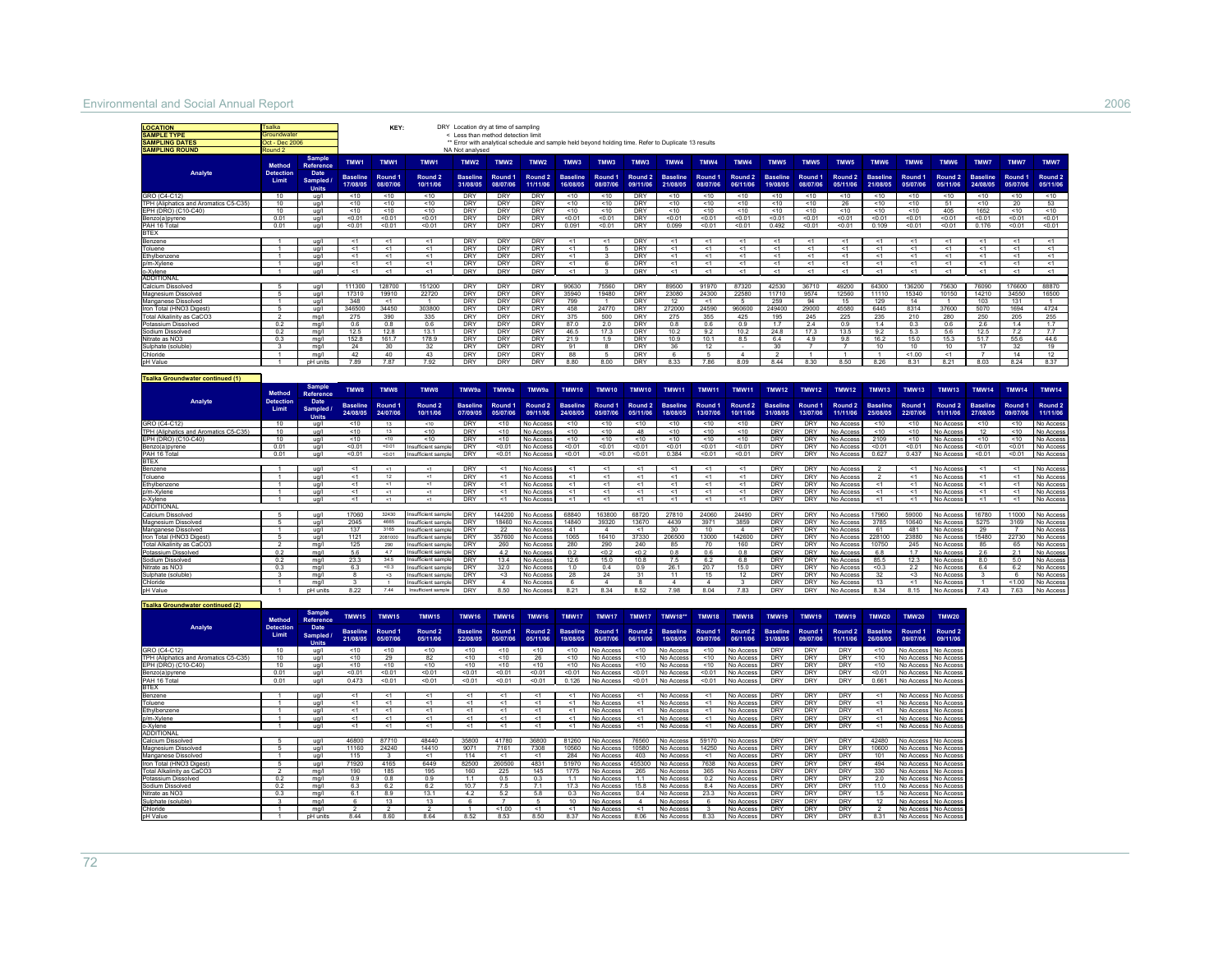

| Sample<br>TSW <sub>1</sub><br>TSW <sub>1</sub><br>TSW <sub>1</sub><br>TSW <sub>2</sub><br>TSW <sub>3</sub><br>TSW <sub>3</sub><br>TSW <sub>3</sub><br>TSW4<br>TSW4<br>TSW <sub>5</sub><br>TSW <sub>6</sub><br>TSW <sub>6</sub><br>TSW <sub>2</sub><br>TSW <sub>2</sub><br>TSW4<br><b>TSW5</b><br>TSW <sub>5</sub><br><b>Method</b><br><b>Reference</b><br>Analyte<br><b>Detection</b><br>Date<br>Round 2<br><b>Baseline</b><br>Round 1<br><b>Baseline</b><br>Round 2<br><b>Baseline</b><br>Round 2<br>Round 2<br><b>Baseline</b><br>Round 1<br><b>Baseline</b><br>Round 1<br><b>Baseline</b><br>Round 1<br>Round 2<br>Round 1<br>Round <sub>1</sub><br>Limit<br>Sampled /<br>16/08/2005<br>08/07/06<br>09/11/06<br>06/11/06<br>10/0706<br>06/11/06<br>14/07/06<br>24/08/05<br>10/0706<br>19/08/05<br>12/07/06<br>17/08/05<br>06/11/06<br>10/0706<br>17/08/05<br>05/11/06<br>17/08/05<br><b>Units</b><br><b>DRY</b><br>10<br>< 10<br>< 10<br>< 10<br>< 10<br>< 10<br>< 10<br>< 10<br>< 10<br>No Access<br>< 10<br>< 10<br>< 10<br>< 10<br>< 10<br>< 10<br>< 10<br>ug/l<br>TPH (Aliphatics and<br>DRY<br>52<br>38<br>< 10<br>< 10<br>10<br>10<br>< 10<br>< 10<br>< 10<br>< 10<br>ug/l<br>~10<br>No Access<br>< 10<br>< 10<br>< 10<br>< 10<br>< 10<br>DRY<br>10<br>$10^{-1}$<br>< 10<br>< 10<br>< 10<br>< 10<br>< 10<br>< 10<br>< 10<br>< 10<br>< 10<br>< 10<br>< 10<br>No Access<br>< 10<br>10<br>< 10<br>ua/l<br>DRY<br>< 0.01<br>< 0.01<br>< 0.01<br>< 0.01<br>< 0.01<br>< 0.01<br>< 0.01<br>< 0.01<br>< 0.01<br>< 0.01<br>< 0.01<br>< 0.01<br>0.01<br>< 0.01<br>< 0.01<br>No Access<br>< 0.01<br>ua/l<br><b>DRY</b><br>0.129<br>0.299<br>< 0.01<br>< 0.01<br>0.101<br>< 0.01<br>< 0.01<br>< 0.01<br>< 0.01<br>< 0.01<br>< 0.01<br>< 0.01<br>< 0.01<br>0.01<br>< 0.01<br>< 0.01<br>lla/l<br>No Access<br>DRY<br>No Access<br>ua/l<br>$\epsilon$<br>< 1<br>< 1<br><1<br>$\leq$ 1<br>< 1<br>$<$ 1<br>< 1<br><1<br>k.<br><1<br>≺1<br><1<br><1 | Round 2 | <b>Oct - Dec 2006</b> |            | no access<br><b>NA</b> | Sampling location inaccessible<br>Not analysed | Less than method detection limit |            |           |     |    |     |    |     |     |     |     |                        |                             |                    |                     |
|--------------------------------------------------------------------------------------------------------------------------------------------------------------------------------------------------------------------------------------------------------------------------------------------------------------------------------------------------------------------------------------------------------------------------------------------------------------------------------------------------------------------------------------------------------------------------------------------------------------------------------------------------------------------------------------------------------------------------------------------------------------------------------------------------------------------------------------------------------------------------------------------------------------------------------------------------------------------------------------------------------------------------------------------------------------------------------------------------------------------------------------------------------------------------------------------------------------------------------------------------------------------------------------------------------------------------------------------------------------------------------------------------------------------------------------------------------------------------------------------------------------------------------------------------------------------------------------------------------------------------------------------------------------------------------------------------------------------------------------------------------------------------------------------------------------------------------------------------------------------------------------------------------------------------------------------|---------|-----------------------|------------|------------------------|------------------------------------------------|----------------------------------|------------|-----------|-----|----|-----|----|-----|-----|-----|-----|------------------------|-----------------------------|--------------------|---------------------|
| GRO (C4-C12)<br>Aromatics C5-C35)<br>Benzo(a)pyrene<br><b>BTEX</b><br>Benzene                                                                                                                                                                                                                                                                                                                                                                                                                                                                                                                                                                                                                                                                                                                                                                                                                                                                                                                                                                                                                                                                                                                                                                                                                                                                                                                                                                                                                                                                                                                                                                                                                                                                                                                                                                                                                                                              |         |                       |            |                        |                                                |                                  |            |           |     |    |     |    |     |     |     |     | TSW <sub>6</sub>       | <b>TSW7</b>                 | <b>TSW7</b>        | <b>TSW7</b>         |
|                                                                                                                                                                                                                                                                                                                                                                                                                                                                                                                                                                                                                                                                                                                                                                                                                                                                                                                                                                                                                                                                                                                                                                                                                                                                                                                                                                                                                                                                                                                                                                                                                                                                                                                                                                                                                                                                                                                                            |         |                       |            |                        |                                                |                                  |            |           |     |    |     |    |     |     |     |     | Round 2<br>05/11/06    | <b>Baseline</b><br>18/08/05 | Round 1<br>10/0706 | Round 2<br>09/11/06 |
|                                                                                                                                                                                                                                                                                                                                                                                                                                                                                                                                                                                                                                                                                                                                                                                                                                                                                                                                                                                                                                                                                                                                                                                                                                                                                                                                                                                                                                                                                                                                                                                                                                                                                                                                                                                                                                                                                                                                            |         |                       |            |                        |                                                |                                  |            |           |     |    |     |    |     |     |     |     | < 10                   | < 10                        | < 10               | < 10                |
| EPH (DRO) (C10-C40)                                                                                                                                                                                                                                                                                                                                                                                                                                                                                                                                                                                                                                                                                                                                                                                                                                                                                                                                                                                                                                                                                                                                                                                                                                                                                                                                                                                                                                                                                                                                                                                                                                                                                                                                                                                                                                                                                                                        |         |                       |            |                        |                                                |                                  |            |           |     |    |     |    |     |     |     |     | Insufficient<br>Sample | < 10                        | < 10               | 51                  |
| PAH 16 Total                                                                                                                                                                                                                                                                                                                                                                                                                                                                                                                                                                                                                                                                                                                                                                                                                                                                                                                                                                                                                                                                                                                                                                                                                                                                                                                                                                                                                                                                                                                                                                                                                                                                                                                                                                                                                                                                                                                               |         |                       |            |                        |                                                |                                  |            |           |     |    |     |    |     |     |     |     | < 10                   | $10^{-1}$                   | < 10               | < 10                |
|                                                                                                                                                                                                                                                                                                                                                                                                                                                                                                                                                                                                                                                                                                                                                                                                                                                                                                                                                                                                                                                                                                                                                                                                                                                                                                                                                                                                                                                                                                                                                                                                                                                                                                                                                                                                                                                                                                                                            |         |                       |            |                        |                                                |                                  |            |           |     |    |     |    |     |     |     |     | < 0.01                 | < 0.01                      | < 0.01             | < 0.01              |
|                                                                                                                                                                                                                                                                                                                                                                                                                                                                                                                                                                                                                                                                                                                                                                                                                                                                                                                                                                                                                                                                                                                                                                                                                                                                                                                                                                                                                                                                                                                                                                                                                                                                                                                                                                                                                                                                                                                                            |         |                       |            |                        |                                                |                                  |            |           |     |    |     |    |     |     |     |     | 0.031                  | 0.106                       | < 0.01             | < 0.01              |
|                                                                                                                                                                                                                                                                                                                                                                                                                                                                                                                                                                                                                                                                                                                                                                                                                                                                                                                                                                                                                                                                                                                                                                                                                                                                                                                                                                                                                                                                                                                                                                                                                                                                                                                                                                                                                                                                                                                                            |         |                       |            |                        |                                                |                                  |            |           |     |    |     |    |     |     |     |     |                        |                             |                    |                     |
|                                                                                                                                                                                                                                                                                                                                                                                                                                                                                                                                                                                                                                                                                                                                                                                                                                                                                                                                                                                                                                                                                                                                                                                                                                                                                                                                                                                                                                                                                                                                                                                                                                                                                                                                                                                                                                                                                                                                            |         |                       |            |                        |                                                |                                  |            |           |     |    |     |    |     |     |     |     | $<$ 1                  | <'                          | < 1                | <1                  |
| Toluene<br>< 1<br>k.<br><1<br>≺1                                                                                                                                                                                                                                                                                                                                                                                                                                                                                                                                                                                                                                                                                                                                                                                                                                                                                                                                                                                                                                                                                                                                                                                                                                                                                                                                                                                                                                                                                                                                                                                                                                                                                                                                                                                                                                                                                                           |         | ua/l                  | <b>DRY</b> |                        |                                                |                                  | $\epsilon$ | No Access | < 1 | <1 | < 1 | <1 | < 1 | < 1 | < 1 | < 1 | - <1                   | k.                          | < 1                | <1                  |
| Ethylbenzene<br>DRY<br>No Access<br>< 1<br>< 1<br>ua/l<br><1<br>< 1<br>≺1<br>≺1<br><1<br>- < 1<br>≺1<br>< 1<br>< 1<br><1<br>≺1<br><1<br>≺1                                                                                                                                                                                                                                                                                                                                                                                                                                                                                                                                                                                                                                                                                                                                                                                                                                                                                                                                                                                                                                                                                                                                                                                                                                                                                                                                                                                                                                                                                                                                                                                                                                                                                                                                                                                                 |         |                       |            |                        |                                                |                                  |            |           |     |    |     |    |     |     |     |     | < 1                    | -Sî                         | < 1                | <1                  |
| p/m-Xylene<br>DRY<br>No Access<br>ua/l<br>$\leq$ 1<br><1<br>< 1<br>$\leq$ 1<br>< 1<br>< 1<br>< 1<br>k.<br><1<br>$\epsilon$<br><1<br><1                                                                                                                                                                                                                                                                                                                                                                                                                                                                                                                                                                                                                                                                                                                                                                                                                                                                                                                                                                                                                                                                                                                                                                                                                                                                                                                                                                                                                                                                                                                                                                                                                                                                                                                                                                                                     |         |                       |            |                        |                                                |                                  |            |           |     |    |     |    |     |     |     |     | - <1                   | <'                          | $<$ 1              | <1                  |
| o-Xylene<br>DRY<br>No Access<br>ug/l<br><1<br>- < 1<br><1<br><1<br>$\epsilon$<br>≺1<br>-41<br>≺1<br><1<br>$\tilde{\phantom{0}}$                                                                                                                                                                                                                                                                                                                                                                                                                                                                                                                                                                                                                                                                                                                                                                                                                                                                                                                                                                                                                                                                                                                                                                                                                                                                                                                                                                                                                                                                                                                                                                                                                                                                                                                                                                                                            |         |                       |            |                        |                                                |                                  |            |           |     |    |     |    |     |     |     |     | 51                     |                             | $<$ 1              | <1                  |

| <b>ITsalka Surface Water continued (1)</b> |                           |                                   |                             |                     |                     |                             |                     |                     |                             |                     |              |                              |                     |                     |                             |                     |                    |                             |                     |                     |                             |                     |                     |
|--------------------------------------------|---------------------------|-----------------------------------|-----------------------------|---------------------|---------------------|-----------------------------|---------------------|---------------------|-----------------------------|---------------------|--------------|------------------------------|---------------------|---------------------|-----------------------------|---------------------|--------------------|-----------------------------|---------------------|---------------------|-----------------------------|---------------------|---------------------|
|                                            | <b>Method</b>             | <b>Sample</b><br><b>Reference</b> | TSW9                        | TSW9                | TSW9                | <b>TSW10</b>                | <b>TSW10</b>        | <b>TSW10</b>        | <b>TSW11</b>                | <b>TSW11</b>        | <b>TSW11</b> | <b>TSW12</b>                 | <b>TSW12</b>        | <b>TSW12</b>        | TSW <sub>13</sub>           | TSW <sub>13</sub>   | <b>TSW13</b>       | <b>TSW14</b>                | <b>TSW14</b>        | <b>TSW14</b>        | TSW <sub>16</sub>           | <b>TSW16</b>        | <b>TSW16</b>        |
| Analyte                                    | <b>Detection</b><br>Limit | Date<br>Sampled /<br><b>Units</b> | <b>Baseline</b><br>25/08/05 | Round 1<br>07/07/06 | Round 2<br>11/11/06 | <b>Baseline</b><br>25/08/05 | Round 1<br>07/07/06 | Round 2<br>11/11/06 | <b>Baseline</b><br>25/08/05 | Round 1<br>07/07/06 | 11/11/06     | Round 2 Baseline<br>31/08/05 | Round 1<br>14/07/06 | Round 2<br>11/11/06 | <b>Baseline</b><br>01/09/05 | Round 1<br>14/07/06 | Round 2<br>11/1106 | <b>Baseline</b><br>01/09/05 | Round 1<br>14/07/06 | Round 2<br>11/11/06 | <b>Baseline</b><br>27/08/05 | Round 1<br>07/07/06 | Round 2<br>11/11/06 |
| GRO (C4-C12)                               |                           | ua/l                              | <b>DRY</b>                  | < 10                | No Access           | < 10                        |                     | No Access           | DRY                         | < 10                | No Access    | < 10                         | < 10                | No Access           | 10                          | < 10                | No Access          | <b>DRY</b>                  | DRY                 | No Access           | < 10                        | < 10                | No Access           |
| TPH (Aliphatics and<br>Aromatics C5-C35)   |                           | ug/                               | DRY                         | < 10                | No Access           | $10^{-1}$                   | < 10                | No Access           | DRY                         | 10                  | No Access    | <10                          | < 10                | No Access           | 10                          | < 10                | No Access          | DRY                         | <b>DRY</b>          | No Access           | 10                          | < 10                | No Access           |
| EPH (DRO) (C10-C40)                        |                           | ua/l                              | <b>DRY</b>                  | 362                 | No Access           | < 10                        | < 10                | No Access           | DRY                         | < 10                | No Access    | < 10                         | < 10                | No Access           | < 10                        | 10                  | No Access          | <b>DRY</b>                  | <b>DRY</b>          | No Access           | <10                         | < 10                | No Access           |
| Benzo(a)pyrene                             | 0.01                      | ua/l                              | <b>DRY</b>                  | < 0.0               | No Access           | < 0.01                      | < 0.01              | No Access           | DRY                         | < 0.01              | No Access    | < 0.01                       | < 0.01              | No Access           | < 0.01                      | < 0.01              | No Access          | <b>DRY</b>                  | DRY                 | No Access           | < 0.01                      | < 0.01              | No Access           |
| PAH 16 Total                               | 0.01                      | ua/l                              | <b>DRY</b>                  | < 0.0               | No Access           | < 0.01                      | < 0.01              | No Access           | DRY                         | < 0.01              | No Access    | < 0.01                       | < 0.01              | No Access           | < 0.01                      | < 0.01              | No Access          | <b>DRY</b>                  | DRY                 | No Access           | < 0.01                      | < 0.01              | No Access           |
| <b>BTEX</b>                                |                           |                                   |                             |                     |                     |                             |                     |                     |                             |                     |              |                              |                     |                     |                             |                     |                    |                             |                     |                     |                             |                     |                     |
| Benzene                                    |                           | ua/l                              | <b>DRY</b>                  |                     | No Access           | $<$ 1                       |                     | No Access           | <b>DRY</b>                  | $\epsilon$          | No Access    |                              | < 1                 | No Access           |                             | <1                  | No Access          | <b>DRY</b>                  | DRY                 | No Access           |                             | - < 1               | No Access           |
| Toluene                                    |                           | ua/l                              | <b>DRY</b>                  | <1                  | No Access           | <1                          |                     | No Access           | DRY                         | < 1                 | No Access    | <1                           | - 1                 | No Access           | - 1                         | <1                  | No Access          | <b>DRY</b>                  | DRY                 | No Access           |                             | - < 1               | No Access           |
| Ethylbenzene                               |                           | ua/l                              | <b>DRY</b>                  |                     | No Access           | -1                          |                     | No Access           | <b>DRY</b>                  | - 1                 | No Access    |                              |                     | No Access           |                             | <1                  | No Access          | <b>DRY</b>                  | DRY                 | No Access           |                             | - < 1               | No Access           |
| p/m-Xylene                                 |                           | ua/l                              | <b>DRY</b>                  |                     | No Access           |                             |                     | No Access           | DRY                         | <'                  | No Access    |                              |                     | No Access           |                             | <1                  | No Access          | <b>DRY</b>                  | DRY                 | No Access           |                             | ≺1                  | No Access           |
| o-Xylene                                   |                           | ua/l                              | <b>DRY</b>                  |                     | No Access           |                             |                     | No Access           | <b>DRY</b>                  | <1                  | No Access    |                              |                     | No Access           |                             | $<$ 1               | No Access          | <b>DRY</b>                  | DRY                 | No Access           |                             | ≺1                  | No Access           |

| <b>Tsalka Surface Water continued (2)</b> |                           |                                   |                             |                     |                                |                               |                     |                     |                             |                     |                     |                             |                     |                                |                             |                     |                     |                               |                     |                     |
|-------------------------------------------|---------------------------|-----------------------------------|-----------------------------|---------------------|--------------------------------|-------------------------------|---------------------|---------------------|-----------------------------|---------------------|---------------------|-----------------------------|---------------------|--------------------------------|-----------------------------|---------------------|---------------------|-------------------------------|---------------------|---------------------|
|                                           | <b>Method</b>             | <b>Sample</b><br><b>Reference</b> | <b>TSW17</b>                | <b>TSW17</b>        | <b>TSW17</b>                   | <b>TSW18</b>                  | <b>TSW18</b>        | <b>TSW18</b>        | <b>TSW19</b>                | <b>TSW19</b>        | <b>TSW19</b>        | <b>TSW20</b>                | <b>TSW20</b>        | <b>TSW20</b>                   | <b>TSW21</b>                | <b>TSW21</b>        | <b>TSW21</b>        | <b>TSW22</b>                  | <b>TSW22</b>        | <b>TSW22</b>        |
| Analyte                                   | <b>Detection</b><br>Limit | Date<br>Sampled /<br><b>Units</b> | <b>Baseline</b><br>25/08/05 | Round 1<br>12/07/06 | Round <sub>2</sub><br>06/11/06 | <b>Baseline</b><br>17/08/2005 | Round 1<br>08/07/06 | Round 2<br>06/11/06 | <b>Baseline</b><br>24/08/05 | Round 1<br>09/07/06 | Round 2<br>09/11/06 | <b>Baseline</b><br>24/08/05 | Round 1<br>12/07/06 | Round <sub>2</sub><br>09/11/06 | <b>Baseline</b><br>25/08/05 | Round 1<br>13/07/06 | Round 2<br>11/11/06 | <b>Baseline</b><br>30/08/2005 | Round 1<br>13/07/06 | Round 2<br>11/11/06 |
| GRO (C4-C12)                              | 10                        | ug/l                              | < 10                        | < 10                | < 10                           | ~10                           | < 10                | < 10                | < 10                        | < 10                | < 10                | < 10                        | < 10                | < 10                           | < 10                        | < 10                | No Access           | < 10                          | < 10                | No Access           |
| TPH (Aliphatics and<br>Aromatics C5-C35)  | 10                        | ug/l                              | < 10                        | < 10                | < 10                           | < 10                          | < 10                | 10                  | < 10                        | $10^{-1}$           |                     | < 10                        | < 10                | 13                             | < 10                        | <10                 | No Access           | < 10                          | 10                  | No Access           |
| EPH (DRO) (C10-C40)                       | 10                        | ug/l                              | 10                          | < 10                | < 10                           | < 10                          | < 10                | < 10                | 10                          | 202                 | < 10                | 1137                        | < 10                | < 10                           | < 10                        | < 10                | No Access           | < 10                          | 10                  | No Access           |
| Benzo(a)pyrene                            | 0.01                      | ua/l                              | < 0.01                      | < 0.01              | < 0.01                         | < 0.01                        | < 0.01              | < 0.01              | < 0.01                      | < 0.01              | < 0.01              | < 0.01                      | < 0.01              | < 0.01                         | < 0.01                      | < 0.01              | No Access           | < 0.01                        | <b>NA</b>           | No Access           |
| PAH 16 Total                              | 0.01                      | ua/l                              | < 0.01                      | < 0.01              | < 0.01                         | 0.4                           | < 0.01              | < 0.01              | < 0.01                      | < 0.01              | < 0.01              | < 0.01                      | < 0.0               | < 0.01                         | < 0.01                      | < 0.01              | No Access           | < 0.01                        | <b>NA</b>           | No Access           |
| <b>BTEX</b>                               |                           |                                   |                             |                     |                                |                               |                     |                     |                             |                     |                     |                             |                     |                                |                             |                     |                     |                               |                     |                     |
| Benzene                                   |                           | ua/l                              | ≺1                          | ≺1                  | <1                             | <1                            | -1                  | <'                  | <.                          |                     |                     | -1                          |                     |                                | <'                          | - 1                 | No Access           | ≺1                            | ≺1                  | No Access           |
| Toluene                                   |                           | ua/l                              | ≺1                          | ≺1                  | - 1                            | - 1                           | <1                  | - 1                 |                             |                     |                     |                             | - 1                 | <'                             | <                           | -41                 | No Access           | ≺1                            | <1                  | No Access           |
| Ethylbenzene                              |                           | ug/l                              | < 1                         | < 1                 | <1                             | <1                            | <1                  | < 1                 | $\epsilon$                  | < 1                 |                     | < 1                         | < 1                 | < 1                            | <1                          | < 1                 | No Access           | < 1                           | < 1                 | No Access           |
| p/m-Xylene                                |                           | ua/l                              | < 1                         | <1                  | <1                             | <1                            | < 1                 | < 1                 | < 1                         | <1                  | < 1                 | < 1                         | - 1                 | < 1                            | $\prec$                     | < 1                 | No Access           | < 1                           | < 1                 | No Access           |
| o-Xylene                                  |                           | ua/l                              | ≺1                          | ≺1                  | -1                             | $\leq$ 1                      | -41                 | -1                  | -1                          |                     | ≺1                  | -31                         |                     |                                | <.                          | -41                 | No Access           | ≺1                            | ≺1                  | No Access           |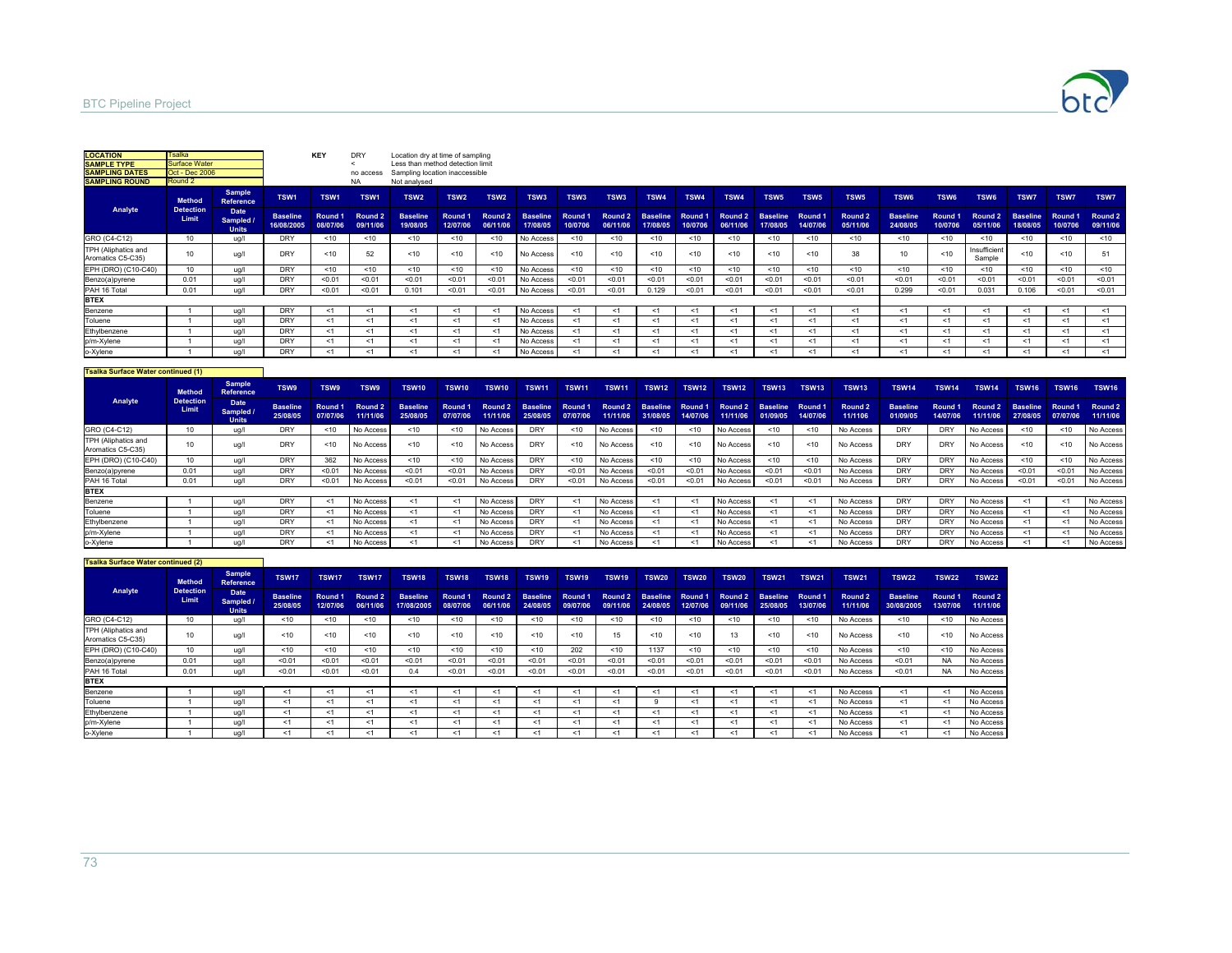| <b>LOCATION</b>                                                                                                                                                                                                                                                                                                                                                                                                                                                                                                                                                                                                                                                                                                                                                                                                                                                                                                                      |                                   |                                   |                 |                     |                                |                                  |                     |                                |                             |                     |                                |                             |                                |                                |                             |                     |                                 |                             |                     |                                |
|--------------------------------------------------------------------------------------------------------------------------------------------------------------------------------------------------------------------------------------------------------------------------------------------------------------------------------------------------------------------------------------------------------------------------------------------------------------------------------------------------------------------------------------------------------------------------------------------------------------------------------------------------------------------------------------------------------------------------------------------------------------------------------------------------------------------------------------------------------------------------------------------------------------------------------------|-----------------------------------|-----------------------------------|-----------------|---------------------|--------------------------------|----------------------------------|---------------------|--------------------------------|-----------------------------|---------------------|--------------------------------|-----------------------------|--------------------------------|--------------------------------|-----------------------------|---------------------|---------------------------------|-----------------------------|---------------------|--------------------------------|
| <b>SAMPLE TYPE</b>                                                                                                                                                                                                                                                                                                                                                                                                                                                                                                                                                                                                                                                                                                                                                                                                                                                                                                                   |                                   | Groundwater & Surface Water       |                 |                     | KEY                            |                                  |                     |                                |                             |                     |                                |                             |                                |                                |                             |                     |                                 |                             |                     |                                |
| <b>SAMPLING DATES</b>                                                                                                                                                                                                                                                                                                                                                                                                                                                                                                                                                                                                                                                                                                                                                                                                                                                                                                                | Oct - Dec 2006                    |                                   |                 |                     | $\prec$                        | Less than method detection limit |                     |                                |                             |                     |                                |                             |                                |                                |                             |                     |                                 |                             |                     |                                |
| <b>SAMPLING ROUND</b>                                                                                                                                                                                                                                                                                                                                                                                                                                                                                                                                                                                                                                                                                                                                                                                                                                                                                                                | Round <sub>2</sub>                |                                   |                 |                     | <b>NA</b>                      | Not analysed                     |                     |                                |                             |                     |                                |                             |                                |                                |                             |                     |                                 |                             |                     |                                |
|                                                                                                                                                                                                                                                                                                                                                                                                                                                                                                                                                                                                                                                                                                                                                                                                                                                                                                                                      | <b>Method</b><br><b>Detection</b> | <b>Sample</b><br><b>Reference</b> |                 | PSG1MW1 PSG1MW1     | PSG1MW1                        | PSG1MW2                          | PSG1MW2             | <b>PSG1MW2</b>                 | PSG1MW3                     | PSG1MW3             | PSG1MW3                        |                             | PSG1MW4 PSG1MW4                | PSG1MW4                        | PSG1MW5                     |                     | PSG1MW5 PSG1MW5 PSG1SW1 PSG1SW1 |                             |                     | PSG1SW1                        |
| Analyte                                                                                                                                                                                                                                                                                                                                                                                                                                                                                                                                                                                                                                                                                                                                                                                                                                                                                                                              | Limit                             | Date<br>Sampled / Units 09/07/05  | <b>Baseline</b> | Round 1<br>13/06/06 | Round <sub>2</sub><br>17/11/06 | <b>Baseline</b><br>09/07/05      | Round 1<br>13/06/06 | Round <sub>2</sub><br>17/11/06 | <b>Baseline</b><br>09/07/05 | Round 1<br>13/06/06 | Round <sub>2</sub><br>17/11/06 | <b>Baseline</b><br>09/07/05 | Round <sub>1</sub><br>12/06/06 | Round <sub>2</sub><br>07/12/06 | <b>Baseline</b><br>09/07/05 | Round 1<br>12/06/06 | Round <sub>2</sub><br>17/11/06  | <b>Baseline</b><br>09/07/05 | Round 1<br>12/06/06 | Round <sub>2</sub><br>17/11/06 |
| <b>METALS</b>                                                                                                                                                                                                                                                                                                                                                                                                                                                                                                                                                                                                                                                                                                                                                                                                                                                                                                                        |                                   |                                   |                 |                     |                                |                                  |                     |                                |                             |                     |                                |                             |                                |                                |                             |                     |                                 |                             |                     |                                |
| Arsenic Dissolved                                                                                                                                                                                                                                                                                                                                                                                                                                                                                                                                                                                                                                                                                                                                                                                                                                                                                                                    |                                   | ug/l                              | <1              | 3                   |                                | $\overline{2}$                   | $\mathbf{3}$        | 3                              | $\overline{2}$              | - 7                 | $\overline{2}$                 | $<$ 1                       | 3                              | <1                             | $\overline{2}$              | 5                   | $\overline{2}$                  | <1                          | NA.                 | <b>NA</b>                      |
| <b>Barium Dissolved</b>                                                                                                                                                                                                                                                                                                                                                                                                                                                                                                                                                                                                                                                                                                                                                                                                                                                                                                              |                                   | ug/l                              | 3               | 32                  | 19                             | 13                               | 21                  | 19                             | 13                          | 18                  | 15                             |                             | 44                             | 34                             | 20                          | 42                  | 34                              | $\overline{1}$              | <b>NA</b>           | <b>NA</b>                      |
| <b>Boron Dissolved</b>                                                                                                                                                                                                                                                                                                                                                                                                                                                                                                                                                                                                                                                                                                                                                                                                                                                                                                               | 10                                | ug/l                              | 145             | 851                 | 903                            | 656                              | 1309                | 1115                           | 939                         | 1517                | 1476                           | 108                         | 750                            | 666                            | 267                         | 718                 | 632                             | <10                         | <b>NA</b>           | <b>NA</b>                      |
| Cadmium Dissolved                                                                                                                                                                                                                                                                                                                                                                                                                                                                                                                                                                                                                                                                                                                                                                                                                                                                                                                    | 0.4                               | ug/l                              | < 0.4           | < 0.4               | < 0.4                          | <0.4                             | < 0.4               | < 0.4                          | < 0.4                       | < 0.4               | 1.5                            | < 0.4                       | < 0.4                          | < 0.4                          | < 0.4                       | < 0.4               | < 0.4                           | < 0.4                       | <b>NA</b>           | <b>NA</b>                      |
| Calcium Dissolved                                                                                                                                                                                                                                                                                                                                                                                                                                                                                                                                                                                                                                                                                                                                                                                                                                                                                                                    | 5                                 | ug/l                              | 29,020          | 228600              | 220100                         | 201,600                          | 290,000             | 208,100                        | 295,900                     | 349,800             | 314,900                        | 13,130                      | 606,800                        | 533,800                        | 340,900                     | 615,400             | 571,000                         | 9,363                       | <b>NA</b>           | <b>NA</b>                      |
| hromium Dissolved                                                                                                                                                                                                                                                                                                                                                                                                                                                                                                                                                                                                                                                                                                                                                                                                                                                                                                                    |                                   | ug/l                              | <1              | $\overline{2}$      | <1                             | <1                               | <1                  | <1                             | <1                          | $\overline{4}$      | -3                             | <1                          | 3                              | <1                             | $\overline{2}$              | -3                  | <1                              | <1                          | <b>NA</b>           | <b>NA</b>                      |
| Copper Dissolved                                                                                                                                                                                                                                                                                                                                                                                                                                                                                                                                                                                                                                                                                                                                                                                                                                                                                                                     |                                   | ug/l                              | <1              | 6                   | <1                             | 3                                | $\overline{4}$      | <1                             | $\overline{4}$              | $\overline{4}$      | 2                              | 2                           | 2                              | <1                             | 2                           | $\overline{1}$      | $\overline{4}$                  | <1                          | <b>NA</b>           | <b>NA</b>                      |
| ron Dissolved                                                                                                                                                                                                                                                                                                                                                                                                                                                                                                                                                                                                                                                                                                                                                                                                                                                                                                                        | $\sqrt{5}$                        | ug/l                              | 35              | <b>NA</b>           | <b>NA</b>                      | 14                               | <b>NA</b>           | <b>NA</b>                      | 24                          | <b>NA</b>           | <b>NA</b>                      | 152                         | <b>NA</b>                      | <b>NA</b>                      | 47                          | <b>NA</b>           | <b>NA</b>                       | 48                          | <b>NA</b>           | <b>NA</b>                      |
| Iron Total (HNO3 Digest)                                                                                                                                                                                                                                                                                                                                                                                                                                                                                                                                                                                                                                                                                                                                                                                                                                                                                                             | 5                                 | ug/l                              | <b>NA</b>       | < 835               | 8279                           | <b>NA</b>                        | 12250               | 119500                         | <b>NA</b>                   | 10880               | 2181                           | <b>NA</b>                   | < 10                           | 164                            | <b>NA</b>                   | <10                 | 111                             | <b>NA</b>                   | <b>NA</b>           | <b>NA</b>                      |
| ead Dissolved                                                                                                                                                                                                                                                                                                                                                                                                                                                                                                                                                                                                                                                                                                                                                                                                                                                                                                                        |                                   |                                   | < 1             | <1                  | <1                             | <1                               | <1                  | <1                             | < 1                         | <1                  | <1                             | <1                          | $\overline{2}$                 | <1                             | <1                          | $\overline{2}$      | < 1                             | <1                          | <b>NA</b>           |                                |
|                                                                                                                                                                                                                                                                                                                                                                                                                                                                                                                                                                                                                                                                                                                                                                                                                                                                                                                                      |                                   | ug/l                              | 5.146           | 40740               | 41910                          | 36.330                           | 50160               | 38.980                         | 56.320                      | 60880               | 60.120                         | 2.229                       | 97790                          | 90.700                         |                             | 104300              | 96.360                          | 1.321                       | <b>NA</b>           | <b>NA</b>                      |
| Magnesium Dissolved                                                                                                                                                                                                                                                                                                                                                                                                                                                                                                                                                                                                                                                                                                                                                                                                                                                                                                                  | 5                                 | ug/l                              |                 |                     |                                |                                  |                     |                                |                             |                     |                                |                             |                                |                                | 61,950                      |                     |                                 |                             |                     | <b>NA</b>                      |
| Manganese Dissolved                                                                                                                                                                                                                                                                                                                                                                                                                                                                                                                                                                                                                                                                                                                                                                                                                                                                                                                  |                                   | ug/l                              | 162             | 5                   | 5                              | 1010                             | 144                 | 222                            | 468                         | 18                  | 42                             | $\overline{4}$              | $\overline{2}$                 | <1                             | <1                          | 3                   |                                 | <1                          | <b>NA</b>           | <b>NA</b>                      |
| Nickel Dissolved                                                                                                                                                                                                                                                                                                                                                                                                                                                                                                                                                                                                                                                                                                                                                                                                                                                                                                                     |                                   | ug/l                              | 2               | $\overline{4}$      | 8                              | 6                                | $\overline{4}$      | $\overline{7}$                 | 10                          | 5                   | 69                             | <1                          | $\overline{7}$                 | 3                              | 5                           | 5                   | $\overline{7}$                  | <1                          | <b>NA</b>           | <b>NA</b>                      |
| Selenium Dissolved                                                                                                                                                                                                                                                                                                                                                                                                                                                                                                                                                                                                                                                                                                                                                                                                                                                                                                                   |                                   | ug/l                              | 5               | 18                  | 12                             | 18                               | 29                  | 25                             | 26                          | 40                  | 32                             | 3                           | 39                             | 34                             | 22                          | 47                  | 36                              | <1                          | <b>NA</b>           | <b>NA</b>                      |
| Mercury Dissolved                                                                                                                                                                                                                                                                                                                                                                                                                                                                                                                                                                                                                                                                                                                                                                                                                                                                                                                    | 0.05                              | ug/l                              | < 0.05          | < 0.05              | < 0.05                         | < 0.05                           | < 0.05              | < 0.05                         | < 0.05                      | < 0.05              | < 0.05                         | < 0.05                      | < 0.05                         | < 0.05                         | < 0.05                      | < 0.05              | < 0.05                          | < 0.05                      | <b>NA</b>           | <b>NA</b>                      |
| otal Alkalinity as CaCO3                                                                                                                                                                                                                                                                                                                                                                                                                                                                                                                                                                                                                                                                                                                                                                                                                                                                                                             | $\overline{2}$                    | mq/1                              | 485             | 1110                | 300                            | 210                              | 355                 | 535                            | 175                         | 170                 | 220                            | 70                          | 185                            | 145                            | 160                         | 165                 | 160                             | 170                         | <b>NA</b>           | <b>NA</b>                      |
| Potassium Dissolved                                                                                                                                                                                                                                                                                                                                                                                                                                                                                                                                                                                                                                                                                                                                                                                                                                                                                                                  | 0.2                               | mg/l                              | 6               | 4.5                 | 4.5                            | 8.1                              | 6.2                 | 7.8                            | 9.3                         | 7.2                 | 7.2                            | 4.5                         | 7.2                            | 7.4                            | 7.4                         | 7.7                 | 7.1                             | 2.3                         | <b>NA</b>           | <b>NA</b>                      |
| Sodium Dissolved                                                                                                                                                                                                                                                                                                                                                                                                                                                                                                                                                                                                                                                                                                                                                                                                                                                                                                                     | 0.2                               | mq/1                              | 285             | 258.0               | 258.8                          | 607.5                            | 510                 | 465                            | 750                         | 615                 | 585                            | 127.5                       | 367.5                          | 341.3                          | 382.5                       | 382.5               | 333.8                           | 48.0                        | <b>NA</b>           | <b>NA</b>                      |
| Sodium Total                                                                                                                                                                                                                                                                                                                                                                                                                                                                                                                                                                                                                                                                                                                                                                                                                                                                                                                         | 0.2                               | mg/l                              | 360             | <b>NA</b>           | <b>NA</b>                      | 442.5                            | <b>NA</b>           | NA                             | 67.5                        | NA                  | 89.7                           | 240                         | <b>NA</b>                      | <b>NA</b>                      | 25.5                        | <b>NA</b>           | <b>NA</b>                       | 25.5                        | <b>NA</b>           | <b>NA</b>                      |
| Nitrate as NO3                                                                                                                                                                                                                                                                                                                                                                                                                                                                                                                                                                                                                                                                                                                                                                                                                                                                                                                       | 0.3                               | mq/1                              | < 0.3           | 29.4                | 34.0                           | 1.7                              | 34.4                | 51.7                           | 1.1                         | 28                  | 89.7                           | 21                          | 7.6                            | 3.5                            | 0.4                         | 6.1                 | 21.6                            | 7.0                         | <b>NA</b>           | <b>NA</b>                      |
| Sulphate (soluble)                                                                                                                                                                                                                                                                                                                                                                                                                                                                                                                                                                                                                                                                                                                                                                                                                                                                                                                   | $\mathbf{3}$                      | mq/1                              | 864             | 800                 | 755                            | 1793                             | 1405                | 1198                           | 2260                        | 1743                | 1594                           | 285                         | 1899                           | 1808                           | 2031                        | 2056                | 1838                            | 259                         | <b>NA</b>           | <b>NA</b>                      |
| hloride:                                                                                                                                                                                                                                                                                                                                                                                                                                                                                                                                                                                                                                                                                                                                                                                                                                                                                                                             |                                   | mg/l                              | 173             | 155                 | 197                            | 302                              | 243                 | 213                            | 354                         | 279                 | 300                            | 87                          | 322                            | 280                            | 331                         | 334                 | 294                             | 42                          | <b>NA</b>           | <b>NA</b>                      |
| <b>Total Cyanide</b>                                                                                                                                                                                                                                                                                                                                                                                                                                                                                                                                                                                                                                                                                                                                                                                                                                                                                                                 | 0.05                              | mg/l                              | < 0.05          | < 0.05              | < 0.05                         | < 0.05                           | < 0.05              | < 0.05                         | < 0.05                      | < 0.05              | < 0.05                         | < 0.05                      | < 0.05                         | < 0.05                         | < 0.05                      | < 0.05              | < 0.05                          | < 0.05                      | <b>NA</b>           | <b>NA</b>                      |
| ree Cvanide                                                                                                                                                                                                                                                                                                                                                                                                                                                                                                                                                                                                                                                                                                                                                                                                                                                                                                                          | 0.05                              | ma/l                              | < 0.05          | <b>NA</b>           | <b>NA</b>                      | < 0.05                           | <b>NA</b>           | <b>NA</b>                      | < 0.05                      | <b>NA</b>           | <b>NA</b>                      | < 0.05                      | <b>NA</b>                      | <b>NA</b>                      | < 0.05                      | <b>NA</b>           | <b>NA</b>                       | < 0.05                      | <b>NA</b>           | <b>NA</b>                      |
| pH Value                                                                                                                                                                                                                                                                                                                                                                                                                                                                                                                                                                                                                                                                                                                                                                                                                                                                                                                             | $\overline{1}$                    | pH Units                          | 7.87            | 7.93                | 7.83                           | 8.07                             | 8.01                | 8.08                           | 8.15                        | 8.00                | 8.11                           | 7.9                         | 8.29                           | 8.24                           | 8.3                         | 8.31                | 8.32                            | 8.54                        | <b>NA</b>           | <b>NA</b>                      |
| PETROLEUM HYDROCARBONS                                                                                                                                                                                                                                                                                                                                                                                                                                                                                                                                                                                                                                                                                                                                                                                                                                                                                                               |                                   |                                   |                 |                     |                                |                                  |                     |                                |                             |                     |                                |                             |                                |                                |                             |                     |                                 |                             |                     |                                |
| GRO (C4-C12)                                                                                                                                                                                                                                                                                                                                                                                                                                                                                                                                                                                                                                                                                                                                                                                                                                                                                                                         | 10                                | ug/l                              | ~10             | ~10                 | < 10                           | ~10                              | ~10                 | < 10                           | < 10                        | < 10                | ~10                            | < 10                        | < 10                           | < 10                           | ~10                         | $<$ 10              | <10                             | ~10                         | ~10                 | < 10                           |
| Benzene                                                                                                                                                                                                                                                                                                                                                                                                                                                                                                                                                                                                                                                                                                                                                                                                                                                                                                                              | 10                                | ug/l                              | < 10            | <10                 | <10                            | <10                              | <10                 | <10                            | 10                          | < 10                | <10                            | < 10                        | < 10                           | <10                            | <10                         | <10                 | <10                             | <10                         | <10                 | < 10                           |
| Toluene                                                                                                                                                                                                                                                                                                                                                                                                                                                                                                                                                                                                                                                                                                                                                                                                                                                                                                                              | 10                                | ug/l                              | < 10            | <10                 | <10                            | <10                              | $<10$               | < 10                           | $<10$                       | < 10                | < 10                           | < 10                        | < 10                           | < 10                           | <10                         | <10                 | $<10$                           | < 10                        | < 10                | <10                            |
| thyl benzene                                                                                                                                                                                                                                                                                                                                                                                                                                                                                                                                                                                                                                                                                                                                                                                                                                                                                                                         | 10                                | ug/l                              | < 10            | <10                 | <10                            | <10                              | <10                 | <10                            | < 10                        | < 10                | <10                            | < 10                        | < 10                           | < 10                           | <10                         | <10                 | < 10                            | < 10                        | <10                 | < 10                           |
| m & p Xylene                                                                                                                                                                                                                                                                                                                                                                                                                                                                                                                                                                                                                                                                                                                                                                                                                                                                                                                         | 10                                | ug/l                              | $<10$           | < 10                | <10                            | <10                              | $<10$               | < 10                           | < 10                        | < 10                | $<10$                          | < 10                        | < 10                           | <10                            | <10                         | <10                 | $<10$                           | < 10                        | < 10                | <10                            |
| Xylene                                                                                                                                                                                                                                                                                                                                                                                                                                                                                                                                                                                                                                                                                                                                                                                                                                                                                                                               | 10                                | ug/l                              | < 10            | <10                 | <10                            | <10                              | <10                 | <10                            | < 10                        | < 10                | <10                            | < 10                        | < 10                           | < 10                           | <10                         | <10                 | $<10$                           | <10                         | $<10$               | < 10                           |
| TPH (Total C5-C35)                                                                                                                                                                                                                                                                                                                                                                                                                                                                                                                                                                                                                                                                                                                                                                                                                                                                                                                   | 10                                | ug/l                              | $<10$           | 54                  | <10                            | <10                              | $<10$               | <10                            | < 10                        | <10                 | 95                             | <10                         | 12                             | nsufficient samp               | <10                         | <10                 | <10                             | <10                         | < 10                | <10                            |
| EPH (DRO) (C10-C40)                                                                                                                                                                                                                                                                                                                                                                                                                                                                                                                                                                                                                                                                                                                                                                                                                                                                                                                  | 10                                | ug/l                              | $<10$           | <b>NA</b>           | $<10$                          | <10                              | $<10$               | < 10                           | <10                         | < 10                | ~10                            | < 10                        | $<10$                          | < 10                           | <10                         | < 10                | <10                             | $<10$                       | $<10$               | <10                            |
| POLYCYCLIC AROMATIC HYDROCARBONS                                                                                                                                                                                                                                                                                                                                                                                                                                                                                                                                                                                                                                                                                                                                                                                                                                                                                                     |                                   |                                   |                 |                     |                                |                                  |                     |                                |                             |                     |                                |                             |                                |                                |                             |                     |                                 |                             |                     |                                |
| Benzo(a)pyrene                                                                                                                                                                                                                                                                                                                                                                                                                                                                                                                                                                                                                                                                                                                                                                                                                                                                                                                       | 0.01                              | ug/l                              | < 0.01          | < 0.01              | < 0.01                         | < 0.01                           | < 0.01              | < 10                           | < 0.01                      | < 0.01              | < 0.01                         | < 0.01                      | < 0.01                         | < 0.01                         | < 0.01                      | < 0.01              | < 0.01                          | < 0.01                      | < 0.01              | < 0.01                         |
| PAH 16 Total                                                                                                                                                                                                                                                                                                                                                                                                                                                                                                                                                                                                                                                                                                                                                                                                                                                                                                                         | 0.01                              | ug/l                              | < 0.01          | < 0.01              | < 0.01                         | 0.769                            | 0.615               | $<10$                          | < 0.01                      | < 0.01              | < 0.01                         | < 0.01                      | < 0.01                         | < 0.01                         | < 0.01                      | < 0.01              | < 0.01                          | < 0.01                      | < 0.01              | < 0.01                         |
| <b>SEMI-VOLATILE ORGANIC COMPOUNDS</b>                                                                                                                                                                                                                                                                                                                                                                                                                                                                                                                                                                                                                                                                                                                                                                                                                                                                                               |                                   |                                   |                 |                     |                                |                                  |                     |                                |                             |                     |                                |                             |                                |                                |                             |                     |                                 |                             |                     |                                |
| Phenols: 2-Chlorophenol; 2-Methylphenol; 2-Nitrophenol; 2.4-Dichlorophenol; 2.4-Dimethylphenol; 2.4.5-Trichlorophenol; 2.4.6-Trichlorophenol; 4-Chloro-3-methylphenol; 4-Chloro-3-methylphenol; 4-Methylphenol; Phenol: Phenol                                                                                                                                                                                                                                                                                                                                                                                                                                                                                                                                                                                                                                                                                                       |                                   |                                   |                 |                     |                                |                                  |                     |                                |                             |                     |                                |                             |                                |                                |                             |                     |                                 |                             |                     |                                |
| ALL PARAMETERS                                                                                                                                                                                                                                                                                                                                                                                                                                                                                                                                                                                                                                                                                                                                                                                                                                                                                                                       |                                   | ug/l                              | < 1             | < 1                 | < 1                            | < 1                              |                     | < 1                            | <1                          | <1                  | < 1                            | <1                          | <1                             | <1                             | <1                          | <1                  | <1                              | <1                          | <1                  | <1                             |
| Phthalates: Bis(2-ethylhexyl) phthalate; Butylbenzyl phthalate; Di-n-butyl phthalate; Di-n-Octyl phthalate; Diethyl phthalate; Dimethyl phthalate                                                                                                                                                                                                                                                                                                                                                                                                                                                                                                                                                                                                                                                                                                                                                                                    |                                   |                                   |                 |                     |                                |                                  |                     |                                |                             |                     |                                |                             |                                |                                |                             |                     |                                 |                             |                     |                                |
| ALL PARAMETERS                                                                                                                                                                                                                                                                                                                                                                                                                                                                                                                                                                                                                                                                                                                                                                                                                                                                                                                       |                                   | ua/l                              | <1              | <1                  | <1                             | <1                               | < 1                 | <1                             | <1                          | <1                  | <1                             | <1                          | <1                             | <1                             | <1                          | <1                  | <1                              | <1                          | <1                  | <1                             |
| Other Semi-volatiles: 1,2-Dichlorobenzene; 1,2,4-Trichlorobenzene; 1,3-Dichlorobenzene; 1,4-Dichlorobenzene; 1,4-Dichlorobenzene; 1,4-Dichlorobenzene; 2,4-Dinitrotoluene; 2,4-Dinitrotoluene; 2,6-Dinitrotoluene; 3-Nitroanil                                                                                                                                                                                                                                                                                                                                                                                                                                                                                                                                                                                                                                                                                                       |                                   |                                   |                 |                     |                                |                                  |                     |                                |                             |                     |                                |                             |                                |                                |                             |                     |                                 |                             |                     |                                |
| Bis(2-chloroethoxy)methane; Bis(2-chloroethyl)ether; Carbazole; Dibenzofuran; Hexachlorobenzene; Hexachlorobutadiene; Hexachlorocyclopentadiene; Hexachlorocethane; lsophorone; N-nitrosodi-n-propylamine; Nitrobenzene<br><b>ALL PARAMETERS</b>                                                                                                                                                                                                                                                                                                                                                                                                                                                                                                                                                                                                                                                                                     |                                   |                                   | <1              | <1                  | <1                             | <1                               | <1                  | <1                             | <1                          | <1                  | <1                             | <1                          | <1                             | <1                             | <1                          | <1                  | <1                              | <1                          | <1                  | <1                             |
| <b>VOLATILE ORGANIC COMPOUNDS</b>                                                                                                                                                                                                                                                                                                                                                                                                                                                                                                                                                                                                                                                                                                                                                                                                                                                                                                    |                                   | ug/l                              |                 |                     |                                |                                  |                     |                                |                             |                     |                                |                             |                                |                                |                             |                     |                                 |                             |                     |                                |
| Dichlorodifluoromethane; Chloromethane; Vinyl Chloride; Bromomethane; Chloroethane; Trichlorofluoromethane; tans-1-2-Dichloroethene; Dichloromethane; Carbon Disulphide; 1.1-Dichloroethene; 1.1-Dichloroethane; Methyl Tertia<br>.2-Dichloroethane; 1.1.1-Trichloroethane; 1.1-Dichloropropene; Benzene; Carbontetrachloride; Dibromomethane; 1.2-Dichloropropane; Bromodichloromethane; Trichloroethene; cis-1-3-Dichloropropene; trans-1-3-Dichloropropene; 1<br>Dibromoethane; Tetrachloroethene; 1.1.1.2-Tetrachloroethane; Chlorobenzene; Ethylbenzene; p/m-Xylene; Bromoform; Styrene; 1.1.2.2-Tetrachloroethane; o-Xylene; 1.2.2-Trichloroethane; o-Xylene; 1.2.2-Trichloropropane; Isopro<br>Trimethylbenzene; 1.2-Dichlorobenzene; 1.4-Dichlorobenzene; sec-Butylbenzene; tert-Butylbenzene; 1.3-Dichlorobenzene; n-Butylbenzene; 1.2-Dibromo-3-chloropropane; 1.2-4-Trichlorobenzene; Naphthalene; 1.2.3-Trichlorobenzene |                                   |                                   |                 |                     |                                |                                  |                     |                                |                             |                     |                                |                             |                                |                                |                             |                     |                                 |                             |                     |                                |
| <b>ALL PARAMETERS</b>                                                                                                                                                                                                                                                                                                                                                                                                                                                                                                                                                                                                                                                                                                                                                                                                                                                                                                                |                                   | ug/l                              | < 1             | <1                  | <1                             | <1                               | < 1                 | < 1                            | < 1                         | <1                  | < 1                            | < 1                         | <1                             | < 1                            | <1                          | <1                  | <1                              | <1                          | <1                  | <1                             |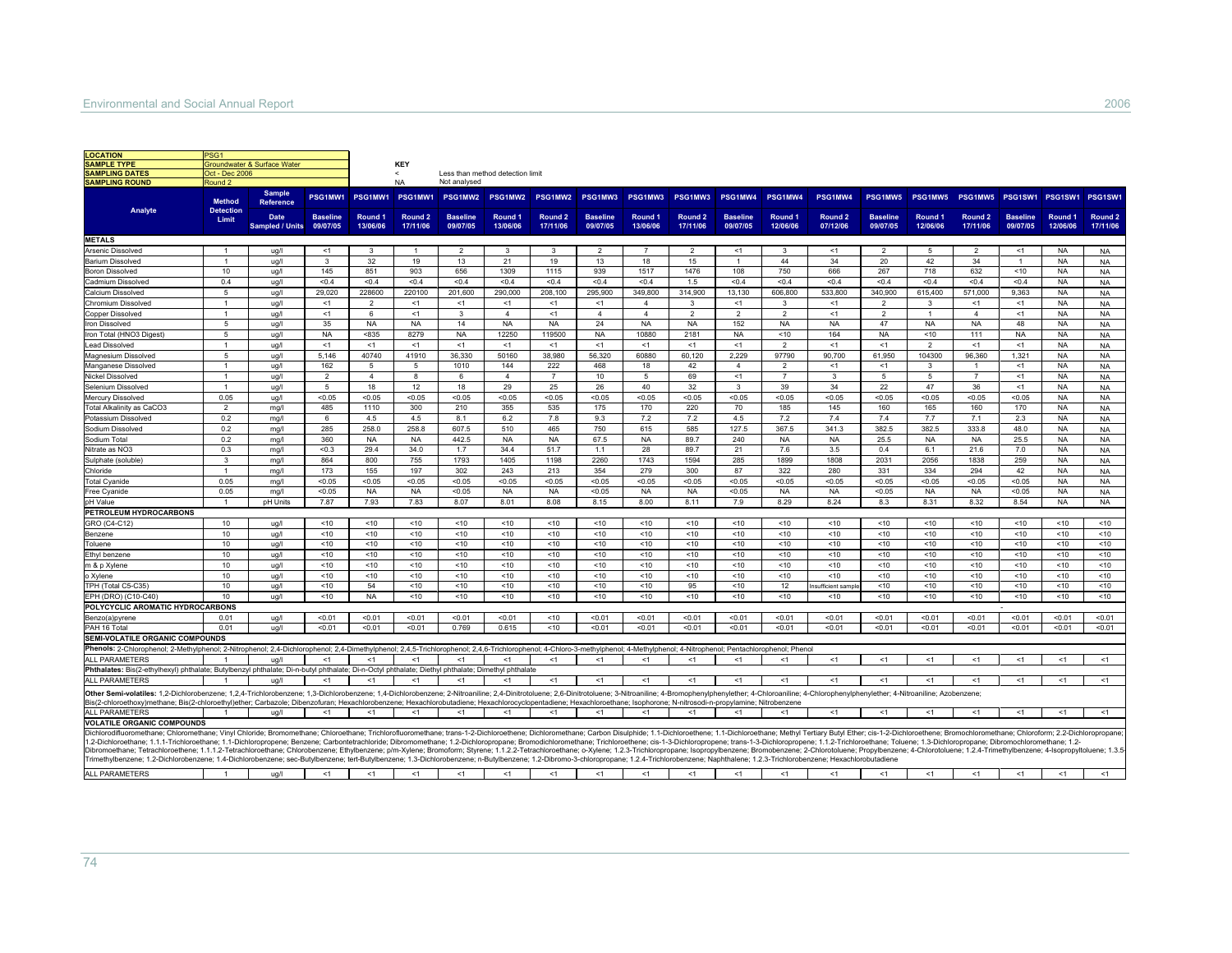#### BTC Pipeline Project



| <b>LOCATION</b>                                                                                                                                                                                                                                                                                                                                                                                                                                                                                                                                                                                                                                                                                                                                                                                                                                                                                                                                                                                                                                                                                                                                                                                                                                             | PSG <sub>2</sub>            |                                       |                             |                     | <b>KEY</b>                     |                                    |            |                                |                 |                     |                                |
|-------------------------------------------------------------------------------------------------------------------------------------------------------------------------------------------------------------------------------------------------------------------------------------------------------------------------------------------------------------------------------------------------------------------------------------------------------------------------------------------------------------------------------------------------------------------------------------------------------------------------------------------------------------------------------------------------------------------------------------------------------------------------------------------------------------------------------------------------------------------------------------------------------------------------------------------------------------------------------------------------------------------------------------------------------------------------------------------------------------------------------------------------------------------------------------------------------------------------------------------------------------|-----------------------------|---------------------------------------|-----------------------------|---------------------|--------------------------------|------------------------------------|------------|--------------------------------|-----------------|---------------------|--------------------------------|
| <b>SAMPLE TYPE</b>                                                                                                                                                                                                                                                                                                                                                                                                                                                                                                                                                                                                                                                                                                                                                                                                                                                                                                                                                                                                                                                                                                                                                                                                                                          | Groundwater & Surface Water |                                       |                             |                     |                                | < Less than method detection limit |            |                                |                 |                     |                                |
| <b>SAMPLING DATES</b>                                                                                                                                                                                                                                                                                                                                                                                                                                                                                                                                                                                                                                                                                                                                                                                                                                                                                                                                                                                                                                                                                                                                                                                                                                       | Oct - Dec 2006              |                                       |                             |                     |                                | NA Not analysed                    |            |                                |                 |                     |                                |
| <b>SAMPLING ROUND</b>                                                                                                                                                                                                                                                                                                                                                                                                                                                                                                                                                                                                                                                                                                                                                                                                                                                                                                                                                                                                                                                                                                                                                                                                                                       | Round <sub>2</sub>          |                                       |                             |                     |                                |                                    |            |                                |                 |                     |                                |
|                                                                                                                                                                                                                                                                                                                                                                                                                                                                                                                                                                                                                                                                                                                                                                                                                                                                                                                                                                                                                                                                                                                                                                                                                                                             | <b>Method</b>               | <b>Sample</b><br><b>Reference</b>     | PSG2SW1                     | PSG2SW1             | PSG2SW1                        | PSG2SW2                            | PSG2SW2    | PSG2SW2a                       | PSG2SW3         | PSG2SW3             | PSG2SW3                        |
| Analyte                                                                                                                                                                                                                                                                                                                                                                                                                                                                                                                                                                                                                                                                                                                                                                                                                                                                                                                                                                                                                                                                                                                                                                                                                                                     | <b>Detection Limit</b>      | <b>Date</b><br><b>Sampled / Units</b> | <b>Baseline</b><br>10/07/05 | Round 1<br>14/06/06 | Round <sub>2</sub><br>16/11/06 | <b>Baseline</b>                    | Round 1    | Round <sub>2</sub><br>16/11/06 | <b>Baseline</b> | Round 1<br>14/06/06 | Round <sub>2</sub><br>16/11/06 |
| <b>METALS</b>                                                                                                                                                                                                                                                                                                                                                                                                                                                                                                                                                                                                                                                                                                                                                                                                                                                                                                                                                                                                                                                                                                                                                                                                                                               |                             |                                       |                             |                     |                                |                                    |            |                                |                 |                     |                                |
| Arsenic Dissolved                                                                                                                                                                                                                                                                                                                                                                                                                                                                                                                                                                                                                                                                                                                                                                                                                                                                                                                                                                                                                                                                                                                                                                                                                                           | -1                          | ug/l                                  | <1                          | <b>NA</b>           | <b>NA</b>                      | DRY                                | <b>NA</b>  | <b>NA</b>                      | No Access       | <b>NA</b>           | <b>NA</b>                      |
| <b>Barium Dissolved</b>                                                                                                                                                                                                                                                                                                                                                                                                                                                                                                                                                                                                                                                                                                                                                                                                                                                                                                                                                                                                                                                                                                                                                                                                                                     | $\overline{1}$              | ug/l                                  | $\overline{3}$              | <b>NA</b>           | <b>NA</b>                      | <b>DRY</b>                         | <b>NA</b>  | <b>NA</b>                      | No Access       | <b>NA</b>           | <b>NA</b>                      |
| <b>Boron Dissolved</b>                                                                                                                                                                                                                                                                                                                                                                                                                                                                                                                                                                                                                                                                                                                                                                                                                                                                                                                                                                                                                                                                                                                                                                                                                                      | 10                          | ug/l                                  | ~10                         | <b>NA</b>           | <b>NA</b>                      | <b>DRY</b>                         | <b>NA</b>  | <b>NA</b>                      | No Access       | <b>NA</b>           | <b>NA</b>                      |
| Cadmium Dissolved                                                                                                                                                                                                                                                                                                                                                                                                                                                                                                                                                                                                                                                                                                                                                                                                                                                                                                                                                                                                                                                                                                                                                                                                                                           | 0.4                         | ug/l                                  | <0.4                        | <b>NA</b>           | <b>NA</b>                      | DRY                                | <b>NA</b>  | <b>NA</b>                      | No Access       | <b>NA</b>           | <b>NA</b>                      |
| Calcium Dissolved                                                                                                                                                                                                                                                                                                                                                                                                                                                                                                                                                                                                                                                                                                                                                                                                                                                                                                                                                                                                                                                                                                                                                                                                                                           | 5                           | ug/l                                  | 8903                        | <b>NA</b>           | <b>NA</b>                      | <b>DRY</b>                         | <b>NA</b>  | <b>NA</b>                      | No Access       | <b>NA</b>           | <b>NA</b>                      |
| Chromium Dissolved                                                                                                                                                                                                                                                                                                                                                                                                                                                                                                                                                                                                                                                                                                                                                                                                                                                                                                                                                                                                                                                                                                                                                                                                                                          | $\mathbf{1}$                | ug/l                                  | <1                          | <b>NA</b>           | <b>NA</b>                      | <b>DRY</b>                         | <b>NA</b>  | <b>NA</b>                      | No Access       | <b>NA</b>           | <b>NA</b>                      |
| Copper Dissolved                                                                                                                                                                                                                                                                                                                                                                                                                                                                                                                                                                                                                                                                                                                                                                                                                                                                                                                                                                                                                                                                                                                                                                                                                                            | $\mathbf{1}$                | ug/l                                  | $\overline{1}$              | <b>NA</b>           | <b>NA</b>                      | <b>DRY</b>                         | <b>NA</b>  | <b>NA</b>                      | No Access       | <b>NA</b>           | <b>NA</b>                      |
| Iron Dissolved                                                                                                                                                                                                                                                                                                                                                                                                                                                                                                                                                                                                                                                                                                                                                                                                                                                                                                                                                                                                                                                                                                                                                                                                                                              | 5                           | ug/l                                  | 16                          | <b>NA</b>           | <b>NA</b>                      | <b>DRY</b>                         | <b>NA</b>  | <b>NA</b>                      | No Access       | <b>NA</b>           | <b>NA</b>                      |
| Iron Total (HNO3 Digest)                                                                                                                                                                                                                                                                                                                                                                                                                                                                                                                                                                                                                                                                                                                                                                                                                                                                                                                                                                                                                                                                                                                                                                                                                                    | $\sqrt{5}$                  | ug/l                                  | <b>NA</b>                   | <b>NA</b>           | <b>NA</b>                      | <b>DRY</b>                         | <b>NA</b>  | <b>NA</b>                      | No Access       | <b>NA</b>           | <b>NA</b>                      |
| Lead Dissolved                                                                                                                                                                                                                                                                                                                                                                                                                                                                                                                                                                                                                                                                                                                                                                                                                                                                                                                                                                                                                                                                                                                                                                                                                                              | $\mathbf{1}$                | ug/l                                  | <1                          | <b>NA</b>           | <b>NA</b>                      | <b>DRY</b>                         | <b>NA</b>  | <b>NA</b>                      | No Access       | <b>NA</b>           | <b>NA</b>                      |
| Magnesium Dissolved                                                                                                                                                                                                                                                                                                                                                                                                                                                                                                                                                                                                                                                                                                                                                                                                                                                                                                                                                                                                                                                                                                                                                                                                                                         | 5                           | ug/l                                  | 1209                        | <b>NA</b>           | <b>NA</b>                      | <b>DRY</b>                         | <b>NA</b>  | <b>NA</b>                      | No Access       | <b>NA</b>           | <b>NA</b>                      |
| Manganese Dissolved                                                                                                                                                                                                                                                                                                                                                                                                                                                                                                                                                                                                                                                                                                                                                                                                                                                                                                                                                                                                                                                                                                                                                                                                                                         | $\mathbf{1}$                | ug/l                                  | <1                          | <b>NA</b>           | <b>NA</b>                      | <b>DRY</b>                         | <b>NA</b>  | <b>NA</b>                      | No Access       | <b>NA</b>           | <b>NA</b>                      |
| Nickel Dissolved                                                                                                                                                                                                                                                                                                                                                                                                                                                                                                                                                                                                                                                                                                                                                                                                                                                                                                                                                                                                                                                                                                                                                                                                                                            | $\overline{1}$              | ug/l                                  | <1                          | <b>NA</b>           | <b>NA</b>                      | <b>DRY</b>                         | <b>NA</b>  | <b>NA</b>                      | No Access       | <b>NA</b>           | <b>NA</b>                      |
| Selenium Dissolved                                                                                                                                                                                                                                                                                                                                                                                                                                                                                                                                                                                                                                                                                                                                                                                                                                                                                                                                                                                                                                                                                                                                                                                                                                          | $\overline{1}$              | ug/l                                  | $\leq$ 1                    | <b>NA</b>           | <b>NA</b>                      | <b>DRY</b>                         | <b>NA</b>  | <b>NA</b>                      | No Access       | <b>NA</b>           | <b>NA</b>                      |
| Mercury Dissolved                                                                                                                                                                                                                                                                                                                                                                                                                                                                                                                                                                                                                                                                                                                                                                                                                                                                                                                                                                                                                                                                                                                                                                                                                                           | 0.05                        | ug/l                                  | < 0.05                      | <b>NA</b>           | <b>NA</b>                      | <b>DRY</b>                         | <b>NA</b>  | <b>NA</b>                      | No Access       | <b>NA</b>           | <b>NA</b>                      |
| Total Alkalinity as CaCO3                                                                                                                                                                                                                                                                                                                                                                                                                                                                                                                                                                                                                                                                                                                                                                                                                                                                                                                                                                                                                                                                                                                                                                                                                                   | $\overline{2}$              | mq/                                   | 160                         | <b>NA</b>           | <b>NA</b>                      | <b>DRY</b>                         | <b>NA</b>  | <b>NA</b>                      | No Access       | <b>NA</b>           | <b>NA</b>                      |
| Potassium Dissolved                                                                                                                                                                                                                                                                                                                                                                                                                                                                                                                                                                                                                                                                                                                                                                                                                                                                                                                                                                                                                                                                                                                                                                                                                                         | 0.2                         | mg/l                                  | 1.4                         | <b>NA</b>           | <b>NA</b>                      | <b>DRY</b>                         | <b>NA</b>  | <b>NA</b>                      | No Access       | <b>NA</b>           | <b>NA</b>                      |
| Sodium Dissolved                                                                                                                                                                                                                                                                                                                                                                                                                                                                                                                                                                                                                                                                                                                                                                                                                                                                                                                                                                                                                                                                                                                                                                                                                                            | 0.2                         | mg/l                                  | 9.9                         | <b>NA</b>           | <b>NA</b>                      | <b>DRY</b>                         | <b>NA</b>  | <b>NA</b>                      | No Access       | <b>NA</b>           | <b>NA</b>                      |
| Sodium Total                                                                                                                                                                                                                                                                                                                                                                                                                                                                                                                                                                                                                                                                                                                                                                                                                                                                                                                                                                                                                                                                                                                                                                                                                                                | 0.2                         | mq/l                                  | 5.1                         | <b>NA</b>           | <b>NA</b>                      | <b>DRY</b>                         | <b>NA</b>  | <b>NA</b>                      | No Access       | <b>NA</b>           | <b>NA</b>                      |
| Nitrate as NO3                                                                                                                                                                                                                                                                                                                                                                                                                                                                                                                                                                                                                                                                                                                                                                                                                                                                                                                                                                                                                                                                                                                                                                                                                                              | 0.3                         | mg/l                                  | 3.3                         | <b>NA</b>           | <b>NA</b>                      | <b>DRY</b>                         | <b>NA</b>  | <b>NA</b>                      | No Access       | <b>NA</b>           | <b>NA</b>                      |
| Sulphate (soluble)                                                                                                                                                                                                                                                                                                                                                                                                                                                                                                                                                                                                                                                                                                                                                                                                                                                                                                                                                                                                                                                                                                                                                                                                                                          | 3                           | mg/l                                  | $\overline{7}$              | <b>NA</b>           | <b>NA</b>                      | <b>DRY</b>                         | <b>NA</b>  | <b>NA</b>                      | No Access       | <b>NA</b>           | <b>NA</b>                      |
| Chloride                                                                                                                                                                                                                                                                                                                                                                                                                                                                                                                                                                                                                                                                                                                                                                                                                                                                                                                                                                                                                                                                                                                                                                                                                                                    | $\overline{1}$              | mg/l                                  | $\overline{2}$              | <b>NA</b>           | <b>NA</b>                      | <b>DRY</b>                         | <b>NA</b>  | <b>NA</b>                      | No Access       | <b>NA</b>           | <b>NA</b>                      |
| <b>Total Cyanide</b>                                                                                                                                                                                                                                                                                                                                                                                                                                                                                                                                                                                                                                                                                                                                                                                                                                                                                                                                                                                                                                                                                                                                                                                                                                        | 0.05                        | mg/l                                  | < 0.05                      | <b>NA</b>           | <b>NA</b>                      | <b>DRY</b>                         | <b>NA</b>  | <b>NA</b>                      | No Access       | <b>NA</b>           | <b>NA</b>                      |
| Free Cyanide                                                                                                                                                                                                                                                                                                                                                                                                                                                                                                                                                                                                                                                                                                                                                                                                                                                                                                                                                                                                                                                                                                                                                                                                                                                | 0.05                        | mg/l                                  | < 0.05                      | <b>NA</b>           | <b>NA</b>                      | <b>DRY</b>                         | <b>NA</b>  | <b>NA</b>                      | No Access       | <b>NA</b>           | <b>NA</b>                      |
| pH Value                                                                                                                                                                                                                                                                                                                                                                                                                                                                                                                                                                                                                                                                                                                                                                                                                                                                                                                                                                                                                                                                                                                                                                                                                                                    | $\overline{1}$              | pH Units                              | 8.65                        | <b>NA</b>           | <b>NA</b>                      | <b>DRY</b>                         | <b>NA</b>  | <b>NA</b>                      | No Access       | <b>NA</b>           | <b>NA</b>                      |
| PETROLEUM HYDROCARBONS                                                                                                                                                                                                                                                                                                                                                                                                                                                                                                                                                                                                                                                                                                                                                                                                                                                                                                                                                                                                                                                                                                                                                                                                                                      |                             |                                       |                             |                     |                                |                                    |            |                                |                 |                     |                                |
| GRO (C4-C12)                                                                                                                                                                                                                                                                                                                                                                                                                                                                                                                                                                                                                                                                                                                                                                                                                                                                                                                                                                                                                                                                                                                                                                                                                                                | 10                          | ug/l                                  | 10                          | 10                  | < 10                           | <b>DRY</b>                         | <b>DRY</b> | ~10                            | No Access       | 10                  | <10                            |
| Benzene; Toluene; Ethyl benzene; m & p Xylene; o Xylene; TPH (Aliphatics and Aromatics C5-C35); EPH (DRO) (C10-C40)                                                                                                                                                                                                                                                                                                                                                                                                                                                                                                                                                                                                                                                                                                                                                                                                                                                                                                                                                                                                                                                                                                                                         |                             |                                       |                             |                     |                                |                                    |            |                                |                 |                     |                                |
| ALL PARAMETERS                                                                                                                                                                                                                                                                                                                                                                                                                                                                                                                                                                                                                                                                                                                                                                                                                                                                                                                                                                                                                                                                                                                                                                                                                                              | 10                          | ug/l                                  | < 10                        | ~10                 | < 10                           | <b>DRY</b>                         | <b>DRY</b> | ~10                            | No Access       | < 10                | ~10                            |
| POLYCYCLIC AROMATIC HYDROCARBONS                                                                                                                                                                                                                                                                                                                                                                                                                                                                                                                                                                                                                                                                                                                                                                                                                                                                                                                                                                                                                                                                                                                                                                                                                            |                             |                                       |                             |                     |                                |                                    |            |                                |                 |                     |                                |
| Benzo(a)pyrene; PAH 16 Total                                                                                                                                                                                                                                                                                                                                                                                                                                                                                                                                                                                                                                                                                                                                                                                                                                                                                                                                                                                                                                                                                                                                                                                                                                |                             |                                       |                             |                     |                                |                                    |            |                                |                 |                     |                                |
| ALL PARAMETERS                                                                                                                                                                                                                                                                                                                                                                                                                                                                                                                                                                                                                                                                                                                                                                                                                                                                                                                                                                                                                                                                                                                                                                                                                                              | $0.01$ (<1)                 | ug/l                                  | < 0.01                      | < 0.01              | <1                             | <b>DRY</b>                         | <b>DRY</b> | <1                             | No Access       | < 0.01              | <1                             |
| SEMI-VOLATILE ORGANIC COMPOUNDS:                                                                                                                                                                                                                                                                                                                                                                                                                                                                                                                                                                                                                                                                                                                                                                                                                                                                                                                                                                                                                                                                                                                                                                                                                            |                             |                                       |                             |                     |                                |                                    |            |                                |                 |                     |                                |
| Phenols: 2-Chlorophenol; 2-Methylphenol; 2-Nitrophenol; 2,4-Dichlorophenol; 2,4-Dimethylphenol; 2,45-Trichlorophenol; 2,4,6-Trichlorophenol; 4-Chloro-3-methylphenol; 4-Methylphenol; 4-Nitrophenol; Pentachlorophenol; Phenol                                                                                                                                                                                                                                                                                                                                                                                                                                                                                                                                                                                                                                                                                                                                                                                                                                                                                                                                                                                                                              |                             |                                       |                             |                     |                                |                                    |            |                                |                 |                     |                                |
| Phthalates; Bis(2-ethylhexyl) phthalate; Butylbenzyl phthalate; Di-n-butyl phthalate; Di-n-Octyl phthalate; Diethyl phthalate; Dimethyl phthalate                                                                                                                                                                                                                                                                                                                                                                                                                                                                                                                                                                                                                                                                                                                                                                                                                                                                                                                                                                                                                                                                                                           |                             |                                       |                             |                     |                                |                                    |            |                                |                 |                     |                                |
| ALL PARAMETERS                                                                                                                                                                                                                                                                                                                                                                                                                                                                                                                                                                                                                                                                                                                                                                                                                                                                                                                                                                                                                                                                                                                                                                                                                                              | $\overline{1}$              | ug/l                                  | <1                          | <1                  | <1                             | <b>DRY</b>                         | <b>DRY</b> | <1                             | No Access       | <1                  | $<$ 1                          |
| Other Semi-volatiles: 1,2-Dichlorobenzene; 1,2,4-Trichlorobenzene; 1,3-Dichlorobenzene; 1,4-Dichlorobenzene; 1,4-Dichlorobenzene; 2,4-Dinitrotoluene; 2,4-Dinitrotoluene; 2,6-Dinitrotoluene; 3-Nitroaniline; 4-Bromophenylphe<br>4-Chlorophenylphenylether; 4-Nitroaniline; Azobenzene; Bis(2-chloroethoxy)methane; Bis(2-chloroethyl)ether; Carbazole; Dibenzofuran; Hexachlorobenzene; Hexachlorobutadiene; Hexachloroethane; lexachloroethane; lsophorone;<br>N-nitrosodi-n-propylamine; Nitrobenzene.                                                                                                                                                                                                                                                                                                                                                                                                                                                                                                                                                                                                                                                                                                                                                  |                             |                                       |                             |                     |                                |                                    |            |                                |                 |                     |                                |
| ALL PARAMETERS                                                                                                                                                                                                                                                                                                                                                                                                                                                                                                                                                                                                                                                                                                                                                                                                                                                                                                                                                                                                                                                                                                                                                                                                                                              | $\overline{1}$              | ug/l                                  | <1                          | <1                  | <1                             | <b>DRY</b>                         | <b>DRY</b> | <1                             | No Access       | <1                  | $\leq$ 1                       |
| Hexachlorocyclopentadiene                                                                                                                                                                                                                                                                                                                                                                                                                                                                                                                                                                                                                                                                                                                                                                                                                                                                                                                                                                                                                                                                                                                                                                                                                                   |                             | ug/l                                  | $\leq$ 1                    | <1                  | $\mathbf{<}2$                  | <b>DRY</b>                         | <b>DRY</b> | $2$                            | No Access       | <1                  | $\leq$                         |
| <b>VOLATILE ORGANIC COMPOUNDS</b>                                                                                                                                                                                                                                                                                                                                                                                                                                                                                                                                                                                                                                                                                                                                                                                                                                                                                                                                                                                                                                                                                                                                                                                                                           |                             |                                       |                             |                     |                                |                                    |            |                                |                 |                     |                                |
| Dichlorodifluoromethane; Chloromethane; Vinyl Chloride; Bromomethane; Chloroethane; Trichlorofluoromethane; tans-1-2-Dichloroethene; Dichloromethane; Carbon Disulphide; 1.1-Dichloroethene; 1.1-Dichloroethane;<br>Methyl Tertiary Butyl Ether; cis-1-2-Dichloroethene; Bromochloromethane; Chloroform; 2.2-Dichloropropane; 1.2-Dichloroethane; 1.1.1-Trichloroethane; 1.1-Dichloropropene; Benzene; Carbontetrachloride; Dibromomethane;<br>1.2-Dichloropropane; Bromodichloromethane; Trichloroethene; cis-1-3-Dichloropropene; trans-1-3-Dichloropropene; 1.1.2-Trichloroethane; Toluene; 1.3-Dichloropropane; Dibromochloromethane; 1.2-Dibromoethane;<br>Tetrachloroethene; 1.1.1.2-Tetrachloroethane; Chlorobenzene; Ethylbenzene; p/m-Xylene; Bromoform; Styrene; 1.1.2.2-Tetrachloroethane; o-Xylene; 1.2.3-Trichloropropane; Isopropylbenzene; Bromobenzene; 2-Chlorotoluene;<br>Propylbenzene; 4-Chlorotoluene; 1.2.4-Trimethylbenzene; 4-Isopropyltoluene; 1.3.5-Trimethylbenzene; 1.2-Dichlorobenzene; 1.4-Dichlorobenzene; sec-Butylbenzene; tert-Butylbenzene; 1.3-Dichlorobenzene; n-Butylbenzene;<br>1.2-Dibromo-3-chloropropane; 1.2.4-Trichlorobenzene; Naphthalene; 1.2.3-Trichlorobenzene; HexachlorobutadieneDichlorodifluoromethane |                             |                                       |                             |                     |                                |                                    |            |                                |                 |                     |                                |
| <b>ALL PARAMETERS</b>                                                                                                                                                                                                                                                                                                                                                                                                                                                                                                                                                                                                                                                                                                                                                                                                                                                                                                                                                                                                                                                                                                                                                                                                                                       |                             | ug/l                                  | <1                          | <1                  |                                | DRY                                | <b>DRY</b> | <1                             | No Access       | < 1                 | $<$ 1                          |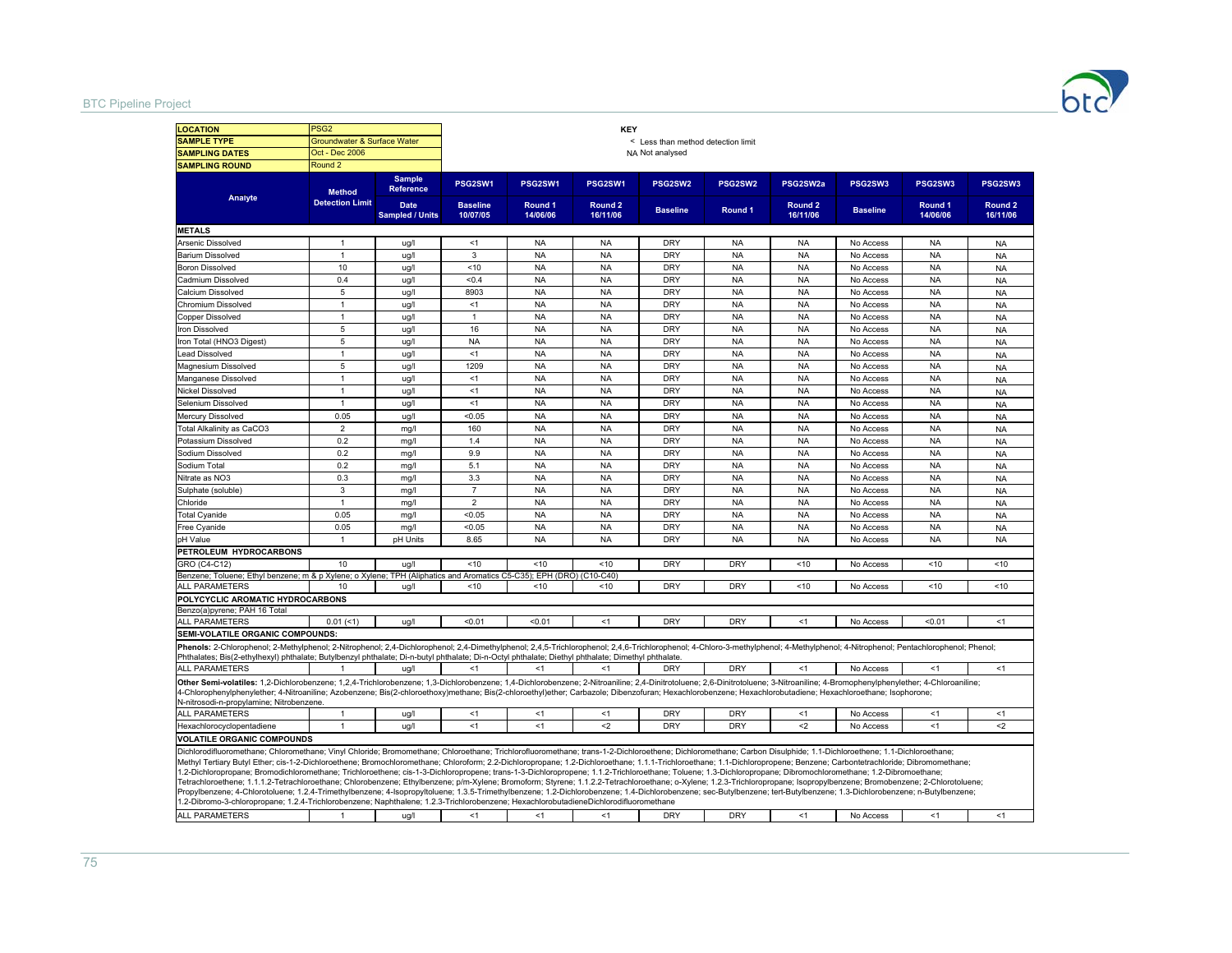# **Appendix 2.2f – Waste**

### **Total Figures, 2006**

| TYPE OF WASTE $(m3)$                            | PSG <sub>1</sub><br>(site and<br>camp) | PSG <sub>2</sub><br>(site and<br>camp) | <b>SES</b><br><b>Tsalka</b> | <b>SES</b><br><b>Borjomi</b> | <b>BVs</b> | <b>SES Rustavi</b><br>and Tbilisi<br><b>Office</b> |
|-------------------------------------------------|----------------------------------------|----------------------------------------|-----------------------------|------------------------------|------------|----------------------------------------------------|
| Hazardous waste disposed offsite                |                                        |                                        |                             |                              |            |                                                    |
| Oily solids                                     | 9.84                                   | 9.1                                    | 1.6                         | 1.65                         | 1.17       | 0.95                                               |
| Oily liquids                                    | 3.6                                    | 5.3                                    | $\Omega$                    | $\Omega$                     | 7.5        | 0                                                  |
| Sewage sludge                                   | 313.5                                  | 32                                     | $\Omega$                    | 0                            | $\Omega$   | 0                                                  |
| Wax                                             | 0.8                                    | 4.2                                    | $\Omega$                    | $\Omega$                     | $\Omega$   | $\Omega$                                           |
| Other                                           | 68.6                                   | 24.7                                   | 0.1                         | 1.5                          | 0          | 4.1                                                |
| Non-hazardous waste disposed offsite            |                                        |                                        |                             |                              |            |                                                    |
| Glass                                           | $\mathbf 0$                            | $\Omega$                               | $\Omega$                    | $\Omega$                     | $\Omega$   | $\Omega$                                           |
| Plastic                                         | $\mathbf 0$                            | 0.1                                    | $\Omega$                    | 1.7                          | $\Omega$   | 0.2                                                |
| Paper                                           | $\Omega$                               | 0.1                                    | 0.6                         | $\Omega$                     | $\Omega$   | $\mathbf 0$                                        |
| Metal /(Concrete)                               | 2.1                                    | 16.2                                   | 0                           | $\Omega$                     | $\Omega$   | 0                                                  |
| Organic Wastes (food wastes)                    | 26.8                                   | 58.6                                   | $\Omega$                    | $\Omega$                     | 0          | $\Omega$                                           |
| General                                         | 474.6                                  | 310.7                                  | 23.7                        | 22.7                         | 149.81     | 36.5                                               |
| Non-hazardous waste re-cycled/recovered offsite |                                        |                                        |                             |                              |            |                                                    |
| Glass                                           | $\Omega$                               | 0.3                                    | $\Omega$                    | $\Omega$                     | $\Omega$   | $\Omega$                                           |
| Plastic (stored)                                | 20                                     | 24.3                                   | 0.2                         | $\Omega$                     | 0          | $\Omega$                                           |
| Paper                                           | 26.7                                   | 31.8                                   | 0.15                        | $\Omega$                     | $\Omega$   | 1                                                  |
| Metal (stored)                                  | 0.4                                    | 0.03                                   | 0                           | $\Omega$                     | $\Omega$   | 0                                                  |
| Timber (stored)                                 | 4.1                                    | 4.1                                    | 0                           | 0                            | 0          | 0                                                  |

# **APPENDIX 2.3: TURKEY**

Please read this section in conjunction with the commentary in Section 5.2.3.

## **Appendix 2.3a – Ambient Air Quality**

#### Air Quality Standards for Ground Level Concentrations (µg/m<sup>3</sup>)

| <b>Parameter</b>                         | <b>Project</b><br><b>Standards</b><br>(Turkey) | <b>Averaging Period</b>                                                                                                                                                                                                                 |
|------------------------------------------|------------------------------------------------|-----------------------------------------------------------------------------------------------------------------------------------------------------------------------------------------------------------------------------------------|
| <b>VOCs</b>                              | Benzene: 5                                     | Annual average by 2010 (Note: A limit value of 10 $\mu q/m^3$ (100%) must be<br>met on 13 December 2000, reducing on 1 January 2006 and every 12<br>months thereafter by 1 $\mu q/m^3$ to reach 0% (5 $\mu q/m^3$ ) by 1 January 2010). |
| Oxides of Nitrogen<br>$(NO_x)$           | 40                                             | Annual average by 2010                                                                                                                                                                                                                  |
| Sulphur Dioxide (SO <sub>2</sub> )       | $20*$                                          | Annual mean                                                                                                                                                                                                                             |
|                                          | 125                                            | 24 hour average or 95%                                                                                                                                                                                                                  |
| <b>Particulate Matter</b><br>$(PM_{10})$ | 20                                             | Annual average by 2010 (Note: A limit value of 30 $\mu q/m^3$ (50%) must be<br>met on 1 January 2005, reducing every 12 months thereafter by equal<br>annual percentages to reach $0\%$ (20 µg/m <sup>3</sup> ) by 1 January 2010.)     |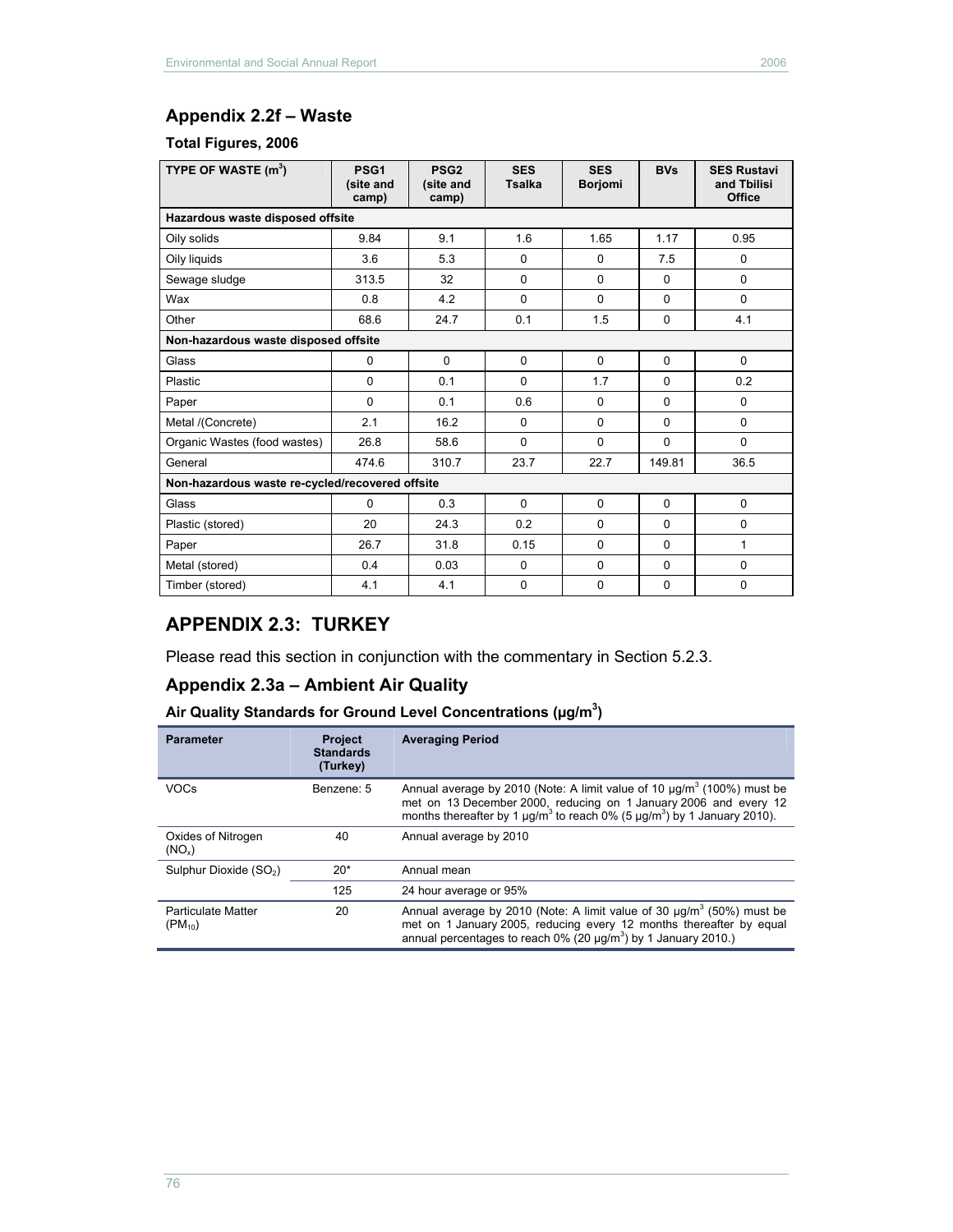

# **Ceyhan Marine Terminal - Averages of 2006 Measurements**

|                  |                                  |           |                 |                       | Average Ambient Concentrations (µg/m <sup>3</sup> ) |                |                                |          |               |
|------------------|----------------------------------|-----------|-----------------|-----------------------|-----------------------------------------------------|----------------|--------------------------------|----------|---------------|
| No.              | <b>Monitoring</b><br><b>Date</b> | $PM_{10}$ | SO <sub>2</sub> | <b>NO<sub>x</sub></b> | <b>Benzene</b>                                      | <b>Toluene</b> | <b>Ethyl</b><br><b>Benzene</b> | o-xylene | m/p<br>xylene |
| CMT <sub>1</sub> |                                  | 22.60     | 6,62            | 16.24                 | 1,64                                                | 6,99           | 0.42                           | 0,43     | 0,91          |
| CMT <sub>2</sub> |                                  | 35,22     | 6,67            | 17,14                 | 1,28                                                | 1,49           | 0,37                           | 0,29     | 0,55          |
| CMT <sub>3</sub> | 2006                             | 22.59     | 6,46            | 13.65                 | 1,21                                                | 2,82           | 0,30                           | 0,36     | 0.58          |
| CMT <sub>4</sub> | Jan-Apr-July-Sep-Dec             | 32,75     | 5,31            | 14,46                 | 1,17                                                | 1,24           | 0,27                           | 0,25     | 0,52          |
| CMT <sub>5</sub> |                                  | 20.14     | 9,62            | 19,69                 | 1,19                                                | 1,40           | 0,34                           | 0,35     | 0,50          |
| CMT <sub>6</sub> |                                  | 18,65     | 7,90            | 14,22                 | 1,24                                                | 1,49           | 0,33                           | 0,29     | 0,47          |
| CMT <sub>7</sub> |                                  | 21,54     | 4,92            | 14,57                 | 1,10                                                | 1,35           | 0,30                           | 0,36     | 0,46          |
| CMT <sub>8</sub> |                                  | 27,38     | 6,41            | 14,99                 | 0,86                                                | 1,19           | 0,23                           | 0,27     | 0,38          |
| CMT <sub>9</sub> |                                  | 20,97     | 5,73            | 15,76                 | 1,14                                                | 2,70           | 0,44                           | 0,56     | 1,19          |
| <b>CMT 10</b>    |                                  | 23,92     | 6,75            | 13,32                 | 1,32                                                | 1,33           | 0,36                           | 0,33     | 0,59          |

NOTE: Figures in red show non-compliance with BTC standards

# **Appendix 2.3b – Stack Emissions**

#### **Stack Emission Standards**

| <b>Emission stream sources</b>            | <b>Parameters</b> | <b>Project Specified Standard</b> |
|-------------------------------------------|-------------------|-----------------------------------|
| 5 MW Reciprocating engines                | <b>Nox</b>        | 200 mg/Nm $3$                     |
| (gas fired) $PT1$ , 2, 3 and 4            | SO <sub>2</sub>   | 100 mg/ $Nm3$                     |
|                                           | $PM_{10}$         | $10$ mg/Nm <sup>3</sup>           |
|                                           | CO.               | 100 mg/ $Nm3$                     |
| Diesel Generators at PT1, 2, 3 and 4 and  | <b>Nox</b>        | 2,000 mg/Nm <sup>3</sup>          |
| IPT1 and IPT2 and CMT                     | SO <sub>2</sub>   | 1,000 mg/ $Nm^3$                  |
|                                           | $PM_{10}$         | 130 mg/ $Nm3$                     |
|                                           | CO                | 650 mg/Nm $3$                     |
| Water Bath Heater                         | <b>Nox</b>        | 460 mg/Nm <sup>3</sup>            |
|                                           | SO <sub>2</sub>   | 1,000 mg/ $Nm^3$                  |
|                                           | $PM_{10}$         | 100 mg/ $Nm^3$                    |
| Backup Engine for firewater pumps (diesel | <b>Nox</b>        | 460 mg/N $m3$                     |
| fired)                                    | SO <sub>2</sub>   | 1,000 mg/Nm <sup>3</sup>          |
|                                           | $PM_{10}$         | 100 mg/ $Nm3$                     |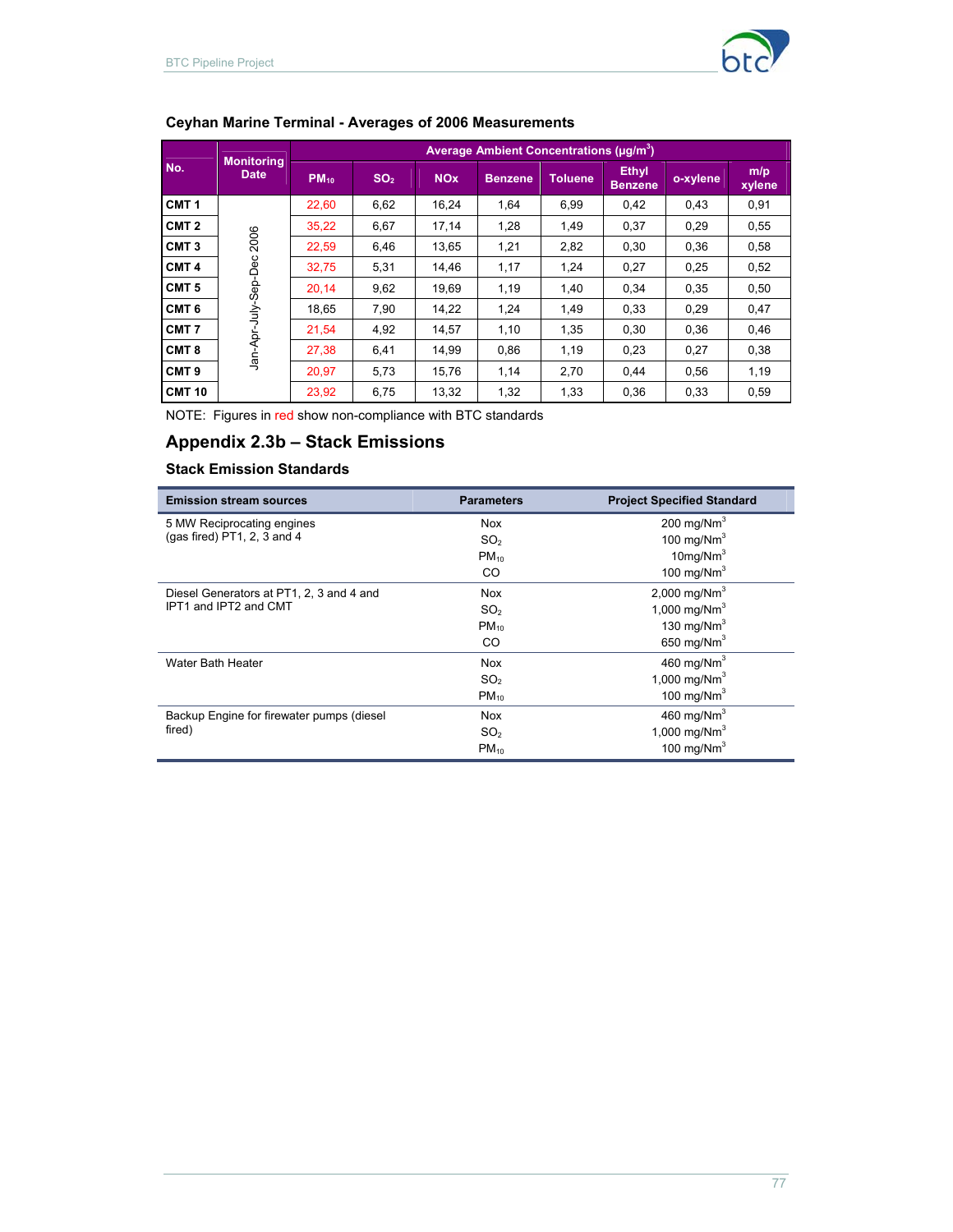|                                                   |                       |                           |                                 |                             |                           | <b>Emission Source</b>    |                       |                       |                  |                                        |
|---------------------------------------------------|-----------------------|---------------------------|---------------------------------|-----------------------------|---------------------------|---------------------------|-----------------------|-----------------------|------------------|----------------------------------------|
| <b>Facility</b>                                   | <b>Parameter</b>      | <b>Driver Engine 1</b>    | Driver Engine 2 Driver Engine 3 |                             | <b>Driver Engine 4</b>    | <b>Driver Engine 5</b>    | <b>Water Heater 1</b> | <b>Water Heater 2</b> |                  | <b>Water Heater 3</b> Diesel generator |
| PT1                                               |                       |                           |                                 |                             |                           |                           |                       |                       |                  |                                        |
| Date of last monitoring<br>by BIL (Dokay)         |                       | n/a (not in<br>programme) | $n/a$ (not in<br>programme)     | $n/a$ (not in<br>programme) | n/a (not in<br>programme) | n/a (not in<br>programme) | Oct '06               | Oct '06               | Oct '06          | Oct '06                                |
|                                                   | <b>NO<sub>x</sub></b> | n/a                       | n/a                             | n/a                         | n/a                       | n/a                       | 131                   | 124                   | 133              | 1663                                   |
|                                                   | SO <sub>2</sub>       | n/a                       | n/a                             | n/a                         | n/a                       | n/a                       | 29                    | 8                     | $\overline{2}$   | 56                                     |
| <b>Monitoring result</b>                          | $\overline{c}$        | n/a                       | n/a                             | n/a                         | n/a                       | n/a                       | 0                     | 3                     | 0                | $\overline{17}$                        |
|                                                   | <b>PM</b>             | n/a                       | n/a                             | n/a                         | n/a                       | n/a                       | $\Omega$              | 18,2                  | $\overline{2,7}$ | 29,19                                  |
| Date of previous moni-<br>toring by Botas (Çinar) |                       | July '06                  | July '06                        | July '06                    | July '06                  | July '06                  | July '06              | July '06              | July '06         | May '05                                |
|                                                   | <b>NO<sub>x</sub></b> | 0,6                       | 1,7                             | 0                           | n/a                       | 1,8                       | 1,1                   | 1,9                   | 0,8              | 264                                    |
| <b>Monitoring result</b>                          | SO <sub>2</sub>       | $\Omega$                  | $\mathbf{0}$                    | $\Omega$                    | n/a                       | $\Omega$                  | $\overline{2}$        | $\Omega$              | $\Omega$         | $\Omega$                               |
|                                                   | CO                    | 74                        | 57                              | 54                          | n/a                       | 92                        | 0                     |                       | 5                | 136                                    |
|                                                   | PM                    | 5,25                      | 52,98                           | 8,83                        | n/a                       | 4,29                      | 7,9                   | 1,55                  | 1,86             | n/a                                    |
| PT2                                               |                       |                           |                                 |                             |                           |                           |                       |                       |                  |                                        |
| Date of last monitoring<br>by BIL (Dokay)         |                       | n/a (not in<br>programme) | n/a (not in<br>programme)       | n/a (not in<br>programme)   | n/a (not in<br>programme) |                           | Oct '06               | Oct '06               | Oct '06          | Oct '06                                |
|                                                   | <b>NO<sub>x</sub></b> | n/a                       | n/a                             | n/a                         | n/a                       |                           | 149                   | 128                   | 146              | 936                                    |
|                                                   | SO <sub>2</sub>       | n/a                       | n/a                             | n/a                         | n/a                       |                           | $\Omega$              | 0                     | $\Omega$         | 140                                    |
| <b>Monitoring result</b>                          | CO                    | n/a                       | n/a                             | n/a                         | n/a                       |                           | $\Omega$              | $\Omega$              | $\Omega$         | $\overline{127}$                       |
|                                                   | PM                    | n/a                       | n/a                             | n/a                         | n/a                       |                           | 2,1                   | 1,27                  | 3,39             | 38,75                                  |
| Date of previous moni-                            |                       | n/a (not                  | $n/a$ (not                      | n/a (not                    | n/a (not                  | not existing              |                       |                       |                  |                                        |
| toring by Botas (Çinar)                           |                       | operational)              | operational)                    | operational)                | operational)              |                           | July '06              | July '06              | July '06         | July '06                               |
|                                                   | <b>NO<sub>x</sub></b> | n/a                       | n/a                             | n/a                         | n/a                       |                           | 2,2                   | 2,8                   | 1,4              | 3,5                                    |
| <b>Monitoring result</b>                          | SO <sub>2</sub>       | n/a                       | n/a                             | n/a                         | n/a                       |                           | 0                     | 3                     | $\Omega$         | $\mathbf 0$                            |
|                                                   | $\overline{c}$        | n/a                       | n/a                             | n/a                         | n/a                       |                           |                       |                       | $\Omega$         | 612                                    |
|                                                   | PM                    | n/a                       | n/a                             | n/a                         | n/a                       |                           | 4,09                  | 5,06                  | 4,65             | 22,01                                  |
| PT <sub>3</sub>                                   |                       |                           |                                 |                             |                           |                           |                       |                       |                  |                                        |
| Date of last monitoring<br>by BIL (Dokay)         |                       | n/a (not in<br>programme) | n/a (not in<br>programme)       | n/a (not in<br>programme)   | n/a (not in<br>programme) | n/a (not in<br>programme) | Oct '06               | Oct '06               | Oct '06          | Oct '06                                |
|                                                   | <b>NO<sub>x</sub></b> | n/a                       | n/a                             | n/a                         | n/a                       | n/a                       | n/a                   | 136                   | 148              | 403                                    |
| <b>Monitoring result</b>                          | SO <sub>2</sub>       | n/a                       | n/a                             | n/a                         | n/a                       | n/a                       | n/a                   | 0                     | 0                | 330                                    |
|                                                   | CO                    | n/a                       | n/a                             | n/a                         | n/a                       | n/a                       | n/a                   | $\Omega$              | $\overline{2}$   | 1809                                   |
|                                                   | PM                    | n/a                       | n/a                             | n/a                         | n/a                       | n/a                       | n/a                   | 11,8                  | 1.62             | 25,5                                   |
| Date of previous moni-<br>toring by Botas (Çinar) |                       | n/a (not<br>operational)  | July '06                        | July '06                    | July '06                  | July '06                  | July '06              | July '06              | July '06         | July '06                               |
|                                                   | <b>NO<sub>x</sub></b> | n/a                       | 0                               | 75,5                        | 8,3                       | 338,9                     | 0,5                   | 0,3                   |                  | 8,7                                    |
|                                                   | SO <sub>2</sub>       | n/a                       | $\mathbf 0$                     | 0                           | 0                         | 0                         | 0                     | 0                     | 0                | $\mathbf 0$                            |
| <b>Monitoring result</b>                          | $\overline{c}$        | n/a                       | 65                              | 45                          | 61                        | 24                        | 6                     | 4                     | 3                | 9                                      |

PM | n/a | 6,96 | 12,3 | 13,78 | 9,06 | 4,36 | 5,46 | 3,51 | 20,67

## **Stack Emission Monitoring Results for Pump Stations and Intermediate Pigging Stations 1 & 2**

 $\frac{6}{20,67}$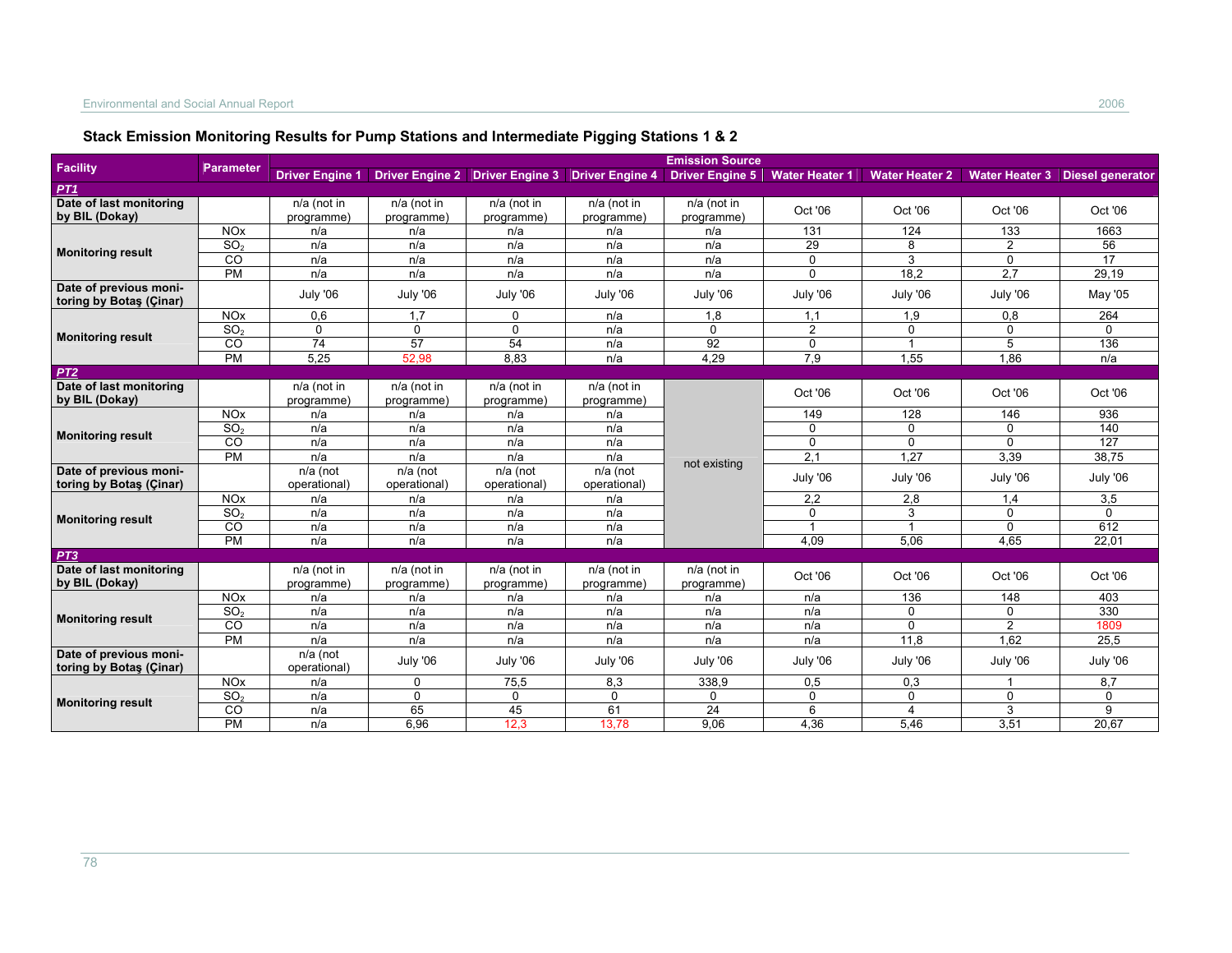

#### BTC Pipeline Project

|                                           |                       |                           |                           |                                 |                                                 | <b>Emission Source</b> |                          |                       |                               |                                 |
|-------------------------------------------|-----------------------|---------------------------|---------------------------|---------------------------------|-------------------------------------------------|------------------------|--------------------------|-----------------------|-------------------------------|---------------------------------|
| Facility                                  | <b>Parameter</b>      | <b>Driver Engine 1</b>    |                           |                                 | Driver Engine 2 Driver Engine 3 Driver Engine 4 | <b>Driver Engine 5</b> | <b>Water Heater 1</b>    | <b>Water Heater 2</b> |                               | Water Heater 3 Diesel generator |
| PT4                                       |                       |                           |                           |                                 |                                                 |                        |                          |                       |                               |                                 |
| Date of last monitoring<br>by BIL (Dokay) |                       | n/a (not in<br>programme) | n/a (not in<br>programme) | n/a (not in<br>programme)       | n/a (not in<br>programme)                       |                        | n/a (not<br>operational) | Oct '06               | Oct '06                       | Oct '06                         |
|                                           | NOX                   | n/a                       | n/a                       | n/a                             | n/a                                             |                        | n/a                      | 125                   | 103                           | 484                             |
|                                           | SO <sub>2</sub>       | n/a                       | n/a                       | n/a                             | n/a                                             |                        | n/a                      | $\overline{17}$       | $\overline{2}$                | 225                             |
| <b>Monitoring result</b>                  | CO                    | n/a                       | n/a                       | n/a                             | n/a                                             |                        | n/a                      | $\mathbf 0$           | $\mathbf{0}$                  | 774                             |
|                                           | <b>PM</b>             | n/a                       | n/a                       | n/a                             | n/a                                             | not existing           | n/a                      | 2,71                  | 3,22                          | 35,13                           |
| Date of previous moni-                    |                       | n/a (not                  | n/a (not                  | n/a (not                        | n/a (not                                        |                        | July '06                 | July '06              | July '06                      | July '06                        |
| toring by Botas (Çinar)                   |                       | operational)              | operational)              | operational)                    | operational)                                    |                        |                          |                       |                               |                                 |
|                                           | <b>NO<sub>x</sub></b> | n/a                       | n/a                       | n/a                             | n/a                                             |                        | 0,9<br>$\mathbf 0$       | 0,2<br>$\mathbf 0$    | 0,2                           | 17,8<br>$\overline{17}$         |
| <b>Monitoring result</b>                  | SO <sub>2</sub><br>CO | n/a<br>n/a                | n/a<br>n/a                | n/a<br>n/a                      | n/a<br>n/a                                      |                        | $\overline{2}$           | 42                    | 2,0<br>0                      | 665                             |
|                                           | PM                    | n/a                       | n/a                       | n/a                             | n/a                                             |                        | 5,48                     | 6,04                  | 3,64                          | 13,84                           |
|                                           |                       |                           |                           |                                 |                                                 |                        |                          |                       |                               |                                 |
| IPT1<br>Date of last monitoring           |                       |                           |                           |                                 |                                                 |                        |                          |                       |                               |                                 |
| by BIL (Dokay)                            |                       |                           |                           |                                 |                                                 |                        | Oct '06                  |                       |                               | Oct '06                         |
|                                           | <b>NO<sub>x</sub></b> |                           |                           |                                 |                                                 |                        | 46                       |                       |                               | 779                             |
|                                           | SO <sub>2</sub>       |                           |                           |                                 |                                                 |                        | 19                       |                       |                               | 212                             |
| <b>Monitoring result</b>                  | $\overline{c}$        |                           |                           |                                 |                                                 |                        | $\Omega$                 |                       |                               | $\overline{71}$                 |
|                                           | PM                    |                           |                           |                                 |                                                 |                        | 2,11                     |                       |                               | 37,95                           |
| Date of previous moni-                    |                       |                           |                           | n/a (no driver engines on IPT1) |                                                 |                        | n/a (not                 |                       | Only one water heater on IPT1 |                                 |
| toring by Botas (Çinar)                   |                       |                           |                           |                                 |                                                 |                        | operational)             |                       |                               | July '06                        |
|                                           | <b>NO<sub>x</sub></b> |                           |                           |                                 |                                                 |                        | n/a                      |                       |                               | 2,5                             |
| <b>Monitoring result</b>                  | SO <sub>2</sub>       |                           |                           |                                 |                                                 |                        | n/a                      |                       |                               | $\Omega$                        |
|                                           | $\overline{c}$        |                           |                           |                                 |                                                 |                        | n/a                      |                       |                               | 491                             |
|                                           | PM                    |                           |                           |                                 |                                                 |                        | n/a                      |                       |                               | 42,54                           |
| IPT2                                      |                       |                           |                           |                                 |                                                 |                        |                          |                       |                               |                                 |
| Date of last monitoring<br>by BIL (Dokay) |                       |                           |                           |                                 |                                                 |                        | n/a (not<br>operational) |                       |                               | Oct '06                         |
|                                           | <b>NO<sub>x</sub></b> |                           |                           |                                 |                                                 |                        | n/a                      |                       |                               | 423                             |
|                                           | SO <sub>2</sub>       |                           |                           |                                 |                                                 |                        | n/a                      |                       |                               | 191                             |
| <b>Monitoring result</b>                  | CO                    |                           |                           |                                 |                                                 |                        | n/a                      |                       |                               | 632                             |
|                                           | <b>PM</b>             |                           |                           |                                 |                                                 |                        | n/a                      |                       |                               | 34,91                           |
| Date of previous                          |                       |                           |                           | n/a (no driver engines on IPT2) |                                                 |                        |                          |                       | Only one water heater on IPT2 |                                 |
| monitoring by Botas                       |                       |                           |                           |                                 |                                                 |                        | n/a (not<br>operational) |                       |                               | July '06                        |
| (Çinar)                                   |                       |                           |                           |                                 |                                                 |                        |                          |                       |                               |                                 |
|                                           | NQX                   |                           |                           |                                 |                                                 |                        | n/a                      |                       |                               | 57                              |
| <b>Monitoring result</b>                  | SO <sub>2</sub>       |                           |                           |                                 |                                                 |                        | n/a                      |                       |                               | $\Omega$                        |
|                                           | $\overline{c}$        |                           |                           |                                 |                                                 |                        | n/a                      |                       |                               | 849                             |
|                                           | <b>PM</b>             |                           |                           |                                 |                                                 |                        | n/a                      |                       |                               | 45,04                           |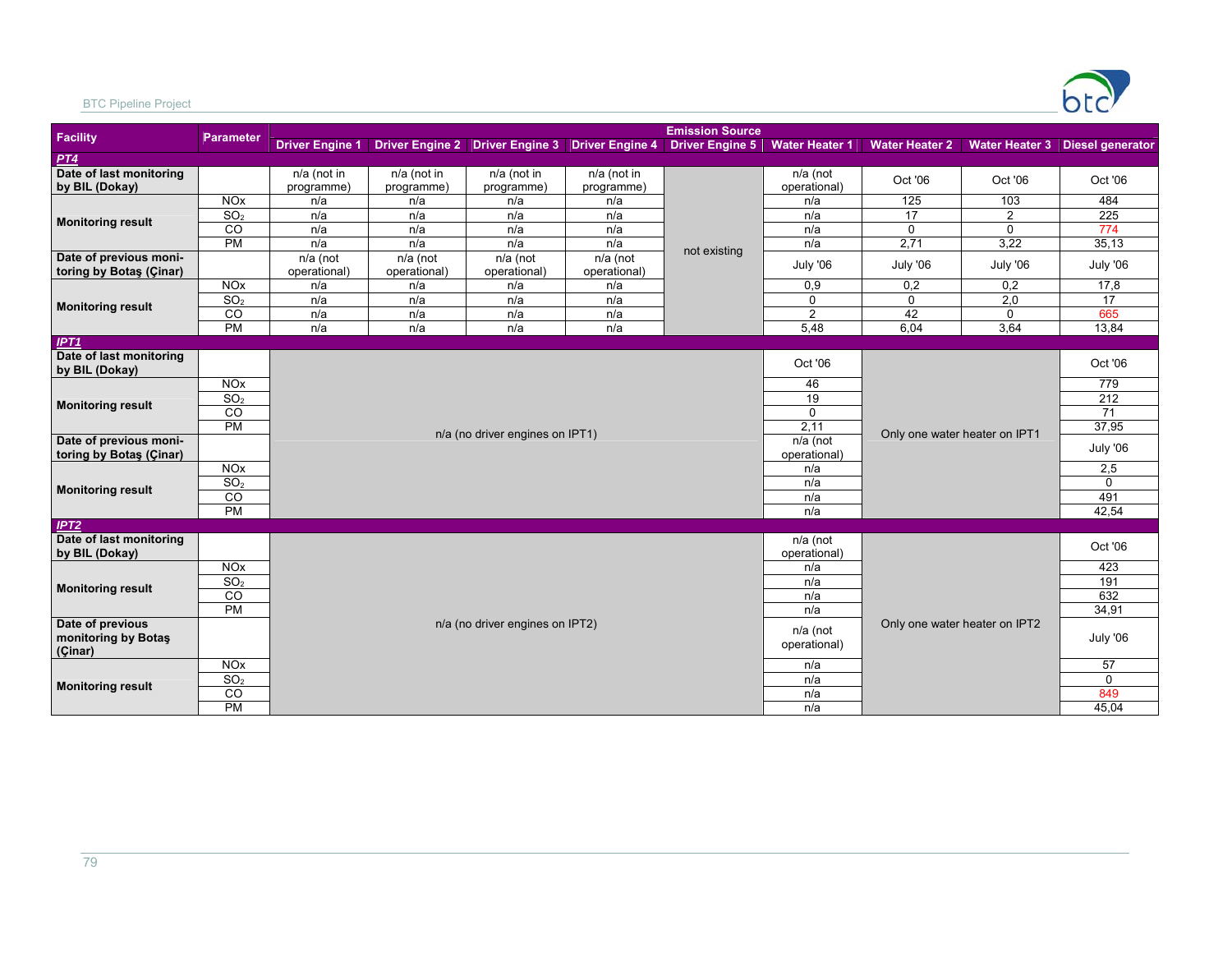### **Stack Emission Monitoring Results for Ceyhan Marine Terminal**

|                                         |                       |                                                            |                                                        | <b>Emission Source</b>                                   |                                                          |                                                      |                                                  |
|-----------------------------------------|-----------------------|------------------------------------------------------------|--------------------------------------------------------|----------------------------------------------------------|----------------------------------------------------------|------------------------------------------------------|--------------------------------------------------|
| <b>Facility</b>                         | Parameter             | <b>Process Area Wax</b><br><b>Handling Boiler (diesel)</b> | <b>Metering Wax</b><br><b>Handling Boiler (diesel)</b> | <b>General Facilities</b><br><b>Water Heater 1 (LPG)</b> | <b>General Facilities</b><br><b>Water Heater 2 (LPG)</b> | <b>Housing Compound</b><br><b>Water Heater (LPG)</b> | <b>Process Area</b><br><b>Water Heater (LPG)</b> |
| <b>CMT</b>                              |                       |                                                            |                                                        |                                                          |                                                          |                                                      |                                                  |
| Date of last<br>monitoring by BIL       |                       | n/a (not operational)                                      | n/a (not operational)                                  | Nov '06                                                  | Nov '06                                                  | Nov '06                                              | Nov '06                                          |
|                                         | <b>NO<sub>x</sub></b> | n/a                                                        | n/a                                                    |                                                          | 148                                                      | 156                                                  | 131                                              |
| <b>Monitoring result</b>                | SO <sub>2</sub>       | n/a                                                        | n/a                                                    |                                                          | 37                                                       |                                                      | 14                                               |
|                                         | <b>CO</b>             | n/a                                                        | n/a                                                    | 882                                                      |                                                          |                                                      |                                                  |
|                                         | <b>PM</b>             | n/a                                                        | n/a                                                    |                                                          |                                                          |                                                      |                                                  |
| Date of previous<br>monitoring by Botas |                       | July '06                                                   | July '06                                               | July '06                                                 | July '06                                                 | July '06                                             | July '06                                         |
|                                         | <b>NO<sub>x</sub></b> | 0.9                                                        |                                                        | 75,9                                                     |                                                          |                                                      |                                                  |
| <b>Monitoring result</b>                | SO <sub>2</sub>       | 10                                                         | 51                                                     |                                                          |                                                          |                                                      |                                                  |
|                                         | CO                    |                                                            |                                                        | 2.706                                                    |                                                          |                                                      |                                                  |
|                                         | <b>PM</b>             | 9.27                                                       | 138,77                                                 | 2,76                                                     | 2,51                                                     | 1,96                                                 | 1,66                                             |

# **Appendix 2.3c – Noise**

#### **Ceyhan Marine Terminal underwater noise measurement results**

| <b>Measurement</b>                    | <b>Measurement Point</b>                   | <b>Measurement Date and Time</b> | <b>Total Sound Pressure Level, SPL</b> |
|---------------------------------------|--------------------------------------------|----------------------------------|----------------------------------------|
|                                       |                                            |                                  | dB ref.1-uPa                           |
| <b>Baseline</b>                       | Stern of the tug boat                      | 24.08.2006; 06:30                | 160.1                                  |
|                                       | Waist of the tug boat                      | 24.08.2006; 07:00                | 162.5                                  |
| During tanker approaching             | Stern of the tug boat                      | 24.08.2006; 07:15                | 166.8                                  |
|                                       | Stern of the tug boat                      | 24.08.2006; 07:30                | 167.3                                  |
|                                       | (Motor of water pressure tank not working) |                                  |                                        |
|                                       | Stern of the tug boat                      | 25.08.2006; 17:30                | 170.5                                  |
| During tanker loading                 | Stern of the tug boat                      | 25.08.2006; 17:45                | 170.0                                  |
|                                       | (Closer to the tanker)                     |                                  |                                        |
| During tanker departure after loading | Stern of the tug boat                      | 26.08.2006; 06:00                | 174.4                                  |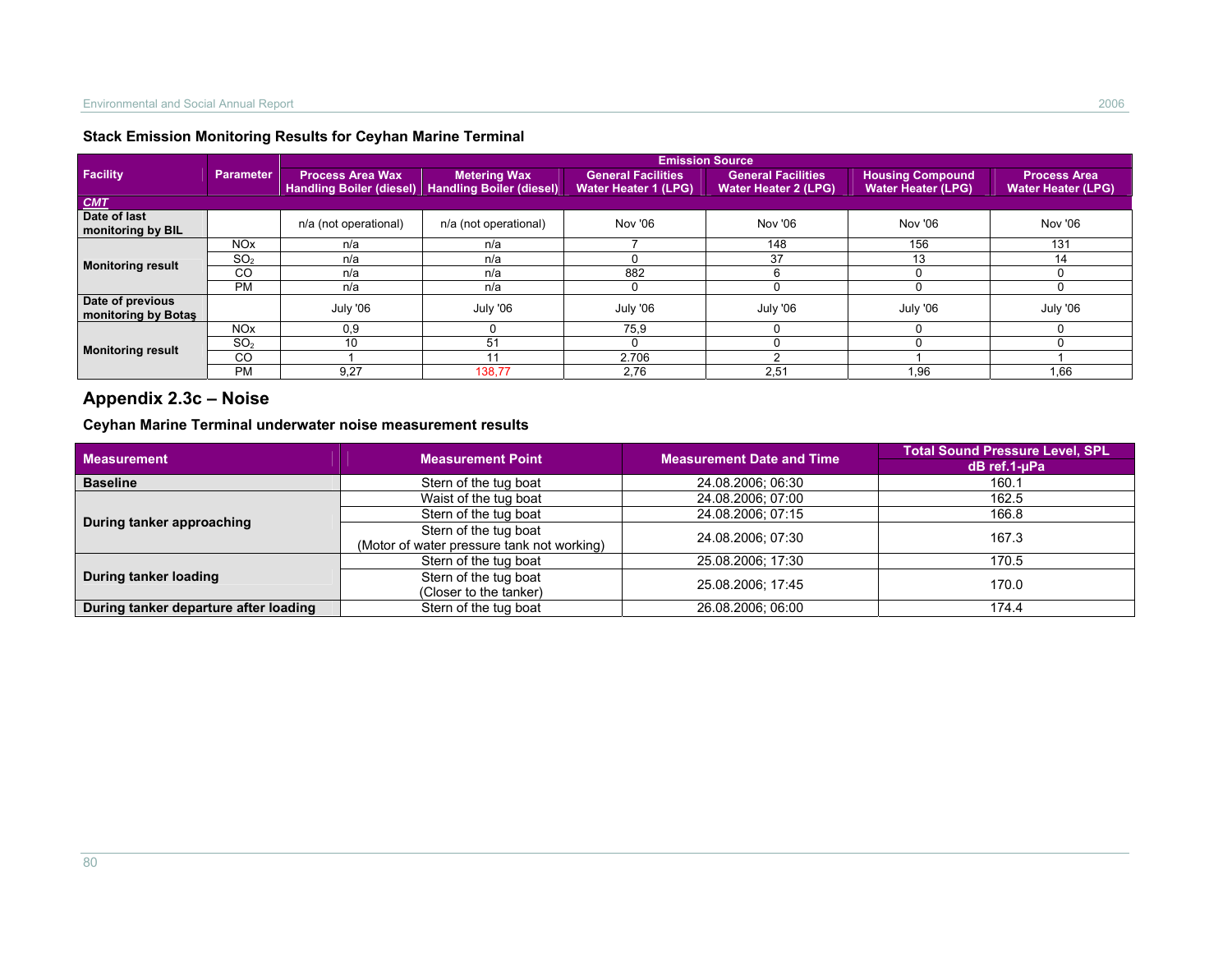

# **Appendix 2.3d – Aqueous Discharges**

# **Aqueous Discharge Standards**

| <b>Waste stream sources</b>                                | <b>Parameters</b>                                                    | <b>Project Specified Standard</b> |
|------------------------------------------------------------|----------------------------------------------------------------------|-----------------------------------|
|                                                            | All limits 95 <sup>th</sup> percentiles of annual operational hours. |                                   |
|                                                            | pH                                                                   | $6 - 9$                           |
|                                                            | <b>BOD</b>                                                           | 25mg/l                            |
|                                                            | COD                                                                  | 125mg/l                           |
|                                                            | Oil and grease                                                       | 10 <sub>mg</sub> /l               |
|                                                            | Total suspended solids                                               | 35 <sub>mg</sub> /l               |
|                                                            | <b>Metals</b>                                                        |                                   |
|                                                            | Heavy metals, total                                                  | 10 <sub>mg</sub> /l               |
|                                                            | Cd                                                                   | $0.05$ mg/l                       |
| Aqueous discharge to                                       | Cr total                                                             | $0.5$ mg/l                        |
| surface waters from oily                                   | Cu                                                                   | $0.5$ mg/l                        |
| water separators, sewage<br>treatment plants and fosseptic | Pb                                                                   | $0.5$ mg/l                        |
| tanks in all facilities.                                   | Hg                                                                   | $0.01$ mg/l                       |
|                                                            | Ni                                                                   | $0.5$ mg/l                        |
|                                                            | Zn                                                                   | 2.0mg/l                           |
|                                                            | <b>Total Nitrogen</b>                                                | 10-15mg/l                         |
|                                                            | NH <sub>4</sub>                                                      | 10 <sub>mg</sub> /l               |
|                                                            | Chlorine, total residual                                             | $0.2$ mg/l                        |
|                                                            | Phenols                                                              | $0.5$ mg/l                        |
|                                                            | <b>Total Phosphorus</b>                                              | $1-2.0$ mg/l                      |
|                                                            | Sulphur                                                              | $1.0$ mg/l                        |
|                                                            | Coliform bacteria                                                    | <400MPN/100ml                     |
|                                                            | For marine outfall                                                   |                                   |
|                                                            | pH                                                                   | $5 - 9$                           |
|                                                            | <b>BOD</b>                                                           | 25mg/l                            |
|                                                            | COD                                                                  | 125mg/l                           |
|                                                            | Oil and grease                                                       | 10mg/l                            |
|                                                            | Total suspended solids                                               | 35 <sub>mg</sub> /l               |
|                                                            | Metals                                                               |                                   |
|                                                            | Heavy metals, total                                                  | 10 <sub>mg</sub> /l               |
| Discharges to marine<br>environment from Oily              | Cd                                                                   | $0.05$ mg/l                       |
| Water Separator on Marine                                  | Cr total                                                             | $0.5$ mg/l                        |
| Terminal Jetty, metering                                   | Cu                                                                   | $0.5$ mg/l                        |
| station, sewage treatment                                  | Pb                                                                   | $0.5$ mg/l                        |
| and oily water treatment plant<br>on Housing Compound and  | Hg                                                                   | $0.01$ mg/l                       |
| <b>General Facilities.</b>                                 | Ni                                                                   | $0.5$ mg/l                        |
|                                                            | Zn                                                                   | 2.0 <sub>m</sub> g/l              |
|                                                            | <b>Total Nitrogen</b>                                                | 10-15mg/l                         |
|                                                            | NH <sub>4</sub>                                                      | $0.02$ mg/l                       |
|                                                            | Chlorine, total residual                                             | $0.2$ mg/l                        |
|                                                            | Phenols                                                              | 5.0mg/l                           |
|                                                            | <b>Total Phosphorus</b>                                              | $1-2.0$ mg/l                      |
|                                                            | Sulphur                                                              | $1.0$ mg/l                        |
|                                                            | Coliform bacteria                                                    | <200MPN/100ml                     |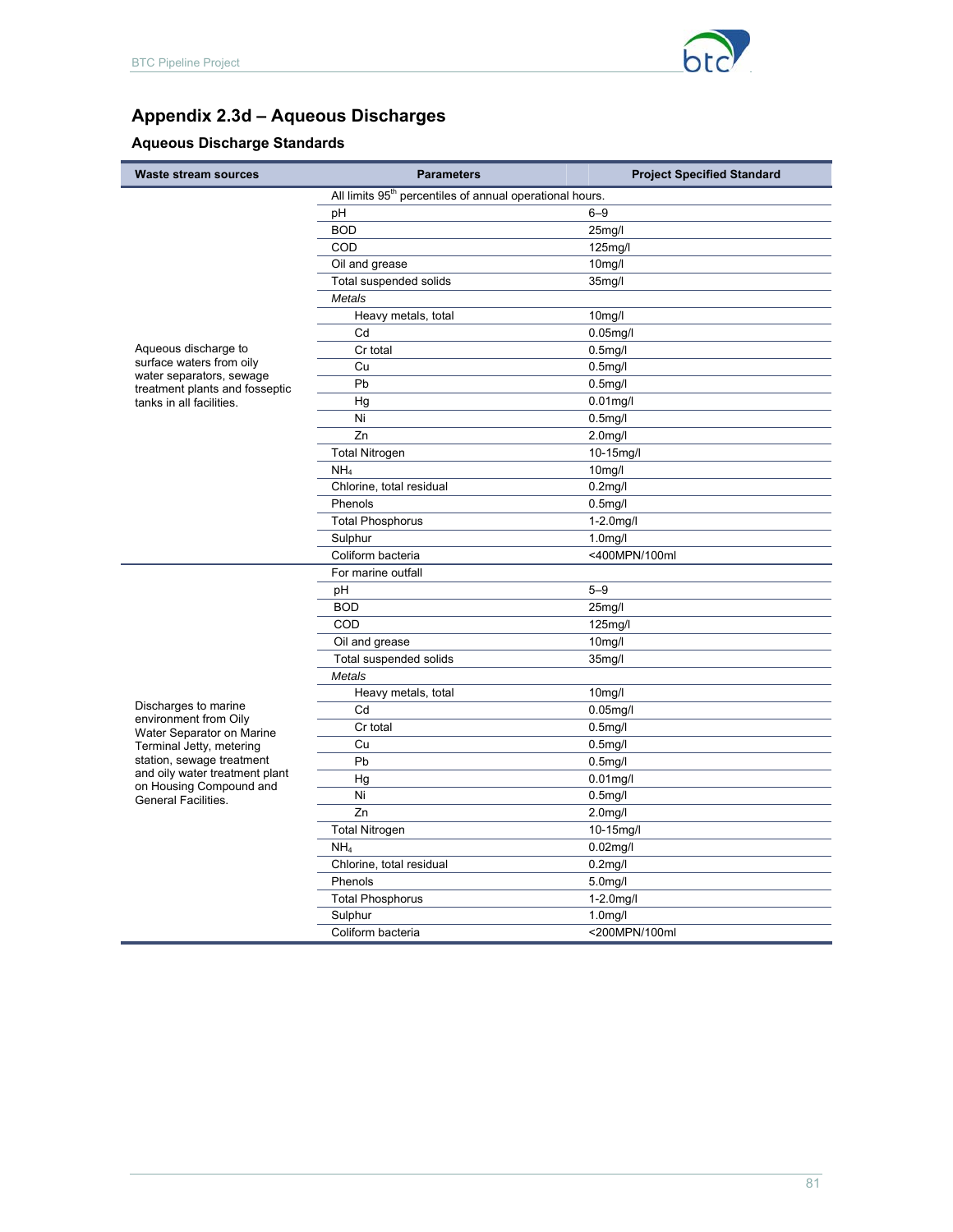### **PT1 Aqueous Discharges Monitoring Results**

|                               | <b>Jan 06</b> | Feb 06                             | March 06 | April 06 | <b>May 06</b> | June 06 | July 06      | Aug 06       | Sep 06          | <b>Oct 06</b> | <b>Nov 06</b> | <b>Dec 06</b> |
|-------------------------------|---------------|------------------------------------|----------|----------|---------------|---------|--------------|--------------|-----------------|---------------|---------------|---------------|
| <b>Ops WWTP</b>               |               |                                    |          |          |               |         |              |              |                 |               |               |               |
| BOD (mg/l)                    |               |                                    |          |          |               |         |              |              | 15              |               |               |               |
| $\overline{COD}$ (mg/l)       |               | No data<br>No discharge<br>No data |          |          |               |         |              |              | 44,5            |               |               |               |
| TSS (mg/l)                    |               |                                    |          |          |               |         |              |              | 21,6            |               |               |               |
| Chlorine (mg/l)               |               |                                    |          |          |               |         | No discharge |              | 0,29            |               | No discharge  |               |
| Coliform bacteria             |               |                                    |          |          |               |         |              |              | $\mathbf 0$     |               |               |               |
| Oil and grease (mg/l)         |               |                                    |          |          |               |         |              |              | 4,5             |               |               |               |
| pH                            |               |                                    |          |          |               |         |              |              | 7,92            |               |               |               |
| <b>Construction WWTP</b>      |               |                                    |          |          |               |         |              |              |                 |               |               |               |
| BOD (mg/l)                    |               |                                    |          |          |               |         |              |              |                 |               |               |               |
| $\overline{COD}$ (mg/l)       |               |                                    |          |          |               |         |              |              |                 |               |               |               |
| TSS (mg/l)                    |               |                                    |          |          |               |         |              |              |                 |               |               |               |
| Chlorine (mg/l)               |               |                                    |          |          |               |         |              |              | Not operational |               |               |               |
| Coliform bacteria             |               |                                    |          |          |               |         |              |              |                 |               |               |               |
| Oil and grease (mg/l)         |               |                                    |          |          |               |         |              |              |                 |               |               |               |
| pH                            |               |                                    |          |          |               |         |              |              |                 |               |               |               |
| <b>Storm Water Pond (SWP)</b> |               |                                    |          |          |               |         |              |              |                 |               |               |               |
| BOD (mg/l)                    |               |                                    |          |          |               |         |              |              |                 |               |               |               |
| COD (mg/l)                    |               |                                    |          |          |               |         |              |              |                 |               |               |               |
| TSS (mg/l)                    |               |                                    |          |          |               |         |              |              |                 |               |               |               |
| Chlorine (mg/l)               |               |                                    |          |          |               |         |              |              |                 | No discharge  |               |               |
| Coliform bacteria             |               |                                    |          |          |               |         |              |              |                 |               |               |               |
| Oil and grease (mg/l)         |               |                                    |          |          |               |         |              |              |                 |               |               |               |
| pH                            |               |                                    |          |          |               |         |              |              |                 |               |               |               |
| <b>OWS</b>                    |               |                                    |          |          |               |         |              |              |                 |               |               |               |
| TSS (mg/l)                    |               |                                    |          |          |               |         |              |              | 4               | 8,8           |               |               |
| Oil and grease (mg/l)         |               | No data                            |          |          |               |         |              | No discharge | 1,4             | 4,4           | No discharge  |               |
| pH                            |               |                                    |          |          |               |         |              |              | 7,39            | 6,91          |               |               |

## **PT2 Aqueous Discharges Monitoring Results**

|                          | <b>Jan 06</b> | Feb 06  | March 06 | April 06 | <b>May 06</b> | June 06 | July 06 | <b>Aug 06</b> | Sep 06 | <b>Oct 06</b> | <b>Nov 06</b> | <b>Dec 06</b> |
|--------------------------|---------------|---------|----------|----------|---------------|---------|---------|---------------|--------|---------------|---------------|---------------|
| <b>Ops WWTP</b>          |               |         |          |          |               |         |         |               |        |               |               |               |
| BOD (mg/l)               |               |         |          |          |               |         | 25      |               |        | 10            |               |               |
| COD (mg/l)               |               |         |          |          |               |         | 60      |               |        | 15,24         |               |               |
| TSS (mg/l)               |               |         |          |          |               |         | 2       |               |        | າ             |               |               |
| Chlorine (mg/l)          |               | No data |          |          | No discharge  |         | No data | No discharge  |        | 0             |               | No discharge  |
| Coliform bacteria        |               |         |          |          |               |         | 0       |               |        | 0             |               |               |
| Oil and grease (mg/l)    |               |         |          |          |               |         | 6,2     |               |        | 4             |               |               |
| pH                       |               |         |          |          |               |         |         |               |        | 8,75          |               |               |
| <b>Construction WWTP</b> |               |         |          |          |               |         |         |               |        |               |               |               |
| BOD (mg/l)               |               |         |          |          |               |         |         |               |        |               |               |               |
| $COD$ (mg/l)             |               |         |          |          |               |         |         |               |        |               |               |               |
| TSS (mg/l)               |               |         |          |          |               |         |         |               |        |               |               |               |
| Chlorine (mg/l)          | No discharge  |         |          |          |               |         | No data |               |        | No discharge  |               |               |
| Coliform bacteria        |               |         |          |          |               |         |         |               |        |               |               |               |
| Oil and grease (mg/l)    |               |         |          |          |               |         |         |               |        |               |               |               |
| pH                       |               |         |          |          |               |         |         |               |        |               |               |               |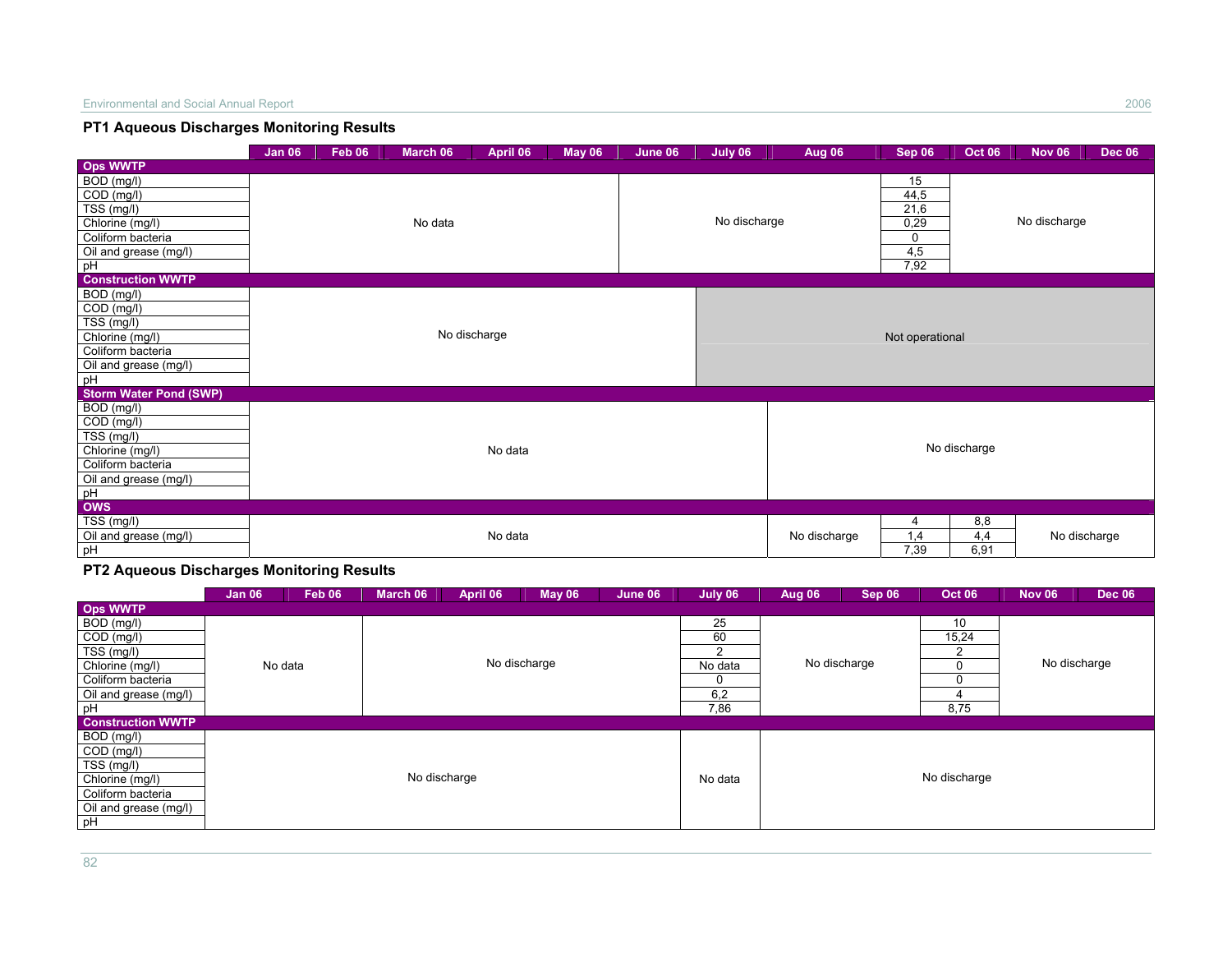| <b>BTC Pipeline Project</b>   |               |        |          |          |               |         |         |        |        |               |               | h<br>$\sqrt{ }$ |
|-------------------------------|---------------|--------|----------|----------|---------------|---------|---------|--------|--------|---------------|---------------|-----------------|
|                               | <b>Jan 06</b> | Feb 06 | March 06 | April 06 | <b>May 06</b> | June 06 | July 06 | Aug 06 | Sep 06 | <b>Oct 06</b> | <b>Nov 06</b> | <b>Dec 06</b>   |
| <b>Storm Water Pond (SWP)</b> |               |        |          |          |               |         |         |        |        |               |               |                 |
| BOD (mg/l)                    |               |        |          |          |               |         |         |        |        |               |               |                 |
| COD (mg/l)                    |               |        |          |          |               |         |         |        |        |               |               |                 |
| TSS (mg/l)                    |               |        |          |          |               |         |         |        |        |               |               |                 |
| Chlorine (mg/l)               |               |        |          | No data  |               |         |         |        |        | No discharge  |               |                 |
| Coliform bacteria             |               |        |          |          |               |         |         |        |        |               |               |                 |
| Oil and grease (mg/l)         |               |        |          |          |               |         |         |        |        |               |               |                 |
| pH                            |               |        |          |          |               |         |         |        |        |               |               |                 |
| <b>OWS</b>                    |               |        |          |          |               |         |         |        |        |               |               |                 |
| TSS (mg/l)                    |               |        |          |          |               |         |         |        |        |               |               |                 |
| Oil and grease (mg/l)         |               |        |          | No data  |               |         |         | 1,2    |        | No discharge  |               |                 |
| pH                            |               |        |          |          |               |         |         | 8,17   |        |               |               |                 |

### **PT3 Aqueous Discharges Monitoring Results**

|                               | <b>Jan 06</b> | Feb 06       | March 06 | April 06 | <b>May 06</b> | June 06         | July 06  | <b>Aug 06</b> | Sep 06          | <b>Oct 06</b> | <b>Nov 06</b> | <b>Dec 06</b> |
|-------------------------------|---------------|--------------|----------|----------|---------------|-----------------|----------|---------------|-----------------|---------------|---------------|---------------|
| <b>Ops WWTP</b>               |               |              |          |          |               |                 |          |               |                 |               |               |               |
| $\overline{BOD}$ (mg/l)       |               |              |          |          |               |                 | 24       |               |                 |               |               |               |
| $\overline{COD}$ (mg/l)       |               |              |          |          |               |                 | 80       |               |                 |               |               |               |
| TSS (mg/l)                    |               |              |          |          |               |                 | 0,01     |               |                 |               |               |               |
| Chlorine (mg/l)               |               |              | No data  |          |               | No<br>discharge | 0        |               |                 | No discharge  |               |               |
| Coliform bacteria             |               |              |          |          |               |                 | $\Omega$ |               |                 |               |               |               |
| Oil and grease (mg/l)         |               |              |          |          |               |                 | 1,17     |               |                 |               |               |               |
| pH                            |               |              |          |          |               |                 | 7,97     |               |                 |               |               |               |
| <b>Construction WWTP</b>      |               |              |          |          |               |                 |          |               |                 |               |               |               |
| BOD (mg/l)                    |               |              |          | 25       |               |                 |          |               |                 |               |               |               |
| $\overline{COD}$ (mg/l)       |               |              |          | 114      |               |                 |          |               |                 |               |               |               |
| TSS (mg/l)                    |               |              |          | 24       |               |                 |          |               |                 |               |               |               |
| Chlorine (mg/l)               |               | No discharge | 0,1      |          | No discharge  |                 |          |               | Not operational |               |               |               |
| Coliform bacteria             |               | 0<br>8       |          |          |               |                 |          |               |                 |               |               |               |
| Oil and grease (mg/l)         |               |              |          |          |               |                 |          |               |                 |               |               |               |
| pH                            |               |              |          | 8,03     |               |                 |          |               |                 |               |               |               |
| <b>Storm Water Pond (SWP)</b> |               |              |          |          |               |                 |          |               |                 |               |               |               |
| BOD (mg/l)                    |               |              |          |          |               |                 |          |               |                 |               |               |               |
| COD (mg/l)                    |               |              |          |          |               |                 |          |               |                 |               |               |               |
| $TSS$ (mg/l)                  |               |              |          |          |               |                 |          |               |                 |               |               |               |
| Chlorine (mg/l)               |               |              |          | No data  |               |                 |          |               |                 | No discharge  |               |               |
| Coliform bacteria             |               |              |          |          |               |                 |          |               |                 |               |               |               |
| Oil and grease (mg/l)         |               |              |          |          |               |                 |          |               |                 |               |               |               |
| pH                            |               |              |          |          |               |                 |          |               |                 |               |               |               |
| <b>OWS</b>                    |               |              |          |          |               |                 |          |               |                 |               |               |               |
| TSS (mg/l)                    |               |              |          |          |               |                 |          | 11,4          | 5,2             | 30,4          | No            | 11,6          |
| Oil and grease (mg/l)         | No data       |              |          |          |               |                 |          | 1,2           | 0,8             | 6,8           | discharge     | 5             |
| pH                            |               |              |          |          |               |                 |          | 8,26          | 8,06            | 6,91          |               | 6,92          |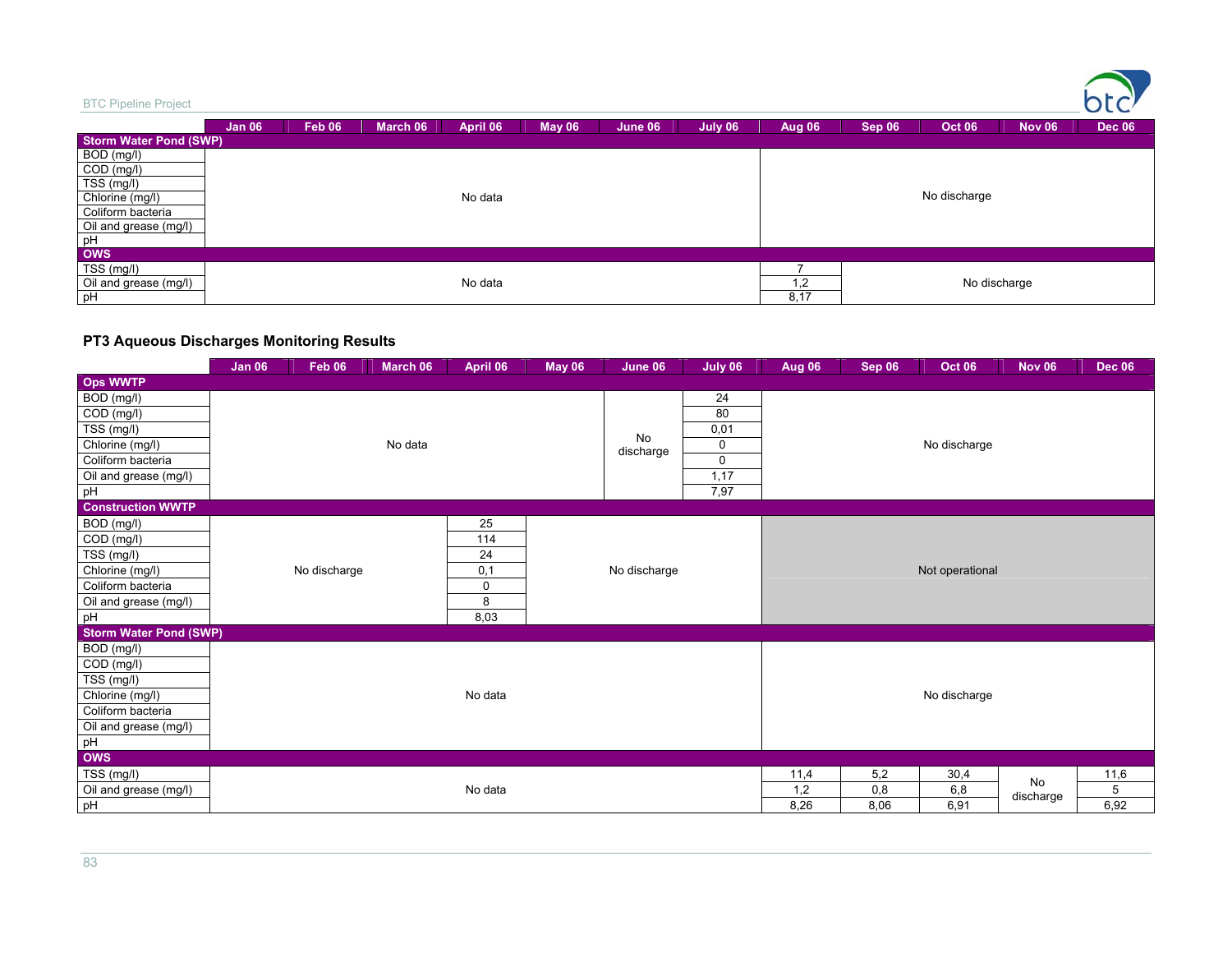#### **PT4 Aqueous Discharges Monitoring Results**

|                                | <b>Jan 06</b> | <b>Feb 06</b> | March 06 | April 06 | <b>May 06</b> | June 06      | July 06      | Aug 06    | Sep 06          | <b>Oct 06</b> | <b>Nov 06</b> | <b>Dec 06</b>   |
|--------------------------------|---------------|---------------|----------|----------|---------------|--------------|--------------|-----------|-----------------|---------------|---------------|-----------------|
| <b>Ops WWTP</b>                |               |               |          |          |               |              |              |           |                 |               |               |                 |
| BOD (mg/l)                     |               |               |          |          |               |              | 20           |           |                 |               |               | 5               |
| $\overline{COD}$ (mg/l)        |               |               |          |          |               |              | 108,64       |           |                 |               |               | 22,1            |
| $\overline{\text{TS}}S$ (mg/l) |               |               |          |          |               |              | 10,83        |           |                 |               |               | 8               |
| Chlorine (mg/l)                |               |               | No data  |          |               | No discharge | 0            |           | No discharge    |               |               | 0, 13           |
| Coliform bacteria              |               |               |          |          |               |              | 0            |           |                 |               |               | $\overline{2}$  |
| Oil and grease (mg/l)          |               |               |          |          |               |              | 4,2          |           |                 |               |               | 8,8             |
| pH                             |               |               |          |          |               |              | 7,46         |           |                 |               |               | 7,09            |
| <b>Construction WWTP</b>       |               |               |          |          |               |              |              |           |                 |               |               |                 |
| BOD (mg/l)                     |               |               |          | 16,7     | 22,2          |              |              |           |                 |               |               |                 |
| $\overline{COD}$ (mg/l)        |               |               |          | 47,04    | 74,48         |              |              |           |                 |               |               |                 |
| TSS (mg/l)                     |               |               |          | 31,6     | 32,6          |              |              |           |                 | No            | Not           |                 |
| Chlorine (mg/l)                |               | No discharge  |          | 0,1      | 0,2           |              | No discharge |           | Not operational | discharge     | operational   | No<br>Discharge |
| Coliform bacteria              |               |               |          | 5        | 5             |              |              |           |                 |               |               |                 |
| Oil and grease (mg/l)          |               |               |          | 9,8      | 9,67          |              |              |           |                 |               |               |                 |
| pH                             |               |               |          | 8,23     | 8,3           |              |              |           |                 |               |               |                 |
| <b>Storm Water Pond (SWP)</b>  |               |               |          |          |               |              |              |           |                 |               |               |                 |
| BOD (mg/l)                     |               |               |          |          |               |              |              |           |                 |               |               | 22,78           |
| $\overline{COD}$ (mg/l)        |               |               |          |          |               |              |              |           |                 |               |               | 57,6            |
| TSS (mg/l)                     |               |               |          |          |               |              |              |           |                 |               |               | 8               |
| Chlorine (mg/l)                |               |               |          | No data  |               |              |              |           | No discharge    |               |               | 0,01            |
| Coliform bacteria              |               |               |          |          |               |              |              |           |                 |               |               | 25              |
| Oil and grease (mg/l)          |               |               |          |          |               |              |              |           |                 |               |               | 7               |
| pH                             |               |               |          |          |               |              |              |           |                 |               |               | 8,31            |
| <b>OWS</b>                     |               |               |          |          |               |              |              |           |                 |               |               |                 |
| TSS (mg/l)                     |               |               |          |          |               |              |              | No        | 20,4            | No            | 15,6          | 7,6             |
| Oil and grease (mg/l)          |               |               |          | No data  |               |              |              | discharge | 2,2             | discharge     | 3,8           | 6               |
| pH                             |               |               |          |          |               |              |              |           | 7,85            |               | 7,27          | 8,07            |

# **IPT1 Aqueous Discharges Monitoring Results**

|                       | <b>Jan 06</b> | Feb 06 | March 06 | April 06 | May 06 | June 06 | July 06 | <b>Aug 06</b> | <b>Sep 06</b> | <b>Oct 06</b> | <b>Nov 06</b> | <b>Dec 06</b> |
|-----------------------|---------------|--------|----------|----------|--------|---------|---------|---------------|---------------|---------------|---------------|---------------|
| <b>OWS</b>            |               |        |          |          |        |         |         |               |               |               |               |               |
| TSS (mg/l)            |               |        |          |          |        |         |         |               |               |               |               |               |
| Oil and grease (mg/l) |               |        |          | No data  |        |         |         |               |               | No discharge  |               |               |
| pH                    |               |        |          |          |        |         |         |               |               |               |               |               |

## **IPT2 Aqueous Discharges Monitoring Results**

|                       | <b>Jan 06</b> | Feb 06 | March 06 | April 06 | $M$ av 06 | June 06 | July 06 | Aug 06 | Sep 06 | <b>Oct 06</b> | <b>Nov 06</b> | <b>Dec 06</b> |
|-----------------------|---------------|--------|----------|----------|-----------|---------|---------|--------|--------|---------------|---------------|---------------|
| <b>OWS</b>            |               |        |          |          |           |         |         |        |        |               |               |               |
| TSS (mg/l)            |               |        |          |          |           |         |         |        |        |               |               |               |
| Oil and grease (mg/l) |               |        |          | No data  |           |         |         |        |        | No discharge  |               |               |
| l pH                  |               |        |          |          |           |         |         |        |        |               |               |               |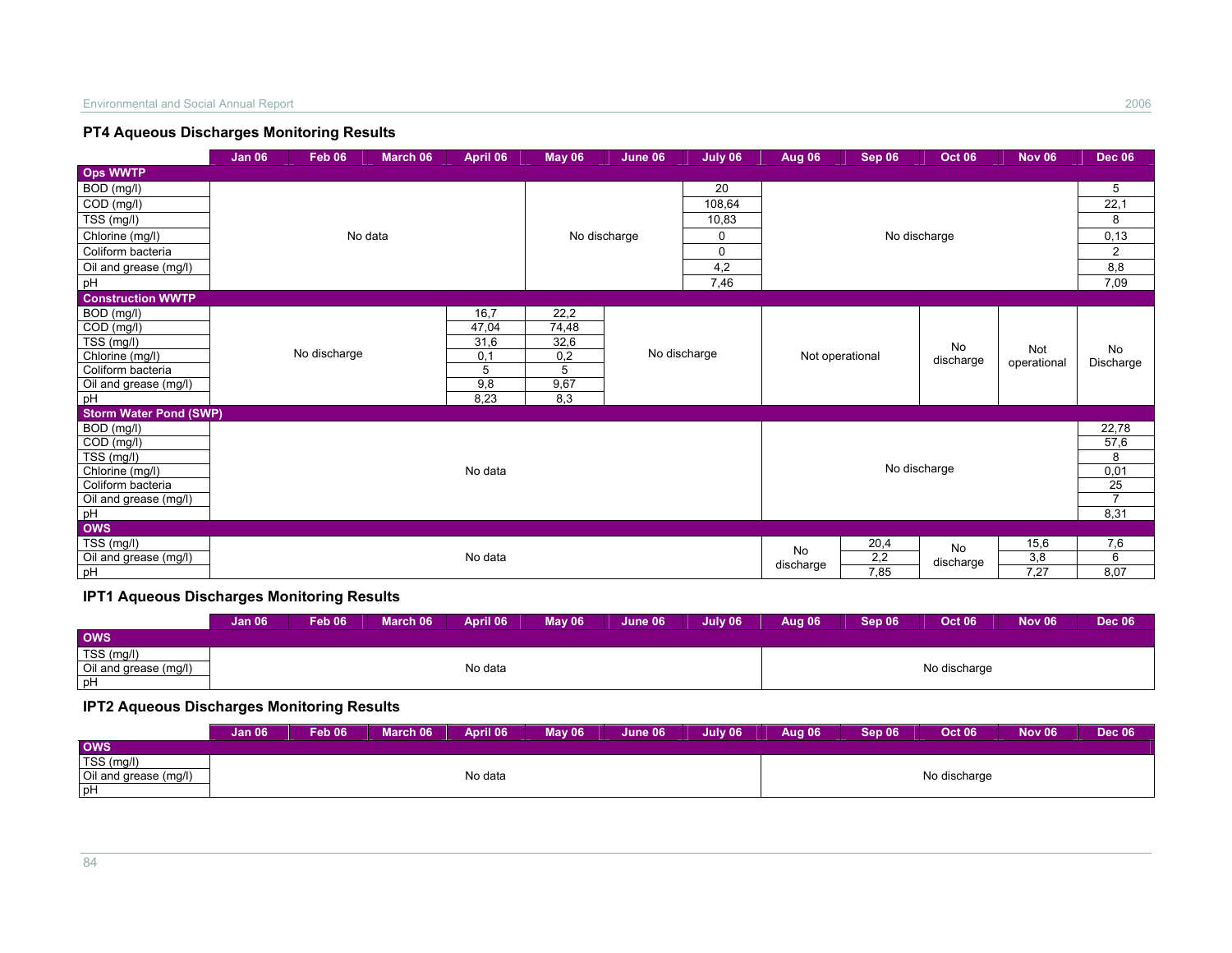

#### **CMT Aqueous Discharges Monitoring Results**

|                                     | <b>Jan 06</b> | <b>Feb 06</b> | March 06 | April 06 | <b>May 06</b> | June 06 | July 06 | Aug 06 | Sep 06       | <b>Oct 06</b> | <b>Nov 06</b> | <b>Dec 06</b> |
|-------------------------------------|---------------|---------------|----------|----------|---------------|---------|---------|--------|--------------|---------------|---------------|---------------|
| <b>Storm Water Pond (SWP)</b>       |               |               |          |          |               |         |         |        |              |               |               |               |
| BOD (mg/l)                          |               |               |          |          |               |         |         |        |              |               | 3             |               |
| $\overline{COD}$ (mg/l)             |               |               |          |          |               |         |         |        |              |               | 16.6          | 36.6          |
| TSS (mg/l)                          |               |               |          |          |               |         |         |        |              |               | 14.4          | 15.2          |
| Chlorine (mg/l)                     |               |               |          | No data  |               |         |         |        | No discharge |               | 0.2           | 0.18          |
| Coliform bacteria                   |               |               |          |          |               |         |         |        |              |               | $\mathbf 0$   | 0             |
| Oil and grease (mg/l)               |               |               |          |          |               |         |         |        |              |               | 3.4           | 4.6           |
| pH                                  |               |               |          |          |               |         |         |        |              |               | 7.67          | 7.87          |
| <b>Construction WWTP downstream</b> |               |               |          |          |               |         |         |        |              |               |               |               |
| BOD (mg/l)                          |               |               |          |          |               |         |         |        |              |               |               |               |
| $COD$ (mg/l)                        |               |               |          |          |               |         |         |        |              |               |               |               |
| TSS (mg/l)                          |               |               |          |          |               |         |         |        |              |               |               |               |
| Chlorine (mg/l)                     |               |               |          | n/a      |               |         |         |        |              |               | No discharge  |               |
| Coliform bacteria                   |               |               |          |          |               |         |         |        |              |               |               |               |
| Oil and grease (mg/l)               |               |               |          |          |               |         |         |        |              |               |               |               |
| pH                                  |               |               |          |          |               |         |         |        |              |               |               |               |
| <b>OWS 3 (process area)</b>         |               |               |          |          |               |         |         |        |              |               |               |               |
| TSS (mg/l)                          |               |               |          |          |               |         |         | 2.00   | No           |               |               |               |
| Oil and grease (mg/l)               |               |               |          | No data  |               |         |         | 2.00   | discharge    | No data       | No discharge  |               |
| pH                                  |               |               |          |          |               |         |         | 8.20   |              |               |               |               |
| <b>OWS 4 (tank farm)</b>            |               |               |          |          |               |         |         |        |              |               |               |               |
| TSS (mg/l)                          |               |               |          |          |               |         |         |        |              |               |               |               |
| Oil and grease (mg/l)               |               |               |          | No data  |               |         |         |        |              | No discharge  |               |               |
| pH                                  |               |               |          |          |               |         |         |        |              |               |               |               |
| <b>OWS 5 (metering area)</b>        |               |               |          |          |               |         |         |        |              |               |               |               |
| TSS (mg/l)                          |               |               |          |          |               |         |         | 2.00   |              |               |               |               |
| Oil and grease (mg/l)               |               |               |          | No data  |               |         |         | 2.00   |              |               | No discharge  |               |
| pH                                  |               |               |          |          |               |         |         | 7.70   |              |               |               |               |
| OWS 6 (jetty 1)                     |               |               |          |          |               |         |         |        |              |               |               |               |
| $\overline{\text{TSS}}$ (mg/l)      |               |               |          |          |               |         |         |        |              |               |               |               |
| Oil and grease (mg/l)               |               |               |          | No data  |               |         |         |        |              | No discharge  |               |               |
| pH                                  |               |               |          |          |               |         |         |        |              |               |               |               |
| OWS 7 (jetty 2)                     |               |               |          |          |               |         |         |        |              |               |               |               |
| TSS (mg/l)                          |               |               |          |          |               |         |         |        |              |               |               |               |
| Oil and grease (mg/l)               |               |               |          | No data  |               |         |         |        |              | No discharge  |               |               |
| pH                                  |               |               |          |          |               |         |         |        |              |               |               |               |

# **Appendix 2.3e – Waste**

## **Total Waste Volumes (Construction and Operations), 2006 (tonnes)**

|                                                    | Jan 06 | Feb 06 | March 06 | April 06 | <b>Mav 06</b> | June 06 | July 06 | Aug 06           | Sep 06 | <b>Oct 06</b> | <b>Nov 06</b> | <b>Dec 06</b> | <b>TOTAL</b> |
|----------------------------------------------------|--------|--------|----------|----------|---------------|---------|---------|------------------|--------|---------------|---------------|---------------|--------------|
| Hazardous waste disposed                           | 0.07   | 0.05   | 11.47    | 16.56    | 5.84          | .59     | 10.10   | 2.52             | 0.52   | 1.78          | 5.83          | 10.83         | 67.16        |
| Non-hazardous waste disposed offsite               | 14.50  | 7.48   | 8.10     | 8.5      | 6.3C          | 5.92    | 8.10    | 6.0 <sup>4</sup> | 7.35   | 4.34          | 7.22          | 18.60         | 102.42       |
| Non-hazardous waste recovered/<br>recvcled offsite | 16.85  | 20.26  | 29.19    | 51.68    | 196.87        | 87.94   | 36.13   | 3.58             | 9.26   | 1.23          | 7.74          | 10.07         | 480.8        |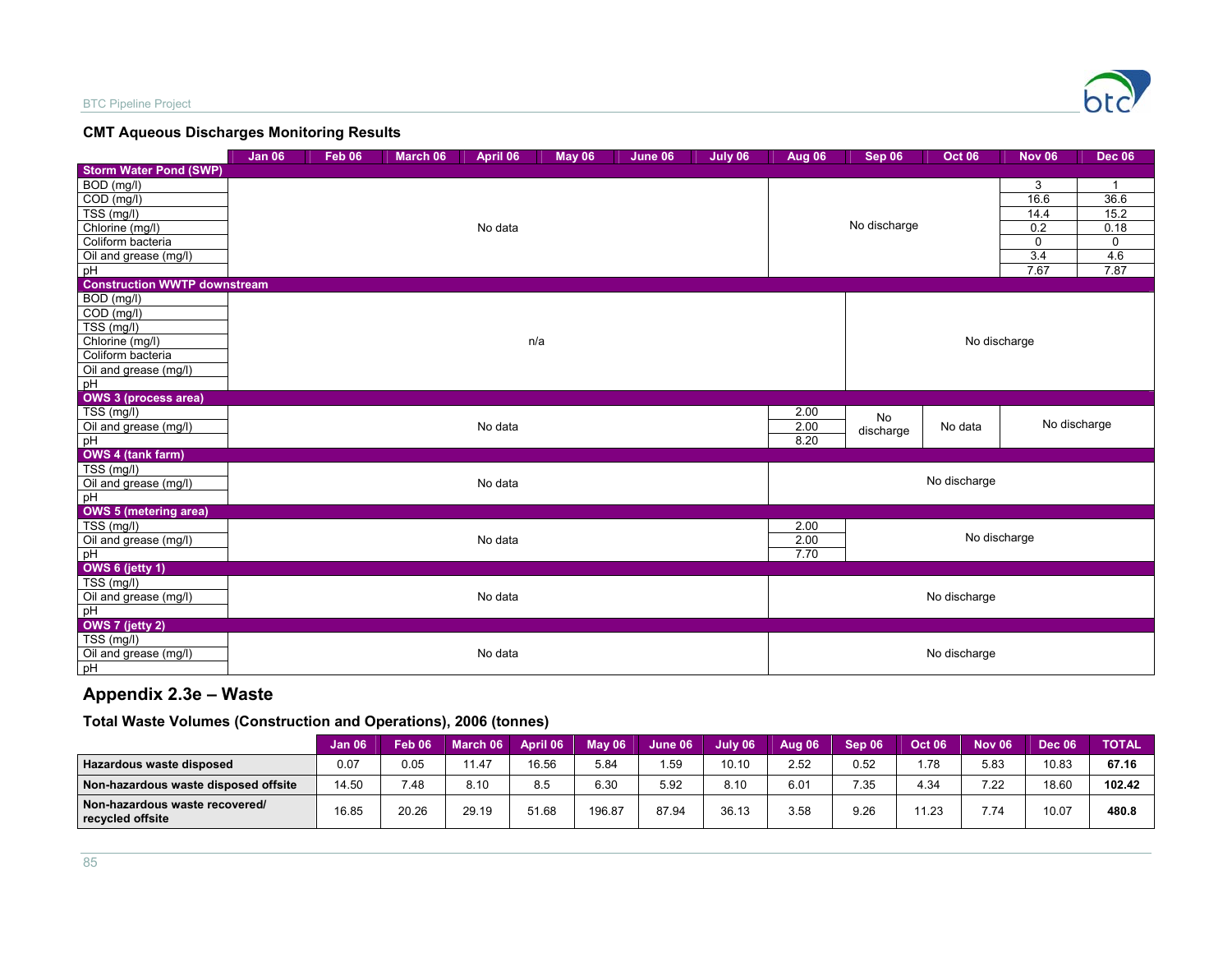# **APPENDIX 3: CLOSE OUT STATUS OF ACTIONS RELATED TO NON-COMPLIANCES RAISED THROUGH IEC MONITORING**

Appendix 3 contains BTC's response and progress towards implementing and effectively closing out the non-compliances raised by IEC. Items that remain open are reported in the BTC E&S Reports until they have been closed. Items that have been closed do not appear in subsequent reports. In adopting this approach, the Project aims to provide the transparency and assurance that measures are being taken to ensure follow-up and close out of all actions to address the non-compliances.

Sections below contains:

- An update on all previous non-compliances which were still open in the 2006-H1 report; and
- The one new non-compliance raised by the IEC during their October 2006 monitoring visit (in Georgia only).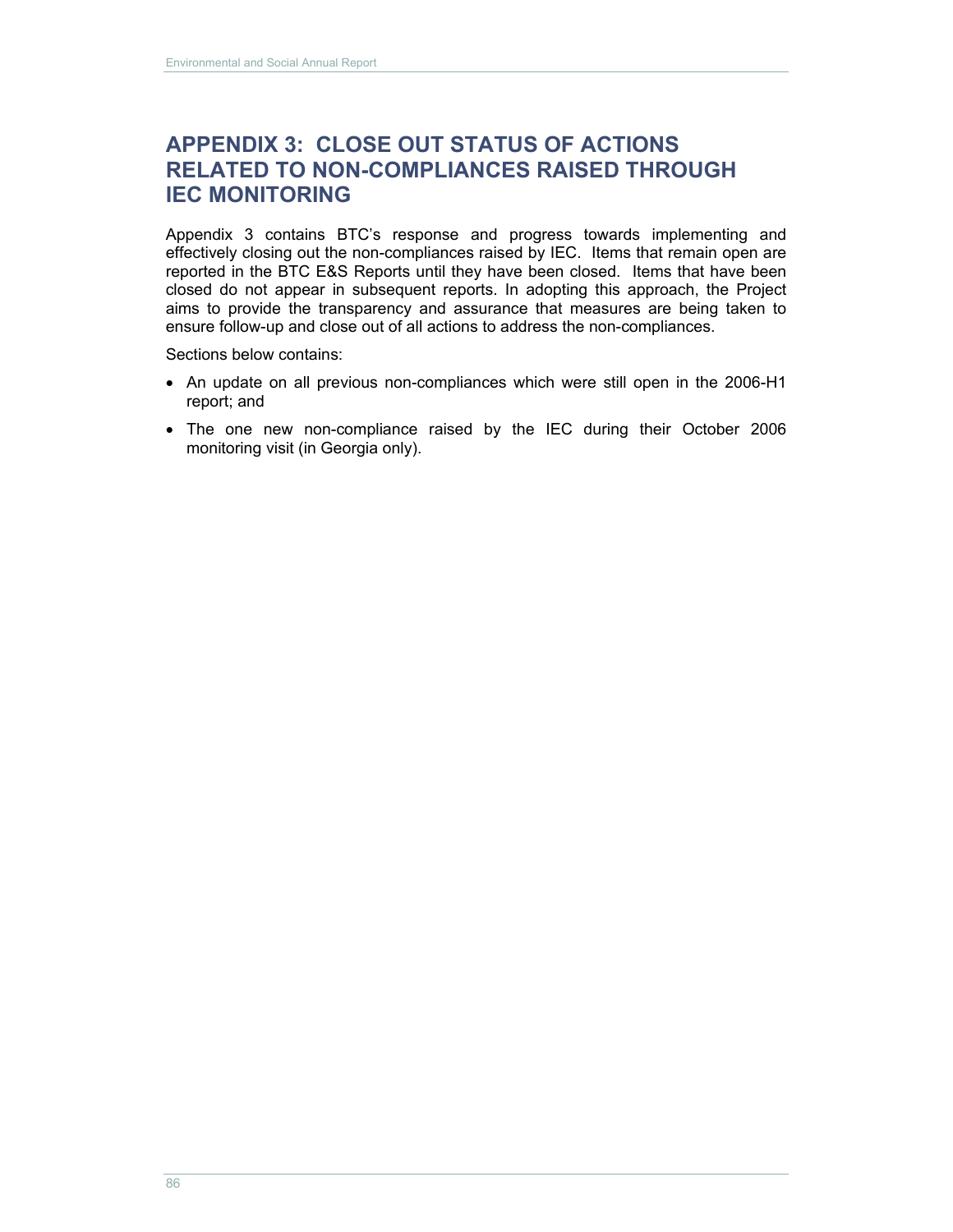

# **APPENDIX 3A – AZERBAIJAN ACTION STATUS AGAINST AUDIT NON-COMPLIANCES AND RECOMMENDATIONS**

| Ref.<br>No. | finding      |               | Date of Category Description of Finding                                                                                                                                                  | <b>Compliance</b> | Level of Non-Recommendation for Improvement | <b>Action Taken</b>                                                                                                                                                                                                                                                                                                                                                                                                                                                         | <b>Closure</b><br><b>Status</b> |
|-------------|--------------|---------------|------------------------------------------------------------------------------------------------------------------------------------------------------------------------------------------|-------------------|---------------------------------------------|-----------------------------------------------------------------------------------------------------------------------------------------------------------------------------------------------------------------------------------------------------------------------------------------------------------------------------------------------------------------------------------------------------------------------------------------------------------------------------|---------------------------------|
| 2.4.1       | June<br>2006 | Waste<br>ment | During the visit at the Temirmash<br>Manage- facility the empty paint cans storage<br>area was not properly maintained<br>housekeeping<br>poor<br>and<br>was<br>observed.                |                   | Enhancement<br>actions<br>should            | be Housekeeping was been looked at and improved.<br>implemented as soon as practical in order. The facility has now been decommissioned and<br>to achieve an acceptable storage solution. waste temporarily stored at BP Serenja Site until a<br>suitable disposal route is identified.                                                                                                                                                                                     | CLOSED                          |
| 2.4.3       | June<br>2006 | Waste<br>ment | Sewage from PSA2 and IPA1,<br>Manage- currently trucked to the Sahil<br>Municipal Plant, will be switched to<br>the Mingechevir Municipal Plant,<br>neither of which is fully compliant. |                   | WWTPs planned at PSA2 and IPA1.             | Although both Sahil and Mingechevir BTC has committed significant resources to the<br>Municipal Plants are reported to be upgrade of the entire WWTP system at PSA2 and<br>temporary solution for sewage disposal, IPA1 and a Plan is in place and being implemented<br>BTC needs to make additional efforts to to achieve this. Upon completion of the upgrade<br>speed up the construction of the new works the discharge to the Municipal facilities will<br>be stopped. | <b>OPEN</b>                     |

#### **APPENDIX 3B – GEORGIA ACTION STATUS AGAINST AUDIT NON-COMPLIANCES AND RECOMMENDATIONS**

| Ref.<br>No. | finding         |                                                  | Date of Category Description of Finding                                                                                                                                                                                                                                                                                                                                                                                                                                                                                                                                                                                                                                                                                                                                 | <b>Compliance</b> | Level of Non-Recommendation for Improvement                                                     | <b>Action Taken</b>                                                                                                                                                                                                                                                                     | <b>Closure</b><br><b>Status</b> |
|-------------|-----------------|--------------------------------------------------|-------------------------------------------------------------------------------------------------------------------------------------------------------------------------------------------------------------------------------------------------------------------------------------------------------------------------------------------------------------------------------------------------------------------------------------------------------------------------------------------------------------------------------------------------------------------------------------------------------------------------------------------------------------------------------------------------------------------------------------------------------------------------|-------------------|-------------------------------------------------------------------------------------------------|-----------------------------------------------------------------------------------------------------------------------------------------------------------------------------------------------------------------------------------------------------------------------------------------|---------------------------------|
|             | October<br>2005 | Archaeo-<br>logical<br>Late<br>Finds<br>Protocol | Construction outside of the ROW<br>(borrow pits; access roads) has not<br>been treated with the same degree<br>of study and treatment as the<br>ROW.<br>A Middle Bronze Age<br>kurgan located on the main access<br>between Tetritskaro and Tsalka<br>near Access KP 102 was bisected<br>during road improvements and that<br>compensatory excavations have<br>not been undertaken. A similar<br>situation is reported to exist on the<br>access between Tsalka and<br>Tabatskuri. It was reported that the<br>BTC archaeologists did not have<br>contractual responsibility to work at<br>non-ROW locations. This situation<br>is a significant non-compliance as<br>the "Late Finds Protocol" is<br>intended to cover the ROW or<br>other project construction areas. | $\mathbf{H}$      | compensatory excavation.<br>The issue will be investigated by the IEC<br>during the next visit. | An assessment of the damage significant BTC has assumed responsibility of any off-ROW<br>at the locations under responsibility of SPJV related cultural heritage damage and is<br>SPJV is not possible until there is managing all SPJV legacy sites as per the Late<br>Finds Protocol. | <b>CLOSED</b>                   |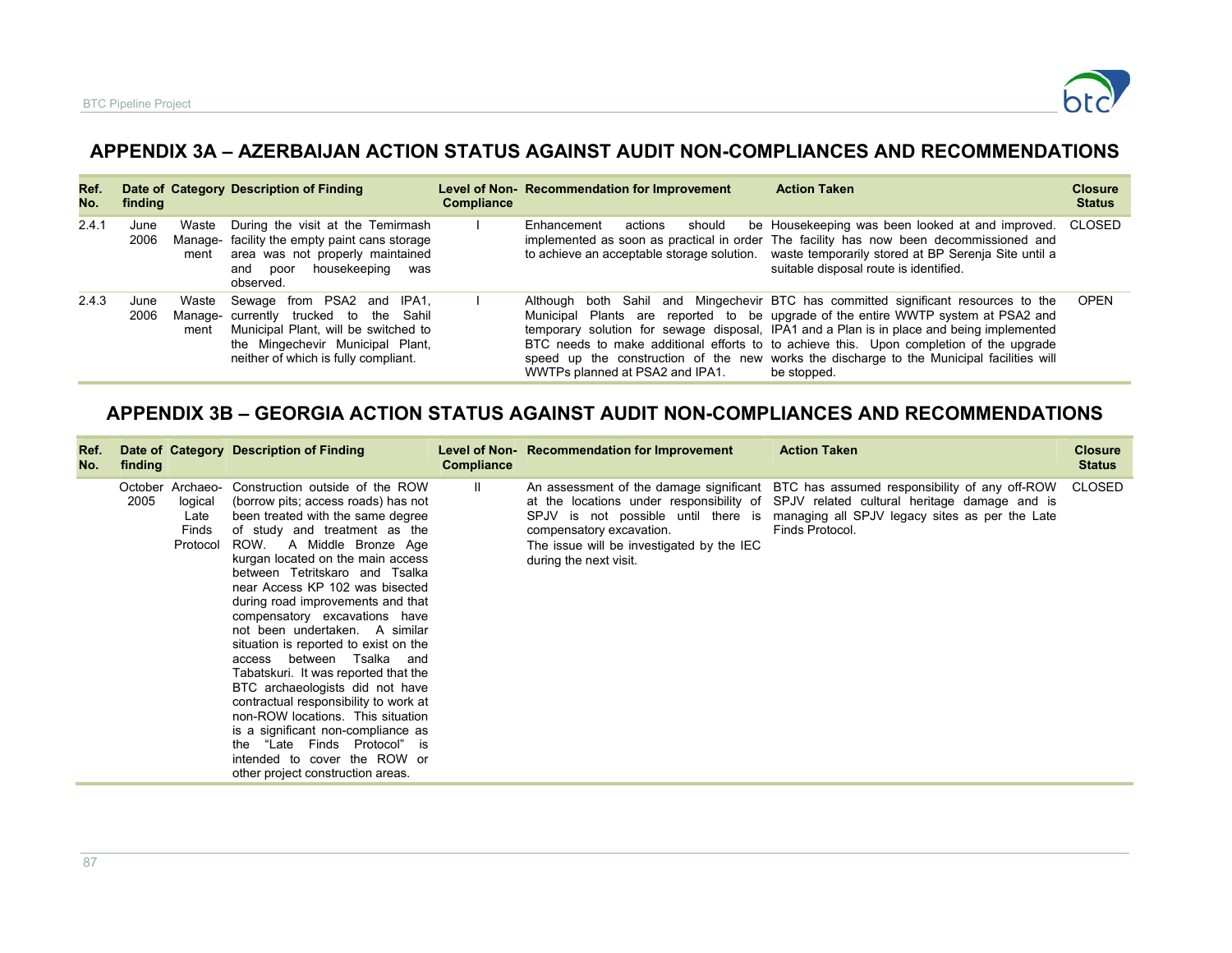| Ref.<br>No. | finding      |                            | Date of Category Description of Finding                                                                                                                                                                                                                                                                                                                            | <b>Compliance</b> | Level of Non-Recommendation for Improvement                                                                                                      | <b>Action Taken</b>                                                                                                                                                                  | <b>Closure</b><br><b>Status</b> |
|-------------|--------------|----------------------------|--------------------------------------------------------------------------------------------------------------------------------------------------------------------------------------------------------------------------------------------------------------------------------------------------------------------------------------------------------------------|-------------------|--------------------------------------------------------------------------------------------------------------------------------------------------|--------------------------------------------------------------------------------------------------------------------------------------------------------------------------------------|---------------------------------|
| 3.2.1       | June<br>2006 | Construc-<br>tion<br>Camps | PSG2 camp, kitchen and office<br>taps where low levels of coliforms<br>(1-3 MPN total coliforms/100 ml)<br>have been persistently detected<br>throughout 2006.                                                                                                                                                                                                     |                   | and verify that the problem has been potable water standards.<br>resolved.                                                                       | Determine the origin of the low levels of Corrective actions have been taken and recent test<br>total coliforms at PSG2; fix the problem; data demonstrates full compliance with WHO | CLOSED                          |
| 3.3.1       | June<br>2006 | Waste<br>Manage-<br>ment   | The Central Waste Accumulation<br>Area (CWAA) at PSG1 was visited<br>during this mission. The condition<br>of this facility was found to be<br>deteriorated from previous visits.                                                                                                                                                                                  |                   | BTC should implement ASAP planned<br>improvements at the CWAA at PSG1.                                                                           | Closed during October 2006 audit as the designed<br>and planned improvements are ongoing with<br>proper resources and budgets available.                                             | CLOSED                          |
| 2.2.1       | 2006         | October Procure-<br>Supply | The IEC visited the Atskuri gravel<br>ment and pit managed by a subcontractor of<br>GeoEngineering.<br>Few<br>non-<br>conditions<br>compliant<br>were<br>observed at the fuelling area with<br>absence of paved and bunded<br>areas, poor waste oil management<br>practices, absence of oil spill kits,<br>and limited or absent pollution<br>prevention measures. |                   | Strengthen the<br>the<br>management<br>of<br>subcontractors<br>throughout<br>proper<br>auditing,<br>continuous<br>training<br>and<br>monitoring. | Extraction activities at this location have ended.<br>The site has been reinstated and a close out report<br>is under preparation.                                                   | CLOSED                          |

# **APPENDIX 3C – TURKEY ACTION STATUS AGAINST AUDIT NON-COMPLIANCES AND RECOMMENDATIONS**

| Ref.<br>No. | finding         |               | Date of Category Description of Finding                                                                                                                                            | <b>Compliance</b>        | Level of Non-Recommendation for Improvement                                                              | <b>Action Taken</b>                                                                                                                                                                                                                                                                                                                                                                                                                                                                                                                                                                                                       | <b>Closure</b><br><b>Status</b> |
|-------------|-----------------|---------------|------------------------------------------------------------------------------------------------------------------------------------------------------------------------------------|--------------------------|----------------------------------------------------------------------------------------------------------|---------------------------------------------------------------------------------------------------------------------------------------------------------------------------------------------------------------------------------------------------------------------------------------------------------------------------------------------------------------------------------------------------------------------------------------------------------------------------------------------------------------------------------------------------------------------------------------------------------------------------|---------------------------------|
| 4.4.2       | October<br>2004 | Waste<br>ment | Uncontrolled dumping of a variety of<br>Manage- Project waste at the Narlik inert<br>material disposal site for the<br>Ceyhan Marine Terminal.<br>(Observation made in June 2005). | $\mathbf{H}$<br>(repeat) | The Project<br>evidence that only inert waste was being worked through.<br>disposed of at this location. | supplied IEC with An Environmental Assessment Report for Inert<br>documentation in response to a Level II Materials Storage at the Narlik site has been<br>finding in June 2005. IEC considers that prepared by Tekfen. Additional details have been<br>the updated documents provided by the requested by IEC. BTC Co has requested data<br>Project do not adequately address from Botas. This item has been captured in the<br>concerns about potential liability at the Provisional Acceptance punch-list that details<br>Narlik site and requests further supporting outstanding work. Punch-list items are currently | OPEN                            |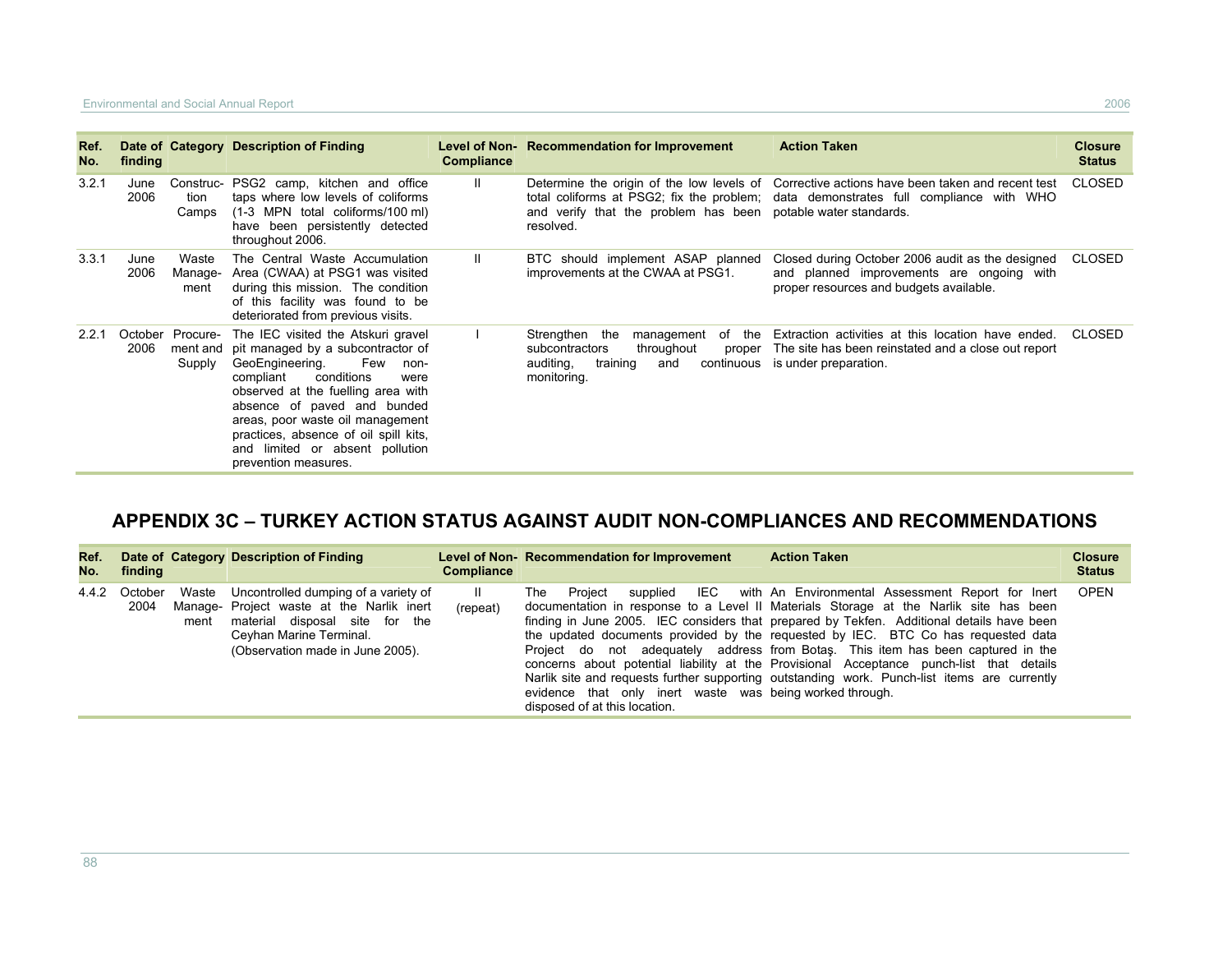

| Ref.<br>No. | finding      |               | Date of Category Description of Finding                                                                                                                                                                                                                                                                     | <b>Compliance</b>        | Level of Non-Recommendation for Improvement                                                                                                                                                                                                       | <b>Action Taken</b>                                                                                                                                                                                                                                                                                                                                                                                                                                                                                                                                                                                                                                                                                    | <b>Closure</b><br><b>Status</b> |
|-------------|--------------|---------------|-------------------------------------------------------------------------------------------------------------------------------------------------------------------------------------------------------------------------------------------------------------------------------------------------------------|--------------------------|---------------------------------------------------------------------------------------------------------------------------------------------------------------------------------------------------------------------------------------------------|--------------------------------------------------------------------------------------------------------------------------------------------------------------------------------------------------------------------------------------------------------------------------------------------------------------------------------------------------------------------------------------------------------------------------------------------------------------------------------------------------------------------------------------------------------------------------------------------------------------------------------------------------------------------------------------------------------|---------------------------------|
| 4.6.1       | 2005         | ment          | October Reinstate- Particularly in some high elevation<br>areas with fragile and thin topsoil,<br>topsoil has been stored for more<br>than 2 years and, from a visual<br>assessment, its fertility appears to<br>be significantly reduced. Fertility<br>conditions have not been assessed<br>by the Project | $\mathbf{H}$<br>(repeat) | areas in the summer of 2006.                                                                                                                                                                                                                      | Note that BTC will initiate an assessment Botaş will prepare a corrective action plan for<br>of reinstatement success in high elevation dealing with areas where revegetation is non-<br>compliant with project revegetation and erosion<br>performance requirements. This will include soil<br>nutrient testing together with possible methods for<br>soil amelioration, and the timing for such action.<br>The Level II Non-Compliance has been<br>downgraded to Level I on this basis. Corrective<br>action plans are outstanding. This item has been<br>captured in the Provisional Acceptance punch-list<br>that details outstanding work. Punch-list items are<br>currently being worked through | <b>OPEN</b>                     |
| 4.6.3       | 2005         | ment          | October Reinstate- Reinstatement of existing access<br>roads                                                                                                                                                                                                                                                | Ш.<br>(repeat)           | especially in Lot B. The Project should being worked through.<br>clarify a position with regard to the<br>commitment that all existing roads shall be<br>reinstated.                                                                              | The situation with regard to existing Requirements for reinstatement of access roads<br>access roads, and in particular expansion have been captured in punch-lists that detail<br>of existing access roads, is not clear, outstanding work. Punch-list items are currently                                                                                                                                                                                                                                                                                                                                                                                                                            | <b>OPEN</b>                     |
| 4.4.1       | June<br>2006 | Waste<br>ment | The CWAA at CMT, operated by<br>Manage- Tekfen, was found in poor<br>condition.                                                                                                                                                                                                                             | $\mathbf{H}$             | made                                                                                                                                                                                                                                              | The construction CWAA site should be An agreement has been reached between BTC and<br>cleaned up and a commitment to operate Botaş, to construct a new CWAA at the Terminal.<br>according to past standards should be The final scope and specification for this work is<br>ongoing. The Tekfen CWAA is being operated by<br>BIL and considerable improvements have been<br>made to the facility to bring it in line with project<br>waste storage requirements.                                                                                                                                                                                                                                       | <b>OPEN</b>                     |
| 4.4.1       | June<br>2006 | Waste<br>ment | Housekeeping at the PT2 CWAA<br>Manage- was found to need improvement.                                                                                                                                                                                                                                      | $\mathbf{I}$             | disposal measures continue to comply with again compliant with Project requirements.<br>Project practices and standards, especially<br>at construction camps still in use                                                                         | The Project should undertake a review of The CWAA at PT2 is now under BIL management.<br>waste management operations across all All Construction related wastes have been<br>Project facilities to make certain that removed, and the site has been cleaned up and is                                                                                                                                                                                                                                                                                                                                                                                                                                  | <b>OPEN</b>                     |
| 4.4.4       | June<br>2006 |               | Emissions Four of six measurements taken<br>since January 2006, at the new<br>CMT WWTP have been non-<br>compliant for BOD5 and coliforms                                                                                                                                                                   | Ш                        | BOD5 and coliform discharge standards                                                                                                                                                                                                             | The Project should take immediate action System performance evaluation is ongoing. Design<br>to ensure that this facility complies with modifications are under consideration. Discharge<br>from the storm water pond is prevented if it does<br>not meet project standards.                                                                                                                                                                                                                                                                                                                                                                                                                           | <b>OPEN</b>                     |
| 4.5.1       | June<br>2006 |               | Emissions The available analytical results for<br>oil and grease at three of the CMT<br>OWS were non compliant during<br>the first round of sampling in April<br>2006, but are reported to comply<br>with the Project standards in May<br>2006.                                                             | $\mathbf{I}$             | as built, and their actual capacity to ensure each of the AGIs. Monitoring is on-going.<br>The full list of<br>proper treatment.<br>parameters indicated in the Operations<br>ESAP should be consistently monitored<br>during the start up period | The Project should evaluate the systems. The OWS treatment systems are being evaluated at                                                                                                                                                                                                                                                                                                                                                                                                                                                                                                                                                                                                              | <b>OPEN</b>                     |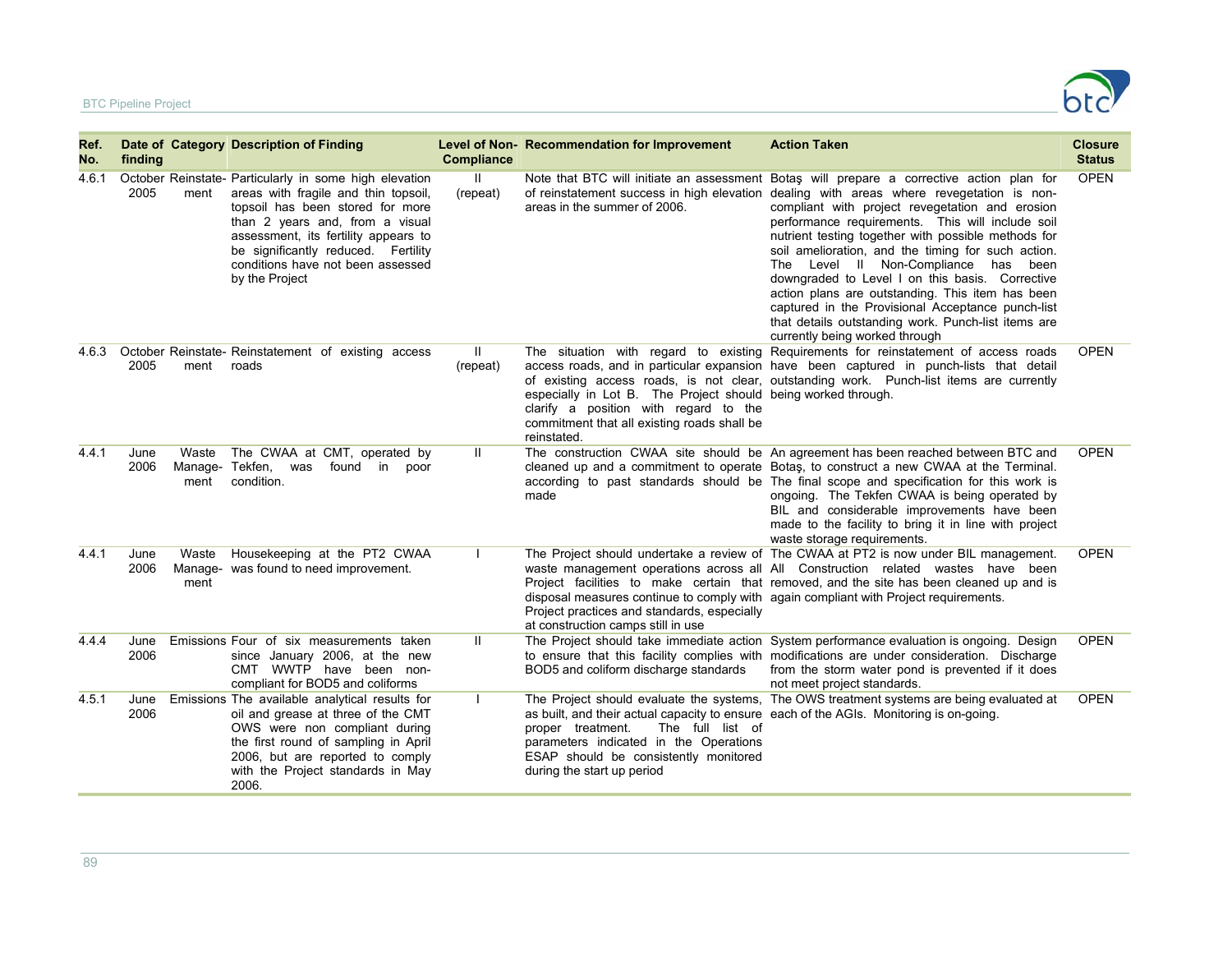Appendix 4 contains the following for Azerbaijan, Georgia and Turkey:

- Status of key recommendations raised during previous SRAP visits that were open at the time of the 2006-H1 report (see Table A4.1); and
- All new recommendations raised by SRAP in their September 2006 monitoring visit (see Table A4.2).

It is hoped that this provides a transparent mechanism to demonstrate follow-up and close out of all actions to address the recommendations.

Table A4.1 shows recommendations from Part A (all three countries) of the SRAP Audit report. This table shows all actions from previous SRAP reviews that were shown as open in the 2006-H1 report. Full reports from the SRAP audits are available on www.bp.com/caspian.

| No             | <b>Date</b> | <b>Recommendation</b>                                                                                                                                                                                                                                                                                                  | <b>Status as of</b><br>end December 2006                  |
|----------------|-------------|------------------------------------------------------------------------------------------------------------------------------------------------------------------------------------------------------------------------------------------------------------------------------------------------------------------------|-----------------------------------------------------------|
| 1              |             | March 2006 BTC Co. to update impact tables of the three<br>respective RAPs to reflect final actual impacts on<br>population resulting<br>from<br>land<br>project<br>and<br>construction, using a format similar to that below in<br>each of the three countries.                                                       | Replaced by Sept 06<br>recommendation                     |
| $\overline{2}$ |             | March 2006 BTC Co. to hold in Azerbaijan and Georgia a formal<br>review of outstanding cases with CLEE and APLR<br>respectively on a six-monthly basis, to monitor the<br>total number of outstanding land compensation<br>cases on a six-monthly basis and get this number<br>approved by CLEE and APLR respectively. | Georgia - Ongoing<br>Azerbaijan - To do                   |
| 3              |             | March 2006 In Azerbaijan and Georgia, BTC Co. land teams to<br>prepare for roll-over of pending compensation<br>Operations,<br>including<br>to<br>associated<br>cases<br>budgetary arrangements and transfer of files.                                                                                                 | Completed                                                 |
| 4              |             | March 2006 Azerbaijan to circulate its lessons learned from the<br>Tovuz camp decommissioning to the other country<br>teams.                                                                                                                                                                                           | Completed                                                 |
| 5              |             | March 2006 In all three countries, BTC Co. to pay special<br>attention to vulnerable groups during the land exit<br>process.                                                                                                                                                                                           | Ongoing - Replaced<br>by September 2006<br>recommendation |
| 6              |             | March 2006 In all three countries, BTC Co. to review resources<br>required for on-going<br>land administration<br>at<br>Operations phase.                                                                                                                                                                              | Ongoing - Replaced<br>by September 2006<br>recommendation |
| $\overline{7}$ | March 2006  | In Georgia, BTC Co. to identify landowners in the<br>vicinity of Above-Ground Installations that may<br>have been affected by more significant and<br>permanent land impacts, and to monitor all of them<br>for livelihood restoration.                                                                                | Ongoing                                                   |
| 8              | March 2006  | Third party agricultural specialists to be used in<br>assessing reasons for any crop<br>impairment,<br>advising on remedial measures and in valuing any<br>crop reduction or loss (and in case of Turkey, to<br>continue to be used).                                                                                  | Ongoing - Replaced<br>by September 2006<br>recommendation |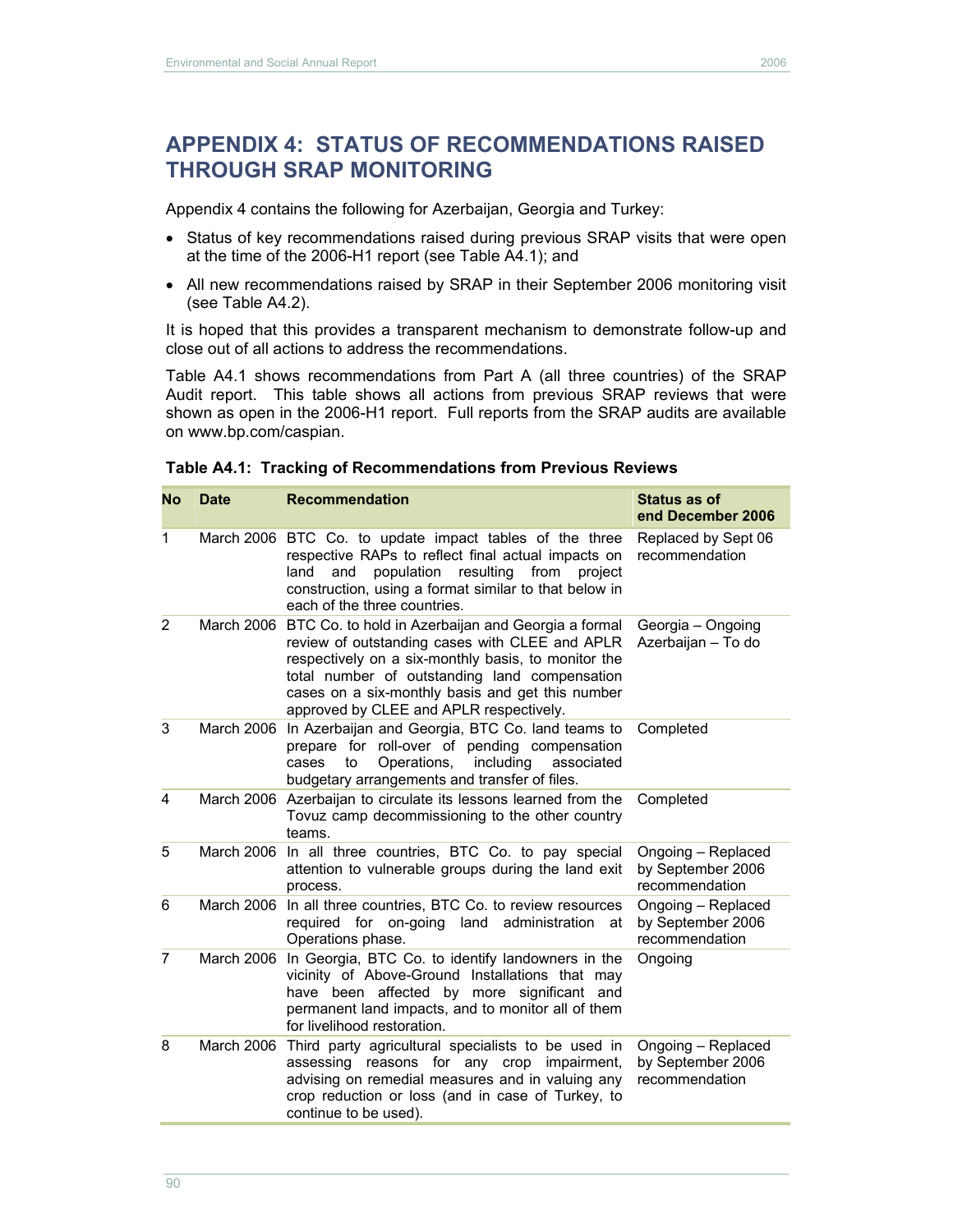

| No | <b>Date</b>       | <b>Recommendation</b>                                                                                                                                                                                                                                                                                                                                                             | Status as of<br>end December 2006                                                                                                                       |
|----|-------------------|-----------------------------------------------------------------------------------------------------------------------------------------------------------------------------------------------------------------------------------------------------------------------------------------------------------------------------------------------------------------------------------|---------------------------------------------------------------------------------------------------------------------------------------------------------|
| 9  |                   | March 2006 BTC Project to develop clear and documented<br>procedures to:<br>Survey & delimit extent of project damaged<br>$\bullet$<br>roads<br>Agree<br>reinstatement<br>roles<br>strategy,<br>and<br>$\bullet$<br>responsibilities (contractor versus government<br>authorities)<br>Conduct final<br>inspection<br>and<br>community/<br>authority acceptance.                   | Georgia and<br>Azerbaijan - Ongoing<br>Turkey - Completed<br>as part of Land Exit                                                                       |
| 10 |                   | March 2006 BTC Project to take all reasonable measures to<br>ensure that commitments to reinstate project<br>affected roads are delivered in a timely manner,<br>either directly through construction contractors or,<br>through agreements with responsible government<br>authorities.                                                                                           | Georgia and Turkey -<br>Ongoing<br>Azerbaijan -<br>Completed                                                                                            |
| 11 |                   | March 2006 BTC Co. (all countries) to establish grievance task<br>forces with Contractors to resolve as<br>many<br>grievances as possible before Contractors pull out,<br>to consolidate and reconcile grievance logs<br>(Georgia), to identify and deal with the backlog of<br>grievances left pending by the Contractor, and to<br>plan the roll-over of these into Operations. | Georgia and Turkey -<br>Ongoing                                                                                                                         |
| 12 |                   | March 2006 BTC Co. to make stakeholders aware of avenues<br>available to lodge complaints during Operations.                                                                                                                                                                                                                                                                      | Ongoing - Replaced<br>by September 2006<br>recommendation                                                                                               |
| 13 |                   | March 2006 BTC Co. to undertake independent final evaluations<br>of the CIP in all three countries.                                                                                                                                                                                                                                                                               | Georgia and Turkey -<br>Completed<br>Azerbaijan - Ongoing                                                                                               |
| 14 |                   | March 2006 BTC Co. to identify areas where continued support<br>is needed (health insurance scheme in Azerbaijan<br>for example), and to make provisions in the<br>Operations CIP for such support.                                                                                                                                                                               | Replaced by<br>September 2006<br>recommendation<br>Turkey - Completed                                                                                   |
| 15 |                   | March 2006 BTC Co. to undertake a pragmatic social risk<br>assessment for the Operations phase, and to<br>design within the Operations CIP proactive<br>measures to address identified risks, particularly in<br>communities located near permanent installations<br>such as pumping stations and terminals.                                                                      | Ongoing - Replaced<br>by September 2006<br>recommendation                                                                                               |
| 16 |                   | March 2006 For future CIP extension, BTC Co. to look at<br>procurement approaches that ensure continuity of<br>implementing partners, where appropriate.                                                                                                                                                                                                                          | Azerbaijan - Ongoing                                                                                                                                    |
| 17 |                   | March 2006 BTC Co. and Botas to consider a repeat of the<br>"linefill" exercise during the summer in Turkey to<br>mitigate the poor attendance of the first one.                                                                                                                                                                                                                  | Completed                                                                                                                                               |
| 18 |                   | March 2006 BTC Co. (with BIL in Turkey) to develop Operations<br>consultation plans for each of the three countries.                                                                                                                                                                                                                                                              | Replaced by<br>September 2006<br>recommendation                                                                                                         |
| 19 | September<br>2005 | Where land exit will not occur by 31 December<br>2005, project affected people need to be informed<br>as early as possible before the end of the year.                                                                                                                                                                                                                            | Azerbaijan -<br>Completed<br>In Georgia<br>agreements with<br>leasees are effective<br>until 31 December<br>2006.<br>Land Exit in Turkey is<br>ongoing. |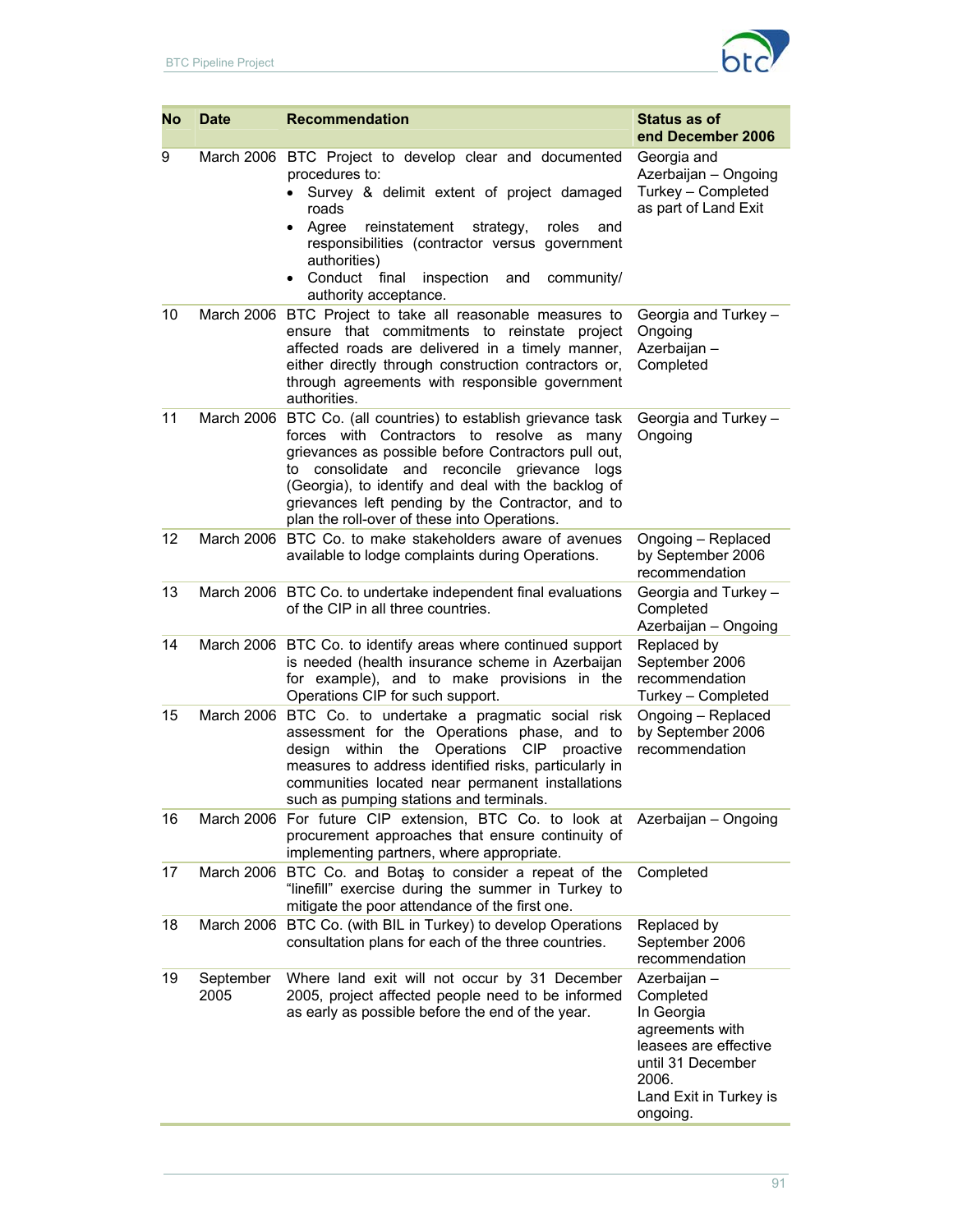| No | <b>Date</b>       | <b>Recommendation</b>                                                                                                                                                                                                                                                                                                | Status as of<br>end December 2006                                     |
|----|-------------------|----------------------------------------------------------------------------------------------------------------------------------------------------------------------------------------------------------------------------------------------------------------------------------------------------------------------|-----------------------------------------------------------------------|
| 20 | September<br>2005 | The three countries to adopt a common approach<br>on acceptable reinstatement and condition at hand-<br>back of contractor-acquired lands such as pipe<br>dumps, construction camps, borrow areas, access<br>roads and the like.                                                                                     | IEC will sign off-ROW<br>reinstatement as part<br>of completion audit |
| 21 | September<br>2005 | BTC Co. to ensure that it receives from its<br>contractor's inventories of all additional land utilized<br>for the project, with clear documentation and record<br>keeping covering lease agreements, condition at<br>time of hand-back and hand-back acceptance by<br>owner/leaseholder.                            | Azerbaijan -<br>Completed<br>Georgia and Turkey -<br>Ongoing          |
| 22 | September<br>2005 | Annual replicate income-expenditure surveys to be<br>by a one-off income-expenditure<br>superseded<br>survey to be designed and overseen by the SRAP<br>Panel, and conducted as part of the resettlement<br>completion audit.                                                                                        | Ongoing<br>(Action on SRAP)                                           |
| 23 | September<br>2005 | All<br>countries to<br>pay particular attention<br>to<br>monitoring livelihood status of households affected<br>by permanent loss of land.<br>Annual income-<br>expenditure surveys recommended.                                                                                                                     | Ongoing                                                               |
| 24 | September<br>2005 | BTC Project (all countries) to take all reasonable<br>measures to ensure that commitments to reinstate<br>project affected roads are delivered in a timely<br>either<br>through<br>directly<br>construction<br>manner,<br>through<br>contractors<br>agreements<br>or.<br>with<br>responsible government authorities. | Replaced by<br>September 2006<br>recommendation                       |
| 25 | September<br>2005 | BTC Co. to consider establishing grievance task<br>forces in each country to work along the right of<br>way and close-out all complaints ahead of land<br>hand-back.                                                                                                                                                 | Replaced by March<br>2006 recommendation                              |
| 26 | September<br>2005 | Construction teams to roll-over grievance logs<br>(including records of grievances yet to be resolved)<br>to the Operations teams, with associated budget<br>provision.                                                                                                                                              | Azerbaijan -<br>Completed<br>Georgia and Turkey -<br>Ongoing          |
| 27 | September<br>2005 | Operations personnel (including pipeline patrols) to<br>grievance<br>recording<br>receive<br>training<br>in<br>&<br>management.                                                                                                                                                                                      | Ongoing - Replaced<br>by September 2006<br>recommendation             |
| 28 | September<br>2005 | To avoid ad hoc or piecemeal development<br>assistance, BP Business Unit to look at designing<br>the CIP strategy within a broader framework such<br>as national poverty strategies (to the extent that<br>these provide clear direction), or within a context of<br>district or sub-district development plans.     | Ongoing                                                               |
| 29 | September<br>2005 | BTC Co. to avoid excessive delays in the CIP<br>extension so that benefits of construction phase<br>community mobilization and empowerment are not<br>lost.                                                                                                                                                          | Completed                                                             |
| 30 | September<br>2005 | BTC Co. / Botaş to establish a clear policy on<br>pipeline<br>accessing<br>the<br>and<br>how<br>they will<br>compensate for any resultant damage to in-ground<br>crops.                                                                                                                                              | Completed                                                             |
| 31 | September<br>2005 | BTC Co. to give consideration to adopting a labour<br>standard based on an internationally recognized<br>code or standard, to be applicable to all supply<br>chain<br>contracts<br>with<br>regular<br>monitoring<br>of<br>compliance.                                                                                | Ongoing                                                               |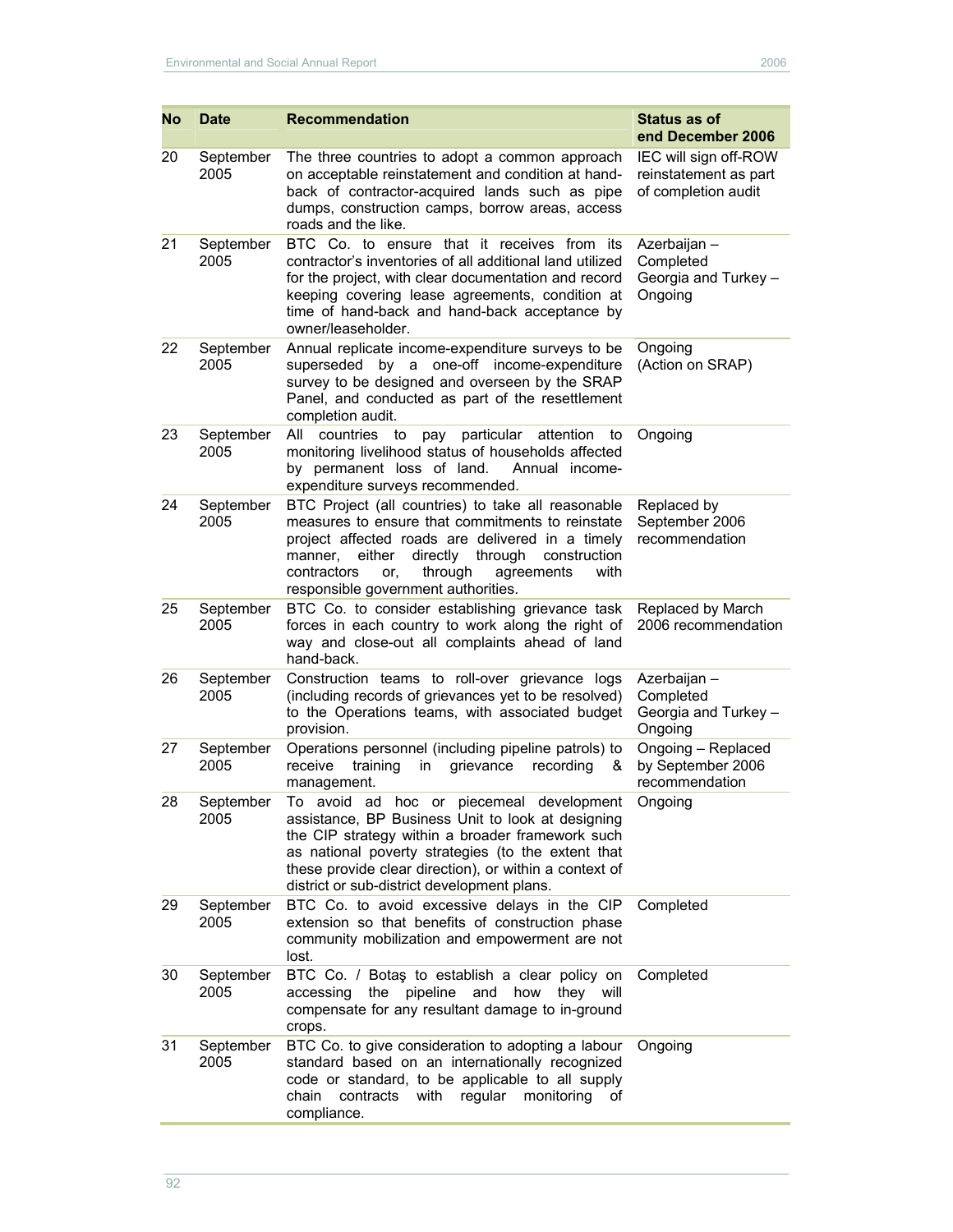

| No | <b>Date</b>           | <b>Recommendation</b>                                                                                                                                                                                                                                                                                                                   | Status as of<br>end December 2006                         |
|----|-----------------------|-----------------------------------------------------------------------------------------------------------------------------------------------------------------------------------------------------------------------------------------------------------------------------------------------------------------------------------------|-----------------------------------------------------------|
| 32 | September<br>2005     | BTC to adopt a systematic approach and develop<br>guidelines and capacity to monitor, audit and<br>otherwise<br>address<br>supply<br>chain<br>labour<br>and<br>employment standards.                                                                                                                                                    | Ongoing                                                   |
| 33 | September<br>2005     | BTC Co. to monitor outcomes of project related<br>arrests, convictions and incarcerations.                                                                                                                                                                                                                                              | Azerbaijan and<br>Georgia - Completed<br>Turkey - Ongoing |
| 34 | March 2005 Monitoring | Plans<br>reinstatement<br>for<br>bio-<br>and<br>restoration to be finalized prior to the SRAP<br>September 2005 review.                                                                                                                                                                                                                 | Completed                                                 |
| 35 |                       | March 2005 BTC Co. to look at avenues to incorporate small<br>scale procurement and supply opportunities (e.g.<br>incentives or quotas fostering village level content,<br>re-bundling of procurement contracts) for villages in<br>Georgia and Azerbaijan as part of its Operations<br>Phase procurement strategy.                     | Ongoing                                                   |
| 36 | February<br>2004      | BTC Co. to continue to reinforce its anti-corruption<br>stance with all levels of government.                                                                                                                                                                                                                                           | Ongoing                                                   |
| 37 | February<br>2004      | BTC Co. to develop strategies for timely delivery of<br>information to communities about pipeline safety,<br>restrictions on use, hand back of land use, activities<br>be undertaken during commissioning<br>to<br>and<br>activities to occur during the operations phase, and<br>the impacts of these (if any) on pipeline neighbours. | Completed                                                 |
| 38 | February<br>2004      | As early as possible after Operations Team<br>mobilization, BTC Co. to review pipeline and pump<br>station operations and identify opportunities for<br>village people to be recruited or to provide goods<br>and services through outsourcing.                                                                                         | Ongoing                                                   |
| 39 | February<br>2004      | BTC Co. to explore opportunities for construction<br>phase CIP small enterprise development initiatives<br>to facilitate villager involvement in bidding for<br>operations phase local procurement tenders.                                                                                                                             | Georgia - Completed<br>Azerbaijan and<br>Turkey - Ongoing |
| 40 | August<br>2003        | Closer to the return of use of the corridor. BTC Co.<br>information<br>dissemination<br>to<br>undertake<br>an<br>campaign in all three countries to reiterate the<br>procedures that will be followed for returning the<br>use of land, and to remind households of the<br>restrictions that will apply.                                | Completed                                                 |
| 41 | August<br>2003        | BTC Co.<br>to look at measures<br>to<br>improve<br>Contractors' performance with respect to local<br>procurement.                                                                                                                                                                                                                       | Georgia - Completed<br>Azerbaijan and<br>Turkey - Ongoing |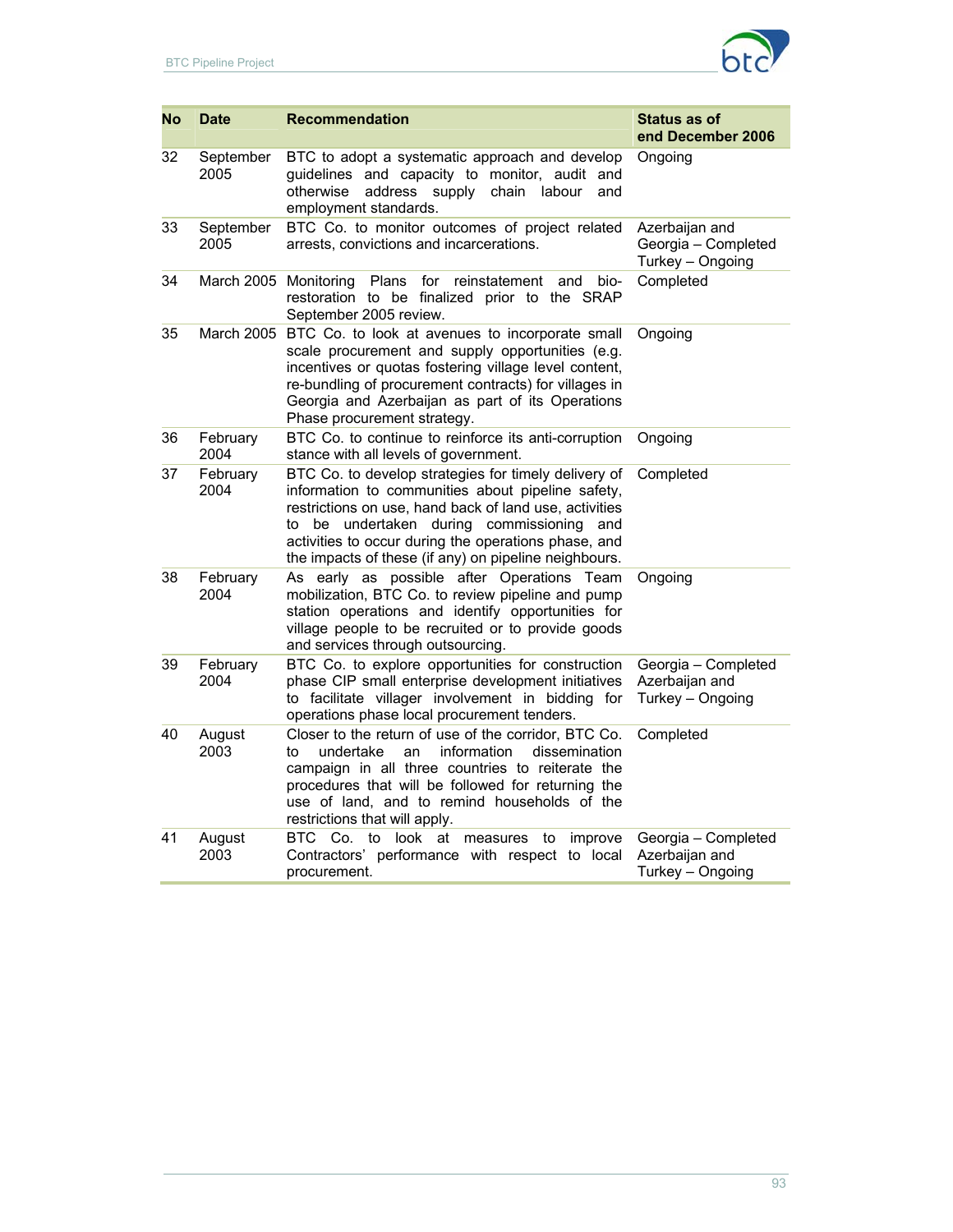## **Table A4.2: Recommendations of the September 2006 Review**

Key recommendations arising from the September 2006 SRAP review of the BTC project are tabulated below. Recommendations are prioritised as follows:

| High          | Actions that are critical to ensure compliance with commitments contained in the RAP, ESAP or World Bank OD 4.30             |
|---------------|------------------------------------------------------------------------------------------------------------------------------|
| <b>Medium</b> | Actions desirable to comply with social or resettlement good practice or to address actual or potential areas of social risk |
| Low           | Important actions that are less time critical                                                                                |

| <b>Issue</b>                                 | <b>Project Principles</b>                                                                       | <b>Performance</b>                                                                                                                                                                    |                                                                                                                                      | <b>Recommendation</b>                                                                                                                                                                                                                                                            | <b>By</b>                                                                                                                              | <b>Priority</b> |        |
|----------------------------------------------|-------------------------------------------------------------------------------------------------|---------------------------------------------------------------------------------------------------------------------------------------------------------------------------------------|--------------------------------------------------------------------------------------------------------------------------------------|----------------------------------------------------------------------------------------------------------------------------------------------------------------------------------------------------------------------------------------------------------------------------------|----------------------------------------------------------------------------------------------------------------------------------------|-----------------|--------|
| <b>LAND ACQUISITION</b>                      |                                                                                                 |                                                                                                                                                                                       |                                                                                                                                      |                                                                                                                                                                                                                                                                                  |                                                                                                                                        |                 |        |
| Land hand back<br>and restrictions<br>of use | Land to be reinstated<br>to original condition<br>Land use restrictions<br>to be applied to the | All three countries<br>have fully developed<br>information material.<br>Special care needs to<br>be taken to ensure that<br>pipeline corridor to<br>all groups are fully<br>informed. |                                                                                                                                      | a. BTC Co. to update impact tables of the three respective<br>RAPs to reflect final actual impacts on land and population<br>resulting from project construction, using a format similar to<br>that below in each of the three countries (carried over from<br>previous review). | BTC Co.                                                                                                                                | Medium          |        |
|                                              | ensure integrity of<br>pipeline and for<br>public safety                                        |                                                                                                                                                                                       | $b_{1}$                                                                                                                              | BTC Co. to carry out a final check and review of additional<br>land acquisition in terms of meeting RAP process and<br>principles.                                                                                                                                               | BTC Co.                                                                                                                                | Medium          |        |
|                                              |                                                                                                 |                                                                                                                                                                                       |                                                                                                                                      | c. In all three countries, BTC Co. to pay special attention to<br>vulnerable groups during the land exit process (this is a<br>recommendation repeated from previous review).                                                                                                    | BTC Co.                                                                                                                                | High            |        |
|                                              |                                                                                                 |                                                                                                                                                                                       |                                                                                                                                      |                                                                                                                                                                                                                                                                                  | d. BTC Co. to reiterate avenues for contacting the Project and<br>making a complaint after the land exit agreement has been<br>signed. | BTC Co.         | Medium |
|                                              |                                                                                                 |                                                                                                                                                                                       |                                                                                                                                      | e. In all three countries, BTC Co. to review resources required<br>for on-going land administration at Operations phase (carried<br>over from previous review). This is already being carried out<br>in Georgia.                                                                 | BTC Co./<br>ΒP                                                                                                                         | Medium          |        |
| LIVELIHOOD RESTORATION                       |                                                                                                 |                                                                                                                                                                                       |                                                                                                                                      |                                                                                                                                                                                                                                                                                  |                                                                                                                                        |                 |        |
| Reinstatement<br>monitoring                  | To restore livelihoods<br>of project affected<br>households to at<br>least pre-project          | Quality of<br>reinstatement can only<br>be fully assessed after<br>the first harvest post-                                                                                            |                                                                                                                                      | Third party agricultural specialists to be used on an as-<br>needed basis in assessing reasons for any crop impairment,<br>advising on remedial measures and in valuing any crop<br>reduction or loss (carried over from previous review).                                       | BTC Co./<br>ΒP                                                                                                                         | Medium          |        |
|                                              | levels.                                                                                         | reinstatement.<br>q.                                                                                                                                                                  | Country livelihood restoration assessments to pay particular<br>attention to the situation of vulnerable and marginalised<br>groups. | BTC Co./<br>ΒP                                                                                                                                                                                                                                                                   | High                                                                                                                                   |                 |        |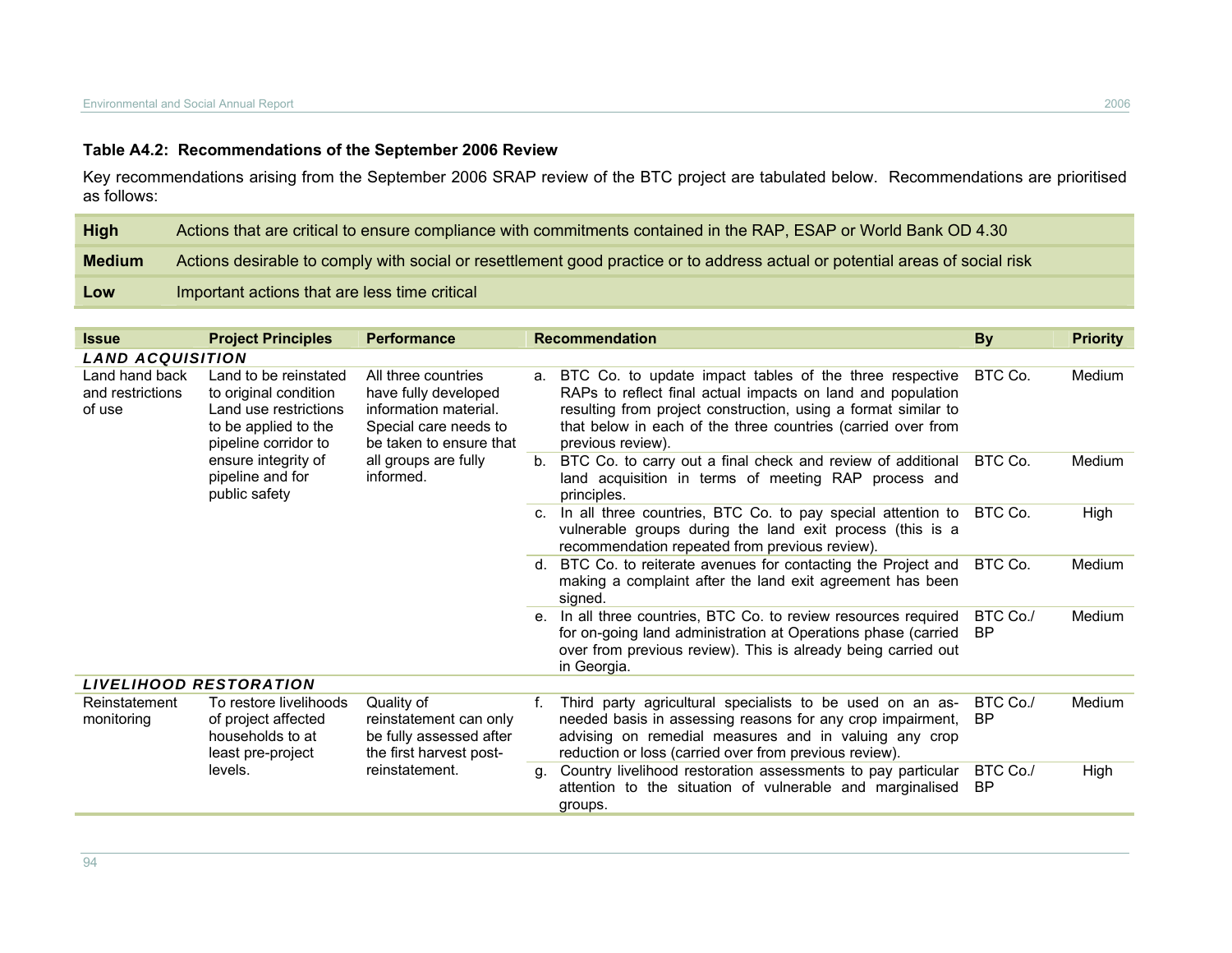

| <b>Issue</b>                                        | <b>Project Principles</b>                                                                                                                  | <b>Performance</b>                                                                                                                                                                                |    | <b>Recommendation</b>                                                                                                                                                                                                                                                                                                                                          | <b>By</b>                           | <b>Priority</b> |  |  |  |
|-----------------------------------------------------|--------------------------------------------------------------------------------------------------------------------------------------------|---------------------------------------------------------------------------------------------------------------------------------------------------------------------------------------------------|----|----------------------------------------------------------------------------------------------------------------------------------------------------------------------------------------------------------------------------------------------------------------------------------------------------------------------------------------------------------------|-------------------------------------|-----------------|--|--|--|
| <b>CONSTRUCTION IMPACTS</b>                         |                                                                                                                                            |                                                                                                                                                                                                   |    |                                                                                                                                                                                                                                                                                                                                                                |                                     |                 |  |  |  |
| Damage to<br>village<br>infrastructure              | Damage to<br>infrastructure to be<br>repaired in a timely<br>fashion and to agreed<br>standards.                                           | Villages across all<br>three countries have<br>expressed concern<br>about damaged<br>infrastructure<br>(especially roads)<br>being satisfactorily<br>repaired upon<br>construction<br>completion. |    | h. BTC Co. to carry out a village by village review of status of BTC Co.<br>community infrastructure as a part of completion of<br>Constructions.                                                                                                                                                                                                              |                                     | High            |  |  |  |
| <b>GRIEVANCES</b>                                   |                                                                                                                                            |                                                                                                                                                                                                   |    |                                                                                                                                                                                                                                                                                                                                                                |                                     |                 |  |  |  |
| Grievances                                          | Project affected<br>people to provided<br>with avenues for<br>lodging a complaint.<br>Complaints to be<br>addressed in a timely<br>manner. | Grievances are being<br>managed satisfactorily.<br>Grievance systems<br>need to be transferred<br>to Operations.                                                                                  | j. | BTC Co., BP and Botas/BIL to make sure that Operations<br>phase staff have a good understanding of how to receive and<br>record a complaint, and manage the grievance system.                                                                                                                                                                                  | BTC Co.<br>BP, Botaş,<br><b>BIL</b> | Medium          |  |  |  |
|                                                     |                                                                                                                                            |                                                                                                                                                                                                   | j. | BTC Co. to make stakeholders aware of avenues available to<br>lodge complaints during Operations (carried over from<br>previous review).                                                                                                                                                                                                                       | BTC Co.<br>BP, Botaş,<br><b>BIL</b> | Medium          |  |  |  |
|                                                     | <b>COMMUNITY INVESTMENT PROGRAMME</b>                                                                                                      |                                                                                                                                                                                                   |    |                                                                                                                                                                                                                                                                                                                                                                |                                     |                 |  |  |  |
| CIP transfer to<br>Operations<br>Phase              | Provide benefit<br>sharing opportunities<br>for project affected<br>communities                                                            | The CIP needs to be<br>maintained beyond<br>construction for<br>benefits to<br>communities to<br>become sustainable.                                                                              |    | k. BTC Co., BP to explore avenues<br>for more<br>widely<br>disseminating experience of the CIP.                                                                                                                                                                                                                                                                | BTC Co.<br><b>BP</b>                | Low             |  |  |  |
|                                                     |                                                                                                                                            |                                                                                                                                                                                                   | Ι. | BTC Co. to identify areas where continued support is needed<br>(health insurance scheme in Azerbaijan for example), and to<br>make provisions in the Operations CIP for such support.<br>(carried over from previous review).                                                                                                                                  | BTC Co.<br><b>BP</b>                | Low             |  |  |  |
|                                                     |                                                                                                                                            |                                                                                                                                                                                                   |    | m. BTC Co. to undertake a pragmatic social risk assessment for<br>the Operations phase, and to design within the Operations<br>CIP, proactive measures to address identified risks,<br>particularly $-$ but not only $-$ in communities located near<br>permanent installations such as pumping stations and<br>terminals (carried over from previous review). | BTC Co./<br><b>BP</b>               | Low             |  |  |  |
| <b>COMMUNITY CONSULTATION AND PUBLIC ENGAGEMENT</b> |                                                                                                                                            |                                                                                                                                                                                                   |    |                                                                                                                                                                                                                                                                                                                                                                |                                     |                 |  |  |  |
| Consultation<br>Plans                               | Effective information<br>dissemination to the<br>community                                                                                 | Operations phase<br>consultation strategy is<br>being developed for<br>Turkey                                                                                                                     | n. | BTC Co. to develop Operations consultation plans for<br>Georgia and Azerbaijan.                                                                                                                                                                                                                                                                                | BTC Co.<br><b>BP</b>                | Medium          |  |  |  |